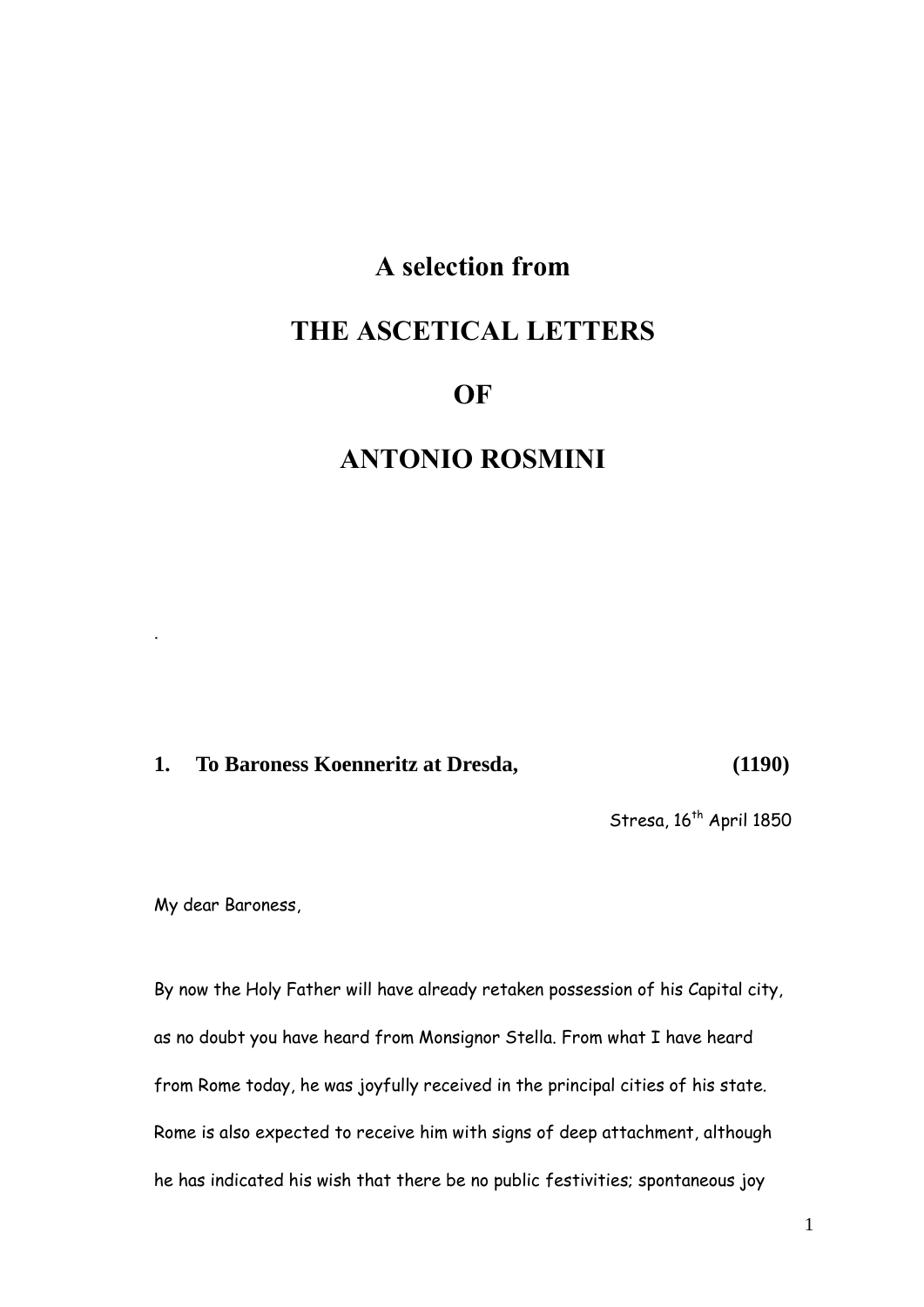cannot be contained. It is likely that Rome is repentant over its ingratitude, having realized what a loss to itself is the absence of the pontiff. Troubles do not surface on day one but let"s place our trust in the Lord. Christian hope which does not deceive, provides the healing balm for all ills, because we who believe in a wise and kindly creator of all things, can certainly expect that events which seems sorrowful and counter-productive will, in the end, rebound to the greater good of God's kingdom, and to the greater glory of that king who reigns over this everlasting kingdom, and to whom belongs all power on heaven and on earth.

It is gratifying to learn from your letter of March 18th that you yourself lean heavily on these consoling truths for that comfort your difficult circumstances demand and for the constancy that enables the soul to oppose and overcome adversity and attain perfection. The soul that through faith remains tranquil in the face of terrestrial upheaval is one pleasing to God. While overcoming tribulation rather than giving way to scandal, it draws from all things motivation for the praise and glory of God. Prayer, intimate prayer in the presence of God, is the source of that wisdom which not only illuminates the mind but also strengthens and enriches the will. Please continue the charitable assistance of your prayers for me. I, though unworthy, promise to do likewise for you. Accept the assurance of the sincere esteem of him who has the honour to be.

Yours in Jesus Christ,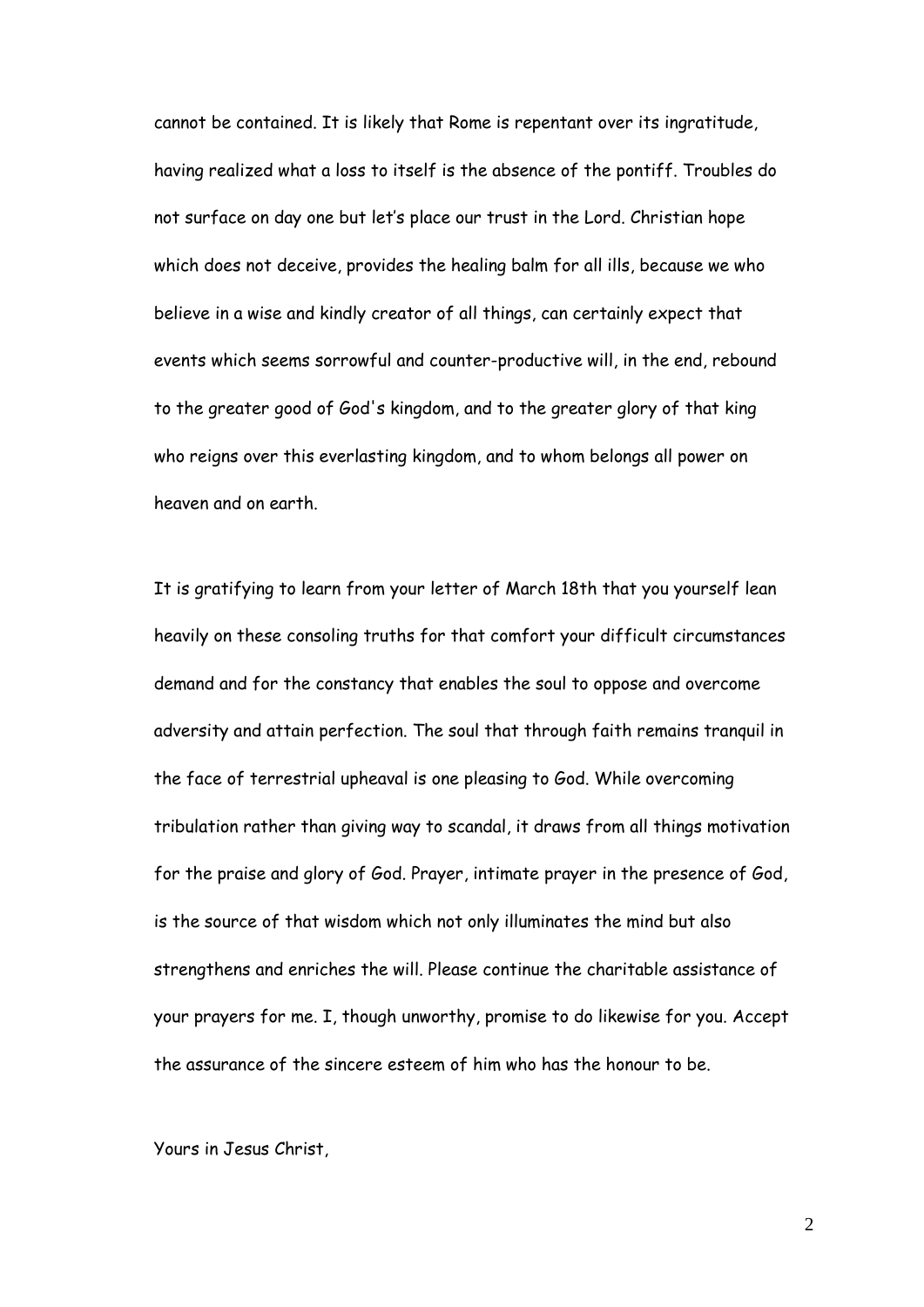#### **2. To his Eminence, Cardinal Antonio Tosti in Rome (1191)**

Stresa,  $20^{th}$  April 1850.

Your Eminence,

Though I rarely do so, may I be permitted just this once to visit with you by letter? Indeed that boundless affection which adorns your soul, and in which I have shared so often, makes me confident of your answer. The return of the Holy Father to Rome affords me the joyful opportunity to write and celebrate with you on his being applauded and feted according to news reports. It is some small recompense for the long suffering he has endured. We pray constantly that the hearts of his children may return to their father- cor filorium ad patrem.

Rome has suffered a great loss in the death of Father Pallotti. He was a man who wrought great good for souls. I have myself asked his advice and spiritual direction and had valuable counsel from him. Such people are rare. They are formed by the grace of the Lord who puts them on the Earth for the benefit of many. Of them it is written: "Multitudo autem sapientium sanitas est orbis terrarum"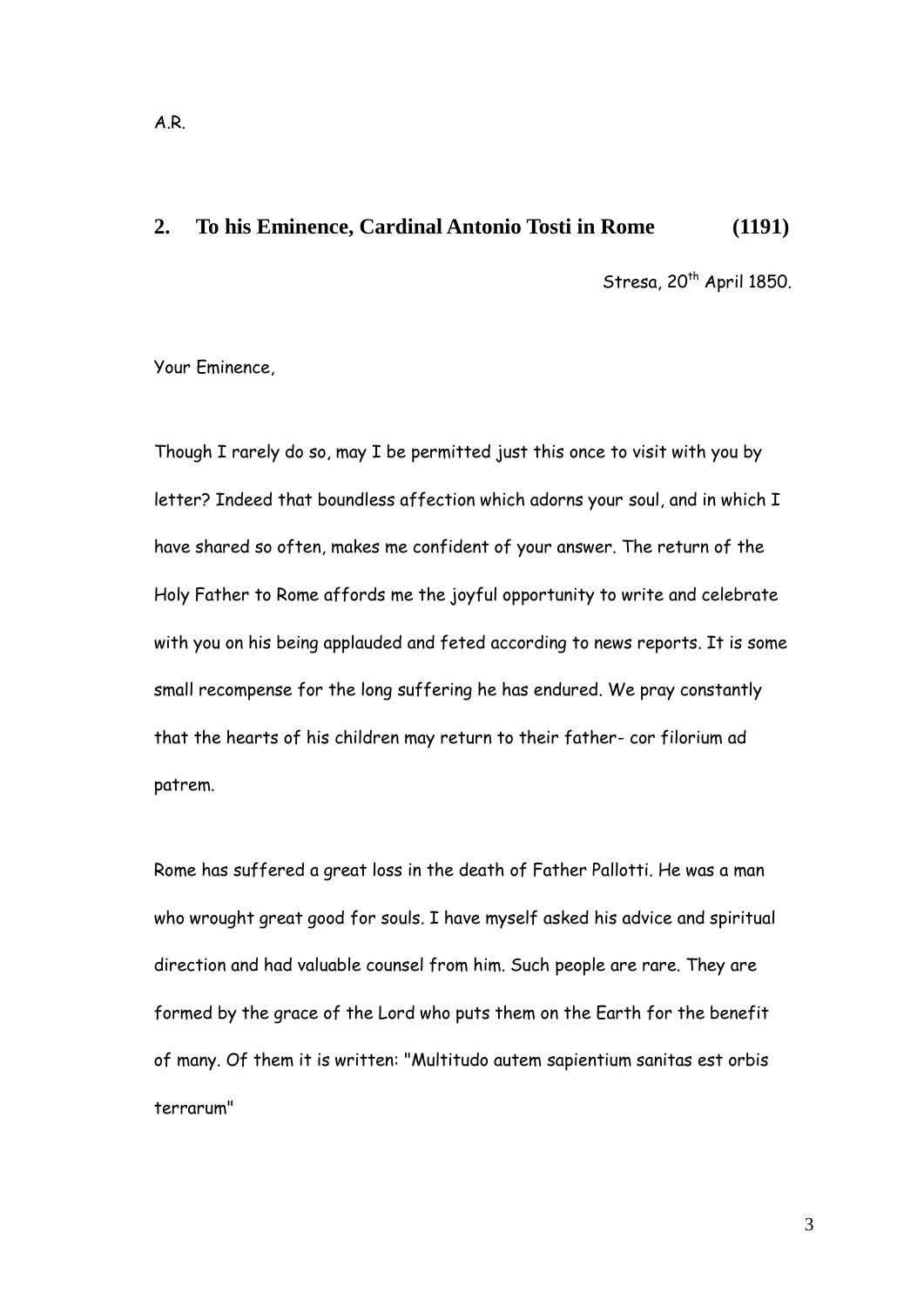So it is sad that this number, already too few on this earth should be further depleted. In my tranquil life surrounded by kindly brethren, I have the additional advantage of walking almost daily with my great friend Manzoni. Aware of your Eminence's appreciation of great poetry and recalling that etching in copper representing the Holy Eucharist under which you had inscribed the beautiful verses of that great lyric, I feel that you will willingly receive these others of the same author on the same subject. These are as yet unpublished. To me they are a manual of poetry, theology and religious sentiment. You may wish to inscribe these under another picture. Should you do so, I make bold to ask you for a copy for myself and for the author.

In this state as you will have read, we have suffered a grave scandal in the discussion and voting on the Succardi law. Not only was the legislation bad in itself but it shamelessly violated concordats with the Holy See and flouted Ecclesiastical law. Some articles I wrote against it were published in the "Armonia' of Turin. I also published a statement in "Risorgimento" in defence of the Holy See which was being shamelessly calumniated by some ministers. Since coming here I have published nothing but the above mentioned articles and a protest against certain papers that attacked the Holy See for prohibiting my two little books. I enclose a copy for your perusal. (2)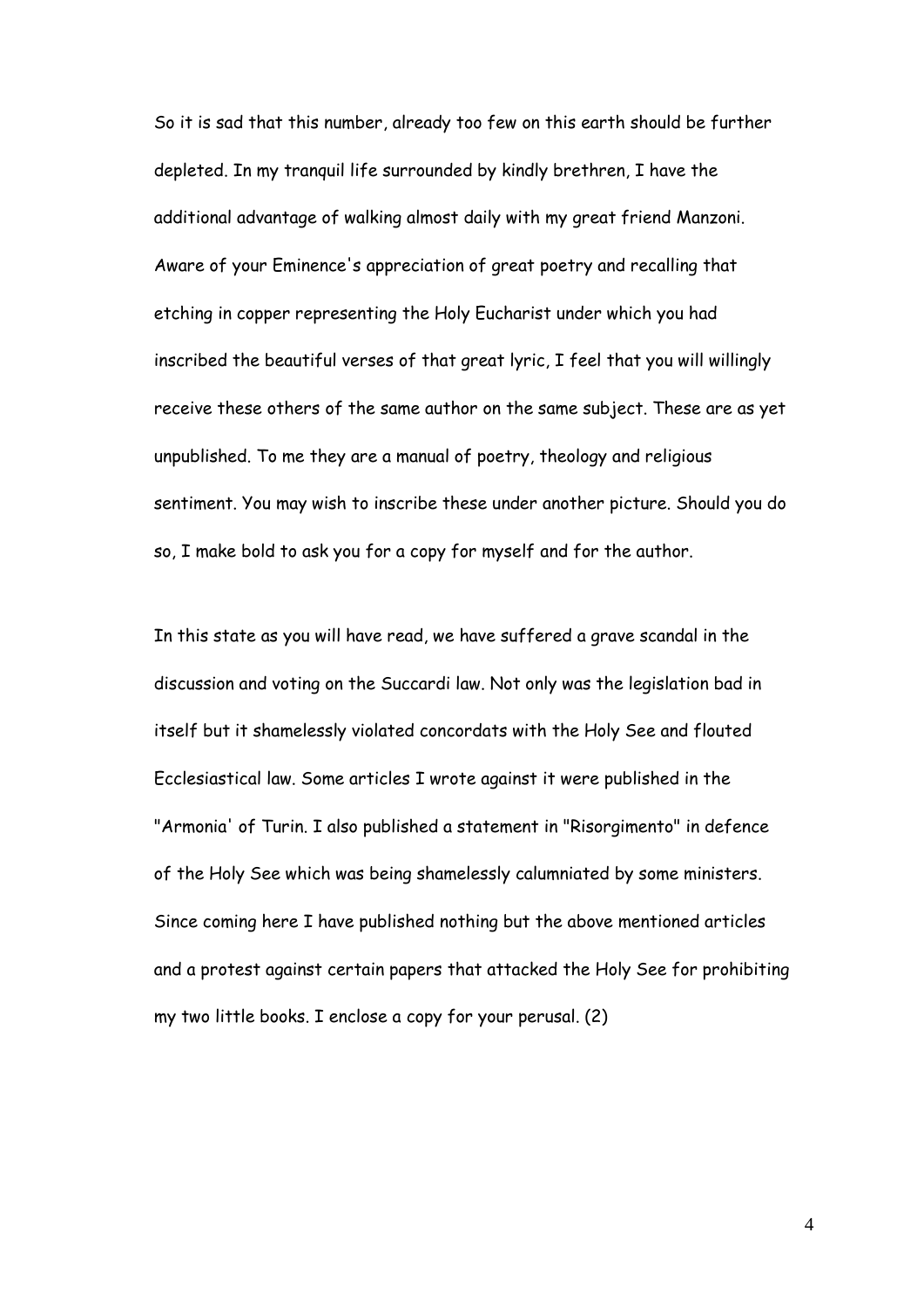I salute your Eminence with deep affection and pray the lord to grant you increase of days and nights. I have the honour to be your humble servant and grateful friend.

Rosmini, priest.

## **3. To Angelica Rosmini in Milan, (1192)**

Stresa, 17th February, 1850.

My dear Angelica,

I have praised the Lord on hearing the news of your decision to enter that venerable monastery. I first heard of it from your father and mother and it is now fully confirmed in your letter. In preparation for the great work you wish to accomplish in your person, meditate on these words of the Holy Spirit: "Son, enter with justice and fear into the service of God and prepare your soul for temptation". You will profit by meditating on all that follows in that chapter 2 of Ecclesiasticus. Your happiness and constancy in your vocation must not depend on any person or external circumstance. Our happiness is found in love of and union with God, the spouse of the soul and our perseverance in doing good rests squarely on his grace. Those called to his service, who seek that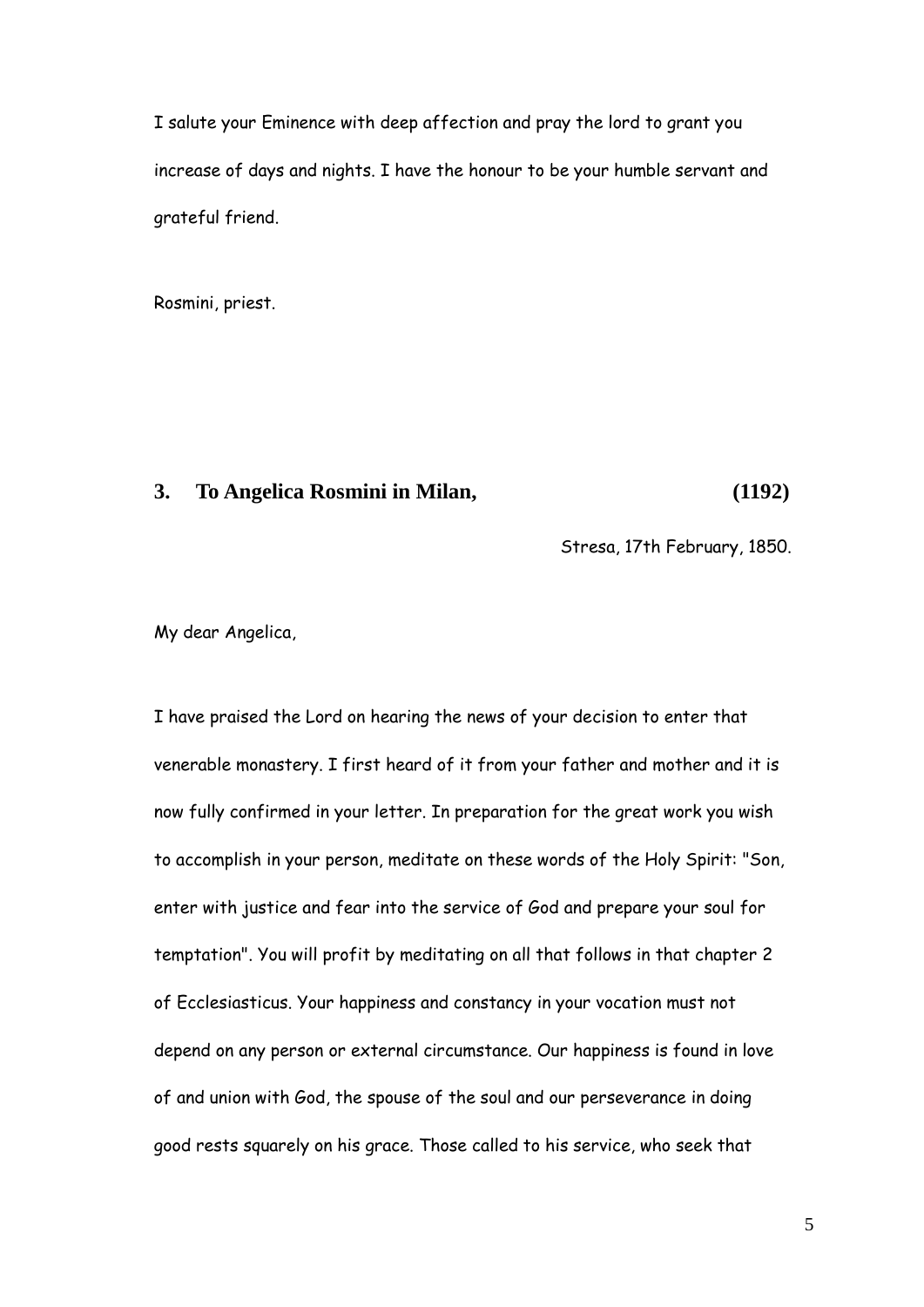grace with sincerity of heart and trust in him, will not be denied it. Become poor and humble in spirit out of love for him, and in this spirit give preference to the poor and those of humble status over those deemed rich and powerful by the world. Jesus Christ has said: "Blessed are the poor in spirit."

Should you encounter any difficulty in which you think I might be able to assist, please don't hesitate to write to me because I love you greatly in the Lord. I shall pray for you and look forward to hearing from you. Should I pass through Milan next autumn- and I know not as yet what a loving and kind providence may reveal- I will come to visit, please God. If you think it appropriate, convey my greetings to your Reverend Mother. Though your parents are extremely sorry to lose you, I know that in their hearts they experience that joy that always accompanies a sacrifice offered to God.

Farewell my dear Angelica, farewell from a heart overflowing with good wishes for you.

Your most affectionate cousin in Christ,

A. Rosmini

## **4. To sister Bonaventura Rosmini in Domodossola (1193)**

Stresa,  $9^{th}$  May, 1850.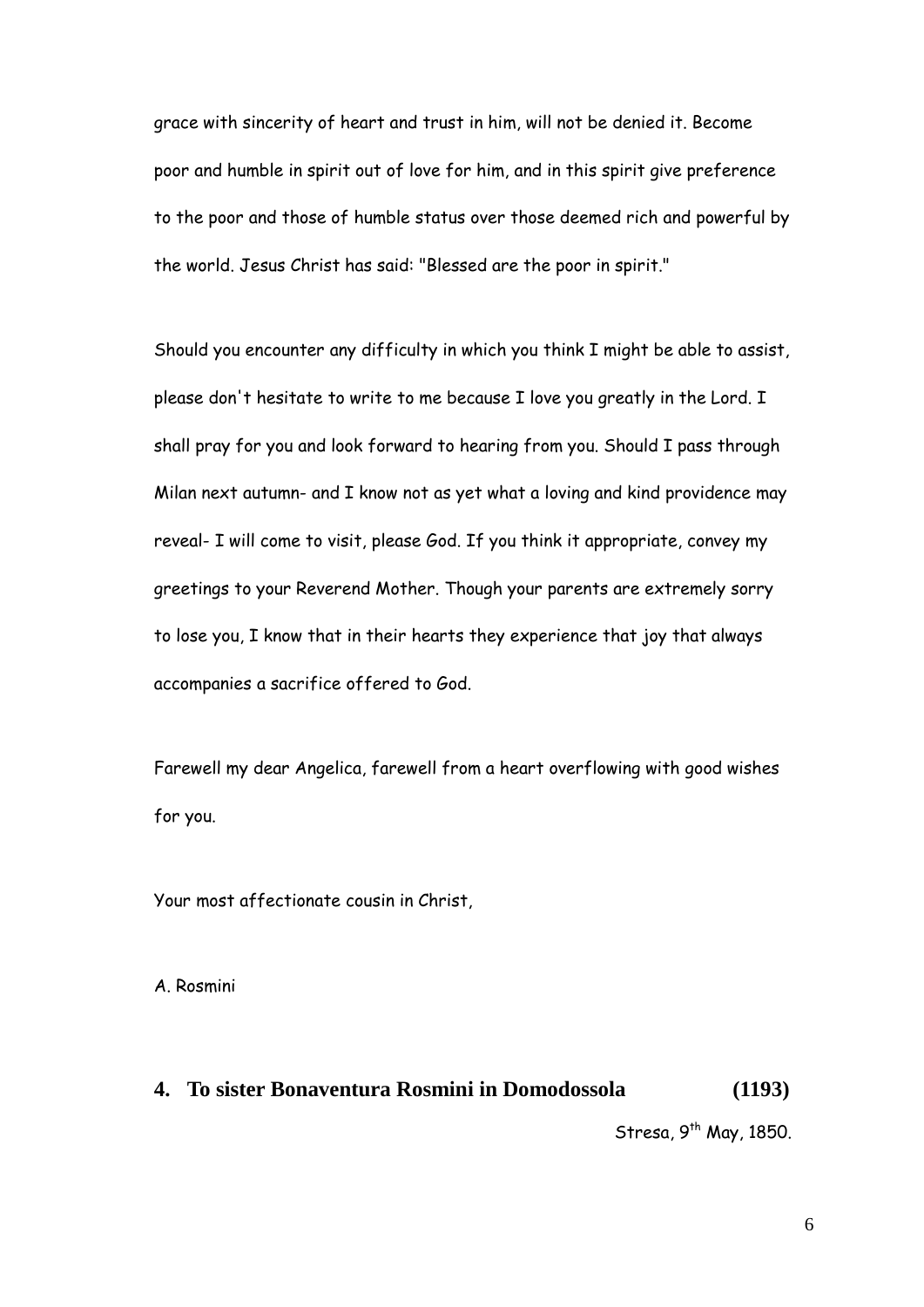#### My dear daughter in Christ

Your recent letter gave me great pleasure. The account of your spiritual progress was particularly consoling. Have a great trust in Jesus Christ, your spouse. He will be with you always to protect you and to conduct you to greater happiness, to be found only in following him. Keep him always present to you, greet him with lively faith and above all, give him your complete trust. What pleasure and consolation is to be won in embracing whole-heartedly and with all our strength so great a good, loving him solely and all creatures in him. What joy and perfect delight is to be found in serving his chosen ones of whom he said "whatever you have done for one of these little ones you have done it to me".

Ponder long on these words and inscribe them in your heart. You will be consoled and inspired to bless without ceasing Jesus Christ, who saw fit to call you and espouse you in such a beautiful and holy vocation. Hold fast to that inspiration of the Lord that enables you to despise all that the worldly crave and to cherish the humble. The promise of Jesus Christ is clear: to the humble and the poor in spirit belongs the Kingdom.

Pray for, A. Rosmini, p.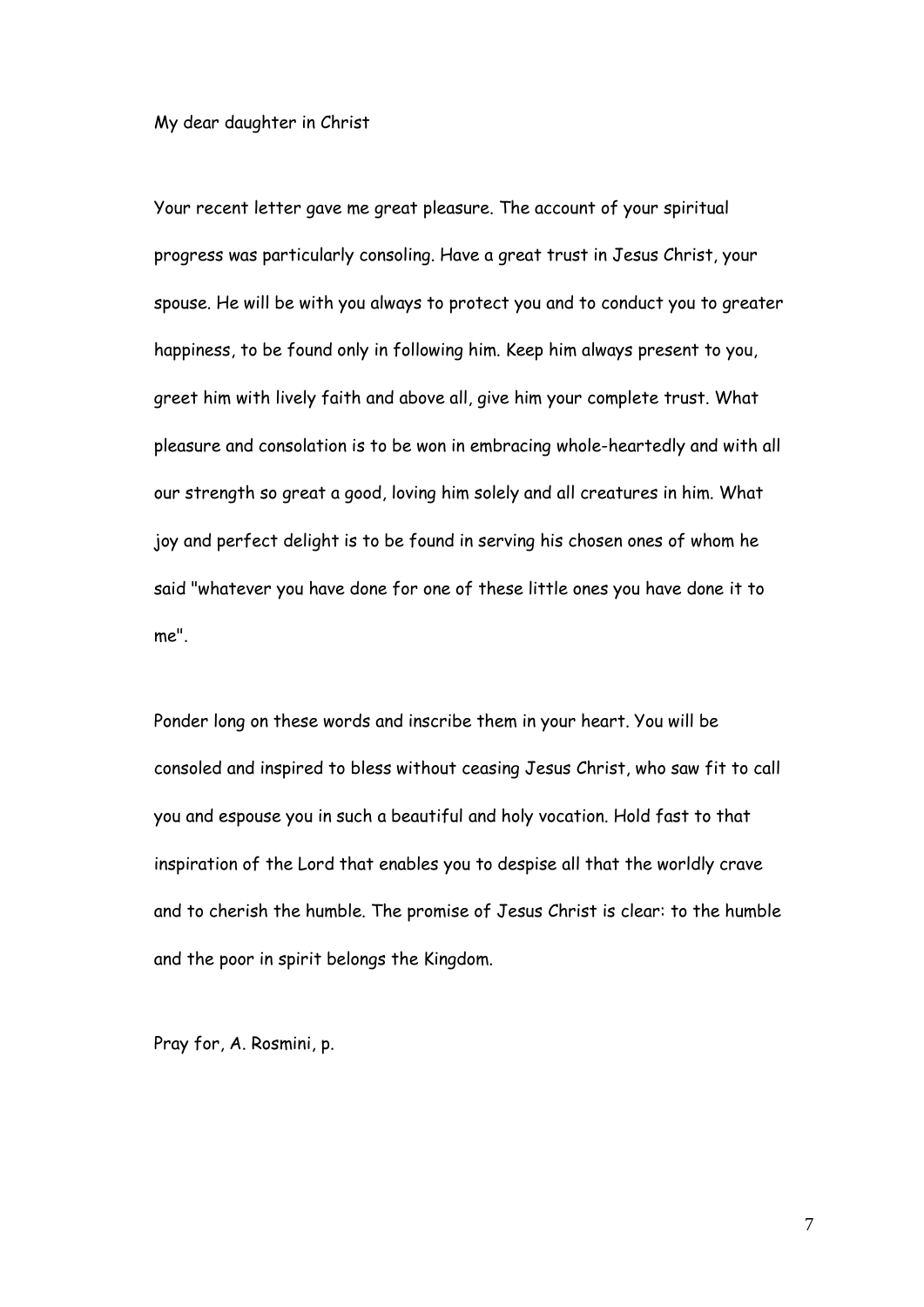#### **5. To Giacomo Lugan, teacher at Cameri (1194)**

Stresa,  $17<sup>th</sup>$  May 1850.

My dear son in Christ,

My good wishes to you and all my dear brothers who engage with you in the exercise, by God's grace, of the charity of Christ. My good wishes fall in no way short of those extended to me in your letter. May the Holy Spirit who descended as fire on the Apostles and whose feast day we celebrate tomorrow, envelop us totally and purify us in heart and spirit. May he strengthen our wills and enlighten our minds so that we may overcome the temptations of the enemy and accomplish those tasks to which he has called us. When we have run our course and kept the faith, we will claim that just award awaiting us in the treasury of God.

Dear Giacomo, let us pray united together as were the Apostles with Mary in the Cenacle, that the spirit of prayer and of divine love may take abode in our hearts. From this spirit we will draw courage, because the battle though difficult, is brief. Since we fight under the flag of Christ, the victory is certain, the reward eternal and infinite. Goodbye. Greet all your companions for me and mutually support one another.

Yours, A. Rosmini, p.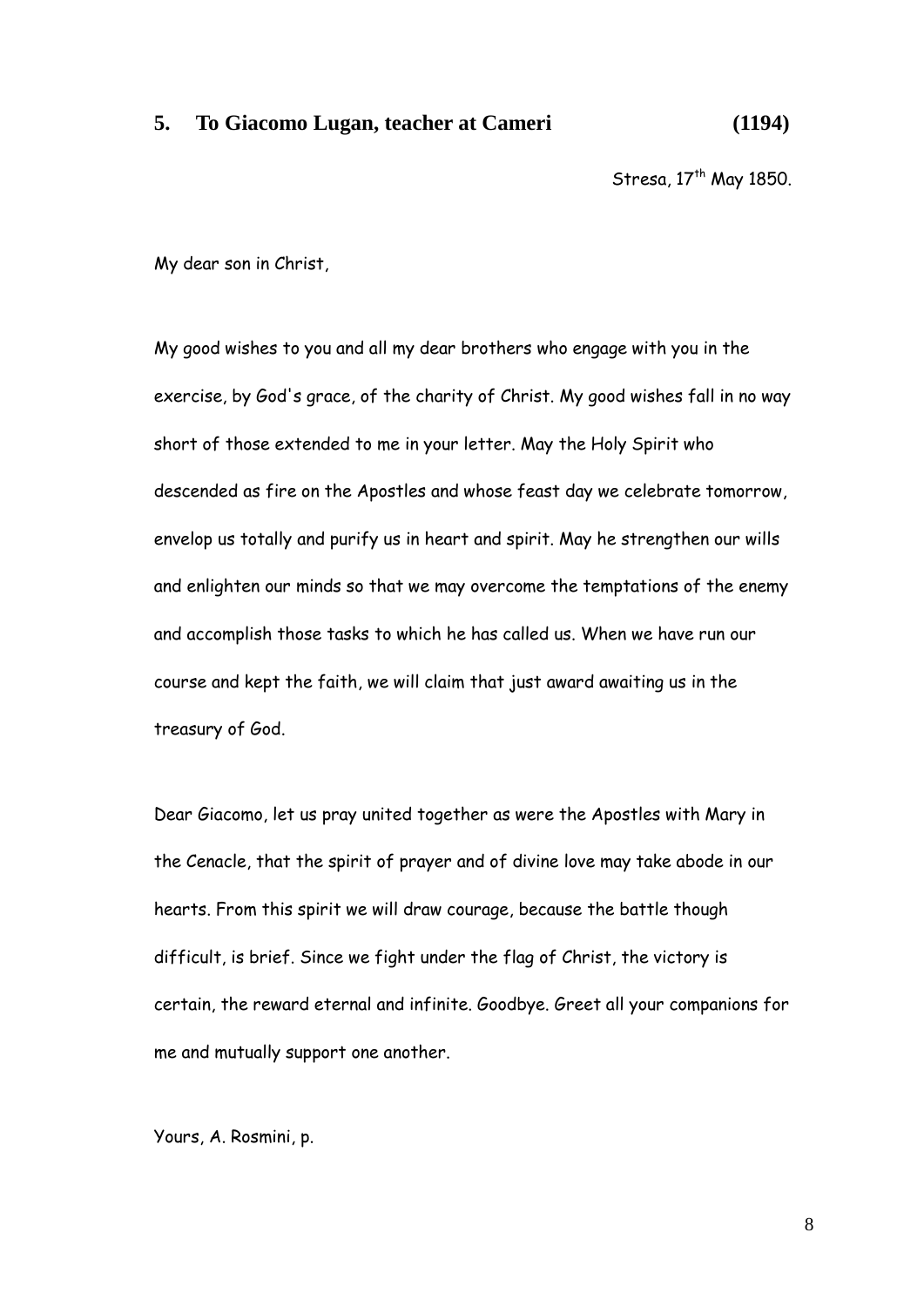#### **6. To Germinio Martinelli, elementary teacher at Intra. (1195)**

Stresa,  $20^{th}$  May, 1850

My dear Germinio,

Let me resolve a difficulty of yours that seems to me easily resolvable. With the application of a little logic, you could have resolved it yourself. To whom have you promised obedience? To your Superior and none other. One who has pledged obedience to his Superior should obey him and not others to whom he has made no such pledge. It follows then that you must execute exactly what Padre Ispettore, your immediate Superior, suggests to you and keep him informed in all he would wish.

When you differ from him in matters that are, I hope, neither many nor important, what attitude should a holy and humble religious strive to cultivate? Firstly, distrust of self. Secondly, share your reflections confidently with Padre Ispettore. If he approves well and good; if he disapproves, you must deny yourself for the love of God and renouncing your own will, follow his. The outcome will be still better because you will have earned the merit of mortification and humble obedience, so precious in the eyes of God. Nothing else should matter.

Yours affectionately in Christ,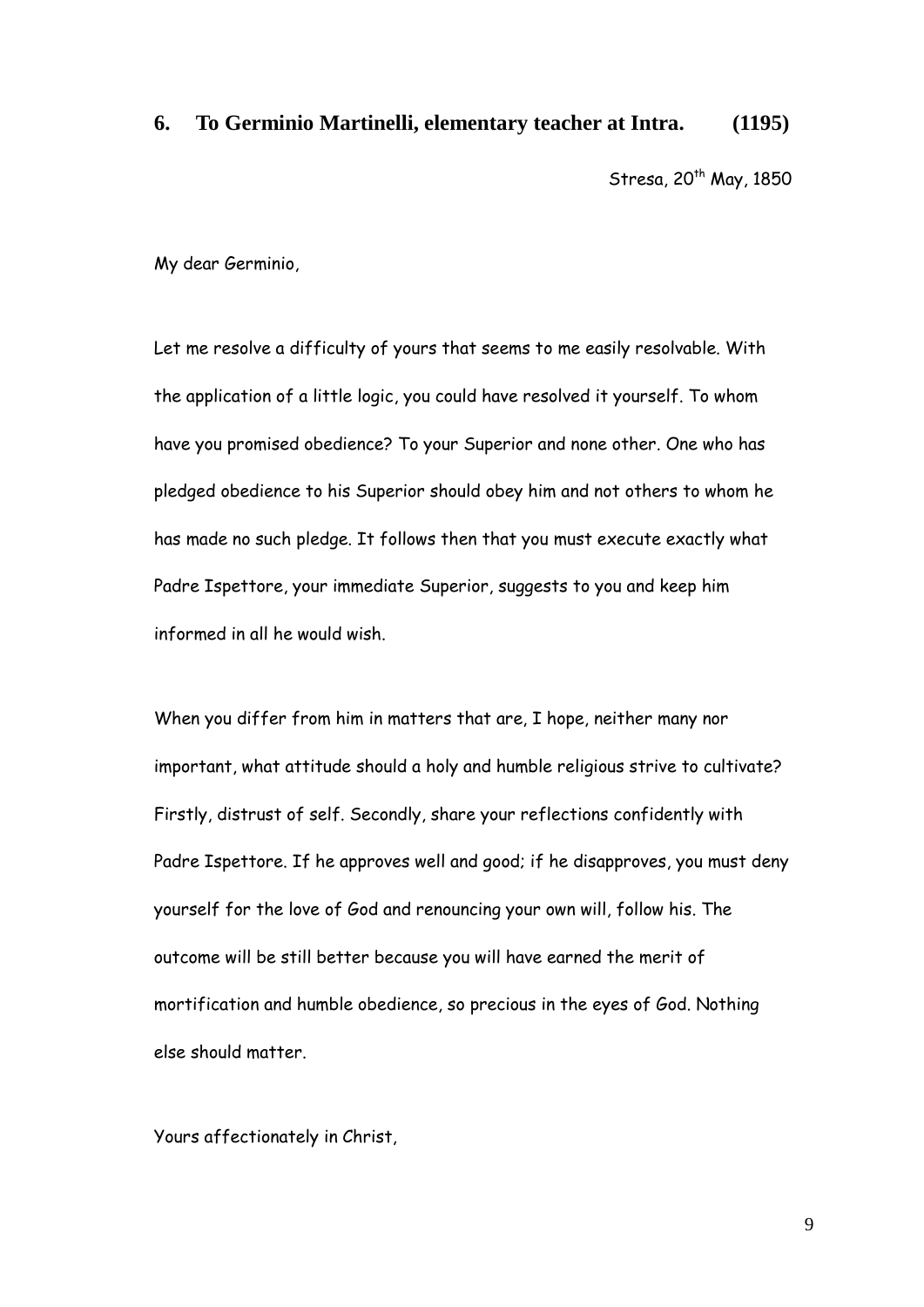A. Rosmini, p.

#### **7. To cleric Costantino Ignazio Reina at Domodossola (1196)**

Stresa,  $21<sup>st</sup>$  May 1850

My dear Ignazio,

I read your letter to the novice master and this is how I see it: you are utterly mistaken. Father Master correctly interpreted Rule VI which you cited. Furthermore he drew your attention to Rule XII of the Rules of Modesty which gives the Superior the right to distribute the Brethren in that order he considers best. We are speaking here of order. In these matters there is not just one order, as you suppose; there are several and the best is what the superior judges to be that. The very first must be obedience. Another is that in the aforementioned Rule VI which states that the members must not be preoccupied with the place to which they are assigned, remaining content with their assignment; this is the order of humility.

Then there is the order of means to the end envisaged. Here the end is an attainment of a higher degree of fraternal charity, which is achieved by less exclusive friendship, greater humility and indifference etc. If the Superior therefore varies the distribution of the brethren for recreation, outings and on other occasions in order to bring about an increase in the above virtues, far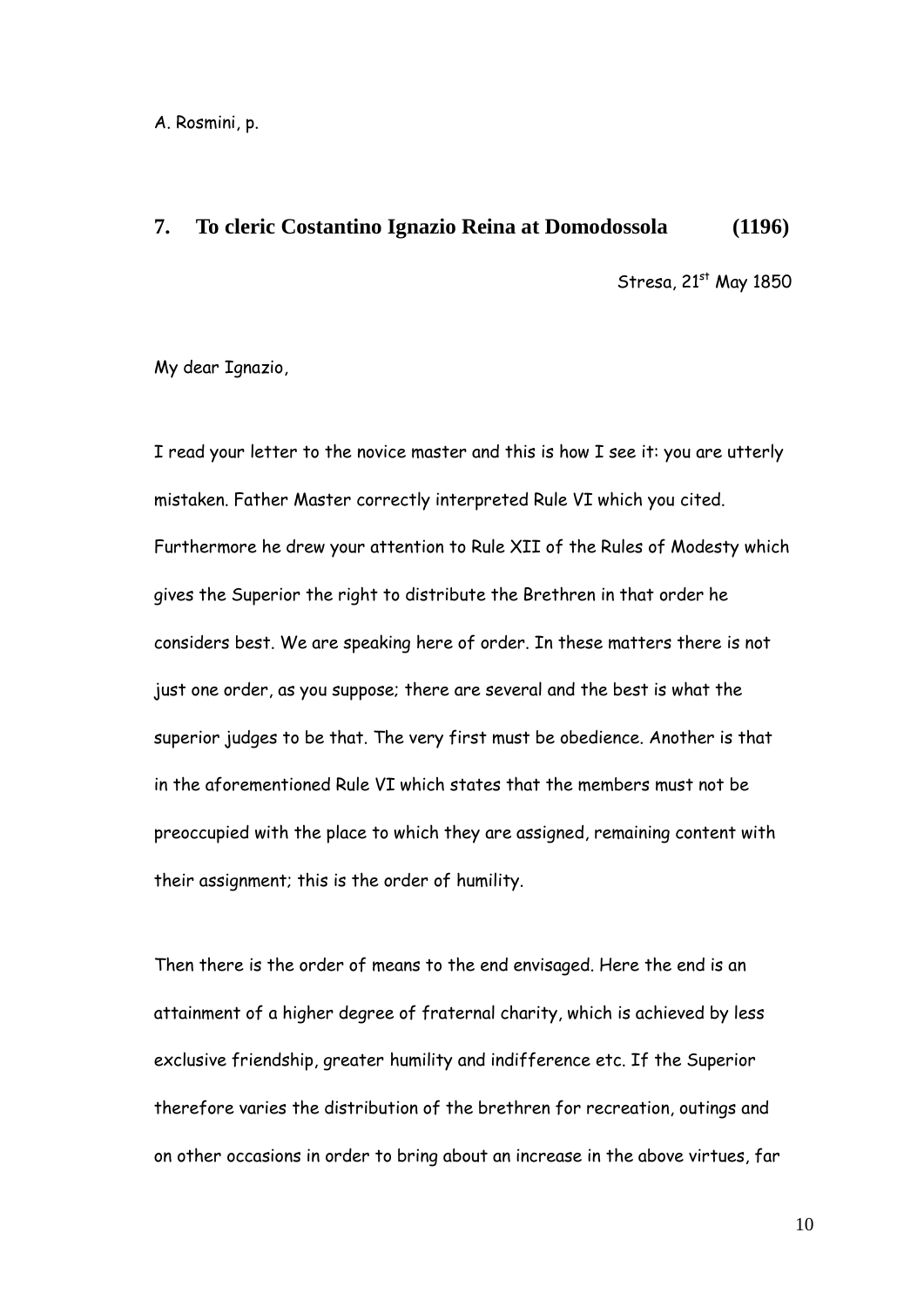from offending against right order he embraces the most precious form of order, adapting means to an end. You consider only material order and ignore the moral order. It can never be wrong to subject the material to the moral order because the latter is of a higher scale of values.

So calm yourself my good man, and ask pardon of Father Master for a criticism that is baseless. Serve the Lord joyfully trusting more in the direction of Superiors than in your own reasoning. May Mary most holy bless you.

Most affectionately in Christ,

padre A. Rosmini p.

#### **8. To Germinio Martinelli, teacher at Intra. (1197)**

Stresa,  $9^{th}$  June 1850

My dearest Germinio,

Yours was a very consoling letter. Be strong and trust in God and you will overcome the temptation to self love and any other enemy that threatens your salvation. Keep God, your creator and supreme good, before your mind. There are only two really good reasons for our earthly pilgrimage: 1. our eternal happiness and 2. to assist our neighbour in every way we can in a spirit of humility as good and faithful religious. We must strive to appreciate the value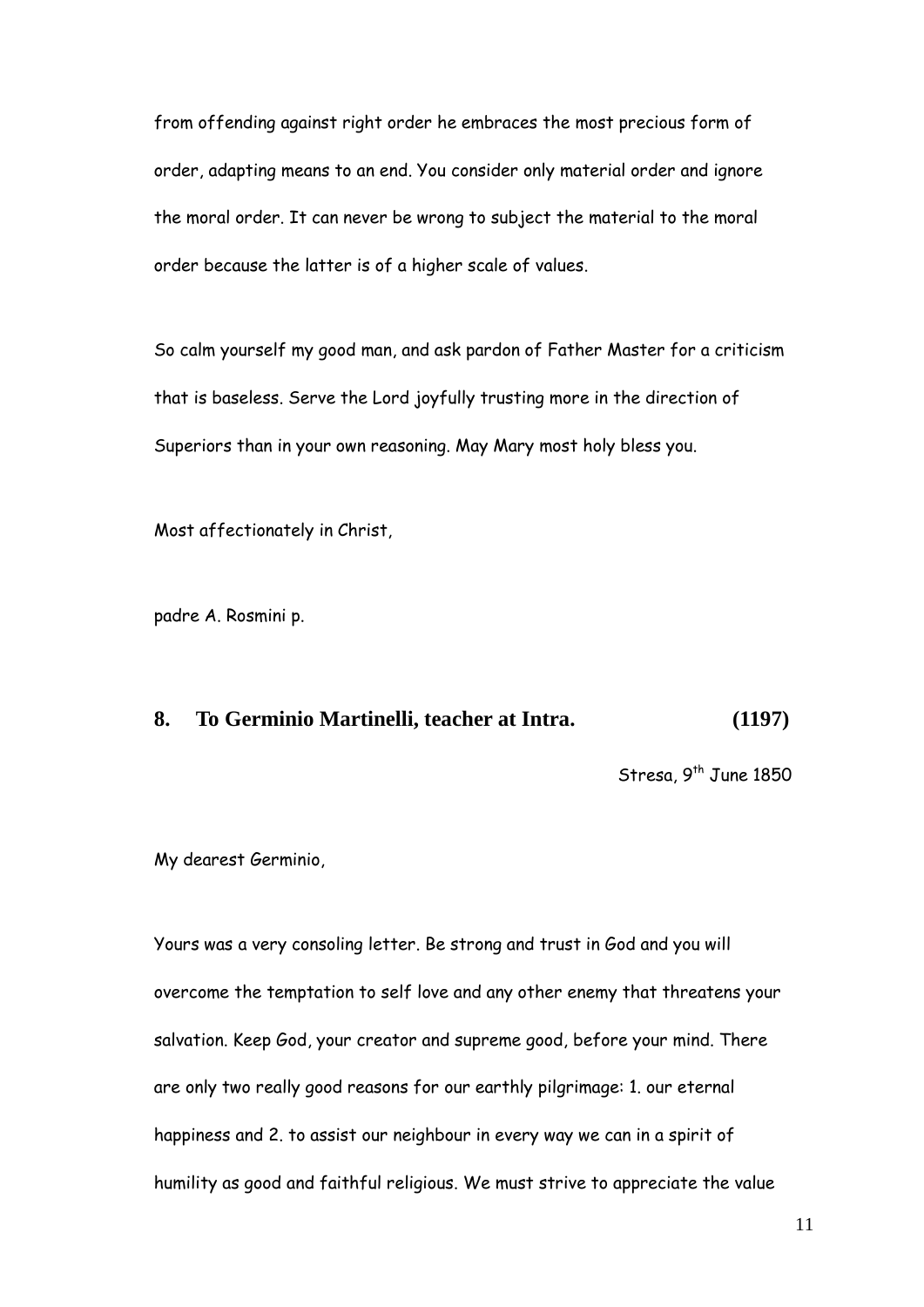of each subjugating all other desires to them. Divine Providence will then illumine us enabling us to acquire detachment from self and a greater attachment to Jesus Christ and the cross, the key to heaven itself. Pray constantly for the grace to rest contented with your labours for God, paying little attention to the opinions of others.

I bless you and embrace you in the lord, and likewise all those dear brothers whose labours are so meritorious. Goodbye!

Your most affectionate Father in Christ,

A. Rosmini, p.

#### **9. To the Abbot Raffaelle Lambruschini at Figline (1198)**

Stresa,  $10^{th}$  June 1850.

Dear Sir,

I have always admired, greatly admired, the clarity of your writings, so as soon as I heard that your latest book was published, I had it ordered. Now it arrives even more highly valued because it testifies to your kindness and is accompanied by your courteous letter. It is one of those books that treats of arguments bearing the seeds of hope, too often alas absent elsewhere. Those educators, male and female, that I direct in some small way already use your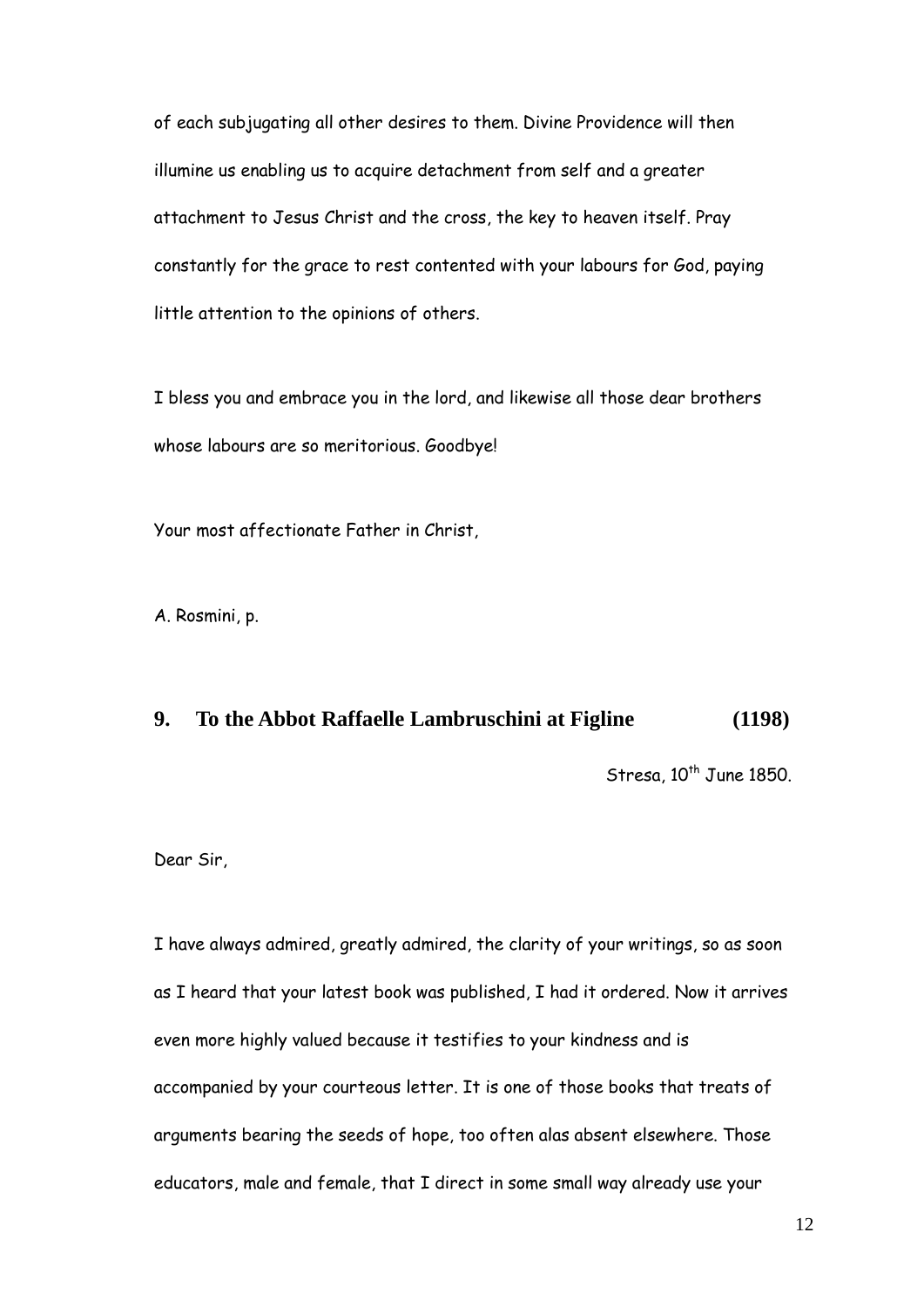"Guide to Educators" and will profit handsomely from the new directions and embellishments you give to pedagogic practice. They are deeply grateful to the one who, with such evident love and clarity, provides them with such useful documents and invaluable support in their laborious and demanding vocation. I want to thank you in their name also.

But that alone is insufficient to convey the extreme of my gratitude and the esteem in which I have always held you. Let me reinforce it by daring to share with you a conviction of my own. I am persuaded that man (and society even more) will not garner, even in the present life, all the good Providence places before him, unless he has his eternal destiny as his objective in all his actions. I know of no firm and immoveable base from which one is enabled to rise to virtue in any circumstance except that which is beyond this life: eternal good. It is the basic tenet of Christianity expressed by our Saviour in these words "Seek first the Kingdom of God and his justice and all these things will be added to it." I think this is precisely that higher order of things you refer to in your letter, as that "you seek to highlight in the mind rather than to implant it there."

To do full justice to your intention the question springs spontaneously to my mind: would it not be mature or at least appropriate to highlight that principle which guides man in all his actions to which all other principles are subject and by which they are confirmed and elevated? The objections and indifference of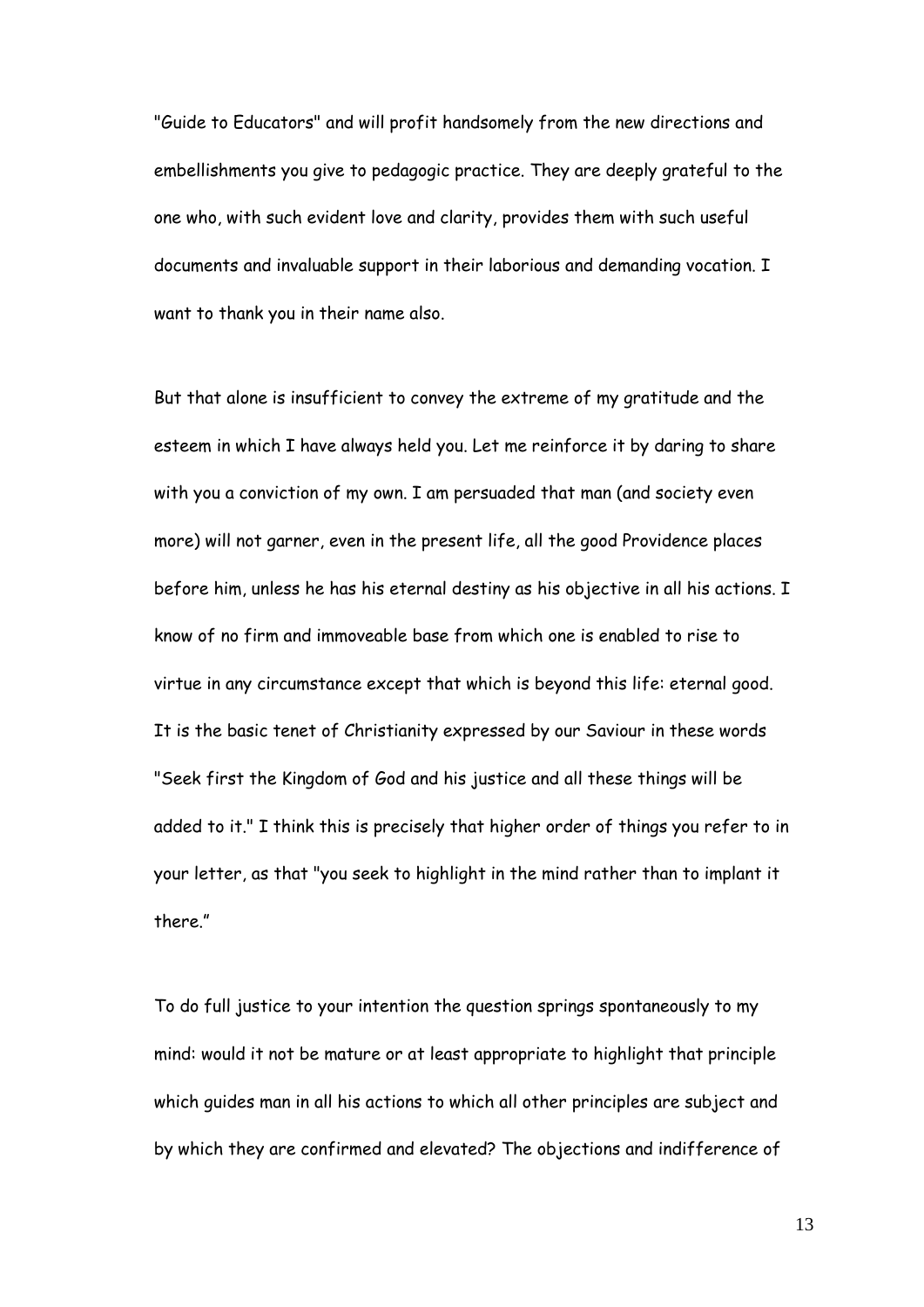the world should be an even greater reason for insisting on it. I merely offer this for your wise and generous consideration.

The serious argument you treat under the title "The Reasonableness of Punishment" might require important modifications in the light of the above principles.

I regret that my short stay in Florence deprived me of the pleasure of meeting with you again and of making the acquaintance of the distinguished Gino Capponi, a man I greatly admire. There will, I'm sure, be another such happy occasion, even if not in the near future.

Please accept the sincere and devoted affection of your humble servant,

A. Rosmini, p.

#### **10. To Padre Ugolino Fasolis at Turin (1199)**

Stresa,  $13^{th}$  June 1850

My dear Father,

Multiple occupations have prevented my grateful acknowledgement of the book on philosophical theses you sent me. It is a pleasure to find that in the Seraphic Order, the study of philosophy is given such prominence. Such study is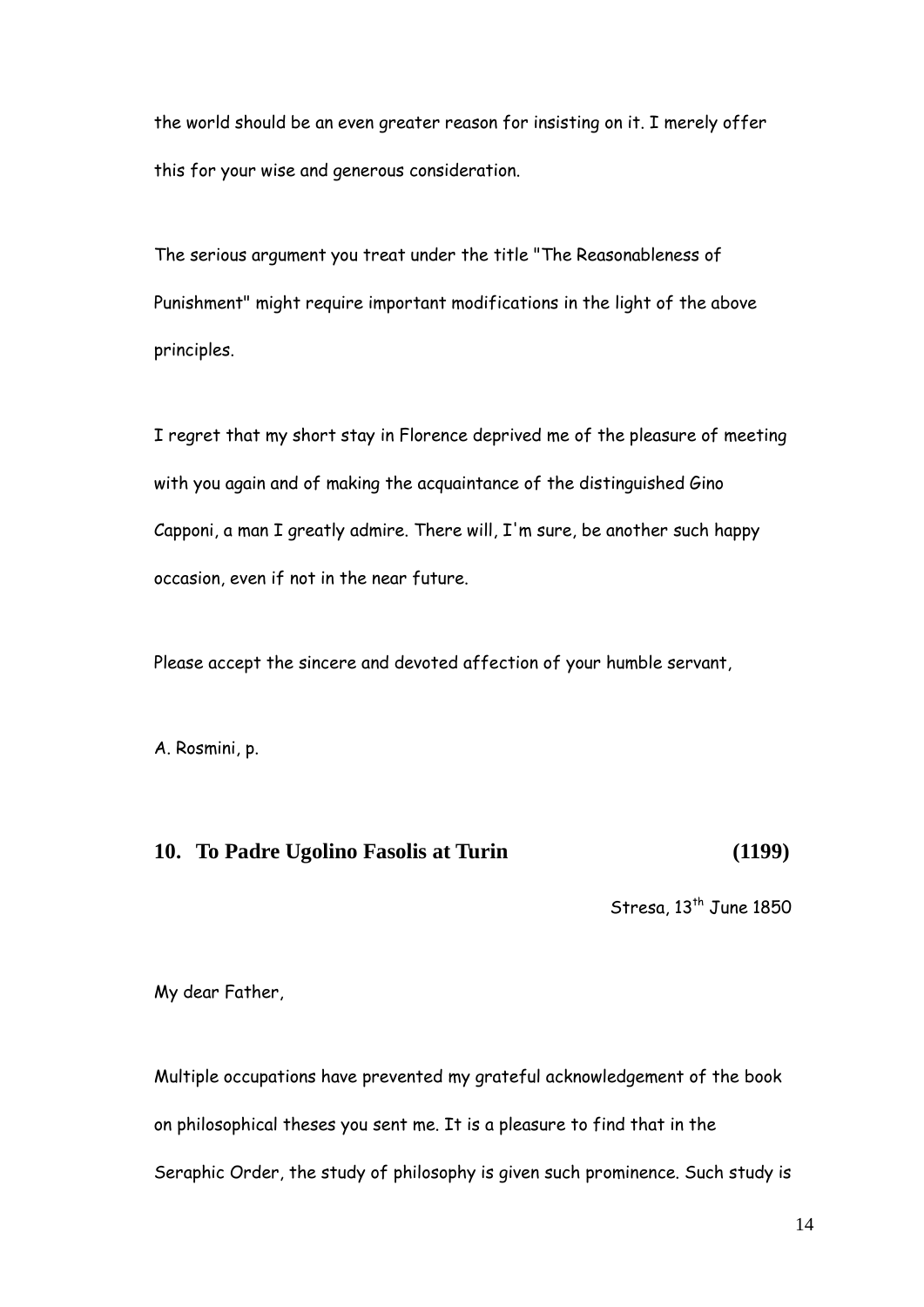valuable for many reasons, but especially to provide a scientific basis for the study of Theology. Holiness and learning are the elements that enable Religious Orders to flourish, to the great benefit of the Church and our neighbour. I write to you who are involved in such study on the feast of the Angelic master who first introduced study to the Seraphic Orders. And what studies! Studies begun in sanctity, cultivated in sanctity, terminating and crowned in sanctity.

Continue on that road and recommend to the Lord your servant,

A. Rosmini, p.

### **11. To the Marchese Gustavo Benso di Cavour at Turin. (1200)**

Stresa,  $16<sup>th</sup>$  June 1850

My dearest friend Marchese,

It is my painful duty to commiserate with you on the very sad loss with which the Lord has permitted you to be visited. I know that a person of your religious convictions will derive no small consolation from the knowledge that your father, the Marchese was able to prepare himself for the final journey with the supports of his religion and the purification of a somewhat lengthy illness. I have remembered him before the Lord and prayed for his soul. Tomorrow I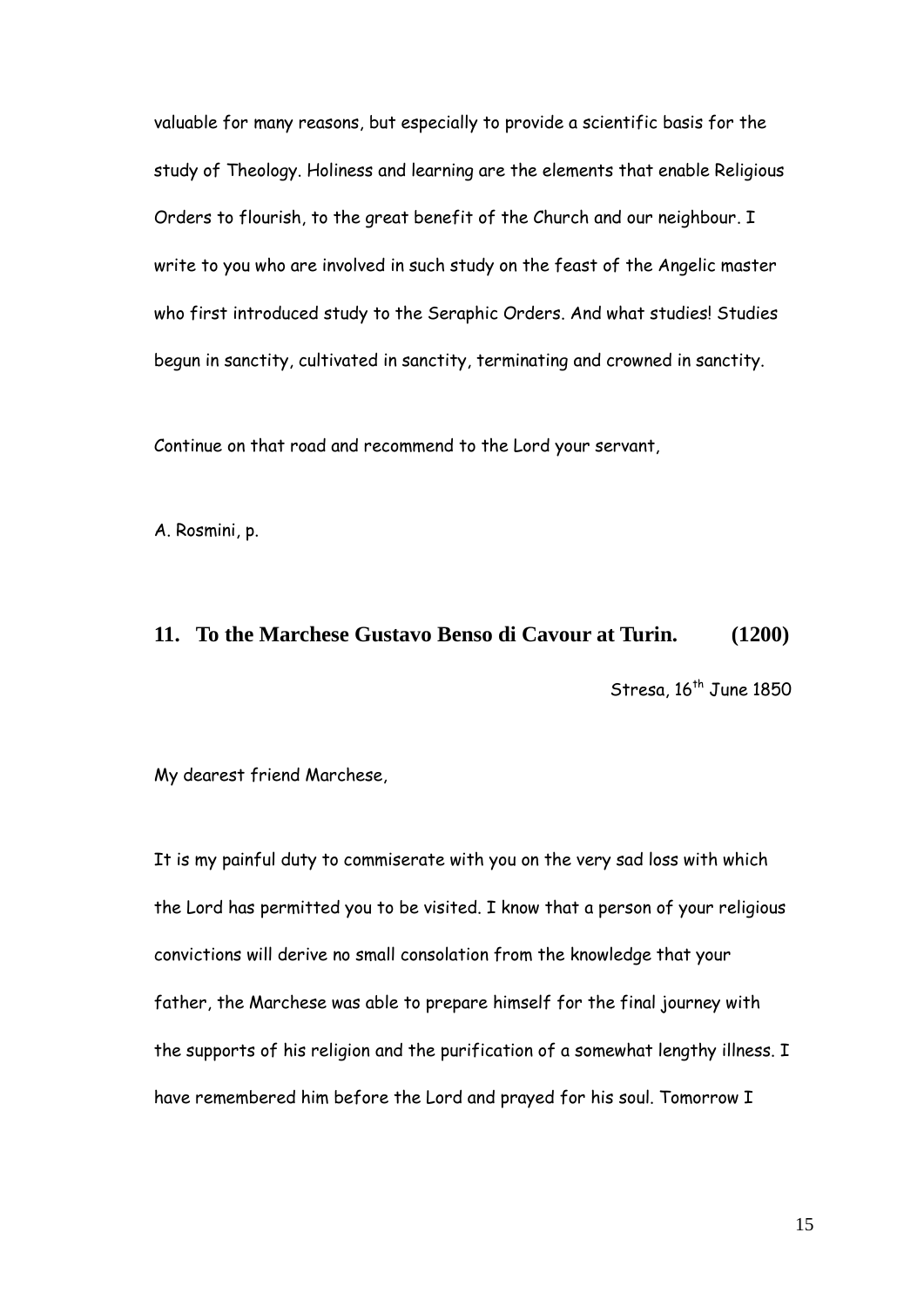shall celebrate Mass for him and I will recommend him to the prayers of our Brethren and our Sisters.

Thoughts of God and of the divine attributes is a font of joy that surges up even in times of sorrow. The all embracing arms of the lord enfold even your troubles. How unhappy they who, having lost the gift of faith, flounder in the uncertainties of life. We, through his goodness, differ from those who have no hope. Let us fortify one another in all the sorrows to which this life is heir.

I'm sure Don Carlo will have told you of what was written to me on the instructions of the Holy Father. (1) Blessed be the Lord who fortifies and vivifies us with equal goodness. For the rest I am bearing a weight that oppresses me and facing a difficult future that scares me. But in this time of anguish I take heart by reminding myself that I can do all in Him who comforts me. In your charity I ask you, my dearest friend, to include me in your prayers. In fact I know you will do that because I know the depth of friendship you have with me. Please convey my condolences to your esteemed brother Count Camillo.

With tender and heartfelt sentiments,

Yours in Christ, A.R.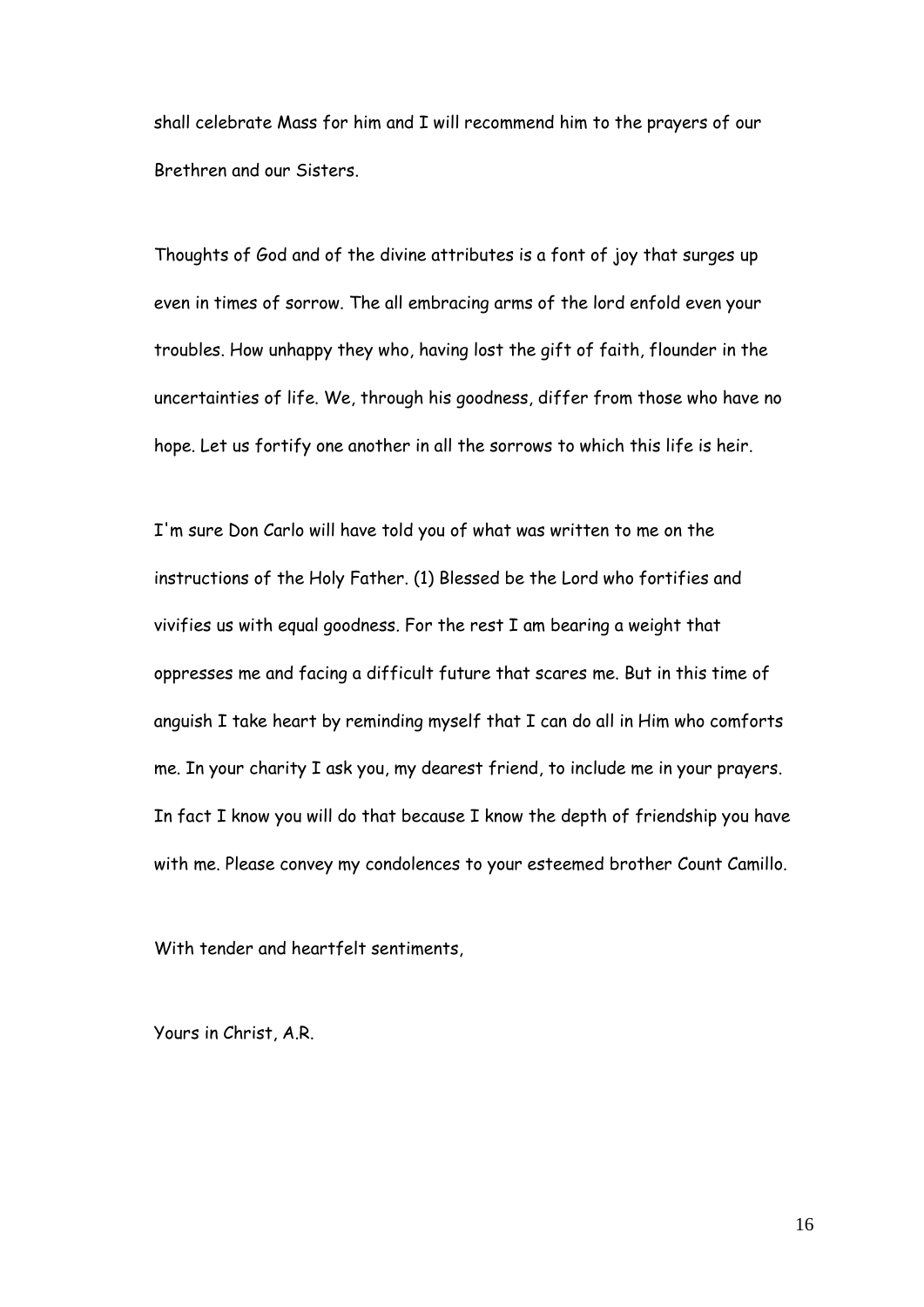Note 1: On 20th May, Cardinal Castracane had written to Rosmini stating that the Holy Father had no change in attitude to Rosmini and would in fact be promoting him to the Cardinalate. See Epistolario Completo, letter 6573.

#### **12. To Don Giuseppe Saiani at San Michele, Chiusa. (1201)**

Stresa, 19<sup>th</sup> June 1850

My dear brother in Christ,

Though I was very sorry to learn of your health problems, as described in your recent letter, that same letter bore me abundant consolation. For instance you recount your embracing of solid religious thinking and your determination to correspond faithfully to the sublime grace God gave you when he called you from the world to himself and to religious perfection and charity. I pray the lord to confirm you ever more in these sentiments on which your eternal salvation depends.

May he enlighten you on the infinite good and teach you to love and serve him alone, renouncing every earthly thing. May he enable you to profit from the inevitable sufferings of this life that purify our self-love and engender humility, for virtue is perfected in suffering. I will give due consideration to the desire you have expressed. I will weigh it in the balance and pray the Lord to help me do so justly. But I can tell you immediately that I will do everything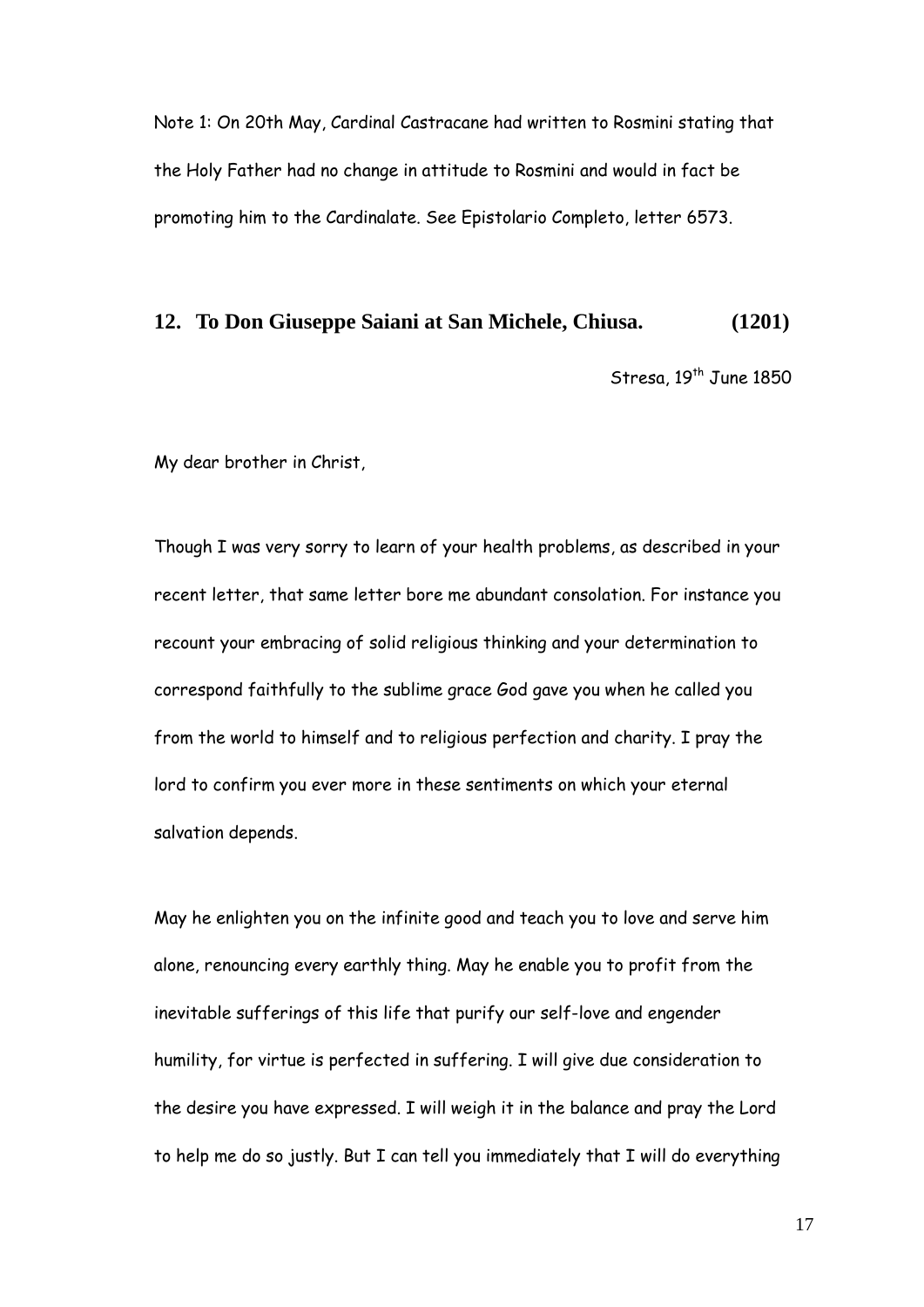possible to accommodate you, if not totally at least in part. You must continue to make offerings of yourself to God. Continue also to cultivate an aura of indifference which is the greatest proof we can give of our love for our Lord and Creator. Try to avoid ever giving way to sadness; instead cultivate cheerfulness. With your brethren display that amicable friendship which is so good for mutual charity. Let us pray together in the spirit.

Goodbye. May Jesus and Mary bless you.

Yours affectionately in Christ, A.R.

#### **13. To Don Giuseppe Gagliardi in Domodossola (1202)**

Stresa, 29th June 1850

My dear brother in Christ,

It pains me to read in your letter of the 26th of the defects of some of our brethren. I give you some rules which will help to remove these defects where possible, and where not possible, for dismissal from the Institute. They are as follows:

1. The Superior must make clear that he wants all the rules observed. If the Brethren are once persuaded of this, be assured they will not take liberties.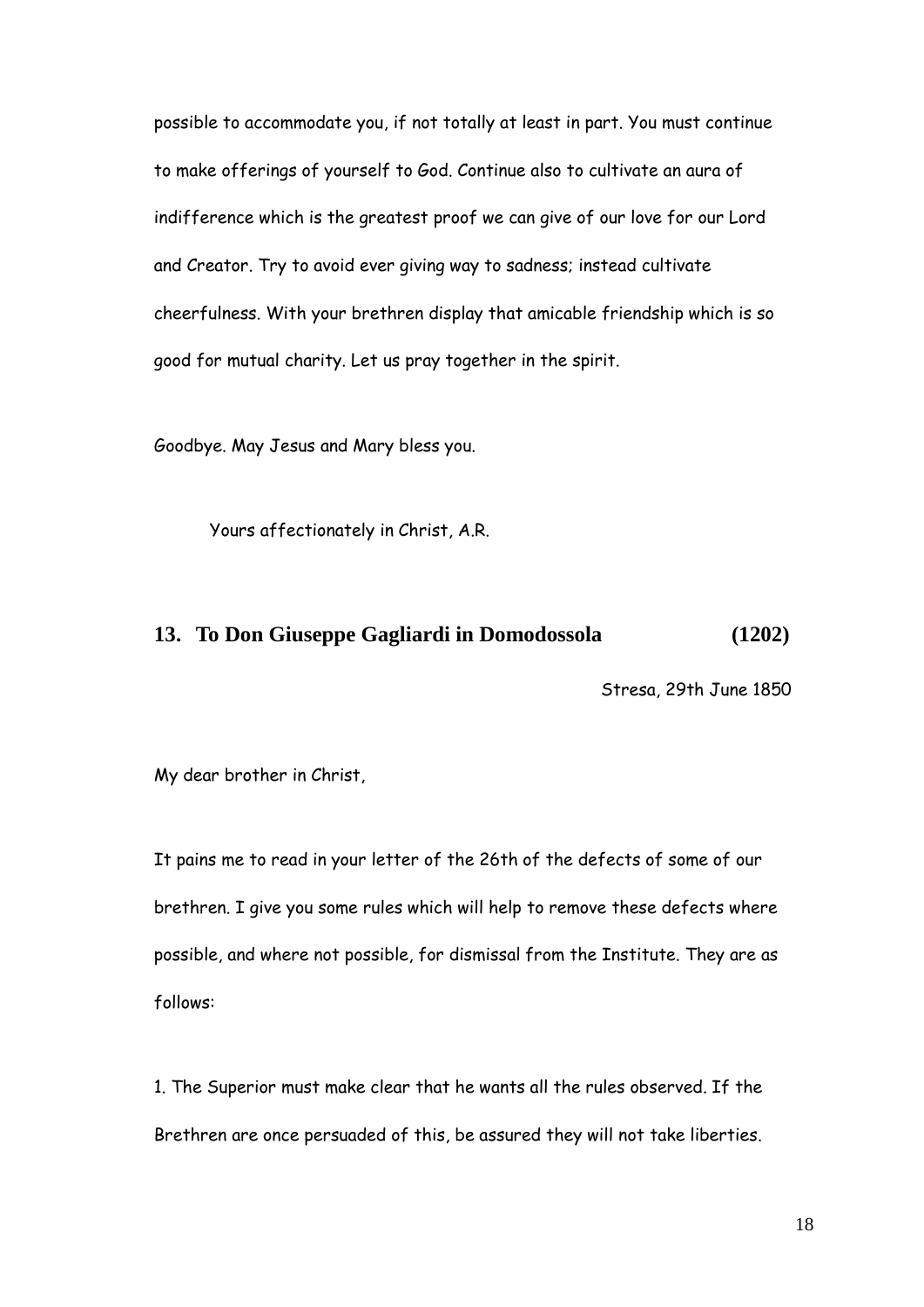2. The Superior must be consistent in willing this. It should be apparent in all his words and actions and must never be contradicted by showing partiality or favouritism.

3. This firmness should be accompanied by a kind tone and an amiable manner and signs of affection. But this kindness refers to the manner only, not to the substance of the correction. It should reinforce, not undermine what is commanded.

4. The firmness should be obvious from the use of clear and explicit words, voiced without fear or reservation. There is no room here for vagueness or understatement. Clarity and precision are essential. The proverb "clear agreements make long friendships" applies.

5. While exacting observance and obedience the Superior should leave place for discretion and dispense from a rule in certain cases for health or other good reasons.

6. While the Superior must speak openly and without apology, he must also show a calm demeanour, making clear that his aim is in the person's interest and betterment.

7. The Superior should not be sparing of correction and penance but he should firstly verify the facts and acquaint himself with the circumstances. He should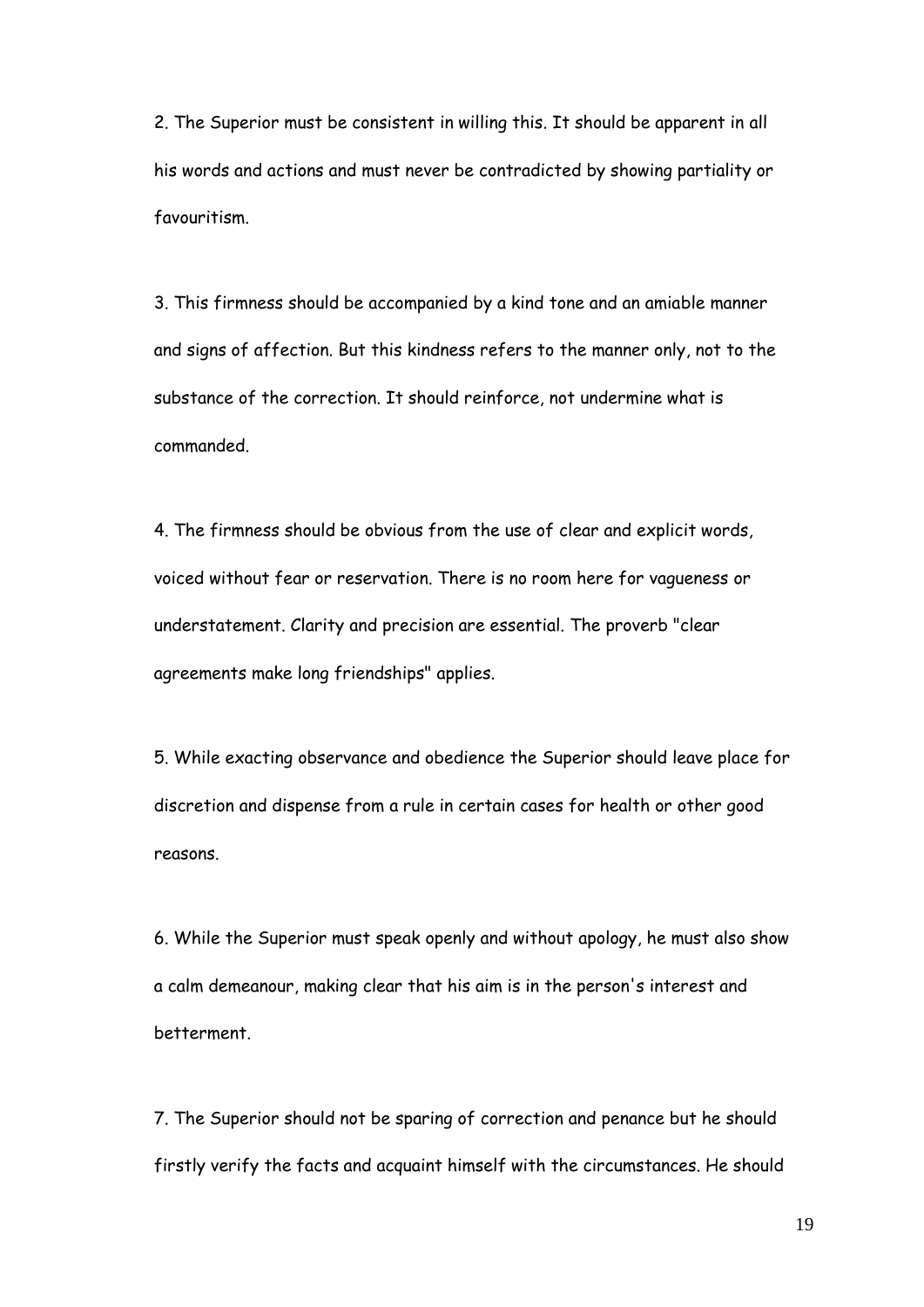listen calmly to excuses and if conscious of a mistake, should concede so, showing that his concern was for right and justice. We must also distinguish between faults that contribute to laxity and lead to fatal consequences and those that are merely material and accidental. He must be relentless in the pursuit of the former. The correction and penance should be applied gradually and, where no amendment is observed, he should inform the brethren clearly that he is bringing the matter to the notice of the Provincial and if necessary the General. These will certainly support him, whatever it takes, even to the dismissal of the brother where necessary.

8. The Superior should correct calmly, avoiding that superficiality of words that might show irritation or anger. For the rest he should show the maximum of kindness, friendliness and humility, displaying special concern and generosity towards the corrected, who have or who are trying to amend their ways. This must in no way lessen observance of the Rule which would totally defeat his purpose.

9. Finally, the Superior must assist and sustain the brethren in the fulfilment of their duties and responsibilities.

So take heart my dearest friend. We are but men but we have an omnipresent God who will always help those who serve him and confide in him.

I embrace you with all my heart,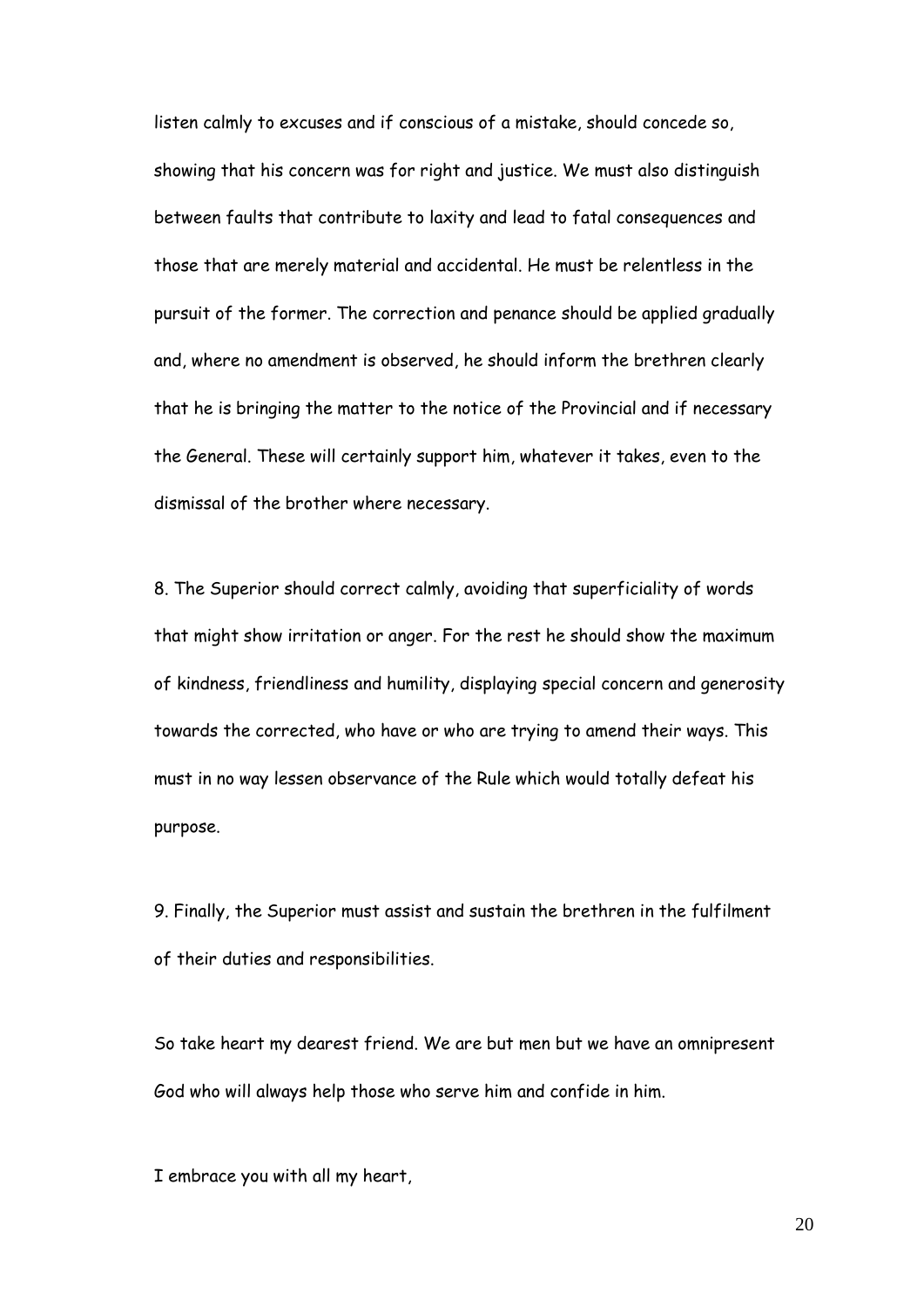Your affectionate brother, A.R.

#### **14. To Don Michele Parma at Domodossola (1203)**

Stresa, 3rd July 1850

My beloved brother in Christ, Take heart my dearest Michele. This life is a warfare but Jesus Christ is our captain. Marching under such a flag, who could lose courage? The soldiers are weak, but the captain more than compensates for that. Victory is certain; that crown of stars and eternal joy, a joy no human can conceive of, no human heart has known. We tend to flee suffering but how can one flee what abounds everywhere? The more one tries, the more one becomes entangled. How can one avoid what is just, passing and resembling birth pangs as it were? How can one escape what is common to all the descendants of Adam and Eve and shared also with that great person who should not only have not suffered but endured more than anyone. The son of God suffers with all of us and shows us what suffering can achieve.

So summon up your courage! I would not wish to see you disillusioned with your school. A cross it may be, but for this reason and for many others, it will not go unrecorded in the Book of Merits. Seek therefore to profit from your labours by convincing yourself of their intrinsic value, by a generous love of your neighbour in whose favour you labour and in other ways. But never seek to unload what one should embrace as one's own cross. And let us not neglect the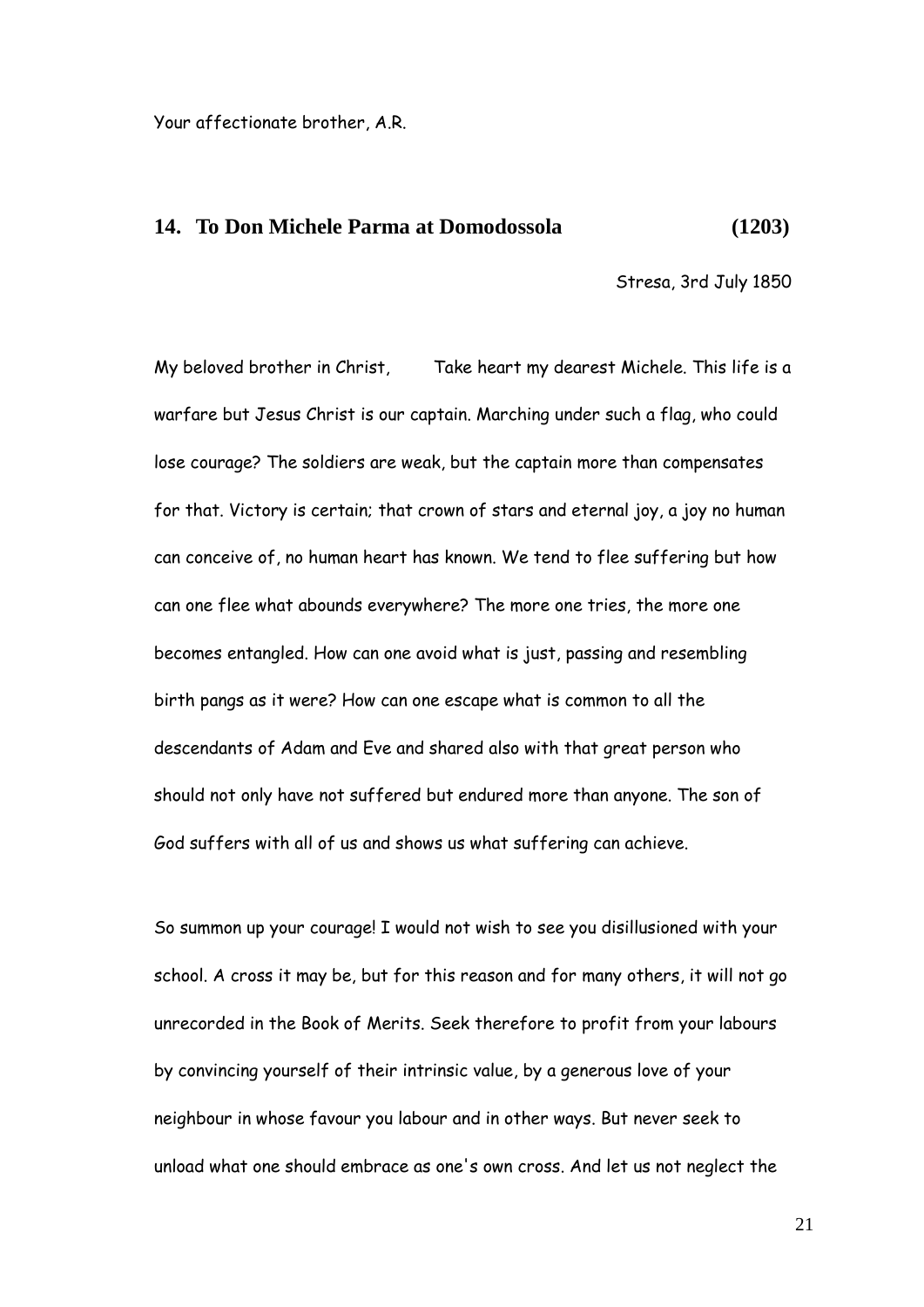greatest remedy for all evils- prayer itself. Alessandro Manzoni sends his greetings. Let us hope that he favours us with another dissertation (1).

I cordially embrace all my dear brethren with that same embrace I give you my beloved in Christ,

Most affectionately, A.R.

Note (1): Rosmini was most anxious that Manzoni would undertake some dialogues of a philosophical nature, in addition to his Dialogue by story. (See Epistolario Completo, no. 6727 and 6982.)

#### **15. To the cleric Carlo Allario in Domodossola (1204)**

Stresa, 7th July, 1850.

My dear brother in Christ,

I must insist that you do not dismiss any pupil from the school without first consulting Father Rector, your Superior to whom you owe complete obedience. The wise teacher who seeks to perfect his ways should be both patient and calm, never taking hurried decisions but always in consultation with his Superior. I want to see the Superior upholding the authority of teachers at the school. This will be greatly assisted by solid agreement between the teacher and the Superior. The teacher must not act arbitrarily but sensibly and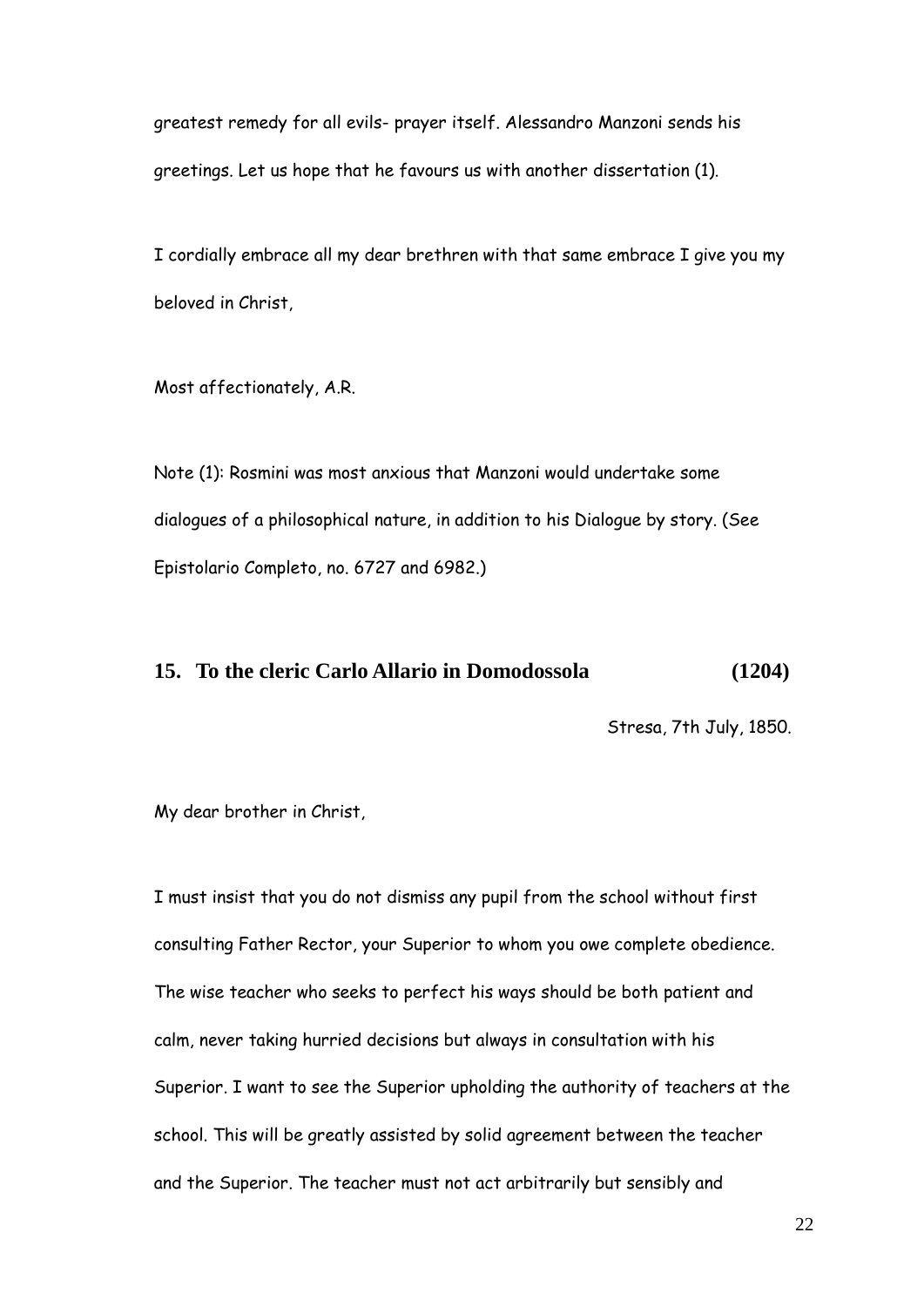maturely. When he acts thus, he will value consensus with his Superior and seek this willingly and humbly. Where dismissal is justified, the Superior will not only consent to it but also suggest the most prudent way of going about it.

To publicly oppose the Superior is never justified. One should rather have recourse to a higher Superior, conforming one's actions in the meantime to the desires and dispositions of the immediate Superior. I hope you will heartily endorse these directions of mine and strive to please above all the God you serve who will reward you.

Affectionately in Christ,

A. Rosmini p.

#### **16. To Teacher Giacomo Lugan at Cameri. (1205)**

Stresa, 19th July 1850.

My dear brother in Christ, Paradise as you know is gained by struggling. When the enemy, with divine permission, is most active, then we should confide more in God who will ensure our victory. The temptations you mention do not surprise me; God is proving you. Resist therefore with courage and with whatever else it takes. Let prayer be a priority and display calmness and caution to avoid exaggerating the temptation. At the same time value greatly the work the Lord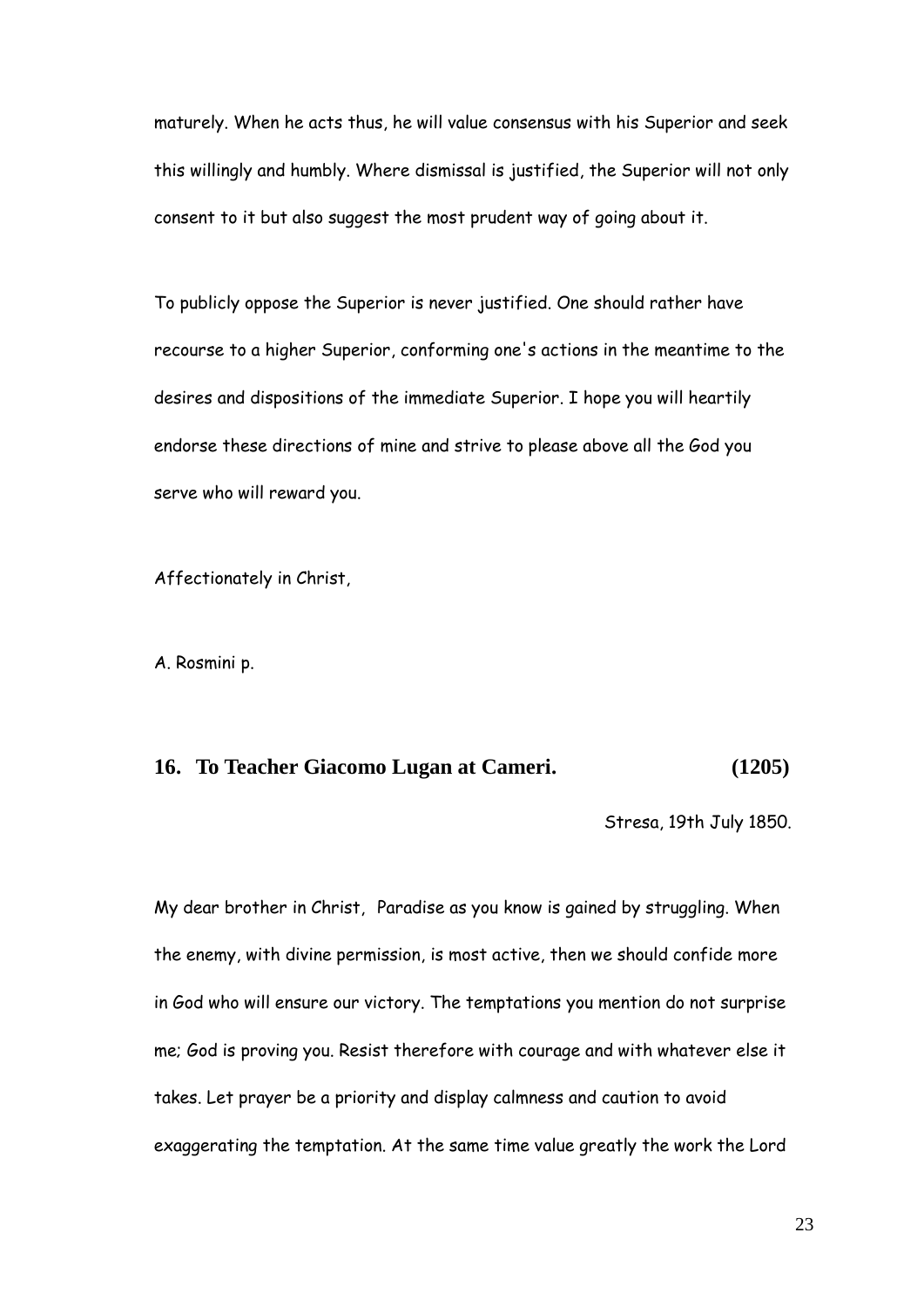has assigned you; nothing else will be more pleasing to him or more meritorious for you.

It is precisely because of the great good you can, with God's help achieve in educating children that I assigned you to it, denying myself your presence. May the Lord bless us with many good teachers. How badly they are needed! So much good could be achieved! And what reward awaits these committed teachers! Let"s pray the Lord to provide them and let"s spare no effort in furthering such a great work. Soon it will be holiday time and then you can rest. Meanwhile man the battlements! Put yourself in the secure protection of Mary Immaculate.

May the Lord Jesus Christ bless you,

Yours affectionately

A. Rosmini, p.

## **17. To Father Giorgio Fulcheri at Mondovi. (1206)**

Stresa, 26th July 1850

Dear Reverend Father and, if I may, beloved brother in Christ,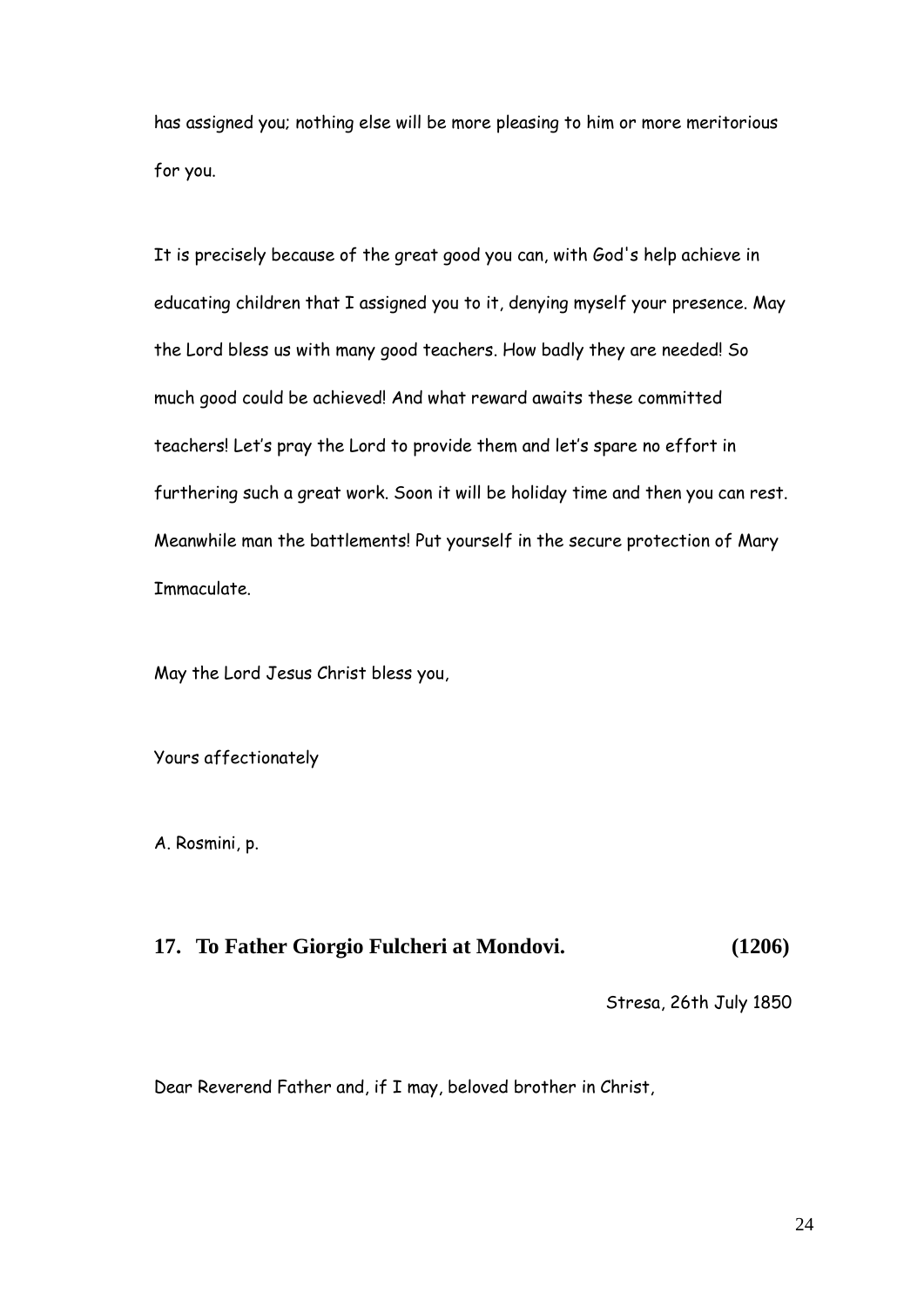The lord will reward you abundantly for the zeal with which you have laboured for his glory. This in no way lessens my indebtedness to you, of which I am keenly aware, for that kindness you have always shown me. Your letter of July 23rd is one more example. I avail of the return of the mother of young Bruno to Mondovi to reply in the fullness your letter deserves. You may use what I am about to tell you as prudence directs you.

I believe I am entitled to share with you the news that I have quite recently received a letter from a Cardinal, written in the Holy Father's name. He confirms therein the paternal affection of the Holy Father for my unworthy person and his firm intention of promoting me to the sacred purple. You may treat the rumours to the contrary for what they are. May the Lord be praised in all things.

Writing in haste as I am I will add no more, except to recommend strongly your fervent prayers for this poor soul, burdened with so much debt to our Lord and sundry other burdens, which far from diminishing seem only to increase.

Yours in the sacred heart of Jesus,

A. Rosmini, p.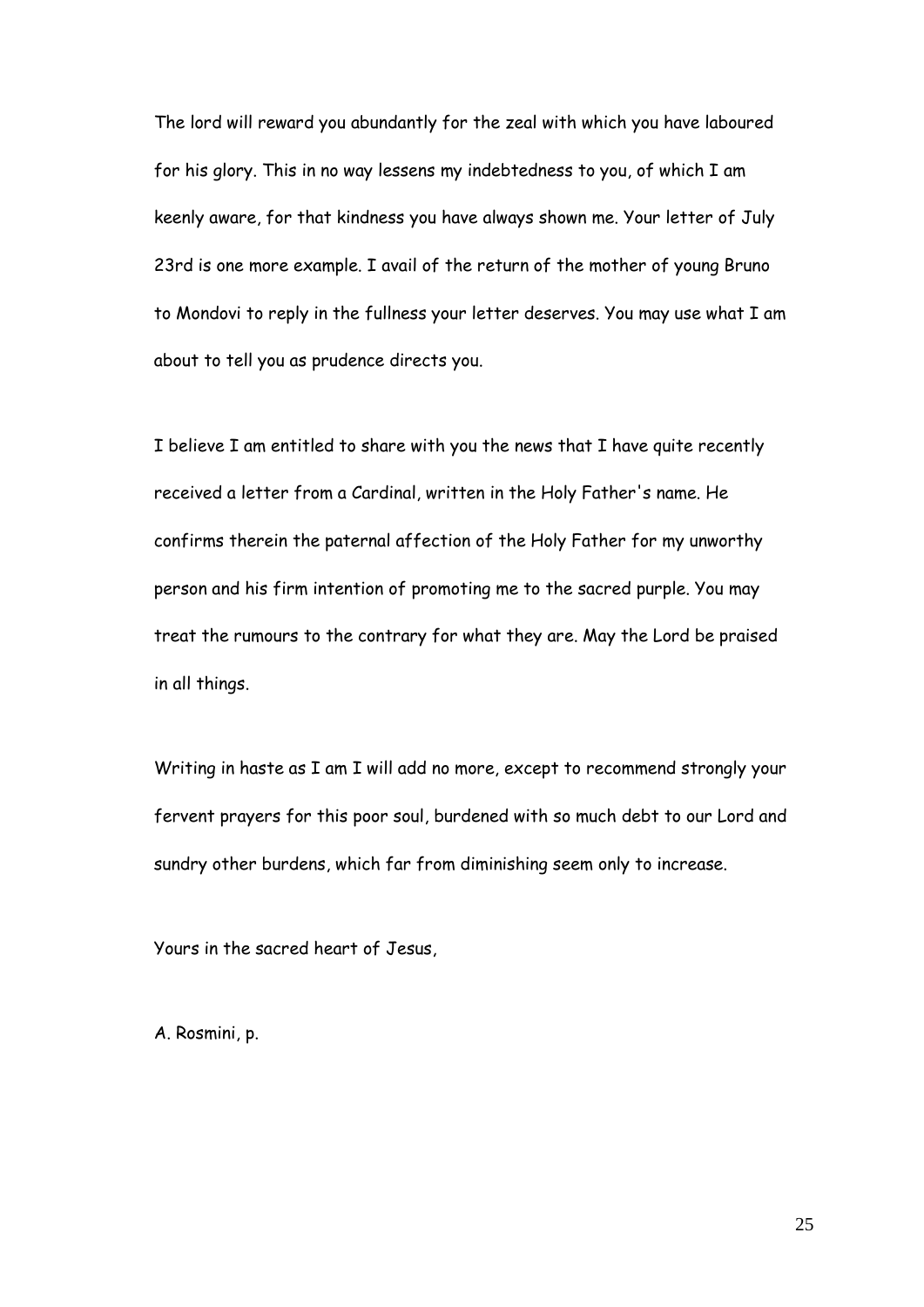#### **18. To Angelica Rosmini, Visitation Monastery, Milan. (1207)**

Stresa, 30th July 1850.

My dear Angelica,

I share your happiness at the grace bestowed on you to exchange the secular for the religious garb. It is indeed a vivid symbol of your divesting yourself of your former self to assume a new one born of the justice and sanctity of our Lord Jesus Christ. You rightly rejoice, because by this act the spouse of Jesus Christ confesses her espoused before the whole world and signifies her renunciation of the world in his favour. This religious habit will be a constant reminder and stimulus to loving fidelity to your spouse.

My joy would be all the greater had I been able to accept your kind invitation to give the customary discourse on the occasion. This is not, I fear, God's will, to judge by the many obstacles to my acceptance, not least my obligations to this little Institute. Unsure as I am of how much time remains to me here, I must use all the hours available for that purpose. I thank you for the invitation and thank also your Superior who approved it. Your father wrote also to encourage my granting your request. Indeed I would have needed no enticement if it were possible to accept.

Let us both resign ourselves to God's will and on the occasion of your clothing as his spouse, let us remember one another to him. In these days I have had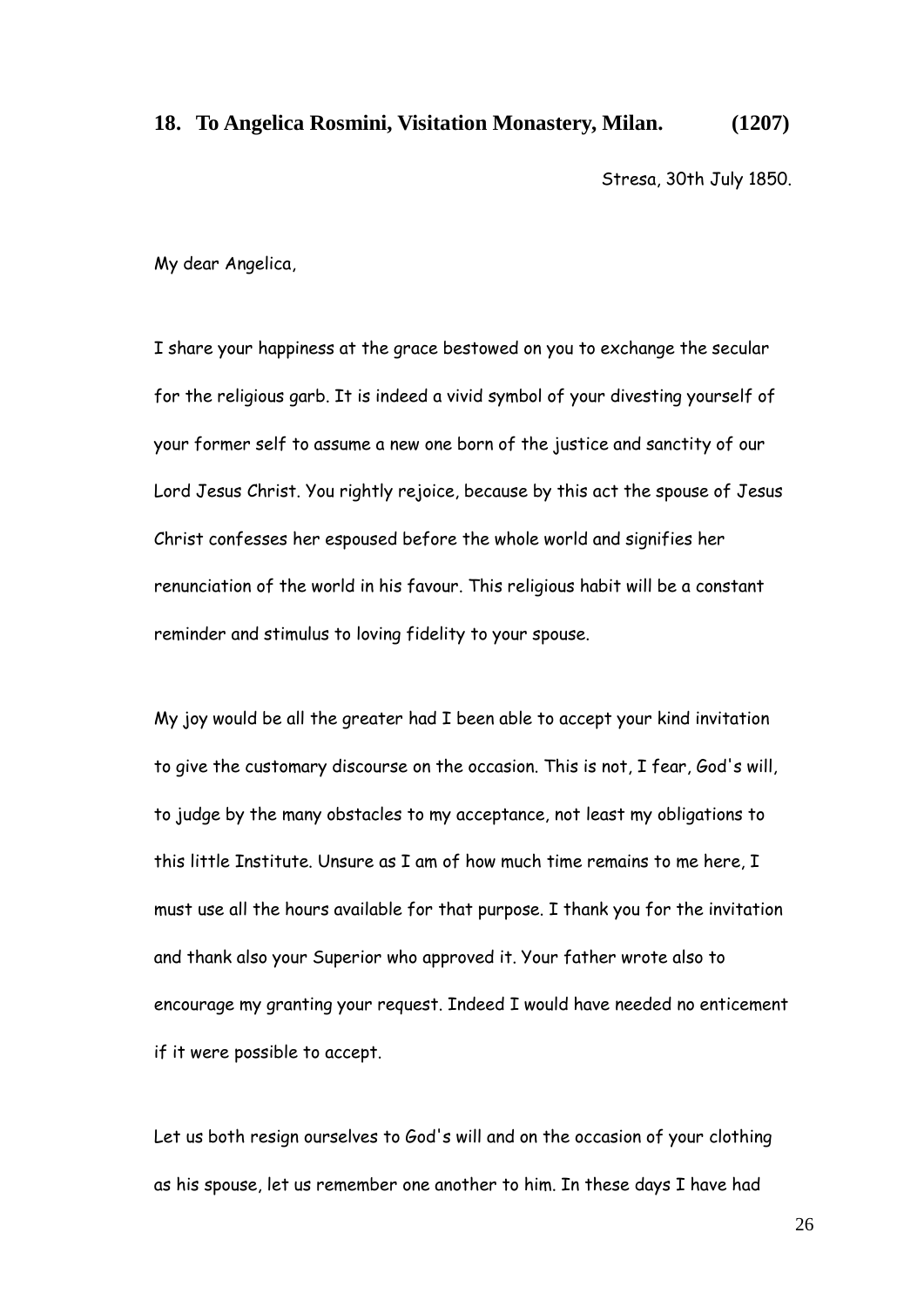the consolation of greeting Father Pagani, Provincial of our Institute in England. He has given me very encouraging news of the progress of the Catholic Church in the country. May God bless and sustain you

Your affectionate cousin and servant of the Lord, A. Rosmini, p.

#### **19. To Don Luigi Setti at Intra.(1) (1208)**

Stresa, 3rd August 1850.

My dearest Luigi,

What you tell me in your letter is absolutely correct. A young Superior is faced with many difficulties. His success in overcoming these requires an assiduous attention to prayer and the exercise of great self control in word and action. But in facing this challenge with self-determination and confidence in God, he will benefit enormously in his own formation and purification. The two hinges of his approach are 1. Discipline and 2.Suavity.

Discipline: never neglecting proper observance in matters of importance through weakness or carelessness. In minor matters, discretion should be observed. Suavity: Since his youth prevents his being a figure of authority and yet religious observance must be maintained, Suavity, persuasiveness, reasonableness and affability of manner, aligned with firmness and consistency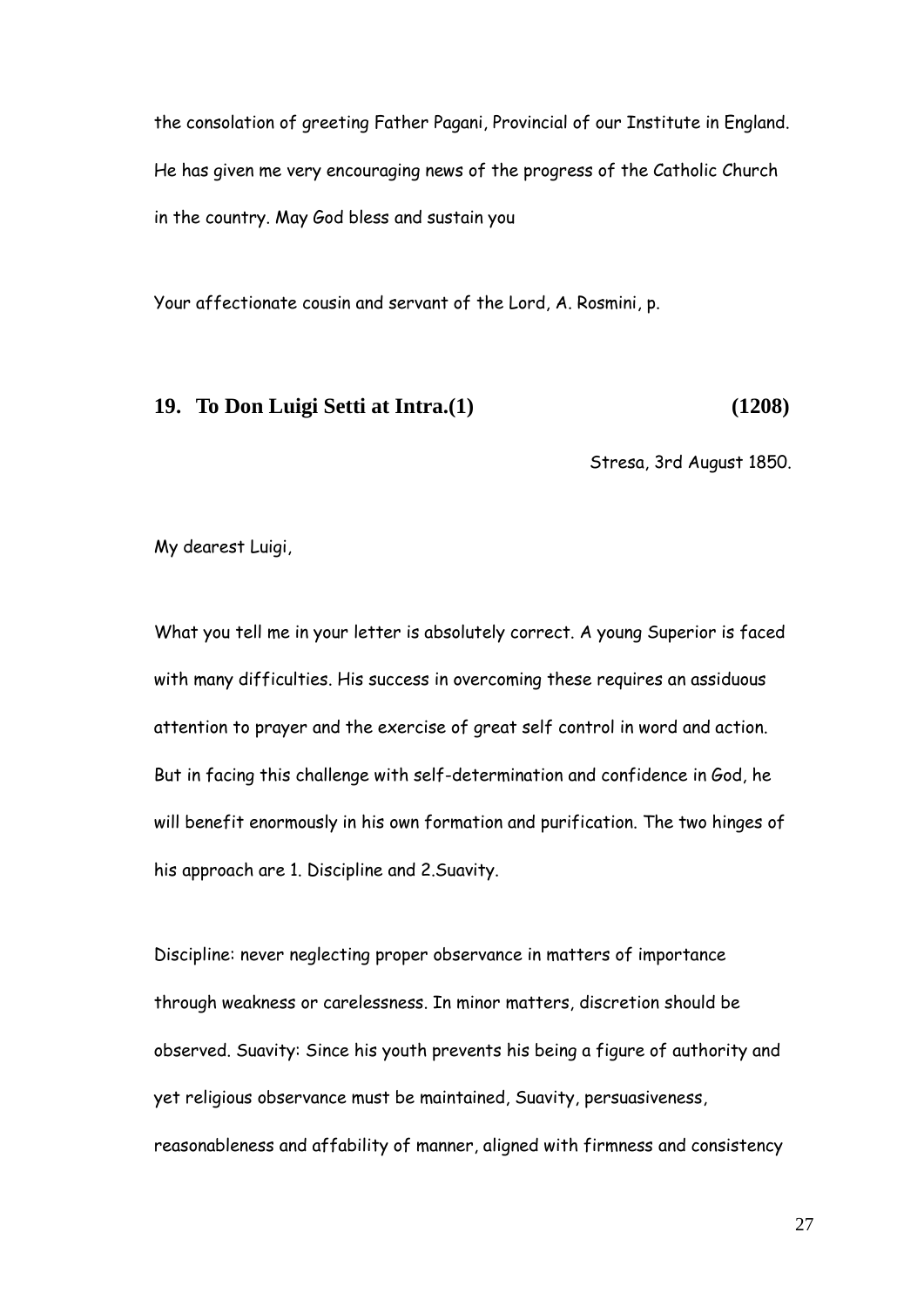-these are the arms he must use. And these arms will bring great victories. Additionally he can, when necessary, refer to Major Superior, explaining with balance and clarity why he thinks they should intervene in his favour. I write all this for your encouragement, hoping it may be of assistance to you.

I warmly embrace you and all your companions, praying that the Lord may bless you all with the grace to know and appreciate how pleasing and precious in his sight is the work of charity you are engaged in. Goodbye.

Yours affectionately in Christ,

A.R. (1) Don Luigi Setti, younger brother of Don Giuseppe Roberto was a mere 24 years old and newly ordained. He treasured the directions given by Rosmini in this letter and he was in turn an excellent Superior and Rector of our colleges and houses in Intra, Stresa, Castelnuovo, Scrivia and Domodossola.

#### **20. To Don Cesare Flecchia alla Sagra di San Michele. (1209)**

Stresa, 3rd August 1850.

My dear brother in Christ,

The postulant you refer to in your welcome letter of August 1st, who has previously applied to join the Institute, cannot be admitted. But the rector, if he sees fit, can certainly receive him as a guest in San Michele. The fees may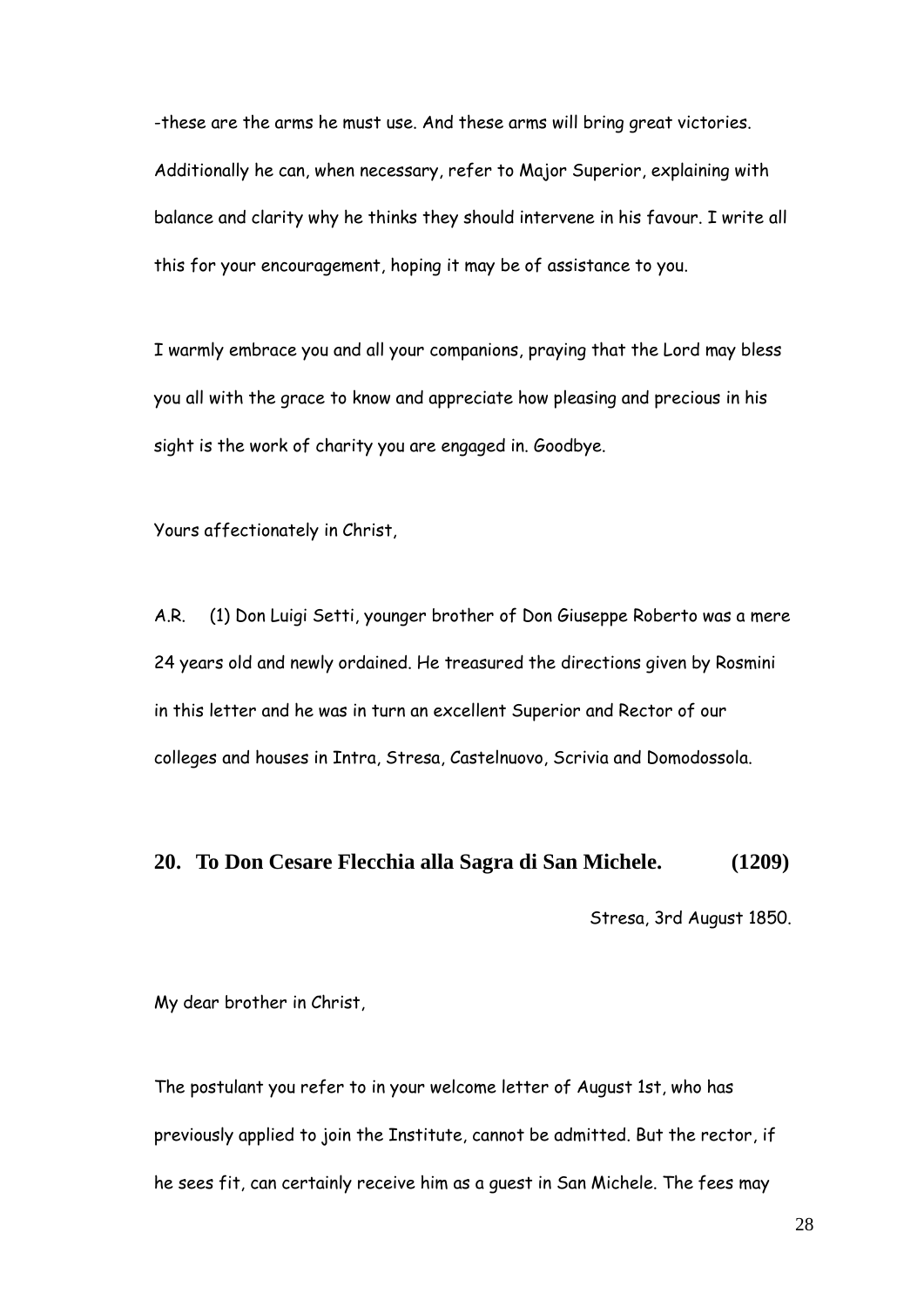not be reduced beyond what Father Provincial has agreed; you should not worry that this will cause annoyance to anyone. Such fears are frivolous. When properly approached most men are open to reason. Your letter contains the sort of mundane and artificial reasoning I would not like to see followed by any of our Brethren. We should not seek the favour of men or some influence in society. If only you realized how offensive I find these ulterior motives -how totally opposed they are to the correctness and honesty of our Institute -you would never have written as you did.

My friend, let us strive to be good religious and to understand once and for all with what high mindedness and correctness of intention we ought to act. Seek to be conscientious in all matters and to show exactness in the observance of obedience, instead of interpreting with ever greater latitude the rules, decrees and directions of Superiors. I mention this because I have learned with sorrow of the liberties you have taken this year in the administration assigned you, how you have exceeded your responsibility and ignored the procedures suggested to you. You must learn to renounce your own will, to exercise patience and to sacrifice your own opinion. If you do not, how can you claim at death, whose hour is hidden from us, the reward promised to a good and humble religious?

I want to believe that you will begin to live a more solid and more fervent life, fulfilling the promises you made to Father Provincial.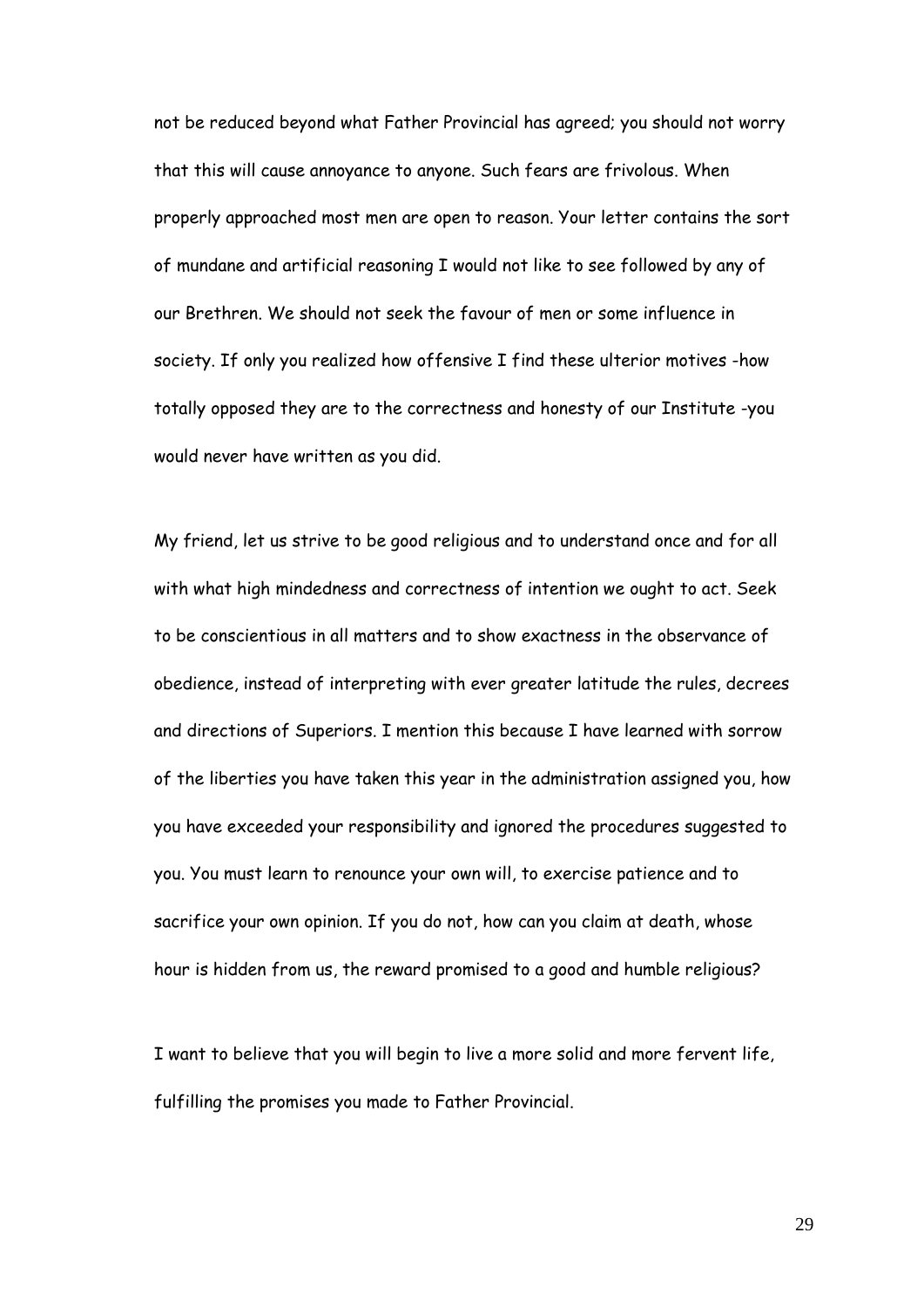Yours in Christ, Padre R.

#### **21. To Marquis Giuseppe Arconati at Pallanza. (1210)**

Stresa, 11th August 1850.

My dear Marquis,

On my return to Domo yesterday I learned with sorrow that you had made a fruitless journey to see me in Stresa while I was in the Ossola. Later I found your letter on my desk and it was a very consoling read.

The fear of divine judgment is a grace granted us by the infinite goodness of God and his paternal solicitude for us. It must be seem side by side with that very goodness of our untiring, immense and infinite God. You come here whenever it suits you; I don't plan to depart from here for the present. The good Lord, through the intercession of the blessed Virgin, will grant your petitions and will give you the confidence and love that will enable you to overcome all fear and restore to you the peace of Jesus Christ. Bear in mind those beautiful words of the Apostle John to the first Christians: "My little children, I am writing this to you so that you may not sin; but if anyone does sin, we have an advocate with the Father, Jesus Christ the righteous; and he is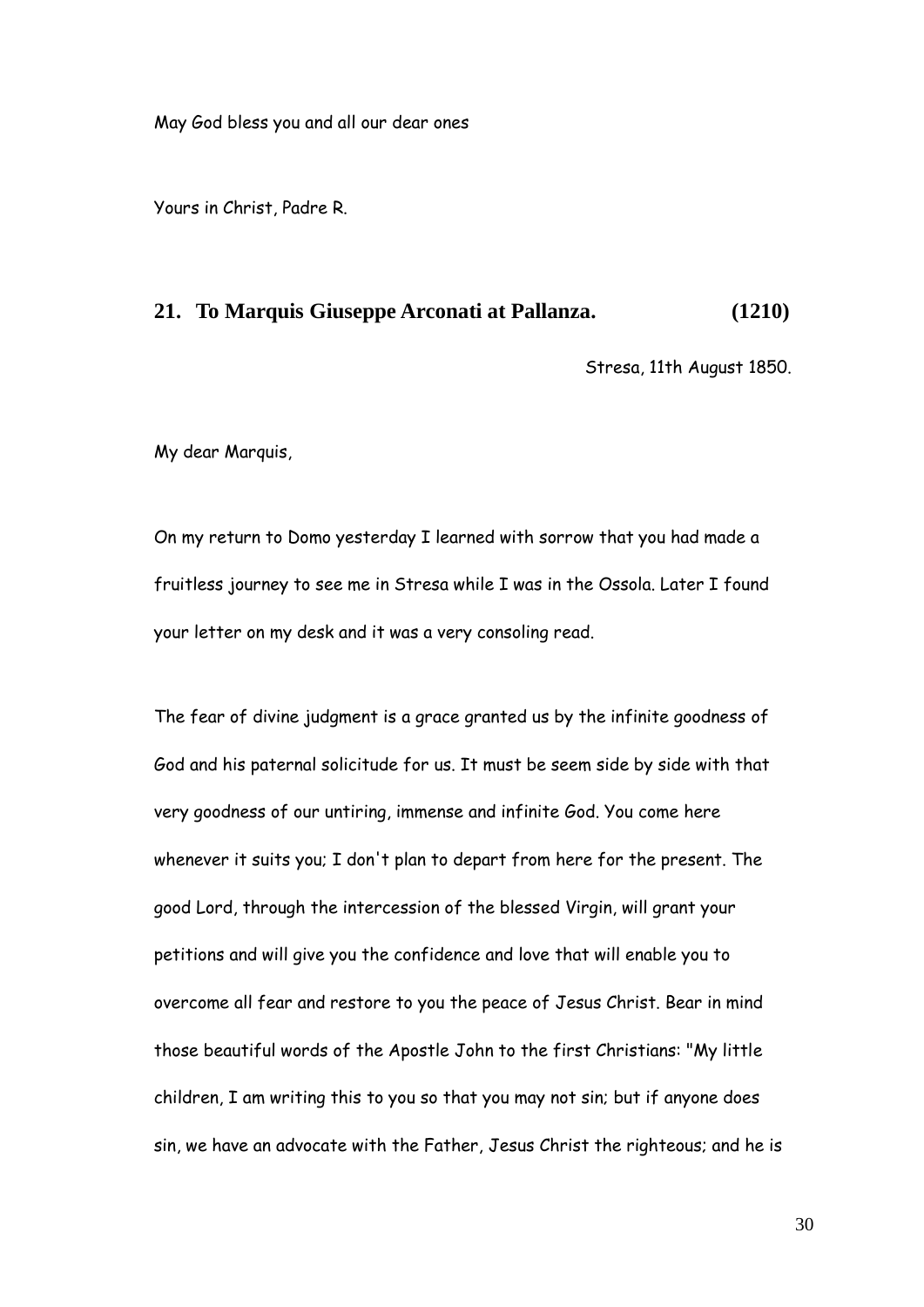the expiation for our sins, and not for ours only but also for the sins of the whole world." (John 2, 1-2)

What a consolation in our weakness! I will unite with you in prayer and the intercessions of her who he obeyed on earth he will hear also in Heaven.

I embrace you wholeheartedly in Christ,

Your devoted servant, A . Rosmini, p.

# **22. To Sister Bonaventura Rosmini of the Sisters of Providence in Turin. (1211)**

Stresa, 27th August 1850.

My dear daughter in Christ,

Recall the most beautiful words of the greatest of all women; "Behold the handmaid of the Lord." See yourself as servant of all and when Satan seeks to use even this to invite you to pride, tell him; "I put myself least of all because in truth I am the least. How can I take pride in being the least of all? If I did not recognize that I would not only be the least, I would be a fool."

Greet the Sisters for me and continue to pray for your affectionate Father in Christ,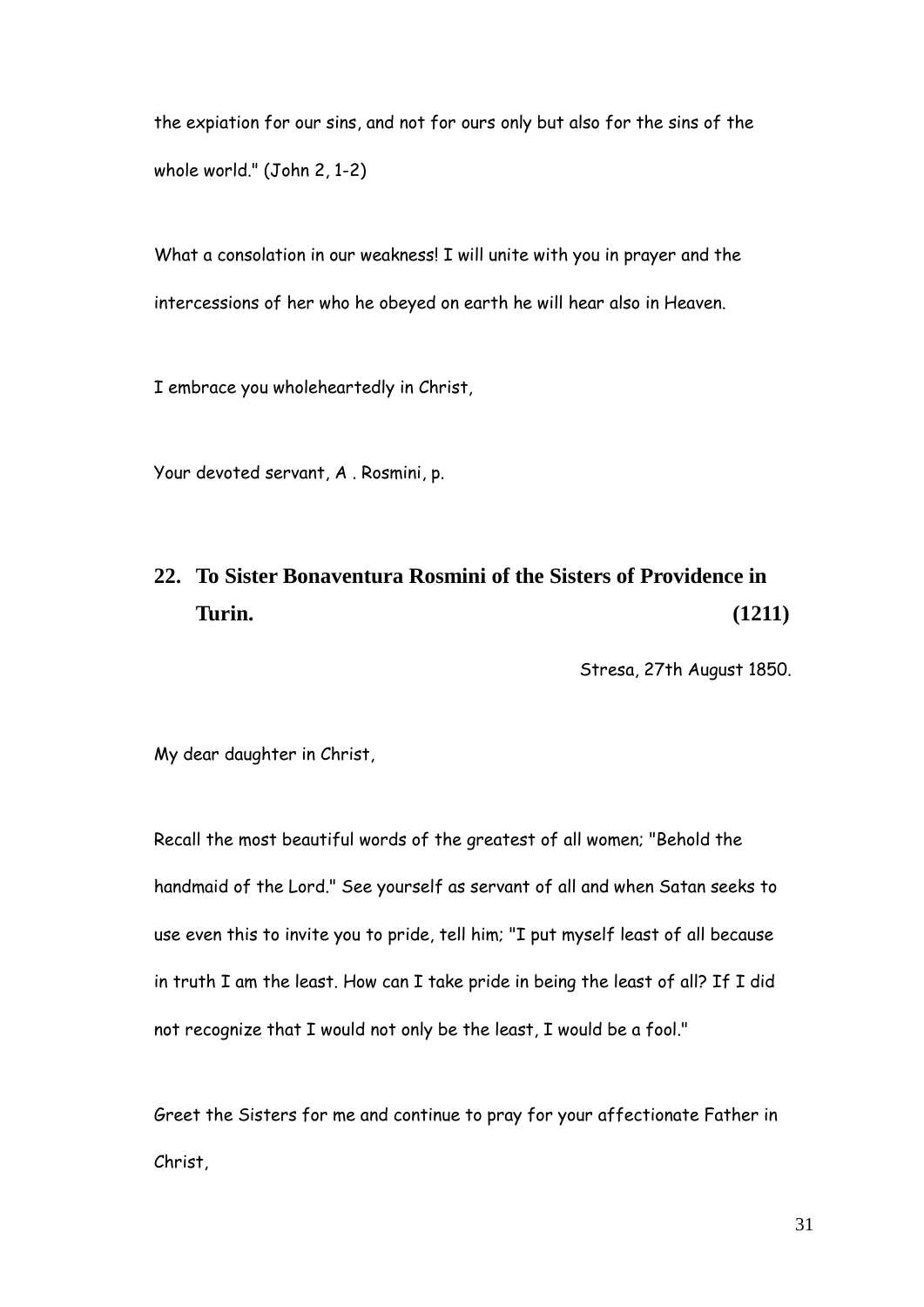A. Rosmini, p.

#### **23. To his Eminence Cardinal C. Castracane in Rome. (1212)**

Stresa, 4th September 1850.

Most Eminent Prince,

In your most esteemed letter of May 20th, Your Eminence told me that there was no change in the Holy Father's opinion of me and that his desire to bear public witness to that is equally strong. "In proof of this he twice requested me to write to you assuring you of his disposition. He also wanted you to know that he would, with even greater pleasure, implement the intentions already shown in your regard if you would supply some clarifying explanations of those propositions to which your adversaries have called attention with a view to censoring you".

In gratitude for such sentiments on the Supreme Pontiff's part, in my reply of May 30th, I expressed my deep attachment to his Holiness and recounted the different ways I had tried to obey the desire of the Supreme Pontiff, as I understood it and I professed myself ready to fulfil with equal objectivity whatever he might indicate through you. To this end I asked your Eminence to let me know what were the defective propositions for which the Holy Father requested clarification. When several months passed without a reply, and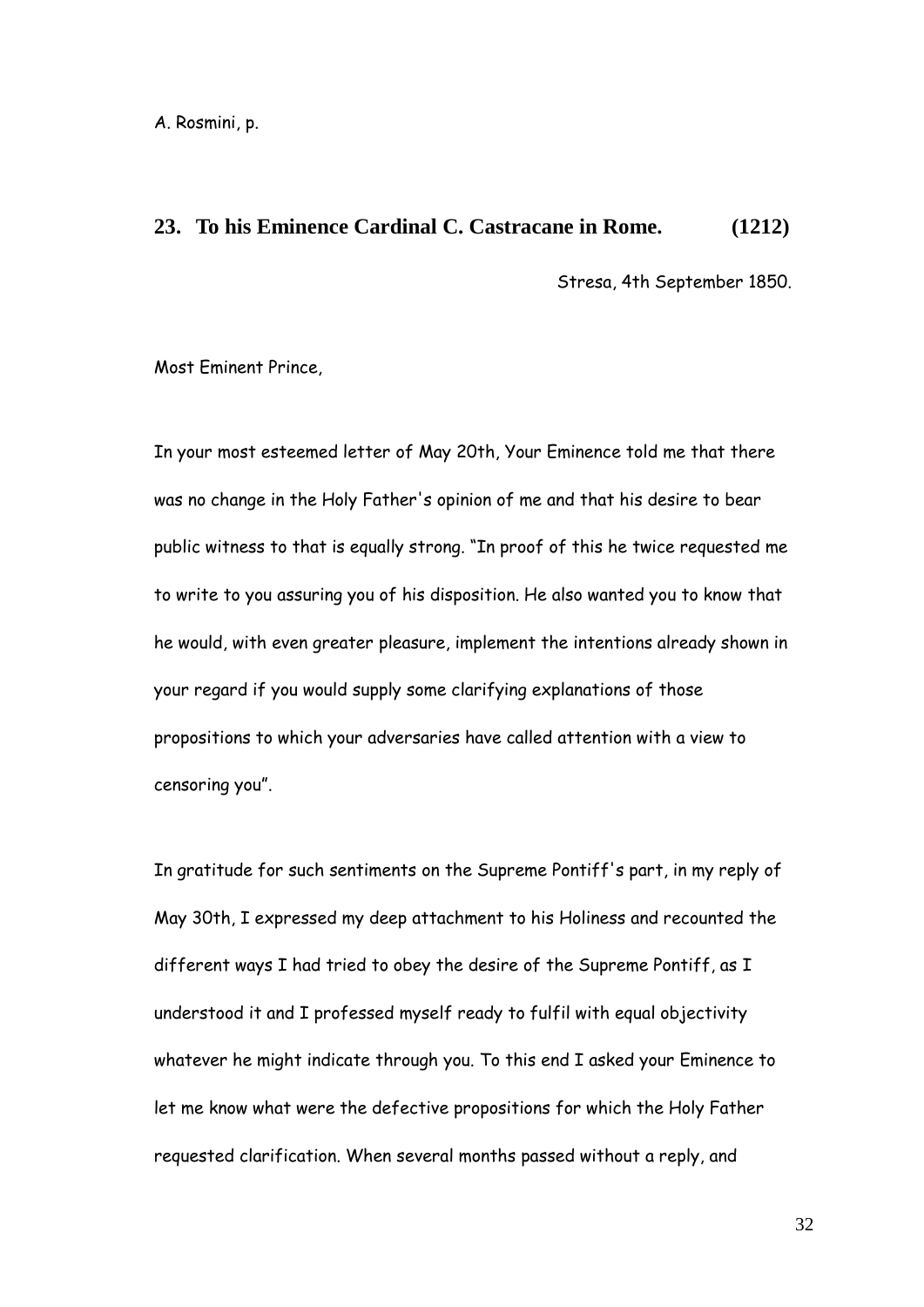fearing that my letter had gone astray, I wrote another on August 28th and gave it to a reliable person to deliver. In reply to this letter, I received yesterday your most welcome letter of August 28th. In this you tell me, without further word of the clarifications previously requested by the Holy Father

"The desire expressed by the Holy Father is that you should write a little work in opposition to that entitled 'The Five Wounds' " and you add "This in the Holy Father's mind should smooth the way to the implementation of these plans outlined to you." Eminence, I can only reiterate what I have repeatedly said, which is: the only thing that brings me the greatest happiness and satisfaction is, has always been and please God will continue to be, my being a devoted and obedient Son of the Church of Rome, the Mother and teacher of all other Churches.

In obedience to that church, I am prepared to make any declaration, correction or retraction the Holy Father requests. In order to do this I need to be told which propositions require explanation, correction or retraction. In the absence of such an indication it is likewise impossible for me to write something that is opposed to the Five Wounds. This leaves me with only one option, to ask once again what is it that needs correcting, amending or retracting?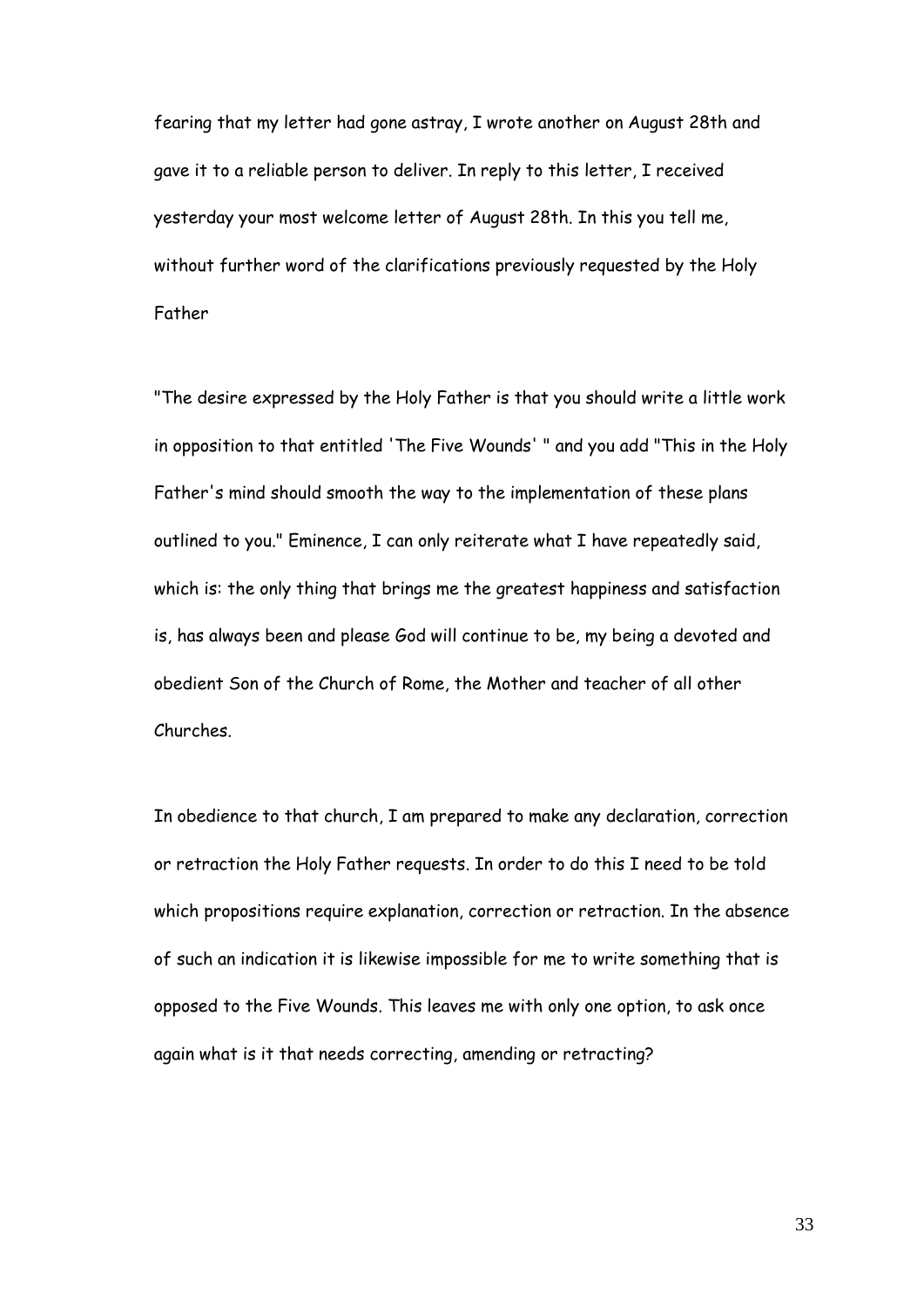With regard to the statement of your Eminence that "this step should, from what the Holy Father indicated, smooth the way to the implementation of those plans already known to me", Your Eminence should know that I have never written a line or taken any step to smooth the way to the Cardinalate. I see this honour as a fearsome burden, one to flee rather than seek. Had I desired it I should probably be a Cardinal already. Towards the end of 1823 the Pope wanted to nominate me as an auditor of the Rota. The person who approached me on behalf of the Pope told me that I would very quickly be made Deacon and then Cardinal. It was his Holiness, Pius 1X, who in the goodness of his heart spontaneously informed me that it was his firm intention to elevate me in the next consistory. This was after the publication of the two works in question. I did all in my power to decline this honour. I was obliged to accept it in virtue of the right to command of him who offered it, so I bowed my head and accepted. I underwent the serious expense of providing myself with what was necessary, on the advice of the Pope, not to enhance my ambitions as my enemies now say.

The carriage and other trappings now in Rome, which have made me a public laughing stock, I have not yet disposed of in deference to the Supreme Pontiff. Now however, I submit myself in a spirit of joyfulness to all that Providence has disposed and I will shortly give instructions that everything be sold. My sincere attachment to the Holy See remains solid and unshakeable; indeed my submission to the Holy See and the Supreme Pontiff is total.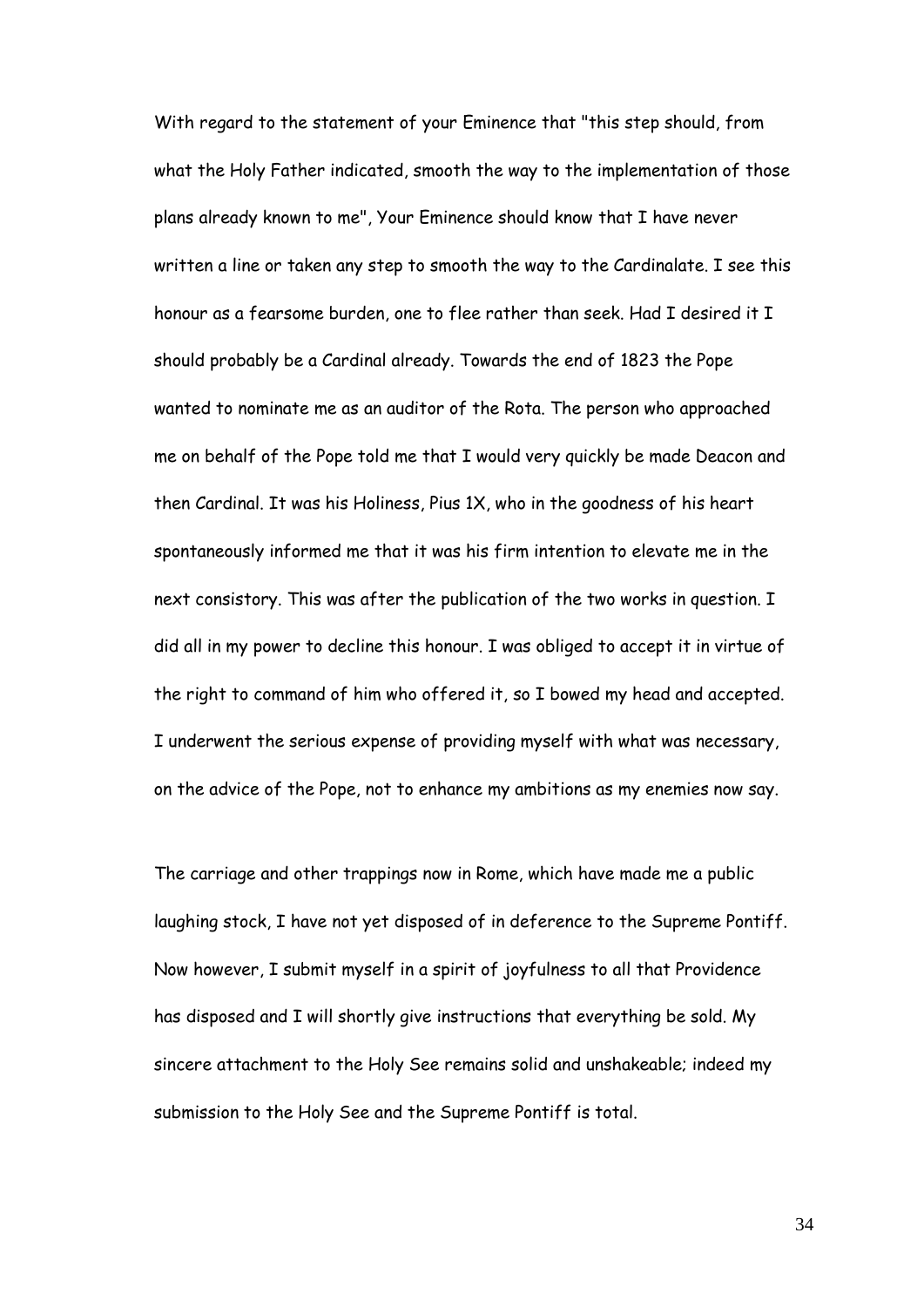Your Eminence asks at the end of the letter for a copy of what I wrote on the Siccardi Law. Regretfully I can not oblige as I do not have one. But you will easily lay hands on the Turin journal, L'Armonia, in which the four articles were published.

I remain, with great respect and admiration, Your Eminence"s most humble and obedient servant.

A. Rosmini, p.

## **24. To Don Michele Parma in Domodossola (1213)**

Stresa, 5th September, 1850.

My dearest Don Michele,

I don't know what to say of your intention to holiday in Roero; I really would like you to sacrifice that. It would profit you little in spirit. A certain dissipation is inevitable over the years. We should use the holidays to rekindle the spirit and restore our recollection. The surroundings, the worldly contacts, the secular conversation- even with good people and even more so in these times- all these only serve only to distract the mind and cool the ardour for the search for perfection, the only goal worth pursuing. I would be concerned also that it would be setting a bad precedent in the Institute. Permission once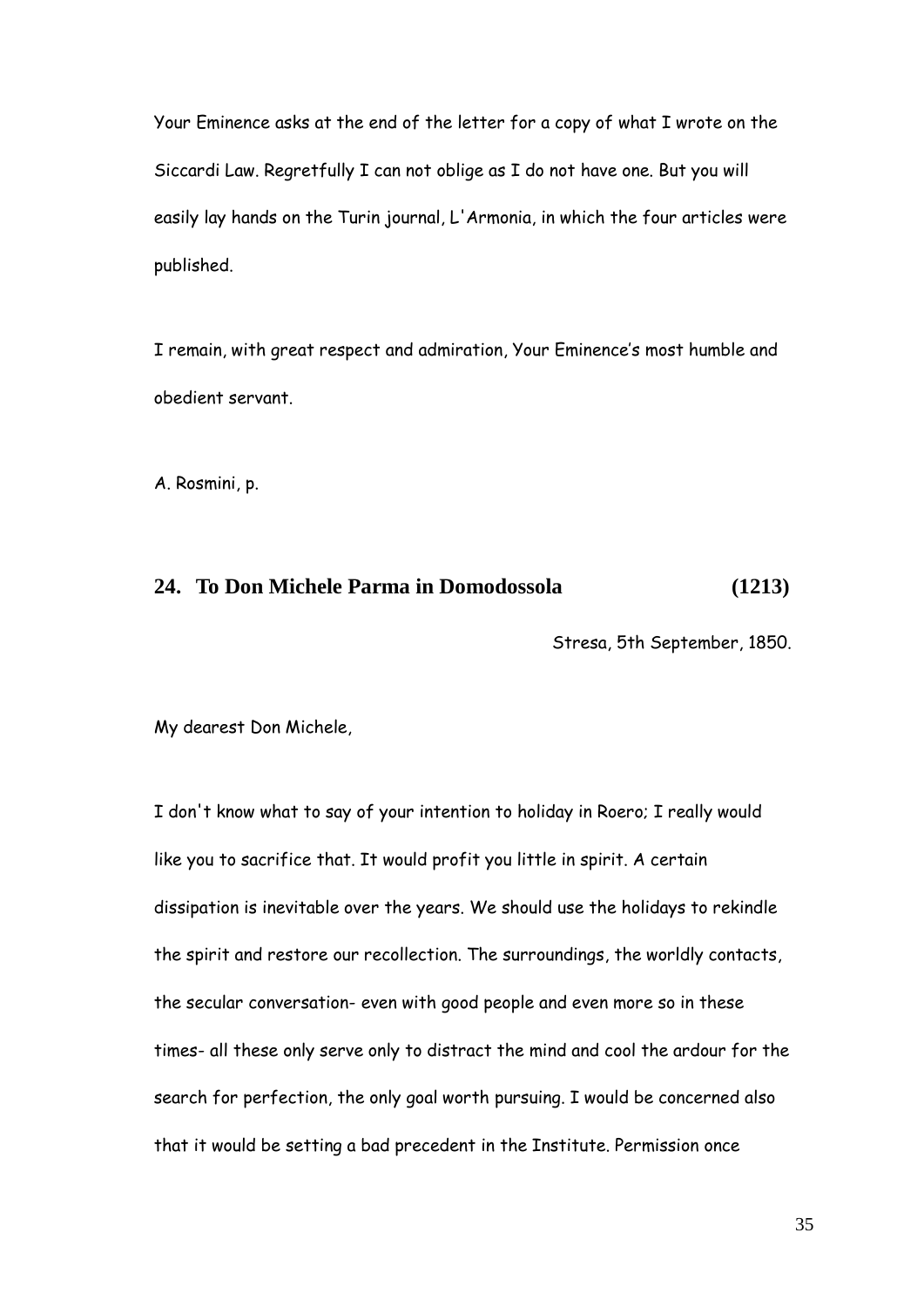granted to one could not easily be denied to others. That all should holiday outside the Institute is unthinkable. We are motivated in all our movements by charity; perfection demands this. So let"s make a sacrifice. Let"s try and find in our own houses that rest and invigoration of body and spirit that will enhance our service of the Lord. Puecher will soon come to visit you. Greetings also from Don Alessandro.

Goodbye. Yours affectionately in Christ,

A. Rosmini, p.

#### **25. To Sister Maria Sophia in Milan. (1214)**

Stresa, 16th September 1850

My dearest Maria Sophia in Christ,

I never doubted that, even though disappointed at my inability to attend your clothing ceremony, you would make this little privation a special offering to the Lord. I thank you for your continuing to pray for me. Indeed I fervently wish you would pray that, with the grey hairs abounding, I would convert to the Lord. Now that eternity approaches, pray that I may distance myself from the world and begin to follow, even from afar, that Master who has sustained me so long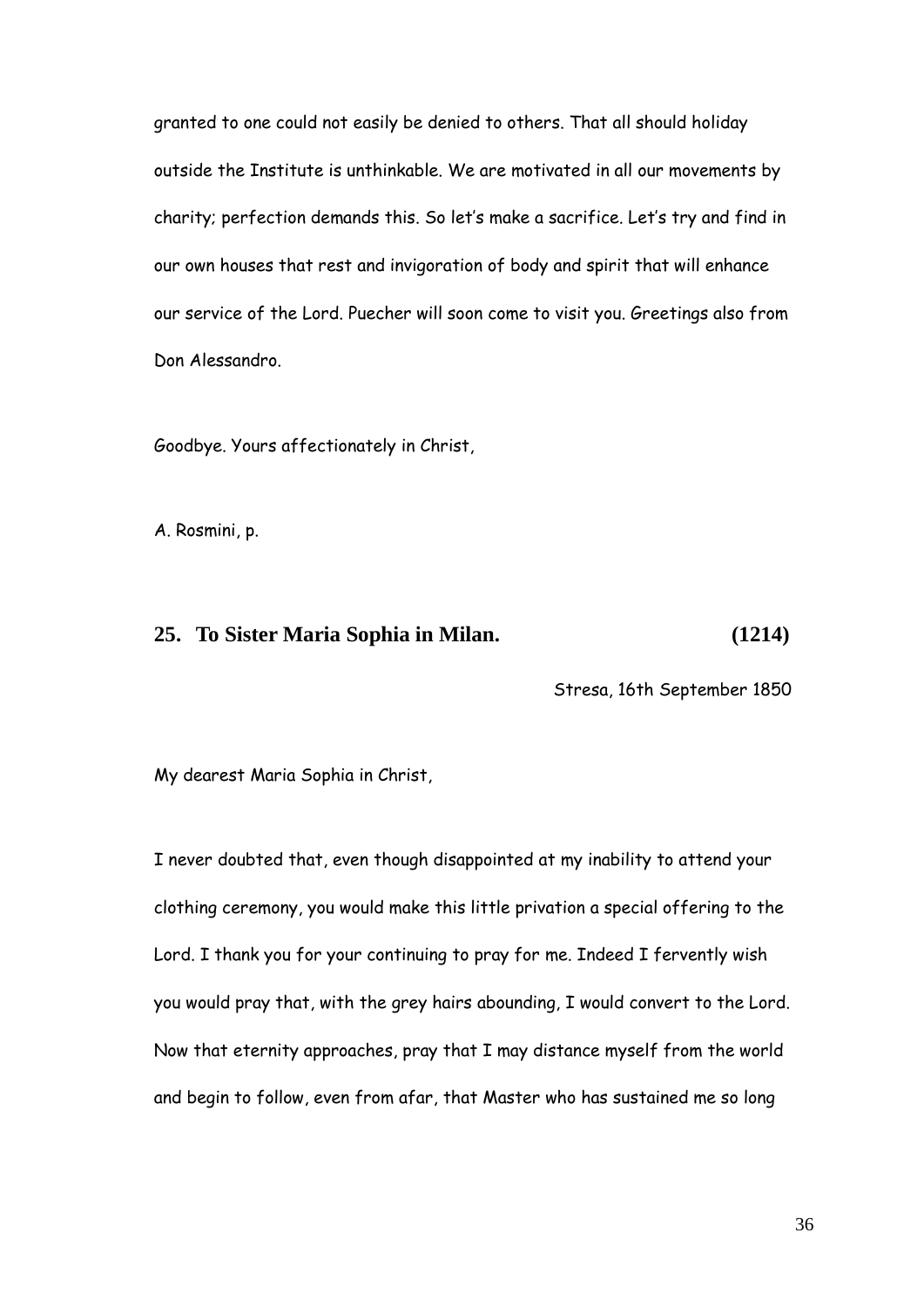and so patiently. I seem to hear that voice saying to me and to other poor sinners like me, "how long must I suffer you?"

That Sister Maria Sophia, is all I desire- my one and most ardent, if ineffective desire. Let me say, both to you and to myself: be patient and trust in that very patient Lord and master. Wanting to advance too hastily dear Sister, and relying on our own strength, can only lead to distress. Instead we must be persuaded that only God can see what in our poor souls can be amended, purified, rooted out or elevated. It is known only to the divine wisdom, a mystery of divine goodness. We must be content in ourselves knowing that the lord is working in us, without wishing to analyze those loving interventions. Let us not be unduly disturbed by our daily defects; as such they do not deprive us of grace or impede its growth in us, even if they occasion us sincere humility.

Guard against that habit of continuous self analysis; it leads to the pretention that we are immune to imperfection. When we do fall, as we most certainly will, we become greatly disturbed. Let us try to be ever mindful of the words of our Lord Jesus Christ, retaining them and meditating on them continuously in our heart. Then let us try to apply them in acts of charity towards our neighbour, more especially towards those most dear to our Lord: the poor and the suffering. It is on this exercise of charity we will be judged and in turn, it will nurture and sustain humility, rendering us poor and despised with our poor and despised Saviour. Little by little, as we attain greater humility and grow more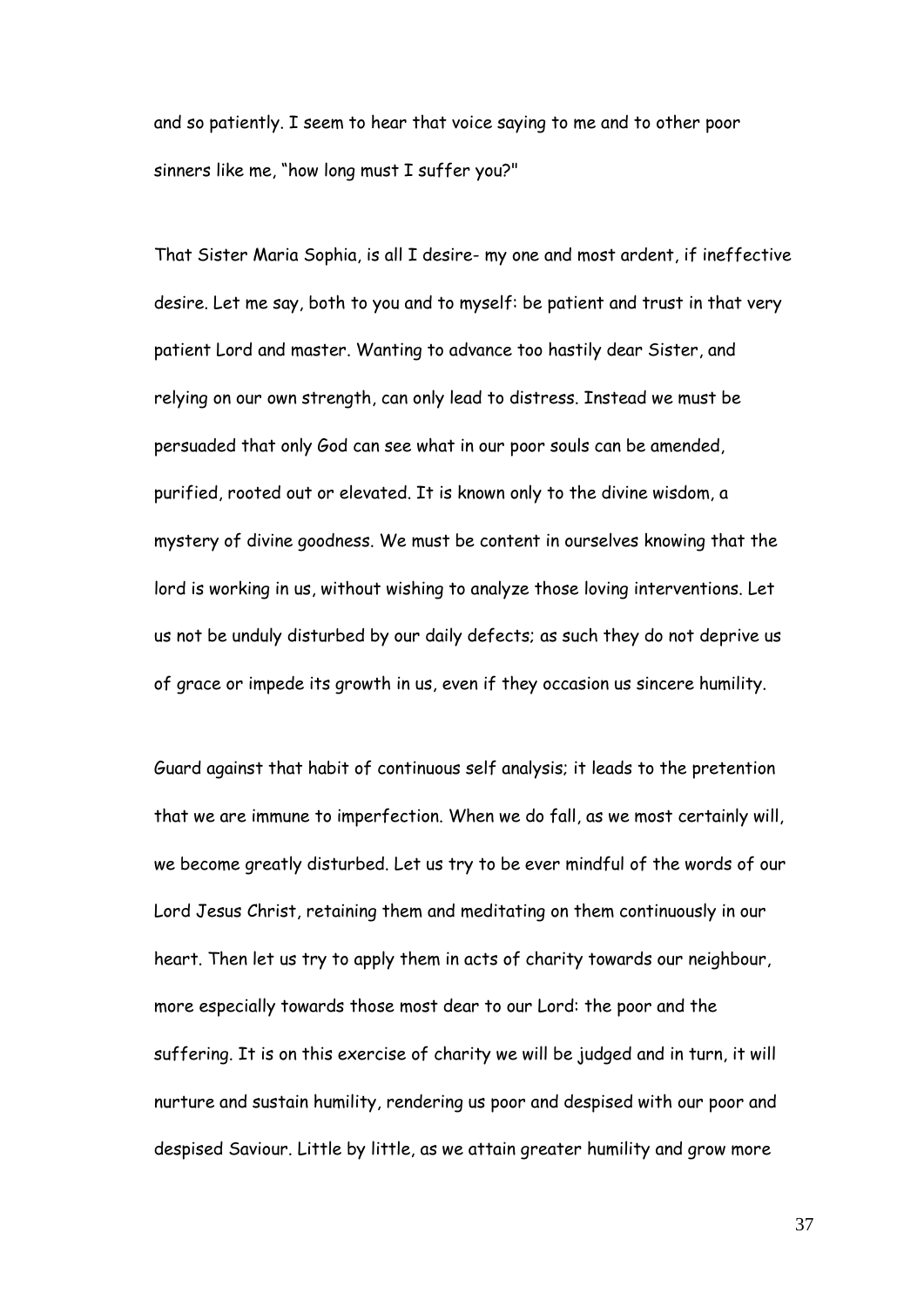removed from what the world treasures as beautiful, great, happy and desirable, the more we will love God and GOD ALONE, as befits a faithful spouse. Goodbye my dear.

Yours, A. Rosmini, p.

#### **26. To Sister Bonaventura Rosmini at Domodossola (1215)**

Stresa, 20th September 1850

My dear daughter in Christ,

From what you tell me of your spiritual state, it is clear that your adorable Lord and devoted spouse had been generous to you during the recent spiritual exercises. He enlightened you to know yourself and to recognize that corrosive secret vanity. This vanity, while not entirely removing the merits of your good works, unfortunately eats into and robs you of some of the reward due them. Now by God's grace you have become aware of it, you must prevent the erosion. As soon as you become conscious of the gnawing teeth, strike and shake it off. Just as when termites become active in an old wardrobe or other wooden furniture and we become aware of that 'tic-tic' sound, a knock on the furniture or shaking it can cause the evil termite to desist.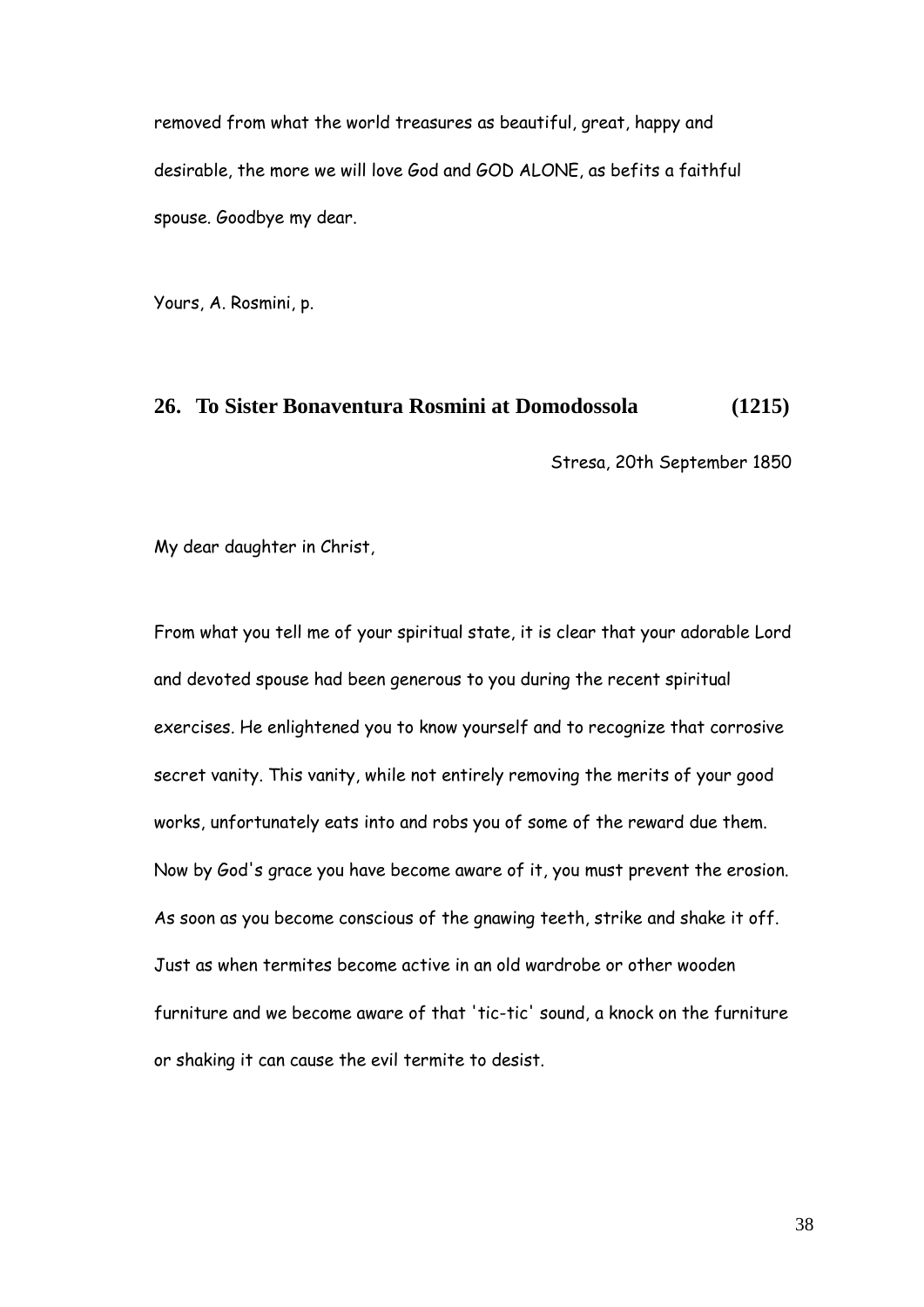This is how servants of God must act, because to catch or kill the evil creature is a near impossible task -almost a miracle. But if continually silenced, never let at peace, it will die almost naturally. And what a joy that is! Only the love of God then inhabits the soul, ranging strongly and freely throughout, stimulating and permeating every faculty and every action. Blessed are you, dear Bonaventura of Jesus, if you arrive at this happy state, not if but when, as you will most certainly attain it, having on your side a spouse ever ready to help you. It is sufficient that you confide in him and in him alone.

To have uncovered that defect, hitherto hidden in the caverns of the soul; this is already a great blessing. You lament another loss- insufficient knowledge of that good which is deserving of all love. How right you are (1). If you did grasp it sufficiently, you know what? Your

experience would be like that of Saint Augustine who said the effect was such that if his joy increased any further, he would no longer be in the body. Do you understand? If you grasped it in its entirety, that good you aspire to and to which your whole being is dedicated, you would no longer be here but in Paradise. You therefore rightly admit your ignorance in this area. Admitting such ignorance - an infinite ignorance- you abjure all vanity for the knowledge of many other matters that leave you still with an ignorance of your greatest, indeed infinite good. You rightly lament continuously that your spouse, the eternal wisdom does not reveal himself some more- indeed much more. He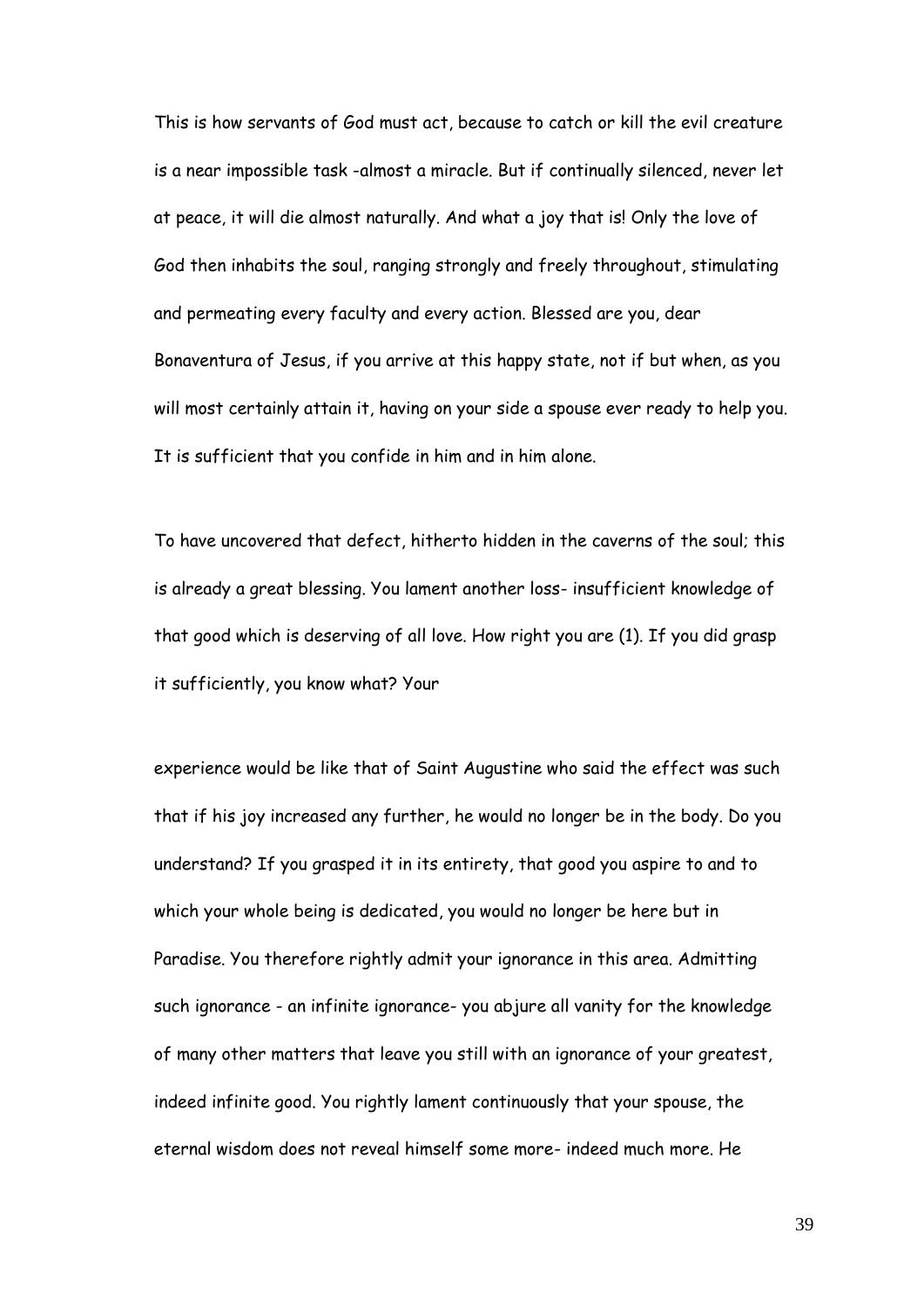treasures these affectionate complaints and in time must submit to your persistence, granting you a greater revelation of his most loving self. Besides, these laments of yours can only serve as a spur for liberating yourself from these chains of the visible and the corruptible. They resemble the desire for death experienced by all the saints and beautifully expressed by Sr. Paul as follows: "I desire to be dissolved and to be with Christ." All the Saints were driven by that desire.

But you should seek to merit rather than to enjoy. Christ himself, praying to the Father for his disciples, didn't ask that they be taken from the world but that they be guarded from evil. You should aspire to serve Christ in his little ones rather than seek your own joy, repeating with the apostle "I desire to forego the joy of Christ for the salvation of my Brethren." The more you will get to know Christ, so much the more you will want to sacrifice yourself for those for whom he was crucified. There is no shorter way to Christ than through the exercise of charity because "God is love and they who labour in love abide in him and he in them." May the Lord continue to bless you all, and all pray please for Your A. R.

# **27. To Mother Maria Giovanna at Domodossola (1216)**

Stresa, 21st September 1850.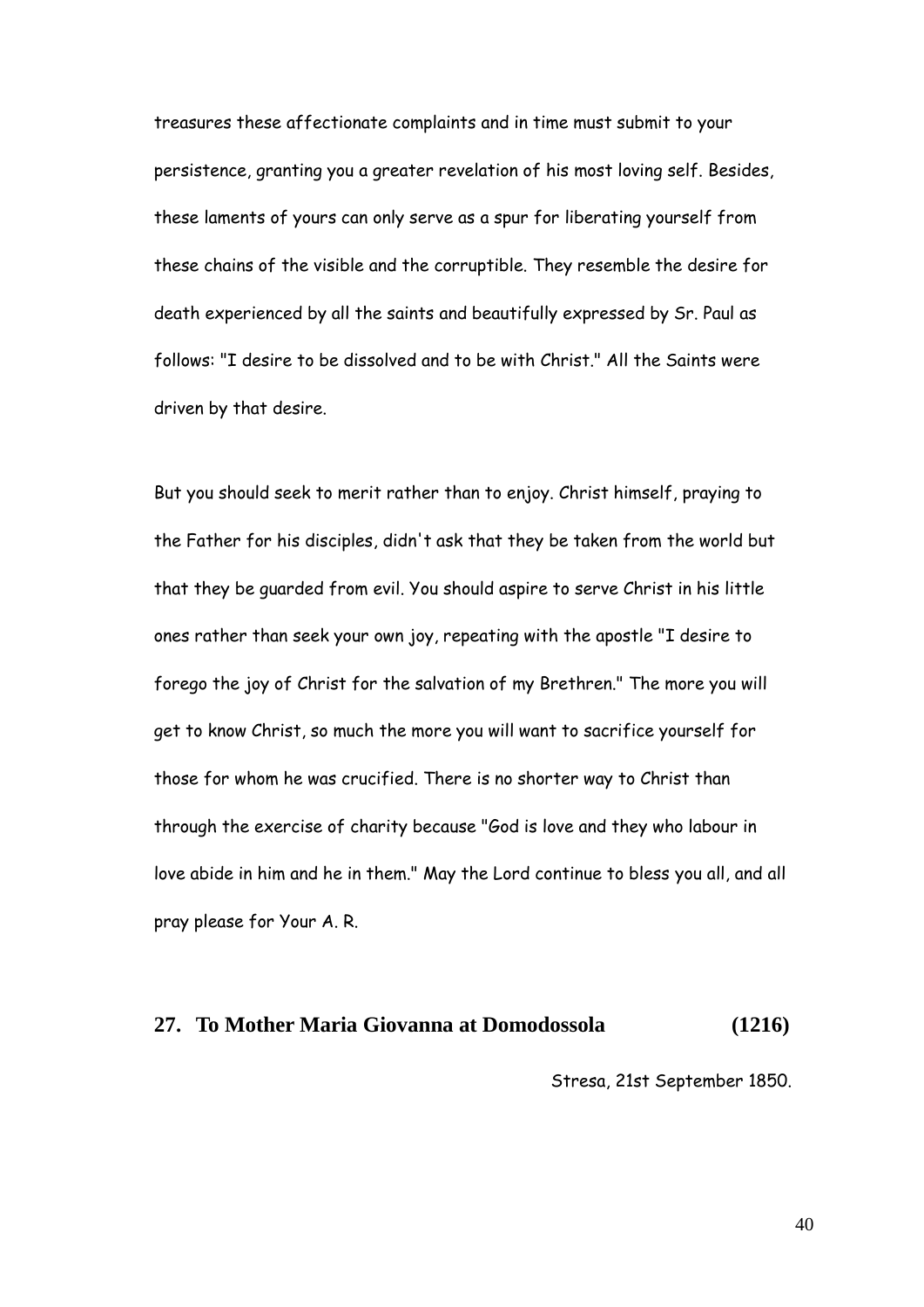I give you permission to admit to the novitiate the two aspirants from Biella mentioned by Sr. Margarita. I advise you once again to examine the postulants carefully and to be rigorous in admitting them. Let"s be courageous in bearing the cross of Christ. This will be proportionate to our faith in Jesus and our awareness of his goodness. If we but realized how great is this goodness, we would never be disheartened or discouraged or disturbed by any event; neither would we afflict ourselves because of our own defects or those of others. In that infinite goodness there"s a remedy for all. When we cannot see a remedy then it is most powerful, because we know that our defects are permitted by him who permits all and does so for a far greater good than the little evil of our defects.

So discouragement or depression ill becomes the servants of God. We are not without fault, but He pardons and remits all our faults when we renounce them. He has already redeemed them before his heavenly Father, and that with interest. Be certain that he loves us, faults and all, so long as we acknowledge them. He credits to your account all the efforts and frustrations your office entails. When the results are disproportionate to your maternal solicitude, he rewards just as if you succeeded. He repays the toils of the labourer, even when the ground cultivated proves infertile; sufficient that the cultivation was applied.

So cheer up! Peace and joy in the Lord.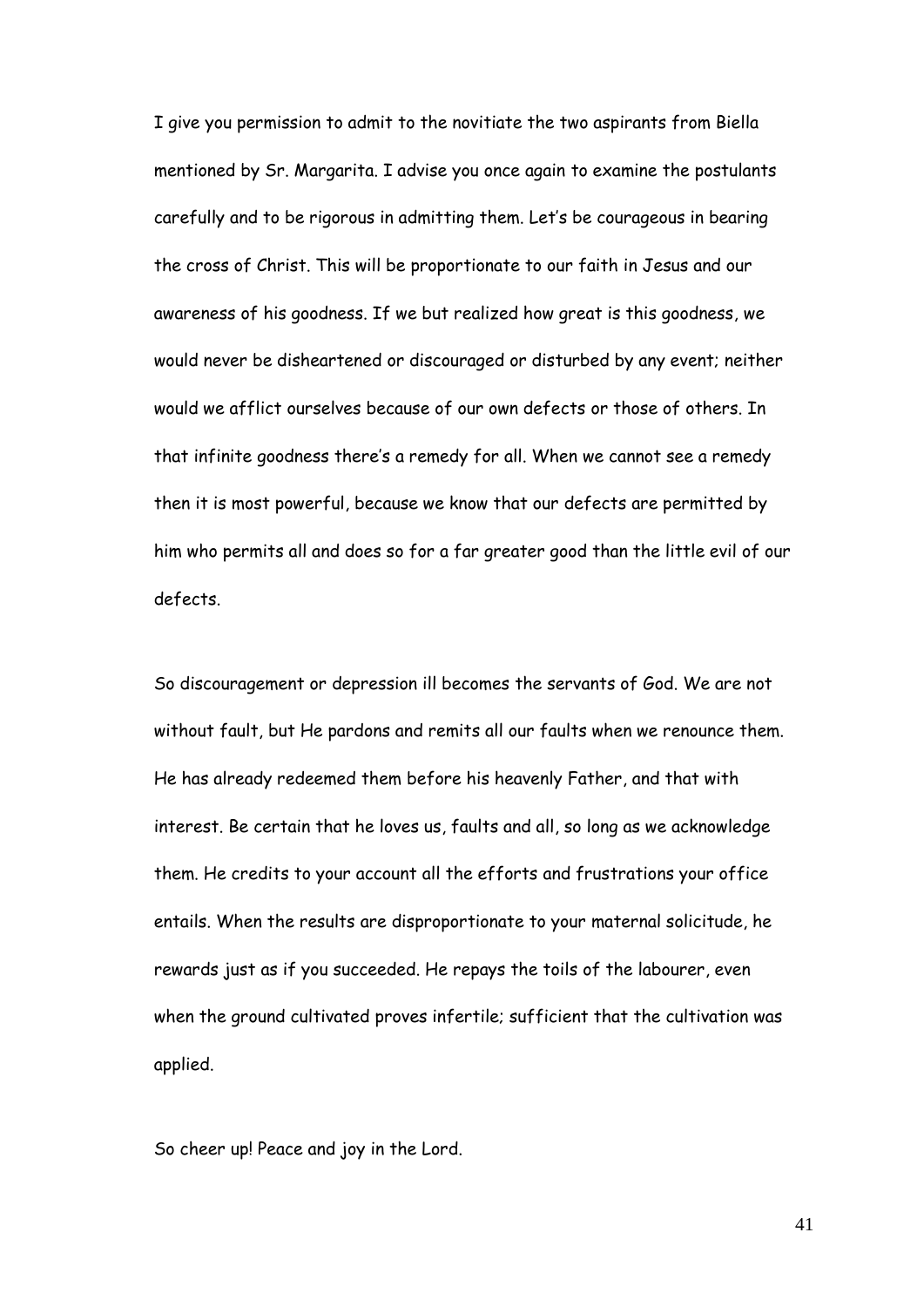#### **28. To the Sisters of Providence in England, (1217)**

Stresa, 24th September, 1850

Dearest daughters in Christ,

Do not measure my love for you by the paucity of my letters, for our Lord knows that I bear you in my heart and offer you to him day by day at the altar. Attribute it to my want of time and strength, and to my conviction that you are provided with a Superior full of care and zeal for your growth in Jesus Christ. Now that your Superior, and my dearest brother in Christ, is about to return to you from his journey to Italy, I cannot do less than send you this letter by him, as well as thank you for the gifts sent to me in your charity, and which I accept as pledges of your filial devotion.

I reply briefly to the three important questions which you have proposed to me, and of which you desire a solution. Though I know that on such subjects you may hear the voice of your immediate director, a voice full of wisdom and the spirit of God, I believe that to hear the same things from me as you have desired, though it may not offer further enlightenment, through the obedience you render and the love you bear me in Jesus Christ, it may serve at least for your consolation and confirmation in holiness.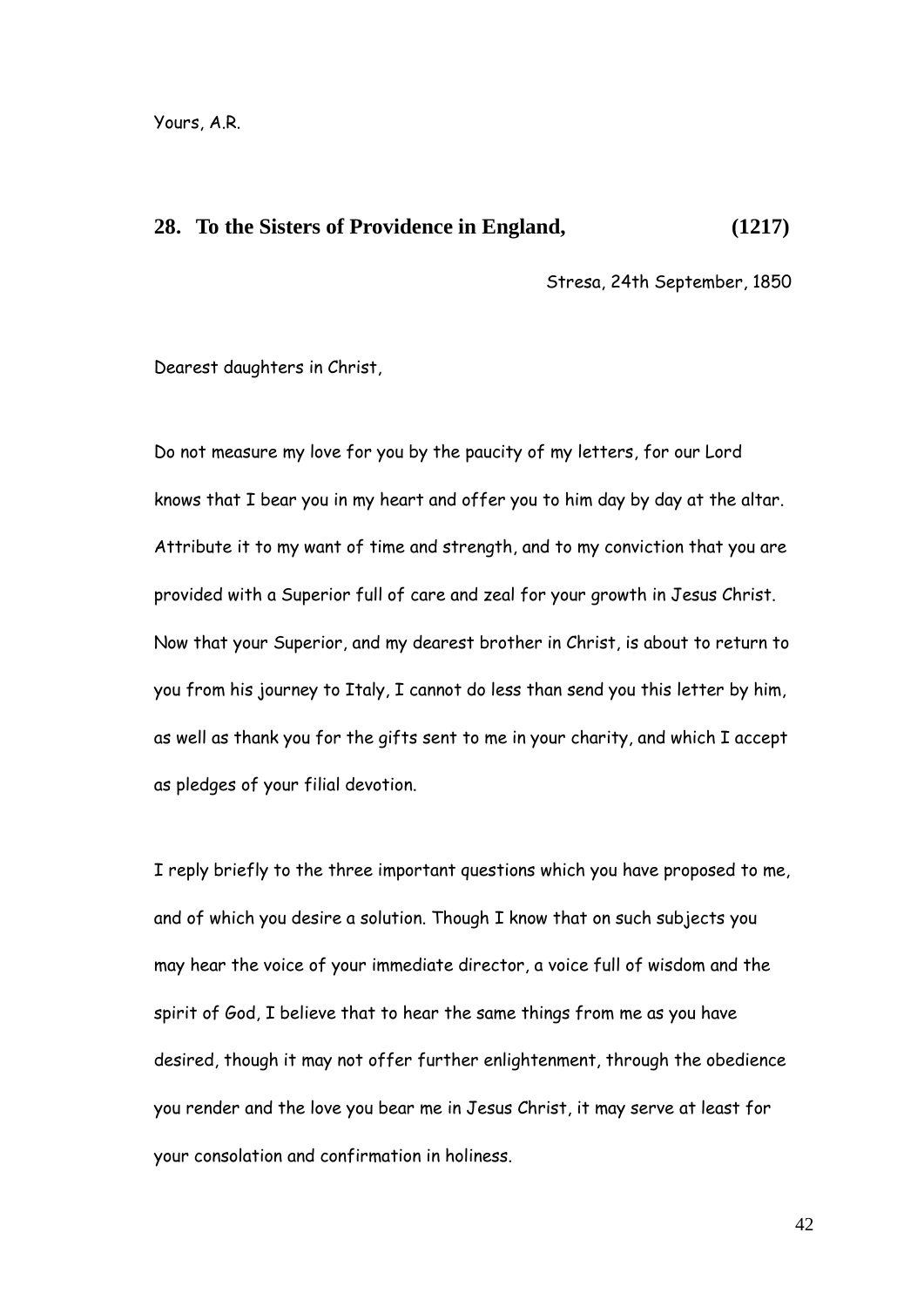The first question that you propose to me is this: "how to use the spirit of understanding without failing in simple and blind obedience?" A question which, as well as the other two that follow, shows your discernment in Christ, because it shows your desire to be instructed in the way of the greatest perfection; to be able to combine and harmonize in every day actions, those virtues which at first glance seem to be opposed to and almost to exclude each other. And in fact, though it is impossible for any virtue ever to be really opposed to another virtue, as it is impossible for one truth to be opposed to another truth, yet the art of binding together in a loving concord those virtues which preside over our faculties and passions having a contrary tendency, and which are always linked together, is possessed by the perfect man alone, and this is the chief point to which he who has consecrated himself to the study of perfection must give his attention. Thus, in the art of music, though a contralto voice may seem most contrary to the tenor or the bass, yet a skilful composer knows how to attune them into a perfect and most agreeable harmony.

To come then to the question, I answer that simple and blind obedience may most perfectly coexist and coalesce with the spirit of understanding, and that in many ways, which I will now briefly explain. First, we must consider that the spirit of understanding is exercised in the most full and perfect manner, according as reasons by which our actions are guided are higher and more universal. For to act according to the spirit of understanding means nothing else but to act according to reason without allowing ourselves to be moved or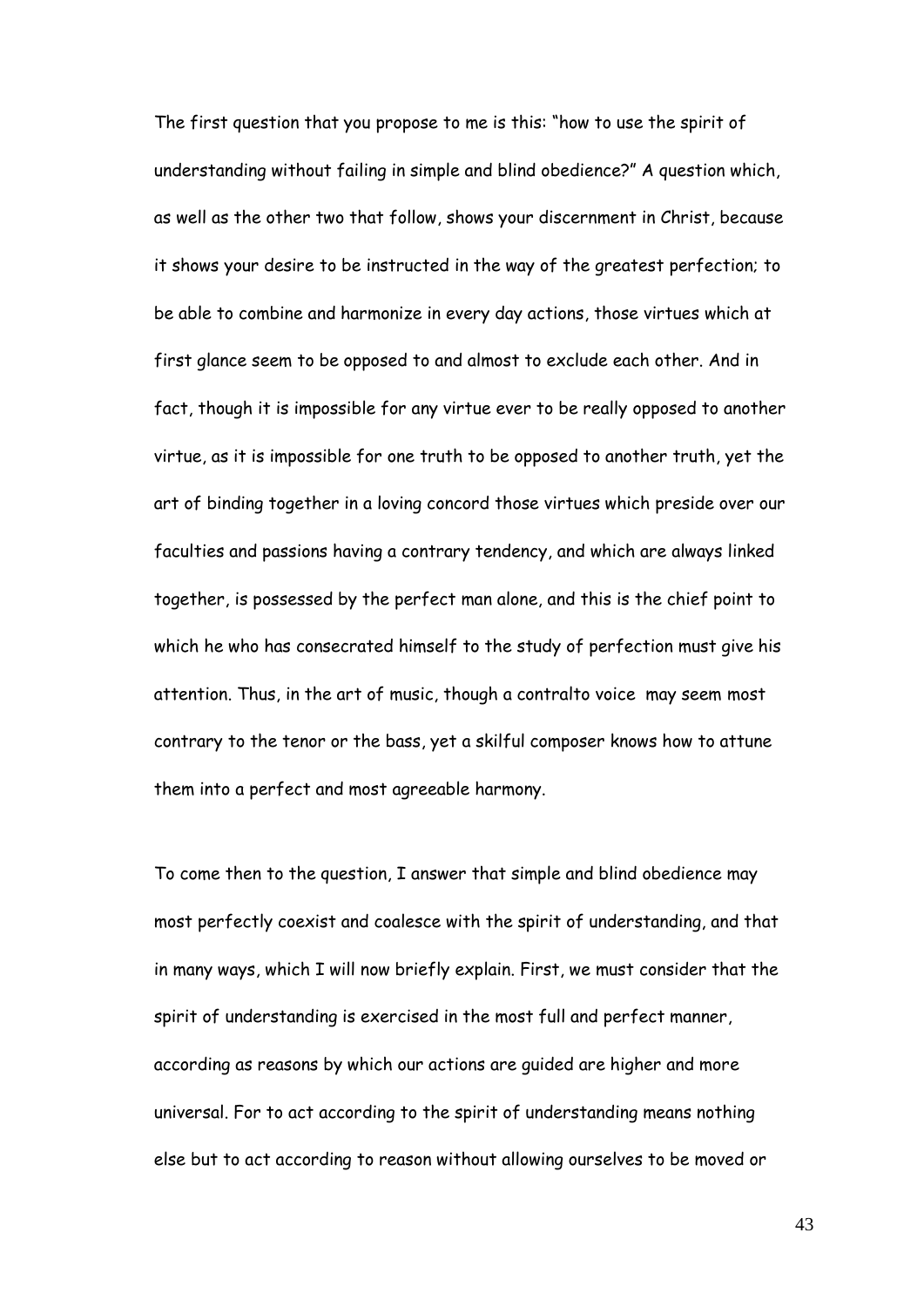disturbed by any passion whatsoever. Now the highest and most universal of all reasons for acting is that of doing always and in everything, the will of God. On this subject, I think that you have heard and read some observations of mine in print. But he who practices obedience with purity and simplicity, is sure of doing the will of God, who has said of all Ecclesiastical Superiors: "He that heareth you, heareth me." This is a simple reason, most efficacious and most sublime and it contains so much light in itself as to make all other inferior reasons superfluous and therefore obedience is called blind. It is not because it is without light but, because it is so full of it, that all other light becomes needless. We would never say that a man is in the dark who does not light his candle where the sun shines.

Secondly, he who obeys simply and blindly may exercise the spirit of understanding in the manner of executing the command given to him. Two persons may execute an order of Superiors, but one executes it without attention, without judgment, without sense, without reflecting well upon what he is commanded to do, and upon the true intention of him by whom the command was given; he executes it, but in bad grace, without a persuasion of its fitness, and almost in contempt. The other executes the same order, seeking first of all to understand well the mind of Superiors, then studying the best means of executing it, doing what he has to do heartily, as if it were an affair of his own, desiring to succeed in it, using the necessary circumspection, doing it with good grace, and finding contentment in it as being most certain to please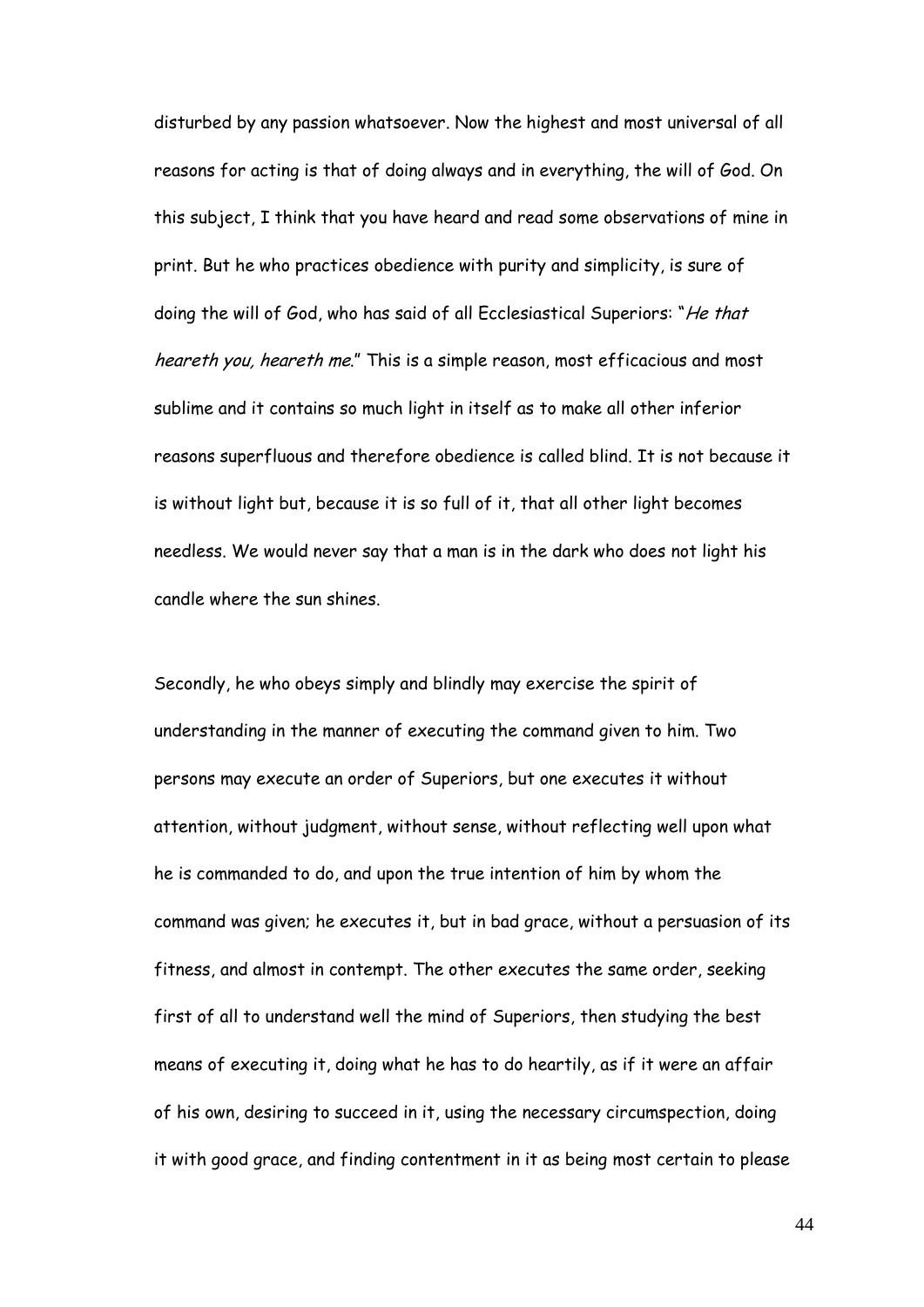God. This second obeys with simplicity and at the same time, with the spirit of understanding. He does not obey like a machine which is moved by some spring, but like a living and intelligent person, and indeed, a Superior cannot, when he gives an order, prescribe all the things which relate to the manner of obeying. He gives the command and then leaves the subject to act, and the subject who uses the spirit of understanding is recognised at once by one observing the course he takes to execute what he is commanded to do.

Thirdly, it often happens that the command itself is more or less general and leaves many things to the judgment of him to whom it is given. In such a case, the subject must observe what is the sphere marked out to him by the command of the Superior, and within that sphere, he is obliged by the same authority to act for himself, not by caprice, however, but by the rule which he has to guide him, that is by the spirit of understanding. If you consider my dearest daughters, the various members of a religious institute, you will see that all, if they have this spirit, act by obedience; even the General, being himself subject to the Pope. But at the same time, obedience leaves a certain free ground, to some more, to some less: the larger liberty to Superiors, the lesser to subjects. Each one may enter this free ground, and there he must exercise the spirit of understanding. Thus in your house, beginning with your Central Superior and descending through all the other offices of the household, to the very least, you will see that these offices, being subordinate to one another, and thence directed by obedience, may and ought to be exercised in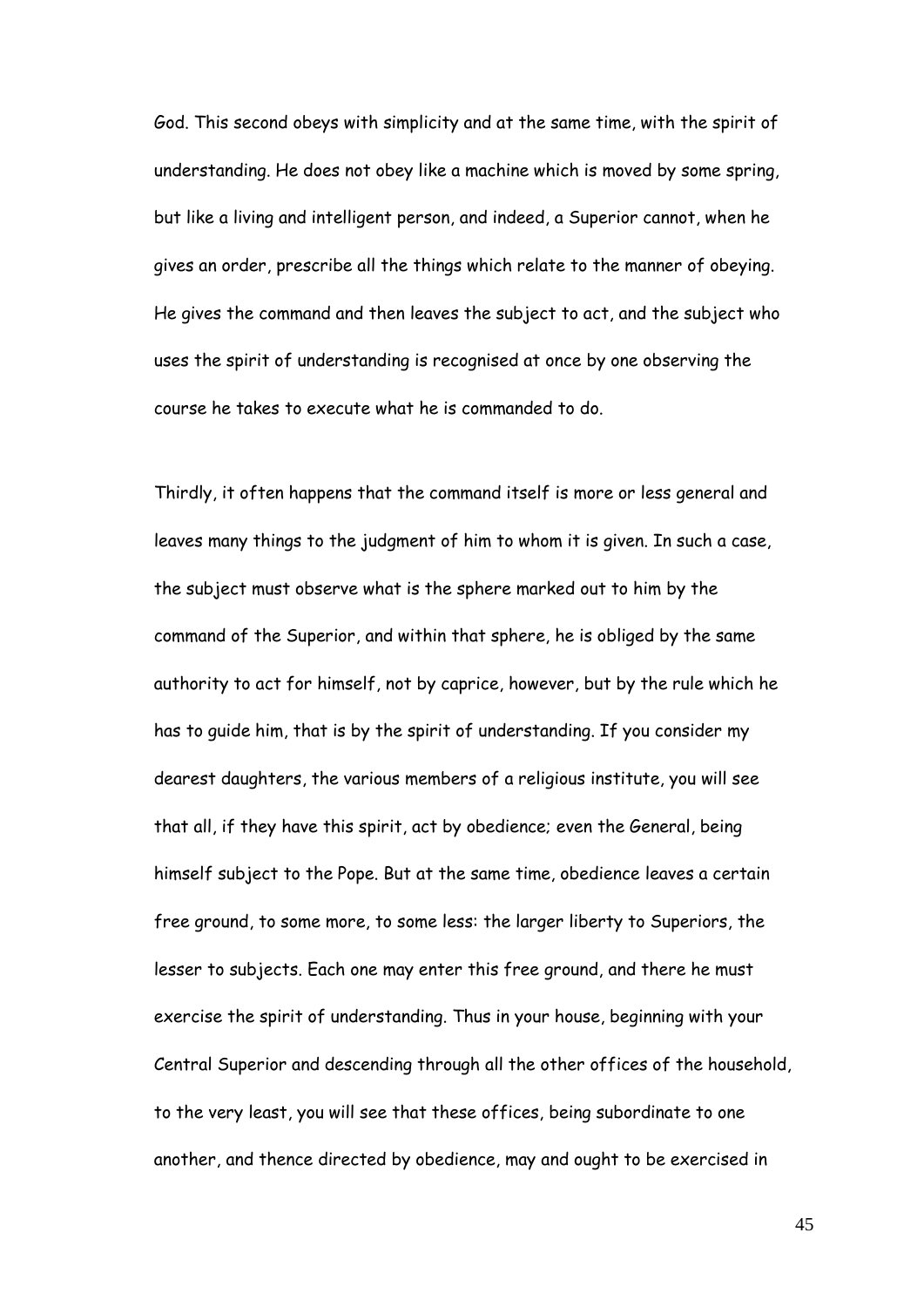the spirit of understanding, because each one should exercise the spirit of understanding within the sphere of her office, in all that is left free to her own discretion. Take into consideration also, an office of charity towards exterior persons, such as that of Teacher and Infirmarian. It is obedience which imposes these offices upon any Sister and therefore all acts performed therein have the merit of obedience. Nevertheless, how very much the spirit of understanding is required to fill them with perfection? Consider also particular commands and you will find that the greater the extension of these the more the liberty in which the spirit of understanding will find a place for action.

If one of you receives an order to write a letter, and the subject of it be even traced out for you, will there not be much room still left for the exercise of understanding in writing that letter with sense and diligence? Obedience therefore, should never determine all the actions of a person, which would be impossible; many of these will always remain free, in which the spirit of understanding may, and should, always play a large part .

Fourthly, the spirit of understanding may be exercised also in another way and that is, in making respectful observations to Superiors, when in any command they give, there appears to be something which calls for them. But to make these respectful observations in the true spirit of understanding, three conditions are required. The first, that they arise not from any feeling of selflove, but from pure zeal for good and for the glory of God. The second, that we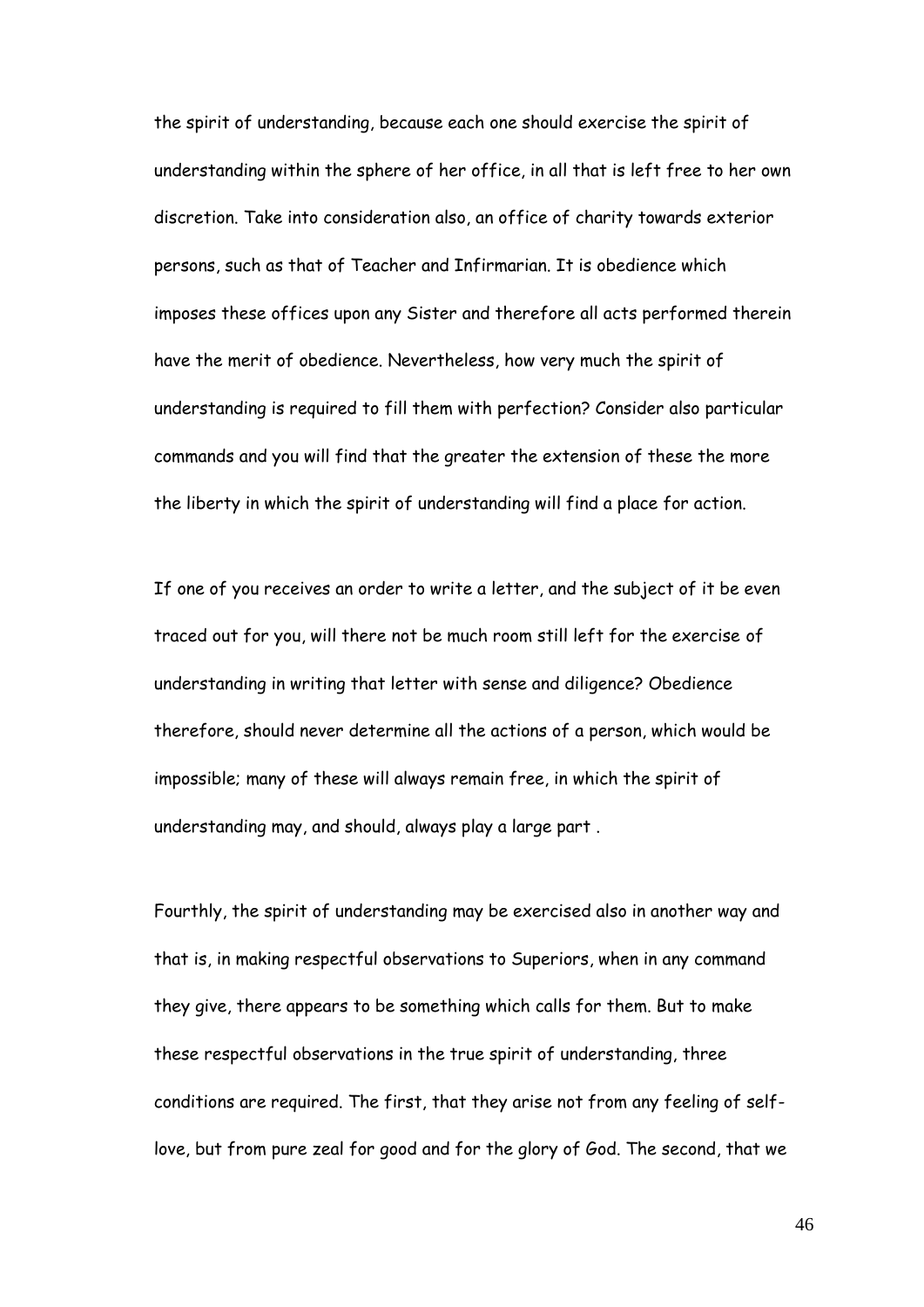do not make them lightly, saying anything that comes into our head or our mouth, without having reflected on it and examined the subject thoroughly. The third, that they be made in a spirit of submission so that if the Superior persists in his command, the subject shall not take it ill but execute it with equal contentment and cheerfulness.

But if the matter in question be of great importance to the glory of God and it seems probable that it will not succeed entirely according to what is proposed by the Superior, recourse may be had to a higher Superior This is not contrary to the simplicity of obedience, but in this also the three conditions just named must be observed. Superiors themselves are pleased to hear such frank observations from their subjects, provided all be done in the spirit of humility and charity. But after all this, if it happens that what must be done and is done in obedience brings some inconvenience (provided always it be no sin) he who obeys loses nothing. On the contrary, he gains because this act of obedience is a mortification, which is of all things most pleasing to God. He who mortifies himself in obeying, whether by denying his own will or by sacrificing his own self-love and submitting his own reason to a higher reason, that is to God from whom the command comes- that man has made a great advance in the way of holiness. On this question what has been said thus far will suffice.

The second question is: "How may the spirit of contemplation be practically united with the active works of charity?" The union of holy contemplation, with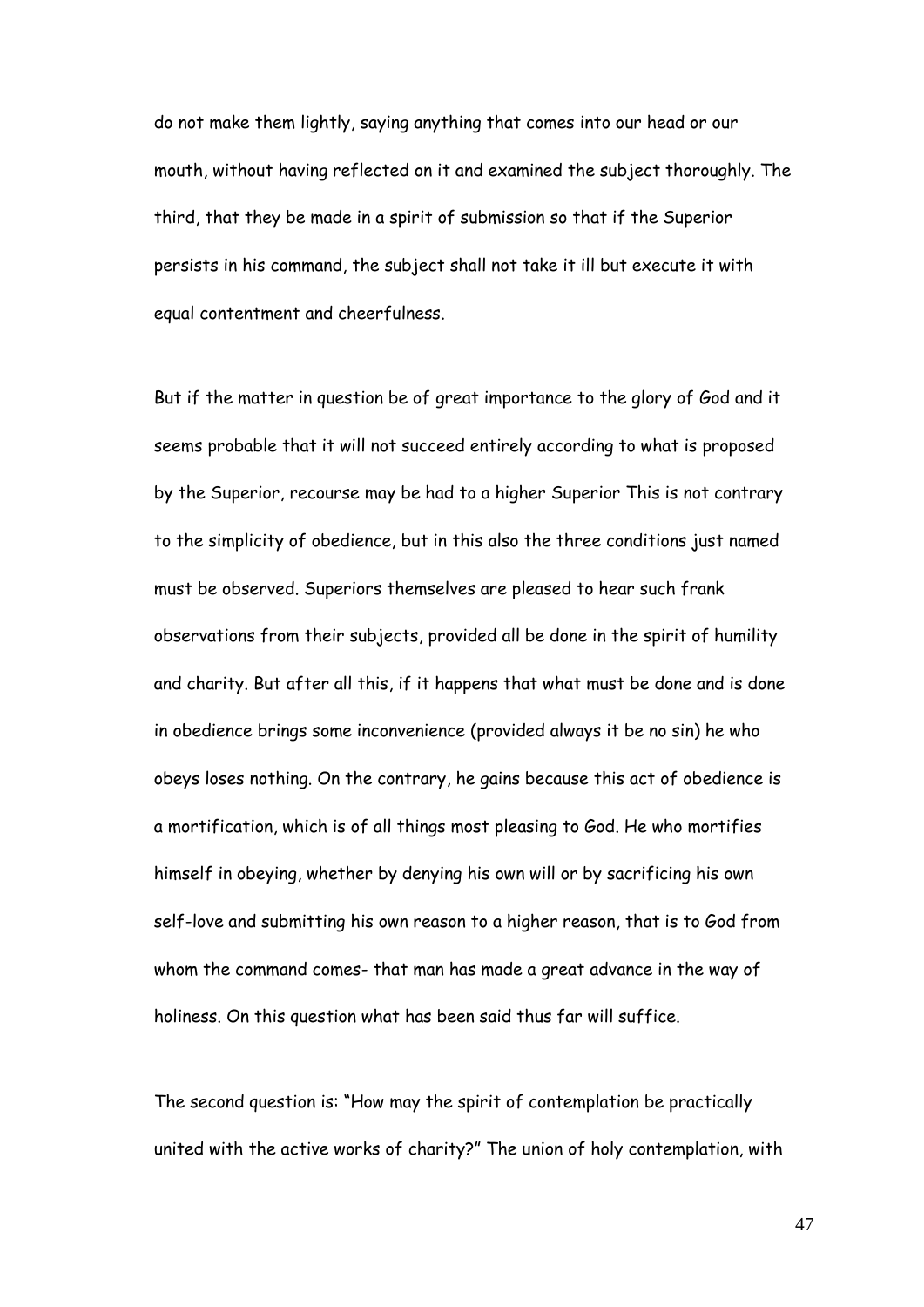the exercise of works of charity is the intention of our Institute, and therefore we should never rest satisfied till we have obtained light from God to enable us to combine these two things in ourselves. And I say that we must obtain from God the power of uniting together, action and contemplation, in the whole course of our life, because there is no other master able to teach us a science so sublime, except Jesus Christ, who gave us so perfect an example of it in himself. This science consists in nothing else but an intimate union with Jesus Christ himself, in the strictest actual union possible. And he, by his mercy, has already prepared the means for it in his Church, even before we were born or could desire them. What then are the means to obtain this intimate and actual union with Jesus Christ, that does not detach us from the works of external charity, but on the contrary, spurs and helps us forward with them?

The first means is a pure and simple intention to seek Jesus Christ alone in all our thoughts, words, and actions. This purity of intention is lessened by any other affection that may influence our actions, whether internal or external, and is more or less sullied and weakened by it. Hence the intention of seeking in all things Christ alone, is not perfect in the man who has not wholly renounced self-love and all manner of sensuality. I said however, that this intention which seeks Jesus Christ in all things, is injured by any affection which influences our actions whether external or internal. But an affection or sensation which has no influence over our voluntary thoughts, nor over our words, nor over our actions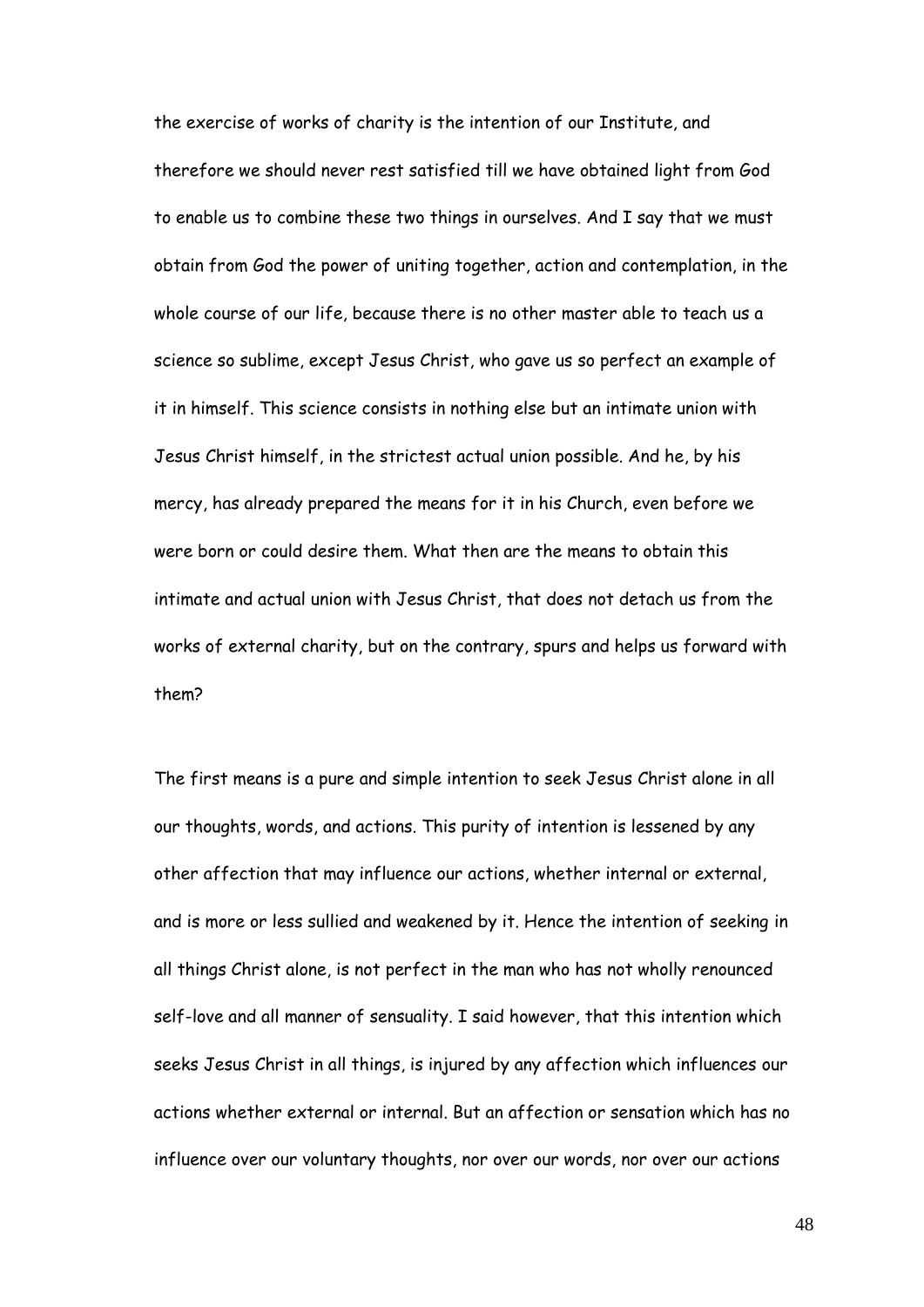(in which case the affection or sensation would be wholly opposed to our will), would in no way diminish the purity of intention, but rather excite and heighten it, according to the words of God to St. Paul: "virtue is perfected in tribulation." The second means which comes to the aid of the first, consists in the use of the exercises of devotion and especially the reception of the most holy Sacraments, and assisting at the holy Sacrifice with the greatest possible fervour and intelligence, because in these exercises is made the special Communion between Jesus Christ and the devout soul.

The third means is to endeavour continually to keep alive in the heart, the love of Jesus Christ, having our divine Master always as it were depicted before the eyes of our soul, hearing his words as they are written in the Gospel, contemplating the actions performed by Him in the course of his mortal life, and in His most precious death, all of which should be familiar to a spiritual person. Applying his words and actions to ourselves and to all that we have to do, considering always how he would act in our circumstances, how he would have us act, consulting him in doubtful cases with a sincere desire to know and to do only that which is most pleasing to Him and listening with love and reverence to His voice when he speaks within us we cement our union with Christ.

The fourth means is to behold Jesus Christ in our neighbour with whom we act, or converse, proposing in all our conversation or dealings with our neighbour to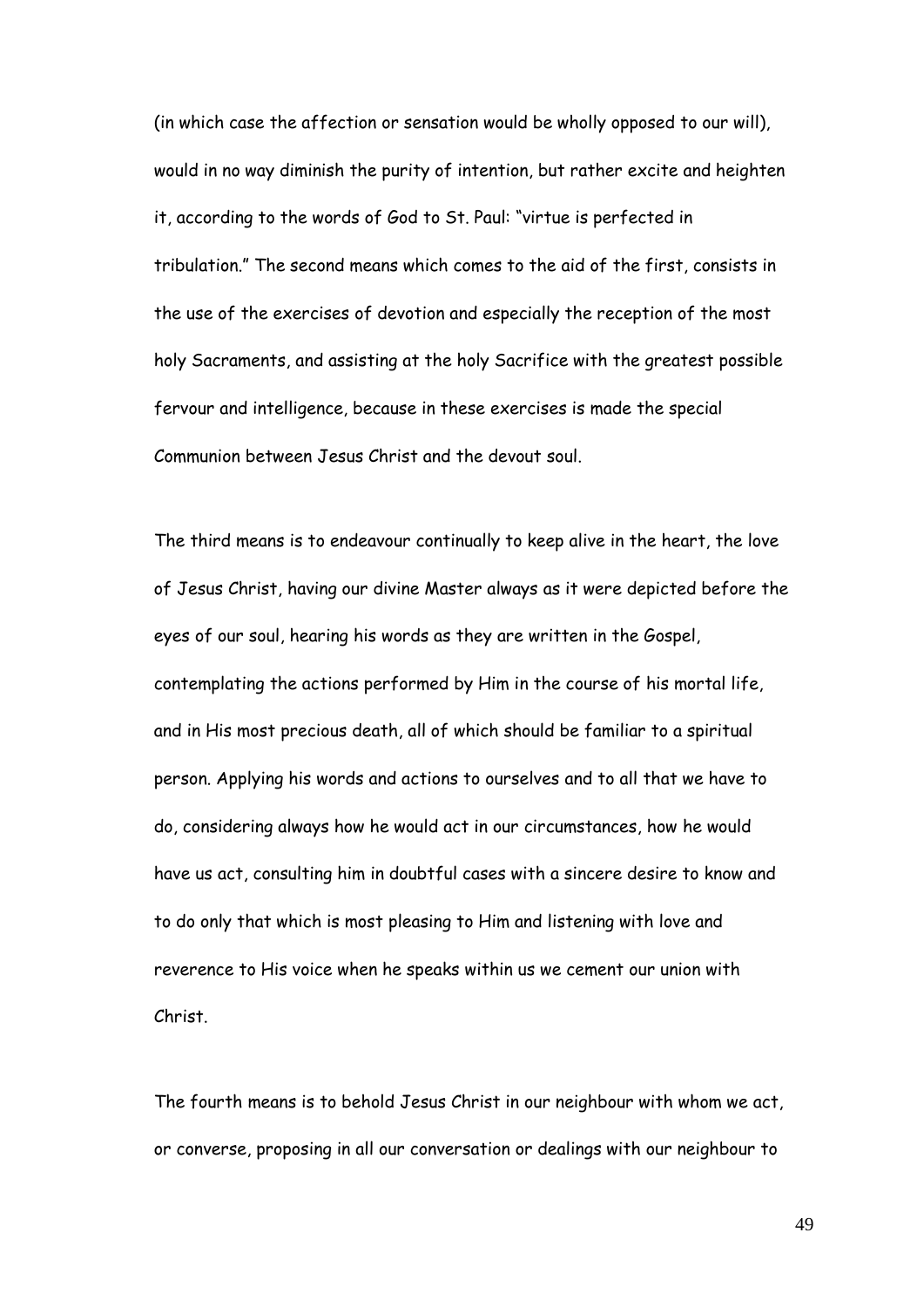be useful to them in Jesus Christ, and to gain from them edification for ourselves. If we have a lively zeal for the salvation of souls, we shall do our utmost to win them and bring them near to Jesus Christ, though we shall be against all idle and useless words, and also avoid all superfluous conversations in vain curiosity. But in order that all our words and actions shall be directed to the improvement of ourselves and others and hence to bearing fruit for eternal life, we have need of two things: The first and principal, that we be in all things directed by charity, and second, that we ask of Jesus Christ the light of his wisdom, which may multiply the fruits of charity.

A soul which proposes to itself in all that it does and says, the good of souls, as well of others as its own, will be always recollected, even in the midst of many external works, because his thoughts are always intent on charity. He who is constantly thinking of the charity of Jesus Christ, and has no other aim than this, is always recollected in God, for the Scripture says that God is charity. But to acquire this habit and so that these four means may produce a constant recollection of spirit, even in the midst of external occupations, we must at first do violence to ourselves and mortify ourselves greatly and resolutely in all which distracts the mind and opposes itself to this state of recollection, this dwelling in the presence of God. We must seek this grace most earnestly from Jesus Christ, and it is only by persevering in intense prayer that the soul can acquire and be established in that permanent condition of quietness in God, which, unless the will of itself turn to evil, will not be lost by any external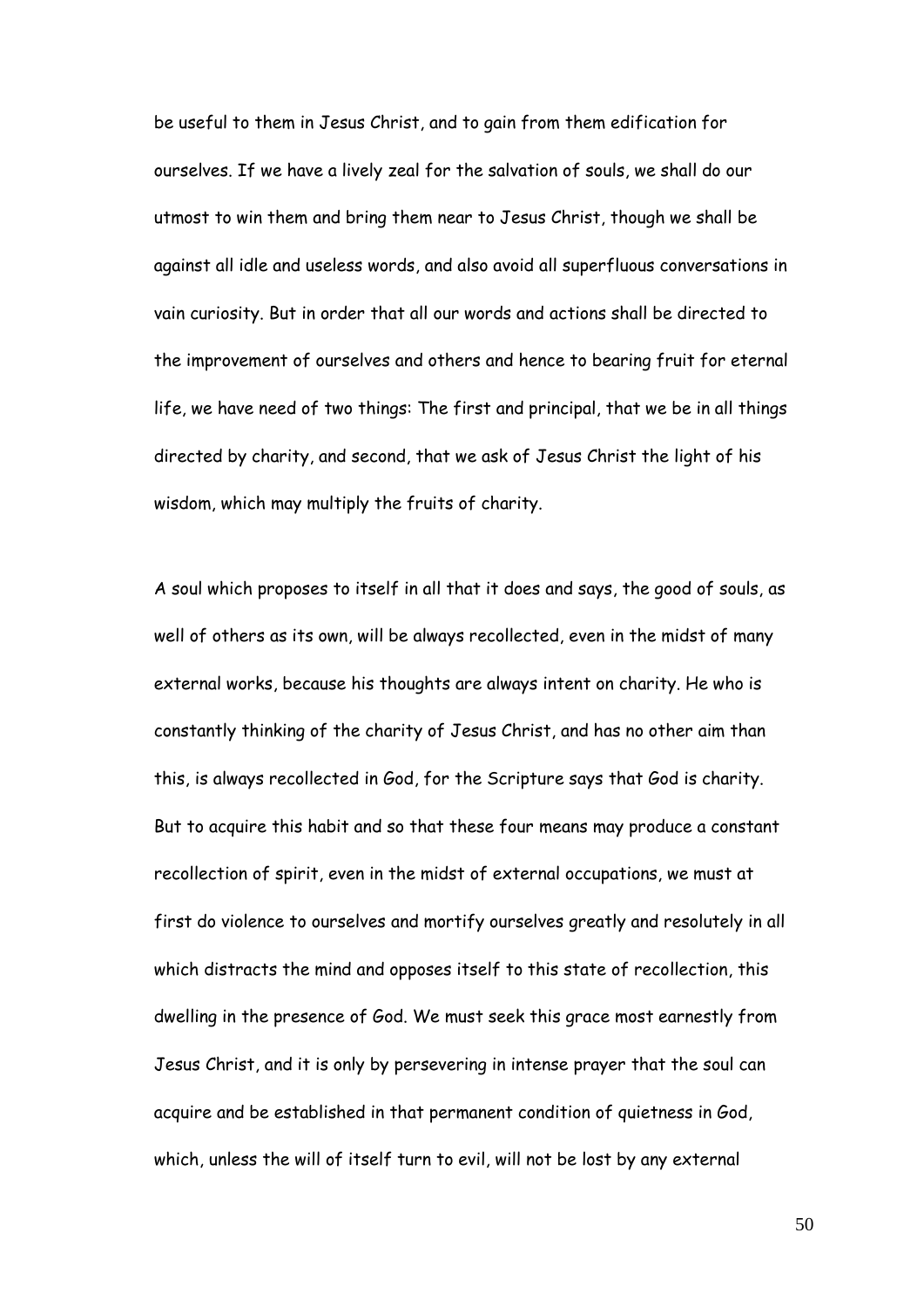action. It must be understood that the power which properly communicates with God, and unites itself with God, is a power different from those by which we act externally. Therefore, when a man has attained to a certain state of contemplation and union, then he acts with those powers alone which relate to external actions, without disturbing the supreme power of the soul, in its quiet and repose in God. Hence, we read of certain holy persons, who while they seemed wholly occupied externally, were conversing internally with their Creator, and this conversation did not hinder, but rather assisted them to do better what they were engaged exteriorly; nor did their exterior occupation prevent them from interior affectionate communication. So enviable a state is only attained by those faithful and constant souls who, at the beginning, have suffered much, praying and mortifying themselves intensely and assiduously. This state the Sisters of Providence should strive to attain in the time of the Novitiate, when they have every opportunity for the forming of an intimate and indissoluble union with the spouse of their souls; a union which should then last till the end of their lives. And those who have not fully attained to it during their novitiate, should endeavour to do so as soon as possible.

And now to the third question which was: "How to unite a perfect zeal and ardent desire of carrying all works of charity to perfection, with a perfect detachment from self-esteem and a sincere desire of humiliation and contempt?" This is a question not less difficult than the two preceding, not difficult that is to resolve in words but to resolve in fact. But what is difficult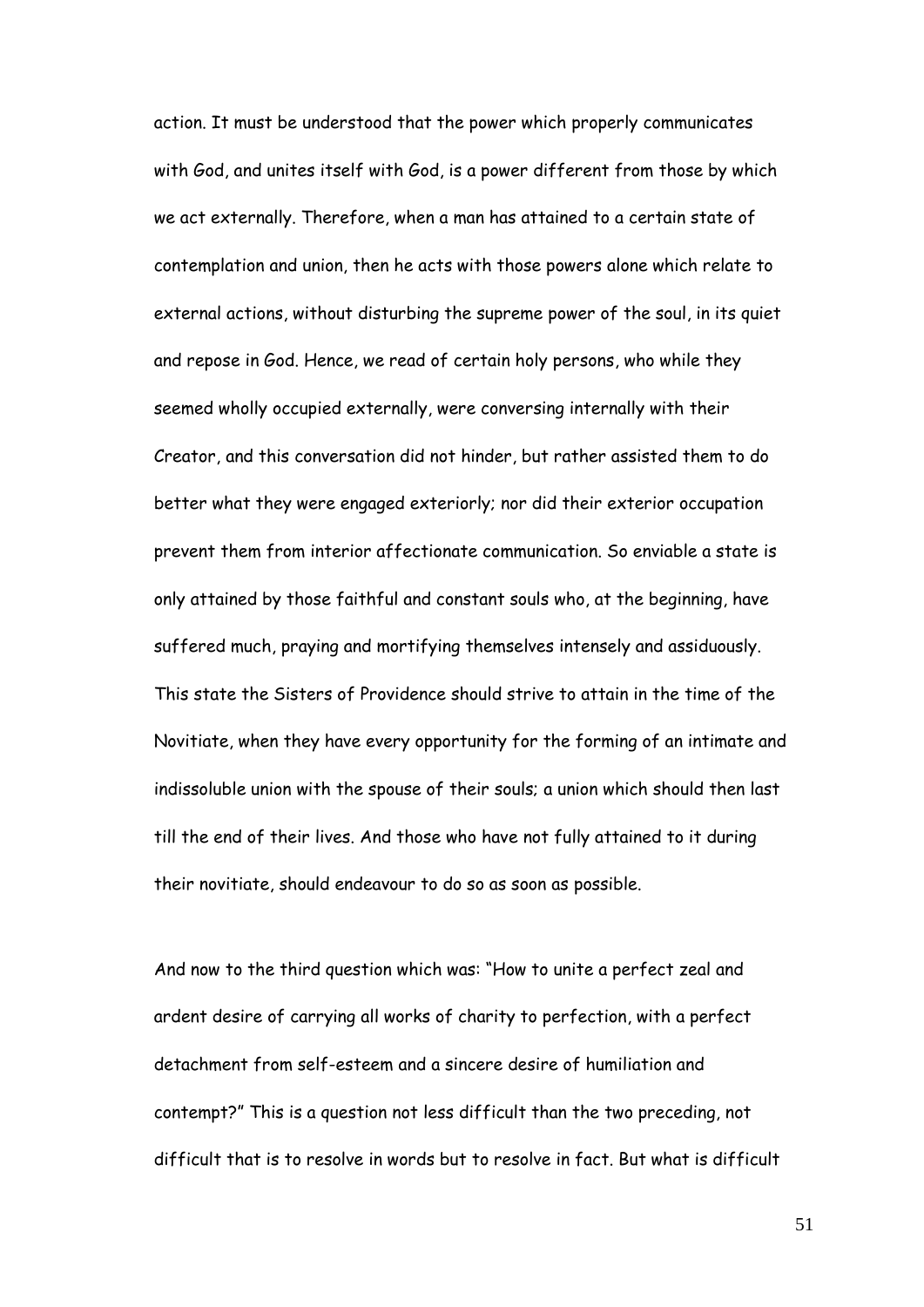to Jesus Christ? And what is difficult to those who hope in Jesus Christ, and pray to him for the power to do it?

To answer then your question, I will say first that it is necessary to suppose in the first place, a foundation of solid humility which consists in not attributing to ourselves what which belongs to God alone, or to other men, humility being, in fact, nothing else but justice. It is just that man should account himself as nothing, and account God to be all in all. It is just also that man should know that glory belongs not to him who is nothing, but to him who is all in all, and therefore that he should not desire any glory for himself, but should wish to give all possible glory to God alone. It is also just that the man who knows these things, should feel a certain distress whenever he is praised by men because "nothing" cannot desire to be praised without usurpation. On the contrary he should feel a great delight when he sees men glorify God.

But man is not merely nothing but worse than nothing, that is, a sinner; not only by the sins which he has committed but because he may sin continually unless God have compassion on him. Therefore it is just also that he should desire to be despised and should rejoice when he is ill-treated by men. These sentiments should be deeply and indelibly engraved in the heart of a religious. But there is yet another truth to be learned. Although man be nothing, and subject to every kind of sin, yet Jesus Christ, by his gratuitous and infinite mercy has redeemed him, saved him and invested him with himself in so perfect a manner, that the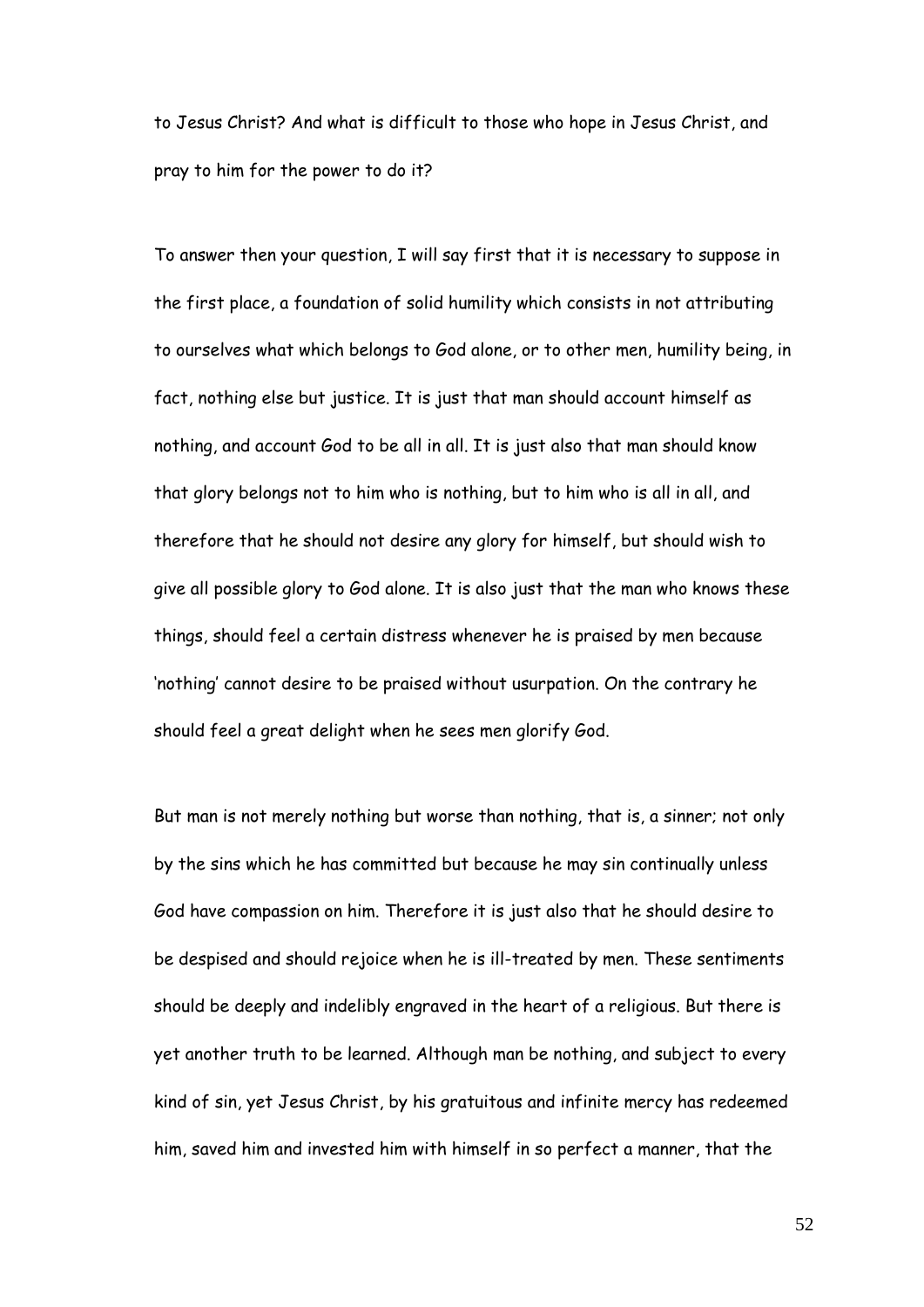Christian has upon himself the ornaments of Jesus Christ, and these are more or less precious according to the abundance of virtues, merits and graces bestowed on him. It would be a great madness if man, seeing himself adorned with such precious ornaments should grow proud of them; on the contrary he should be confounded, reflecting that all these treasures have been given him gratuitously and without any merit on his part and he ought to attribute to God alone the glory of them, without usurping for himself the very least share. But as God gives to man these treasures of virtue and grace by his provident and gratuitous love, so does he also impart to him a share of his own glory. Here again, man should consider this glory which is attributed to him, not as his own but as the glory of Jesus Christ who has been pleased in his mercy to shed it abroad on his faithful ones, and to give them part of it.

This being understood, the rule we should follow, in order to unite the desire of carrying the works of charity to perfection with the detachment from selfesteem and further, with that which is a most precious gift, the sincere desire to be despised are the following: Firstly: not to, generally speaking, give any occasion for men to despise us, at least not by our own fault but when notwithstanding, we happen to fall under their contempt, to receive it with joy as a precious thing, and thank the Lord for it without fearing that any harm will arise from this to our works of charity. Because if any harm should come from it, it is the will of the Lord for his own purposes and then we ought not to be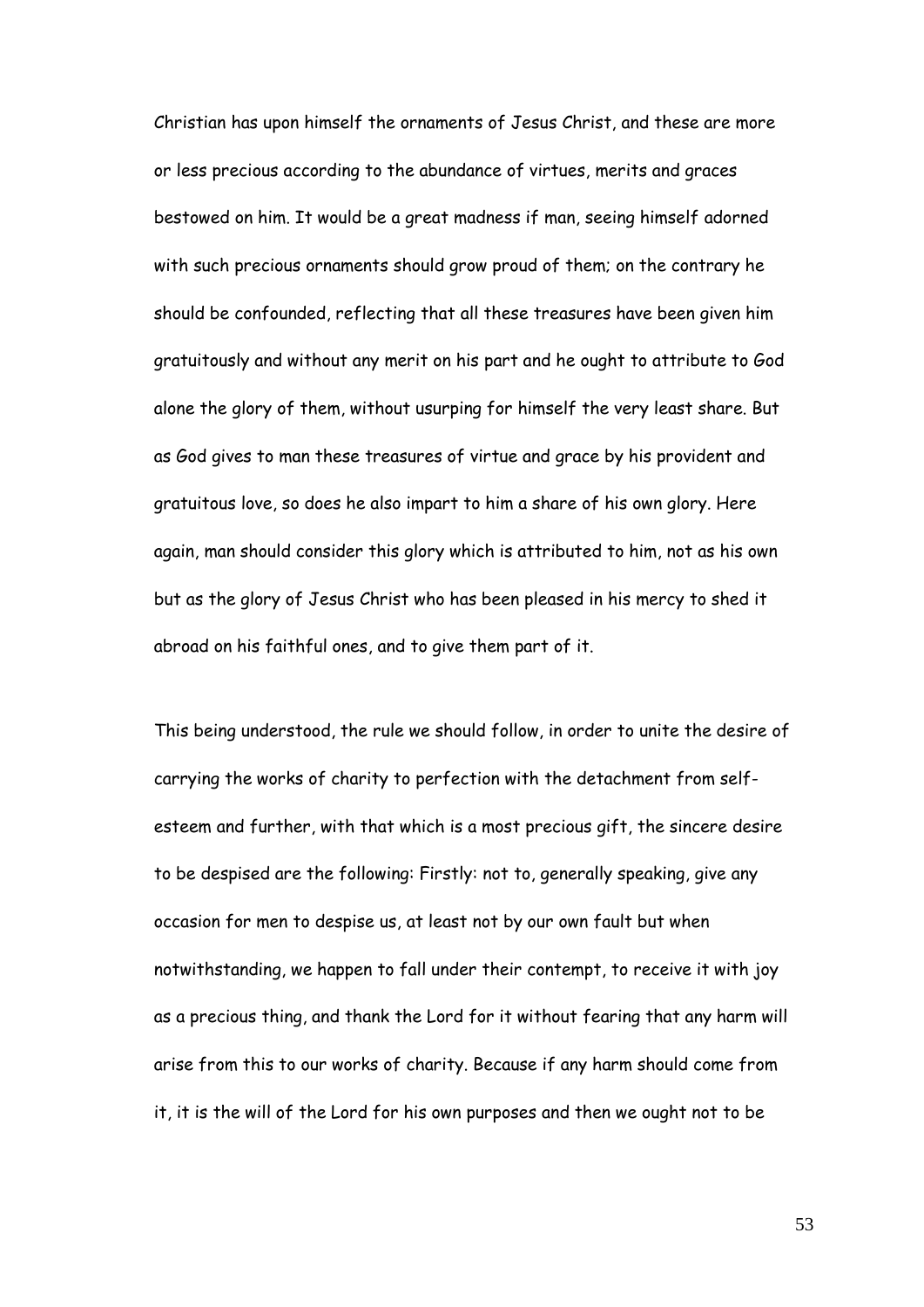grieved about it, but to trust in Providence, who will know how to bring some great good out of this evil.

Secondly: Never do anything with the object of gaining the applause of men which is a most ignoble aim; but when notwithstanding the applause comes of itself- attribute it to Jesus Christ to whom alone it belongs. We should fear it as a danger and, as a precaution, make intense acts of humiliation and selfcontempt, protesting against receiving it as part of our reward. After this, if that applause should turn to the advancement of our works of charity, we may even take pleasure in it, provided only that the pleasure relate solely to that end and have no relation to ourselves, watching well that no feeling of vanity or presumption arise within us; on the contrary, humbling ourselves the more after the applause we have received, and being well persuaded that we are not by that applause, made anything more than the miserable creatures we were before.

Thirdly: When we perceive that praise is exaggerated, to be displeased at it because it is contrary to truth and justice, and attribute it to the kind heart of the person who praises us.

Fourthly: To find out whether we are detached from self we should examine whether we are pleased with praise given to others, and especially we should examine whether we take pleasure in praise bestowed upon our Sisters; for any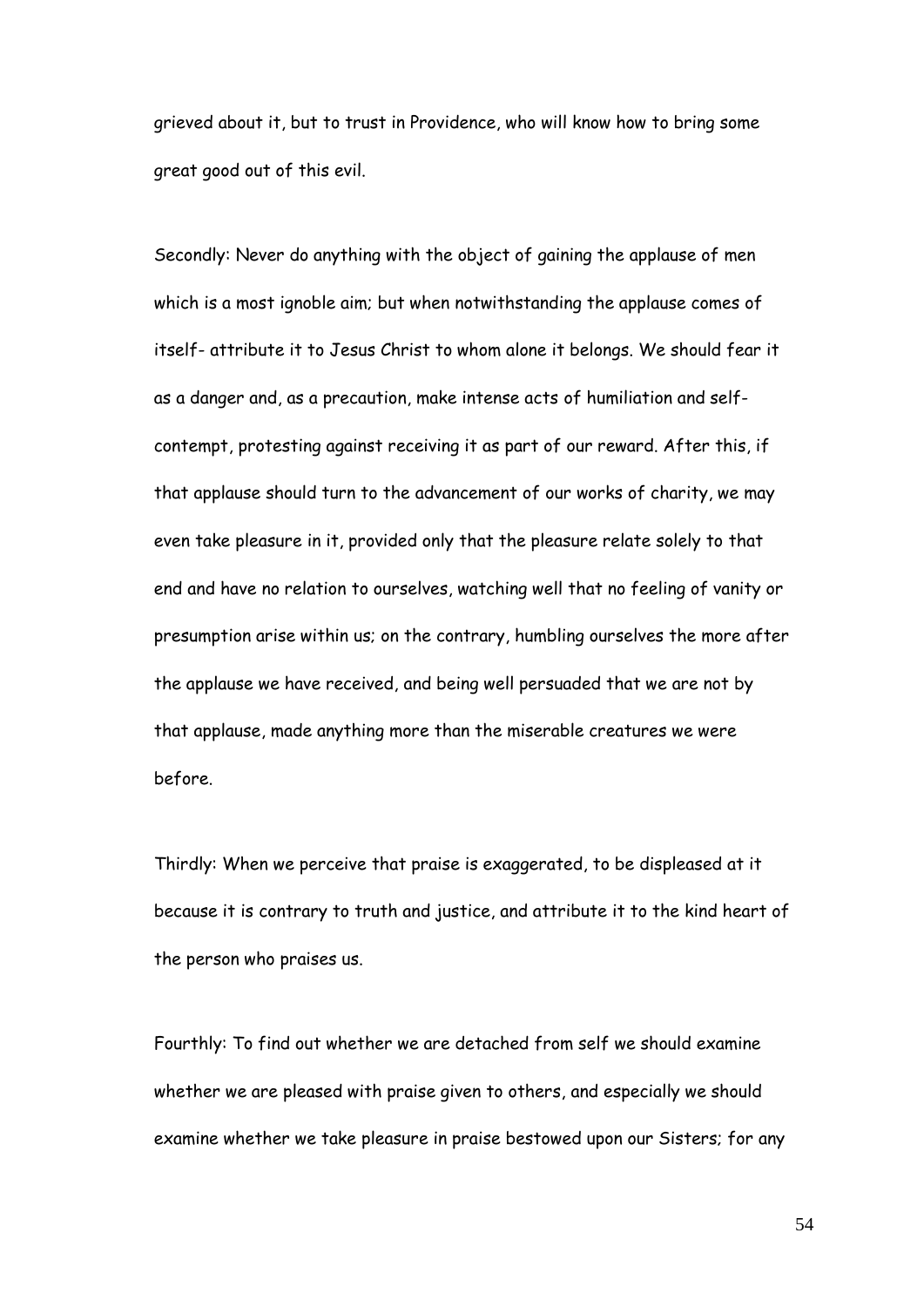least feeling of envy or displeasure in this case would be a great defect. With all, but especially with your Sisters, you should be generous, considering more their virtues than their defects, preserving them in the good estimation of others by all just means, and each should endeavour to make herself the least. This is not difficult to do if a person will consider her own defects and the virtues of others, abstaining from considering and judging the defects of others, knowing that to judge belongs not to her but to God alone. As Jesus Christ has taught us in these words "*judge not that ye not be judged*". And in fact, to expose ourselves to the hazard of judging wrongfully and unfairly is the same as to do an injury; therefore in order not to run into this danger, we must abstain from all definitive judgments to the disadvantage of others.

The fifth rule is this: Do not speak of or say anything which may tend to our own praise, which is a thing even condemned by human opinion. And, we should not speak of ourselves without some sufficient reason, even in the way of disparagement. We ought to seek to hide our own virtues as much as possible from the eyes of others, and sometimes we may even speak dismissive of ourselves, so long as it be done with all sincerity. It is right to do it if done with sincerity and without affectation, if speaking to the Sisters or any intimate friend.

Now my dearest daughters in Christ, this is what has occurred to my mind in answer to your questions. I trust in the Lord that if you meditate upon and do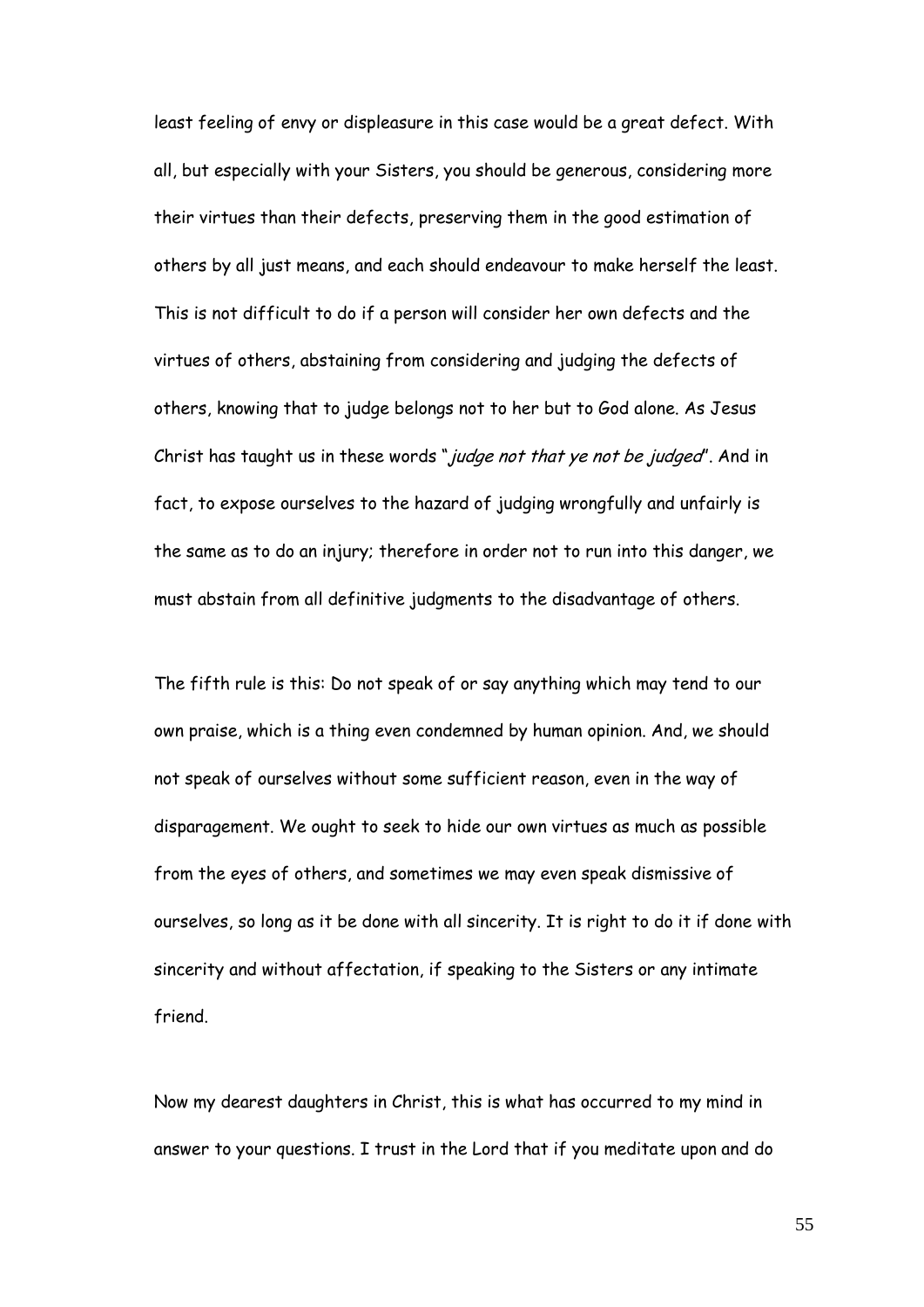all these things, you will become more and more dear to God and secure yourselves an immortal crown.

Your most affectionate father in Christ,

Rosmini.

#### **29. To Don Lorenzo Gastaldi, theologian in Turin. (1218)**

Stresa, 25th September 1850.

I received your very welcome letter of Sept. 20th and today I received also that dated Sept. 23rd. It is clear from this latest that you did not receive one of mine sent from Caserta on July 3rd 1849. That letter was a reply to yours of June 11th in which you shared with me your resolve to enter the Institute of Charity, a decision you took during the retreat. I enclosed a copy I had retained of that lost letter. It never occurred to me that my letter had gone astray, but it matters little since it has always been my practice to encourage those who feel themselves called to the religious life. I do not however, encourage them to choose the institute of Charity. I welcome only those who are sent by God. God forbid that any should be called by me! In your case the choice of this little Institute was made after due consideration at your retreat.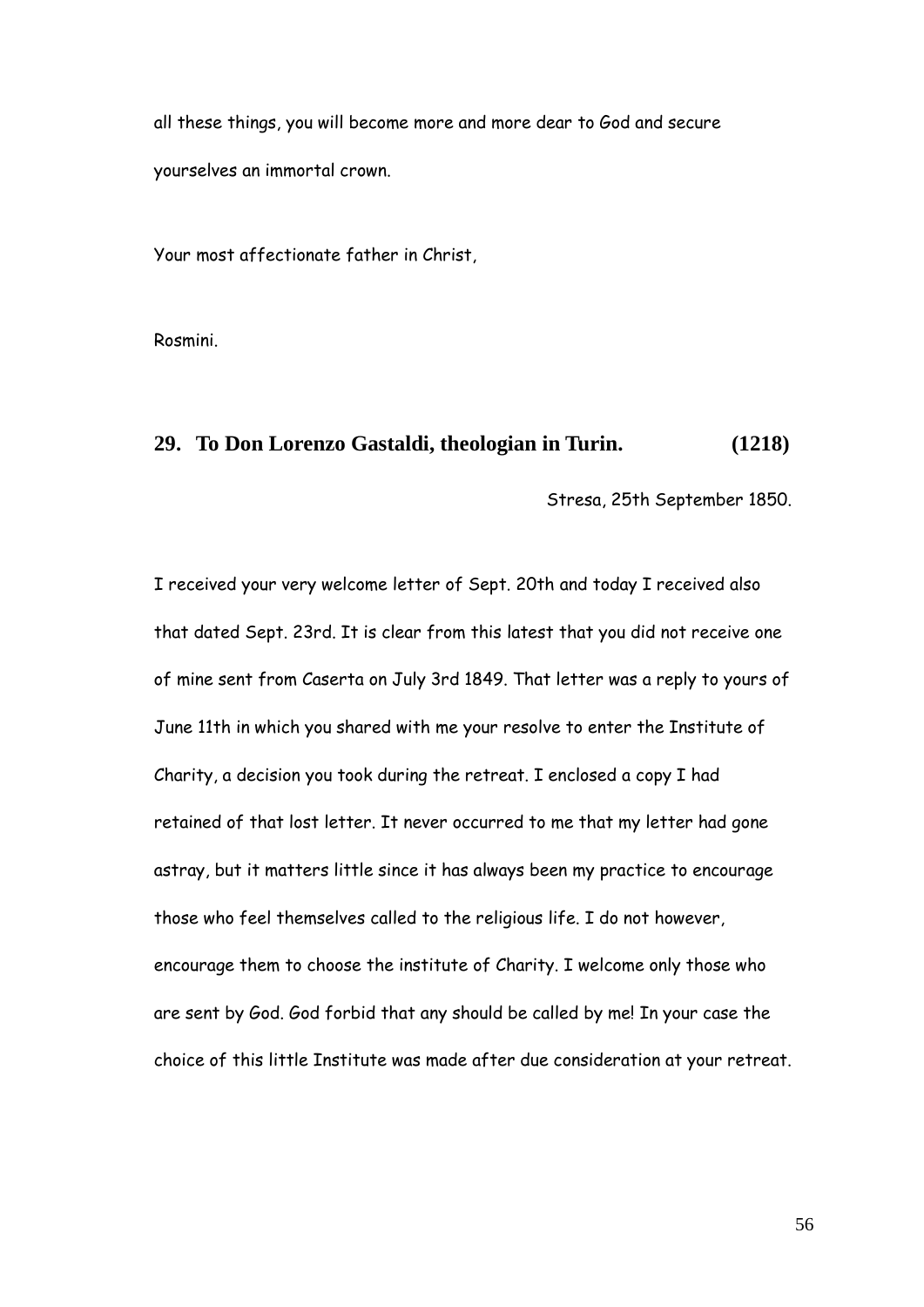I feel free to share my own conviction with you, since you expressly asked me to do so. It is this: once a decision is taken in a matter such as this, good in itself and leading to perfection, and God's will has been sought, one should persevere in the decision and not be easily diverted from it unless there be grave and obvious contrary reasons. I believe also that it is a subtle trick of the enemy to encourage vacillation in fulfilling this resolution- often in the guise of doing something better. This applies not only to the call of one or other religious institute, but in other matters also. I believe the teaching and example of the saints, and indeed the common experience, shows clearly that those who are easily turned aside, even with good intentions, garner little fruit.

As to your question whether, during our novitiate, you could attend to the completion of the compendium of Alasia for four or five months, there's no difficulty here. In the normal course, serious study is excluded from the novitiate horary. But for a grave reason and when little time is involved, the General can dispense a novice. These, my dear friend are my sincere thoughts on what you asked me. I have prayed to God and consulted a wise person before sharing them with you. Feel free to make of them what you will. I implore the Lord to grant you light ad blessing; indeed I am certain that he will.

I remain your humble and affectionate friend in Christ,

A. Rosmini, p.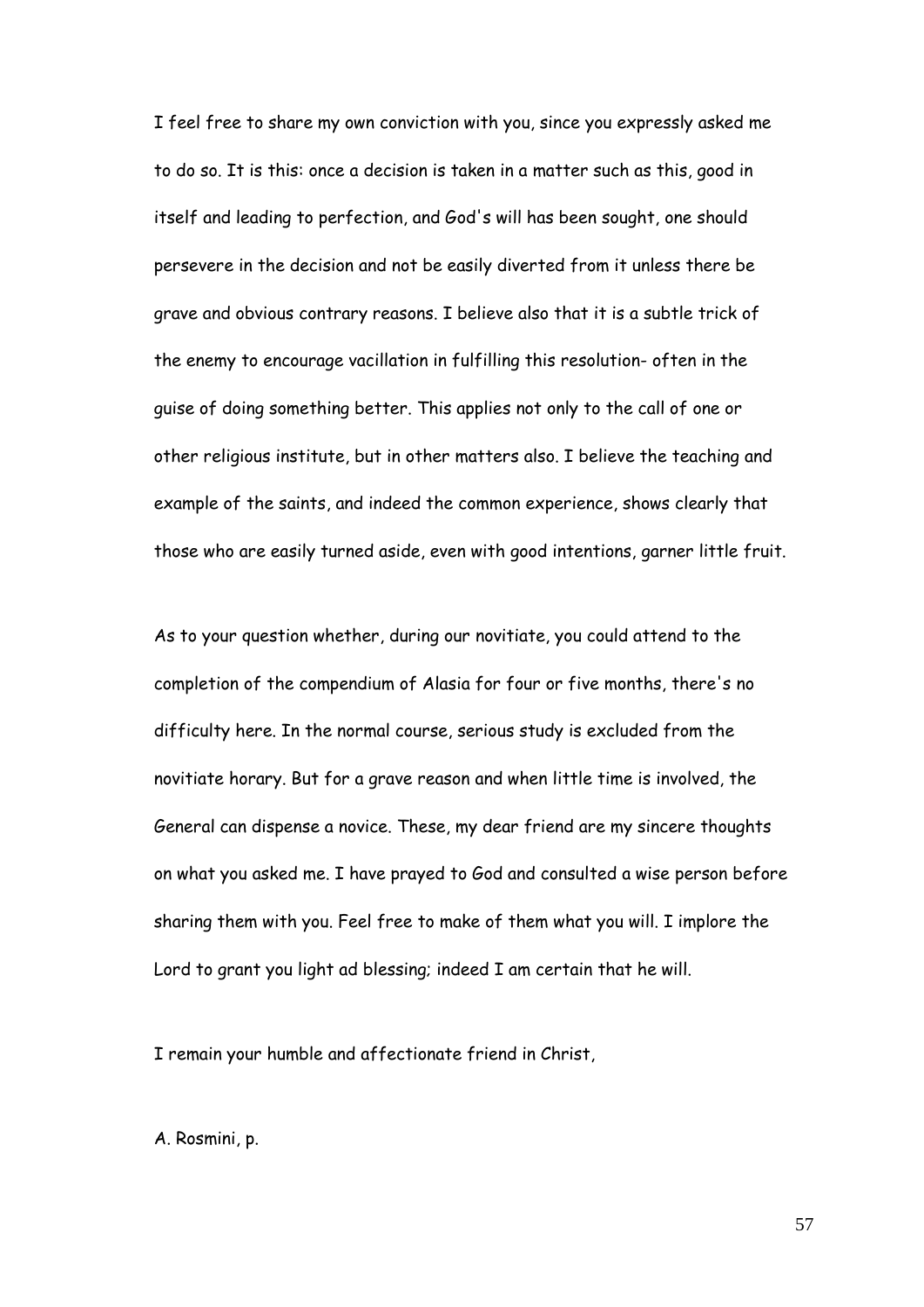#### **30. To don Giovanni Corley in Ratcliff College (1219)**

Stresa, 27th September 1850

My beloved brother in Christ, I restore to you my beloved brother and your dear father, Father Pagani. Through him I send you this reply to your most welcome letter of June 21st. I applaud and thank you for writing to me. I treasure the letters of those who serve the Lord together with me in the Institute, and especially those which reach me from that island from which I expect great things for the Church of God. In addition I rejoice at the gifts with which the Lord has blessed you, all the more so because you recognize and appreciate them. Of what benefit would God's gifts be if the heart was ungrateful? May we be infinitely grateful for such precious gifts, totally unmerited by us. Our gratitude must be such as to confound us in God's presence and at the same time over power us with the responsibility of using such special gifts and rendering them useful by incessant use. In so doing we invite the good and faithful servant the Lord placed over his city.

It seems the ears of corn are ripe for the harvest on your island but the labourers are few. Let us pray the Lord of the harvest to send labourers into his harvest. But let us spare no effort ourselves, lest we be seen as not only few but lazy. We must remain in Jesus Christ as branches on the vine. This we can do by purity of life, right intention, obedience and self denial and unceasing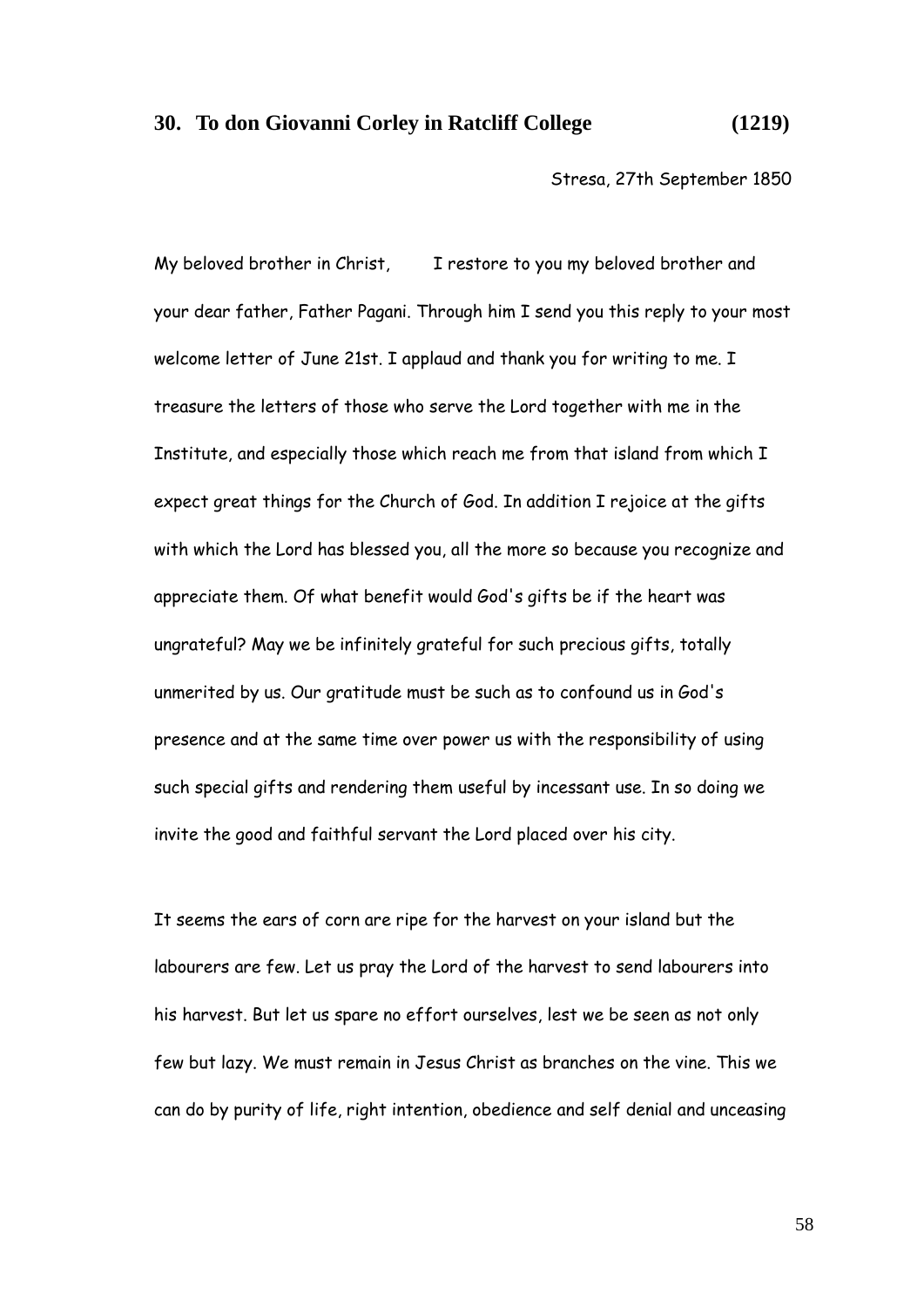prayer. If we persevere in these, the sap will rise in the shoots and the pruned vines will bring forth that abundant fruit of which the gospel speaks.

I embrace you my beloved brother in Christ, and in doing so I embrace and bless also all our Brethren who, I hope are of one heart and one mind.

Your affectionate brother in Christ,

A. Rosmini, p.

## **31. To Don Lorenzo Gastaldi in Turin. (1220)**

Stresa, 5th October 1850.

Very reverend and dear friend,

Rest assured that of God inspires you to serve him with us in the Institute, I shall receive you and embrace you with great joy. My gratitude to God will be all the greater because of the esteem in which I hold you and my conviction that God will make you an ever more perfect instrument to his own glory.

Permit me, for the affection for which I hold you and have unfailingly held you, to add this advice: since God calls you, come without delay, since generosity and justice demand an instant response to God. What fruit is begotten by generosity! How God rewards the full and instant response to his invitation! As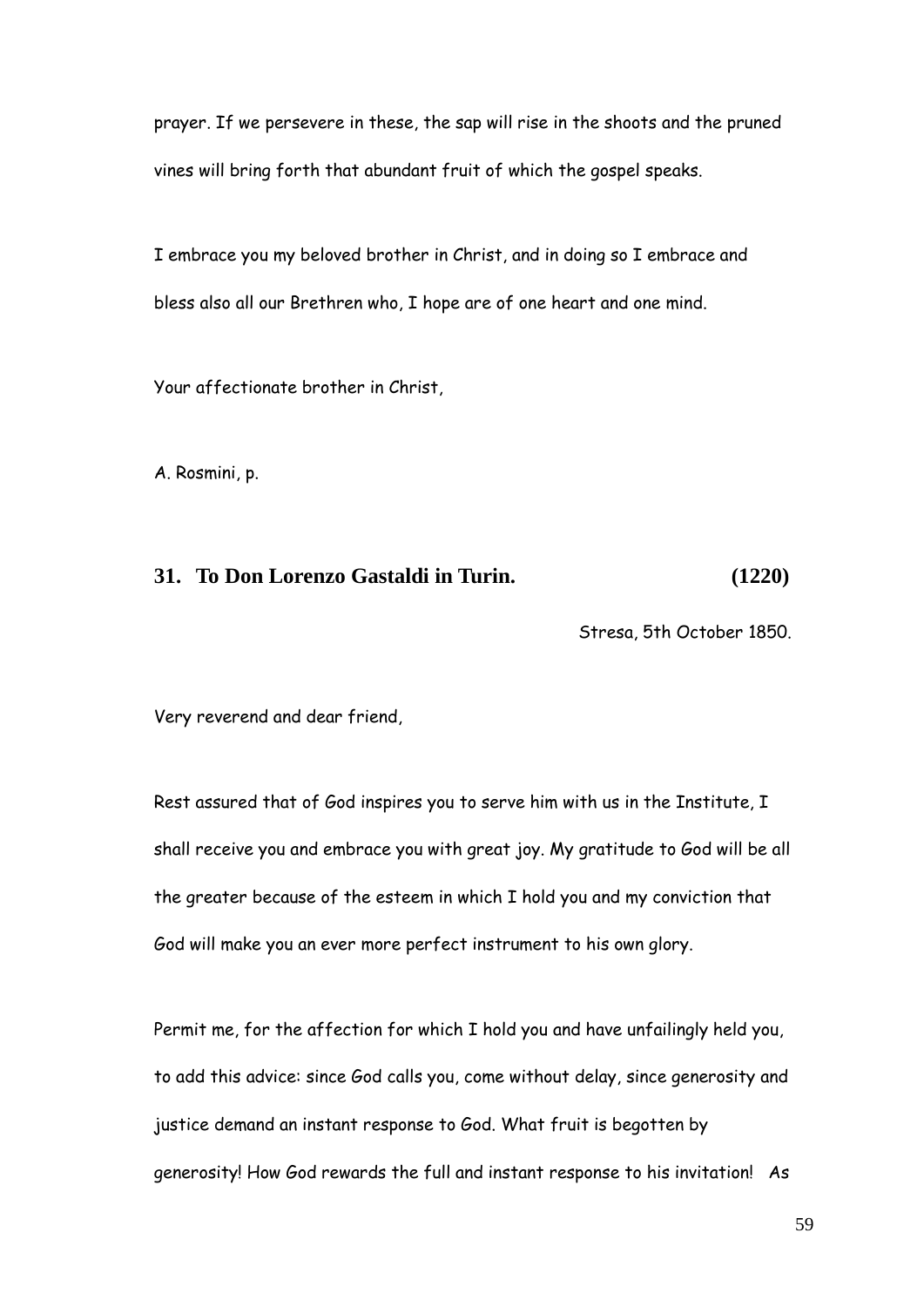regards the stability of the Institute in Piedmont, who in the present circumstances can predict or foresee what the future holds? One must abandon oneself into the arms of divine Providence and nothing else. Our dear mother has always cared for us heretofore, taking us by the hand almost. The present situation of the novitiate seems to me a sign of God's mercy, not only for the flourishing number, which is impressive, but for the evidence of religious virtue. For the rest, if I were to venture an opinion, guided by the dictates of human prudence, I would think the probability of our remaining in this state is greater than for any other religious congregation. Whatever the outcome, the servants of God have the world as Fatherland. They are in God's hands and need not fear, since to them was said "fear not little flock, I have overcome the world. You are greater than the world. If they persecute you in one city, flee into another."

Many thanks for your kind letter. I embrace you most tenderly in the Lord and await further news of you.

Your most humble and affectionate servant,

A.R.

#### **32. To professor don Pietro Corte in Turin. (1221)**

Stresa, 6th October 1850.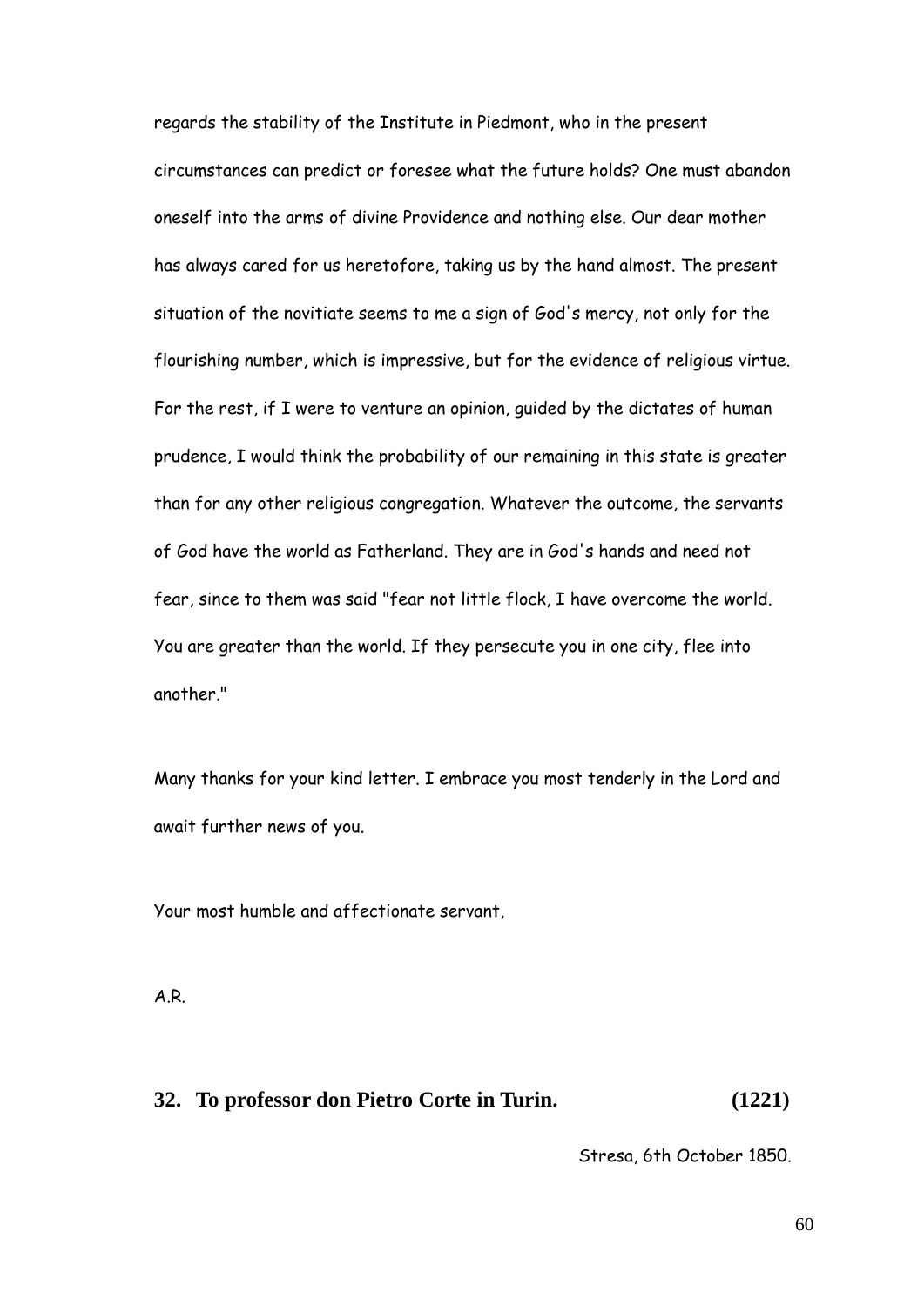My dear and valued friend,

I can but applaud the excellent sentiments contained in your letter on the importance of serving God alone and your intention to co consecrate the remainder of your life to such a service. Man is created for God alone and the true value of all must be measured by that destiny. All else is illusory and vain, resulting in pain and regret. This is the total and vital truth. I albeit most unworthy, will pray that such celestial thoughts will fid total acceptance in us.

Our entire religious family treasures grateful memories of you and send their greetings. For myself, I embrace you in great respect and affection Your humble and devoted servant and friend,

A. Rosmini, p.

# **33. To Canon Lorenzo Gastaldi in Turin. (1222)**

Stresa, 14th October 1850.

Most reverend and dear friend,

I wholeheartedly thank the Lord on learning from your letter received yesterday that you are quite prepared to leave the world immediately and enter religious life in order to find greater union with God. You hesitate only because of your commitment to the Bishop of Vercelli to preach in the seminary and the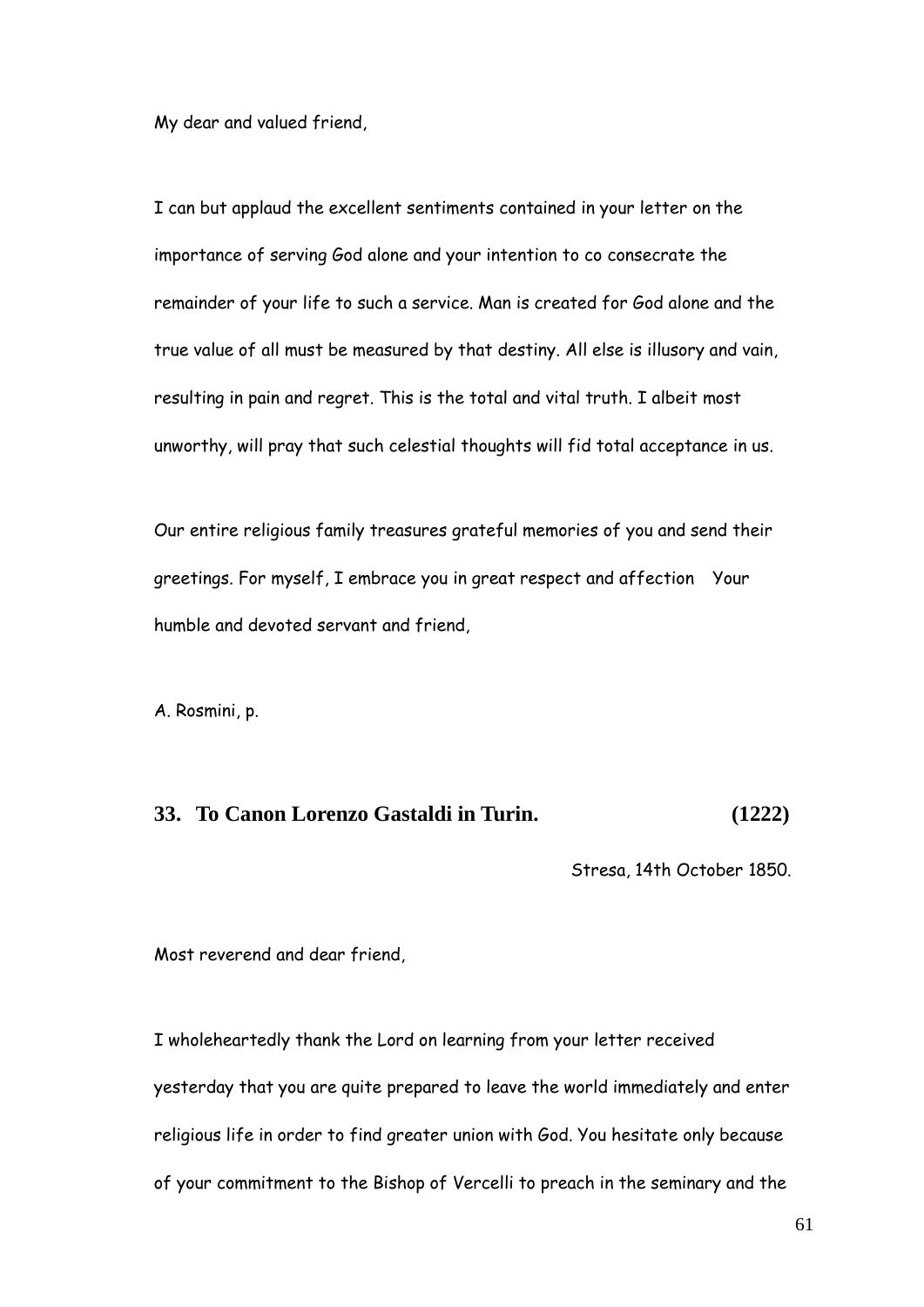Cathedral for the December jubilee. Since you ask if you should seek to be released from that obligation also, I think that you both could and should defer matters until mid- December for this spiritual motive. In doing this you will then enter religion when the Church is celebrating the birth of Christ. Then you will as it were return to your childhood for love of him, being reborn to a life of greater perfection. If this represents a deferral of your physical entity into religious life, it in no way delays your spiritual entry. You may consider yourself a religious as of now, and indeed I believe you already see yourself as such. The delay in these circumstances will only increase your desire to leave the world completely and enter into a more intimate relationship with God.

I embrace you in Jesus Christ,

Your affectionate friend,

A. R, p.

# **34. To Felice da Lipari, Procurator General of the Capuchins, Rome. (1223)**

Stresa, 14th October 1850.

Very Reverend Father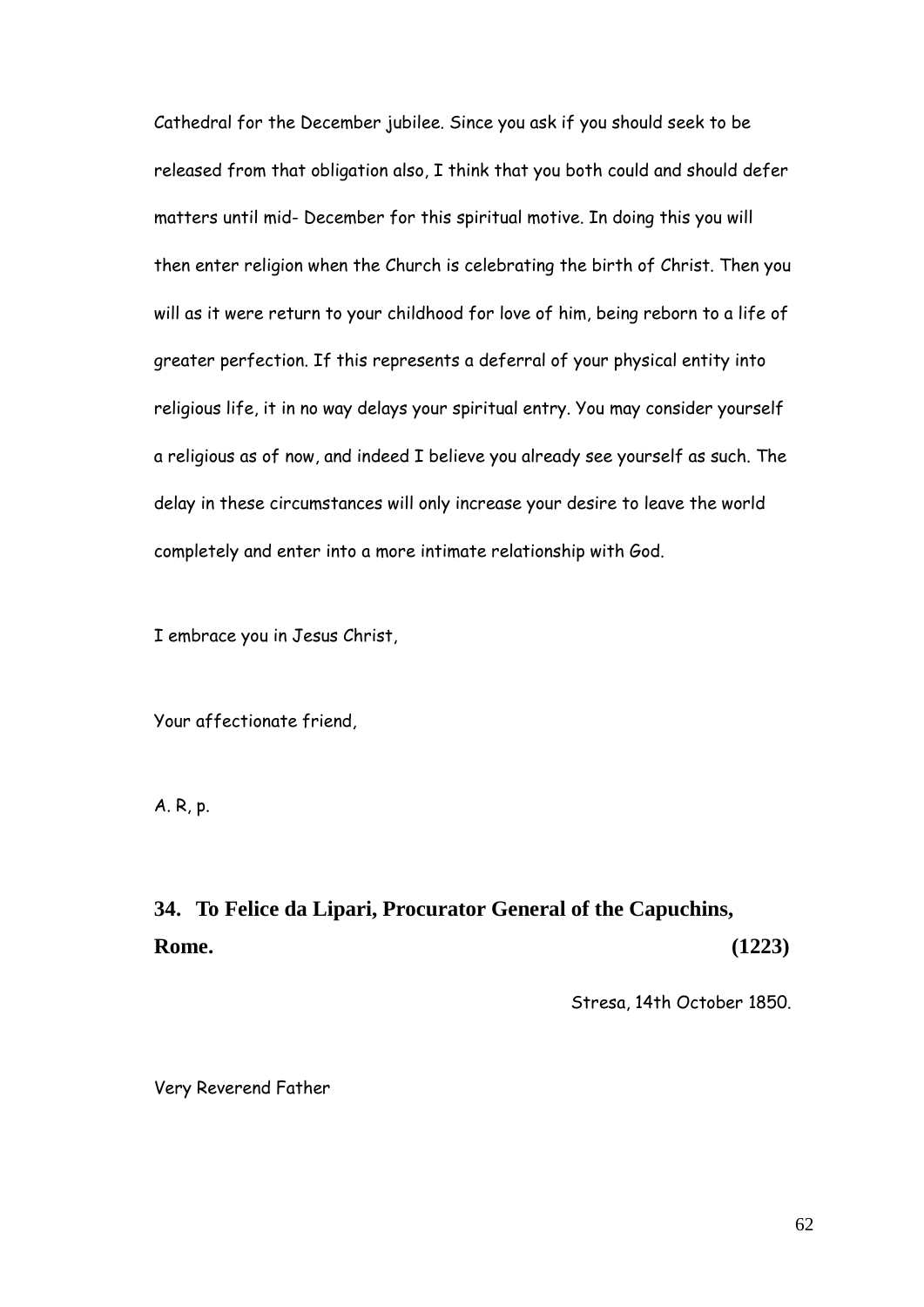Your most virtuous Son, Francesco Cardozo of Pernambuco, has left the novitiate in Stresa for that of Ratcliffe, accompanied by the English Provincial who, on his return to England, asked that Francesco be assigned to that mission. I avail of the occasion to write to your reverence principally to assure you of my grateful memories I have, and will always retain of your reverence and your exceptional kindness to me over a long period at Sr. Efrem Nuovo, Naples. I also want to keep you informed about that man of God, young in year but mature in wisdom, so beloved of you and responding in tender gratitude for that. Throughout the two years of his Novitiate, now near completion, he was a model of all the religious virtues.

There was never any reason to reprove him. Rather he had to be restrained in his fervour which might otherwise have led him to austere practices that could be harmful to his already delicate state of health. He was most pleasant with both companions and Superiors. When the English Provincial- in Italy on affairs, had occasion to speak with him, he was so impressed that he told us "that young man merits so much respect that one fears to be his Superior." when it was decided that he and four companions would accompany the Provincial to England, they requested permission of the Superior to confess their faults in the refectory before their departure. The Superior granted permission to the other four but refused Cardozo for his greater mortification. It was edifying to witness the countenance of one ever so eager to obey the clash of two opposing feelings. On the one hand there was visible the holy envy of his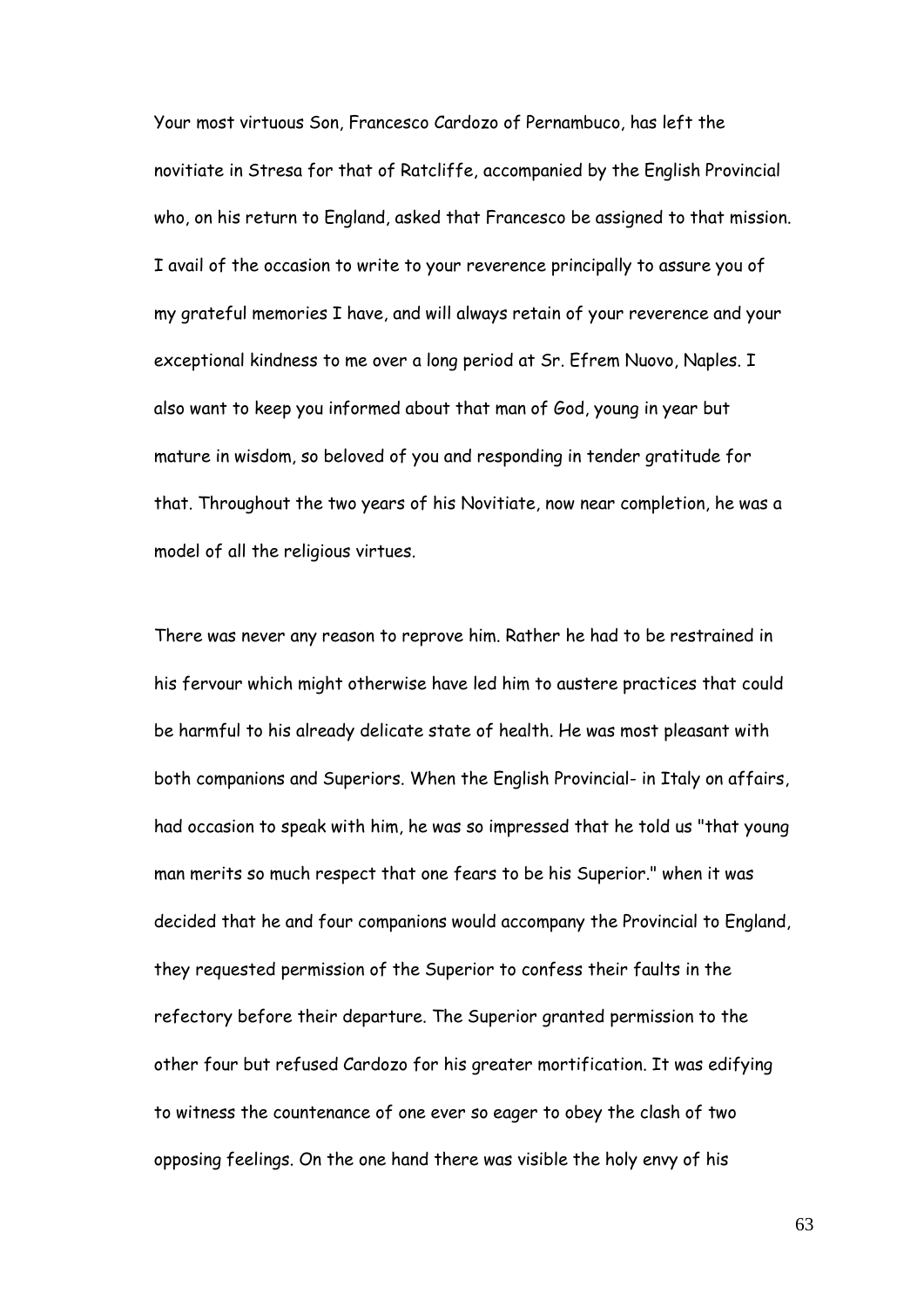companions with whom he could not join in requesting pardon for his faults; and on the other hand the discernible contentment at the obedience and the mortification. When embracing on the voyage he turned to me, in great embarrassment saying "Father, I was unable... but you will forgive me for everything, won't you?" On the very day prior to his departure, when they all came to my room to take leave of me, Cardozo did his best to appear unmoved. As he embraced me, he burst into a flood of tears. Then realizing that the feelings that he had sought to hide were now open and evident, and fearing that this might rebound to his credit, he sought instantly to deflect any such saying modestly to me "Father, don't believe in my tears."

I must tell you Reverend Father, I know this news of your spiritual child will be a source of joy to you. Remembering our common bond in the Lord, with great esteem and friendship, I remain your most humble servant,

A. R. p.

# **35. To Don Emilio Belisy at Carpentras -1. (1224)**

Stresa ,16th October 1850

My dear brother in Christ,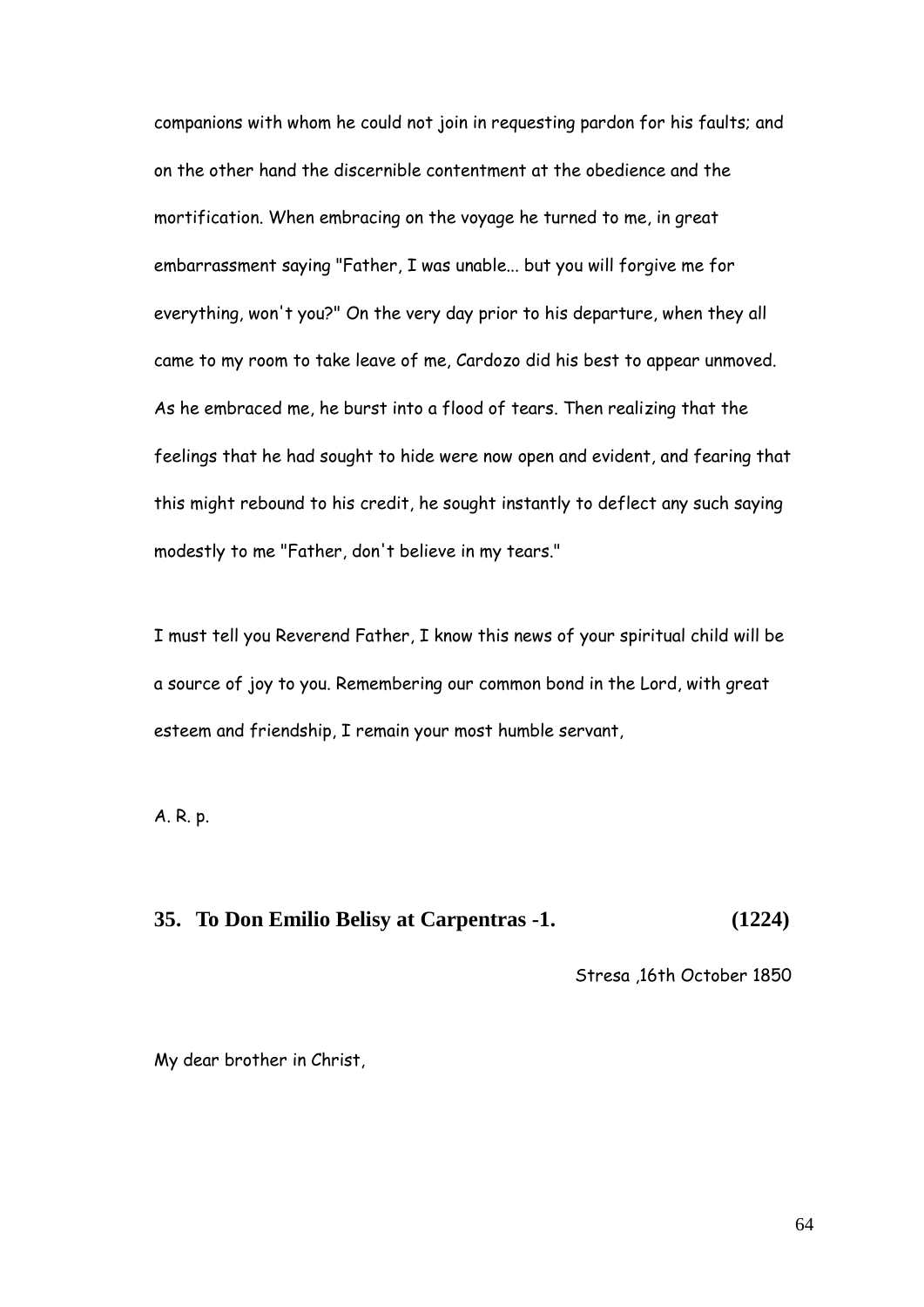When it pleases the lord to send me a priest who would be suited to their infant foundation, I shall certainly send him there. I am most anxious to do so but it is vital that he be blessed with great gifts, a matte of much more importance than knowing the language, which one can learn after all. For the rest assure Don Gioachino that his suggestion we introduce the study of French has not only been accepted- it has already begun! The cleric Battalier is satisfactory thus for and he will write to you. The triple assurance you rightly aspire to will be complete with the arrival of the brother I shall send you, if deemed suitable, or Pajano or some other if you prefer. Write and let me know if you wish to have him.

May the lord bless these three seedling of the Institute planted in the soil of France. All must be done unhurriedly and come about gently, like the kingdom of God "which comes in stealth." Meantime, seek to be perfect in Jesus Christ, interiorly and in the extreme observance of the Rule, and especially in prayer and in a prudent and dedicated exercise of charity.

Don't think of spreading outwards at the moment; put down roots. To demands you receive you should reply humbly and gently that at the moment the Institute is but a tiny seed that will grow into a plant, if God wills to grant the increase. You have done well to begin with the four students you mentioned. Care for them lovingly, placing their interest uppermost. The kindness of Don Giambattista Lowenbruck pleases me greatly. It shows that this zealous priest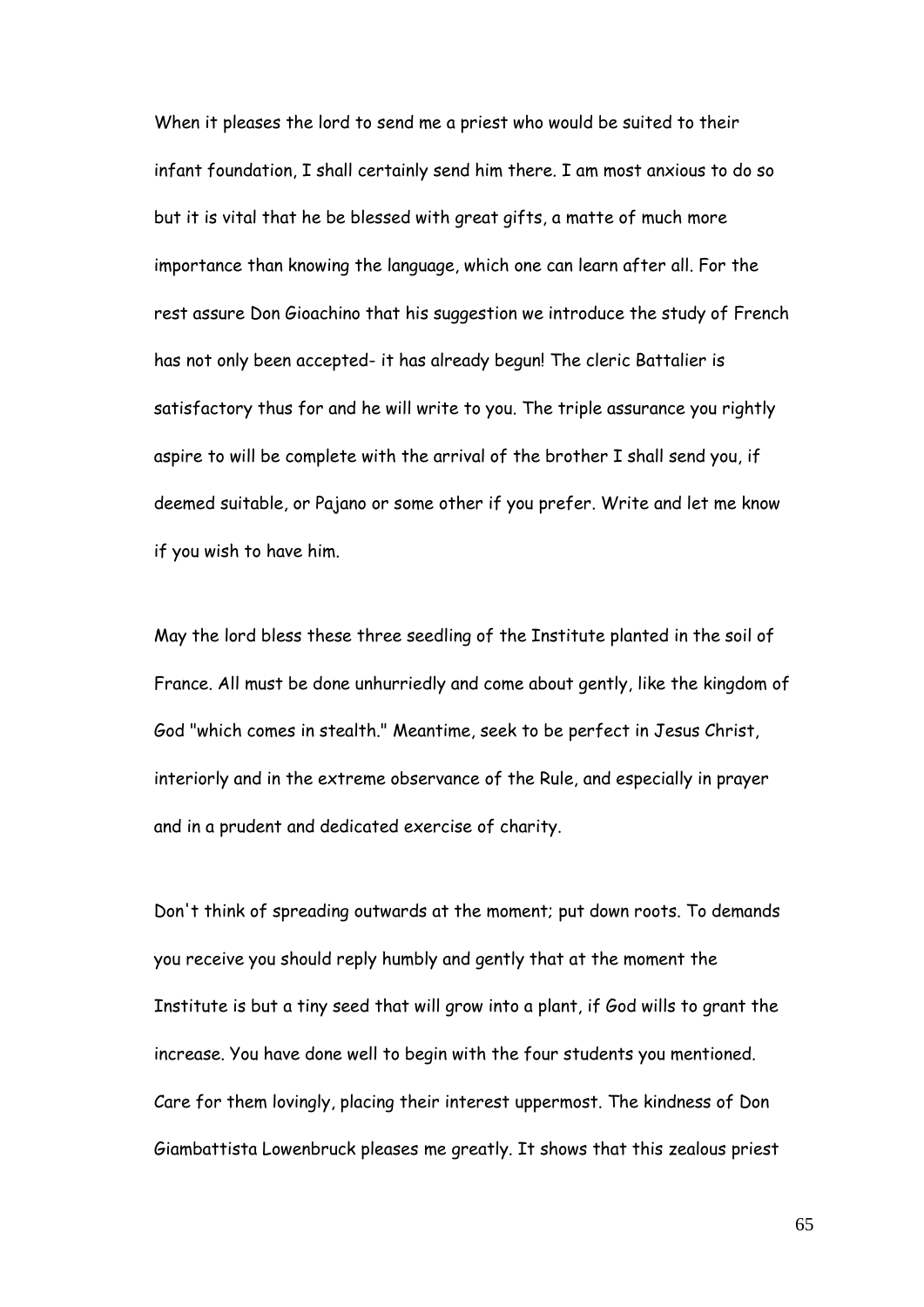has not forgotten his former companions. He showed as much in sending us some financial assistance recently, for which God bless him. But be clear that there is no question f making the acquisitions he suggests. We will not be in a position to move from Carpentras, where the lord has placed us for a long time yet. It is important to persevere with what we have begun.

I pray the Lord may bless you and grant you all you need for the position you have been assigned, goodbye!

Yours affectionately in Christ,

A. Rosmini, p.

1- In July Belisy was named Superior in Carpentras in his native country.

## **36. To Don Giuseppe Aimo in Verona. (1225)**

Stresa, 18th October 1850

My dear brother in Christ, Don Giuseppe,

Puecher sent me your letter of the 14th to which he thought it better I respond than he. Taking careful note of all you say in that letter and seeking to extract your conclusions from it- not clearly stated but emerging from the entire context- it seems you are saying that it was wrong to accept the Verona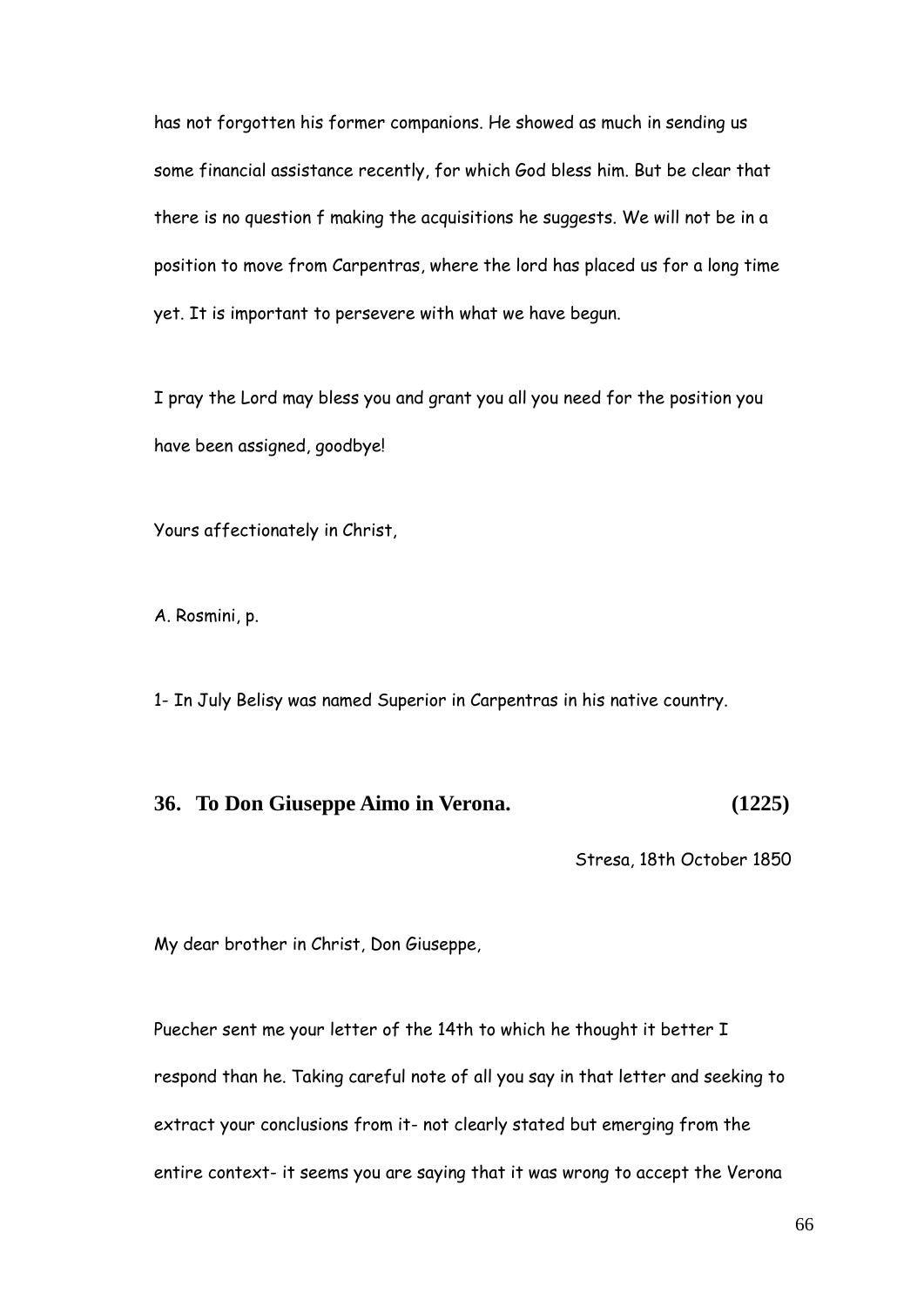foundation because the Superior there lacks those qualities demanded in a Superior in our Institute. If this truly and substantially represents your thinking I examine carefully whether the devil, transformed into an angel of light, isn't playing with your imagination.

I say 'transformed into an angel of light' because all the propositions in your letter are so beautiful, holy and conformed to the spirit of the Institute that it can't be otherwise. But the false imaginings, if such they be, arise from the precipitate or impaired application of these excellent propositions.

I don't intend to prove to you that the assumption of the Verona foundation was doe with all prudence. Were I to do this and place before you all the pro and contra considerations that were weighed over many years prior to accepting the foundation, this letter would exceed in length those usually produced by lawyers in the most complicated cases. I will make only two observations which I think will probably convince you of your error:

1. Precisely because of your ignorance of the circumstances, the procedure and the reasons that persuaded the Superiors that the acceptance of this mission was God's will, you are not in a position to judge the matter and you were rash to do so.

2. However the situation be now, it is necessary to bear in mind the changes in public affairs we could neither have foreseen nor prevent. You should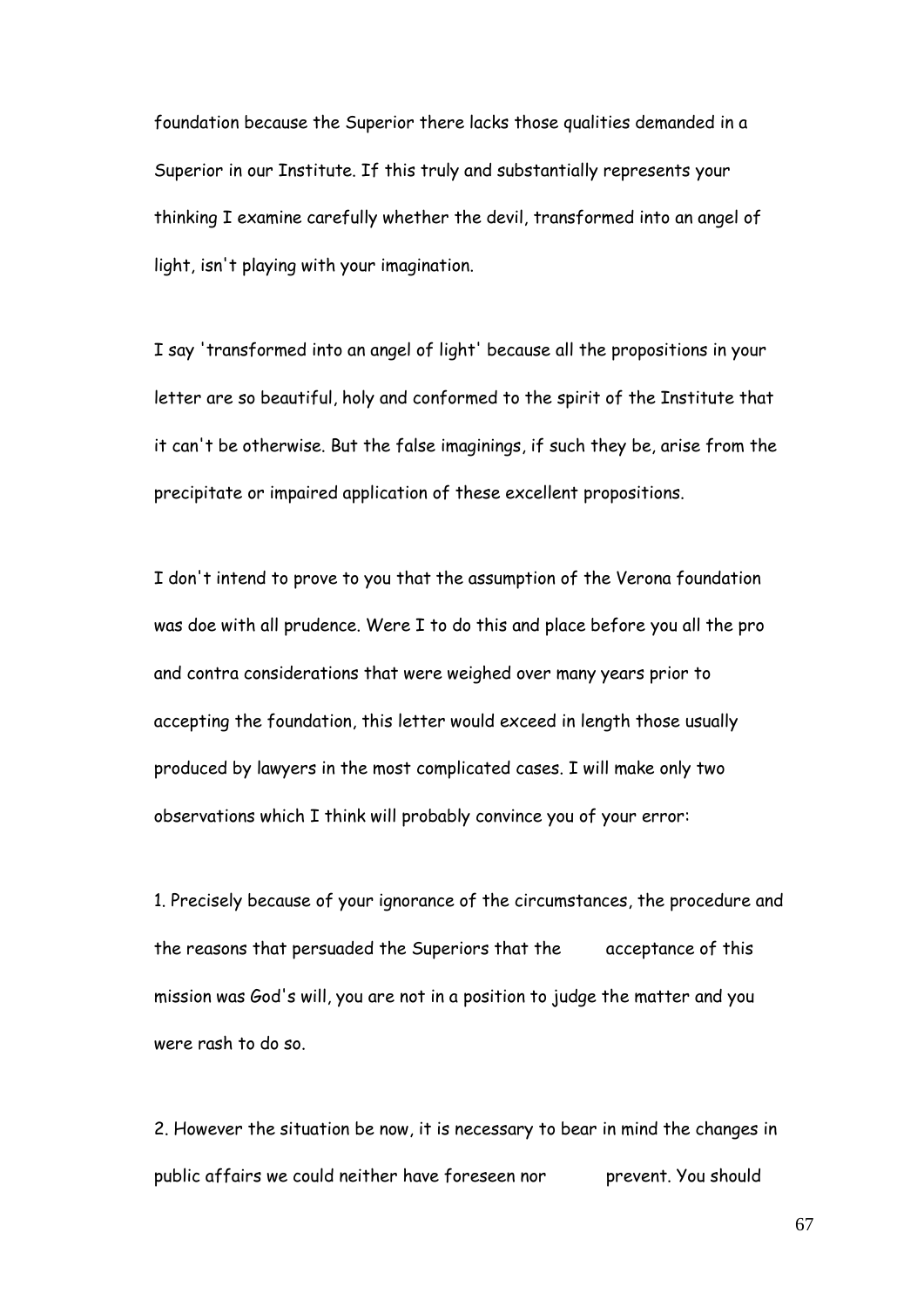reflect on how these things affected the nature of the Vernon foundation. The assumption of the parish was prevented and with it the proposed establishment of a community with a novitiate etc. This project would have meant the transfer there of other brethren and this would have resulted in a very different scenario to that which so displeases you. These events are the dispositions of divine providence to which the Institute is totally submissive. Far from lamenting them we must strive to profit from the difficulties with which Providence visits us in order that we be strengthened in virtue. Providence disposes that each of God's servants should individually struggle and triumph.

You say that the Superior of that house lacks the qualities required in a Superior of the Institute. If you are convinced of that your only duty is to inform the major situation and ask if the person should be changed. This is very different from the generalities found in your letter. Perhaps you would not have dared to request this of Superiors at the present time when you recognize that it might not be prudent- perhaps not even possible- to send another priest from here to Verona. In this case, having seriously and calmly considered the matter, you would have limited yourself to informing me or the provincial of the real defects of the Superior. We could then have painted these defects out to him in order that he might remedy them. This was all you had to do; it was all that was possible, therefore all that was appropriate.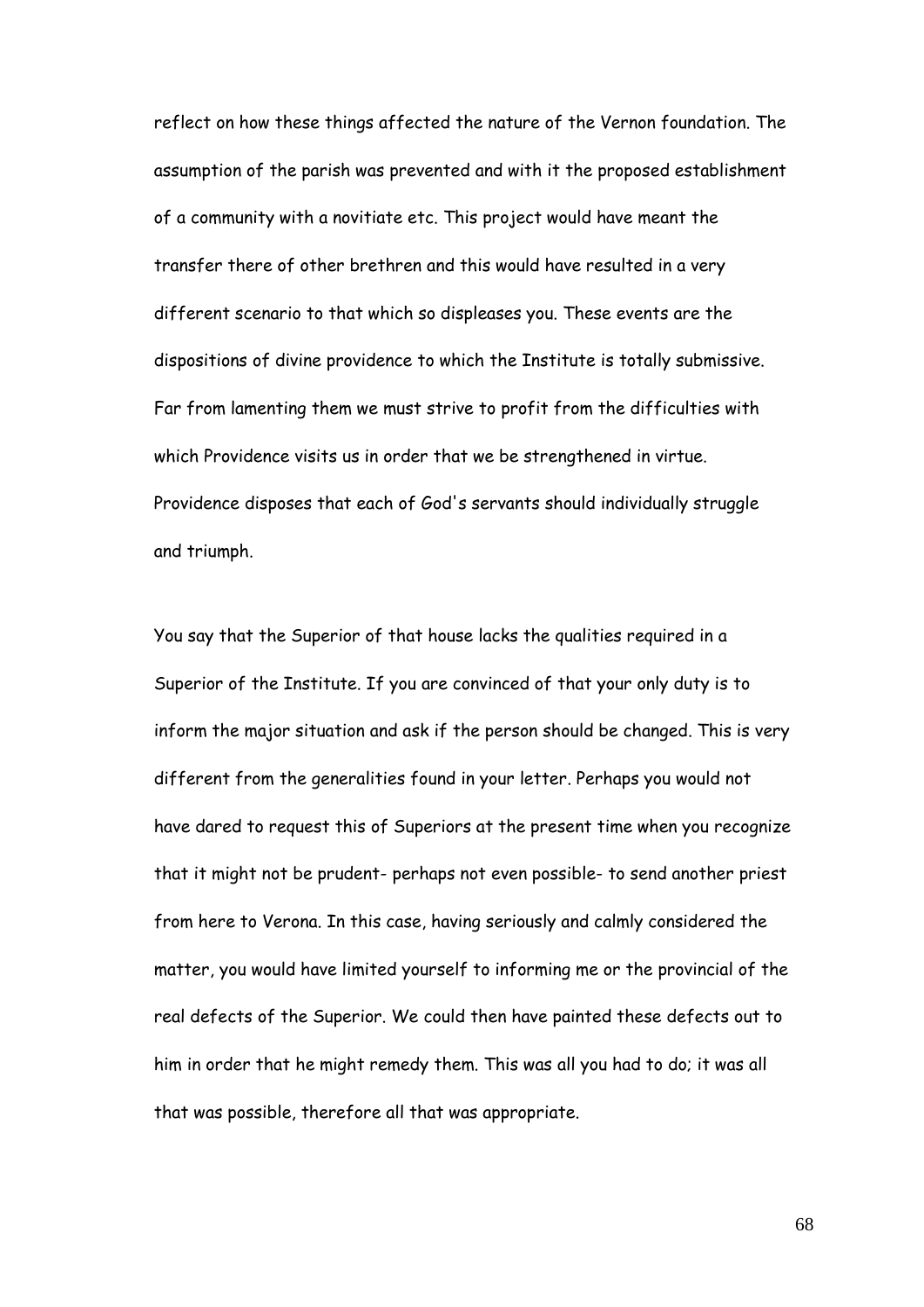On the other hand you touch lightly on the said defects and then draw a mixed conclusion from them. You say he is not strong enough, lacks awareness and is too gullible, too kind-hearted. Assuming all this were true, the one question prudence would propose is 'what remedy can we apply?" You, despairing of any remedy jump to general conclusions such as that the Institute lacks people fit to be Superiors, so works accepted should not have been. This conclusion is wider than the premise and of defective reasoning.

To the question "what remedy can we reply?" I reply in part as I have said above, that is to ask the major Superiors to apply the necessary admonitions and exhortations. Your reply, albeit direct is: "you have failed and have not done what you could, using the means at your disposal." This is amazing! A Superior needs to be supported and sustained by his companions, and especially by those who hold an office in his house and more specifically, by his immediate assistants. This is why they were appointed, that they may cover what is beyond the reach of the Superior and enlighten him if they see something more clearly than he does and lend their strength if they be stronger than he. And you are in a position to benefit the house in many more ways, since you are in charge when he is absent.

Another trick of your imagination, it seems to me is apparent when you speak of the observance, the industriousness and the sanctity of the Franciscans and the Jesuits. You insinuate that these paragons show how far behind we are. My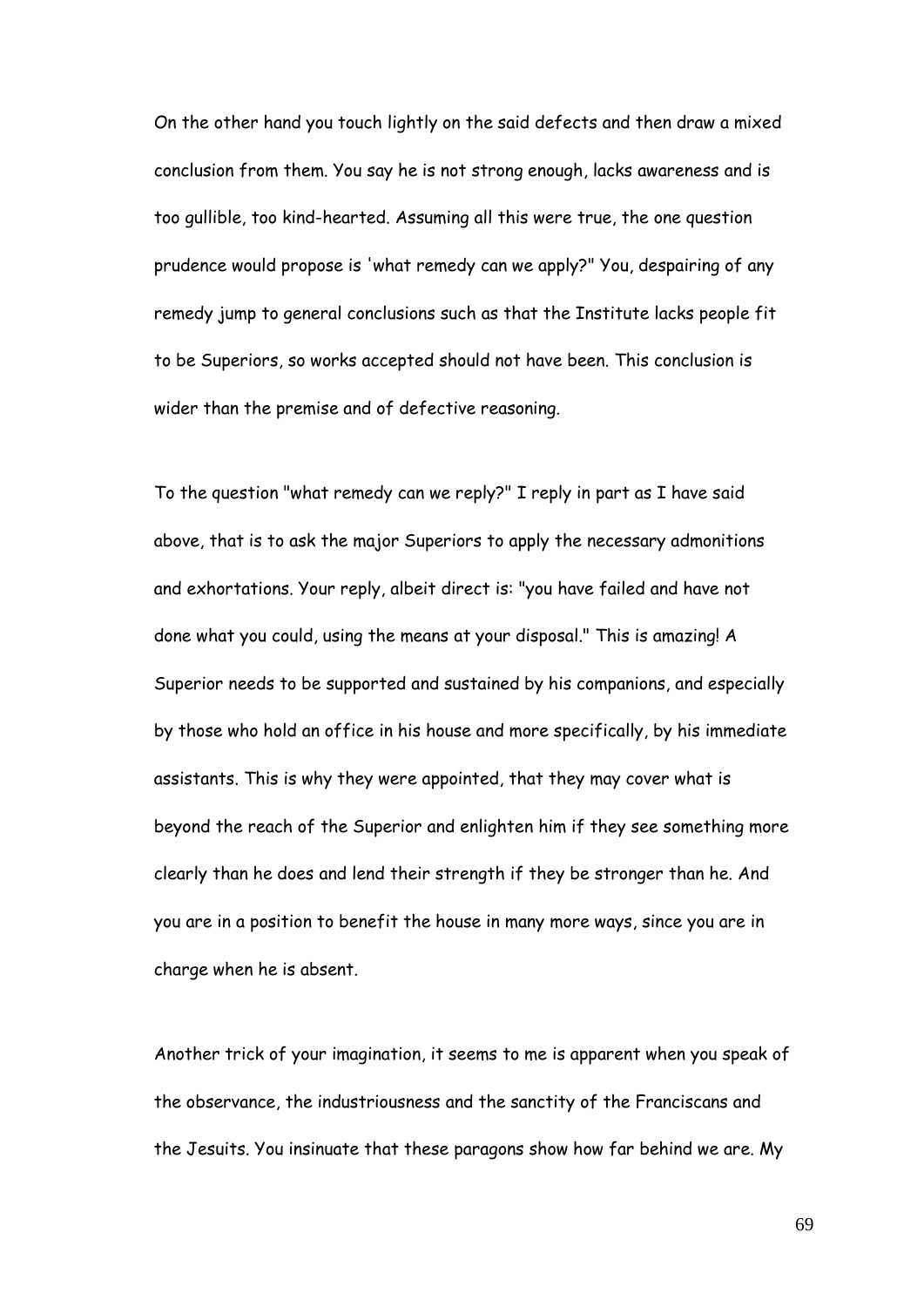dear man, when one pretends to make this as a serious comparison- and if not serious then it should not be made- a minute and positive awareness of what takes place in those orders is essential. To gain such knowledge one would need to live with them for some months at a time. I have formed a very high opinion of them, even if there are faults that human beings are heir to. Not to speak of myself, not to be condemning, I saw nothing that would lessen my esteem for my Brethren in the Institute. My dear don Giuseppe, it is an illusion from the enemy to see all that is distant as beautiful and what is at hand as ugly, or at least less attractive. If you say to me, "lets all seek to perfect ourselves with great purpose." I will embrace you with joy. But if you make firm comparisons founded on your imaginings, I will reply that you are not the judge of the living and the dead. And if you were, you would perhaps be kinder in judging those close to you and take into account also the excellent qualities of your Superior. Instead of saying that he is incapable as Superior, and likewise the rest of the Institute (because that"s where the spirit of your letter leads) you would decide that he needs reminding and assistance. This should come principally from you and others who live with him, as grown sons assist their father in the good government of the family. To demand that a Superior should be perfect comes from a deceptive imagination and a false zeal.

Enlightened zeal would prompt one to all in ones power. But an understanding of human nature would counsel against hasty action. Where common and evident defects are absent, one might rightly fear some hidden and greater ones. A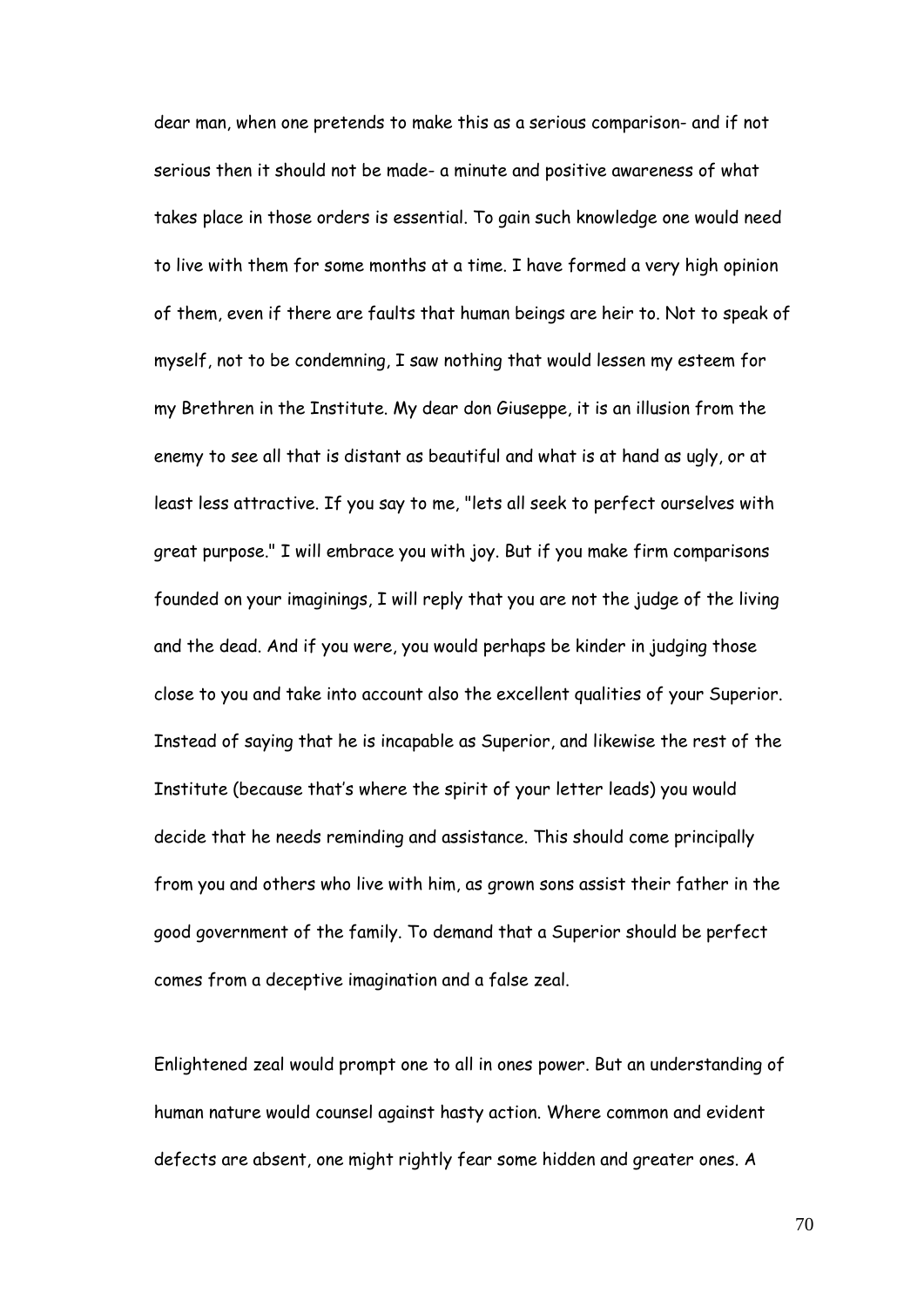person free of all defects is about as likely as a phoenix. If the finding of such were a condition of starting a religious house, then not only ours but those of every institute would instantly cease to function. They would have indeed erred in existing at all! But religious institutes have been and still are brought into being by god who suffers and assists the imperfect. He does so more than intolerant men who reject the imperfect, or rather those they consider imperfect.

Be assured my dear Giuseppe, that being disposed to seeing the good rather than the deficiencies in our brethren and Superiors is a condition of our attaining the sanctity that is our end. The tendency to exaggerate the defects and ignore the good qualities might seem to spring from zeal, but it is false zeal. God tolerates and permits the imperfections of his servants, however great they may be, because in his wisdom he knows that the imperfections can make them more humble, so more holy. Where the imperfections you lament do not touch the substance- that is the love of God and neighbour, you know what you would have? You would have an Institute for the arrogant! So let us deplore our own imperfections and be spurred on by them to greater diligence in self amendment- sufficient work for a lifetime. Strive to avoid discouragement and over hasty or severe judgment, laying no claim to what is beyond our power or that of others.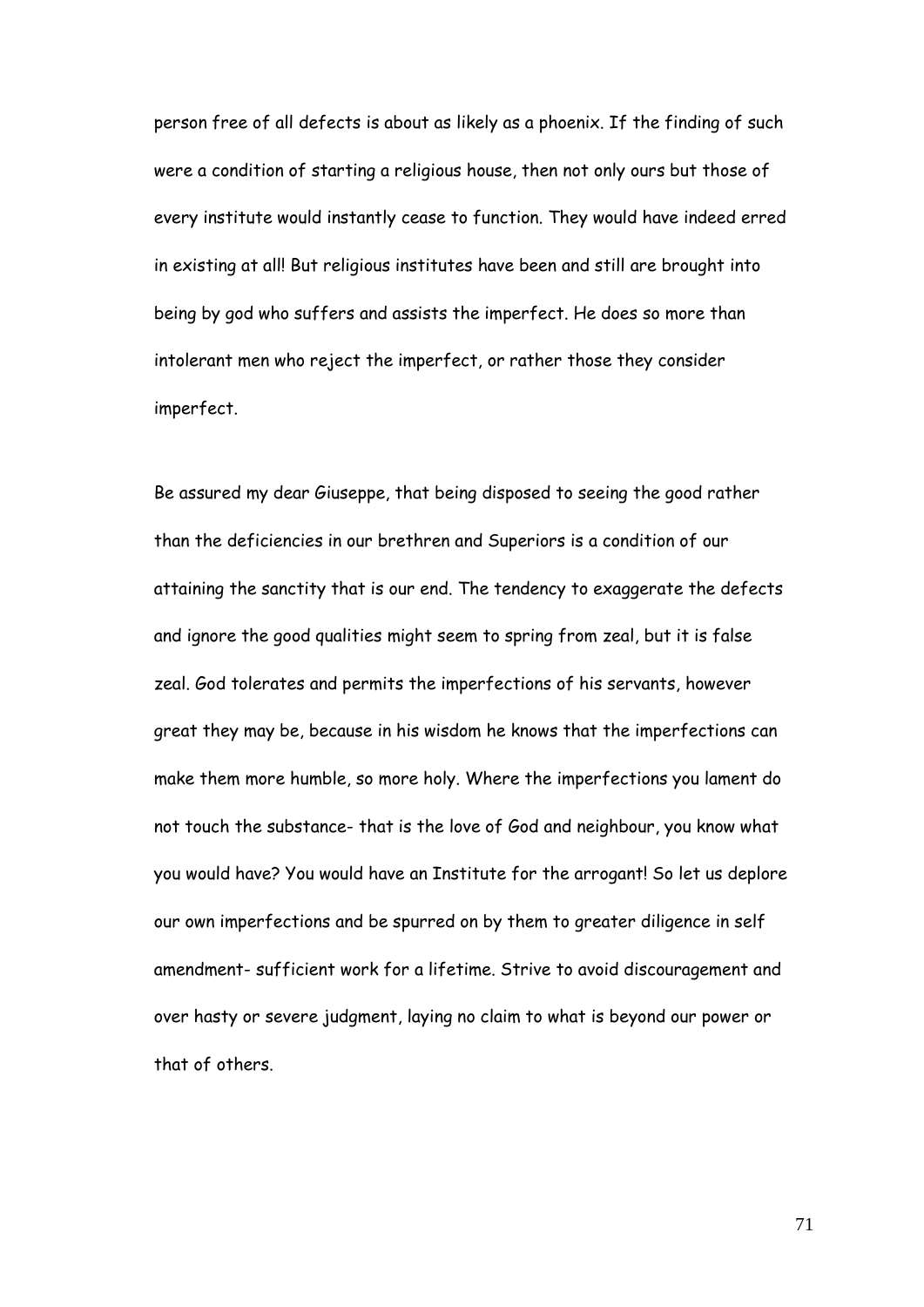All this in no way lessens the truth of your statement that "each one of us must show a loving care for the Rule and hold it in the greatest respect, whether what it prescribes be a little thing or a great." It is true also that "our Institute requires us to observe in detail all the Rules", except where this proves impossible- a very rare situation- or when the Superior from time to time dispenses with its observance. All of this is correct and I challenge none of it; indeed I preach and inculcate the same. What I deplore I the generalizing of consequences leading you to the precipice. I deplore that discouragement and those exaggerated assumptions which, however mildly expressed are clearly the logic of your letter. By that I mean that the imperfections you see- or believe you see in your brethren should not so fire your imagination and generate in you a form of zeal that leads you to destroy the very roots of the Institution, making of the impossible an indispensible. Get a grip of yourself! Those imperfections, as I already said- especially our personal defects- serve to increase our humility. Our zeal must be restricted to doing the best we can to lessen these imperfections in ourselves and in others.

You advocate a Jesuit practice you find admirable where one house corresponds with another. The Jesuits deserve our admiration and in many things, our imitation. But you should know this: one Jesuit house does not write to another. Even individuals communicate very little in writing- less even than we do. Superiors communicate with one another in writing, and members with their Superiors, when affairs require this, as in our own practice. The Father General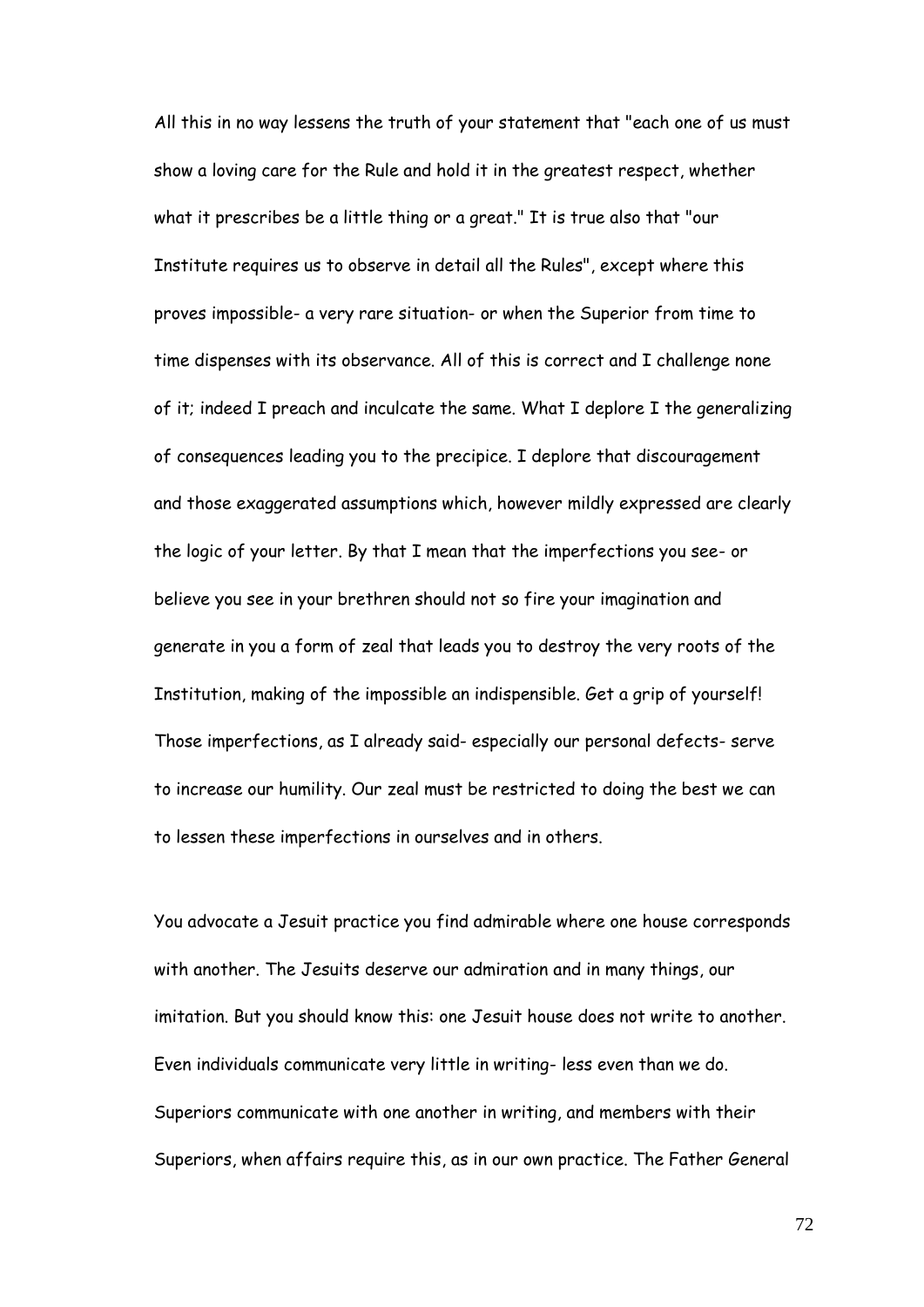usually writes an annual letter to the whole order. In this letter he communicates matters of general edification that have taken place throughout the Order. Some times this letter is not sent or says little, as prudence ad circumstances require. So you can see that this mountain of correspondence you imagine is non- existent. Indeed it could hardly exist between people who are busily occupied otherwise. Correspondence can be most useful, but if not well ordered, it can be harmful. The prudent man examines a coin on the obtuse and reverse sides. The correspondence that is necessary is that prescribed in decree no.85 and this must be fully implemented. You fail also to mention other more efficacious methods, such as the spiritual exercises, conferences, meditations, examination of conscience and other practices, prescribed or non-prescribed. From these flow the graces of humility, charity, mortification and discretion.

I have written to you at length, despite my no less otherwise important occupations, to show you that I have heeded your advice to write letters! But I have written at length also because I felt it necessary to deal with apprehensions. It is not the first time they have surfaced. They are the very same which for some time now have troubled your imagination. I have now endeavoured to unmask them for you so that you can gaze directly at them and see that they represent neither reason nor true zeal. You will write another letter to your Superior to commend to him the exact observance that is most desirable.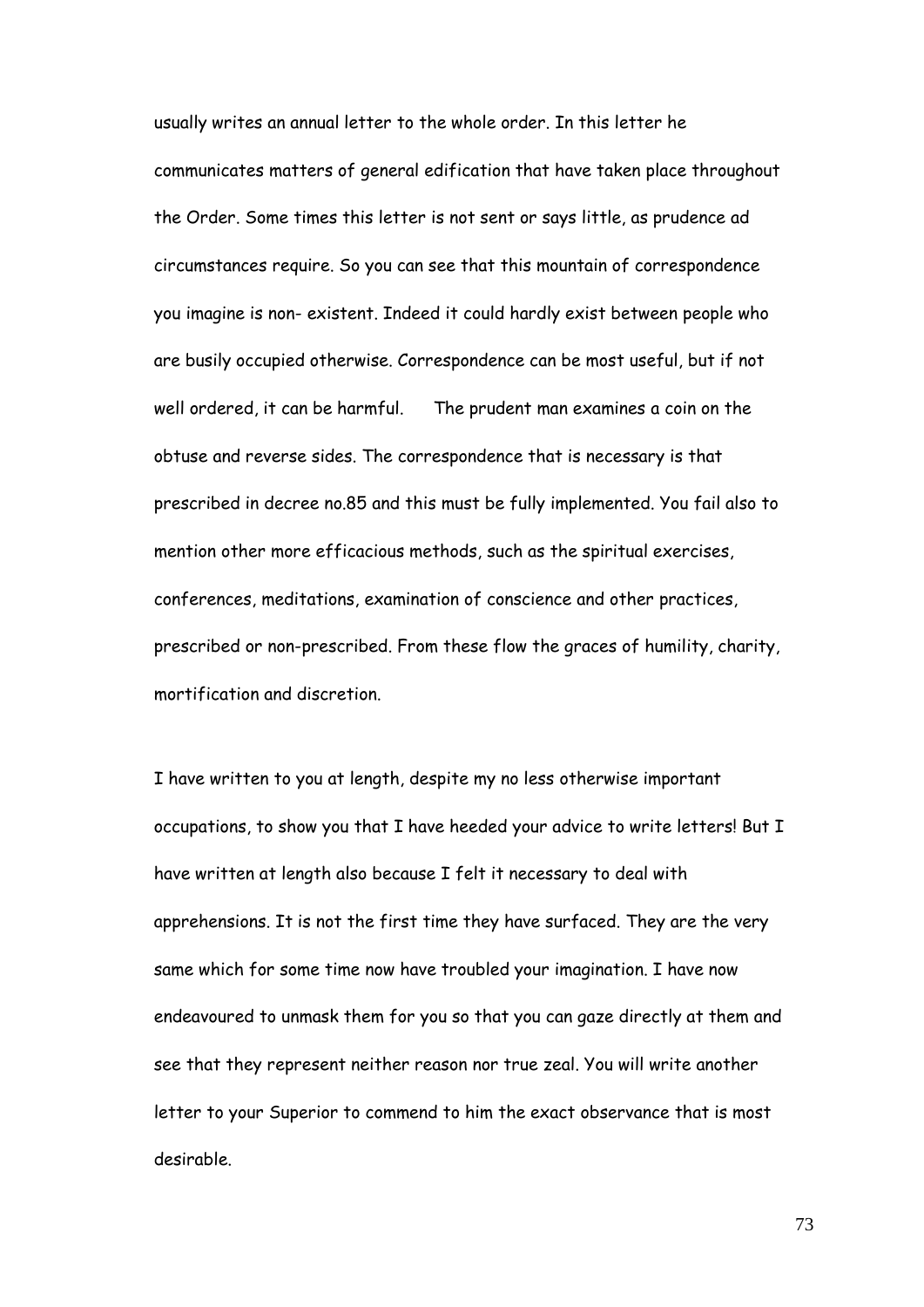Finally, I append also a letter I wrote a little while ago to our Sisters in England and shared also with our brethren, hoping it might prove spiritually profitable for them. Read it to your household and discuss it with them.

May all of you be blessed in the name of the Lord Jesus, amen

A.R. p.

# **37. To Don Giuseppe Gaagliardi in Domodosolla. (1226)**

Stresa, 21st November 1850.

My dear brother in Christ,

It is deplorable that you fail to overcome your self will and conform manfully to the commands of your Superiors, to the decrees and to the Rule. However the openness you display in your letter and your sincere sorrow for the error you made in the matter of the telescope gives me great hope. From here on you will prove to all your faithful and unstinting conformity, never deviating from what is asked of you, especially in all that is demanded by the vow of poverty and the decrees relative to it. Should you do this you will not only have my pardon for what has passed, but the Lord will forgive you and by his grace increase your growth in virtue. The penance I give you is the following: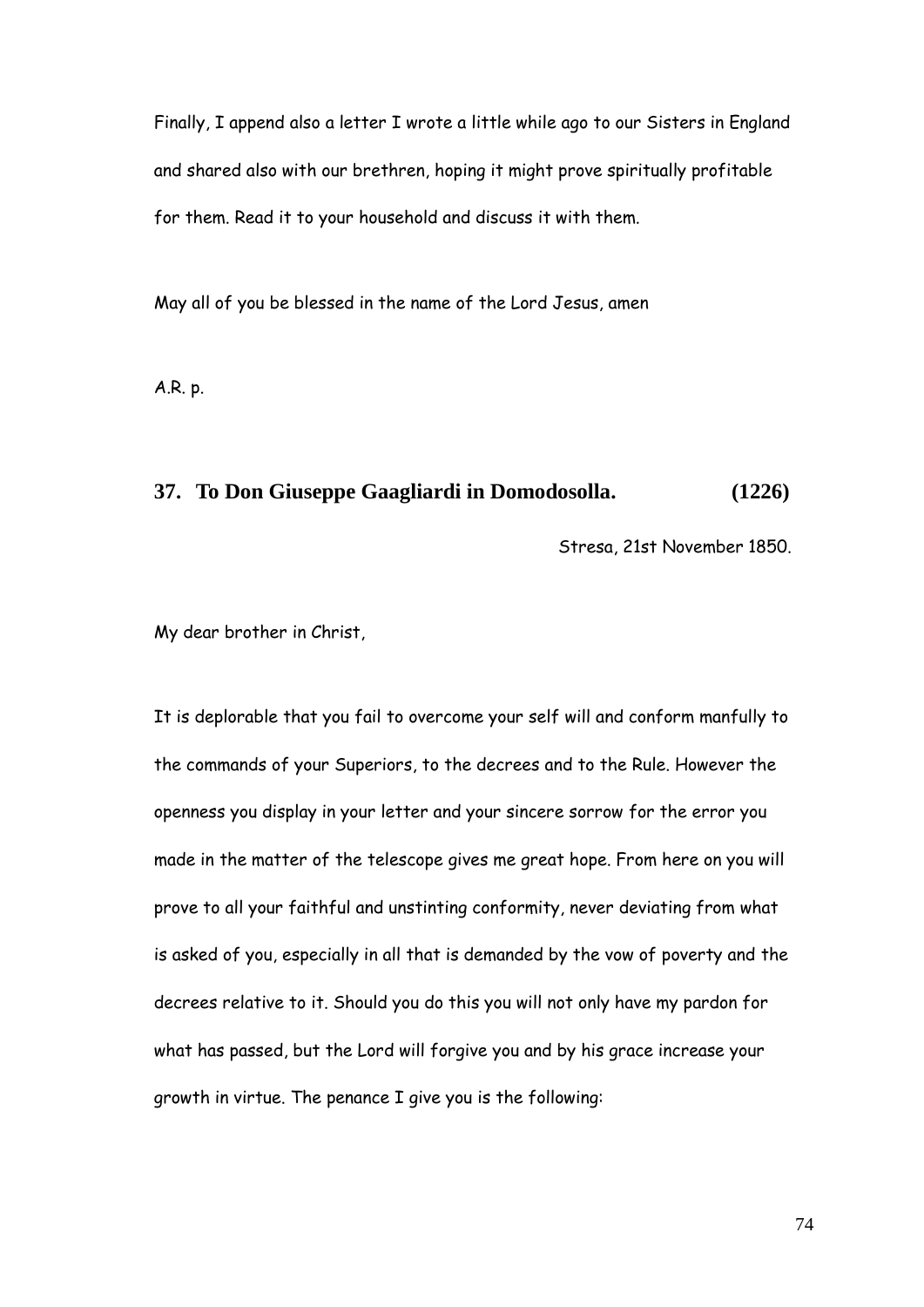1. Recite with genuine compunction, the seven penitential psalms with the corresponding litanies and prayers. Burdet will do likewise, because he is equally culpable of the same vacillation and infidelity in the exact fulfilment of what is prescribed.

2. At the earliest opportunity and before any other unnecessary activity, you will read all the Decrees so far issued, making a very accurate, alphabetical index of the matters dealt with, and send me a copy of the work.

3. Send here to me the telescope you bought, remaining yourselves without one in the meantime.

My dear brother, where duty is concerned let there be no laxity and no elf deception. I am not advocating scrupulosity but rather exactitude and delicacy in these matters. With scruples we imagine non-existent duties but when the will of the superior is known, howsoever expressed, we must implement it faithfully, silencing our own reasoning and will.

May the Lord bless and comfort you,

Your most affectionate brother in Christ,

A.R. p.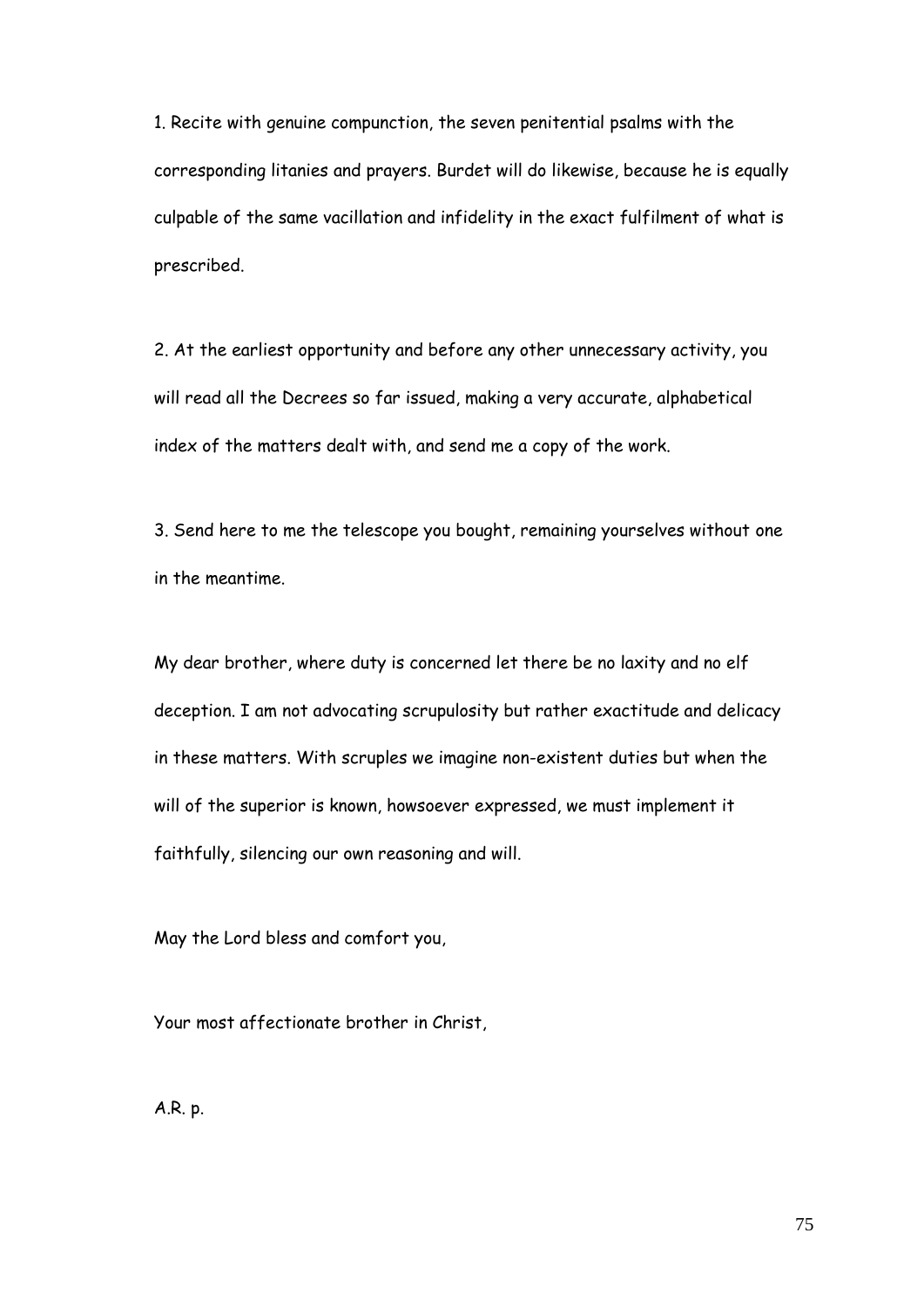# **38. To Don Carlo Ferrari in Verona (1227)**

Stresa, 22 November 1850

Most reverend archpriest and dear brother in Christ,

At the saddest moments in our lives the love of friends shines brightest. Your letter of the 15th is further testimony to that. In human events it is not the actions of men that interest me but rather the Providence, wisdom and goodness of God. So I find in all things the same reason to adore and to celebrate the Lord, because he is always the same Lord in all his works. The Lord summoned us to Verona; the Lord now summons elsewhere; blessed be the name of the Lord. We shall always remember our beloved archpriest of Sr. Eufemia. Indeed we will continue in the sweetest and most intimate of union of hearts with him, even though physically far apart. What God has joined together, man cannot break asunder. We will continue to find one another before the Tabernacle. Salute the good Bottura for me and please accept the fervent embrace of your,

A. Rosmini p.

#### **39. To count Guiliani in Verona, -1 (1228)**

Stresa, 22 November 1850.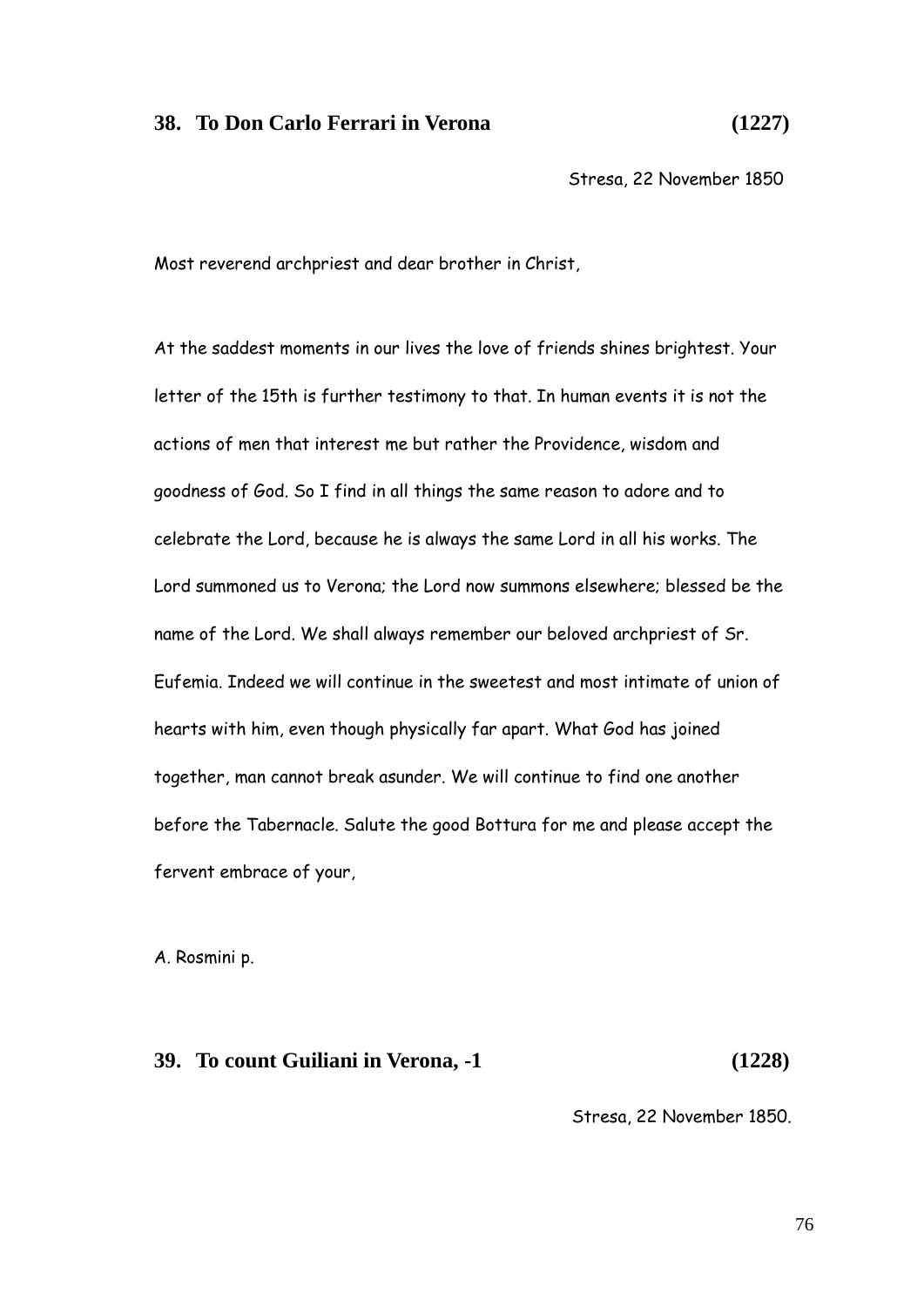We must be prepared for anything in times like these; so I was prepared for what took place in San Zeno, Verona. It was no more to me than would be the case if a platoon of soldiers were removed by their captain to reinforce his troops elsewhere. The captain in our case is not Ragotzki or Montecuccoli or others but God himself. So you can see why the dispositions of such a supreme authority can hold no sorrow for me, nor can I lament the actions of secondary causes when I remember the primary. I nevertheless thank you for, as ever, friendly and kind thoughts. Please thank Missiaglia, who shares your attitude on my behalf. England, France and other countries constantly call on me for helpers; God grant that I have sufficient of them at my disposal. May he also send some good Veronians! We can but pray, not provide. It is God who sends, God who assigns and God also distributes them here and there throughout his vineyard as he sees fit. We are united in him; "have faith my children, I have overcome the world."

Your most affectionate servant and friend A. Rosmini p.

1- See Letters 6684 and 8252 in the Epistolario Completo> similar sentiments.

## **40. To Cleric Giochino Givanti in Domodosolla (1229)**

Stresa, 1st December 1850.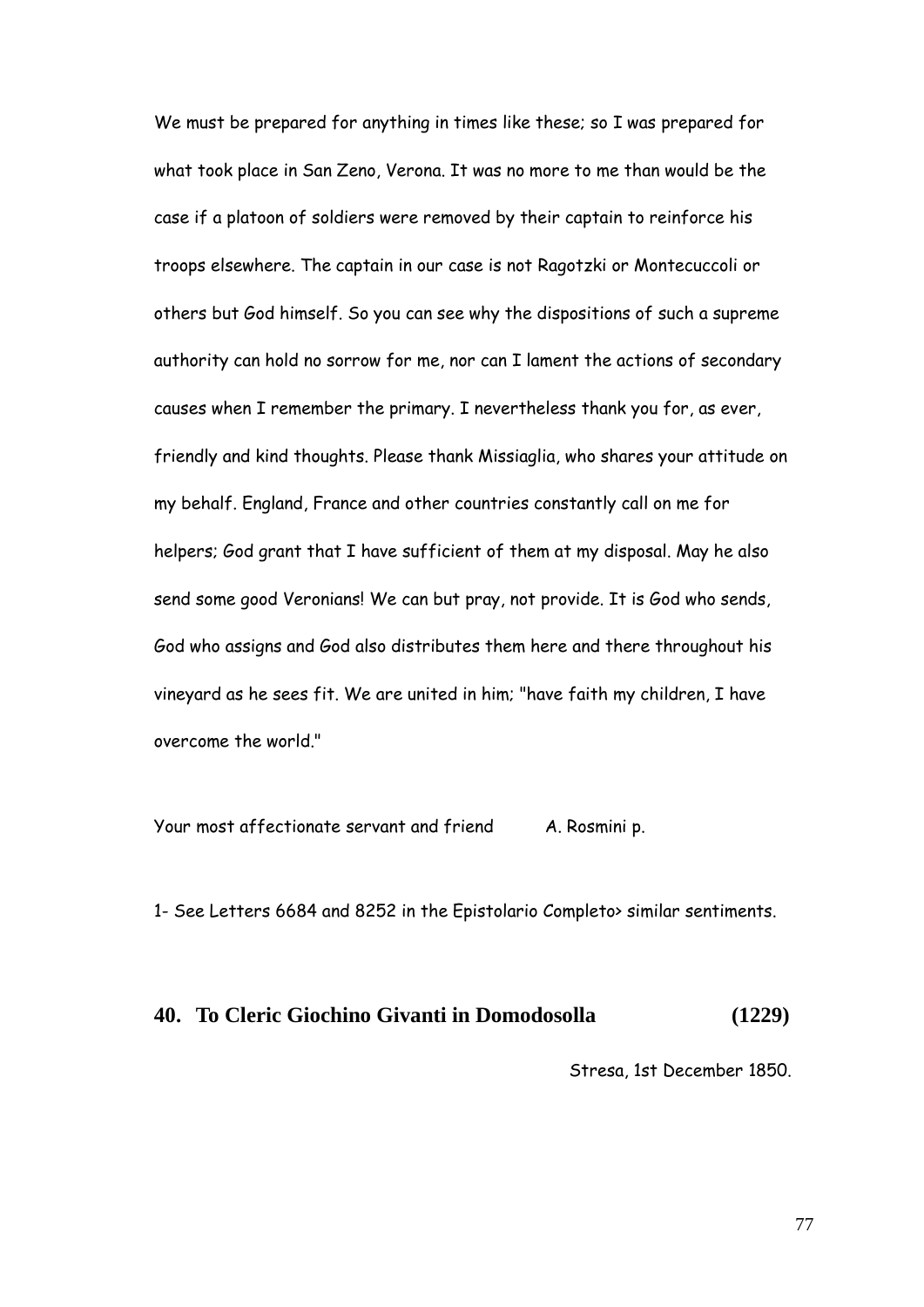To my very great sorrow I learn that you have failed completely to keep the promises you made me when I last corrected you, and that you lack uprightness and sincerity before God. Your repeated and blatant failure to observe no.61 of the common rules leads me to fear that you are not serious about the search for religious perfection. I am particularly concerned at your secretive violations of the rules, hoping to conceal your failings from your Superiors. Had you wished seriously to amend your faults you would have confessed then to the same Superiors with great humility and sorrow. In your house you are a stumbling block, and I shall have to take account of that. I shall consider the matter before the Lord and when I have arrived at a firm decision you will be informed.

May the Lord enlighten and convert you is also my fervent prayer,

A. Rosmini p.

# **41. To Deacon Marco Beccaria in Domodosolla (1230)**

Stresa, 3rd December 1850.

My dear son in Jesus Christ,

I looked forward to hearing something of your new assignment and your new role, as we agreed when we last met. I have now received your kind letter of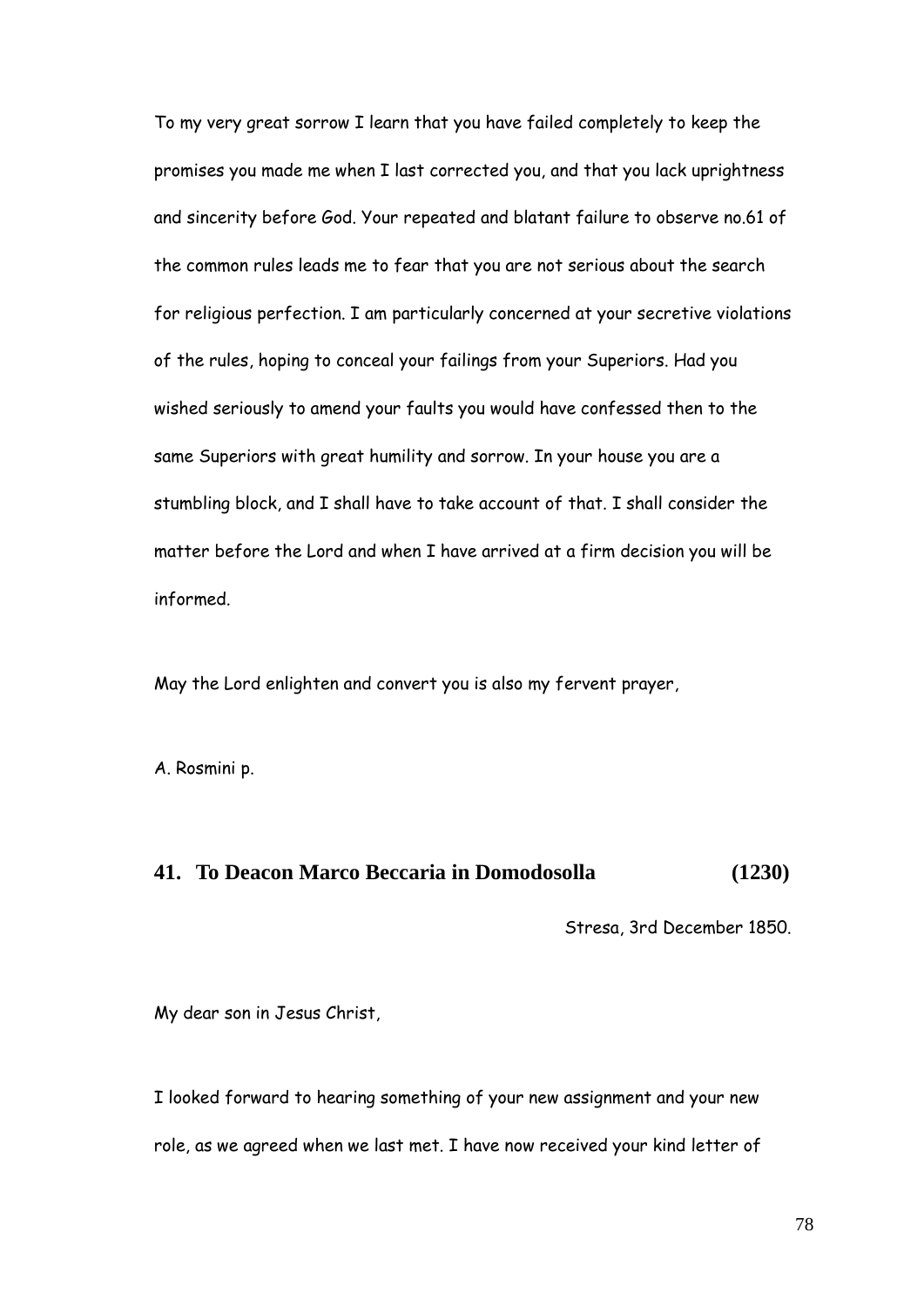December 1st in which you tell me something of yourself and of the progress of the school. I never doubted your diligence in the matter of spiritual exercises, since I never heard anything to the contrary. I am nevertheless very pleased with what you tell me. Continue on this way and cultivate an awareness of God and of constant heart-centred prayer. Try to maintain a spirit of prayer; it is this which fuels interior fire and gives life to the soul. We must try to convince ourselves ever more of our infinite need of divine grace that sustains us, precedes us, accompanies us and follows us. One who is truly convinced of this will never cease to beseech God from the depth of his heart to have and retain it in every act and every instance of his whole life.

From what you tell me I gather that your teaching is done dutifully and zealously, but with resignation rather than love. I would like you to do it with love. The essence of virtue lies in this. Strive to acquire the conviction that love guides everything you do, rendering everything pleasant and rewarding. With the aid of divine grace you will certainly arrive at a most desirable state.

1. If you mentally grasp the excellence of love of thy neighbour to which goodness has called us; the exercise of this charity is the summit of wisdomthe super-eminent science of charity St Paul calls it- so that every work of charity is of infinite value for this reason alone.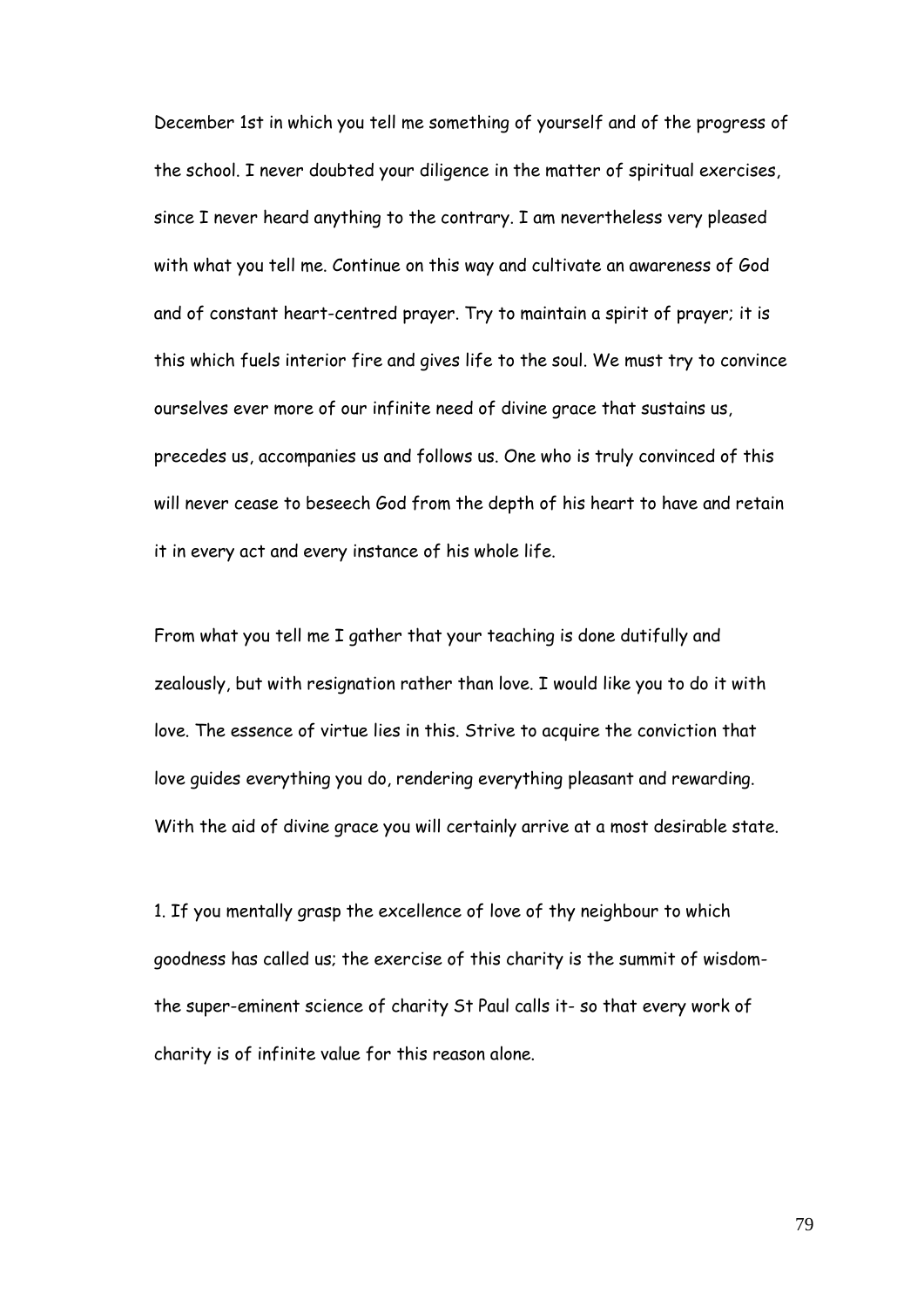2. If in your charity towards your neighbour you keep ever in mind Jesus the divine redeemer, who said "whatever you have done to the least of mine that you have done unto me." What wonderful words for a person of faith! What an encouragement to sacrifice! May the love of Jesus Christ grow in our hearts and with it will grow the interior man into maturity and strength.

I was somewhat saddened by what you wrote in the last part of your letter. You seem to believe that Superiors mistrust you. My dear Marco, I don't know for sure what gave rise to this but I hope it is not an illusion of yours or a temptation. I know for certain that your Superior loves you and perhaps because of that he has singled you out for special attention. What of that? Interpret things correctly. Note how he shows his affection in his solicitude for you. Beware that some evidence of self-love may be lurking here; this is something we should expose and oppose as a relentless enemy. Let us build dear Marco, on the true and solid foundation of Humility and face reality. We will then find so many things that formerly offended us and now appear innocent or frivolous; they may even be reasons for celebration. Examine yourself on these matters and be on your guard and then write to me again.

Because of my affection for you, I would like to find the most perfect understanding and charity between you and your Superior. This can be easily achieved and is so beneficial when all self love is abandoned and the beautiful qualities of humility and kindness are allowed to triumph.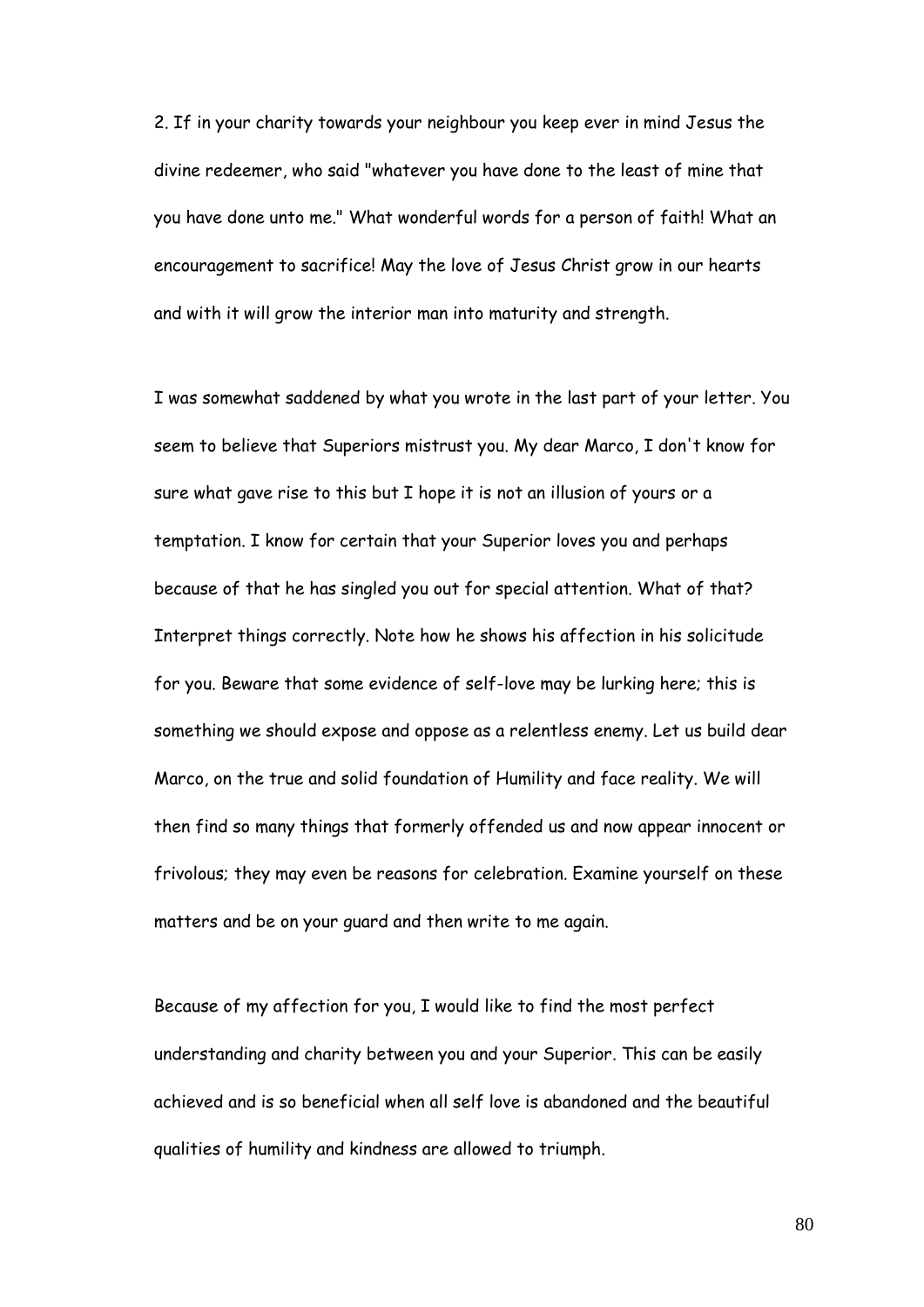Your father in Christ, A. Rosmini p.

# **42. To the Sister of providence, Bonaventura Rosmini in Domodossola (1231)**

Stresa, 4th December 1850

My dear daughter in Christ,

I am delighted to hear that your health continues to be discreetly good. Let us be content and happy always in the hands of the Lord who is close to us and lives in us. Let us accustom ourselves to his presence and be ever aware of him. He will give increase to your charity because he is essentially all love and fire, as scripture tells us: ignis est, caritas est (he is love, he is fire.) Remember that the desire to serve your neighbour (your sisters are your nearest neighbours) and unfailing, untiring kindness to those we are privileged to serve are two beautiful manifestations of charity. Jesus Christ your spouse will repay you my dear Bonaventura!

I keep this letter short because an eye is causing me some problem. Ask the lord Jesus Christ to make us all holy and to sustain us in his holy service. Addio

Your father in the Lord,

A. Rosmini, p.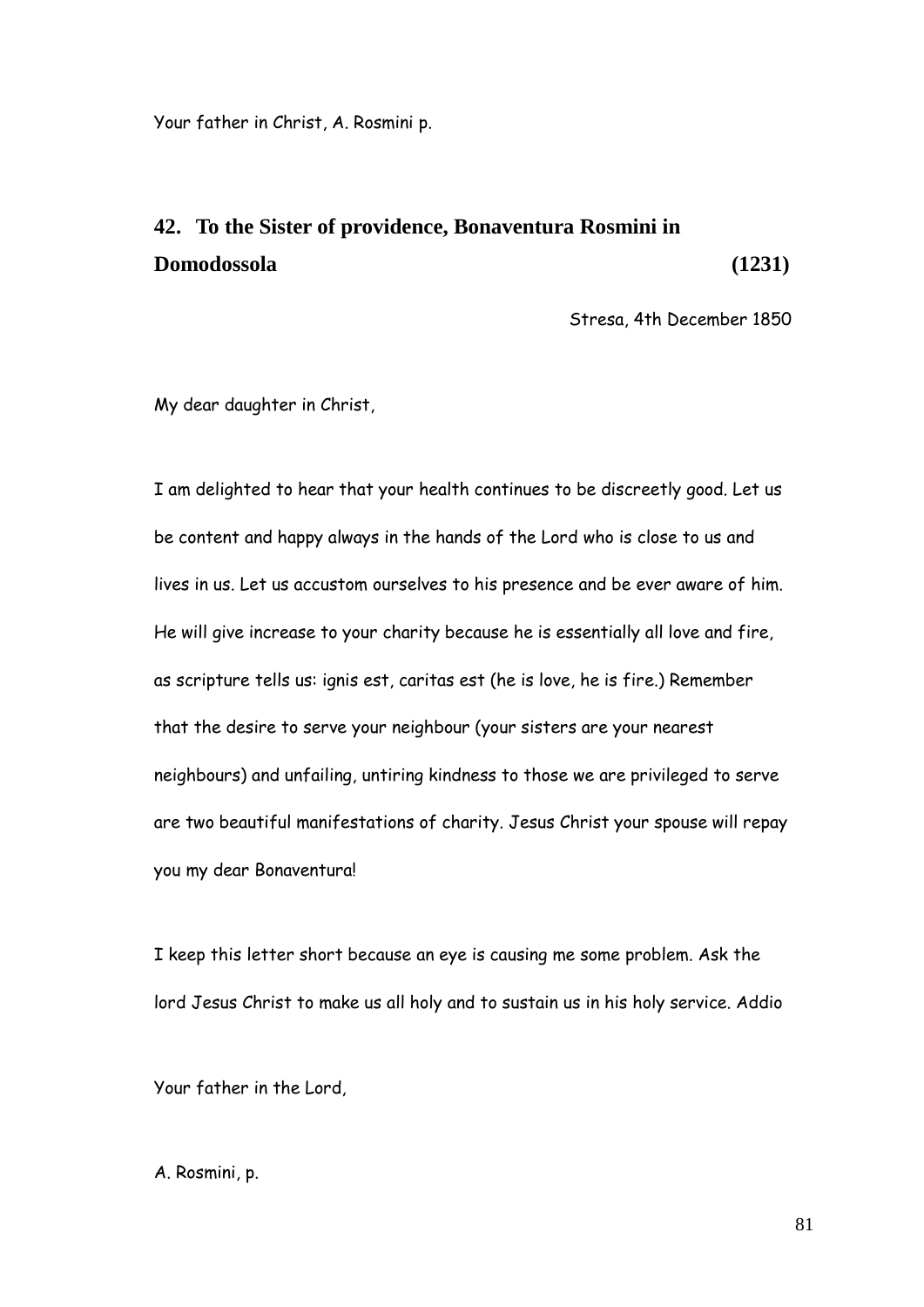#### **43. To Don Emilio Belisy at Carpentras (1232)**

Stresa, 20th December 1850.

My dear brother in Christ, I am very pleased that your health and that of Bonnefoy continues to be good in that climate. I trust your gratitude to God for his blessings and your desire to serve him with generous fidelity will both grow apace. Your work plan pleases me very much and I encourage you to execute it assiduously for the glory of God and I approve of it in its entirety. I would simply recommend the following to you:

1. Try to show always that the Institute of charity has at its foundation the practice of humiliation and mortification. One who won't embrace these qualities has no vocation for the Institute. It is most essential that this be understood, because if what is most important in the Institute is misunderstood, its downfall will result.

2. Strive to convey also that the institute is not concerned with rapid expansion. It seeks rather to follow the way Divine Providence proposes with patience and perseverance. I mention this because I would fear that in France, a country of great and spectacular undertakings, our Institute might be misled into seeking something great in human reckoning rather than heeding the words of Christ: "unless you become like little ones you will not enter the Kingdom of Heaven."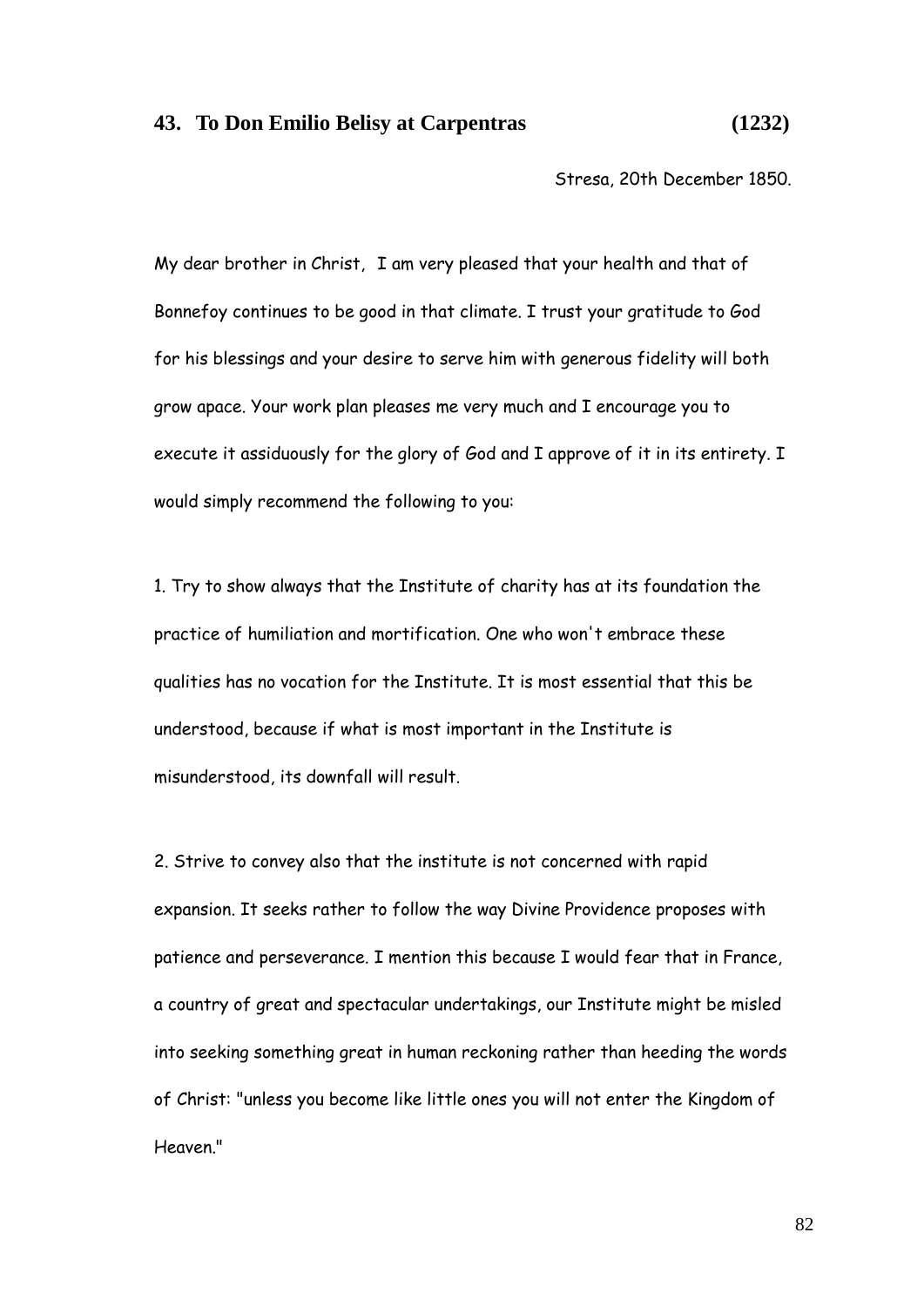I will send you also under separate cover certain descriptions of the Institute as for instance, why it prefers to await the signs of Providence rather than act of its won accord in assuming works of charity. You can use these in your own work, expanding on them with texts of Holy Scripture.

May our Lord Jesus Christ bless this little seed at Carpentras. I cannot begin to tell you how very much I have it at heart and be assured that in sending you a third priest companion, I will earnestly pray the Lord to help me make a good choice. Pray with me to that end.

May the Lord share his holy favour with you, Addio.

Most affectionately in Christ,

A. R. p.

## **44. To his Eminence Cardinal Castracane in Rome. (1233)**

Stresa, 22nd December 1850.

Eminence,

On the approach of the holy season of Christmas I have usually sent you my greetings by letter. This year I have even greater reasons for doing so because of my indebtedness for new and vey special favours. I greet you with very great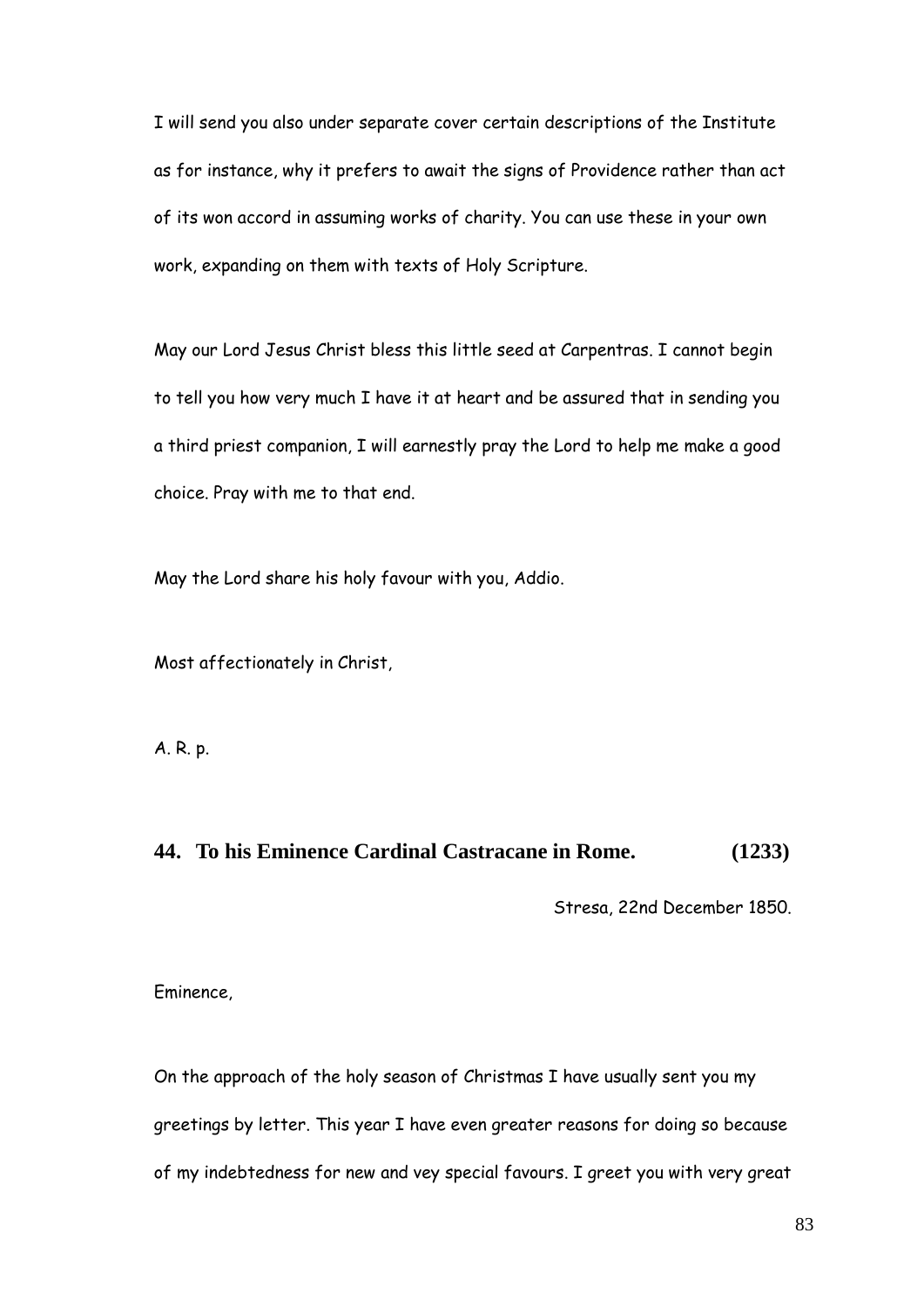pleasure and from a full heart. May our most loving Redeemer, whose coming to birth we all celebrate in a few days time, open to you the treasures of his grace and his heavenly consolations, and amply reward you for all your kindness to me, unworthy though I be. in my poor prayers before the Lord, I will always remember the debt I owe you for your constant and unfailing benevolence. You have manifested it equally in good times and difficult times, and experience shows how precious a rarity that is.

As the infant Jesus was born in the loneliness of a stable, but to the splendour and chanting of the angels, I pray that you and the other princes of the church, who have endured many tribulations in this past year, may in the near future find yourselves and the church in the splendour and the glory of a holy triumph. With the interweaving of good and evil, in sorrow will be seen the hand of God dispensing joy and in humiliation the power of Christ preparing the exaltation.

Your Eminence will have received from time to time a book of mine sent in the knowledge that in your goodness you are happy to have everything of mine. I bend to the embrace of the sacred purple,

A. Rosmini, p.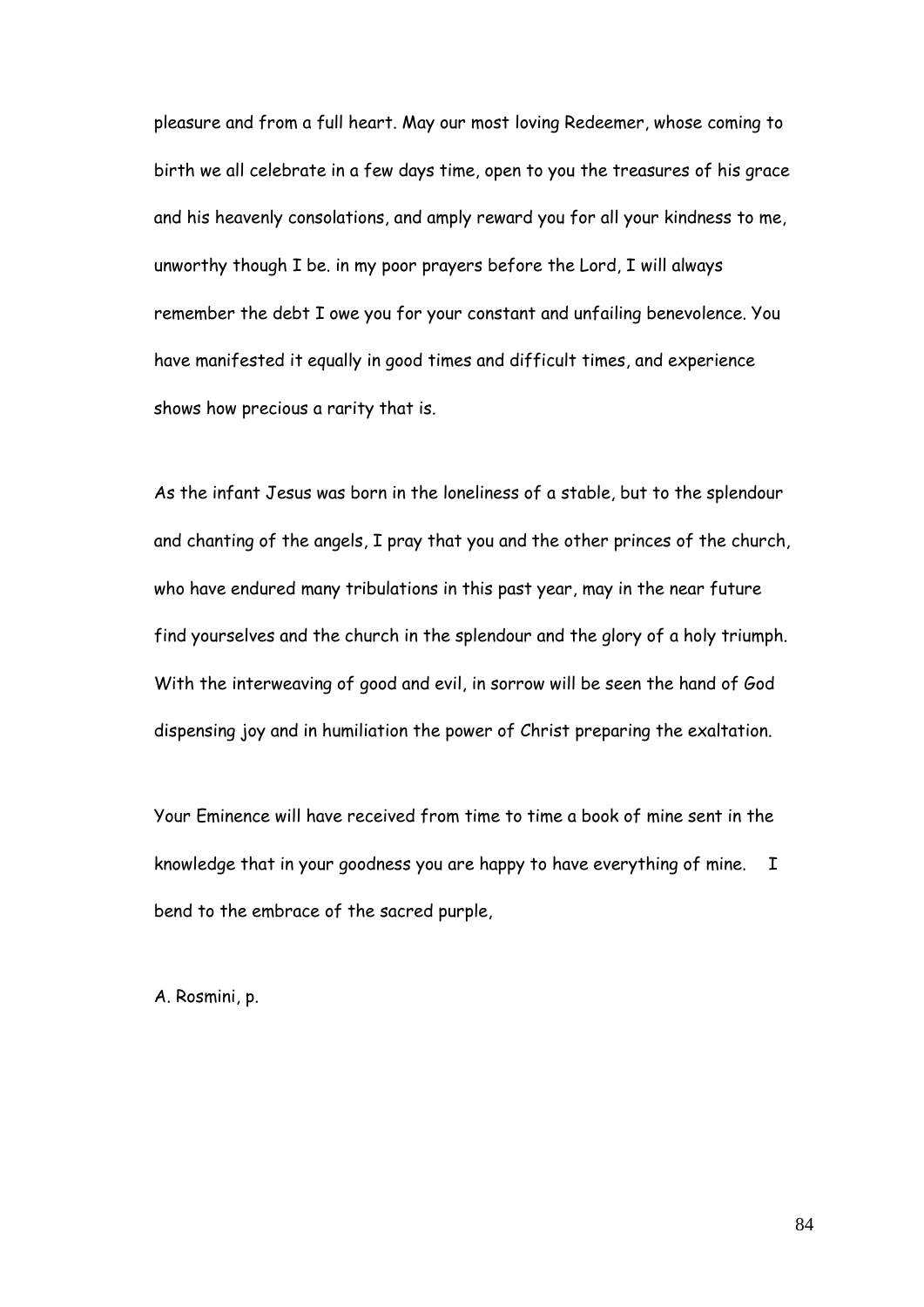# **45. To the Sister of Providence, Giovanna M. Antonietti in Rome. (1234)**

Stresa, 25th December 1850.

My dear daughter,

Instruct your administrator to adhere to what is prescribed, at the same time showing kindness and humility towards her companions. For the rest, may there be no discouragement. We are well aware that we face a challenge, granted all the defects human creatures are prone to. God expects no more of us than what is within our power and knowledge; he does the rest. You must seek to sustain the spirit of the Sisters struggling with human weakness. Be ready with some opportune words of encouragement. Sister Bonaventura, who feels she is undeserving of your sympathy, is one who may particularly need it.

May the Lord fill you with his grace and with cheerfulness. In the tenderness of your heart, spare a thought for

Yours in Christ,

Padre A. Rosmini, p.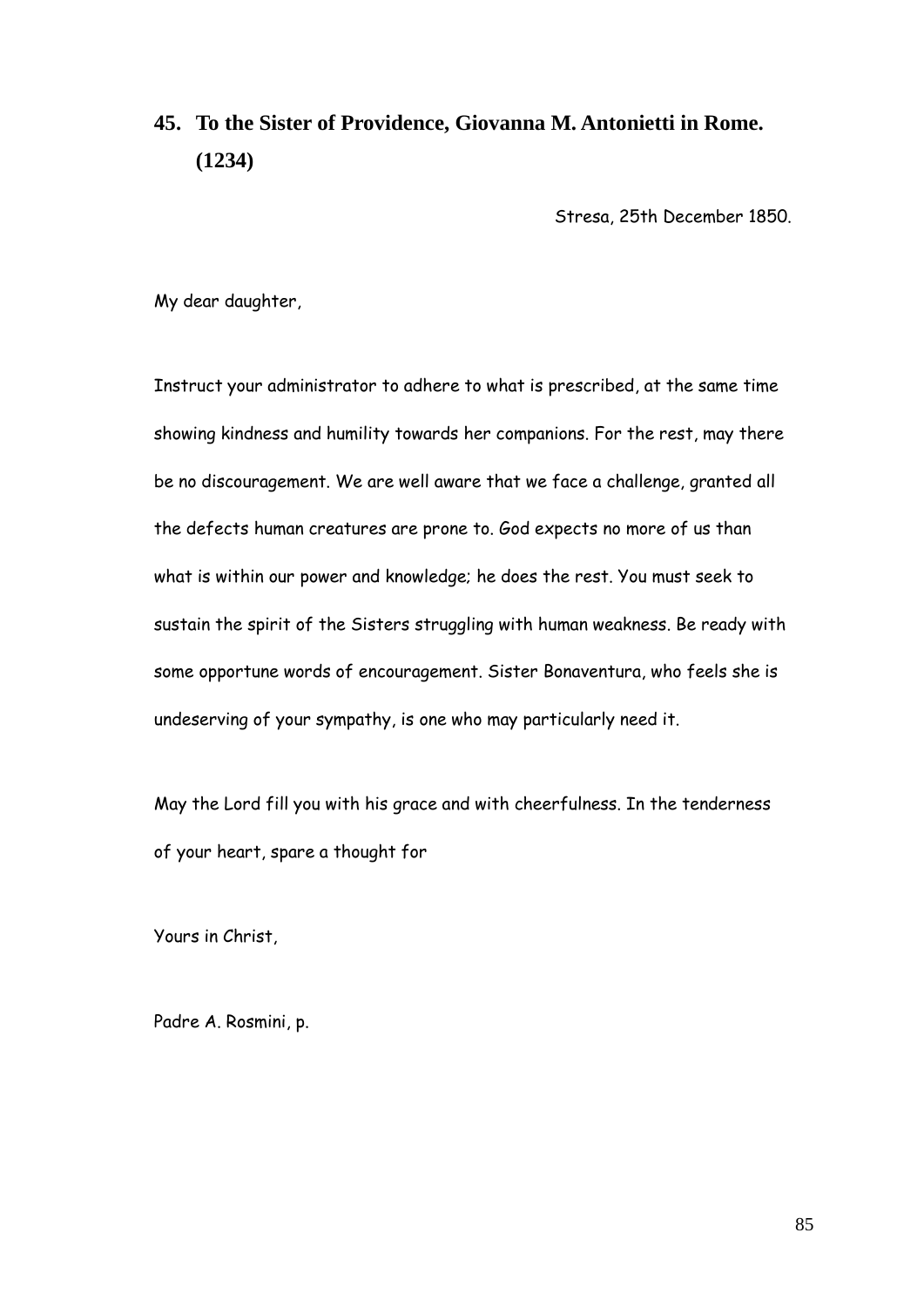# **46. To the Sister of Providence, M. Felice Stedile in Domodossola, (1235)**

Stresa, 25th December 1850

My dear daughter in Christ,

I have studied your letter and it is somewhat lacking in sincerity. You tend to excuse rather than accuse yourself. past experience should have enlightened you and equipped you with that prudence and circumspection so desirable in a Sister and persons consecrated to God who lay themselves open to slanderous men.

I am aware that you have said to the Sisters that you wish to return home. Is this the value you put on the grace of vocation given to you by God? You have always told me differently. I know well this utterance did not come from the heart. It came rather from the capriciousness of the moment and ought not to have been said. The Lord has restored you to health and you respond to this further grace with arrogance? But away with all that! Today was born he who redeems us from all our sins. For love of that infant you are also pardoned. Let's leave the past behind and I will give it no more thought, unless you give me occasion to. On your part, you should give it some thought in order to sincerely repent of it and give new direction to your life. I would hope that you will grow in spirituality and indulge yourself less in sentiment and self-love. Build on humility and mortification and allow yourself to be guided like a little child by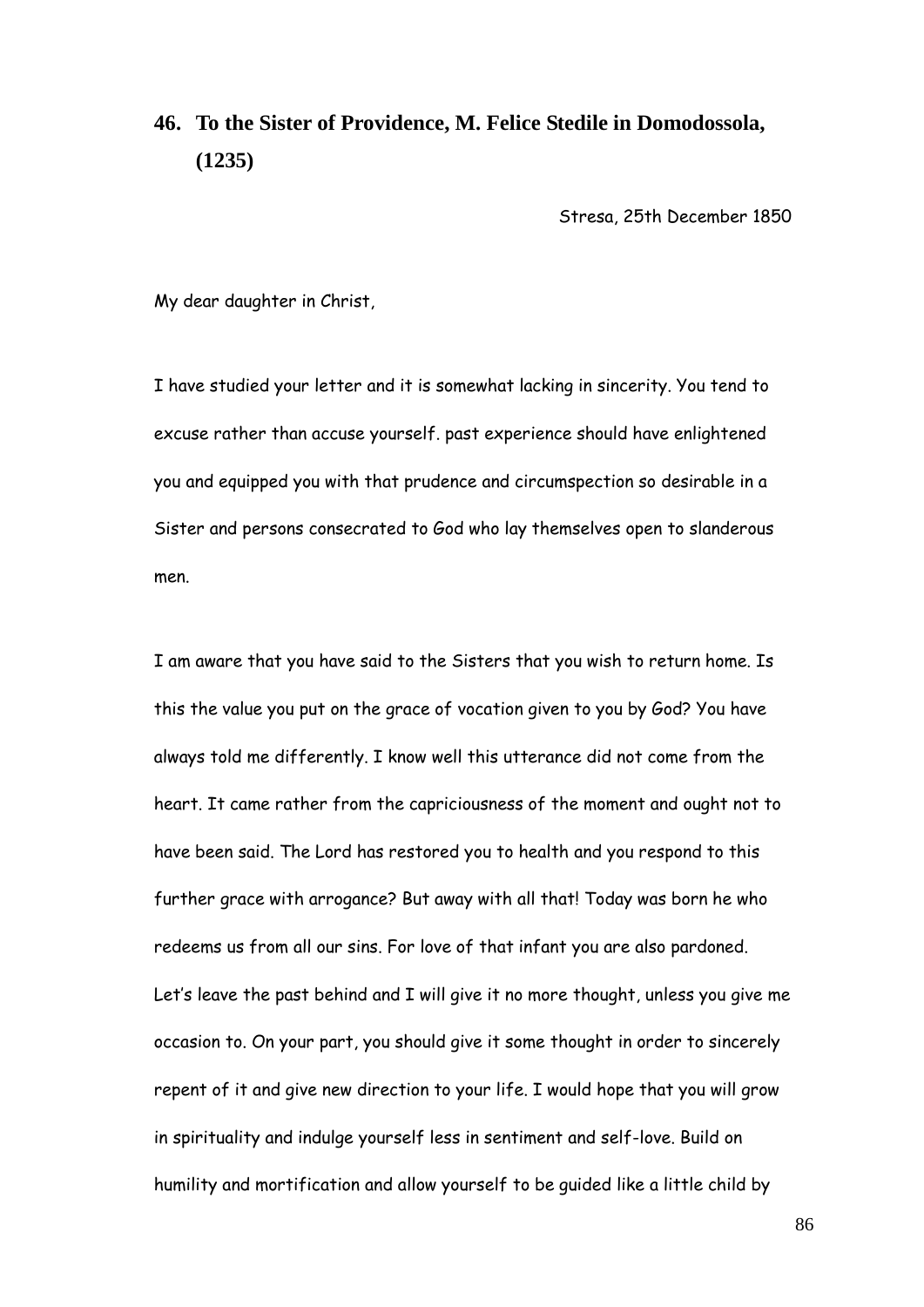your superior. Accept all that she arranges and decides for you as for your betterment and show your gratitude, avoiding any sign of ingratitude and resentment.

I hope you will succeed in doing all this. May the infant Jesus bless you,

your most affectionate father in Christ,

A. Rosmini, p.

# **47. To Don Giuseppe Fradelizio at the Sagra di San Michele, (1236)** Stresa, 29th December 1850.

The greetings and good wishes, and that of the community contained in your letter were most pleasing to me. Rest assured that I wish no less for you and your brethren. All I ask and expect of the tender mercy of Jesus is that he will fill you with his riches, that is, with his infinite charity, his humility, his mortification, his obedience and with that fervour and generosity of spirit that places the fulfilment of one's duty before all else, at whatever cost to flesh and self- love.

I should like to see implemented, as soon as possible, the decrees on case of conscience and the practice of sacred eloquence. Greet all individually for me and I send you all a warm embrace.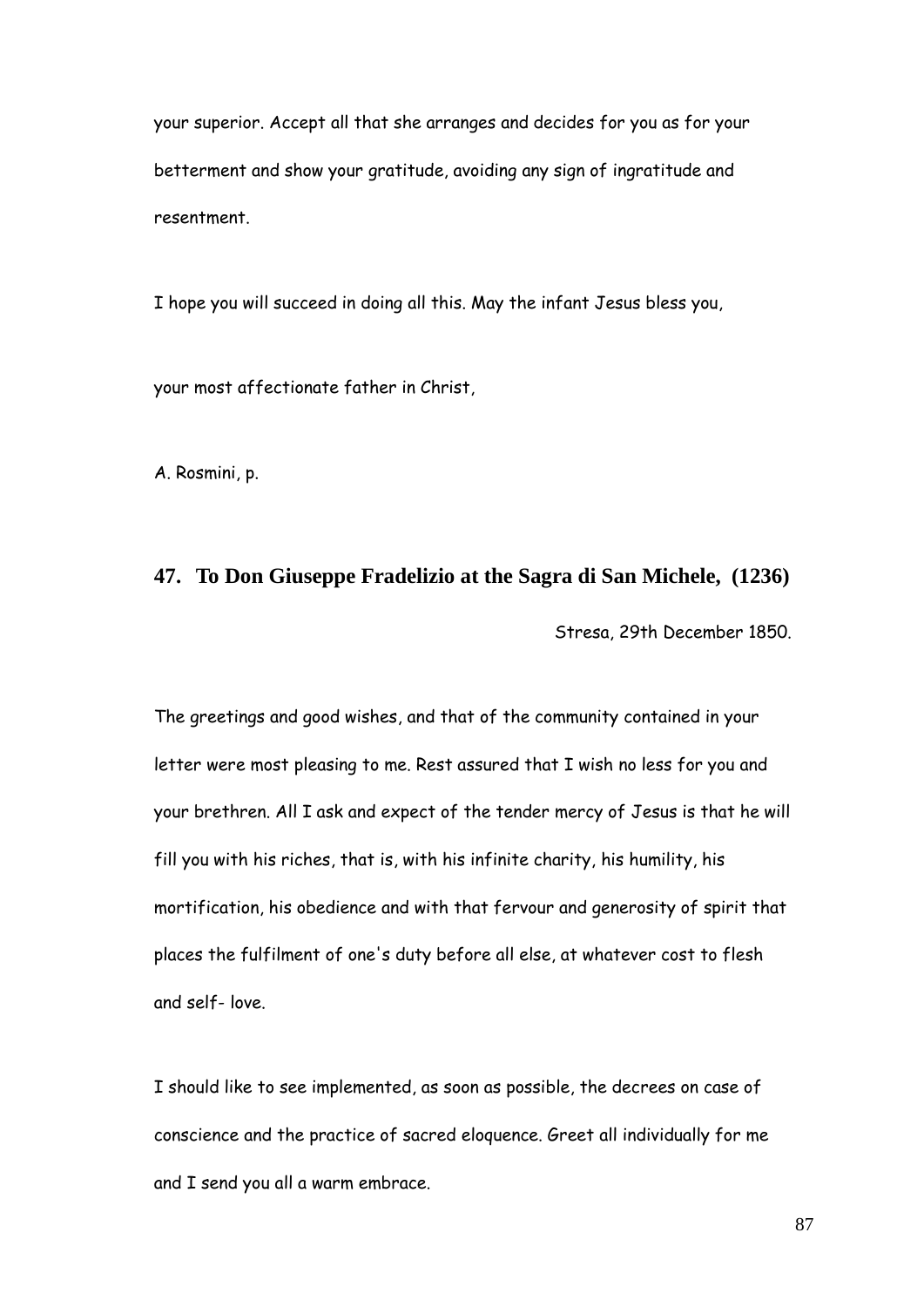Yours most affectionately in Christ, Rosmini, p.

#### **48. To Sister Bonaventura Rosmini at Domodossola, (1237)**

Stresa, 29th December 1850.

My dear daughter in Christ,

I hope that the good wishes you sent me in the name of all my dear daughters in Christ are enhanced by your kind prayers. I also remembered all of you to the infant Jesus. There is no limit to what we can expect from our tender and most loving Redeemer. He wishes to give himself and came on earth especially for us, vested in simple human form. It is for us the Divine infant whimpers as he lies in the poor swaddling clothes in a manger. He is ignored by the world. Let us give him our whole attention, so compensating a little by our affection for the hurts and vileness visited on him.

Adieu! I write briefly because of a troublesome eye that has bothered me for some time. Yours in Christ,

Padre A. Rosmini, p.

PS. As a footnote I add: place your courage in the Lord; the thoughts of diffidence do not come from God. Your Superior loves you. I know that and you must not doubt it. Relate easily with her. Put a good interpretation on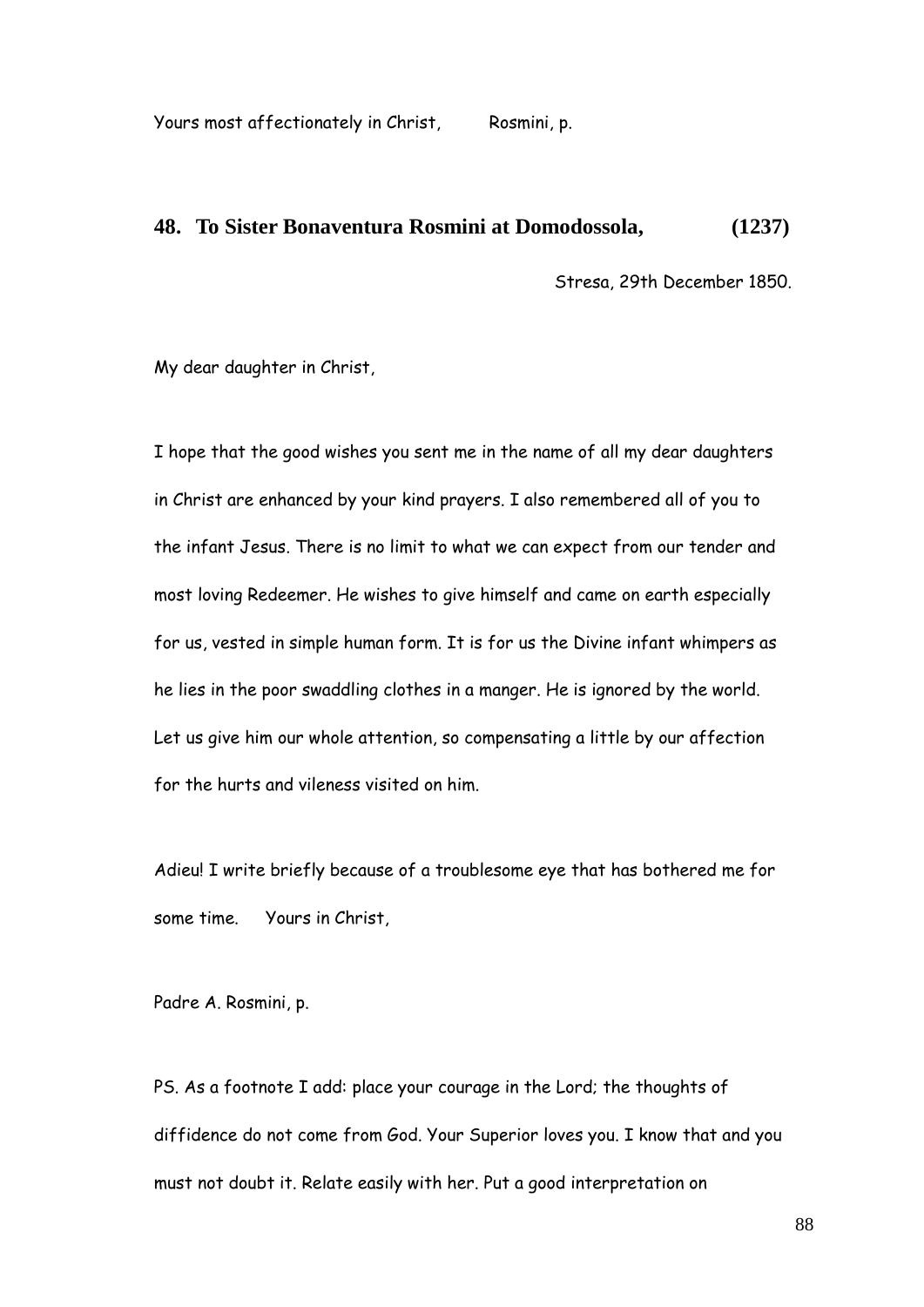everything and you will reap the truth. Let your joy and your strength derive from your spouse, Jesus Christ. You will find peace and happiness if you have faith in him and love him.

Once more goodbye!

**49. To ( 1238)**

Stresa, undated but 1850

To my dear brother in the Lord Jesus Christ,

In relations between religious orders and the episcopacy, two systems have been tried: a dependence on the ordinaries and a moderate independence of the same, as established by the council of Trent. It has been proven that a universal religious order is most useful to the Church – far more useful than many with a particular end. An order with such a universal end could not flourish – not even exist – if absolutely dependent on dioceses. In their relationships they would easily incur the jealousies of the diocesans, at times be even in collision with them. This undesirable outcome does not affect congregations of a diocesan or particular end. But in their case experience teaches that they are weak, of less value to the Church, do not endure a long time without deteriorating and can cause division with the rest of the diocesan clergy. But what matters even more is that they are remote from evangelical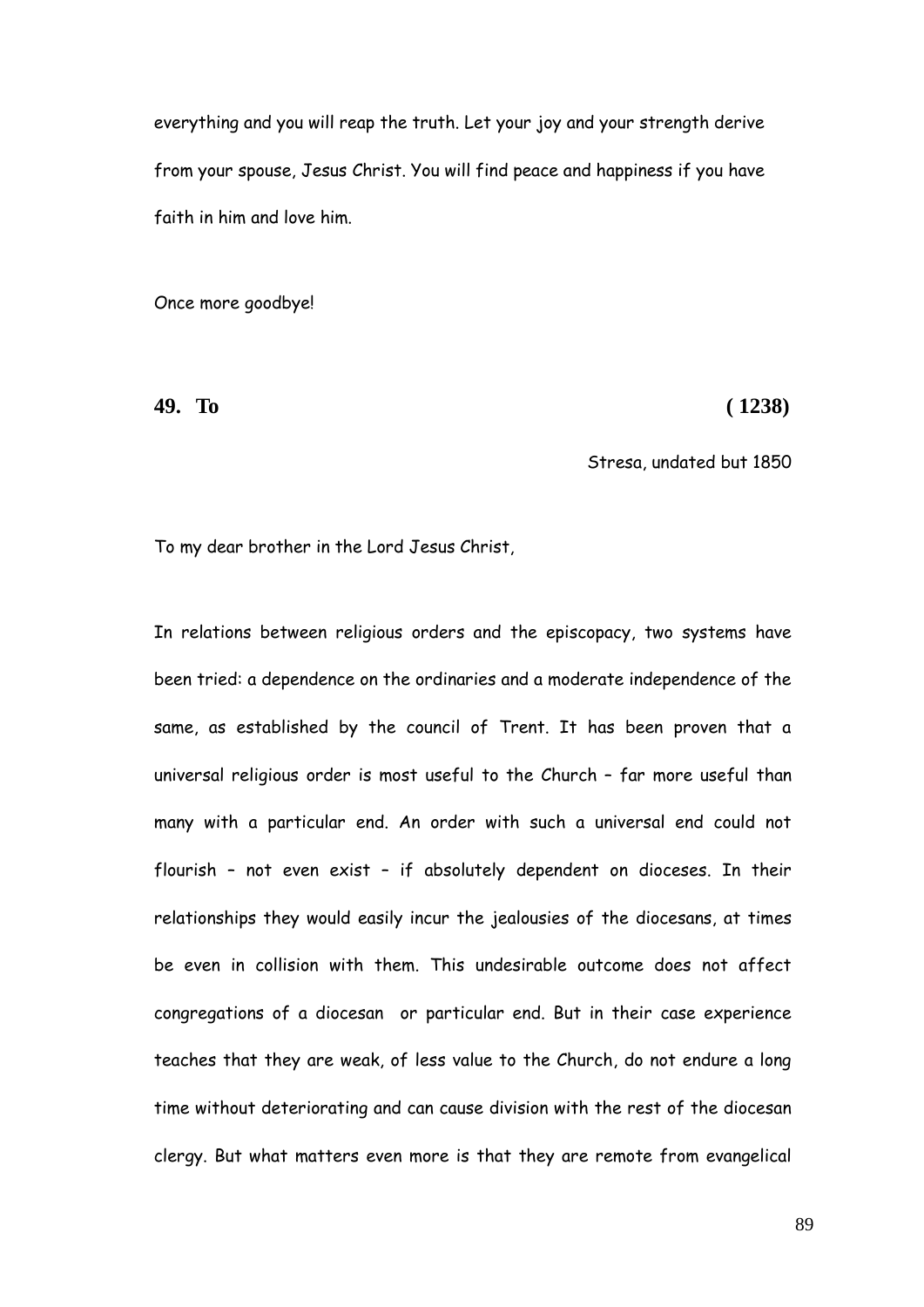perfection which requires essentially a universal charity, a distance from one"s homeland, one's family, one's property. It presumes a vast field of operation, indeed an activity that is without limits – as unlimited as is the love of God for mankind, manifested by his Providence. It demands an indifference that is total to what the same Providence may call one, without distinction of place or office or limits to dangers or travail for the divine glory.

So a universal order is of the highest order, even if it contrasts with those of a particular end which encounter greater difficulties to lesser advantage. The moderate independence from Episcopal jurisdiction makes for a strict union with and submission to the head of the universal church, and this is a necessary condition of universal charity. I say a moderate independence, because the bishop is also, to some degree but not totally, the legitimate superior of the religious in his diocese who enjoy the privilege of exemption assigned them by the Council of Trent, as I"ve said, in the matter of jurisdiction.

But you ask me: could those difficulties and inconveniences affecting a universal order in relations with the most reverend bishops not be overcome? I reply that it is what we most earnestly desired from the very foundation of the Institute and we sought to achieve this as best we could by fixed norms in the Constitutions. But these dispositions to be practically effective demand two conditions that have not to date been verified.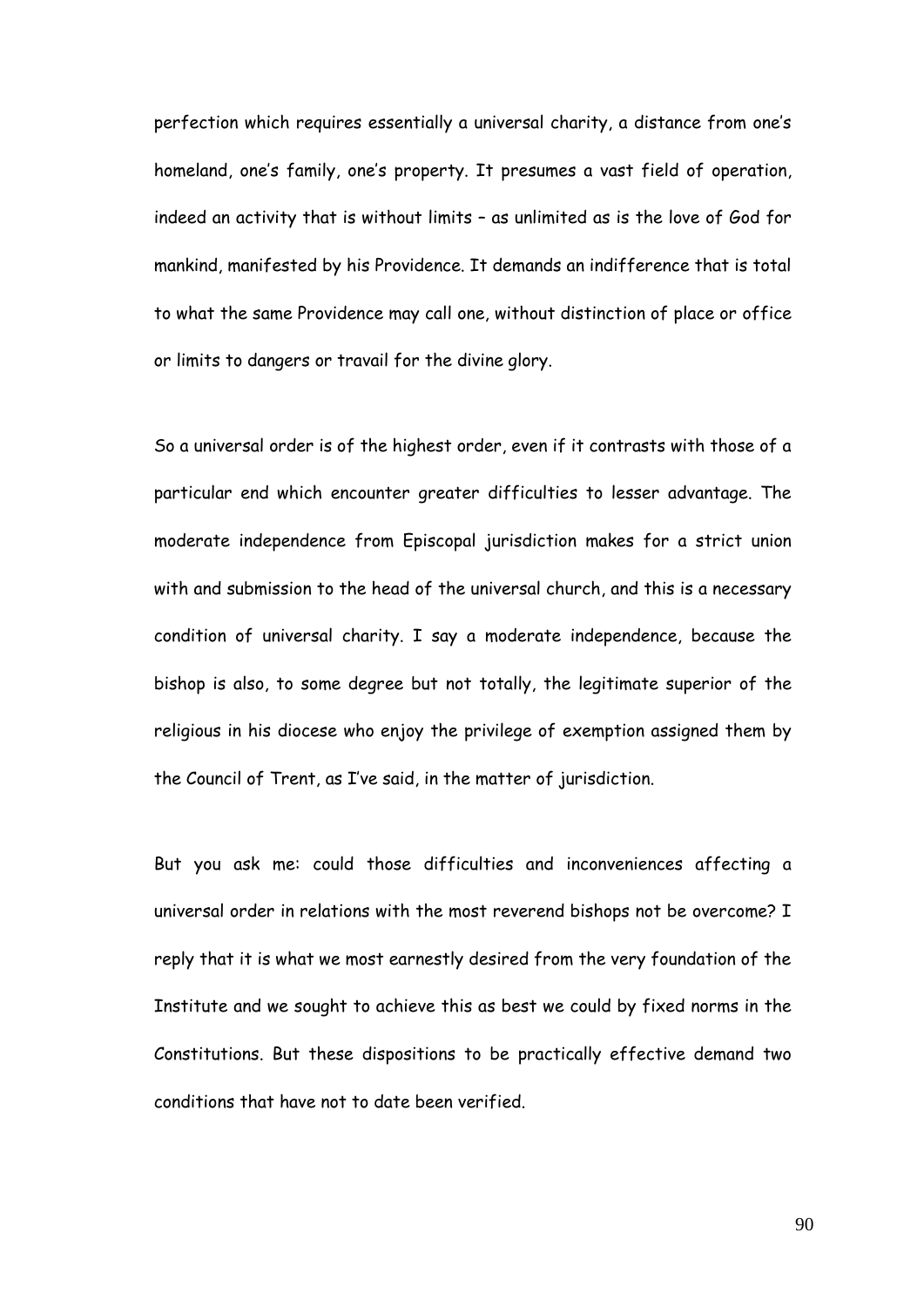The first is that the relations between bishops and the Institute. The second is that the bishops, being thoroughly informed on the nature of the Institute, be as solicitous for its conservation, as are its superiors, and not first seek to profit from it, without any care for its betterment and maintaining it in a flourishing state.

If we base ourselves on great Christian principles, these would not have us restrict ourselves to the limits of a diocese, and an animated follower of Christ would always want a greater good, even at the cost of a lesser. So a bishop wwho should not prefer his own limited diocese to the universal church, cannot feel badly if a religious abandons his diocese in order to effect a greater good for the kingdom of God on earth.  $^1$  For this purpose they should understand how essential it is to leave the disposition of the members to the Superiors of the Institute as the ones best placed to produce the greatest harvest for the Lord of the vineyard. Saintly Bishopps have always done this, sometimes depriving themselves of excellent subjects for the benefit of people of far distant places. It is therefore necessary that, just as the Superiors of the Institute are obliged by their office to seek by the activity of the Institute the maximum fruit of charity, as Jesus Christ required of his Church (ut fructum plurimum afferatis) so also the Bishops share the same objective in the true

 $\overline{a}$ 

<sup>&</sup>lt;sup>1</sup> The spirit with which the Bishops were so animated in the greatest period of the Church was masterfully expressed by St. Cyprian. "The Episcopacy is one, though of many parts.(Lib. De Verit. Eccl). Though we Pastors are many we tend one flock and the sheep everywhere that Christ by his blood and passion redeemed, we must gather together and foster. (Epist. 68 ad Steph.)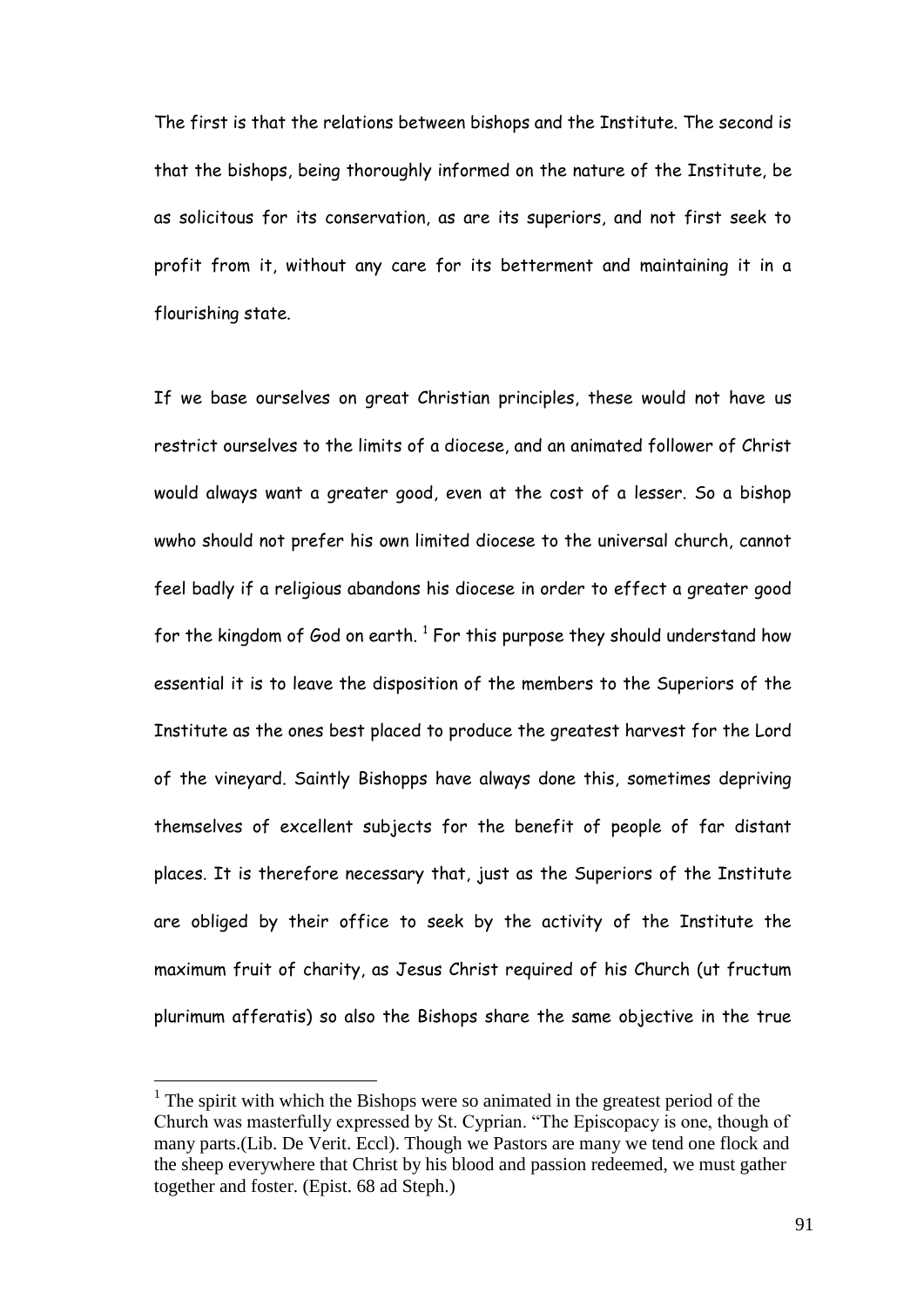spirit of the Episcopacy. They and the Superiors of the Institute share a like that is in no way an arbitrary but one determined and dictated by the spirit of the gospel. This is the foundation of common agreement on which the HOUSE OF PEACE can easily be constructed.

The other condition, as I have said, is that the Bishops, interesting themselves in the government of the Institute as if its Superiors, and understanding well its nature, will not seek from it more than it can give without harm to religous discipline, the dissipation of the spirit of its members or the destruction of its internal order. Only thus can they draw from it what can be a great and permanent profit. Should one construct a machine it would be foolish to think it would produce long term the effects for which it was invented without it being maintained and cared for. To use it in an abusive way or for a purpose for which it was never intended would result in its destruction in a very short time. It is likewise with the Institute. If it is to be conserved in the best state, it is essential that the Prelated listen to the Superiors of the Institute who know at first hand the strengths and capabilities of the particular house of family. In doing so the Prelates imitate the owner of a flock who listen to the shepherds and herdsmen, or the proprietors of houses and lands who listen to architects and experts and note their advice to their own advantage. Such reasonable maxims are adopted by the religious authorities with due discretion and deference towards the judgement of Superiors in order that the latter can conserve the Institute in the spirit of perfection and in its natural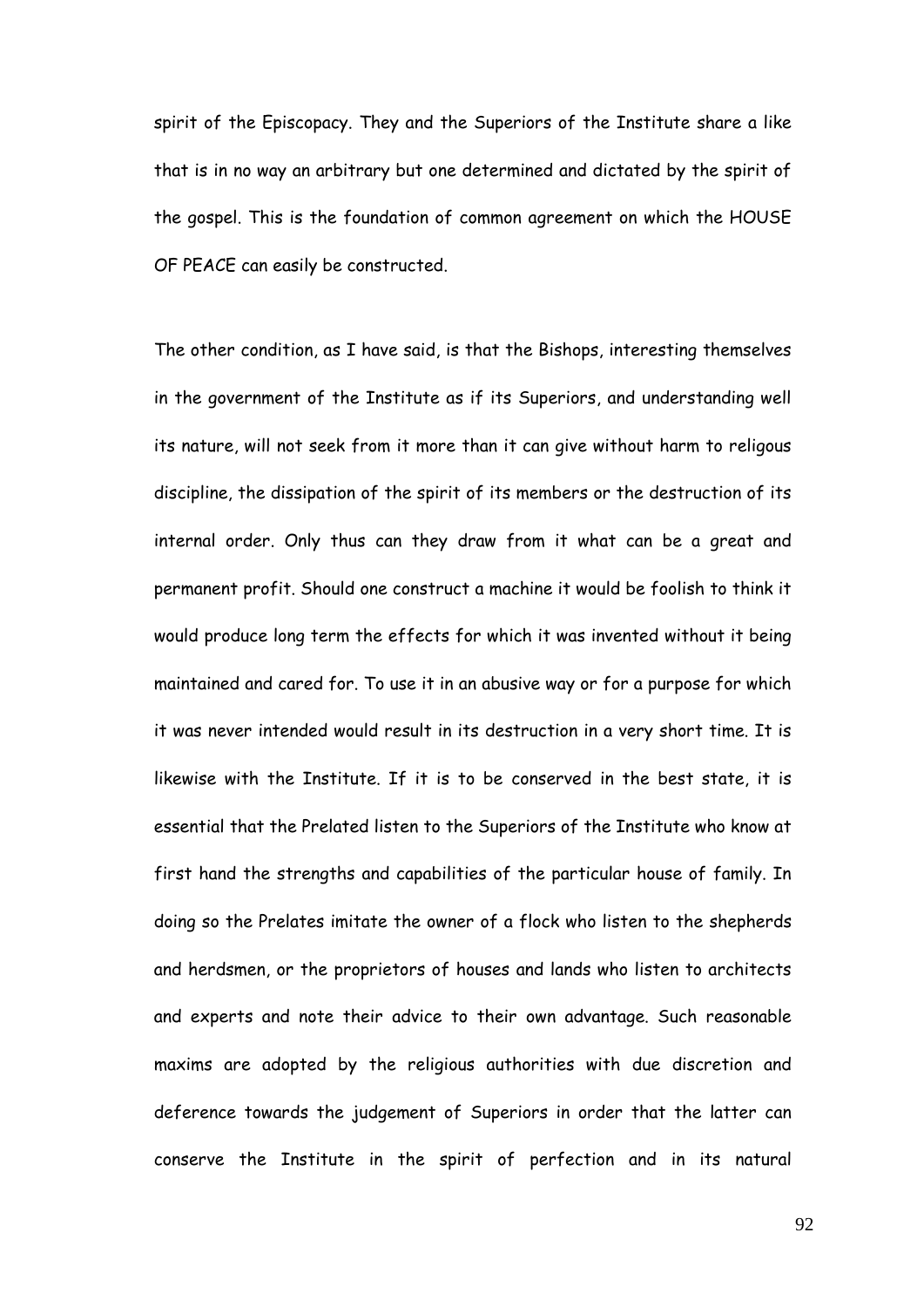organisation. This is the base on which the desirable harmony between the Prelates of the dioceses in which they serve can be assured.

When these principles are accepted and those two preliminary conditions are verified, what is prescribed in our Constitutions seals the desired harmony. Indeed I would go so far as to say it renders it perfect and unalterable. It is precisely to facilitate and achieve this most desirable outcome that the following is legislated by us:

- 1. When a work of Charity has been accepted, be it little or great, difficult or easy, undemanding or onerous, it will not be abandoned for any human reason and strenuous efforts will be expended to fulfill, enhance and perfect it in every possible way. This assures the Bishops of the stability of the Institute in their dioceses and of the solicitude of the Superiors to select the people most suitable for the execution of the work undertaken,
- 2. The persons assigned to a work of charity will not be lightly removed, unless it be for the spiritual welfare of the member or to the benefit of the work. This gives the reverend Bishops a guarantee on the stability of the personnel assigned. This is not an unconditional and unlimited stability, which would be irrational and contrary to the fundamental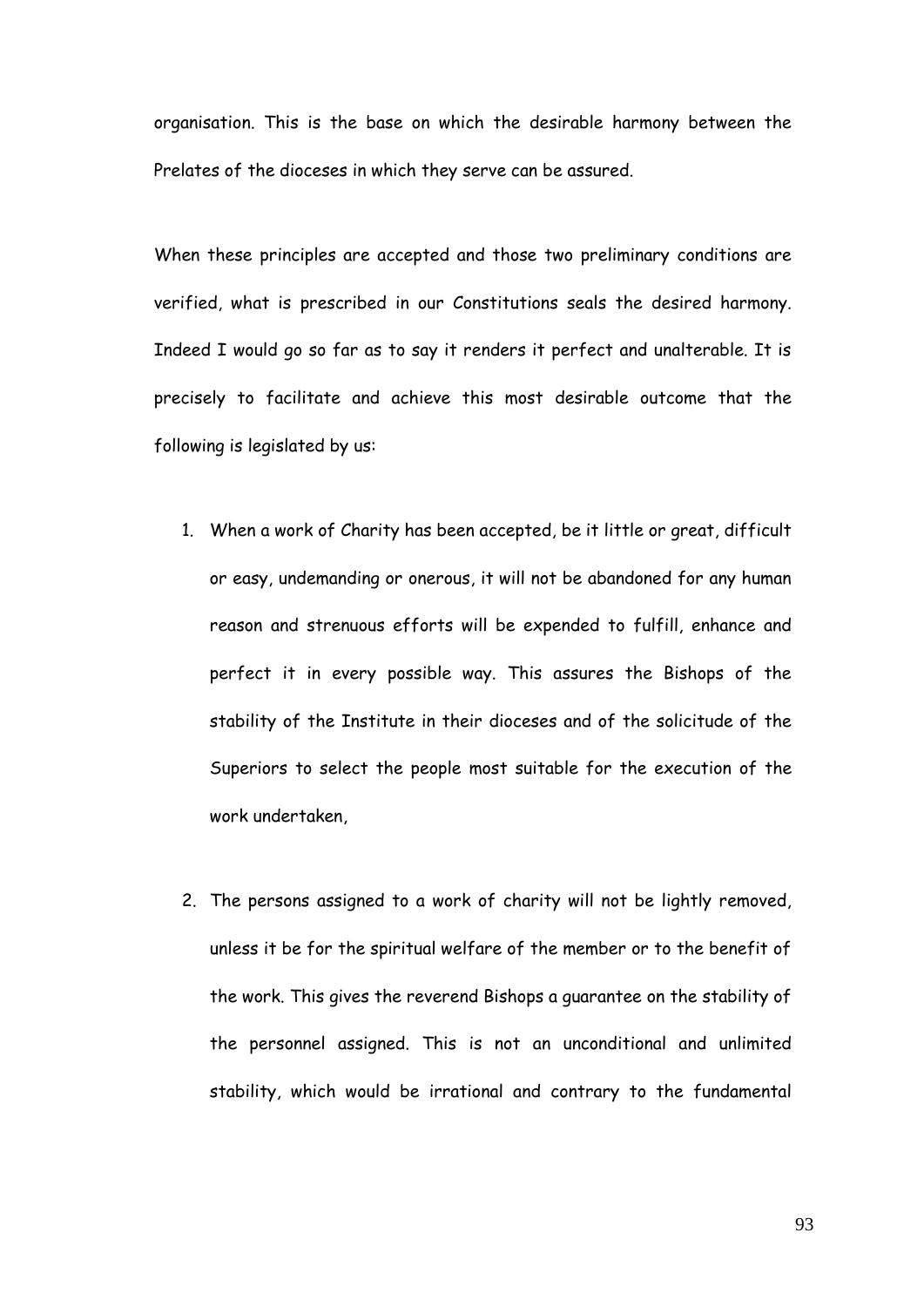maxims set out above. It is a rational stability which is precisely what is desired.

- 3. Of all works of charity that desired by the Bishops is the preferred one. This Constitution puts the Institute at the disposition of the Bishops because it is obliged to do all that is expected of it, within the limits of its strength and opportunities. One could not reasonable expect more.
- 4. When the Bishops assign to the Institute works that are for the greater glory of God and to the benefit of the Church and the neighbour, the Institute will execute that work in the manner desired by the Bishops themselves. Therefore we willingly accept from them such directions and instructions as they wish to impart. We have no hesitation even to contract to do so. As an example: if a Bishop gave the care of his seminary to the Institute, the members involved must to exactly what the Bishop wishes and are entirely subject to him in this area. The same would apply to any diocesan work a Bishop might assign to the Institute. Only where the Bishop wished to leave them free would they act independently. I don"t think one could ask for more than that.

When you consider those four numbers carefully you will note a surprising, but definite consequence; the Bishop can exercise a greater authority over the Institute and expect a greater service from it than over his secular, diocesan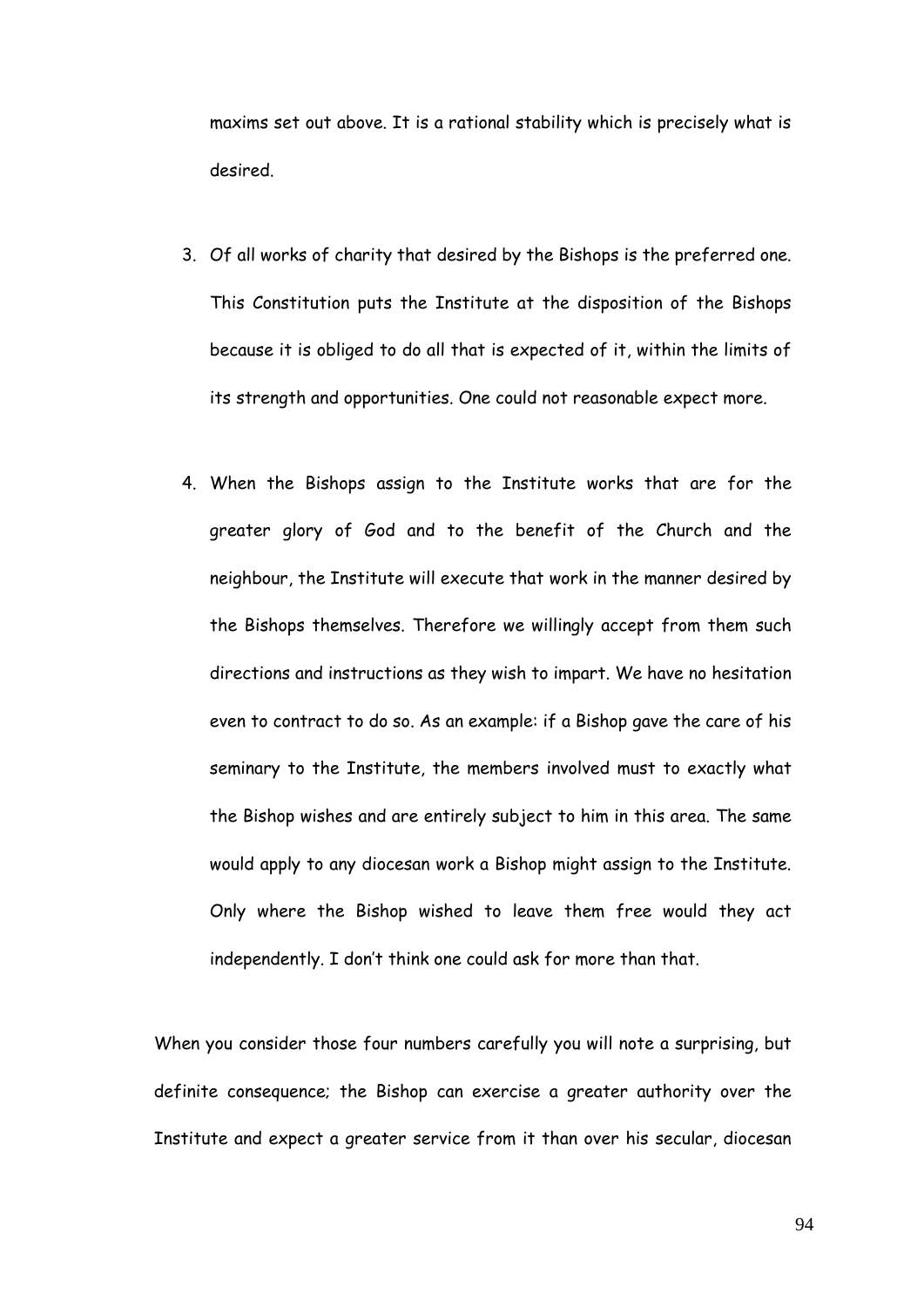clergy. It"s true that the diocesan clergy have promised obedience to the Bishop. But one must have regard to the practice and not the theory, see the factual rather than the abstract. In fact the Bishops cannot demand all that they want of the diocesan clergy. They must exercise great sensitivity in their case and do so, in order to avoid the resistance they foresee. This resistance results from imperfect virtue, sometimes from temporal interests and at other times from attachment to family, country or the place in which they find themselves. It can also result from ambition or from perceived rights which, when invaded, cause irritation, insurgency and resistance. It may arise from imagined merit or doctrinal qualifications and the source may even be natural inclinations or aversion to this or that office.

The members of the Institute of Charity promise the Lord on their profession to be indifferent to any good work they may be asked to undertake. They have renounced all temporal interests by vow and all attachment to honours, country and family. They profess to love humility, renounce undue ambitions and embrace universal charity. So there is nothing that cannot be demanded of them, within the limits of human weakness that is common to all. The sphere in which the bishop can express his authority and will in the case of members of the Institute is far more vast than would be the case with his own diocesan priests. Even though he must dialogue with the Superiors of the Institute, this assists rather than inhibits the end sought, because he has in the Superiors of the Institute a body that will enable him to direct more securely and with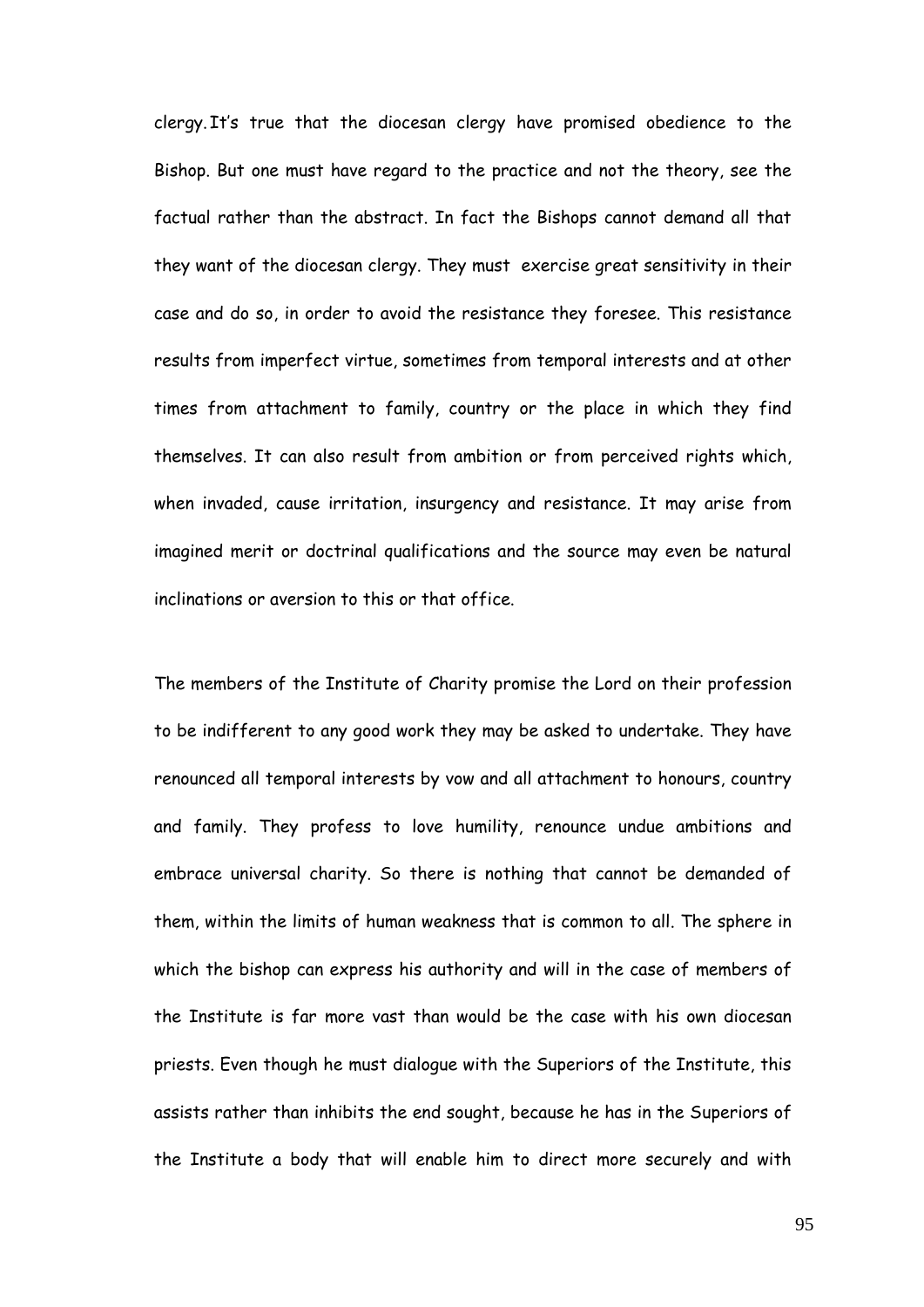greater order the priests assigned to him, resulting in a better outcome to the undertaking. Where there is rationality and charity there will be harmony. The Bishop will not of course have complete dominion, but this is not what effects greater good in the Church. The Apostle said: "Do not Lord it over the clergy". The Reverend Bishops will rule in charity, the greatest assist to good. On the part of the Institute there will be the most perfect and humble submission and that service of Christ that is enhanced by freedom in Christ. If the reverend Bishops should enter into the spirit of this, and I would hope that sooner or later they would, they could expect the greatest service they could desire. In its external expression the Institute is not distinct from the diocesan clergy, seeks brotherhood with them, to be available to them and serve them, drawing them as far as possible to that evangelical perfection the Institute strives to practice. It will not itself be drawn to what is occasionally to be found in some less worthy secular priests.

Yours affectionately in Christ, A.R. p.

# **50. To don Giuseppe Gagliardi at Domodossola, (1239)**

Stresa, 1st January, 1851.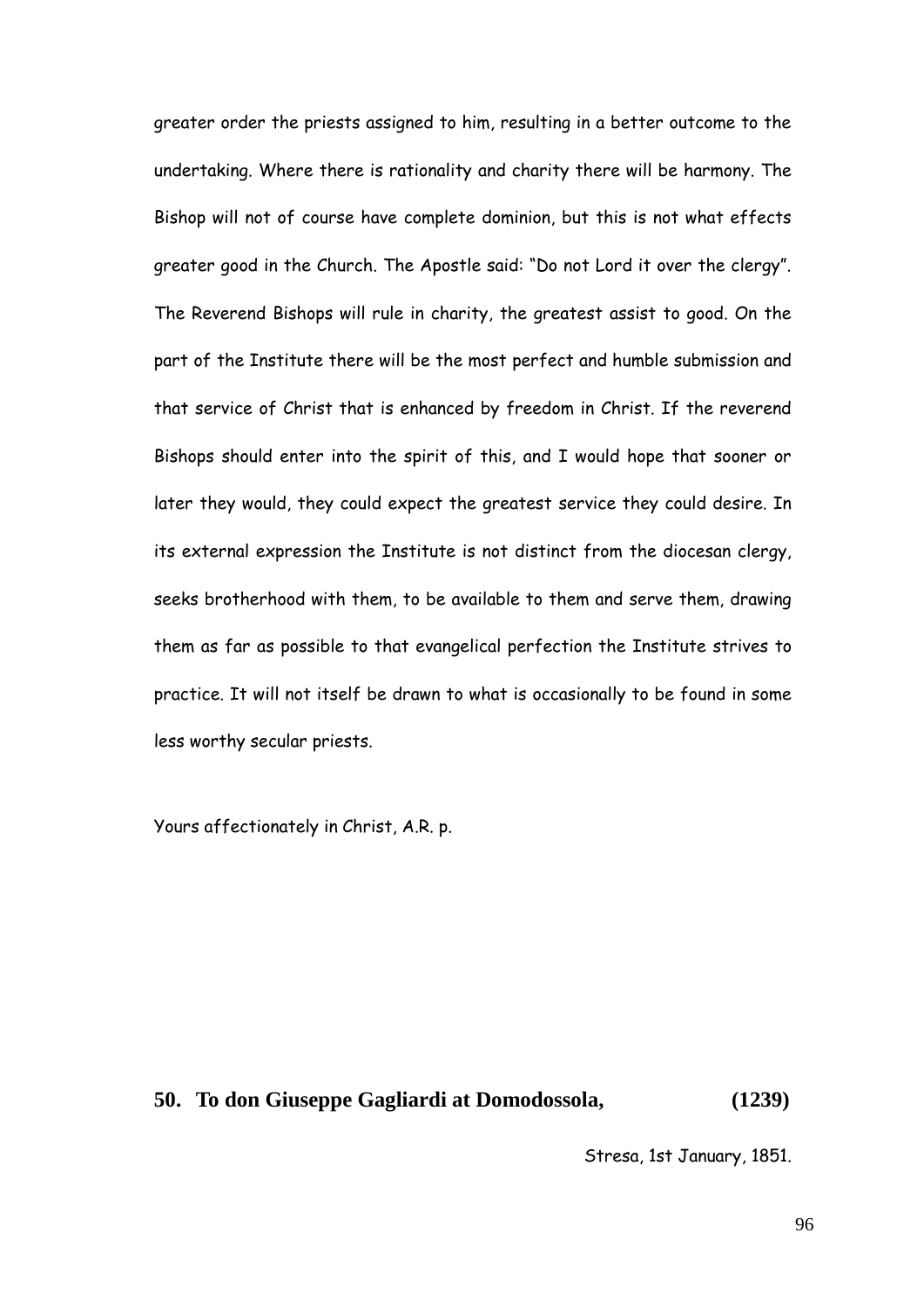My dear brother in Christ,

I am sending our friend Becarria back to you, now fully restored in his commitments. I hope this trial which the Lord permitted, will prove to be of the greatest help to him. I trust his resolution to give himself to God generously and without limit, and to align his will absolutely with the duties of that precious vocation to which the lord has called him, and prove to be a solid firm one. He will begin as of this moment a new life, resolute in pursuing what is good, making him a source of edification to all your household. I commend him to you, as if he were the pupil of my eye, for you to sustain, encourage and advise him and direct him when difficulties arise, so that he will find you a loving father.

I hope that from here onwards, he will not only do all that is required of himand that in a manner pleasing to the Lord, but that he will also show zeal for the welfare and progress of others. I trust he will take to heart the good order of the house and in doing so, learn what an advantage and what a blessing it is to find oneself in a religious family that is a single united body, serving the same Lord in whom you all find your common bond.

May the Lord be with you all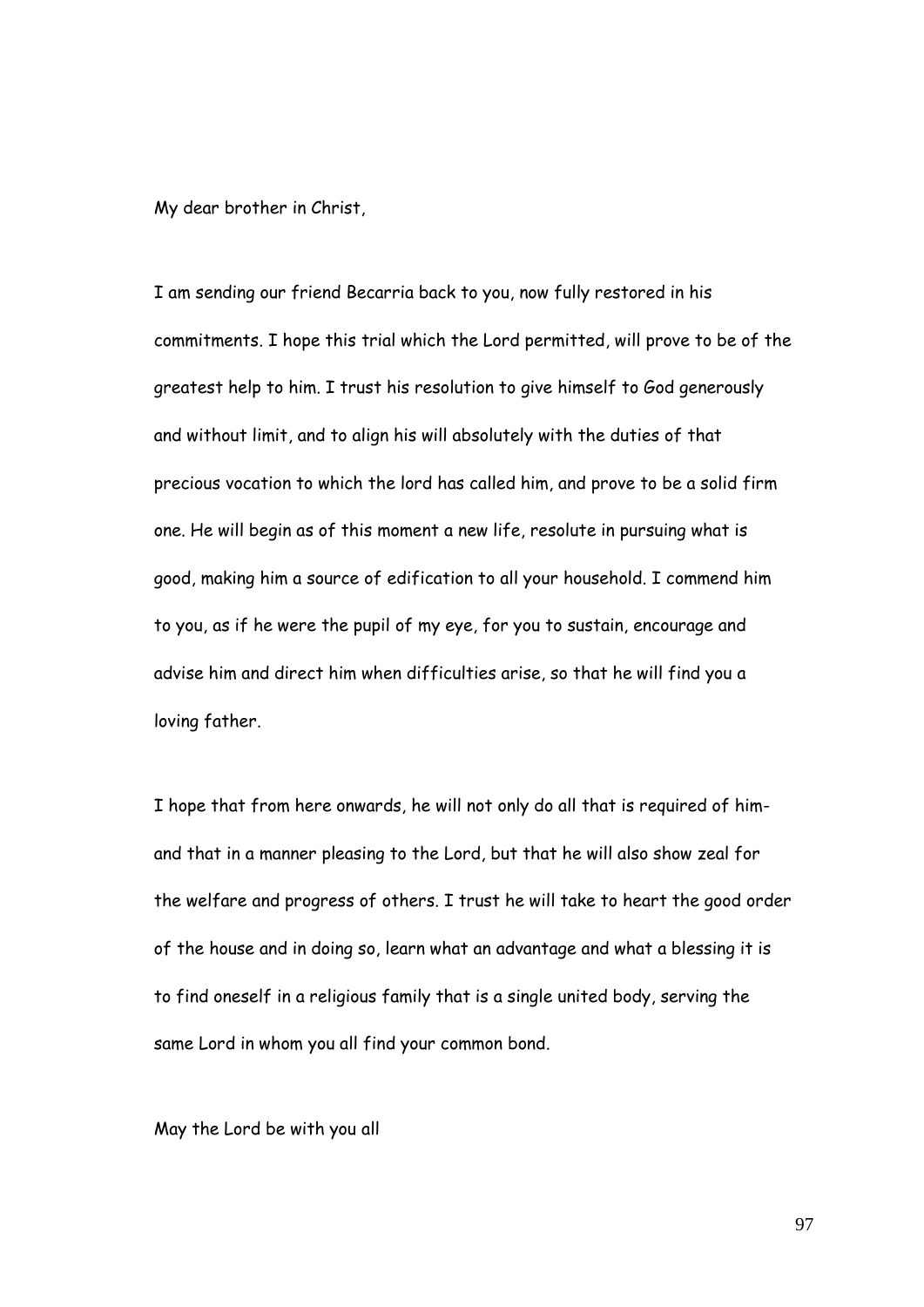Yours affectionately in Christ,

A. Rosmini, p.

#### **51. To the Marquis Gustavo Benso Di Cavour at Turin, (1240)**

Stresa, 6th January 1851.

My dear Marquis,

The Lord has blessed me with complete peace and contentment in my tribulations, and for that I am truly grateful. When I was first attacked by the reverend Jesuit fathers, Pope Gregory XV1 called together a special congregation of Cardinals. When he received the opinion of this congregation through their secretary, Monsignor Brunelli, he had two letters written with the same message. One was sent to Fr. Roothann, father General of the Jesuits, and the other to me, imposing total silence on both sides. This command notwithstanding, my adversaries, seeing the condemnation of the two books as an occasion favourable to them, redoubled their activity. In consequence, there is scarcely a place where calumnies against me are not rife. The work entitled "Principles of the Rosminian School" is an example. These attacks though widespread would cause me no great concern, did I not know both the influence they have in Rome and the plots they are weaving there. They wish at all costs to 1. see more of my work condemned; 2. have me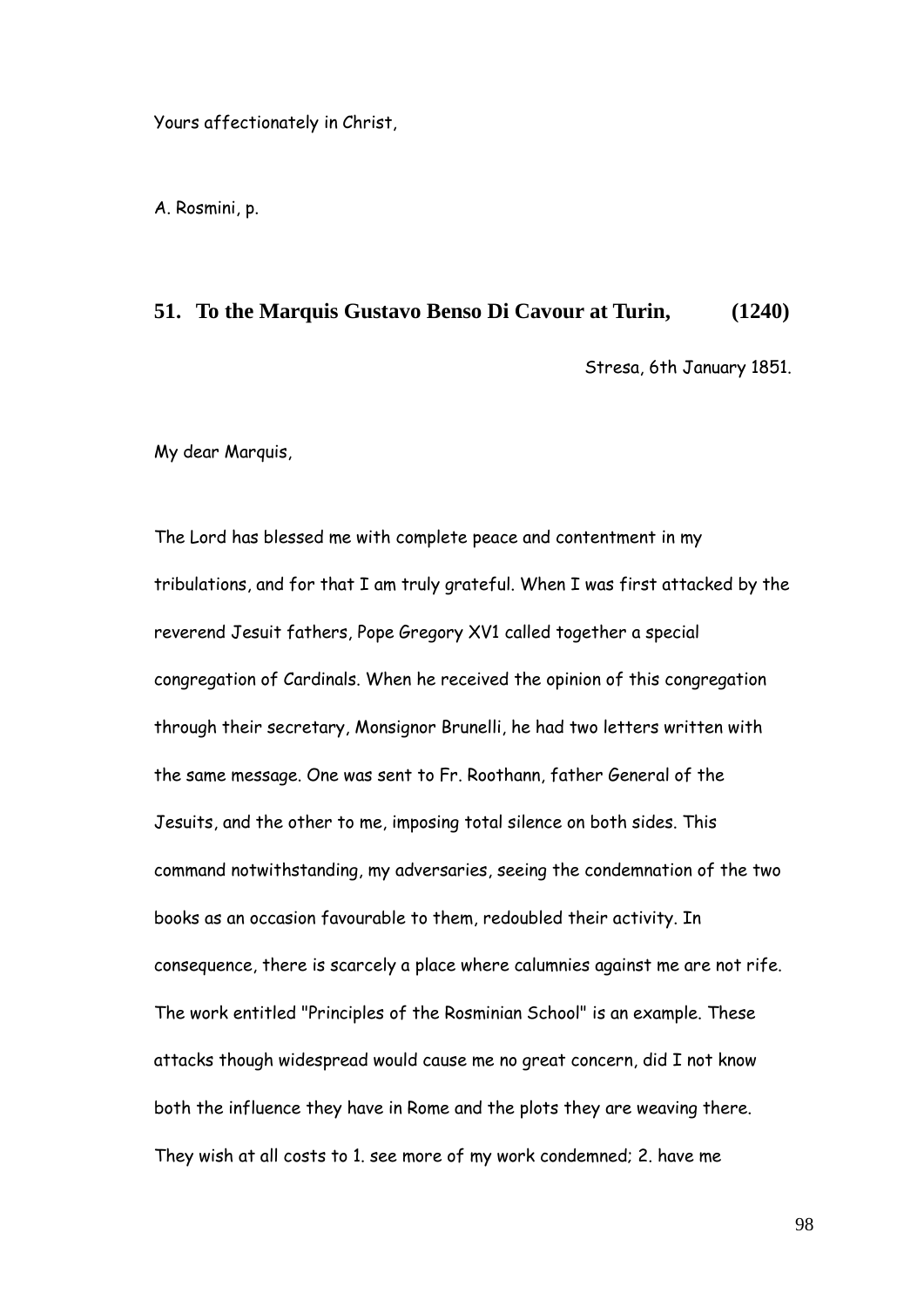deposed from the office of General of the Institute; 3. destroy the institute on the pretext of reforming it.

The above has come to my knowledge and is reputed to have come from the mouth of an eminent person. I want only what God wants and I adore him in everything. If God permits the destruction of the Institute this will also be for his glory, for his ways are transparent. We need both faith and prayer. I ask you for the charity of your prayers.

I beseech the Lord also to shower his blessings on you in this new year. May he speed you to that precious holiness to which he invites us all and in comparison with which the whole universe is as nothing. With this wish I embrace you in the Sacred Heart.

I remain yours,

A. Rosmini, p.

# **52. To Marquis Giuseepe Arconati in Turin, (1241)**

Stresa, 6th January 1851.

My dear Marquis,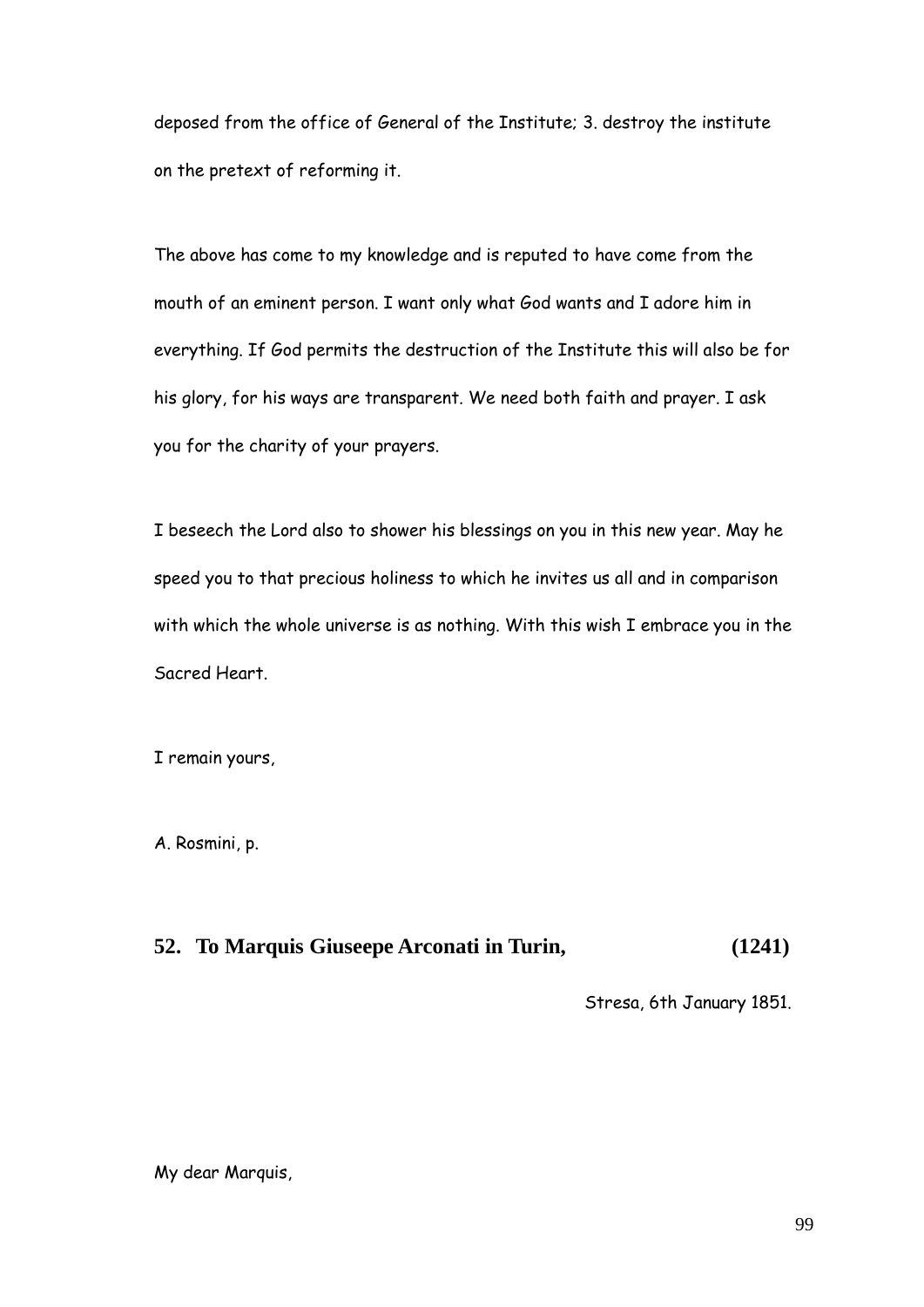It is with deep feelings that I read your recent letter. You must seek comfort in the infinite mercy of God. This word 'infinite' should fill our hearts with hope. You and your late son are descendants of saintly parents, and God never abandons descendants of the saintly. The Lord could have given your son a final desire, a final act of the will of salvific quality. We may have disposed that this act of mercy remain secret, causing it to be at one and the same time for the salvation of your son on the occasion of greater holiness for you and all the family. The ways of the Lord are wonderful and quite beyond our imaginings. We must adore his majesty and never forget the infinite treasures of his goodness. To this we should add our prayers- I do so and will have others do likewisebecause what we are now doing was known to God before ever your son died, and he heard our prayers for all eternity. We must remember that nothing is more pleasing to God than our trust in him. This trust is always rewarded and gives greatest honour to God, because we can give God no greater glory than to praise his goodness. It is even more fitting still that we approach him through the intervention of Mary most holy, to whom he is a devoted son. Can there be any room for doubt when we have such an intercession?

Put your son from your mind, as far as possible, abandoning yourself into the hands of God and of the Virgin, and this abandonment will bring you comfort and courage. We need courage and trust in our journey through this world, and God has made hope a divine virtue. We equally need tranquillity and peace of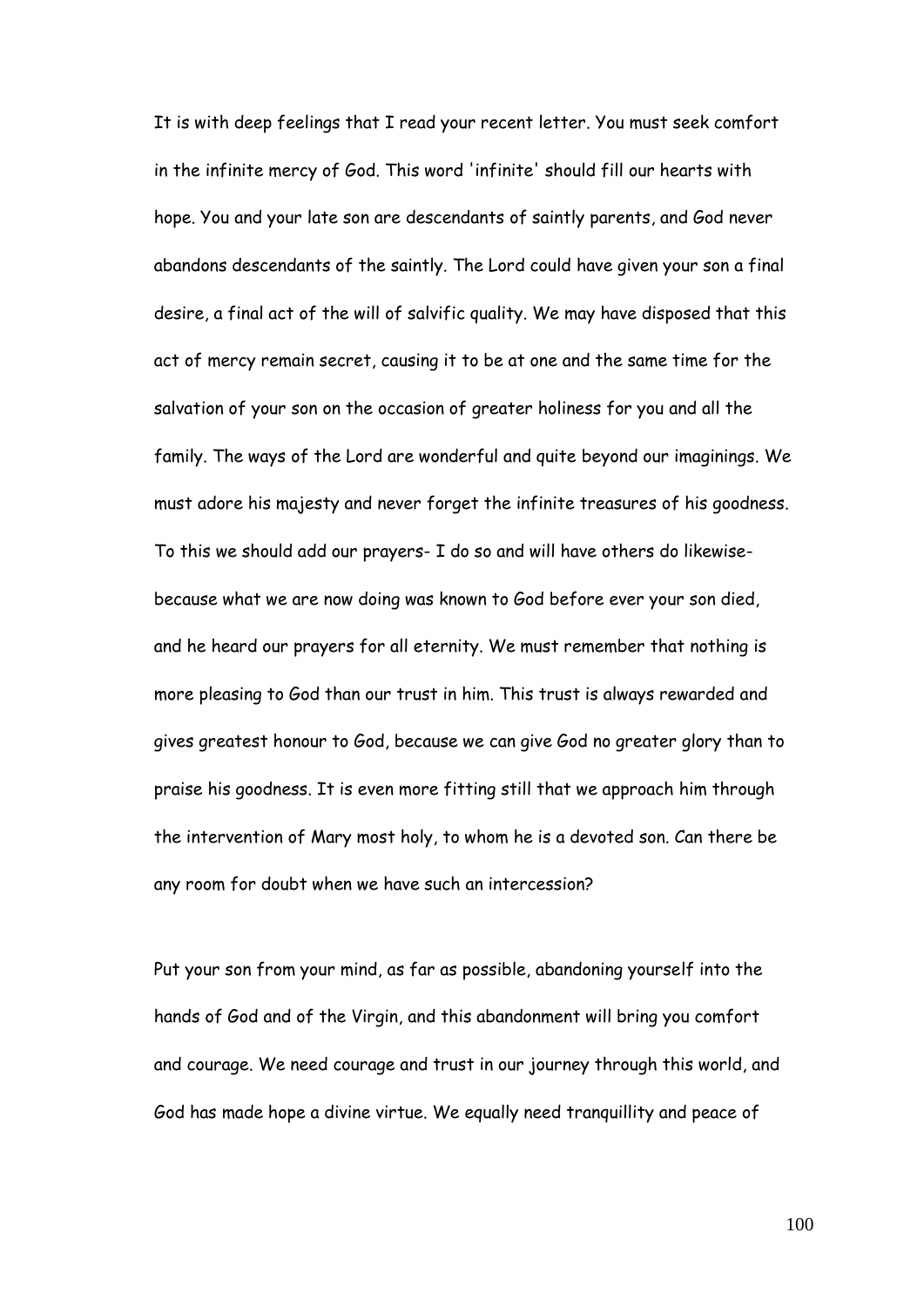soul, and we find these in Christian hope, because it is more than mere hoe. Jesus Christ has offered us his peace; let us rest in him.

I am deeply grateful for all that you have written in your letter and I pray that the Lord will reward you for it. Given your wisdom and honesty of intention, you may indeed be of assistance in these difficult public situations. Regardless of the outcome, even when the forces of good do not prevail, they have done their duty and deserve the merit of that. This in itself should be a source of great satisfaction to them because it is a return beyond price.

My kind regards to your very deserving family and sincere, heartfelt greetings to you from one who is honoured to be your friend.

A. Rosmini, p.

#### **53. To Sister Felice Stedile at Domodosolla, (1242)**

Stresa, 12th January 1851

My dear daughter in Christ,

It is important that we be decisive and honest in seeking what is good. When evil thoughts assault you, for example vainglory, pride, disrespect; and the Lord enlightens you to see that they are evil, why does your will not immediately and firmly reject them, instead of your ignoring what is good and following the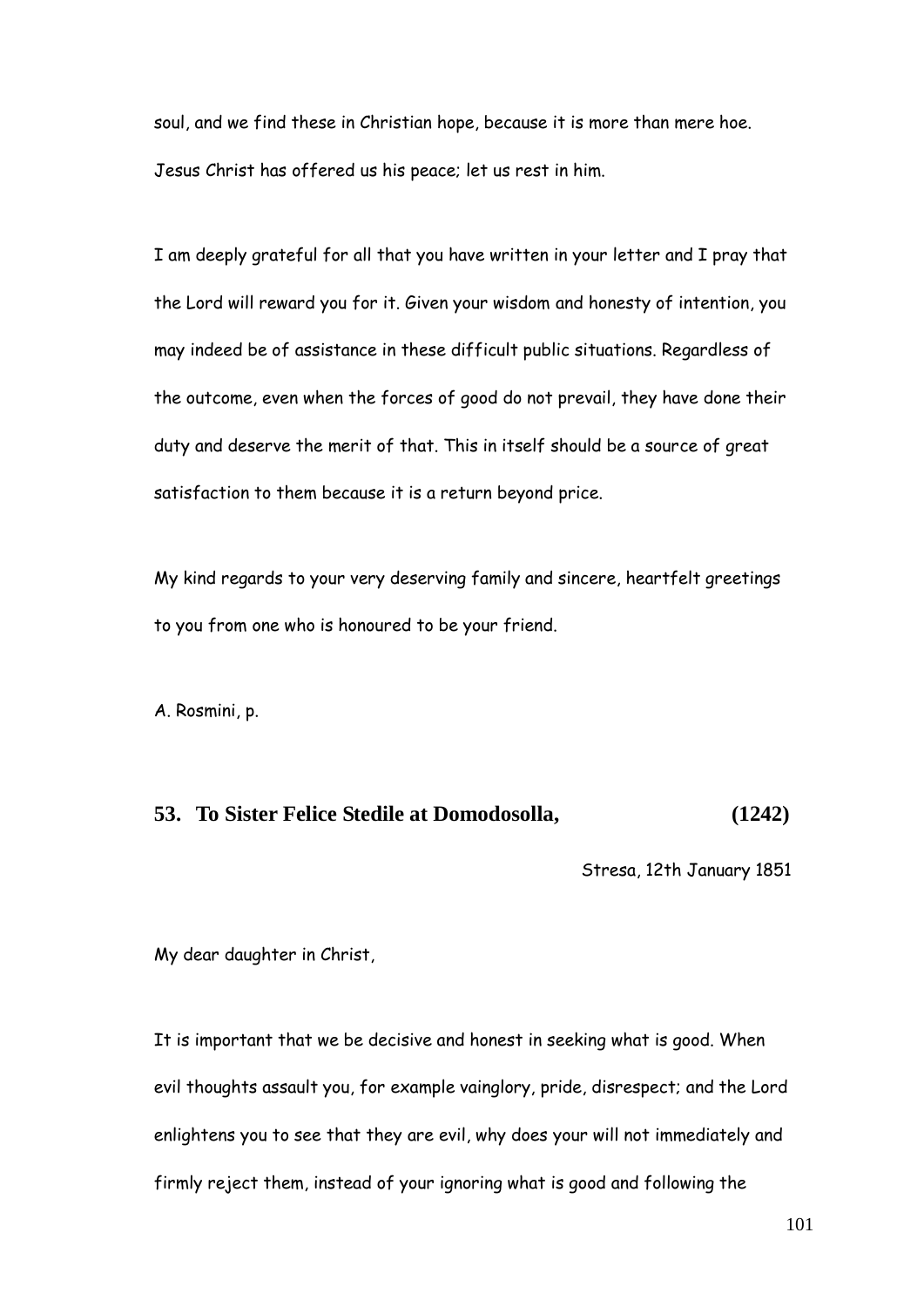contrary. This is what you ought to do, and in doing so you will be speedily liberated from temptation, or at the very least, you will be so committed too the good that you will effortlessly embrace it.

You conclude that, as a good religious, you should no longer apply yourself to studies because your Superior has advised you of your pride? Studies and knowledge do not engender pride when they are approached with right intention, for the glory of God and the good of neighbour. Your problem is your own proneness to evil and your weakness of will in confronting this. Resolve with firmness, place your trust in Jesus Christ and your enemies will take flight. A Christian who is incorporated in Jesus Christ can be strong-willed because of him to whom he is conjoined, so why are you so feeble minded? Why do you not choose good decisively? Remember this: when Superiors correct or castigate or otherwise treat us, anger of disrespect are not the answer. What is needed is humility, docility and an appreciation of their charity towards us. May the Lord enable us to see that this is the way to good and the opposite the path to evil. This is truly divine enlightenment, follow it1 Commit yourself once and for all to good and you will find you can repress the passions that once in a while arise in opposition to your resolution. This is the way to the peace and consolation of Jesus Christ. You will still have to struggle but you will always overcome and advance via the road to virtue and to paradise.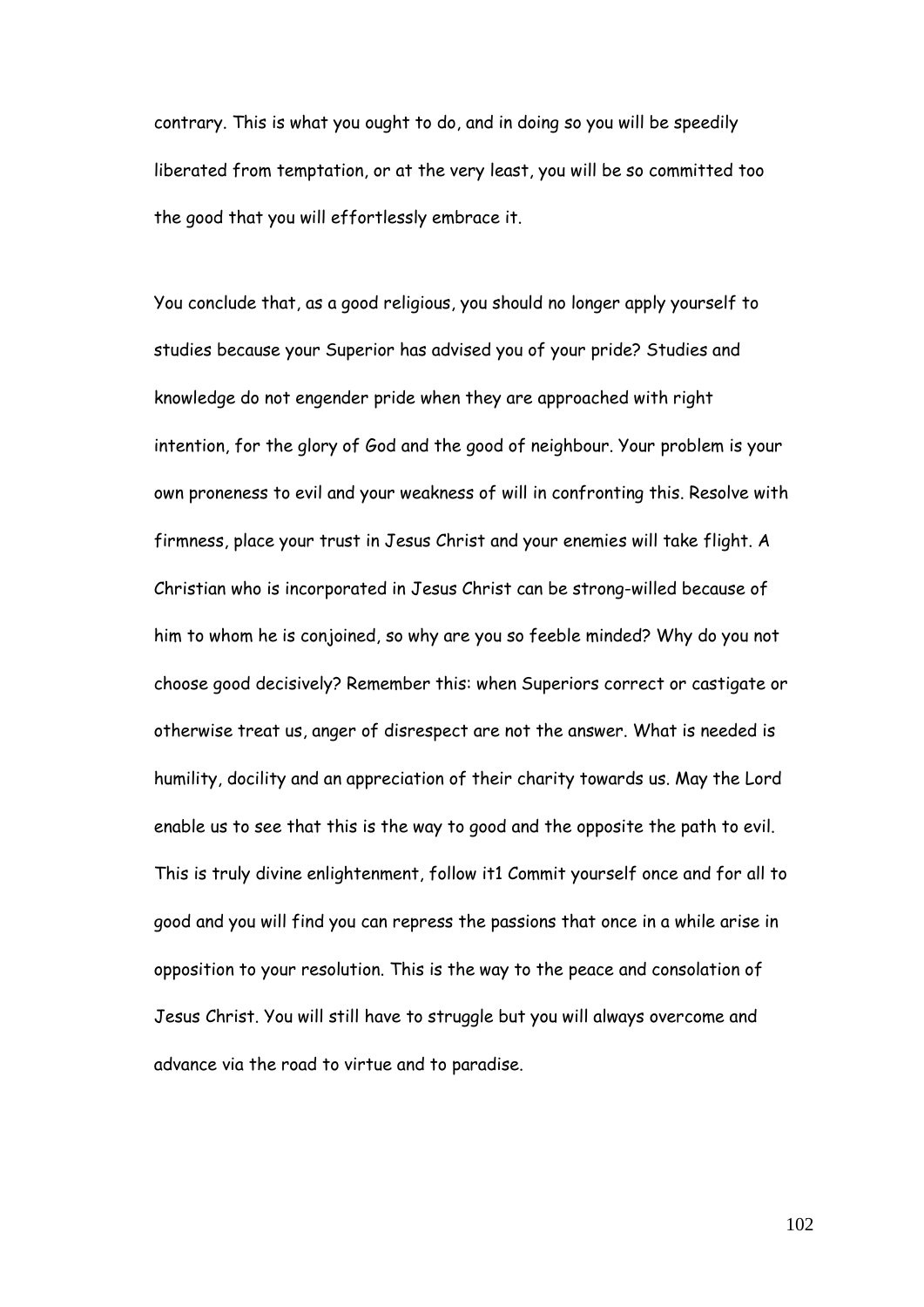My dear daughter, I look to you for consolation, and that consolation will come from witnessing your being at peace in Jesus Christ. This is all I seek. So take in good part all that I and other Superiors have to say. Be pleasant, well disposed and good. Try to be always content, whatever is asked of you. You are not your own; you belong to Jesus and he, your Lord, directs you through your Superiors.

I have now replied to all you said in your letter of January 7th. Goodbye!

Your affectionate father in Christ, Padre A.R.

#### **54. To don G.B. Pagani of Loughborough (1243)**

Stresa, 16th January 1851.

My dear companion in the Lord's service,

I find no mention either in your letter of December 28th or that of January 1oth of my letter to you of December 24th. Neither do you mention that of Don Puecher, which I have not seen but which he told me he wrote you concerning our tribulations of the moment. He should also have sent you the work of the Jesuit, Father Ballerini, printed in Milan in two volumes. In this he has described me as a heretic, obstinate, stubborn and pertinacious; Judas like and more malicious than the devil etc. That this attack is permitted by God, dear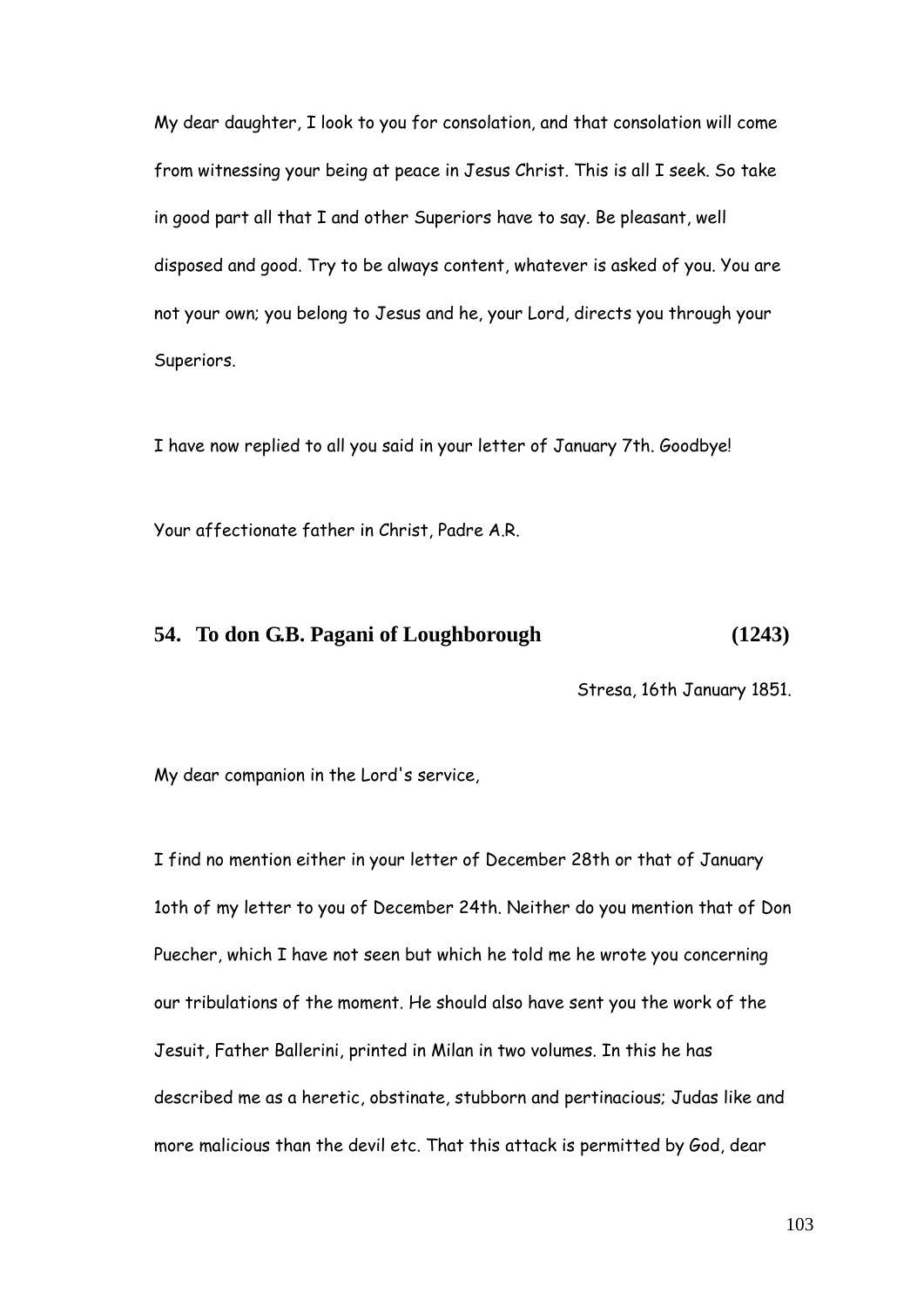friend should be a source of great rejoicing for us. I have never felt greater strength of spirit than at this time. Let us renew our faith, pray incessantly and rest assured that we are in God's hands. This moment of humiliation is a time to dare and do great things in and for the Lord. I hope you and all of our will do this. The Lord wants to arouse us and spur us to greater generosity in his service.

In this time of great tribulation, consolations are not lacking. Our friends in the Lord have made themselves known. In the press at Turin and Casale some articles in our defence have appeared. Pestalozza has a book in printing that will probably be published next week. That should carry some weight.

All of this is for your information and consolation. When there is anything further to add I will write. Goodbye!

Your affectionate brother in Christ,

A. Rosmini, p.

## **55. To Father Bernard Smith at Rome, (1244)**

Stresa, 19th January 1851.

My dearest friend,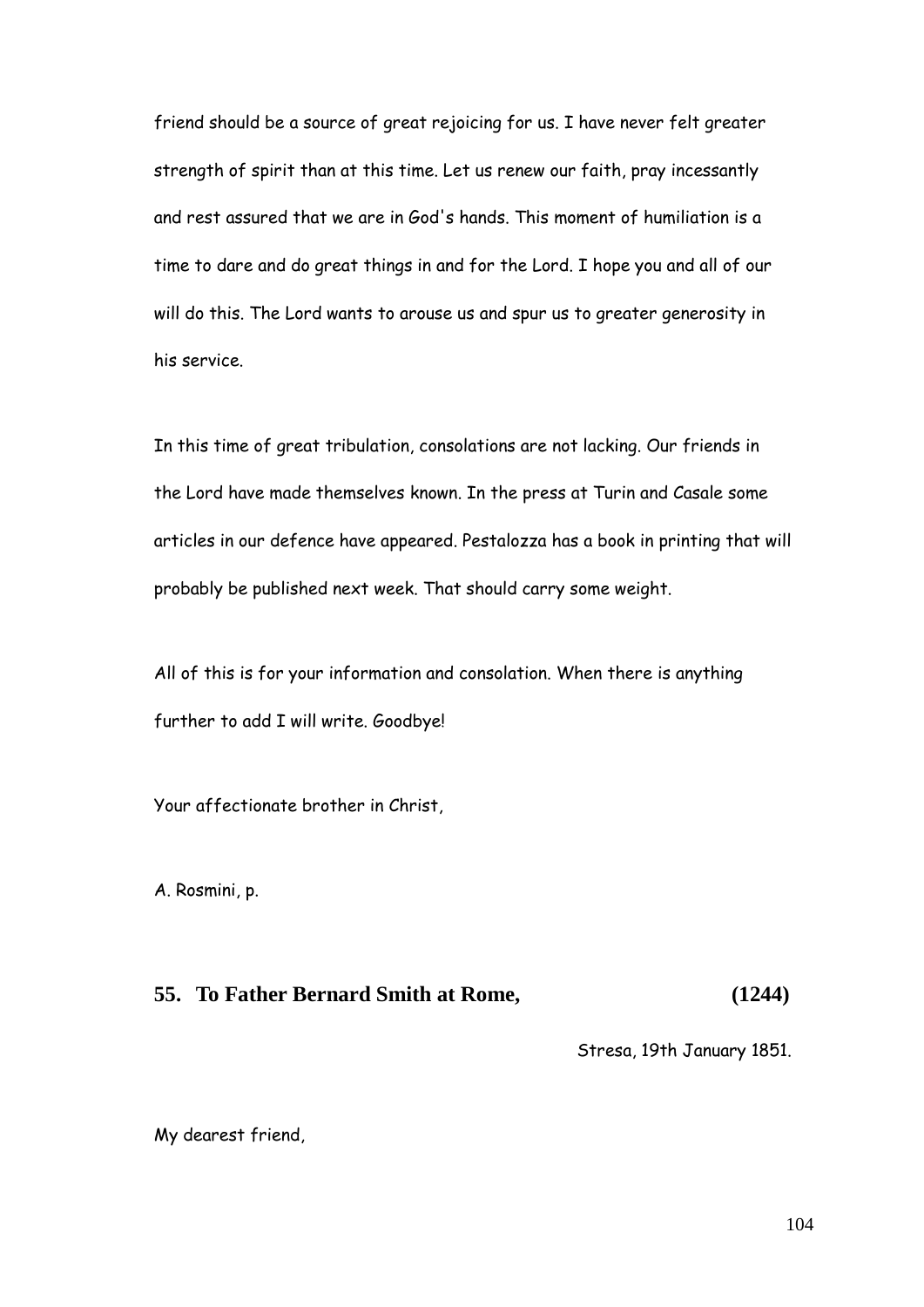You tell me that there is a Providence. I am aware of it! And I love and bless it wholeheartedly and in all circumstances. Believe me I trust in that Providence and remain in peace. For the rest, write to me more openly and without fear when you become aware of reliable facts that may be of value to me. But above all, assist me with your incessant prayers. Goodbye!

I remain yours in Christ,

Rosmini, p.

## **56. To Monsignor Luigi Moreno, Bishop of Ivrea (1245)**

Stresa, 27th January 1851

Most Reverend and dear Monsignor,

It would be both most important and most desirable that the study of theology should be undertaken not only with that intensity devoted to it of old, but with that new enthusiasm demanded by our times. In such a situation, it will earn such respect from our society as to benefit it. Indeed it will exert an influence over all other studies, even the secular, bringing direction and blessing to both. This work is most worthy of your attention and your zeal. To ensure the success of such a worthwhile commitment, it were well to recruit some learned and wise men, wherever they be found.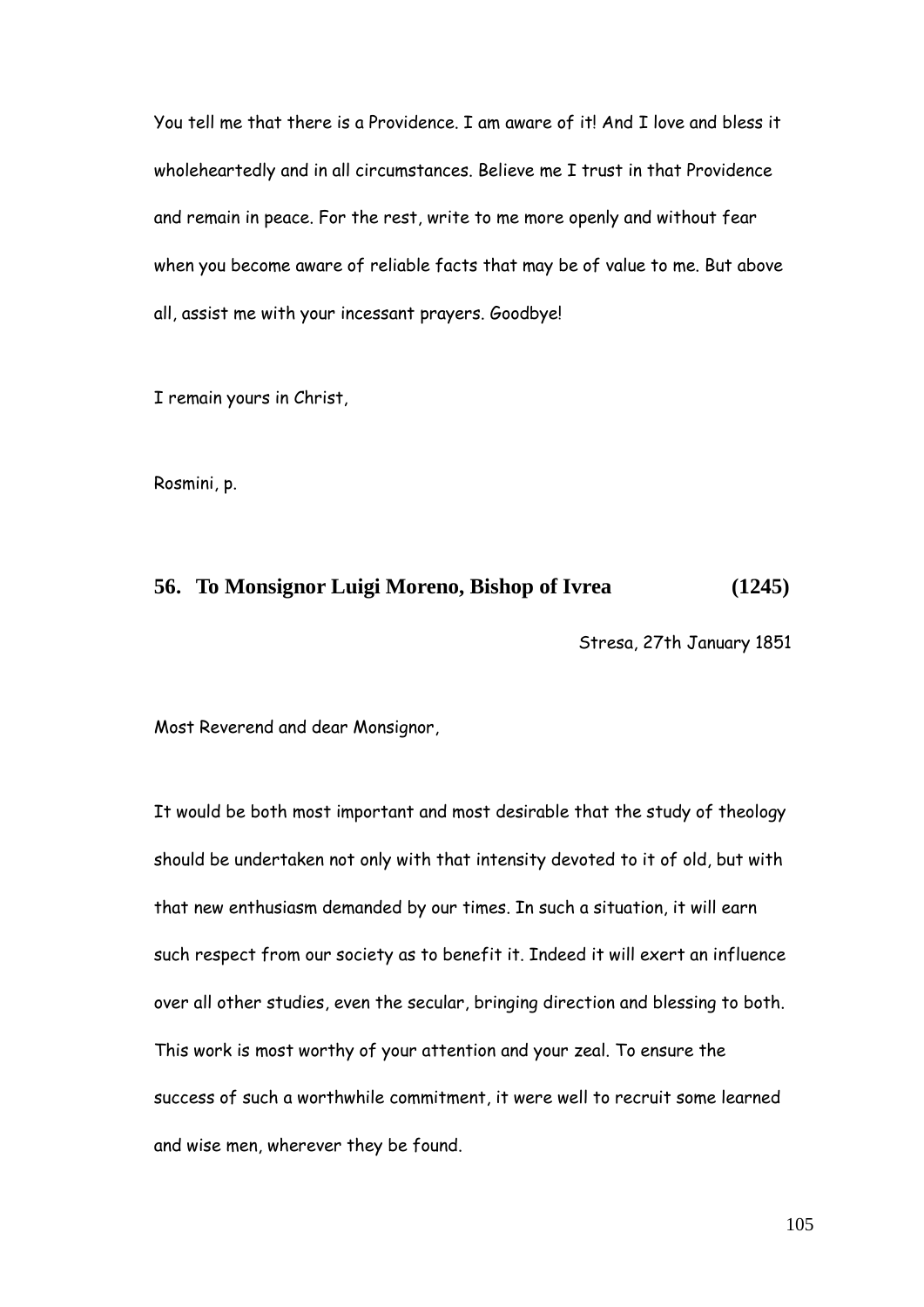The precedent for this has been set by Saint Charles Borromeo and blessed Barbarigo, Bishop of Padua, who founded that celebrated seminary. If you can find men of this calibre to work together and commit themselves to this blessed work, you have all but arrived. Without such living instruments the best enterprises can fail. The task will be easier if you can avail of both secular and regular clergy, working to one purpose and in charity.

Excellency, I reverently embrace you,

Sincerely, A. Rosmini, p.

#### **57. To count Giuseppe Fedrigotti in Rovereto, (1246)**

Stresa, 9th February 1851.

My dear Giuseppe

I have received both your letters, and with the second an article printed in the Tyrolese Messenger written by Don Cimadomo (1). Please convey my thanks to him. I have been intensely moved by the affection and concern for me that is evident in your letters. I am profoundly grateful to you for that, and even more for your unveiling clearly to me the goodwill that animates your soul. The Jesuit fathers thought it well to rekindle the persecution they had launched against me some years ago. Gregory xvi had authoritatively imposed silence at that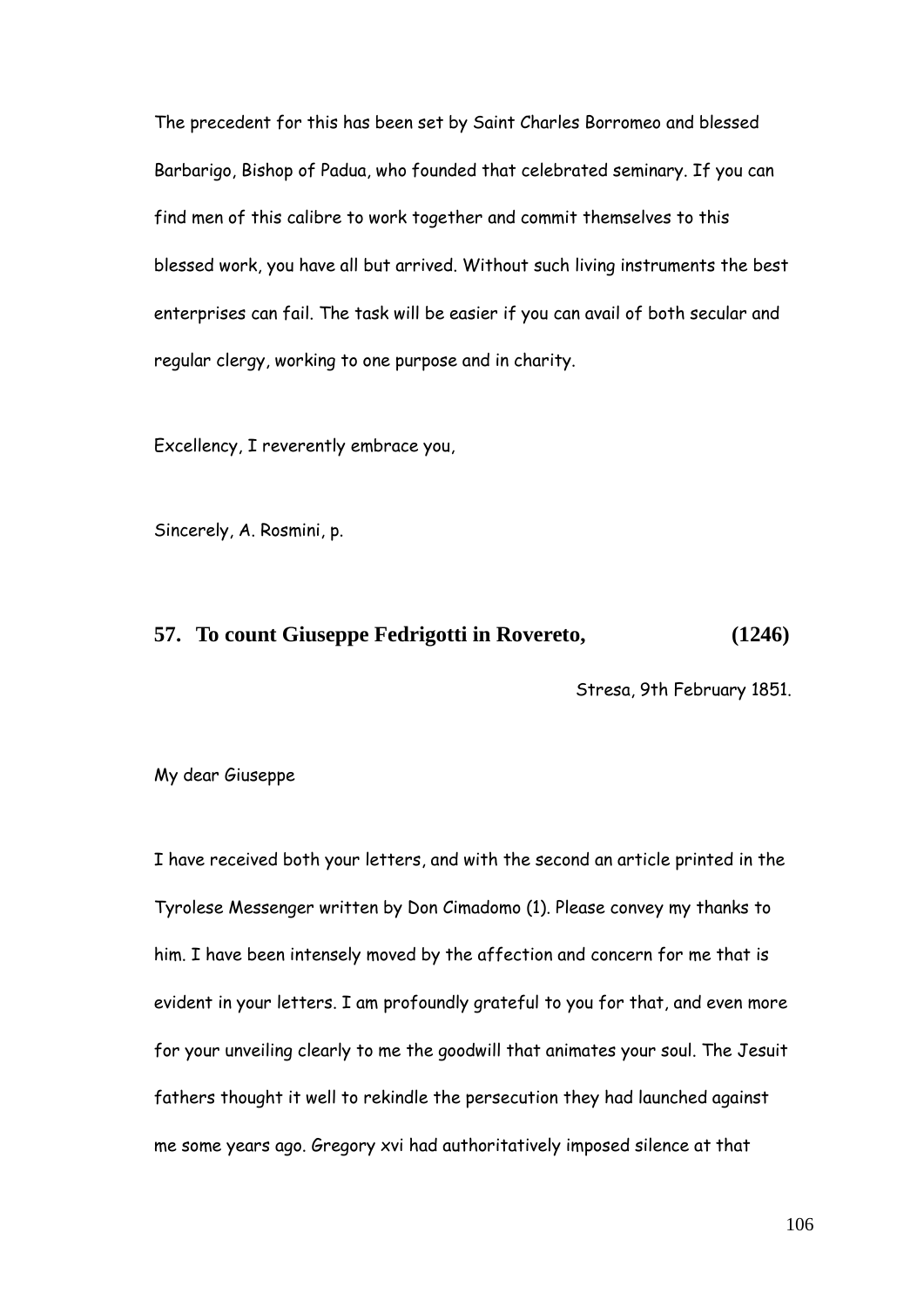time. In resuming this attack, they think it is now opportune to oppose me with a violence, a bitterness and an activity without precedent. I should qualify "Jesuit fathers" by recognising that this is true only of some of them. My own response is to pray for them daily. I console myself that I have never given them occasion to complain. When they were expelled from Switzerland, I welcomed six of them to our own house, and they were my quests for a month. I was willing to receive more of them at what was such a difficult time for them, even though my act of charity incurred the wrath of many and the denunciation of those newspapers inimical to the Jesuits. On the occasion of their previous persecution in Rome, when they were excluded I invited some of them to my house. So I don't have to regret any unkindness towards them.

Well in this world of human struggle we must be prepared for anything. No one can harm a hair of our head or say a harmful word about us unless God permits it. And what God permits is for our own good. I am just as tranquil and content now as I have ever been. In this kingdom, Fr Ballerini's work got wide publicity but the reaction was entirely against the author. The principle journals have published numerous articles in opposition to it. In Turin I am told, feelings were so strong that the few Jesuits remaining there dare not show themselves in public.

All this is between you and me, a confidence you richly deserve. Continue to remember me to the Lord.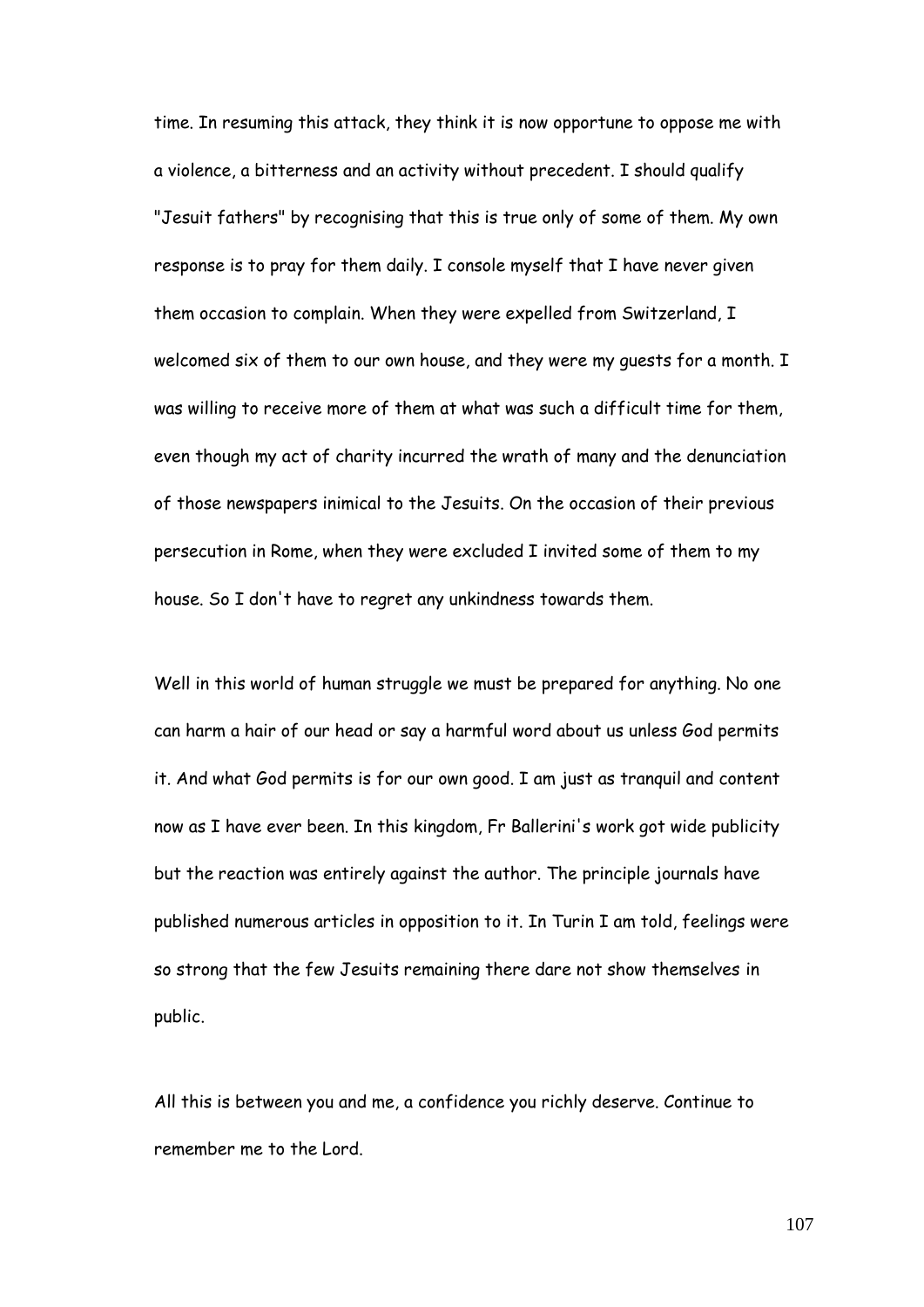Your cousin, A. Rosmini, p. (1) Don Giovanni Cimadomo of Sacco, a professor in the college at Rovereto, defended Rosmini against his accusers.

#### **58. To the Capuchin fathers in Rovereto (1247)**

Stresa, 19th February 1851.

My dearest Fathers,

The letter you spontaneously and kindly wrote me brought to my mind that sweetness and pleasure the Psalmist speaks of: "How good and how pleasant it is when brothers live together in unity." If the comforting and kind words of a friend in Christ are always pleasant and uplifting, how much more those that come, not from one friend, but from several priests and brothers united by the most solemn bonds and forming one family in Christ! In writing as if one heart and speaking as in a simple voice redolent of celestial wisdom, they offer encouragement in adversity, showing companionship as people who shared a problem and emitting that heavenly consolation they first sought themselves to alleviate their shared sorrow.

Your reverends, animated by that charity that flourishes in the Seraphic Order, you have practically made my trial your own and rail against the hurt inflicted on me by the excessive zeal of some people. This reciprocal charity and concern has so moved me that I feel as if I were one of you. This union in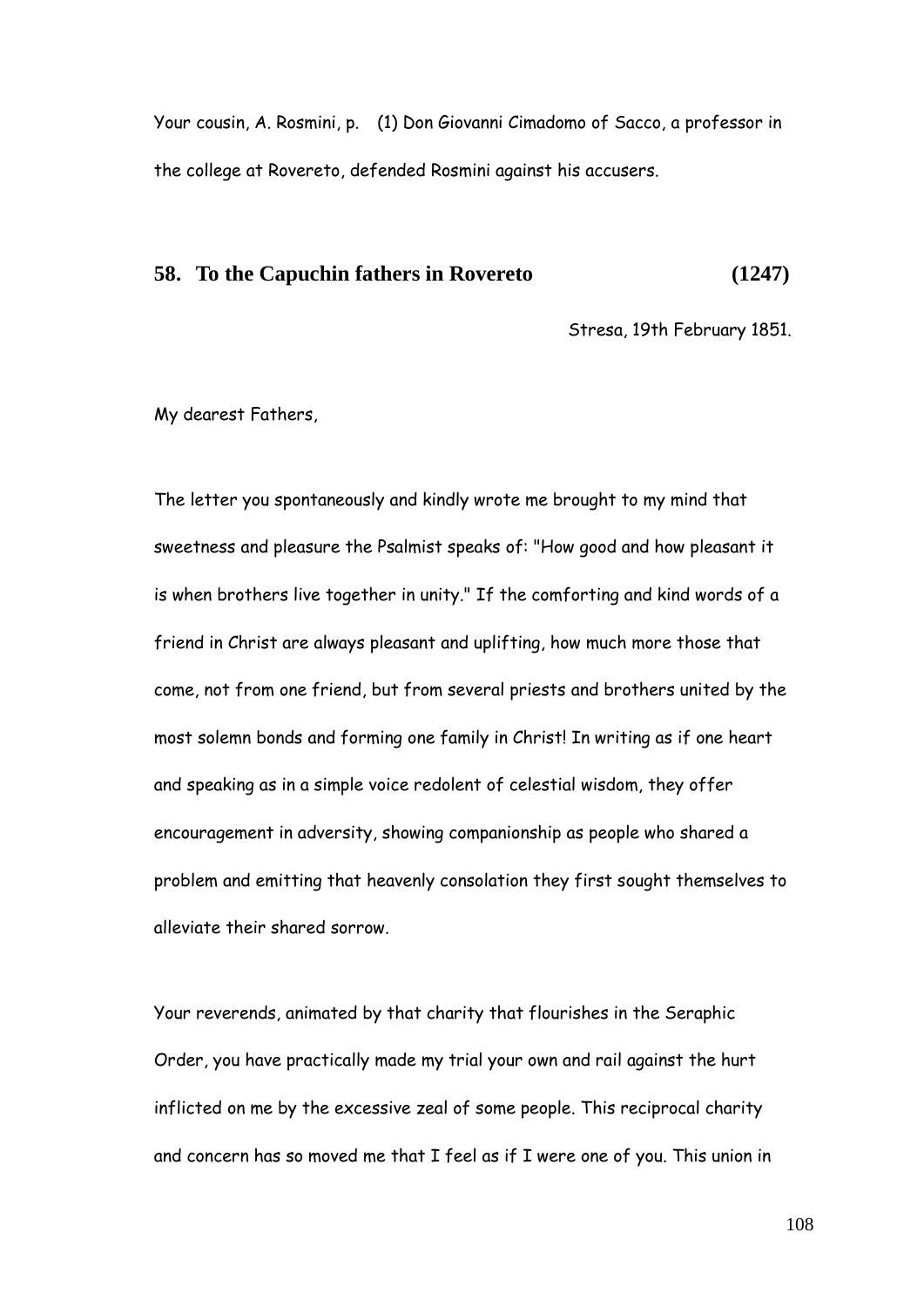Christ draws people closer and enables them to live as brothers. It is not the physical closeness he psalmist celebrates in the quotation above; it is that of spirit. Thus seen we are as brothers living together and our dwelling place is Christ.

Please accept my sincere and heartfelt thanks for your kind sympathy. Indeed I am tempted to say 'my congratulations' for not only nurturing the fire of charity in your hearts but communicating to others that same charity that alone unites in one body, rich in honesty and beauty, the many orders that adorn the Church, a unity not only of body but of heart and soul. This unity should characterise the army of the Lord, and the more this is so, the more formidable and invincible it will prove against its enemies.

In your esteemed letter you remind me of a great truth that I have learned by experience; that present trials also have rewards. My sorrow is lessened when I consider that those who assail me, if somewhat discourteously, are moved to some degree by zeal for purity of the faith; something so precious that it must be seen as a priority. Besides I consider that such trials as this are permitted by our Lord and creator, without whose will, nothing occurs, in heaven or on earth. He disposes all with supreme wisdom and even what is mischievous. He infallibly extracts a greater good. This thought alone is sufficient to bring one to perfect tranquillity and enables one to find consolation even in what in appearance is sinister. Our heavenly Father does not fail to provide us with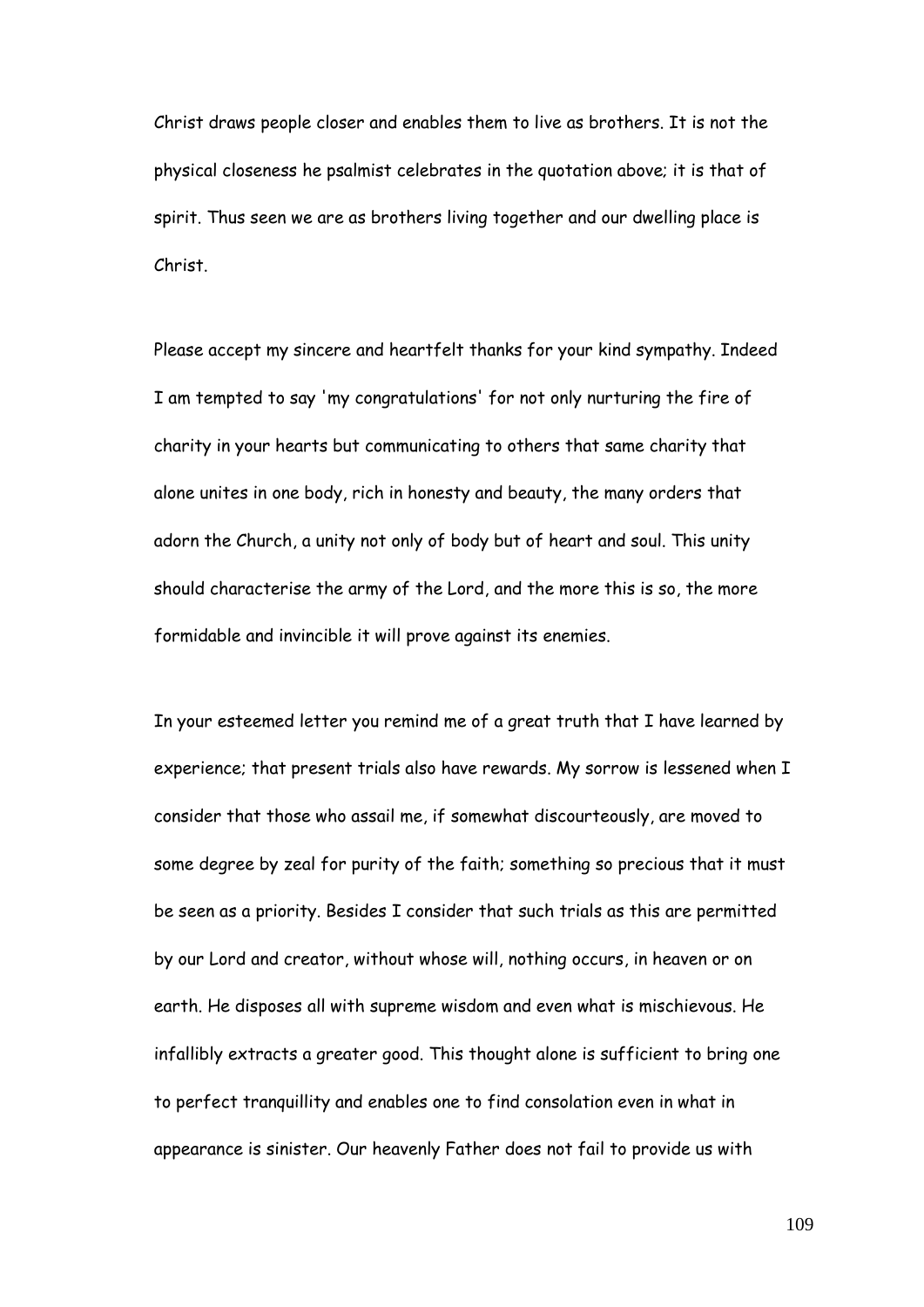sufficient strength to overcome, provided only we trust him and pray to him. In my own case it would be difficult to enumerate all the blessings and rewards that have accrued to me through my adversaries. How many friends in Christ for instance have become known to me through these adversities! Hoe many people previously unknown to me, very highly regarded people, have made my cause their own! And how many of my known friends have been drawn closer to me and showed me sign of even greater affection than hitherto. I will pass over the praises heaped on me- something dangerous to self-love- in speech and print by those who would undo the harm inflicted by my adversaries. I prize above all, the prayers sent heavenwards on my behalf by a great number of the faithful, the studious and those adhering faithfully to the love of truth and to true charity. Your letter, my dear fathers, is an exemplar of just such a noble spirit.

It is my ardent desire that from such events permitted by our Lord, comprised of some bitterness and much sweetness, my poor soul may gain the courage that is born of conflict so that I might serve the Lord more readily and faithfully. This is what I would hope and expect from the prayers of good people and your own specifically. When I look into my soul and note how little what is happening disturbs me and how much greater is the bitterness of my friends, I begin to wonder if so little pain can bring great profit. So I look to our Lord to make my desire to profit from tribulation, a desire that owes everything to his great bounty, rather than to any degree of suffering.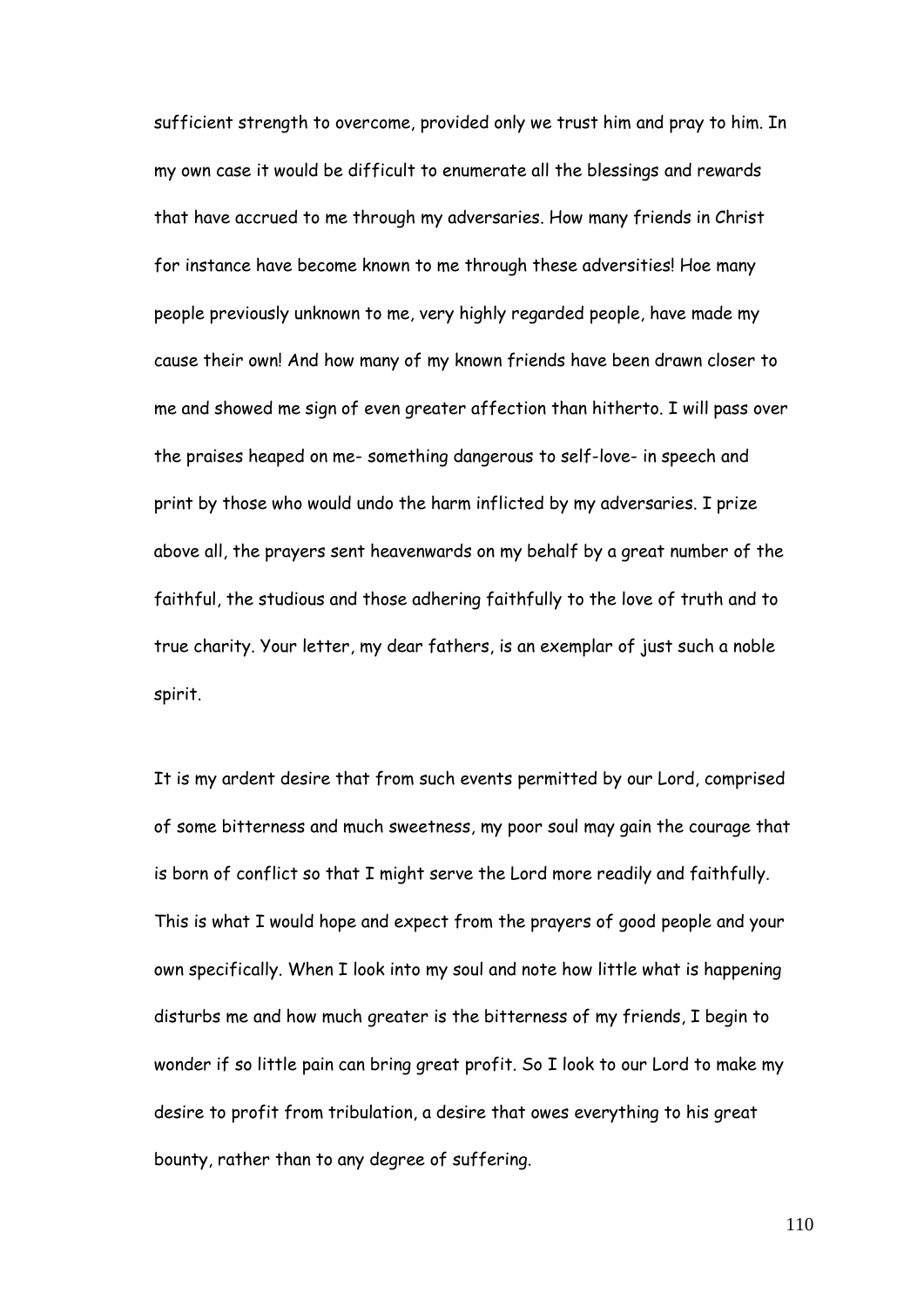Your prayers, my dear Fathers will assist me greatly in this also. With very sincere regards and genuine affection,

Your servant in Christ,

A .R. p.

# **59. To Baroness Maria Koenneritz in Dresden (1248)**

Stresa, 20th February 1851

My dear Baroness,

The recent news of your health in your welcome letter of December 31st is not the best and yet I find reason to rejoice, because it says to me that the good Lord, in his Providence and mercy is using the usual means of infirmity and tribulation to your benefit. Through these he wants to shield you more and more from the false attractions of this world and draw you closer to himself. I can see that you already entertain the thought and show the tendency to seek a life separated from the world and dedicated to the love of your creator. He who has inspired this thought will bring it to completion and crown it with his grace. This way he will lead you to that peace that was the gift of Jesus Christ to his disciples. This is the peace the world despises and derides but is powerless to remove from those who possess it.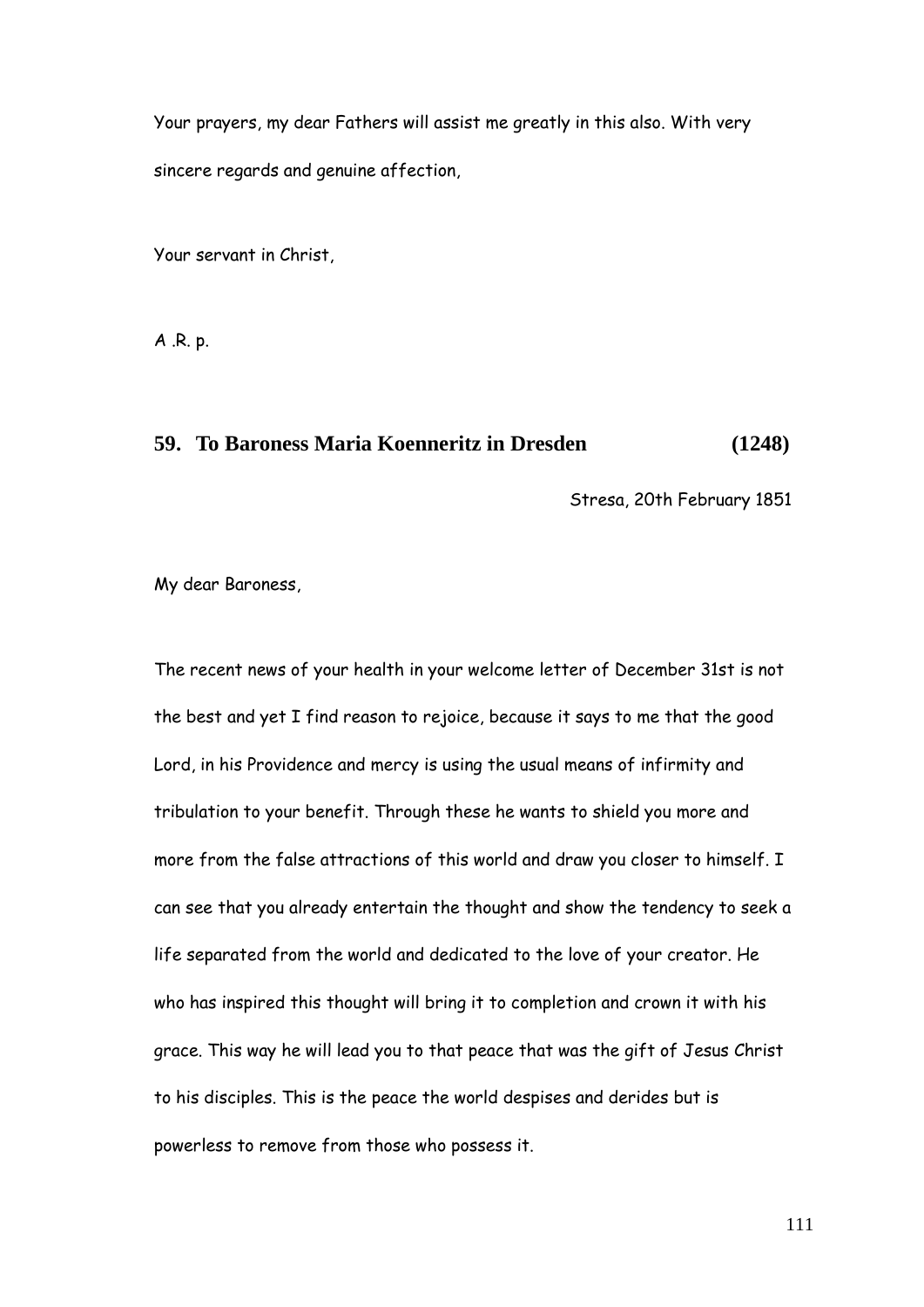If you return to Italy next spring, as I trust you will, I hope it will bring you the blessing of good health and greater peace of soul. As for me, I live relatively peacefully in my solitude at Stresa, a place that suits perfectly the type of life I desire most. I say 'relatively' because I am still targeted by many enemies. Some strive to denigrate me before the Holy Father himself, urging him to continue the prohibition of my writings. None of this disturbs me since I trust in the Lord. I know as well that the Holy Father is aware of the bad faith of these people. Do please remember me before the Lord; I do likewise for you in my poor prayers. May God's word always abide in us.

Please accept the sentiments of esteem and devotion of my honour to be your most humble and devoted servant in the Lord,

A. R. p.

# **60. To don Michele Parma in Domodossola (1249)**

Stresa, 28th February 1851

Dear Don Michele,

I am delighted to learn that you have engaged with such courage in the Turin fields of philosophy and law. It is an involvement you will find both worthwhile and rewarding. What is more you are not merely creating something lasting but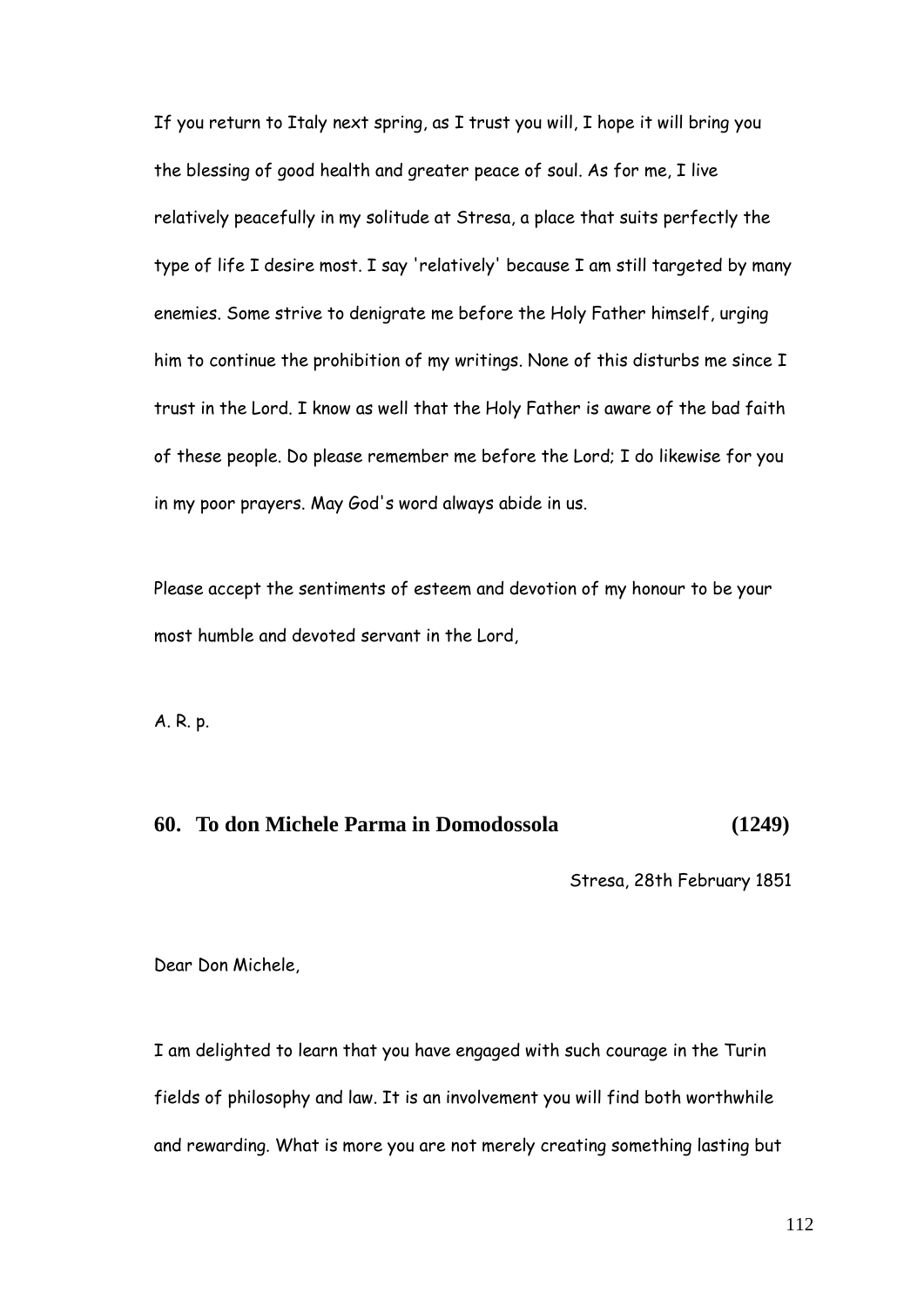indeed immortal, because the Lord sees your good intentions, your struggles and your endurance. So be of good courage and be careful not to make these struggles worse than they are by reflecting too much on them. You should even strive to lessen their impact by displaying courage, endurance and imagination. It can be turned to our benefit by colourfully representing what befalls us. I mean of course the colours of paradise that are at once both true and natural, of ideal beauty itself.

I have you always at heart dear don Michele and wish only happiness for you, which I know you experience, but let it be in Jesus Christ. We can do all things in Him who supports us. When I am weakest then I am most powerful. Walk to the point of tiredness- that will be truly beneficial. Contribute to the union and the love of your brethren. Spread and increase that love by being yourself charitable and of warm demeanour. We must be mutually supportive.

I remember all of you before the Lord in whom we are all one- our common focus. I embrace you all...

Your affectionate brother,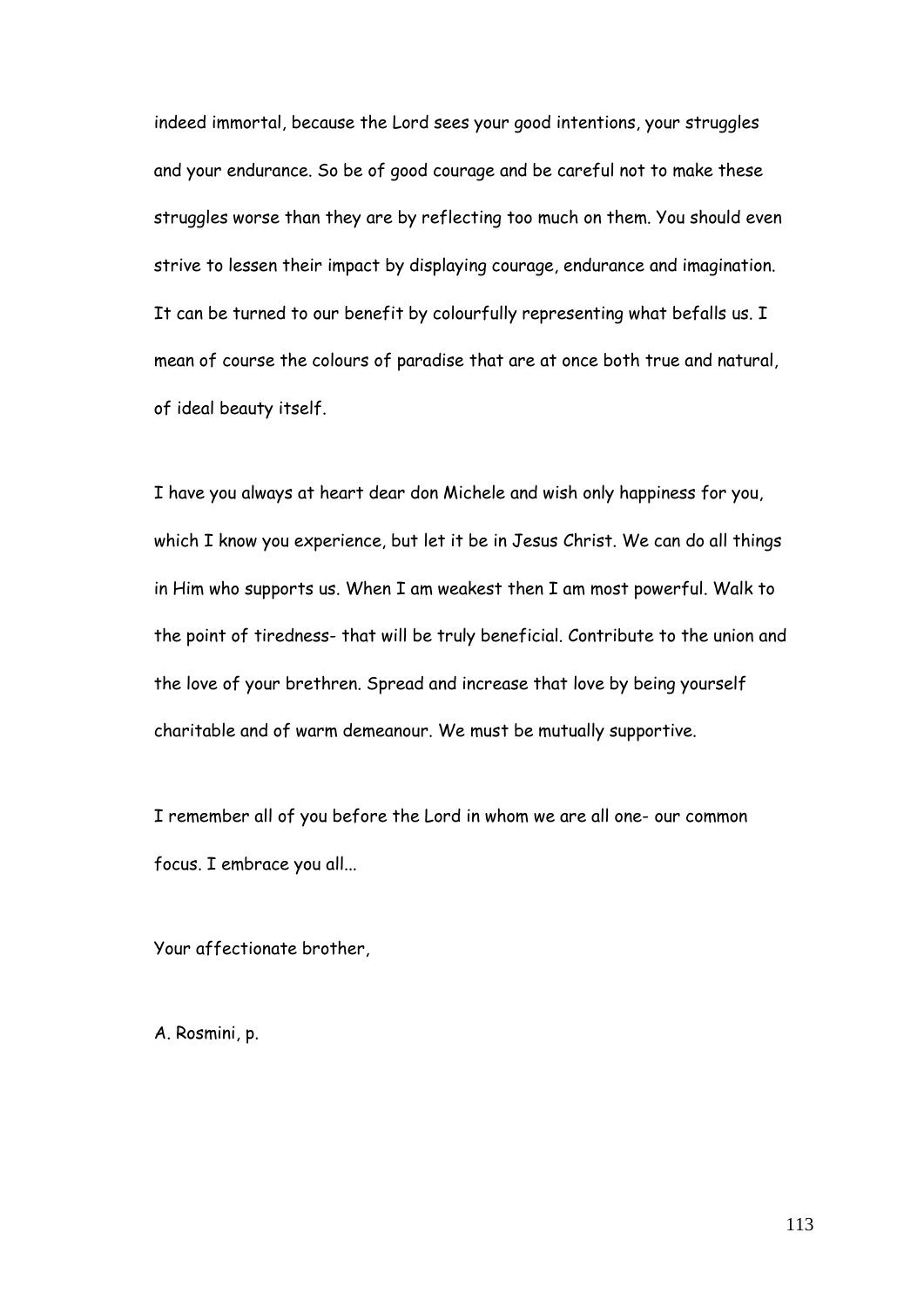#### **61. To Delfino Castellino in Domodosolla (1250)**

Stresa, 8th March 1851

Dear Delfino,

I am very sorry to learn from your letter that you make little spiritual progress. The fault is in your own will. If you won't help yourself by acts of virtue decisively willed, then how can you expect to make progress? Do you expect to be raised to virtue by your Superior or by a miraculous divine intervention, without any cooperation on your part? You look for the impossible! You must resolve to overcome self, to mortify yourself and help yourself by generosity in your offerings to God. There can be no victory without struggle. It is not the Superiors who are at fault, it is you! Should you choose you have at your disposal many means, abundant teachings and corrections that if availed of, would lead you to sanctity. If you do not use them you must answer to the Lord. As regarding the fasting of which you write, I put the matter in the hands of Fr. Molinari. He will discuss what is best before God.

Do remember that penance befits the godly. You need not fear coming to some harm by fasting; this is more likely to occur with overeating.

May the Lord assist you in taking the correct road. All depends on yourself remember!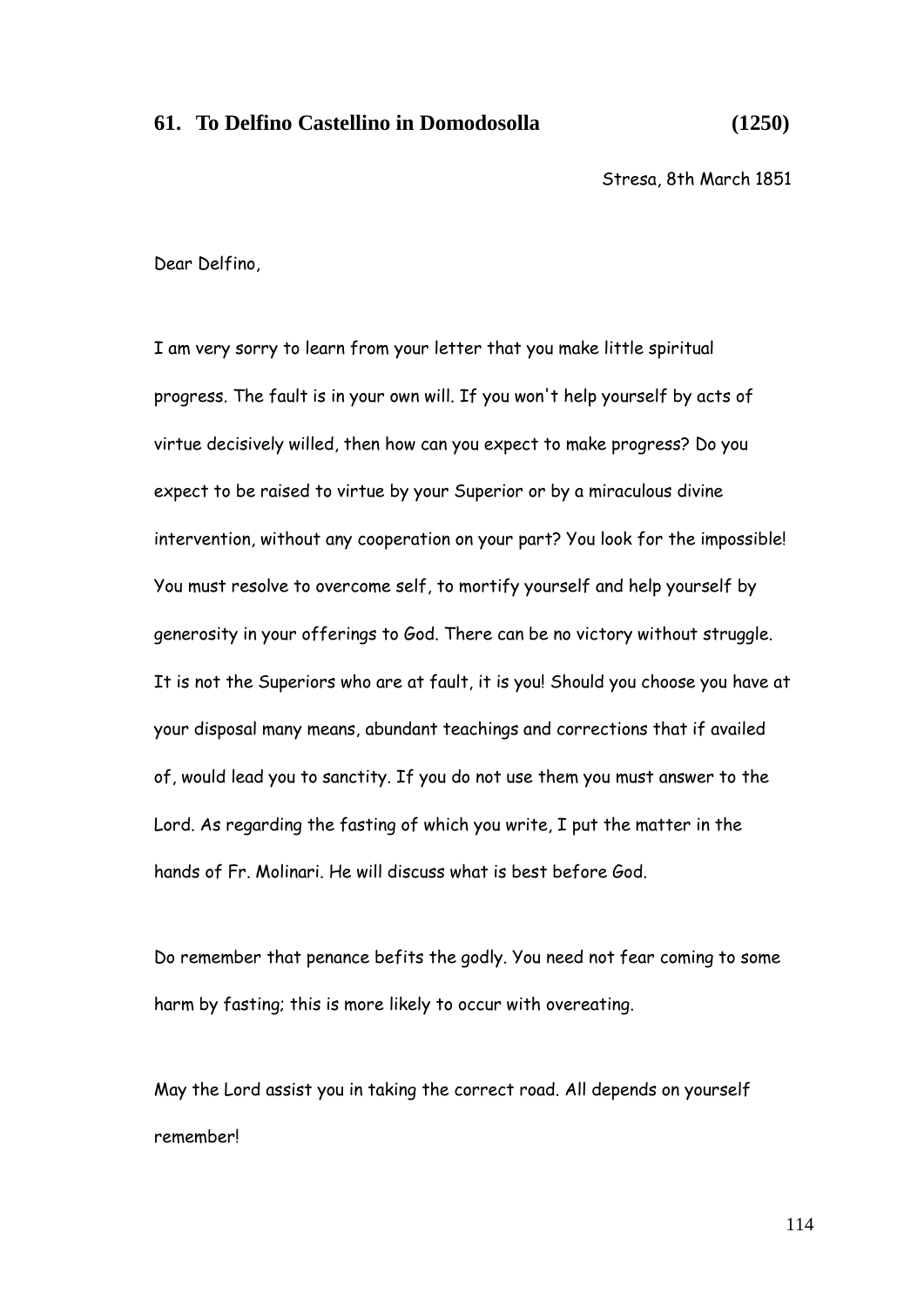Yours affectionately in Christ,

Padre A. Rosmini, p.

#### **62. To Don Giuseppe Fradelizio at the Sacra of San Michele (1251)**

Stresa, 15th April, 1851.

My dear companion in God's service,

I trust that the light you received from the Lord in the course of the recent spiritual exercises may prove a consolation in your faithful service and be an aid to your progress in the virtues of humility, sincerity and love of your neighbour. May those dear companions God has placed with you in the same society be the first to benefit, and may it then spread outwards to all men, especially in what is to the benefit of their souls.

I hope that your responsibility for a house that seeks the good of souls through the spiritual exercises and missions to the faithful will find you using great zeal in bringing it to fruition. This will result if all of you seek the sanctification that is your sublime vocation, and, moved by this same holiness, you labour tirelessly in the field and at home, to equip yourselves with both the knowledge and the eloquence necessary. I hope also that in assisting Don Cesare with all affection and charity, you will enable him to overcome those little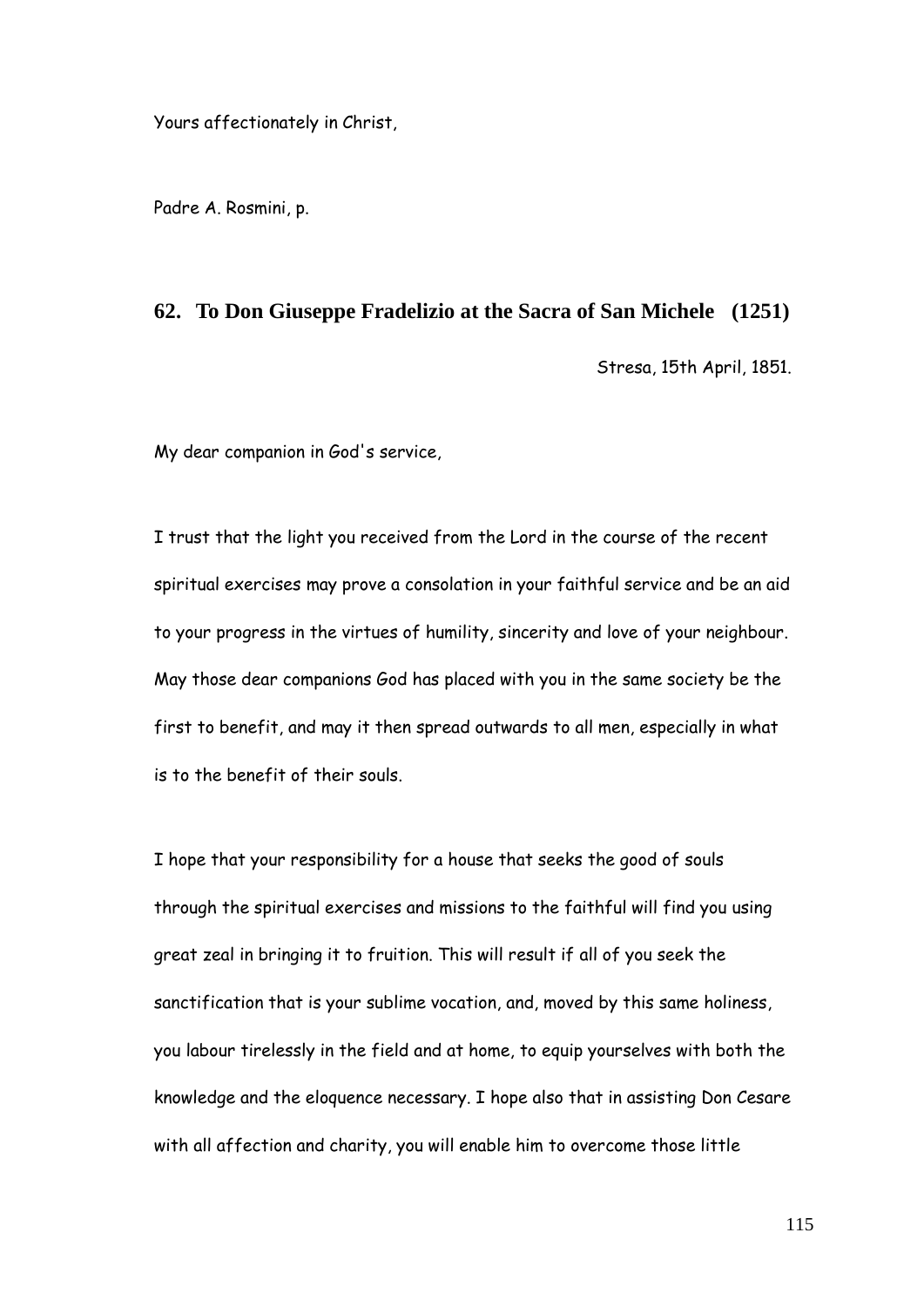defects of long standing. The kindness you show him will benefit him more than the letters he expects from me. I can add nothing to what I have already written to him, which he should perhaps re-read.

I could not visit you from Turin as I wished but I keep you always before the Lord. If the mission work could be given greater impetus, it would bring about much good.

May the Lord be generous with his grace to all of you!

Your affectionate brother in Christ,

A. Rosmini, p.

# **63. To the cleric Costantino Reina at Domodossola (1252)**

Stresa, 16th April, 1851.

My dear Son,

Your letter of March 27th brought me no little consolation. It was good to learn from it that all of you are united and bound together in the love of the Lord. You tell me that you serve that same Lord joyfully and energetically in your neighbour, caring not merely for corporal needs but what is most important of all, for the good of his soul. You thus accumulate treasure in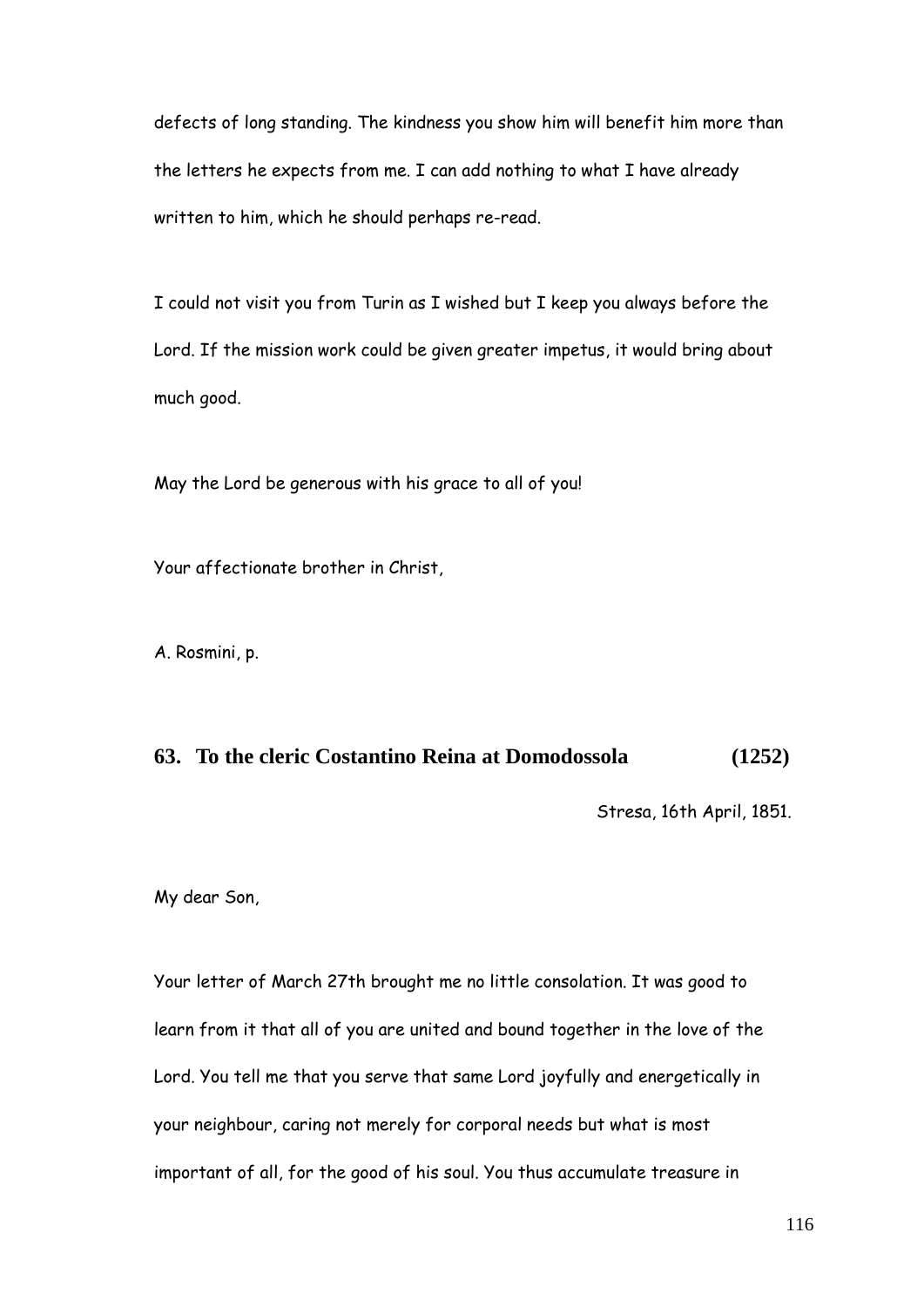heaven. I approve entirely of your profiting by what was written for us by the Holy Spirit in the Book of Proverbs. You should avail of the same in Books of Ecclesiasticus and Wisdom. How many beautiful things are available to us in these books! And how unbecoming it would be not to avail of them!

As regards the dress we use, understand that the dress of the Roman clergy is prescribed for us. It should be the model for all secular clergy also. The Roman tailoring adheres to the open collar.

May the Lord bless you and all your dear companions. Goodbye!

Yours affectionately in Christ,

Padre A. Rosmini, p.

# **64. To Don Vincezo Bonicelli at Bergamo (1253)**

Stresa 17th April, 1851.

Very Reverend Father,

I have received the precious gift of the new masses and offices you have proposed, on the direction of your Bishop, for the Diocese of Bergamo. I have also received the Dialogues of Giovanni Liardi who staunchly defends them from indiscreet censors. I have admired both the piety and the erudition manifested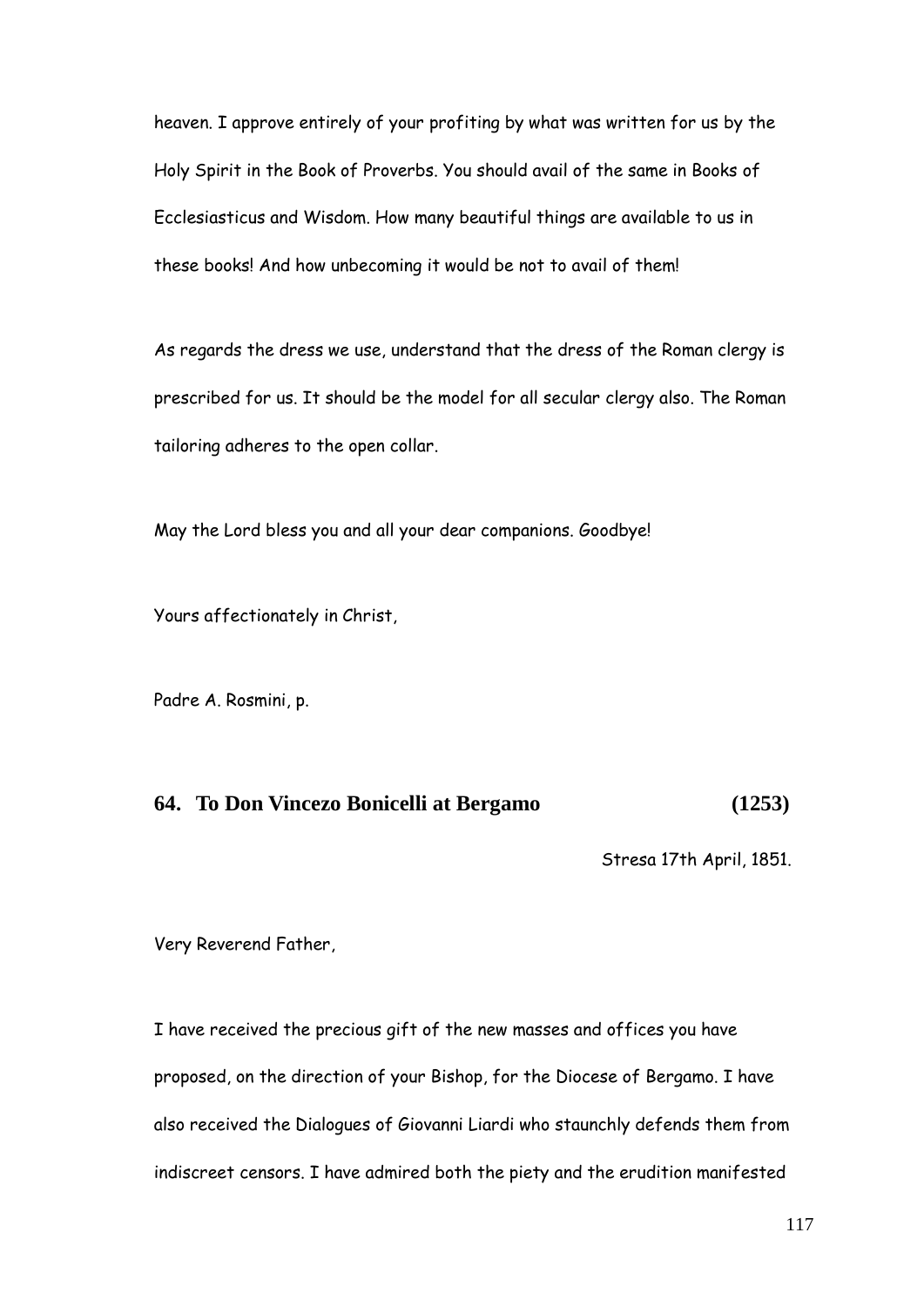in these works. But above all I am in awe of the most ardent commitment to the divine cult that has motivated you and the admirable prelate of your diocese to undertake so important a work. The total deference and submission of the proposed betterment of the Bergamascan Structures to the judgement of the Apostolic See, to whom belongs the authority over discipline in the universal church, is both the best protection against the attacks of adversaries and the best protection also against well meaning but less well informed friends.

I have no doubt but that the Holy See will appreciate the excellence of your intentions and the just desire for improvements that has prompted your exceptional efforts. I have learned that Benedict X1V had prepared the breviary he himself had amended for publication at the appropriate time, and the manuscript is retained in Rome.

Let me reassure you that I am most grateful for your valued gift. I avail of this opportunity to request that you convey my regards to Monsignor Bishop of whom I remain the most humble and grateful servant.

A. Rosmini, p.

#### **65. To teacher Angelo Grupello at Domodossola. (1254)**

Stresa, 18th April 1851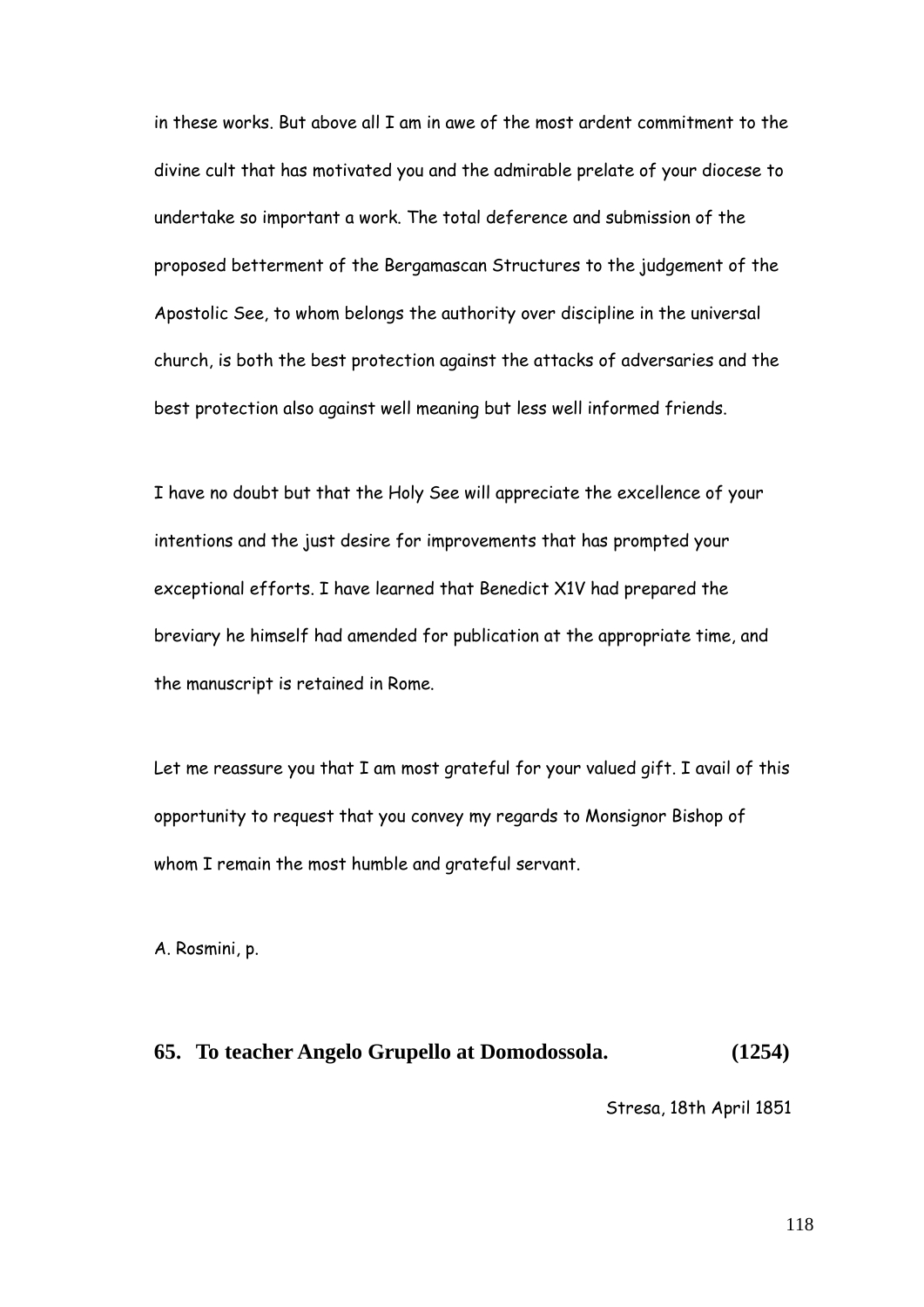My dear son in Christ,

It is always a pleasure to hear from my sons. Your letters provide an opportunity for me both to offer suggestions and when necessary to admonish. Your letter of the 15th of April tells me that you enjoy and profit from your teaching role. This will prove meritorious for you, especially when zeal instils a holy fear of God and good Christian behaviour in your pupils. Encourage them to lead a prayerful life, how to attend mass and in the recitation of Rosary, never neglecting the catechism of course. For your attention to these, I must pay you due praise.

There are however, three matters of no little consequence for your vocation on which I will comment. Firstly, you ought to be more concerned about your standing in the eyes of God and your Superiors, who represent Him, than with people outside the Institute. You would have done well to remain modestly silent on the words of praise you received from the school inspector and others. Your Superiors would be happy to learn that your school had been approved, if it so deserved; but they would be less happy to hear it from you. In you they look to find the humility that leads to perfection and submission to their judgement.

Secondly, it saddens me greatly to learn how very far you are from understanding the practice of the virtue of obedience and humble submission.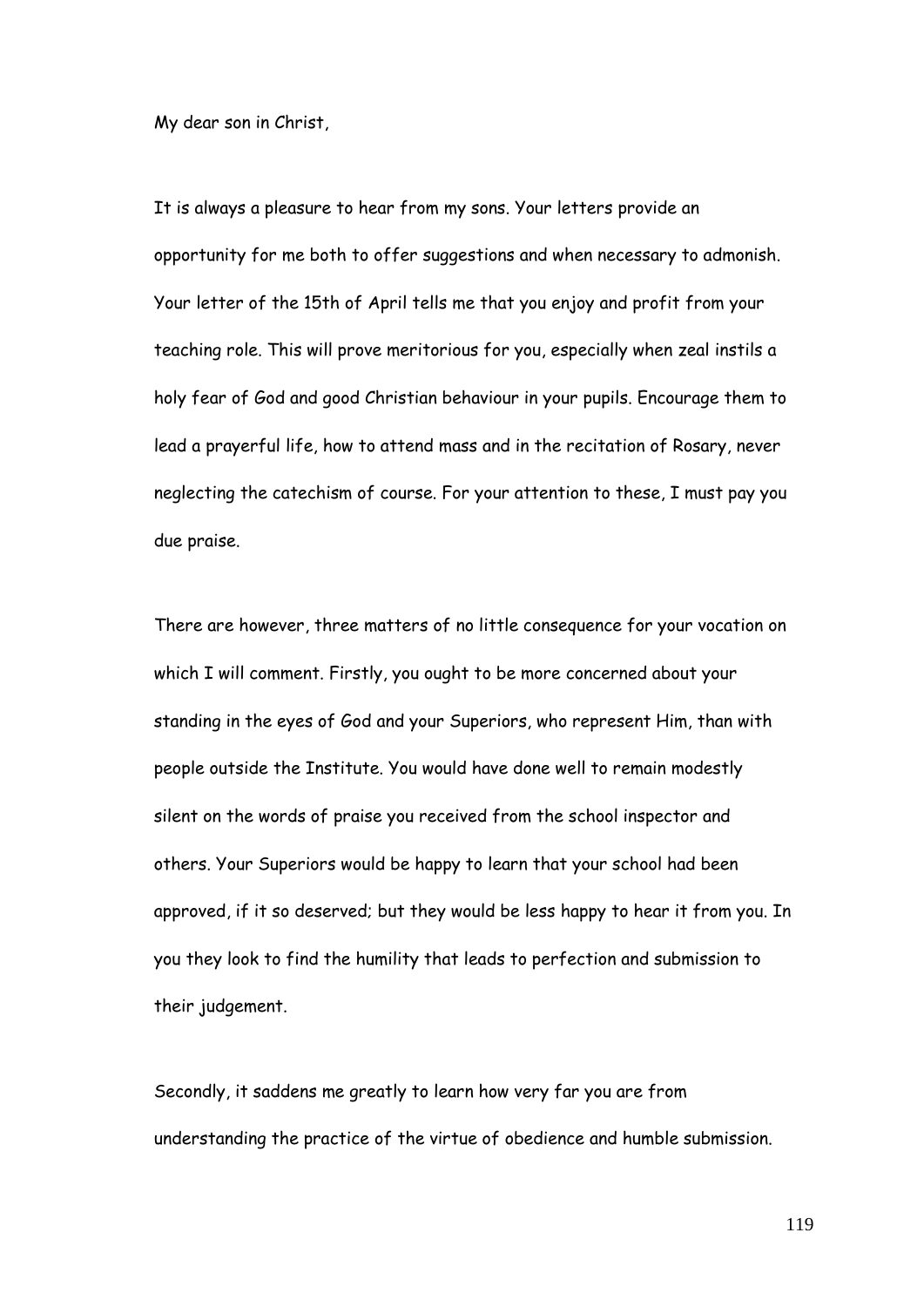You must understand that in every well ordered religious house, there must be a head or superior to whom all who live there must humbly submit. In your house, Calvario, that person is our beloved fellow priest Leonardi Terribilini. You, like all the others, owe complete obedience to him. Don Terribilini is not only Master of Scholastics, he is also Superior of the house. You must surely understand that if there were no superior in a religious house, good order would not exist. When it is necessary, you can of course have recourse to a higher Superior; in your case Don Paoli would be your first contact, followed by Father Provincial and then Father General. But you may not have recourse to this in minor matters; true obedience must involve some mortification. One who easily shows an aversion to his Superior is not only lacking in mortification and obedience but may also be guilty of coldness and stubbornness and lacking the love of God.

My third admonition is this: when one writes, not just to a Superior but to anybody, one should write tidily showing respect for that person.

I would have been justified in returning your letter to you, badly scribbled as it was on bits and pieces of paper and postcards. I will forgive you this time, even though you have already been warned about this. Negligence and carelessness in writing does not denote a well ordered soul, such as one might expect in a member of the Institute of Charity. So accustom yourself to civility and respect towards all.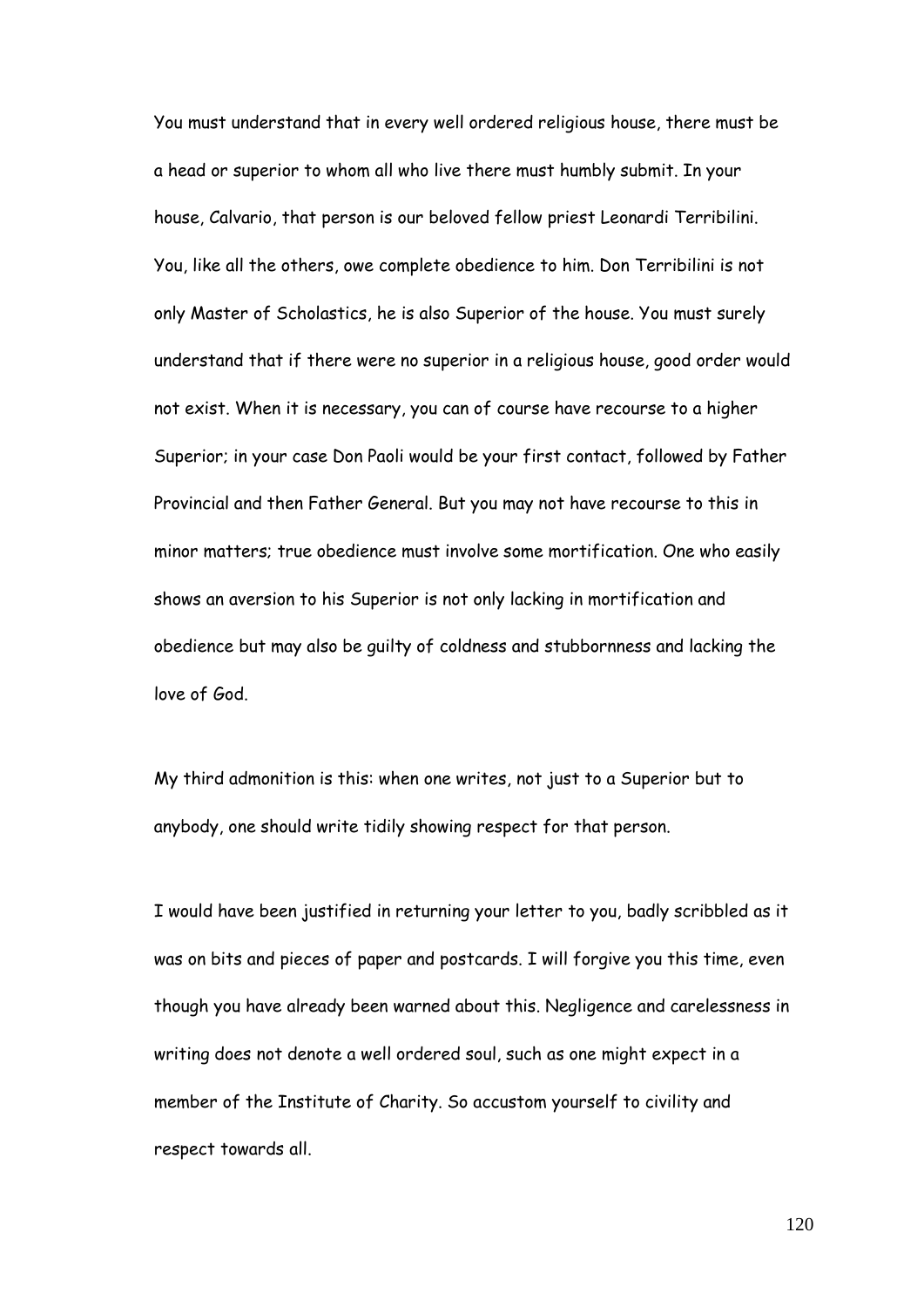May God bless you. Yours most affectionately in Christ,

A. Rosmini, p.

# **66. To Giacomo Lugan at Domodossola, (1255)**

Stresa, 18th April 1851.

My dear son in Christ,

Many thanks for your good wishes. I reciprocate the same before the Lord. Because you find the study of Latin so difficult, I am dispensing you from it; but you must continue in the office of prefect. This role not only suits you but is meritorious for you, especially in these times when youth need to be shielded from dangers and encouraged in the fear of the Lord. The difficulties involved should spur us to greater effort, never losing heart. Confide in God and in prayer he will protect you and guide you on the way to salvation.

Goodbye!

Your most affectionate father in Christ,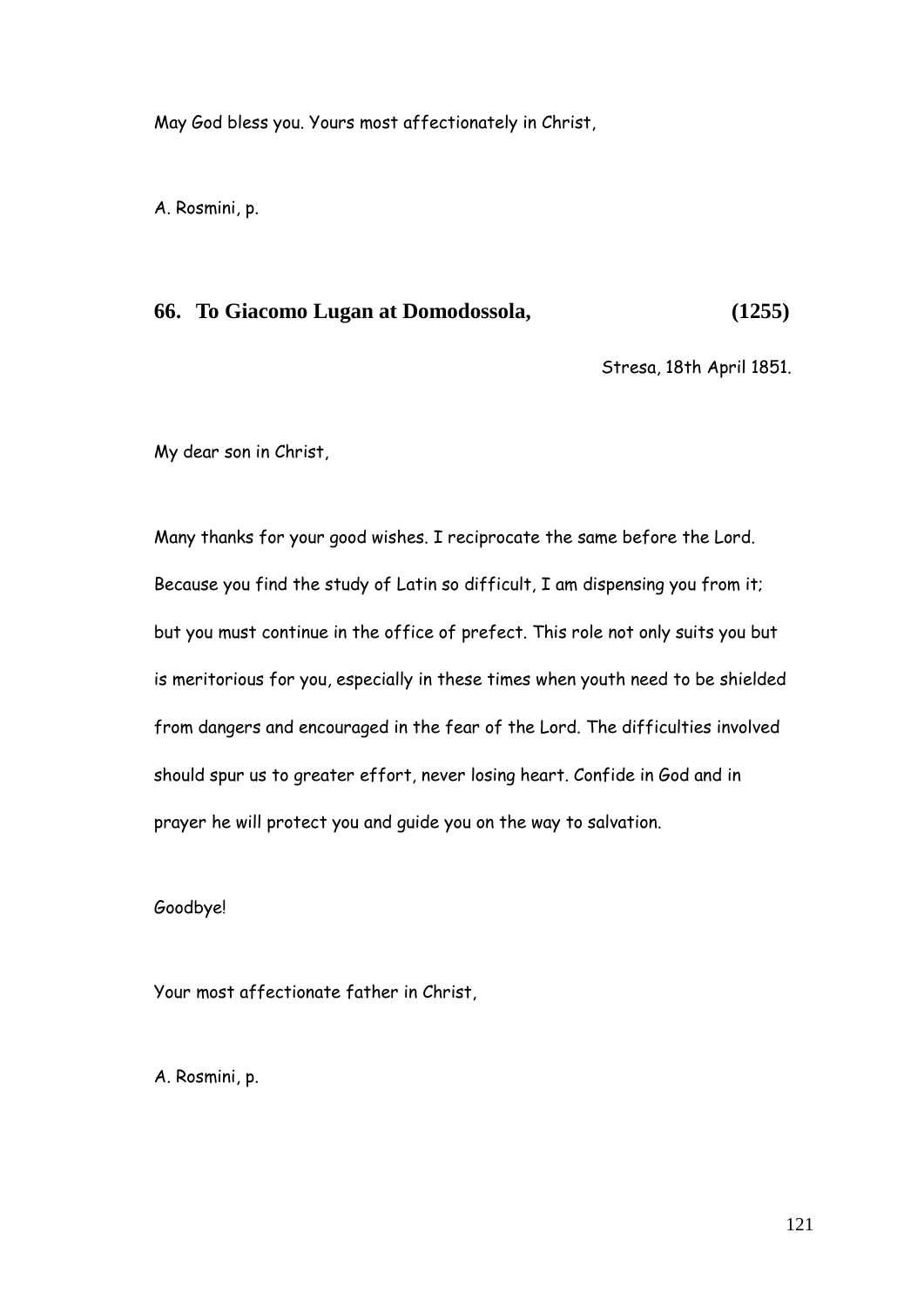## **67. To Francesco Cardozo Ayres in England, (1256)**

Stresa, 22 April 1851.

My most beloved son Francesco,

Your joy at the double favour the Lord has done for you in granting you the golden chain of the vows and initiating you into the service of the altar of the Lord was a source of joy to me also, for which I thank the Lord. Faith and courage therefore, in our most loving and powerful Master who is more generous than any Master, not only because he rewards his servants more generously but also because he doesn't need our service. If he receives our service it rebounds to our advantage, not his. Even more, this most powerful Master assists his servants to enable their service so let us say in the words of the Psalmist "preserve me Lord because I hoped in you; you are my God and need nothing from me."

I hope you will find in England a most extensive opportunity for the exercise of charity to the neighbour. The very exercise of this rekindles charity towards ourselves. Embrace all your companions and your Superior for me. Continue to remember me before the Lord.

Goodbye! Your father in Christ,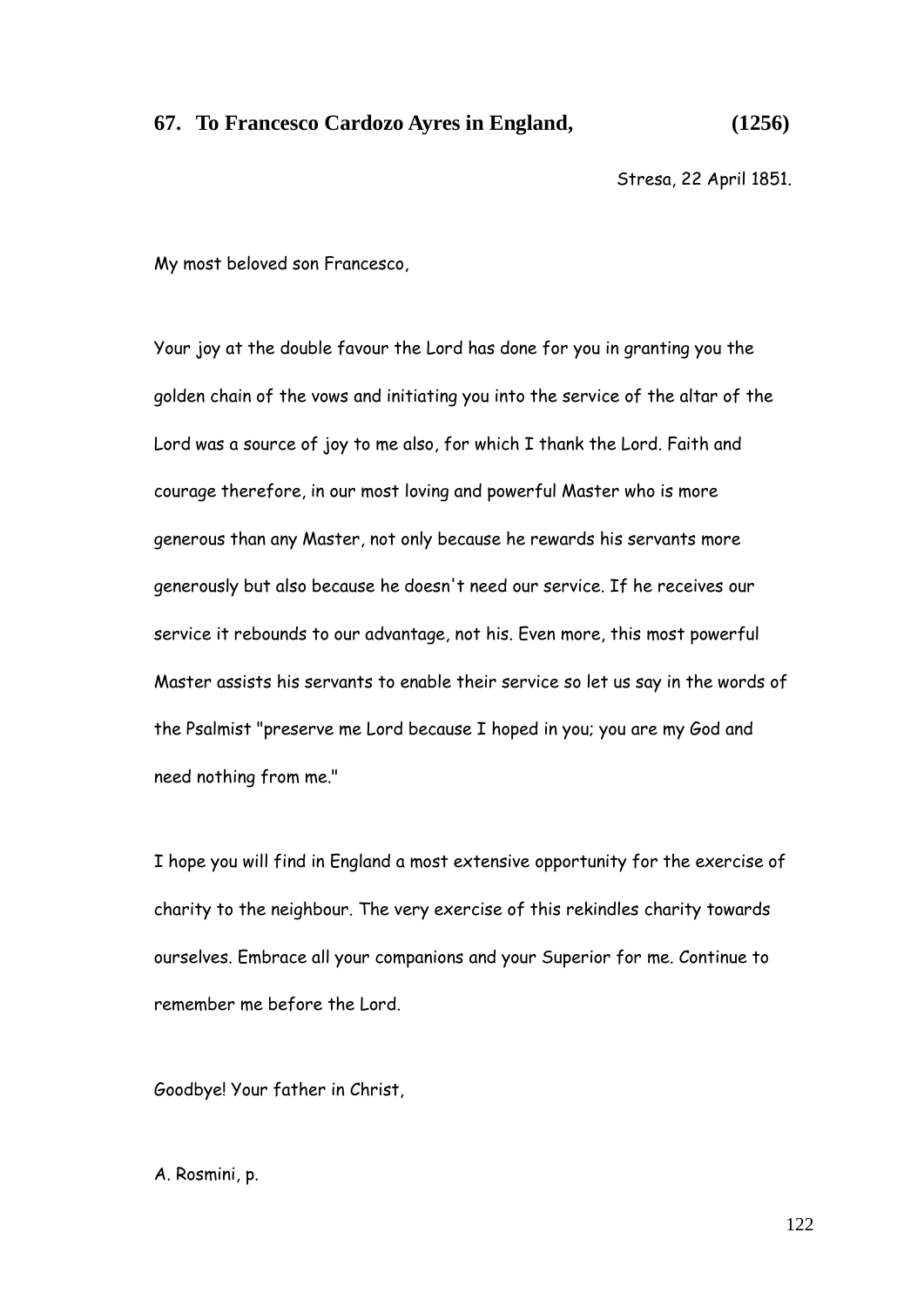# **68. To cleric Francesco Chiuso at Domodossola, (1257)**

Stresa, 30th April 1851.

My dear son in Christ,

I feel very sorry for you! You allow yourself to be so disturbed by your enemies when a little fervent prayer and faith in Jesus Christ, wedded to a little strength of will, would be sufficient to overcome all and enable you to be a good servant of God, which is your vocation, and a good and holy religious. Believe me Francesco, I pity you because you are overcome and drown in a spoonful of water. Pull yourself together and be strong-willed; it's all you need. However in a few days, perhaps even tomorrow, Father Provincial will pass there. Open your soul to him. If it be necessary, he may even move you elsewhere, but how much the better if it proves unnecessary! On whom does that depend if not you?

Man can if he wills, overcome many things because Christ helps him to. It borders on cowardice to fail to oppose the enemies of the soul because of a weariness of spirit. Put all before Father Provincial, and try to do so in a way that will cause me no further displeasure. Can I hope for this? At least it is what I wish.

Goodbye! Yours in Christ,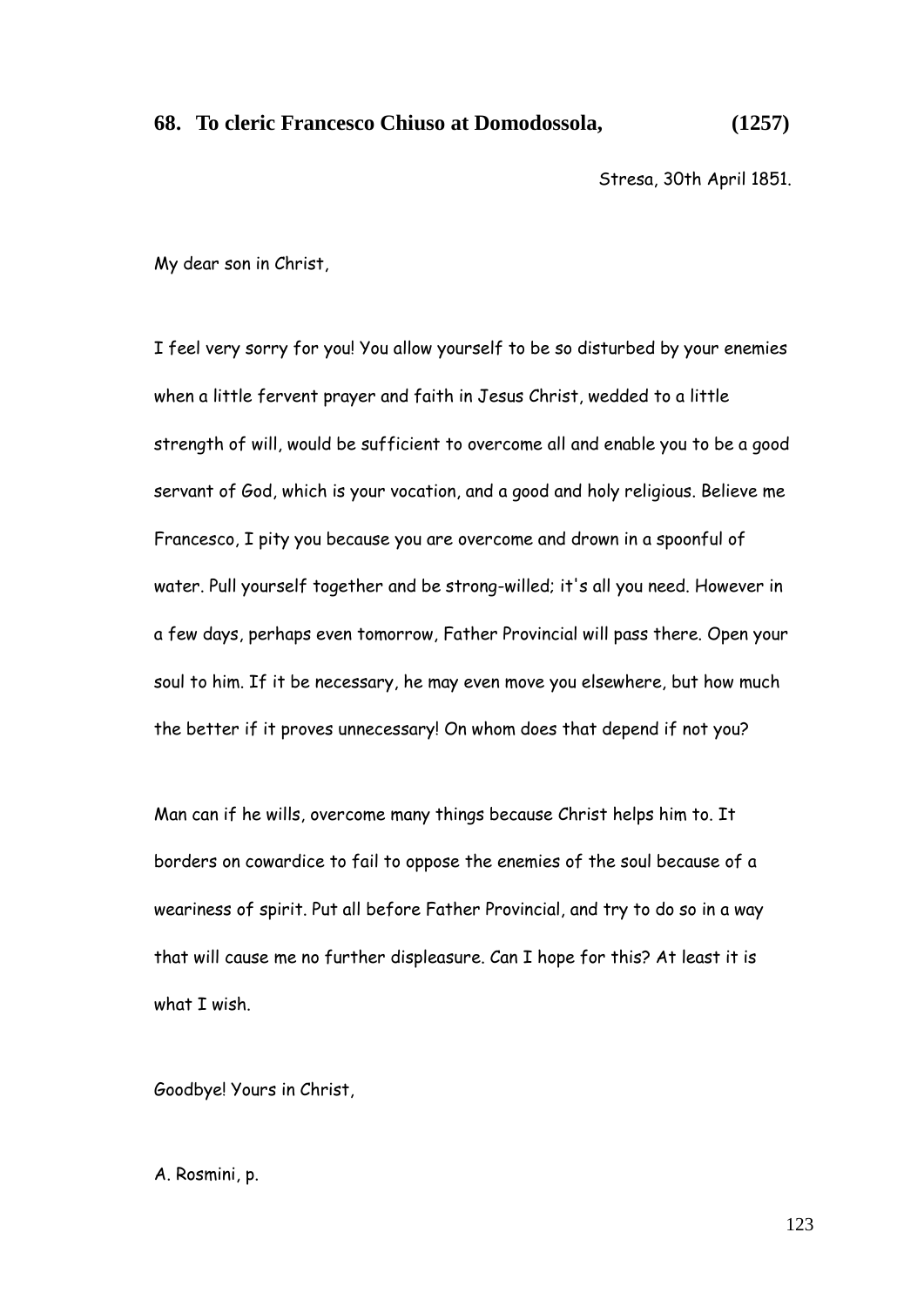## **69. To Sister Bonaventura Rosmini at Domodossola (1258)**

Stresa, 1st May 1851.

My dear sister,

I knew nothing of the death of your sister; no one wrote to me. I pray for her soul, even though I feel she is happily in the presence of the Lord. She was so very good that when I met her some years ago, her shining countenance reflected the joy her spouse diffused in her innermost soul. I felt the same joy in contact with her. Dear Bonaventura, rejoice that you will share with her a reunion without parting the eternal beatitude.

For now, work, endure, resist, always alert and confident of what profits you, because who works accumulates, who suffers rejoices, who resists triumphs. The one you serve, Jesus Christ, guarantees all this.

Goodbye! To date I have not managed to visit there, nor do I know when I will be able to. But what does it matter? We are united in the Indivisible One.

Bye again, Yours most affectionately in Christ,

Father A. Rosmini, p.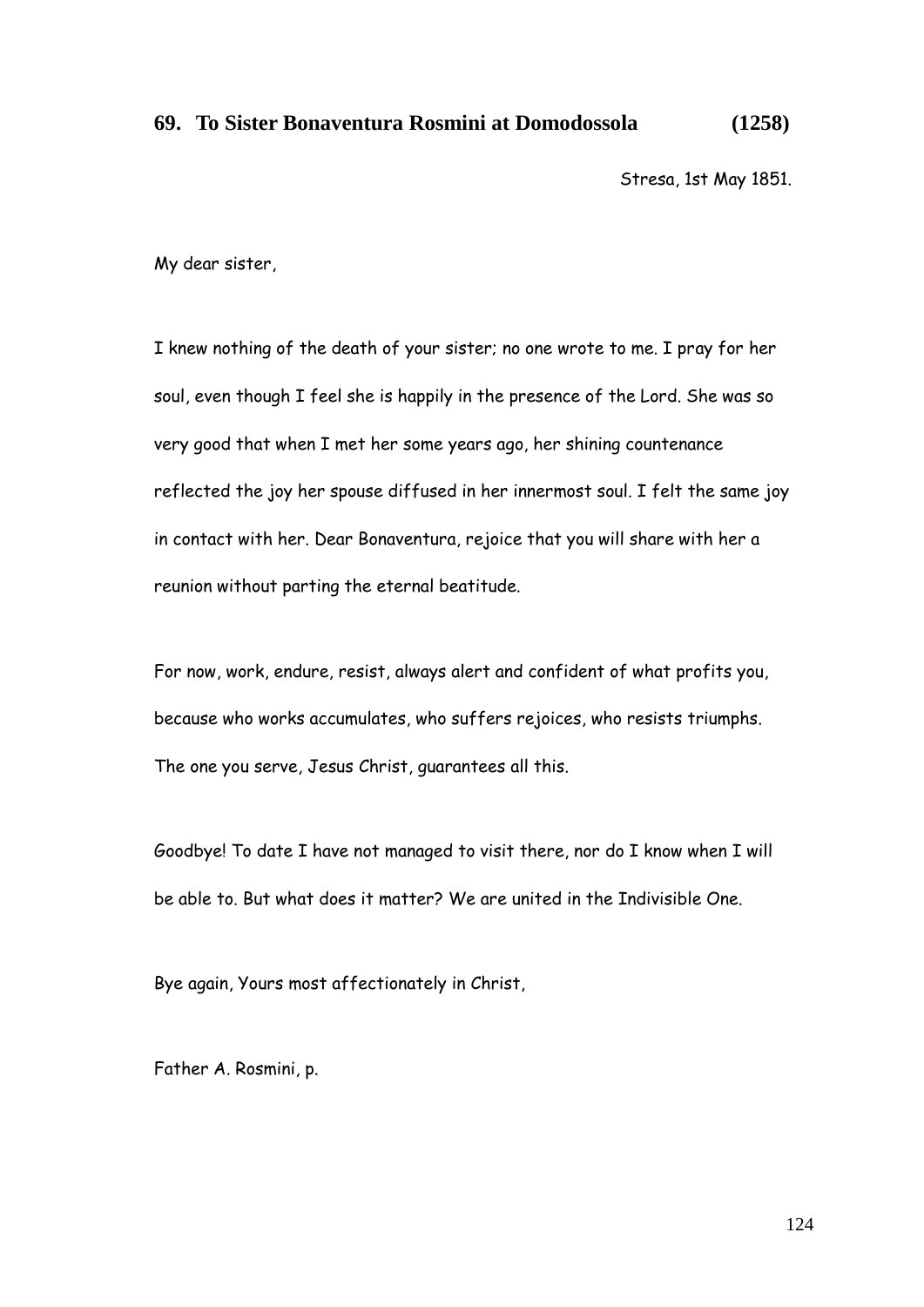### **70. To professor P. Agostino Muraglia Scolopio at Genoa. (1259)**

Stresa, 3rd may 1851.

Dear Reverend Sir,

In answer to the very important question you posed me, I find it impossible to give you an adequate reply in a letter. I must limit myself to indicating sources, trusting it may be of some help and hoping these sources will provide an answer. For this religious course I would refer you to what is contained in the Philosophical Pamphlet, Milan 1829. I would add that it seems to me you should impart to them a higher estimation of the Holy Mass and other liturgical practices. Encourage them in the practice of prayer and other practical things, but ensure rather elevated concepts and a richness of style to enhance the appeal. I would add that to win attention of youth, one must show great enthusiasm and make good use of stories.

I assure you of my esteem and devotion and am honoured to be your most humble and willing servant,

A.R. p.

**71. To the Sister of Providence, Felice Stedile at Domodossola.(1260)** Stresa, 19th May 1851.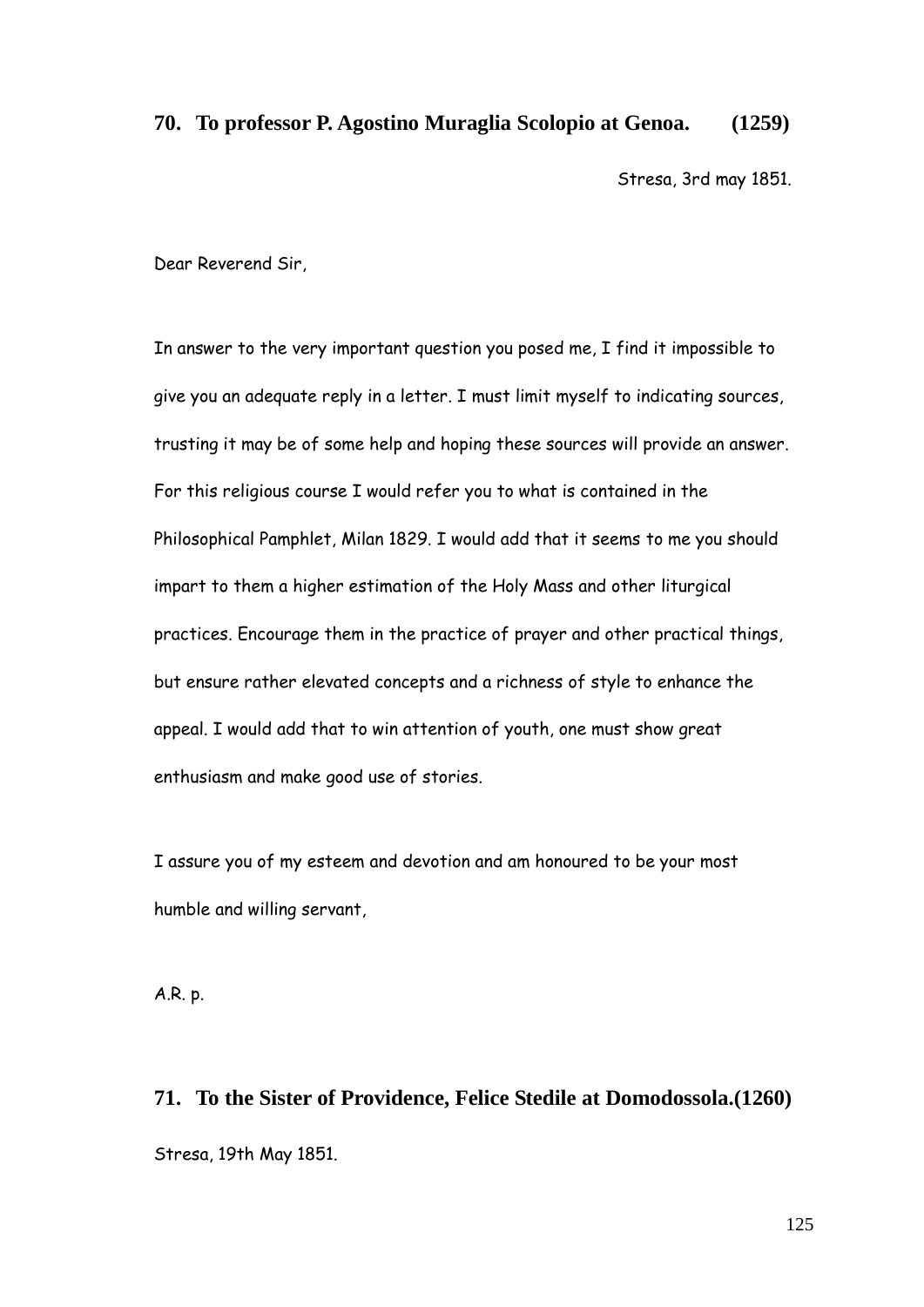My dear daughter in Christ,

The ever good and merciful Lord in visiting and illness on you has healed your soul. You should therefore be most grateful to him and thank him without ceasing. May I also congratulate you in that having suffered great humiliation, you have made good resolutions to be firm and constant in your vocation, your greatest gift from God after your Baptism. But my dear daughter, no more recalcitrance ever, but humble, obedient, peaceful and joyful in spirit, accept all God sends you through your Superiors, the good and what can seem bad, but in the end proves also to be good. Take heart! Don't let the enemy, self-love or the passions ever again superimpose themselves on the servant of God, the spouse of Christ. Let nothing defeat you, nothing frighten you. Confide entirely and always in God. Pray incessantly to him and if through human weakness you are guilty of some defect, don't deny it but instantly admit and confess it, with great simplicity, seeking his pardon, mindful that Jesus Christ suffered also for your sins. That way you will be forgiven and will continue on the path of virtue.

If you know Jesus Christ you would be neither diffident nor disturbed; you would throw yourself into his hands and there rest in tranquillity, even though you knew you were unfaithful and ungrateful to him. I hope you will do exactly that and when you find yourself centred in the heart of Jesus Christ and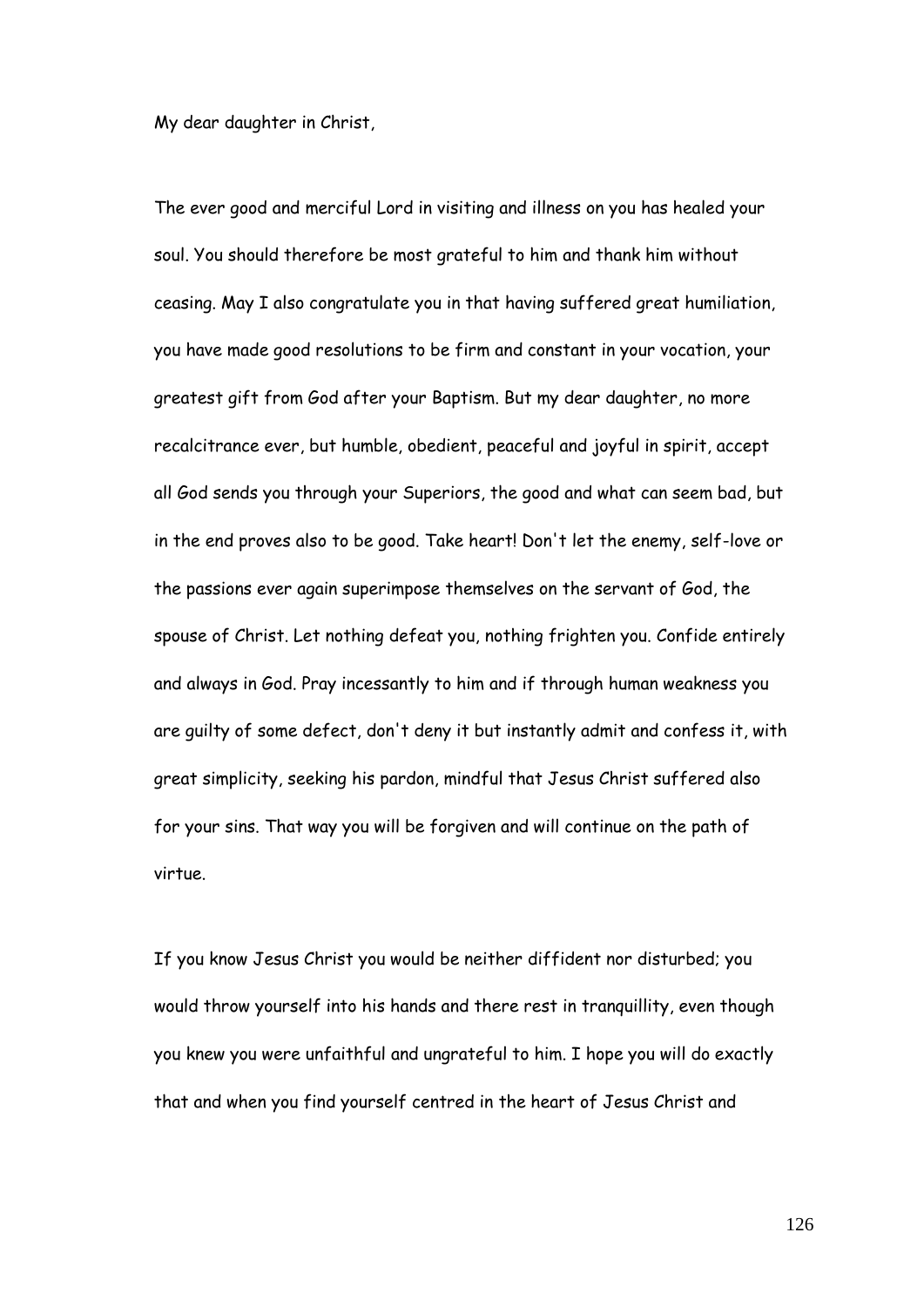become aware of how good it is to be there, then pray especially for your most affectionate father in Christ,

A. Rosmini, p.

## **72. To Don Bernardo Fusori at Rovereto, (1261)**

Stresa, 25th May 1851.

My dearest Bernardo,

You won't believe how consoling was what you told me in your letter of May 14th about the distribution of prizes to my fellow citizens of St. Ilario. It was enhanced by your sending me the discourse you gave on that solemnity. I am more grateful than you can possibly imagine for the zeal of you and your cousin Adelaide. I pray the Lord to grow both your labours with an abundant harvest, and in turn to crown that with eternal glory.

I hope that the retreat you and Don Antonio Gasperini conduct in October will equal my expectations. I could not possibly become involved there, far distant as I am and already burdened with thoughts and solicitudes. Cordially greet for me all those you mention in your letter. Rest assured of my love in Christ as I am of yours and your prayers.

#### Goodbye!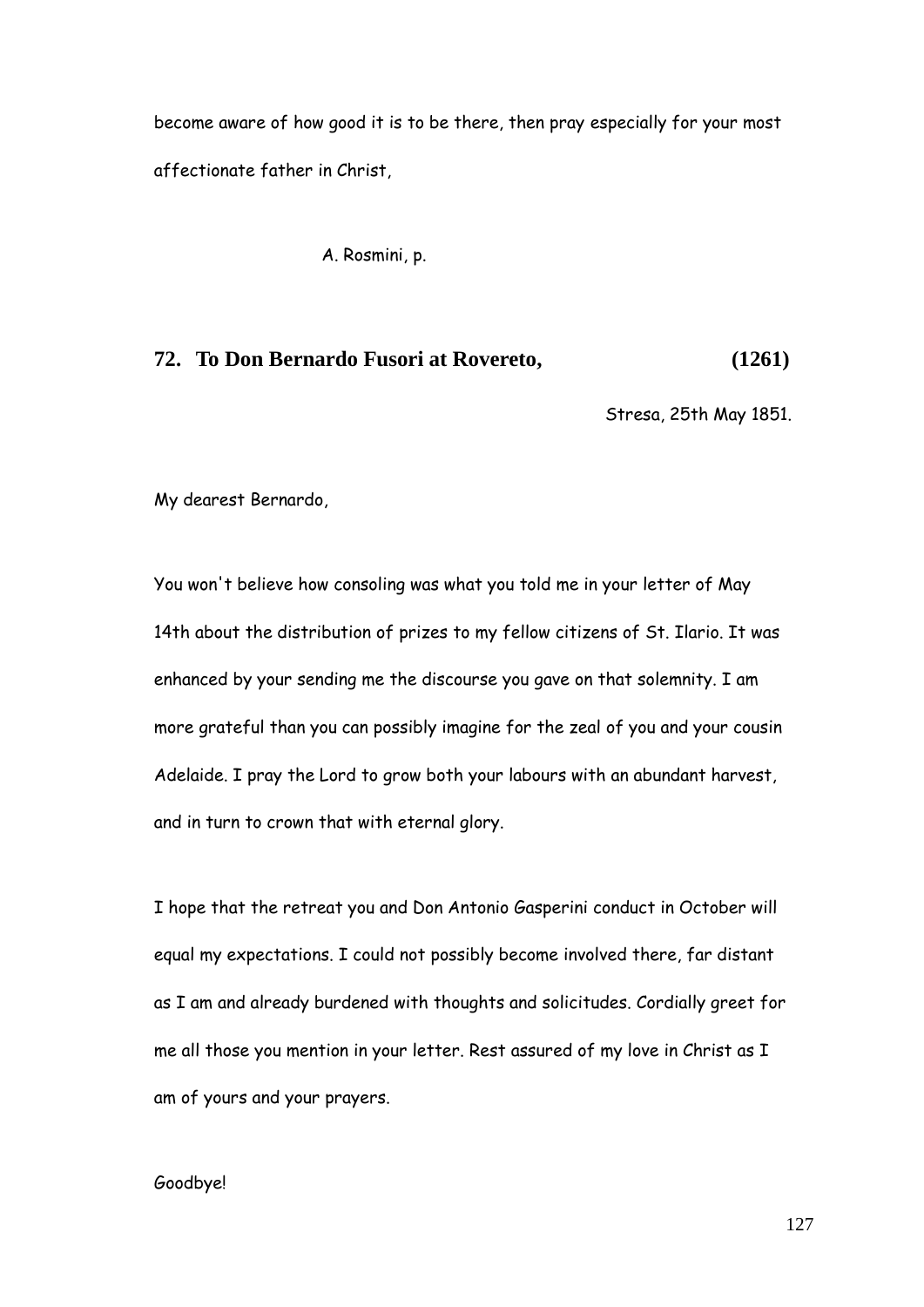Your affectionate servant and brother A. Rosmini, p.

# **73. To Don Emilio Belisy at Carpentras, (1262)**

Stresa, 26th May 1851.

My dear companion in the divine service,

In line with principle, I think it is better to labour and speak little of the Institute, merely responding to enquiries and even then making little claim for it lest we become bloated ourselves and appear so to others. While the design is grand the reality is still small. Let it suffice that people glorify God for what they observe or as it is written, and let them see your good works etc. For the rest, if you really think it well to publish the brief description I sent you, do as the Lord inspires you. That description would be well illustrated by the translation of the three discourses on the Spirit of the Institute found in Spiritual Works, Naples 1849 Vol.2. I believe I sent these to you, but if not I will do so.

The principle of not taking the initiative in accepting works of charity but waiting for the indications of divine providence admits of the following exceptions in our constitutions: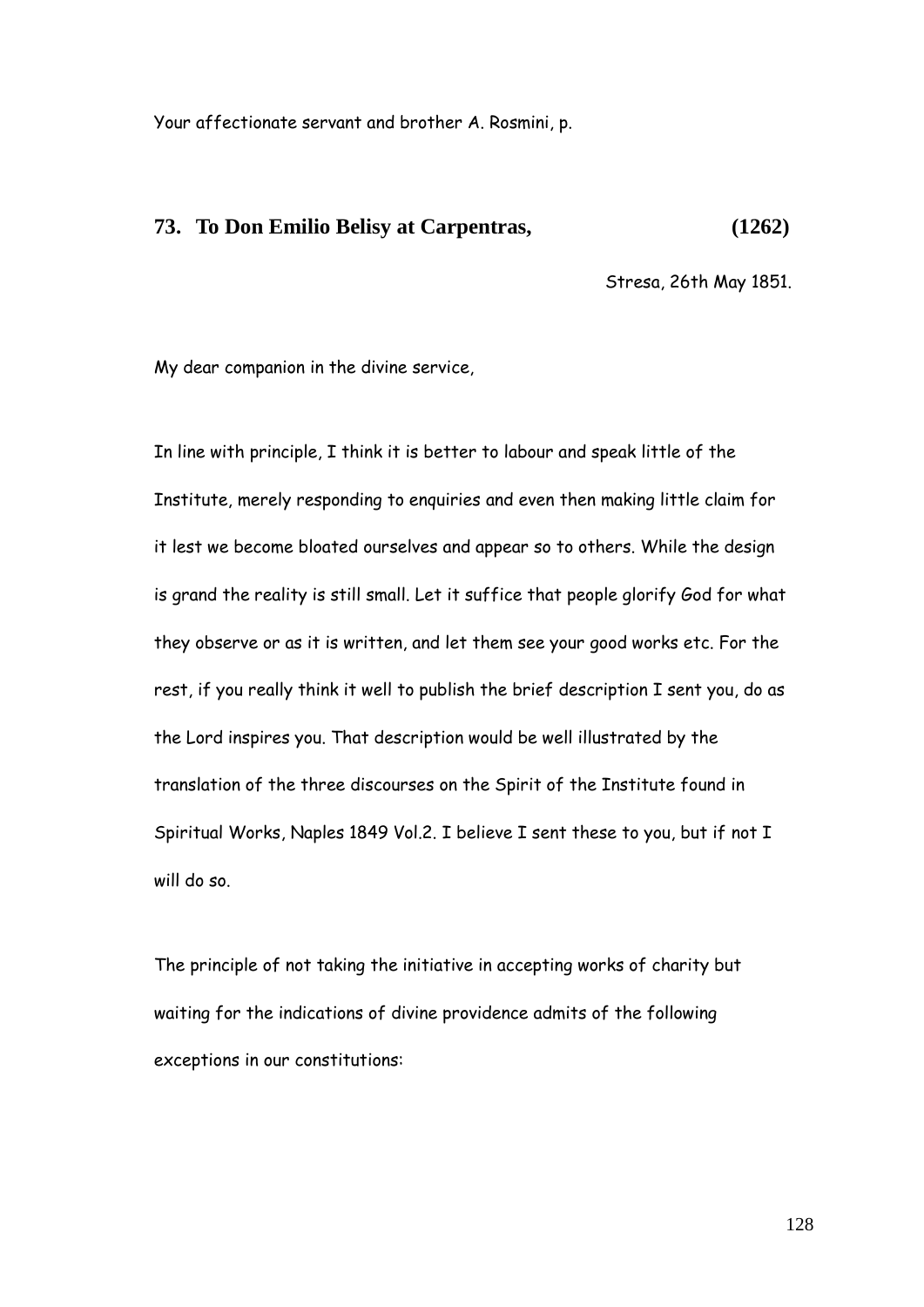1. When there is question of making Jesus Christ known to one who doesn't know him.

2. When responding to a particular impulse of the Holy Spirit and the matter does not offend what is prescribed by obedience in the Rule.

3. When it is for the relief of temporary misery and the beneficiaries desire it, but have not asked for it.

I think we should not descend to too many particulars. Rather be aware that the occasions offered by Providence are never lacking, when we accept them at some cost in doing, humiliation and suffering. The adherence to the mode of action does not lessen the burden but increases the continuous mortification of self-love in not being able to choose what is more pleasing, but accepting with indifference what comes our way, even when humble and displeasing. In this, God's will is substituted for our own. This is praiseworthy for all Christians and so adopted as a spiritual maxim by our Institute, following the example of Jesus Christ and the Saints. The same approach is found in the life of St. Vincent de Paul. I believe it would be very useful also to publish the life of Gentili in an elegant form.

Please keep me informed on matters political, because I fear that by this coming spring some disorder may break out in Europe. I should like to be able to save the Institute from drowning, should the flood occur. Meanwhile I embrace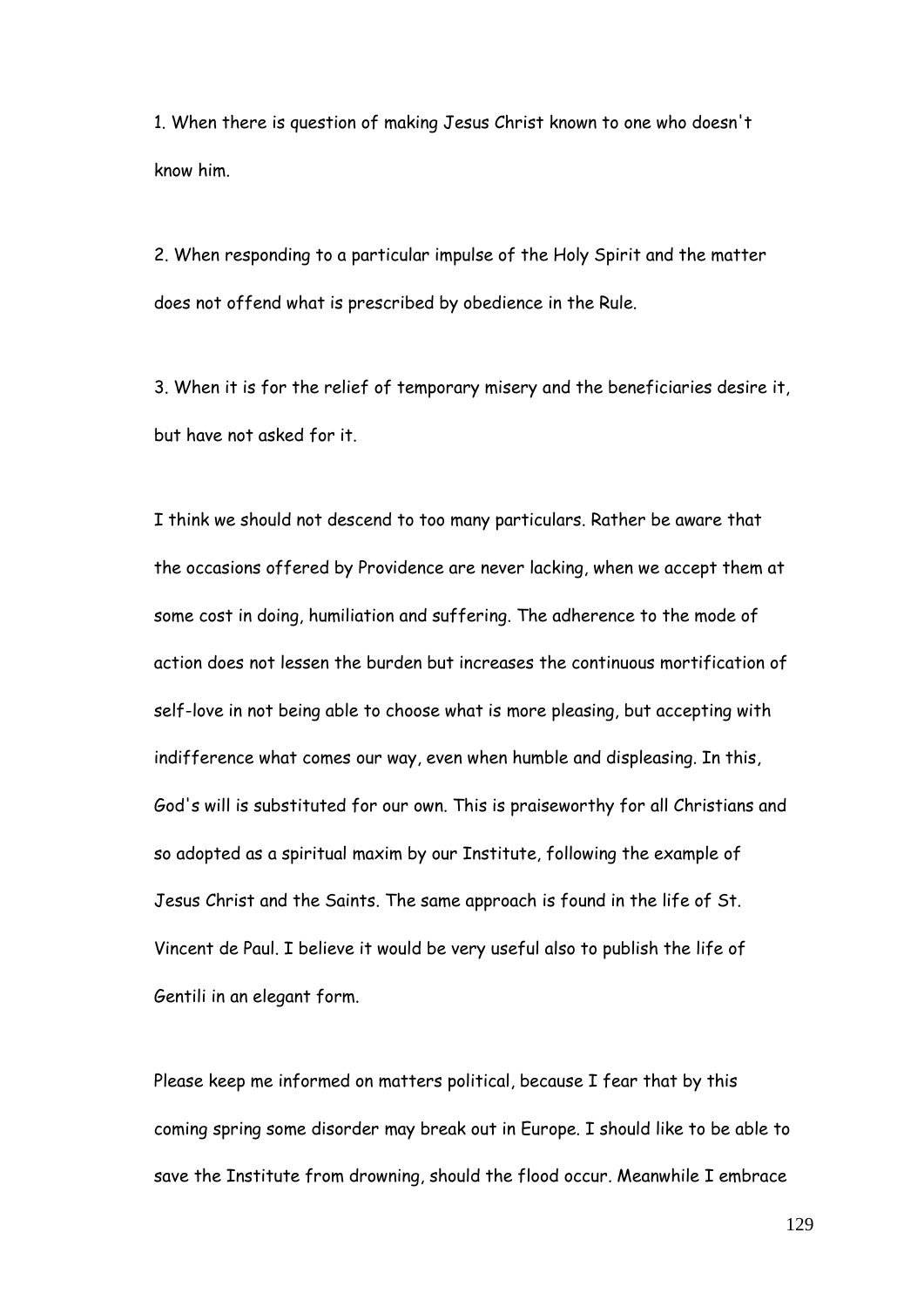you with both arms and pray the Lord to grant you his spirit of heroic charity. Goodbye!

Your affectionate brother in Christ,

A. Rosmini, p.

#### **74. To Don Alessio Bertetti at Ratcliffe College (1263)**

Stresa, 6th June 1851

My dear companion in the divine service,

From your letter of May 15th, I conclude that all you need to do is to be more resolute and decisive in acting. Intellectually all is clear. You see your hesitations and doubts as Sophistries, as indeed they are. I ask you then to be more resolute, persuading yourself that those far-fetched subtleties you describe cannot lead to perfection. No this is not the path to perfection you want to tread, and you tread it easily through a holy liberty and a simplicity of action. Make the following your maxims:

1. Never refrain from doing what is good and not contrary to the rule, such as prayer, mortification and the like, fearing to act from vanity. When you meet this temptation say "I don't want to do anything out of vanity but all for the glory of God" and then continue.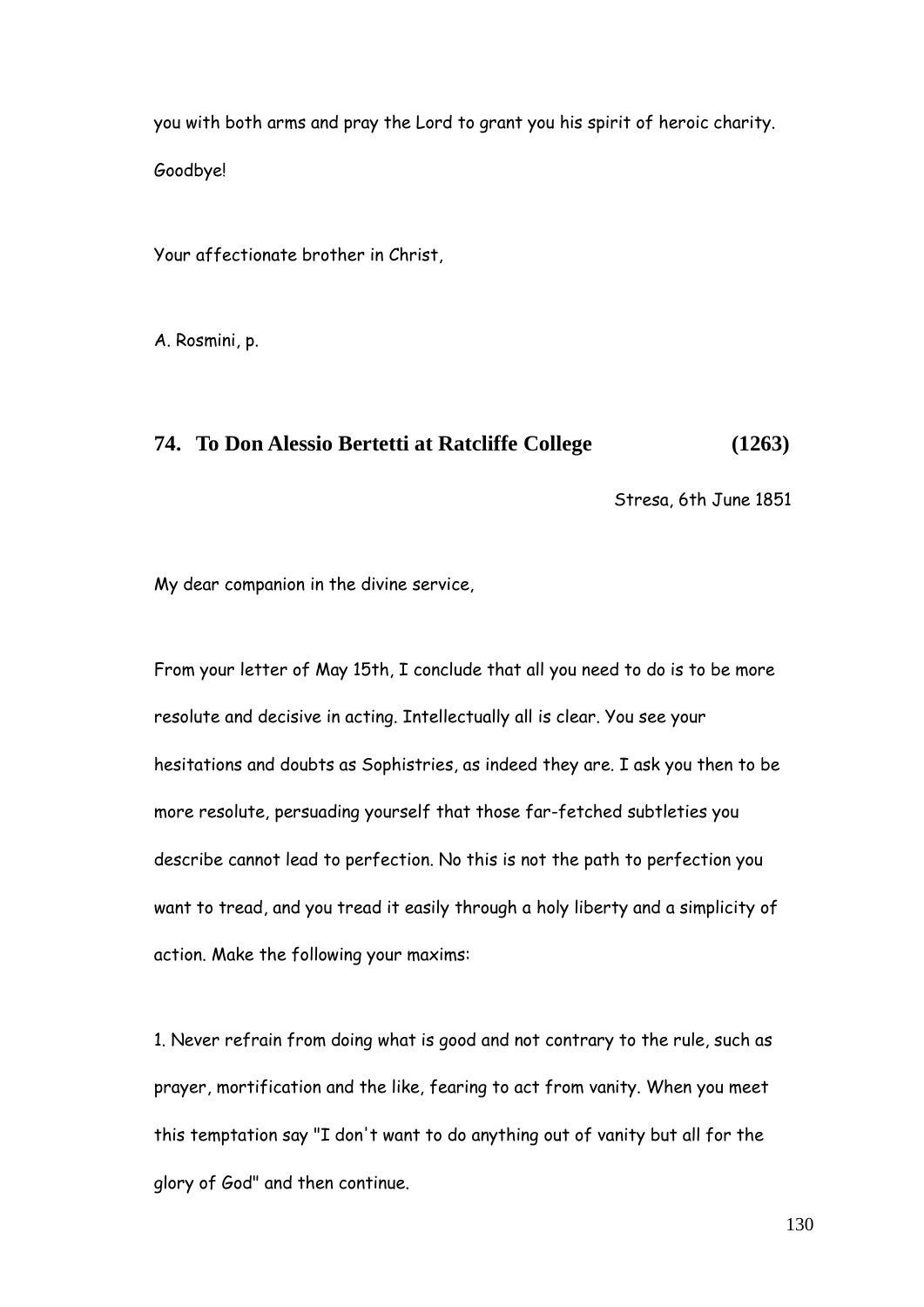2. Any time you hesitate about acting, end that hesitation instantly saying "it is not a sin therefore I will do it to overcome my hesitation, in the knowledge that I must rid myself of this defect in order to journey towards perfection. This is for me the first step on the way to perfection."

Following these two rules you will acquire the simplicity and the freedom to work. To seek another grade of perfection before this would be putting the car before the horse. You need to convince yourself that perfection does not consist in minute analysis of our actions, but in a great desire to please God. And be certain that in acting with a holy liberty and determination you will please God more than with a minute calculation of all possibilities. If you should continue to give way to these doubts in acting, you will find yourself trapped in the same scruples that you must avoid at all cost. "I want neither scruples nor melancholy in my house." The spirit of God operates in us by a pleasant inspiration which is as a smooth illustration of the soul. He does not work by analysis, as you describe to me, what is a human way and occasions disturbance, confusion and nervousness. The action is then no longer an external work of the Saviour or of divine glory. It is vitalized from the start.

For you therefore, perfection consists in acting without hesitancy and the peace of Christ. You will do this if you are persuaded that "you must want to acquire no grade of perfection, real or imaginary, at the cost of freedom and choice of action." Therefore if you have second thoughts on what you had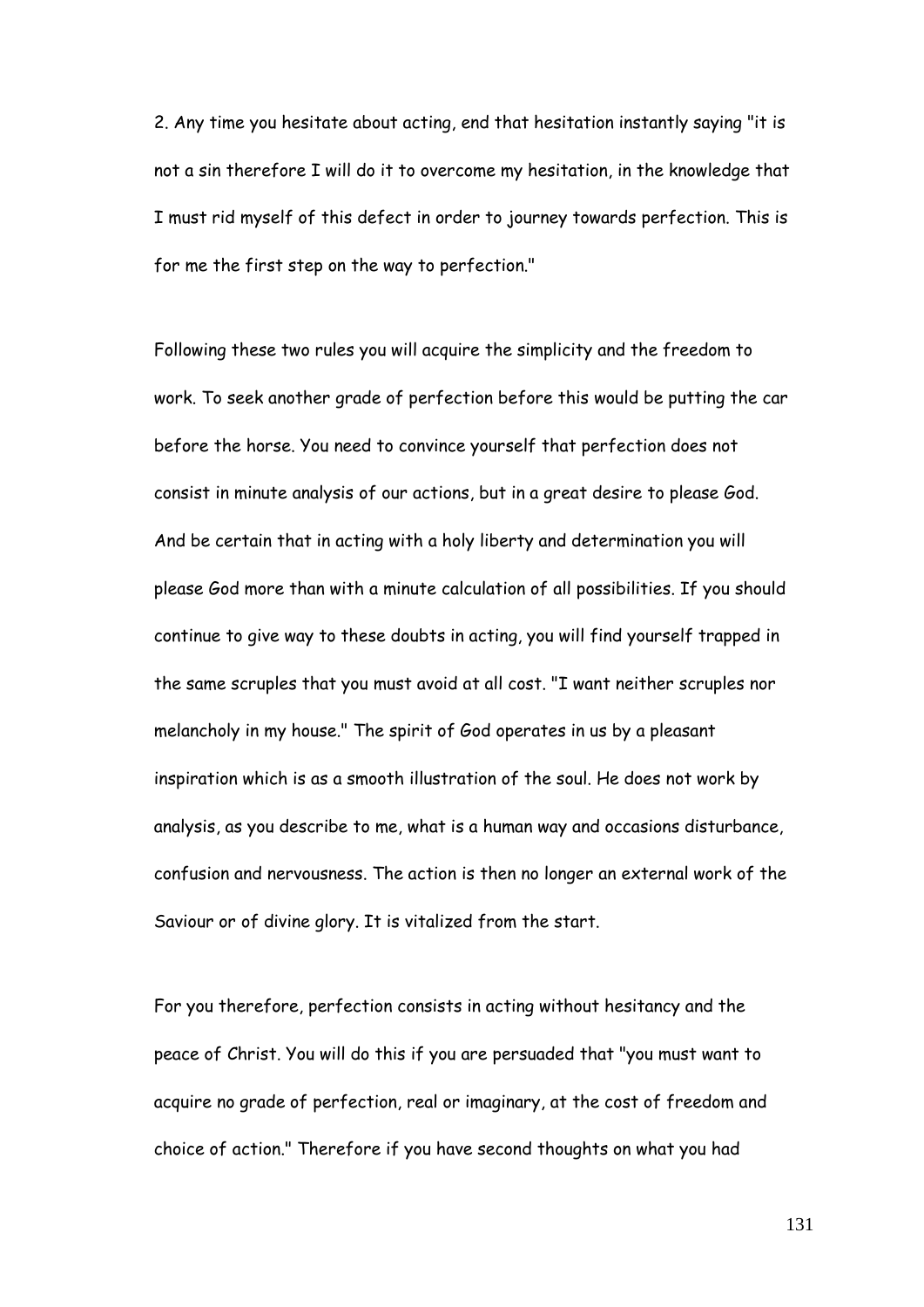decided to do, respond thus: "No for me what I first decided is right for me and so more pleasing to God."

I will not fail to pray continuously for you and all our dear brethren to the divine mercy, that you may be filled with the spirit of God through whom you may sanctify both yourselves and the nation to whom you have been sent. Goodbye!

Yours most affectionately in Christ,

A. Rosmini, p.

### **75. To the scholastics of the Institute at Domodossola, (1264)**

Stresa, 10th June 1851.

It may be that the hand of the Lord will select and destine one of you for his holy ministry in the midst of heretics, in England to be exact. I should like to know each one's internal disposition with regard to this work. After you have humbly invoked the holy spirit and put yourselves in the hands of the Mother of the Saviour and Queen of Apostles, inform me in writing on the sentiments of zeal and fervour you feel for this holy and sublime work, and how willingly you think you might respond to the divine call, should it come your way. Send me your reply within one week of receiving this letter.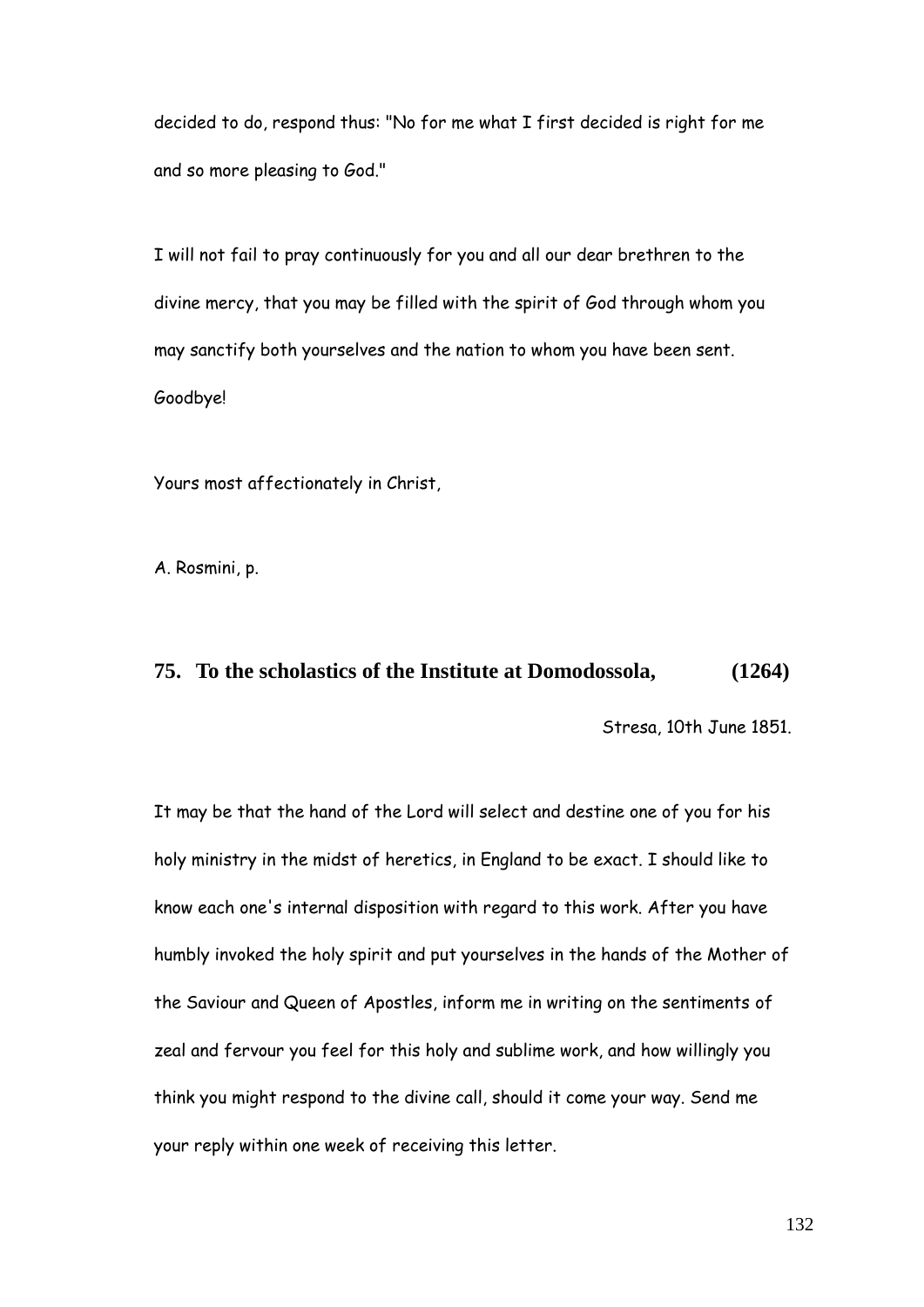May Jesus Christ be with you,

Goodbye! A. Rosmini, p.

# **76. To Sister Massenza Zatelli, Sister of Providence at Occhieppo (1265)**

Stresa, 14th June 1851.

My dear daughter in Christ,

Rest assured that you will be saved. Even more, be certain that all your good deeds are collected by the angels and turned into a crown of glory for your eternity. That's how good the Lord is. The contrary thoughts you entertain are from the devil. That insidious one would like to undermine your confidence, or at the very least, make your service of God a sorrowful; one. Do not allow him! Confide my daughter in your good spouse and in your God. If Father Director returns soon from Turin, I will send him to you but I believe he does not return until near the end of the year.

Goodbye!

Pray for your father in Christ, A. R, p.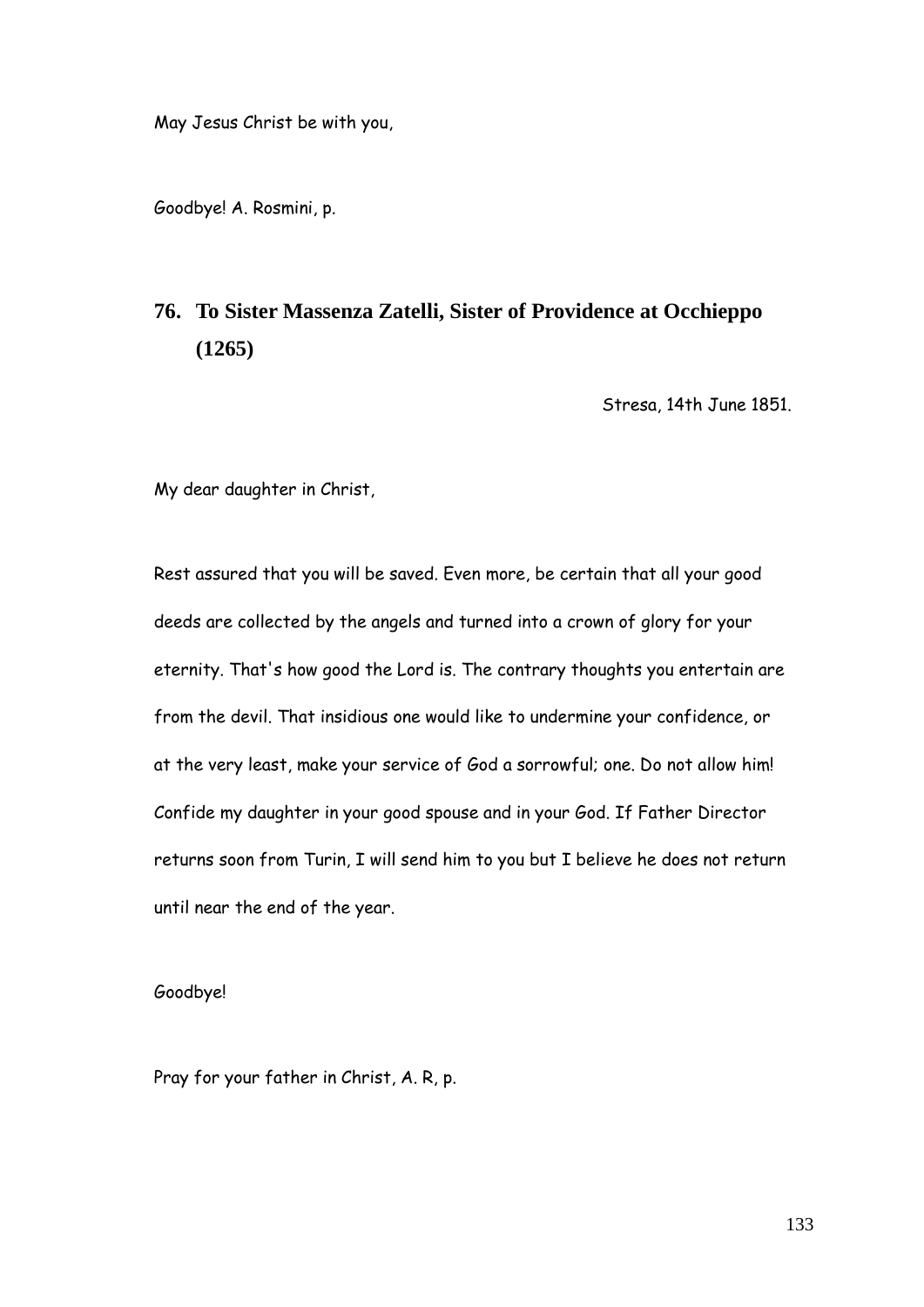# **77. To the nobleman Giulio Padulli in Milan (1266)**

Stresa, 28th June 1851.

My dear don Giulio,

With what sorrow- and how unexpectedly came the news of the illness of your good brother and my dear friend don Giovanni! His very solid virtue and exemplary constancy together with the resignation you have witness, arise from the grace the Lord bestows on those who have been loyal servants. This portion of your letter lessened and softened the deep and heartfelt wound the reading of your letter occasioned. As his friend I am obligated to remember him in my prayers, but I will also remind all my brethren to do so, since he is our special brother and an ascribed member of the Institute. Assure him of this please, and let him know how deeply I feel for his suffering, but also how firmly I believe in the mercy of God whose love for us is evident. Please greet the good Raphael for me as well, conveying my condolences to him.

Goodbye!

Yours affectionately, A. Rosmini, p.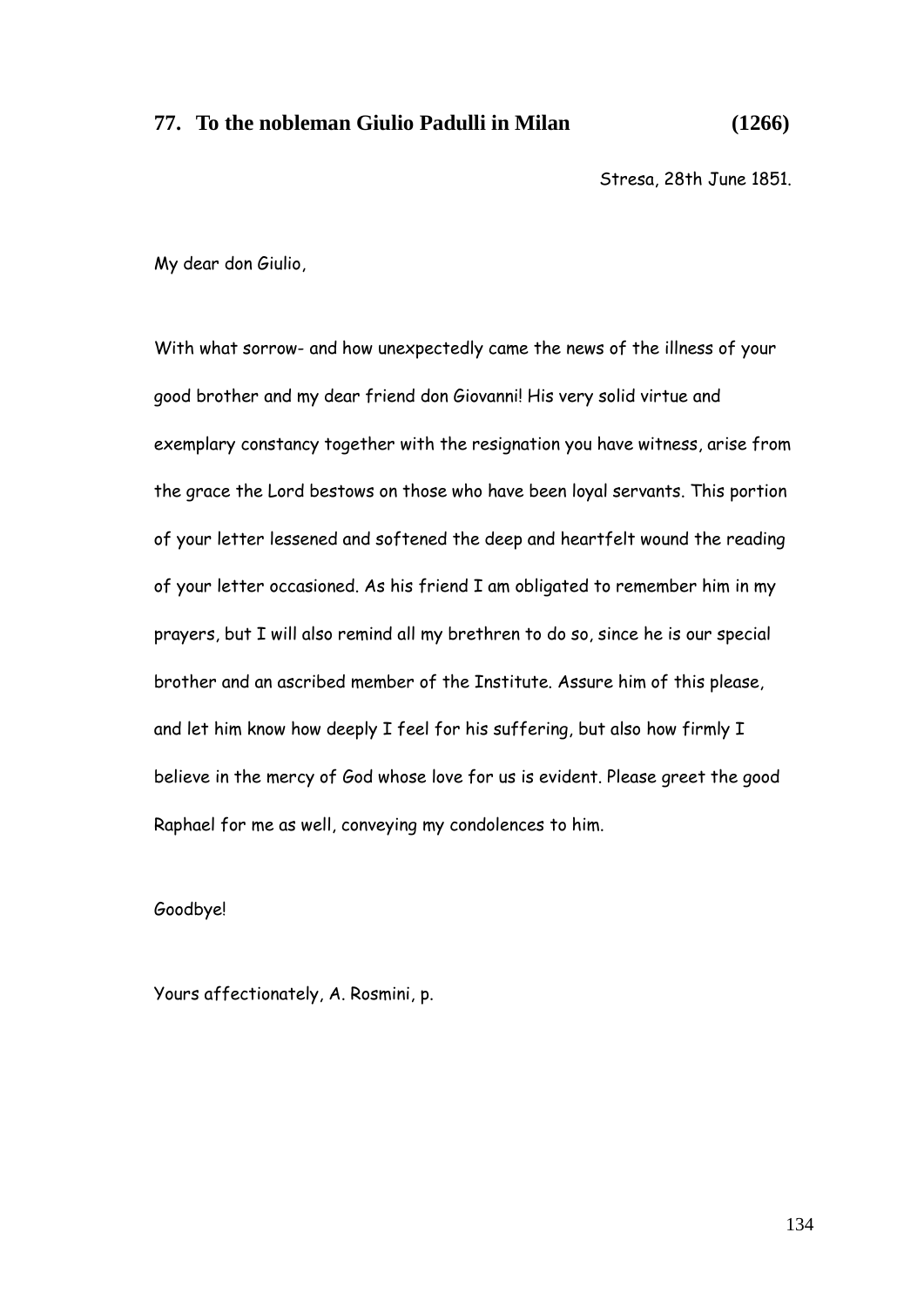# **78. To the Sister of Providence, Bonaventura Rosmini at Domodossola (1267)**

Stresa, 29th June 1851.

My dear daughter in Christ,

From your welcome letter I can see how you strive to conform your will to God's will. This pleases me immensely. It is of more value than good healthinfinitely more! Good health itself is valueless except in so far as it is seen and valued as God's will, and that must be equally embraced in illness. So let us rejoice and after your recovery let us thank the Lord also for that.

Goodbye!

Your most affectionate father in Christ,

A. Rosmini, p.

# **79. To the Nobleman Julio Padulli at Milan (1268)**

Stresa, 3rd of July 1851.

"I am the resurrection and the life; he who believes in me, even if he dies, shall live, and whoever lives and believes in me will never die."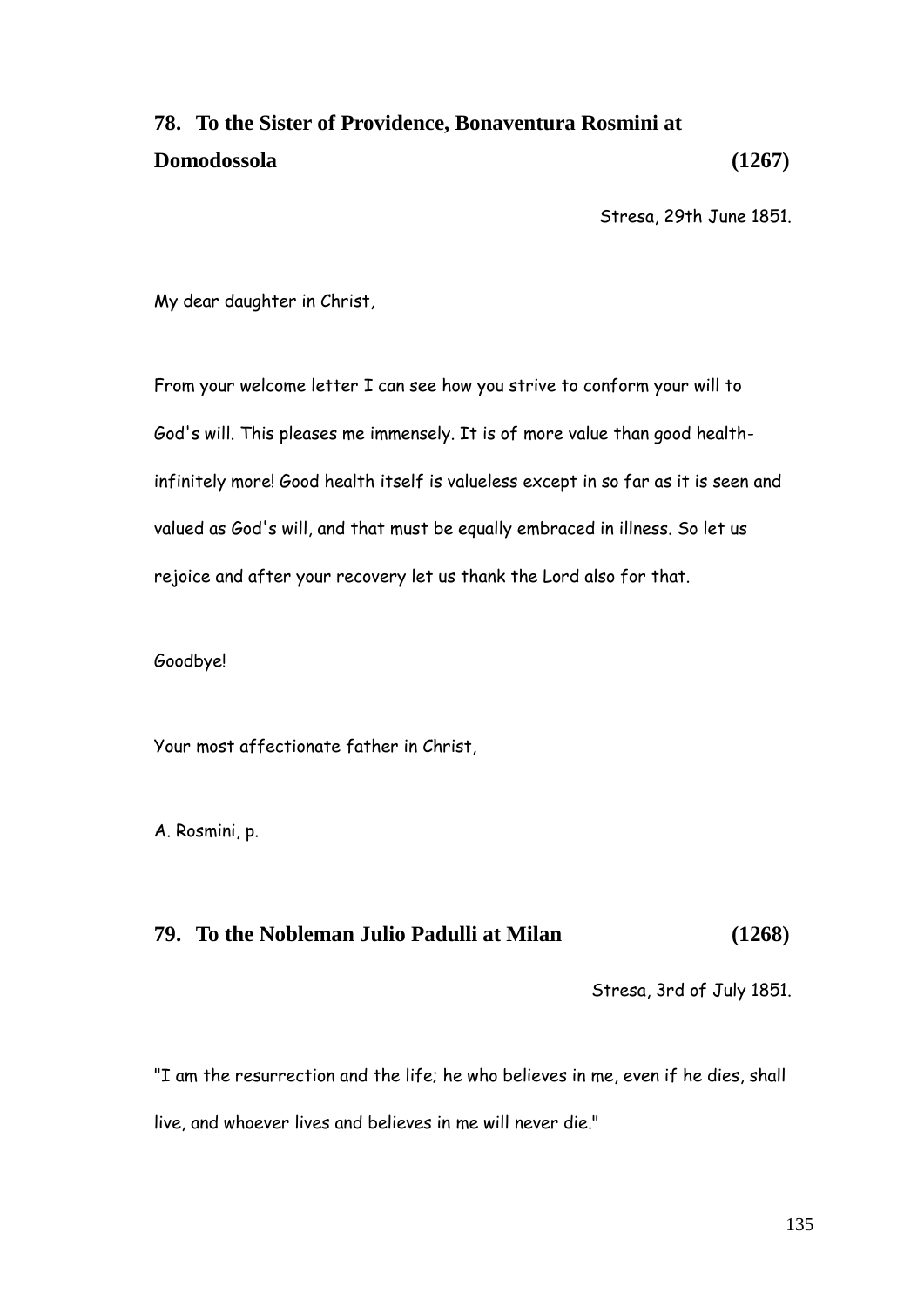When a servant of God of the calibre of your brother Giovanni dies, one cannot but feel sorrow; but one cannot but rejoice also. That the world is deprived of a model of virtue when such are so scarce in our day; that we have been left without the visual evidence of the presence of a friend and a precious brother in the Lord- all this one lament and mourn. But the laments cease and the tears dry up lest we fail to celebrate the joy of a most loved man who has escaped from a perilous ocean onto a safe haven where there is no further need to sustain either the sorrows of others or one's own struggles. The good that he has always desired and sought with his every action; that for which alone our precious don Giovanni lived, he now possesses. He is now in the presence of Christ whom he has loved, and delights in the vision and conservation of Christ and of the holy Virgin Mary whom he has so loved and who granted his petition that he might die on her feast.

I feel, with almost moral certainty, that these ineffable benefits are his already, unless some minor obstacle might delay them a little longer. The quality of his life and above all, his simplicity and sincerity of soul, the manner of his death comforted by all the religious rites and accompanied as I learn from your letter, by incessant prayers- all this confirms me in my very real conviction. From this I draw the strength to control the sorrow that threatens to engulf, and rejoice instead. Because every time the Heavenly Jerusalem acquires a new citizen, there is a great feast. We who are almost minor brothers ought to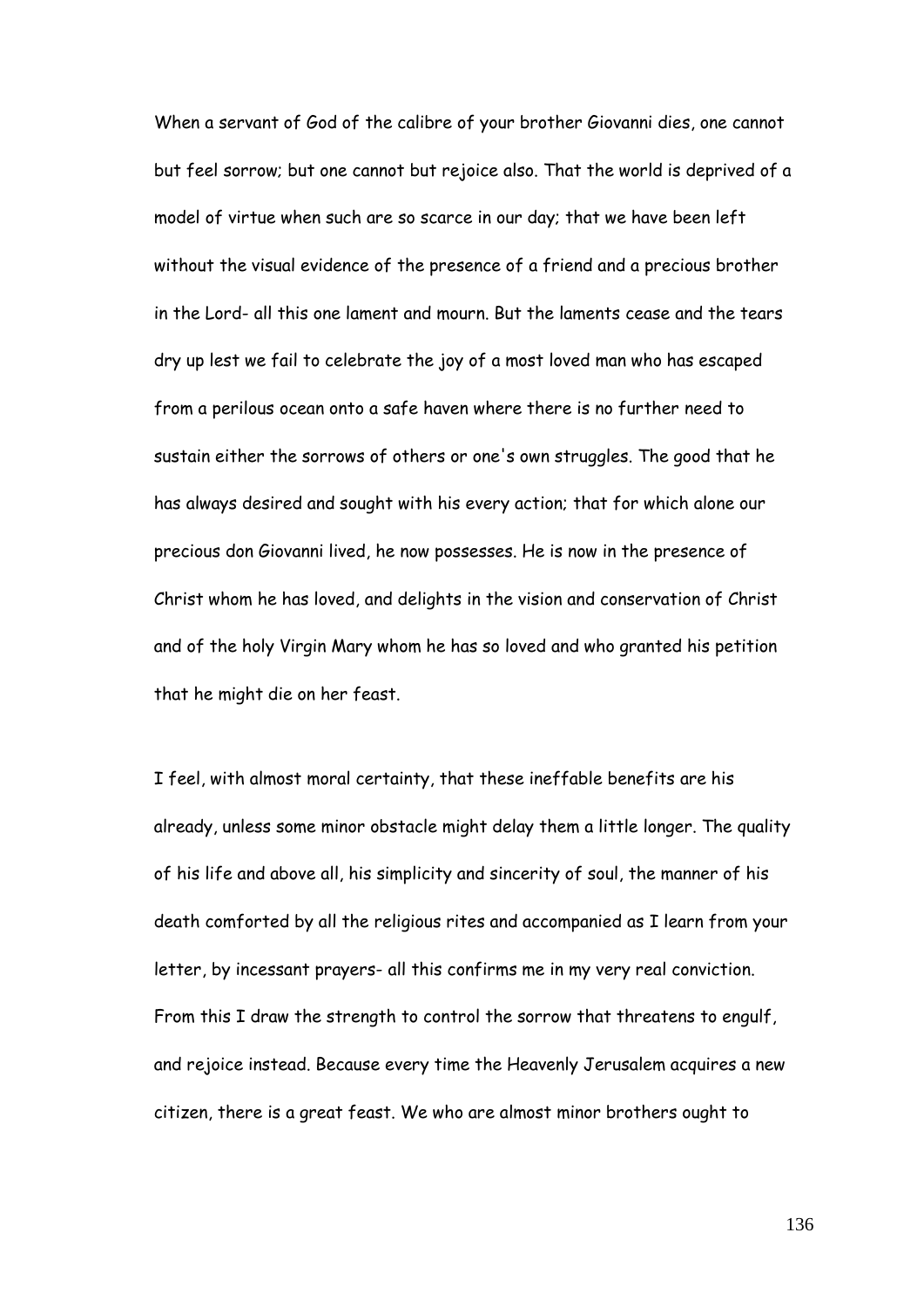participate because of our communion with them in the joy of the angels and the saints.

Who can imagine what consolation will attend the meeting of Mellerio and our brother? This may all happen without the need of our suffrages; but these will take place regardless, rebounding to the benefits of the suffering, if superfluous to his needs.

Please convey these sentiments of mine to dear Raphael, to his wife and to Bassi. I have no doubt that they also will have found in the goodness of their brother and in the circumstances of his passing the same consolations that we have.

Goodbye!

Yours most affectionately,

A. Rosmini, p.

## **80. To the Sister of Providence, Anna Alvazzi at Cameri (1269)**

Stresa, 8th July 1851

My dearest daughter in Christ,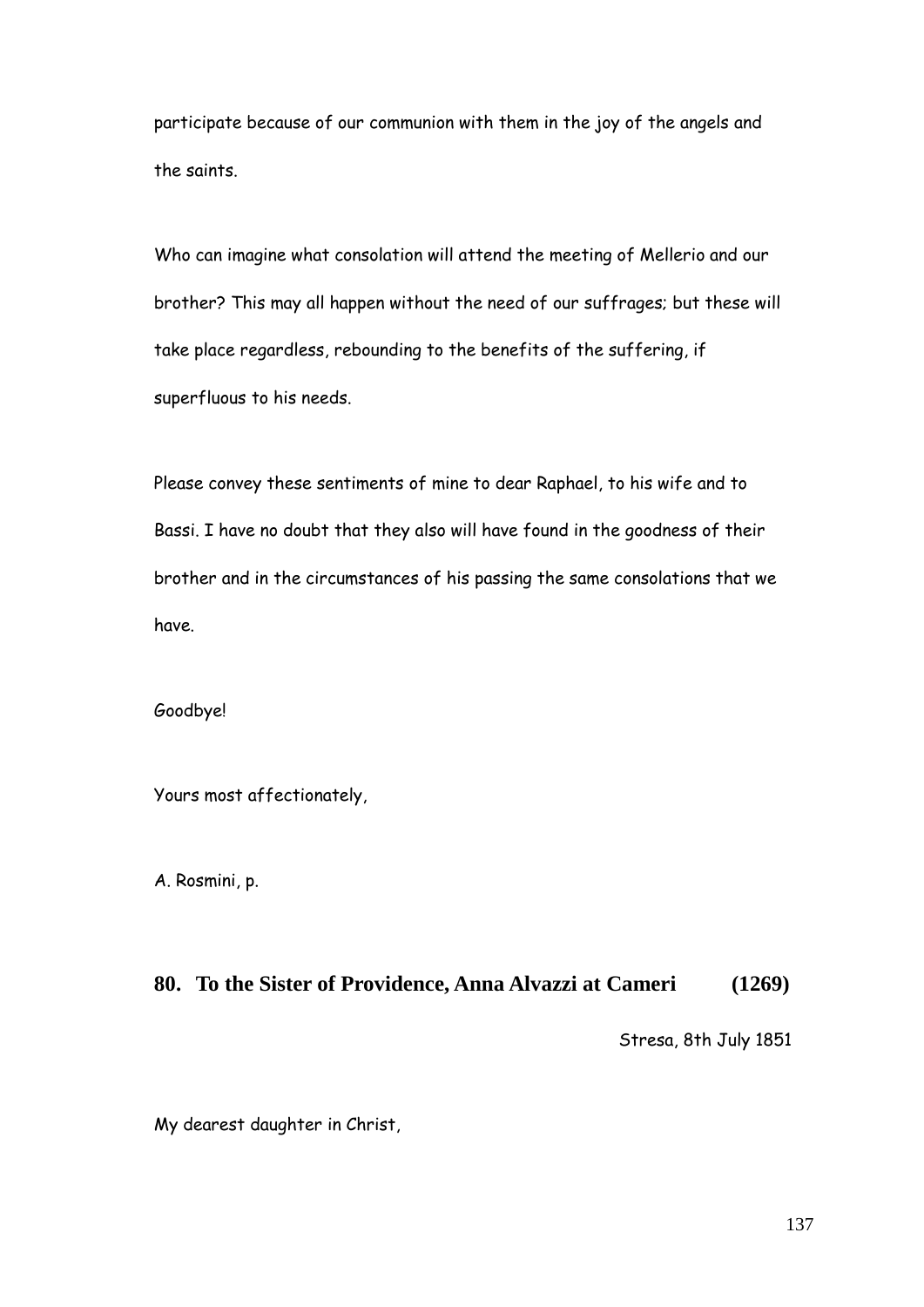The Sisters must grow accustomed to solid virtue. They must be able to confess to any confessor, without any anxiety. When one has confessed what one knows and the confessor has not understood, so you repeat, one should receive with humility and gratitude the judgement he makes and the absolution he gives. One should not probe further or disturb oneself unnecessarily. Rid yourself, therefore of this bad defect of leaving the confessional disquieted, whosoever the confessor be. I regret to hear that you have spoken of this disquiet to Sister Delfina; this was imprudent. In doing this you are propagating the disquiet, especially among the more sensitive sisters. The Bursar should affirm the others in goodness, not scandalize them. I advise you to rise above such behaviour, dismissing those internal thoughts that you tell me you find so repugnant.

May God bless you and strive strongly for love of him.

Goodbye!

Yours in Christ, A.R. p.

#### **81. To Antonio Volpe, elementary teacher at Domodossola, (1270)**

Stresa, 26th July 1851

My dear son in Christ,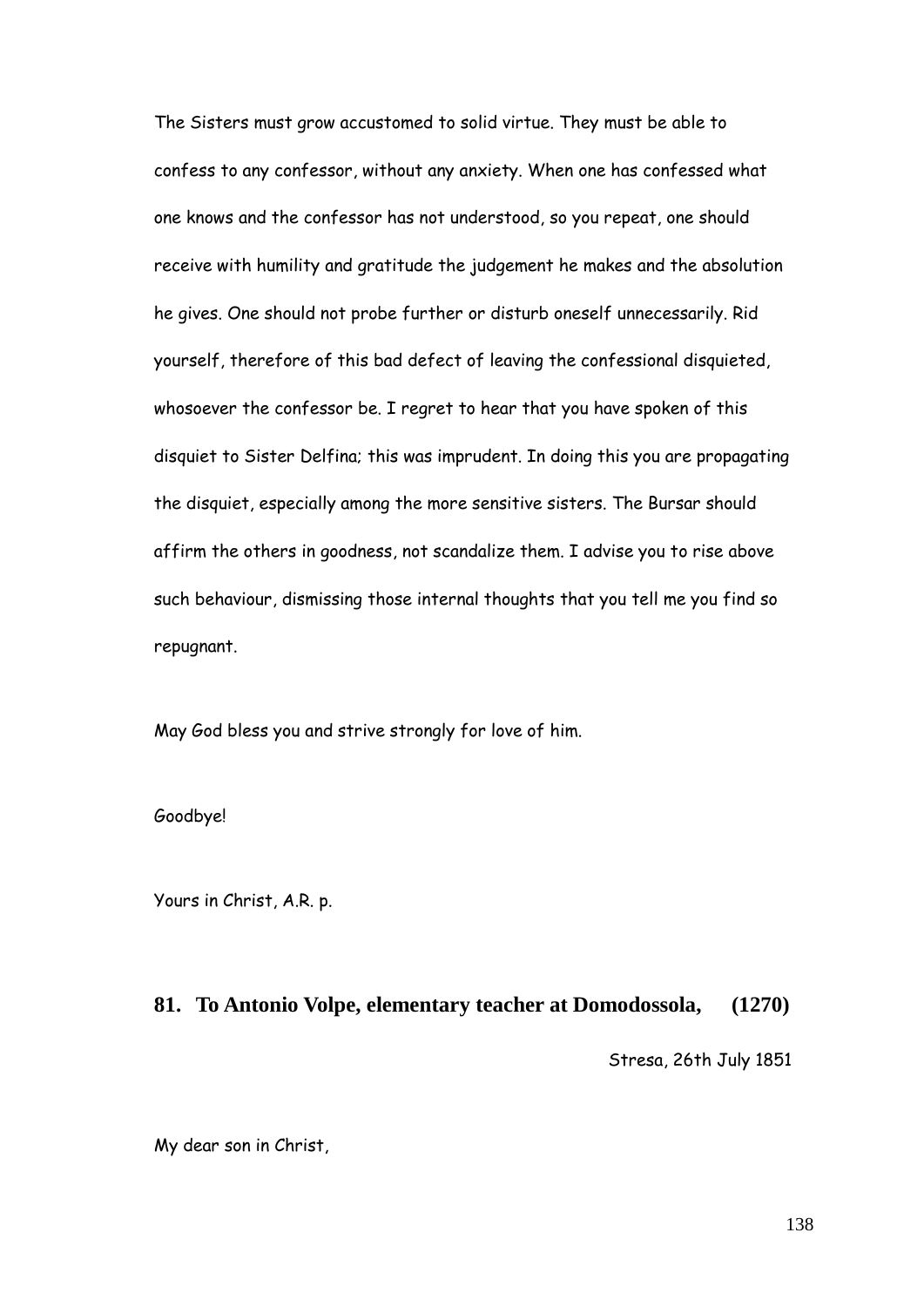Your letter of July 5th saddened me greatly for the bitterness it expressed and for the maligning and criticism of your Superiors. We are called by God as members of the Institute to a humble and penitent lifestyle and to the exercise of the charity of Christ in which we profess to consume our days, with no regard for self. In fact, we pledge to renounce all that might be seen as self-love. Despite your being several years in the school and hearing many times the instructions on humility of heart and poverty of spirit, you show that you have not even begun to benefit from all this. You are still full of self, full of anger and disrespect, more so than any person in the world and much more so than many Christians who live in a worldly state. You ask me if I am happy that the teachers should, to their great honour, be able to speak to any class of person and you show no shame in saying "what kind of teacher is he who when conversing cannot expound on or continue a discussion because of ignorance?" Here and in what follows, you show yourself to be full of disdain for one who is less than a brilliant conversationalist. You lose yourself in the incidental, forgetting what really matters. Every teacher can do himself honour in conversation if possessed of modesty, common sense and a good knowledge of what pertains to his office. It is not necessary that a good and competent teacher, who cherishes God and people, should be able to expound on every matter; only vanity and pride would demand this. I would prefer a thousand times a humble and modest person to a vain and proud one. The first serves God, the second the devil.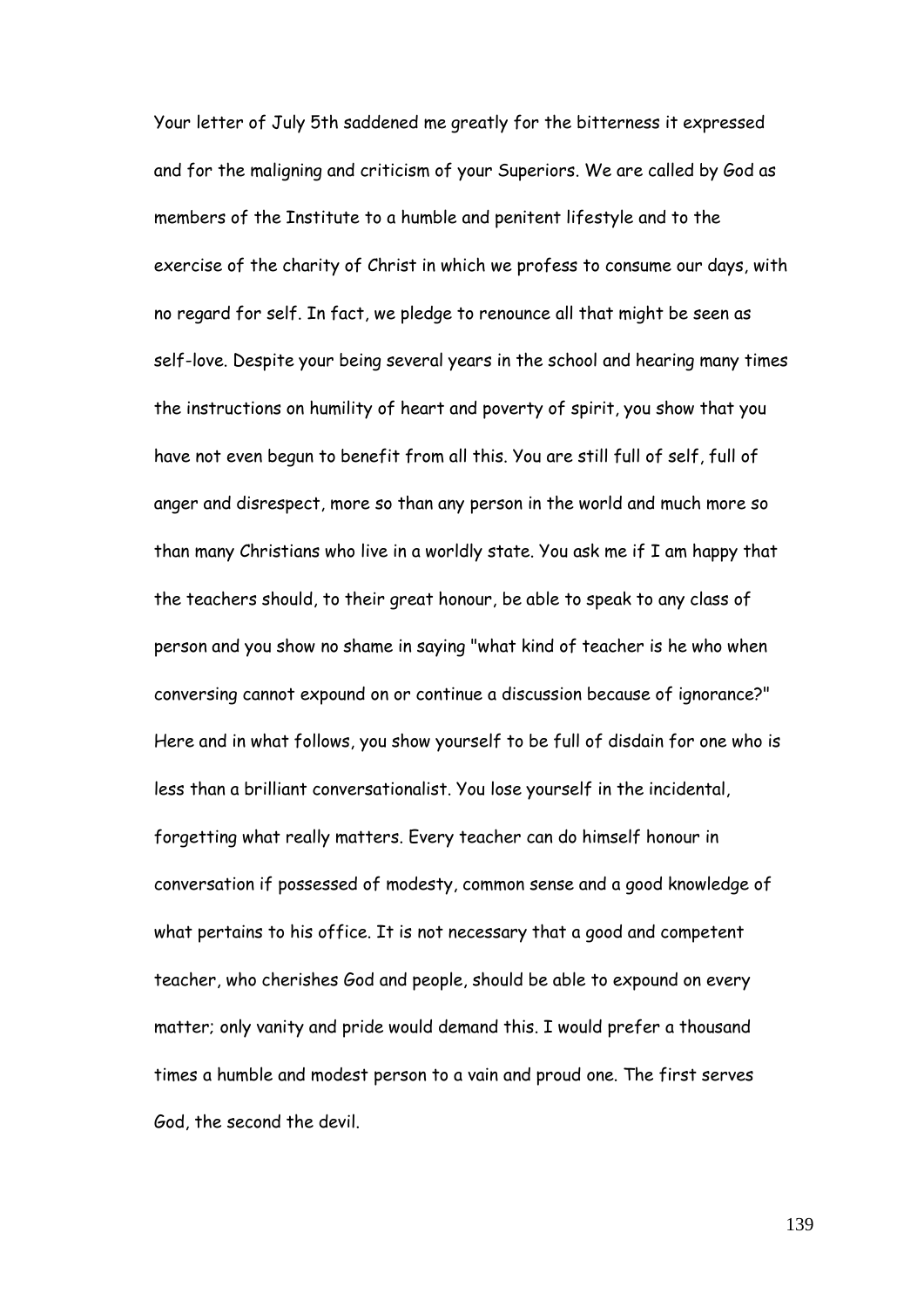A teacher is never ignorant as long as he does his teaching well and knows when to be silent, instead of being a know-it-all, when it is our place. God did not call us into his service so that we could harvest applause from our conversations. He called us to serve seriously and solidly in the offices he assigns us to, of which one of the most important is the education of youth.

You lament that in the three years you have been teaching, you have only had text books, and no other book in your hands. I suspect that this is an exaggeration, and my suspicion is based on the passionate nature of your letter, but let that be. Had you more respect in your heart and love for your Superiors, you would have believed that it was never their intention to deny you helpful books for your assignments. In the case of and immediate Superior denying you, you would have had recourse to others or to me. I would have conceded you all that might be useful, but not so that you might impress in conversation- a ridiculous motive unworthy of a servant of God, but so that you might perfect yourself in the service of charity that you do for God and grow more competent in the good work you have on hand.

You also complain most bitterly that the scholastics are not allowed to speak to you. Had there been no other reason to prohibit them, there is superabundant reason in the way you behave. By that I mean your disdain and disrespect towards those who in charity you should venerate and love as your Superiors, simply because their direction doesn't pass your judgement or suit your taste.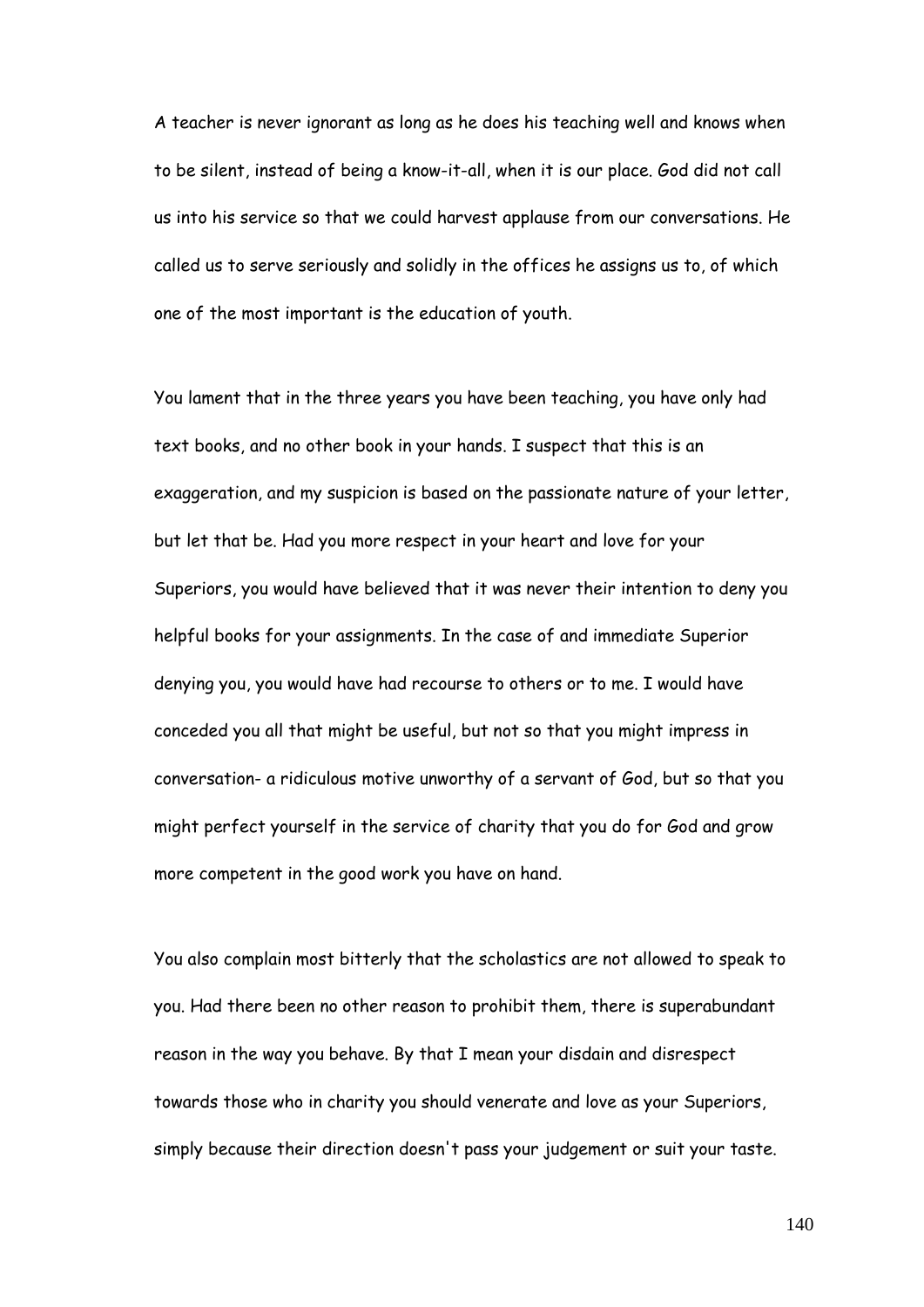From such behaviour, scholastics can learn nothing of good, but this is not the only reason. Scholastics are a group apart and their rule specifies that they communicate only with one another and with their teachers and Superiors. It is the standard rule. They not only do not communicate with you, they do not communicate with any of the other teachers either, because it would merely be a distraction. And you cannot tolerate so useful and sacred a discipline! You sit in judgement and condemn it! You mount a furious attack on your Superiors in order that they might permit the scholastics to engage with you! If you take a good look at yourself you will be ashamed at an indignation that is way out of place.

I find but one good thing in your letter and it is this: you say you fear the punishment of God, especially at the point of death, should you violate the promises made under vow to Jesus Christ. But even this good sentiment is quickly reneged on, because you vacillate between sinning so gravely and doing what you ought. My dear man, I fear for your soul even more than you do yourself, because I see clearly that you are guided, not by the spirit of God, but are blinded by your pride. You seem unaware of the festering sore within you which instead of seriously reflecting on self- sanctification, you indulge yourself again and again, in the criticism of Superiors and releasing your bile against those with whom you ought to be intimately united with ties of sincere gratitude and cordial reverence. This is unfortunately what I see, and it will not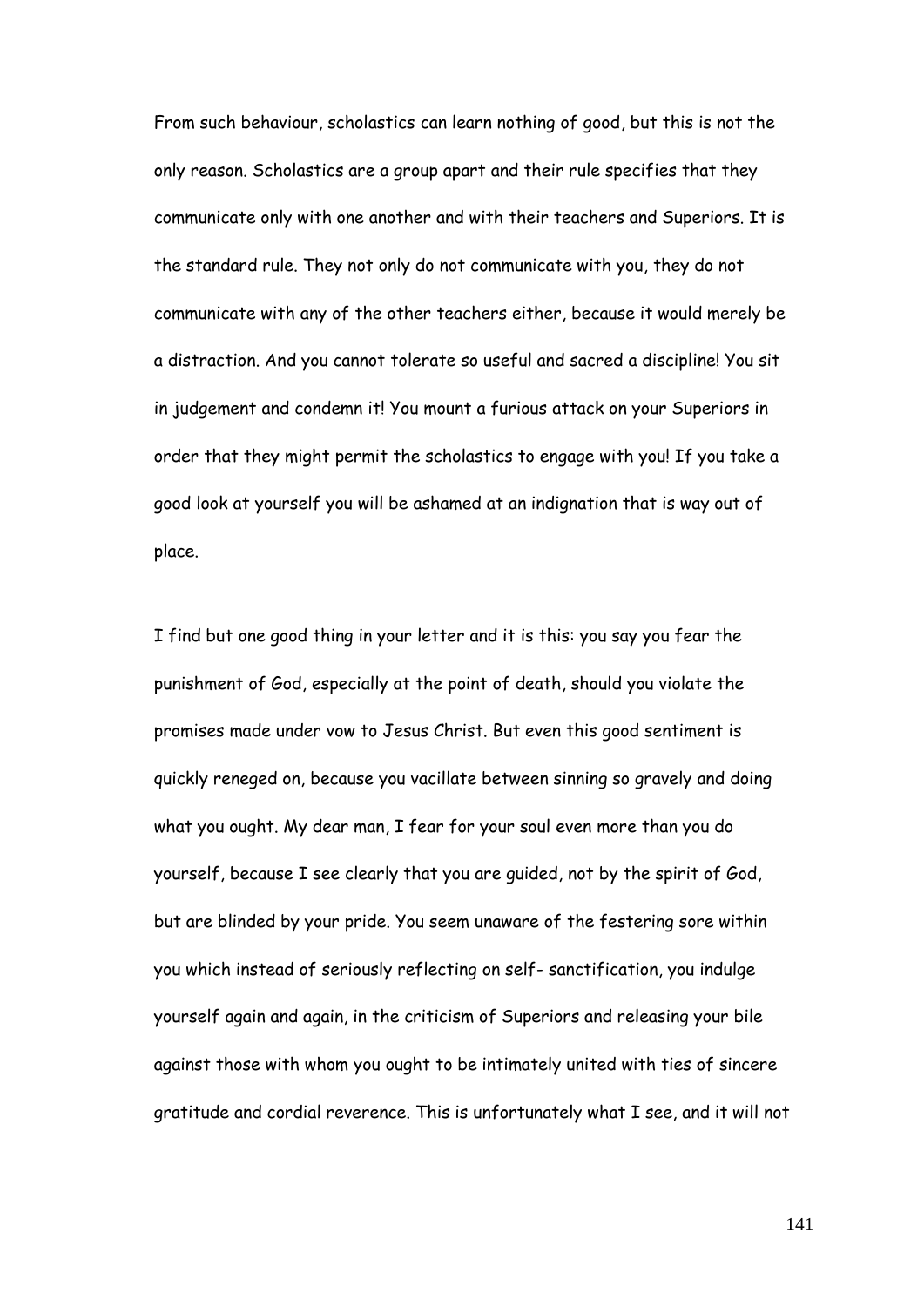surprise me if what I say only offends you still more and hardens your attitude. God grant that you avoid such a disaster.

When school closes this year, you should recollect yourself before the Lord and try calmly to examine everything in the light of eternal truth. You will then recognize the miserable state of your soul and recommence a life that is animated by sentiments that are in keeping with your holy and sublime vocation. Or you will remain deaf to the call of grace (and I pray fervently to God that this not be so.) In the latter case I will certainly not permit you to remain at the Institute

May the Lord assist and sustain you with his omnipotent mercy.

Yours affectionately in Christ the Lord,

A.R. p.

## **82. To Professor Michele Parma at Domodossola (1271)**

Stresa, 7th August 1851.

Man's life is a warfare and who can doubt it? Who has not found it so? Which of us has not struggled, been proven, found arduous danger? We have been assigned our great post in this army by a captain who has counter-balanced our strengths with the charge of the enemy. Who supplies our arms, and what arms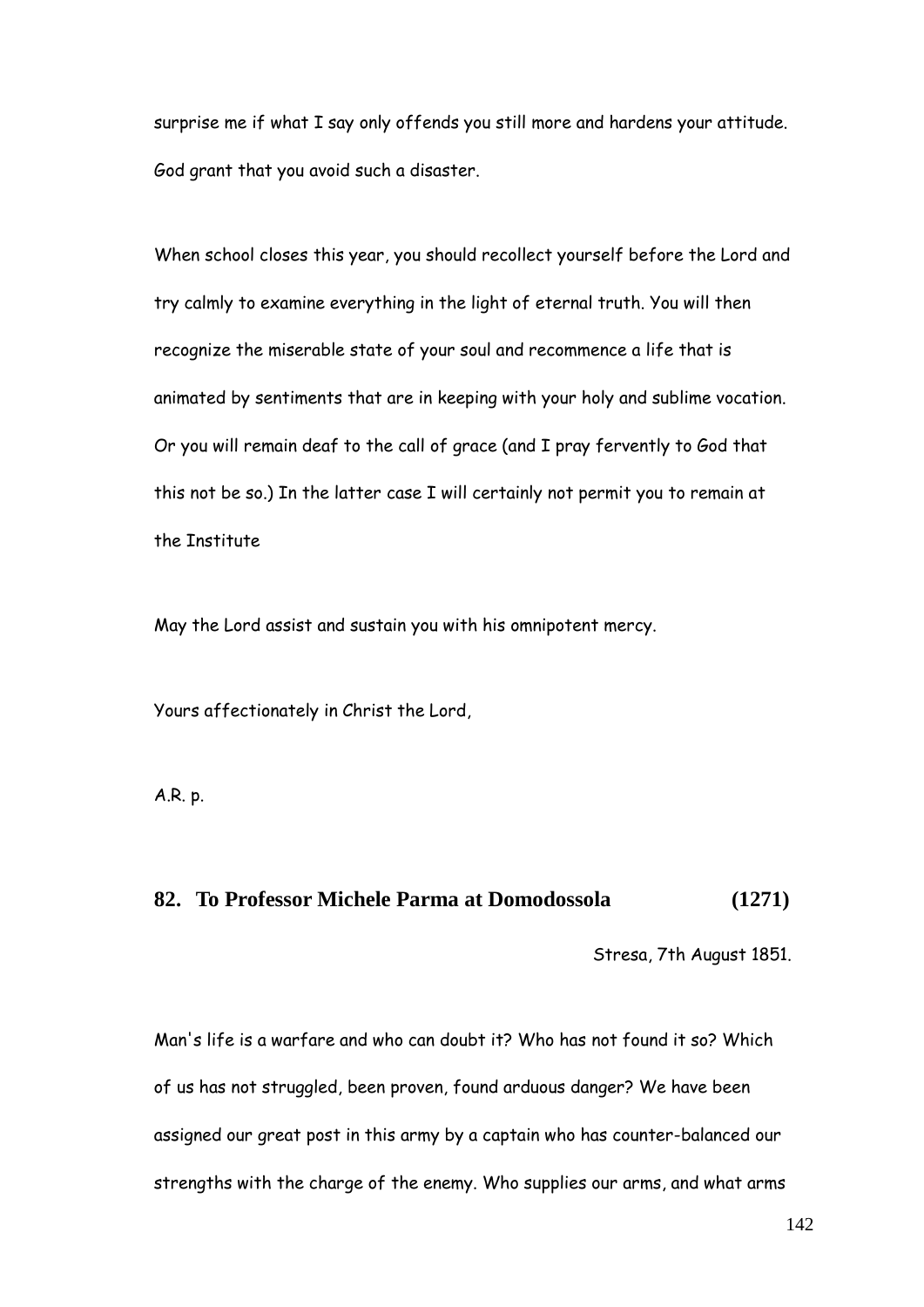are they? The armoury of faith! And to what grade are they tempered? To that of divine love! So we do not merit the reproof 'oh you of little faith why did you doubt?' Rather taking up the shields of faith, against which all the arrows are blunted, we console ourselves with the words "he who perseveres to the end will be saved" and also "in your patience you shall possess your soul." But in order that our faith may not fail, we must pray continuously. We pray until we have won. "Whoever asks will receive; who seeks will find; to him who knocks the door will be opened." In prayer we find strength, consolation, tranquillity, the remedy for whatever ails the soul and solace for the body. With regard to this latter we must also bear in mind that through penance we seek to diminish the failings we have before God; accepting also that "patience lightens what cannot be undone."

For the rest it occurs to me that you might profit by some walking until tiredness takes over. I would suggest you come to Stresa, but by a circuitous route, passing through Vigezzo, Canobbina, making a devotional call at our Lady's shrine in Re, dividing the journey sensibly, and then when you are here, where creature comforts abound, I would advise some bathing. From all of this I feel sure you will profit greatly. Take heart then, agree all with your Superior there and go to it, keeping me informed of progress.

Addio! Your most affectionate brother in Christ,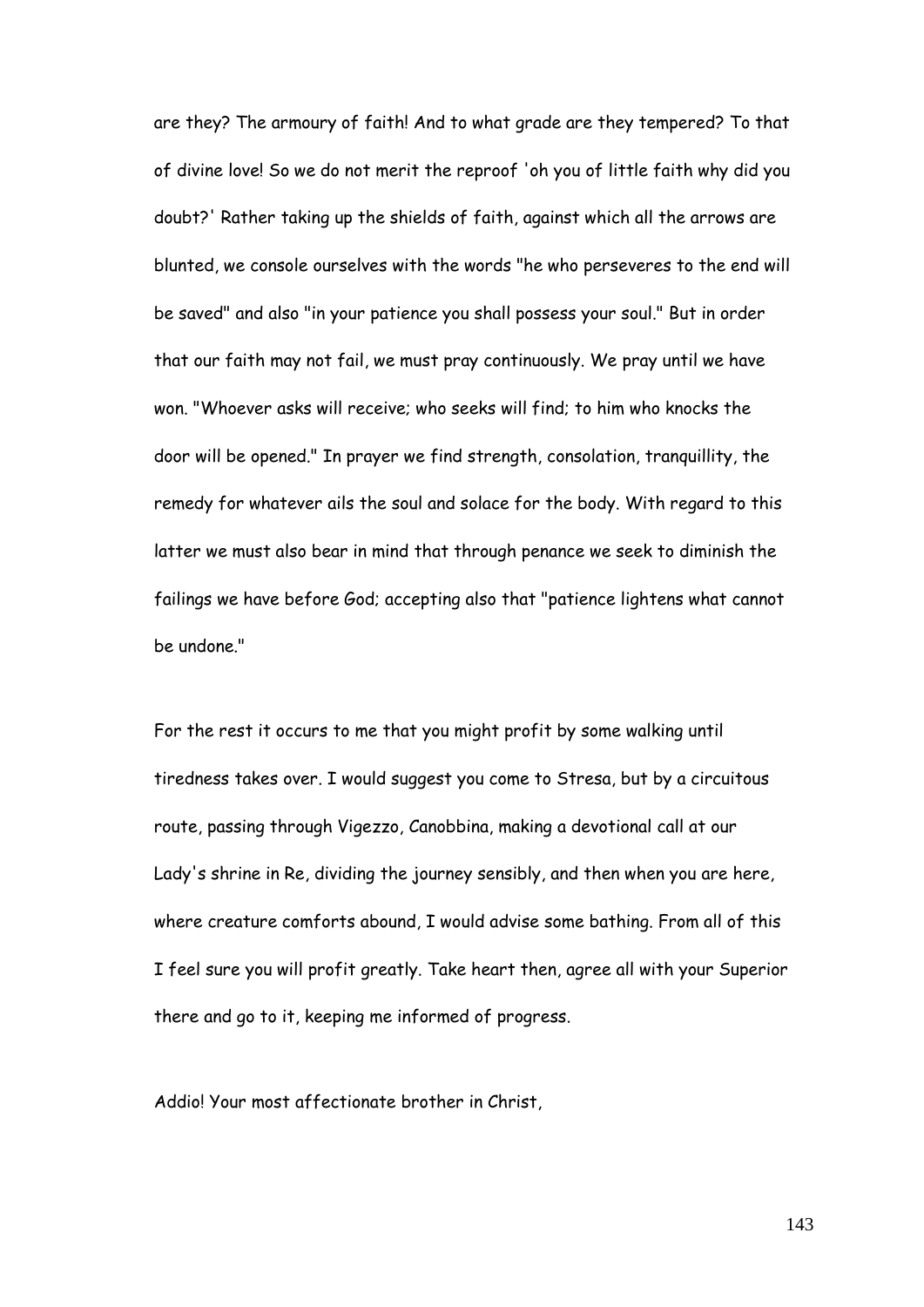# **83. To Monsignor Bernard Ullathorne, Bishop of Birmingham (1272)**

Stresa, 11th August 1851

Very Reverend Monsignor,

I am most grateful for the very kind words you have offered about my good colleagues, the late Fr. Gentili, Fr. Pagani and others. My hope is that all of them will live up to your expectations, and if God so wills, that they may suffer much more for the conversion of that island that is of such importance to the Church. For this all of us are prepared to shed our blood.

Please accept this profession of profound reverence and devotion of one who has the honour to be the humble servant of your Excellency.

A.R. p.

# **84. To the Sister of Providence Perpetua Galli at Domodossola (1273)**

Stresa, 24th August 1851

My dear daughter in Christ,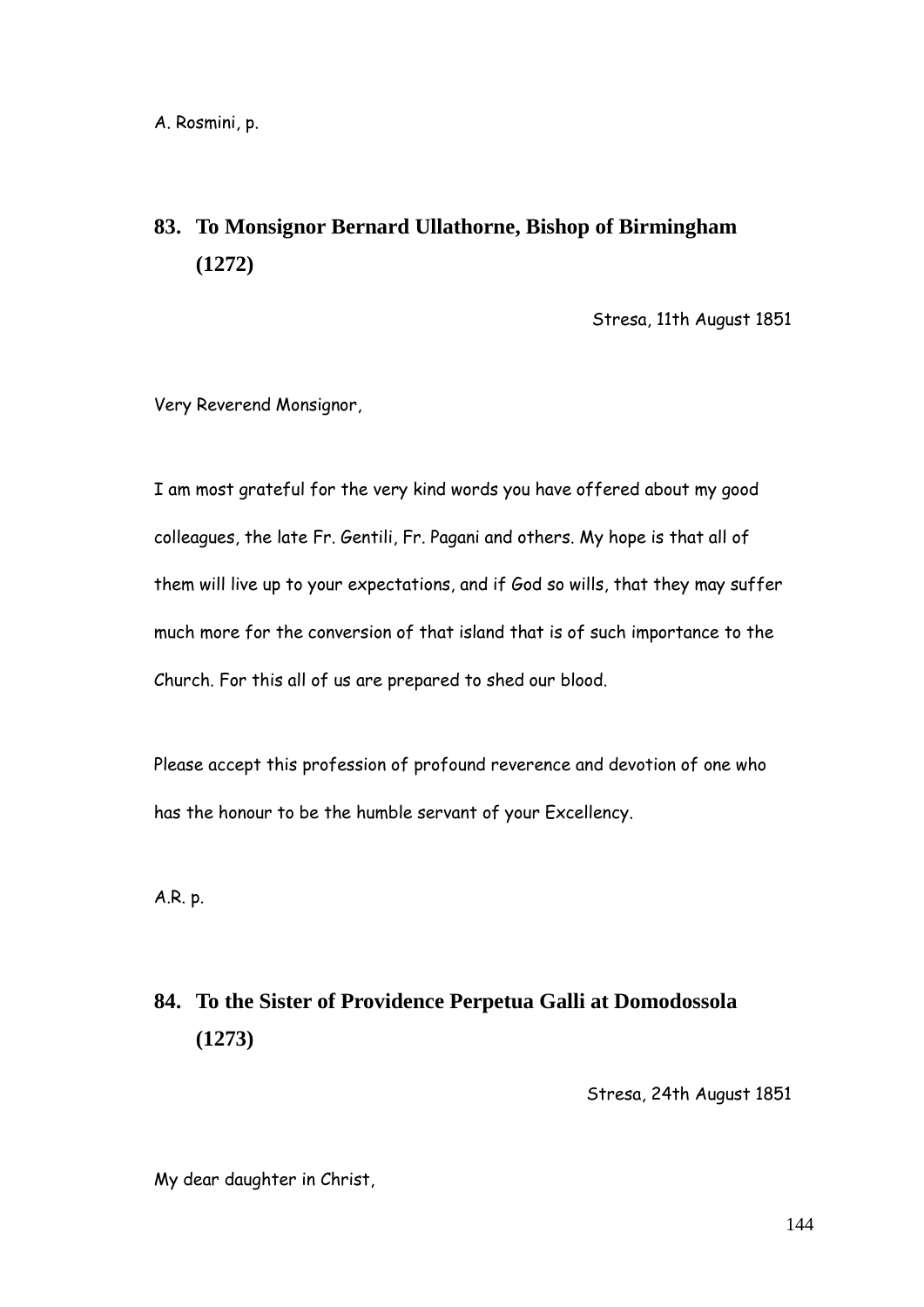Your letter has caused me some sorrow because of your preoccupation with the false notion that you are not loved by your Superior. Do not entertain such a suggestion! I know for certain that Mother Superior loves you dearly and would do anything for you. You must compose yourself and ask for whatever you need. Staying silent and not asking because others have a priority is an aspect of self-love. The superiors then does not act in your favour because they know not what you need. You must reveal yourself to them as they desire, instead of thinking badly of them. Is there anything that would be more dear to your Superior than knowing that her Sisters have all they need for soul and body? Still, I will put your needs before your Superior. I personally would like to know how you stand so do let me know and be assured that we will do everything possible to help you.

For the rest my dear daughter, is it possible that you love God and yourself so little as to allow yourself to be so overcome by temptation and ill humour, and fall into the hands of the enemy with thoughts of abandoning the religious life? I pray to God to enlighten and strengthen your somewhat weak spirit, and hope nothing so awful will ever happen! Courage then and stand firm; follow my advice and fear not. Be open, be yourself, resist self love and God will reward you. May his blessing descend on you!

Your affectionate father in Christ,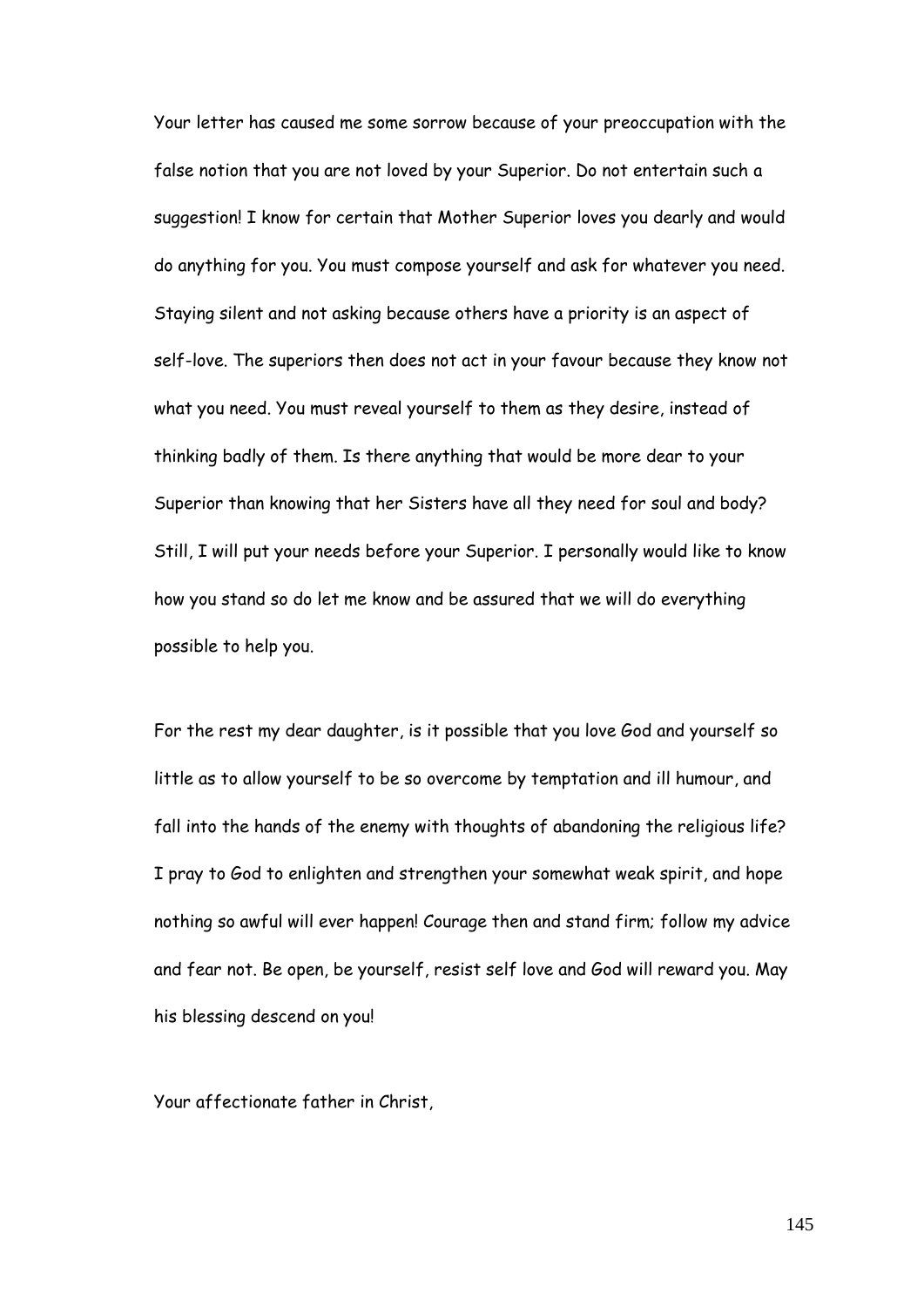# **85. To the Sister of Providence, Giovanna Antonietti at Domodossola (1274)**

Stresa, 28th August 1851

My dear daughter in Christ,

I know full well that your charity is extended to all your sisters. I know also that Sister Perpetua Galli has her faults and is in poor spirits. Nevertheless I have asked Sister Crocifissa to help her, solely because with the weak we must try harder to win her heart. Her changing rests greatly on this : the persuasion by any means possible, that she is the object of great love. So spare no pain in trying what I have written to you. Do all you can, in God's name, to assist this Sister. If you succeed you will be rich in merit before the Lord.

Goodbye! Yours affectionately in Christ,

Padre A.R. p.

#### **86. To Sister Perpetua Galli at Domodosolla. (1275)**

Stresa, 3rd September 1851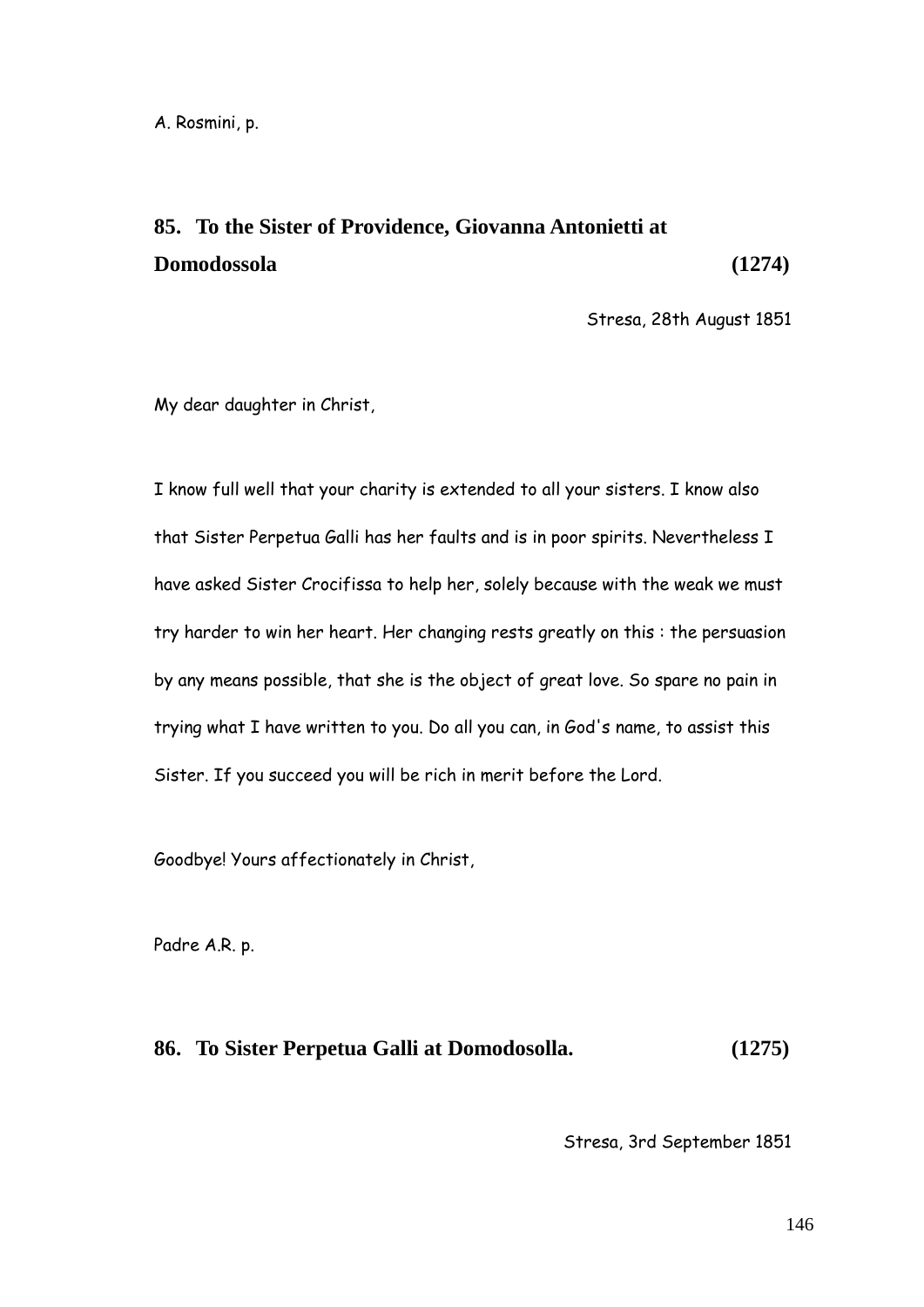My dear daughter in Christ,

If you wish to correspond faithfully with your holy vocation, you must abide by the following rules without which you will make no spiritual progress:

1. Be grateful for all that your Superiors and Sisters bring to your attention and profit from them. If you are ungrateful and refuse to recognise their charity towards you, then you would fall short of your duty and be a source of sorrow, instead of an edification and consolation to the Superior and the Sisters.

2. When they omit to do something you would find beneficial, you must not interpret the omission malignantly, as if they were not interested in you. You should rather humbly demand what you feel you need.

3. You should have total confidence in your Superior and share with her all that affects your body and spirit, as a daughter would share with a loving mother. The temptation to do otherwise can only come from your pride, as I have often told you directly. If you do not resolve to overcome the self, we will get nowhere. You will not be a religious; the habit doesn't make you that. So shut out the voice of self-love, which is the voice of the devil and listen to the voice of God that speaks to you through me. The demon tempts you to see all that is done for you negatively, to interpret everything badly. How then could you have the peace of Christ within you? My dear daughter, amend your ways, denying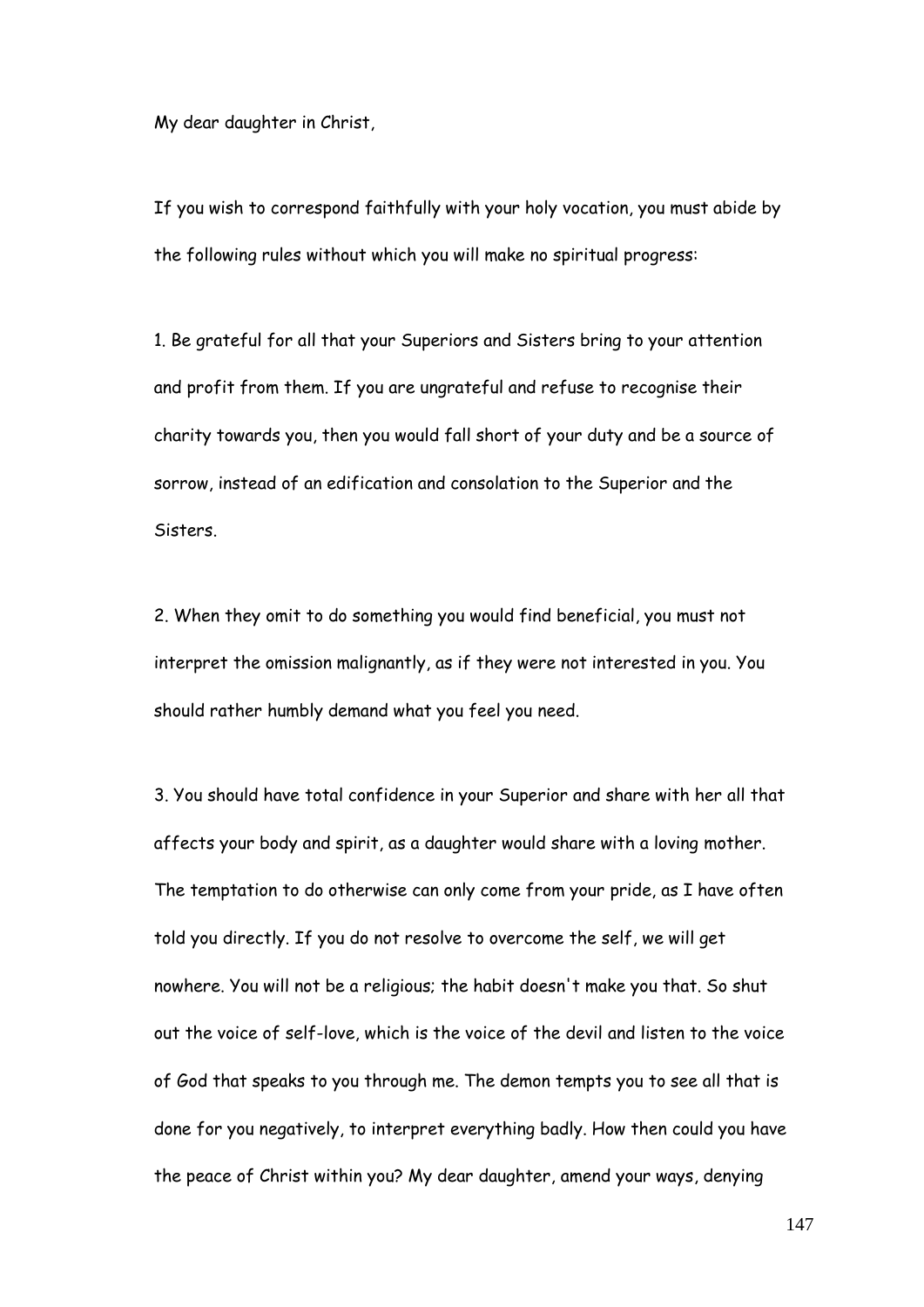yourself and correcting your thinking that is so distorted; otherwise danger lurks. What will conscience say to you at the moment of death? Is the sick nearer to death than the healthy? Have courage, turn to prayer and you will overcome.

Goodbye! Your father in Christ,

Padre A.R. p

### **87. To the scholastic Delfino Castellino at Domodossola (1276)**

Stresa, 5th September 1851.

My dear son in Christ,

It has pleased the Lord to bring your hidden fault into the open. You accepted the Maxims of Evangelical perfection when you entered the Institute. This meant your seeking the honour and glory of God, not your own. It meant also the renouncing entirely of the suggestions of self love, setting yourself manfully against such base ways- and now a little trial is sufficient to flatten you to the ground! Not achieving promotion in the exams so upset you that you committed many disrespectful and improper actions. Yet by the spirit of your vocation, you should have been prepared to accept, not little humiliations well merited for your past faults, but serious insults visited on you by men,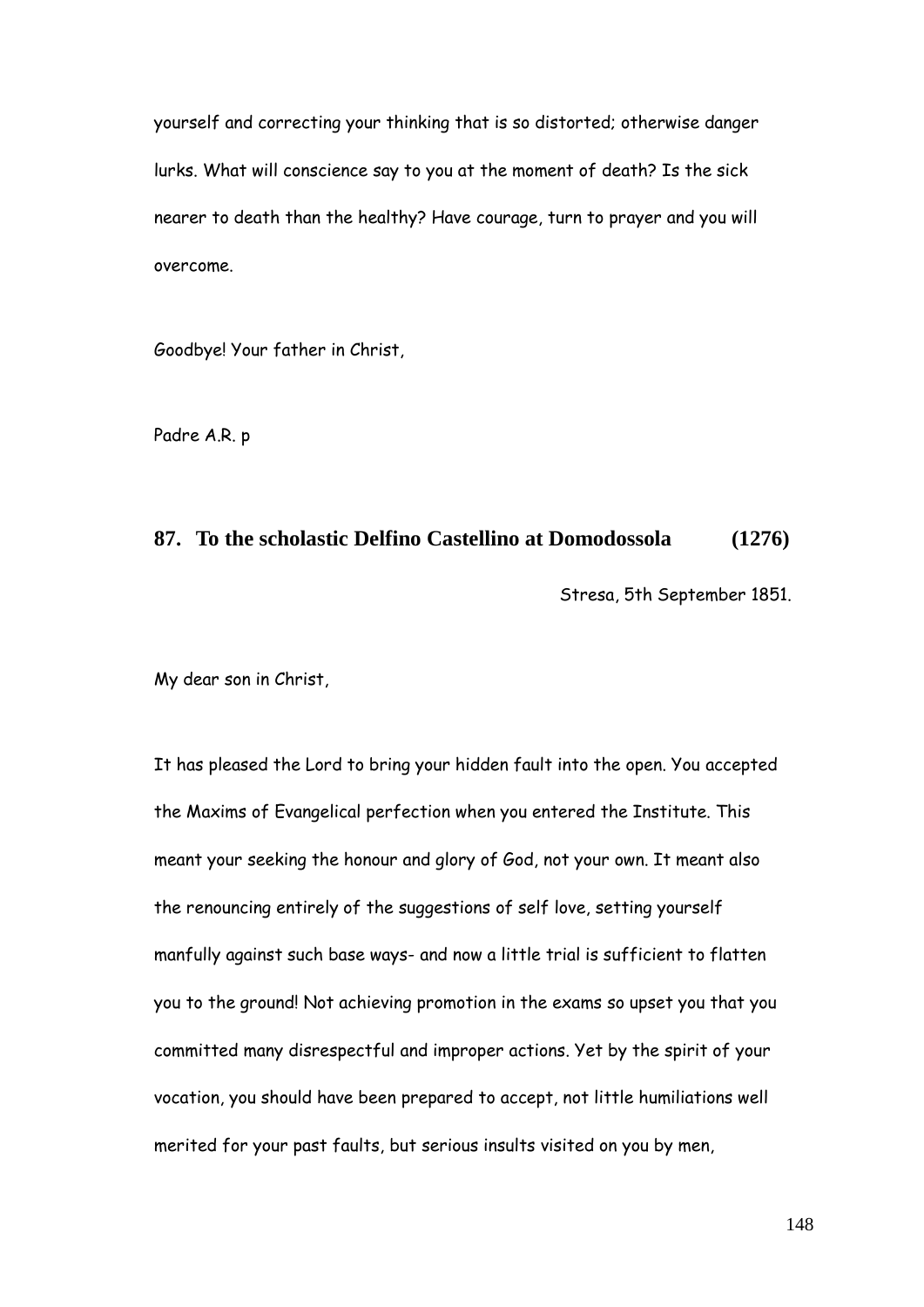accepted for love of Jesus Christ, imitating in this Jesus and the Apostles. You may well then confound yourself and recognise your littleness, showing you as less than an infant when it comes to religious virtue. This is the real and most serious displeasure you have given to your Superiors, far greater than the shame you say you brought to the Institute by exam failure.

My sorrow is caused, not so much by this as by your not trying sufficiently hard to overcome yourself. You have not yet appreciated the importance and necessity for a religious to be humble and to be of little stature in his own eyes and those of others. Unless you arrive at this, what good will you ever do? To profess with words the maxims of Evangelical Perfection and then contradict them in your actions- is that not to cheat your Superiors and yourself? You state and promise to want to construct a tower, and then refuse to carry a little stone. What a shameful thing in God's eyes! Does this not show a lying heart? Do you believe you can serve God and at the same time seek selfelevation?

You seek it, what's more, when you have already neglected your duties, as you have unfortunately done this whole year. When you have also manifested so many defects, given so much scandal through your coldness and negligence of your companions and been so great a burden to those who have the care of your soul at heart?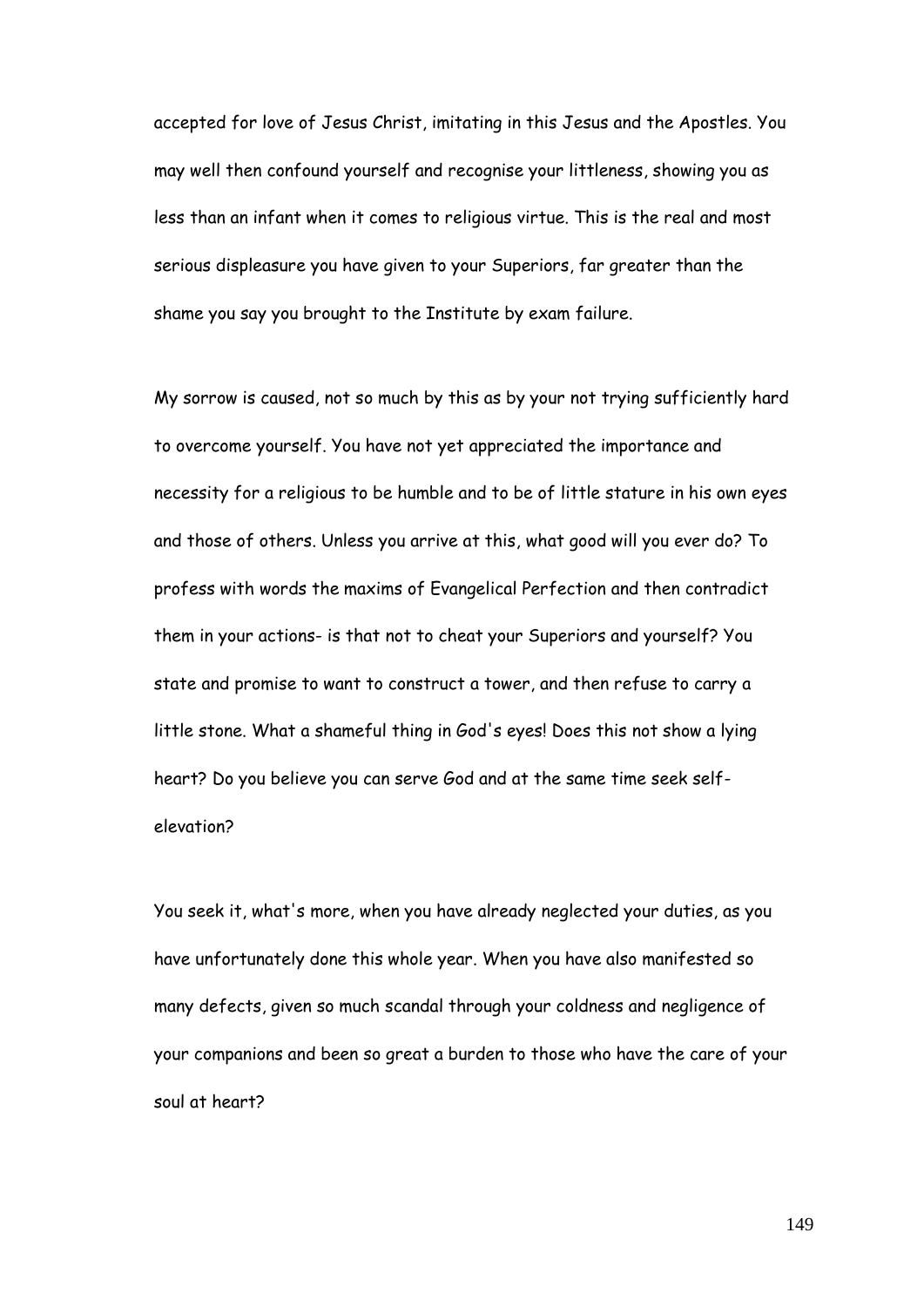It is necessary my dear son, that you open your eyes and begin to lead a new life of true perfection. God has sent you this setback to warn you that it is time to take yourself in hand. You need to change your thinking, basing it on the humility of Christ; get to know your own pathetic state, repent of all your faults, and seek to recover the merit you have lost; not more honours! In a word, follow in the footsteps of Christ and the Saints, sacrificing every personal honour for the love of Jesus Christ who died for you and invites you to follow him more closely.

One must say that you must be very neglectful in your prayers if you have acquired so little spiritual light after so many years. And one must say also that you must not have striven very strongly to suppress and overcome what in nature is inimical to advancement in the divine service. In summary, put an end to this lament about promotion; strive instead to advance from virtue to virtue. Where you have been destructive in the past, seek to edify in the future. I want to hear from you personally, after you have prayed over it, if your definite resolution for the future is indeed the above.

May God bless you. Your affectionate father in Christ,

A.R. p.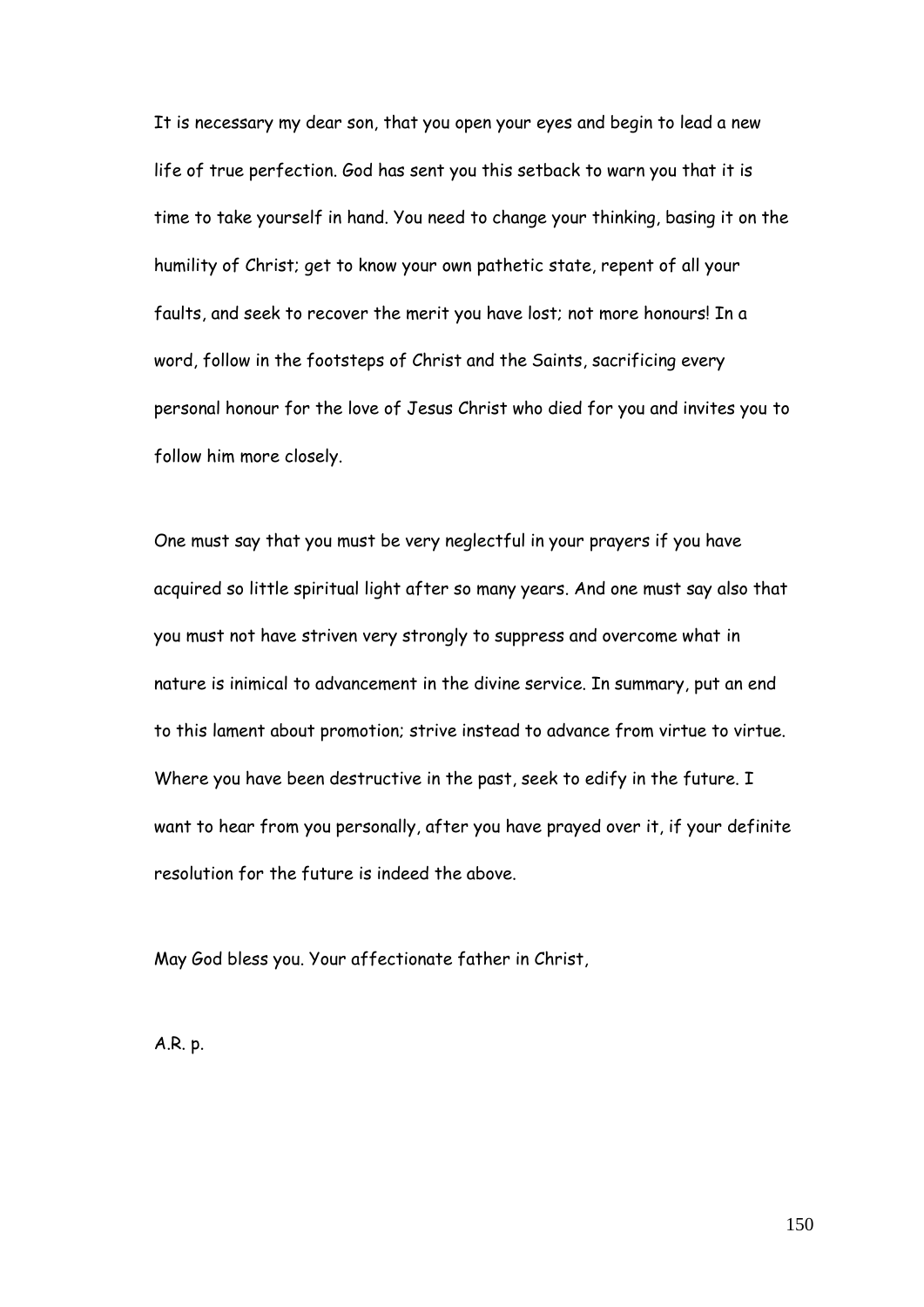## **88. To Theologian Gian Giacomo Vallinotti at Cirie (1277)**

Stresa, 7th September 1851.

Dear Father,

I have carefully considered your most appreciated letter of September 5th. For my part there is no difficulty in receiving you into the novitiate. It would follow your conviction of a call from the Lord, after mature consideration of the type of life one follows in the Institute of charity, governed by the rules and constitutions of the same, with which you are quite familiar. On my part, I may not refuse whoever the Lord sends me but I would ask you to consider firstly and carefully before God whether the charity you exercise towards the souls in your parish is not, perhaps, a greater priority? This doubt is the only reason I am not giving you a final answer. I present this for your own judgement, knowing you will best decide which leads to greater perfection. I would be uneasy if I did not put this before you, bearing in mind the scarcity of goods pastors on the one hand and the great good a holy pastor could do for his congregation.

In this Institute of charity you would lack no opportunity to serve the divine glory but measuring where the greatest good could be achieved is for you and God to decide. For my part I will let no opportunity slip from uniting with you in prayer and in recommending this whole affair to our Mother Mary most holy.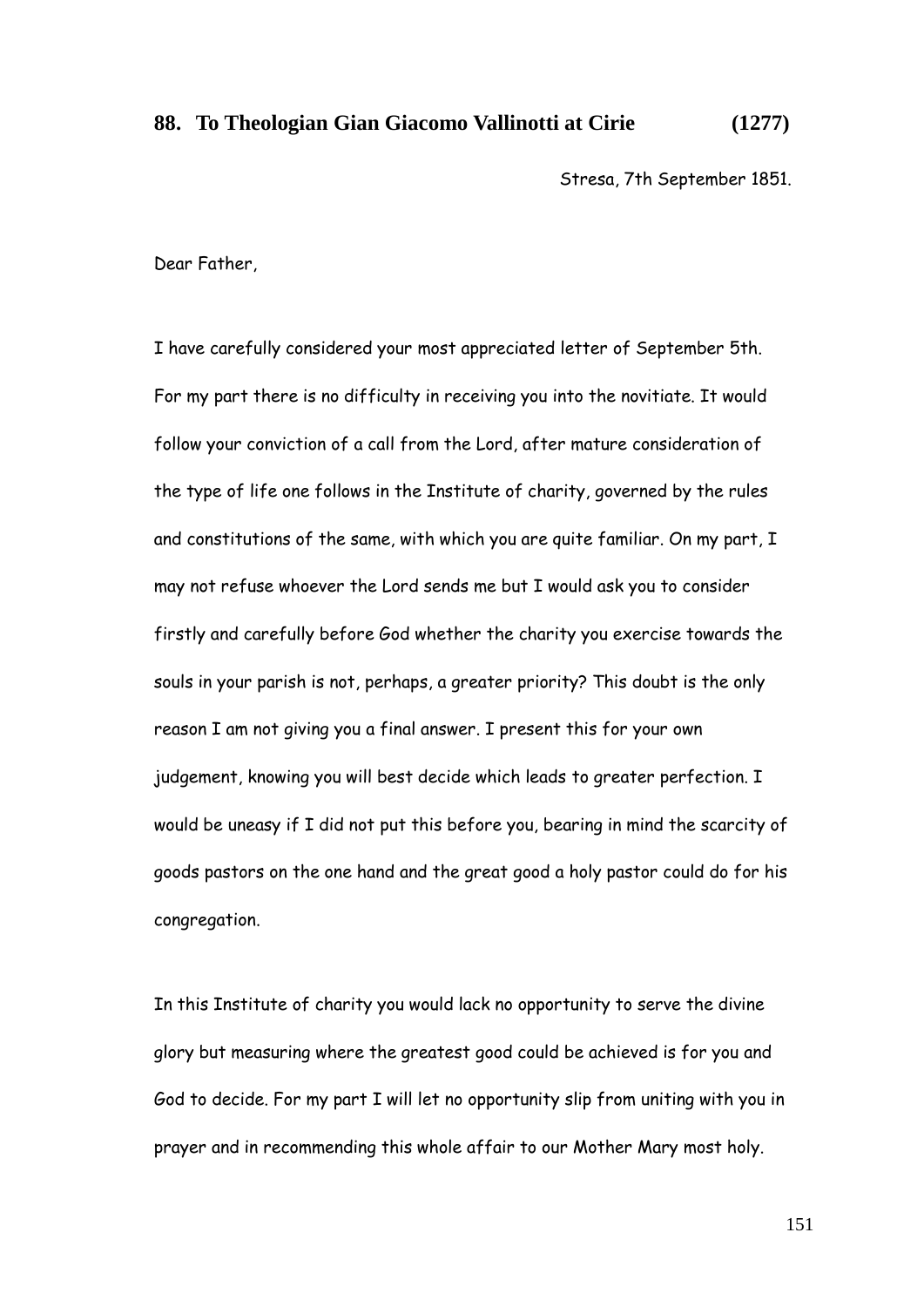Since she is the Mother of Mercy and of wisdom, she will not fail to get from her divine son on our behalf, all the light we need.

Your humble and devoted servant,

A. Rosmini. p.

## **89. To don Giuseppe Fradelizio at the Sacra of San Michele (1278)**

Stresa, 15th September 1851.

My dear companion in the divine service,

Vallinotti wrote to me requesting entry to the Institute. I told him to come, if that's what God wants but I put it to him to consider whether he might serve the lord better in the parish. I said this because, to tell the truth, a holy and learned pastor is a treasure for the people in these times. I feel unhappy at removing such a one, even involuntarily. It is true that entering the Institute one gives oneself to the charity of Christ, without any limit, and could do nothing more excellent or more meritorious than this. Only God, who sees the heart can decide who should make the sacrifice. Hence my caution with those I do not know well.

Greetings to all my dear brethren in the Lord. Goodbye!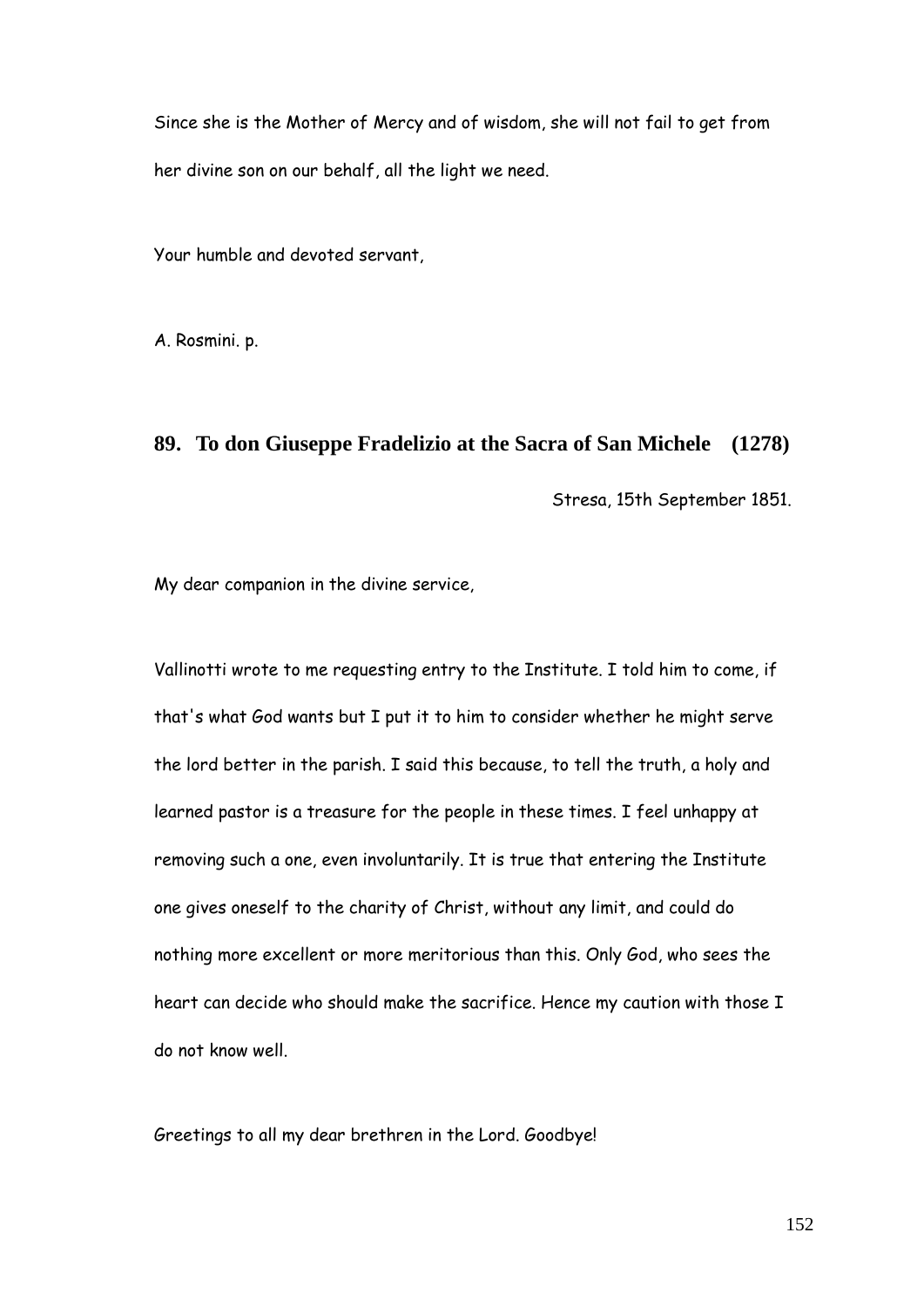Yours most affectionately in Christ,

A. Rosmini. p.

#### **90. To don Stefano Bruno at Rugby, England -1 (1279)**

Stresa, 25th September 1851

My dear companion in the Lord's service,

It gave me great consolation to learn from your letter of August 11th that you and our very dear Father Furlong are devoting all your time to those people sitting in darkness and in the shadow of death. The time spent by one sent by the Lord on the care and cultivation of souls is the greatest sign we can give to God of our love. Christ, having three times asked Peter if he loved him, responded with a triple assignment to feed his sheep, as if confirming where his own love lay. It is true that all the members of the Institute of Charity who act under obedience have equal merit, because they have the same end in view. We might say that all are working for the salvation of souls, because that is the end result of their efforts. This most sublime of commitments affects the whole corporate body, because all the members contribute to it, whatever their assignment. For this reason, all who correctly grasp this truth are content in any office, working there towards their moral and spiritual advantage. At the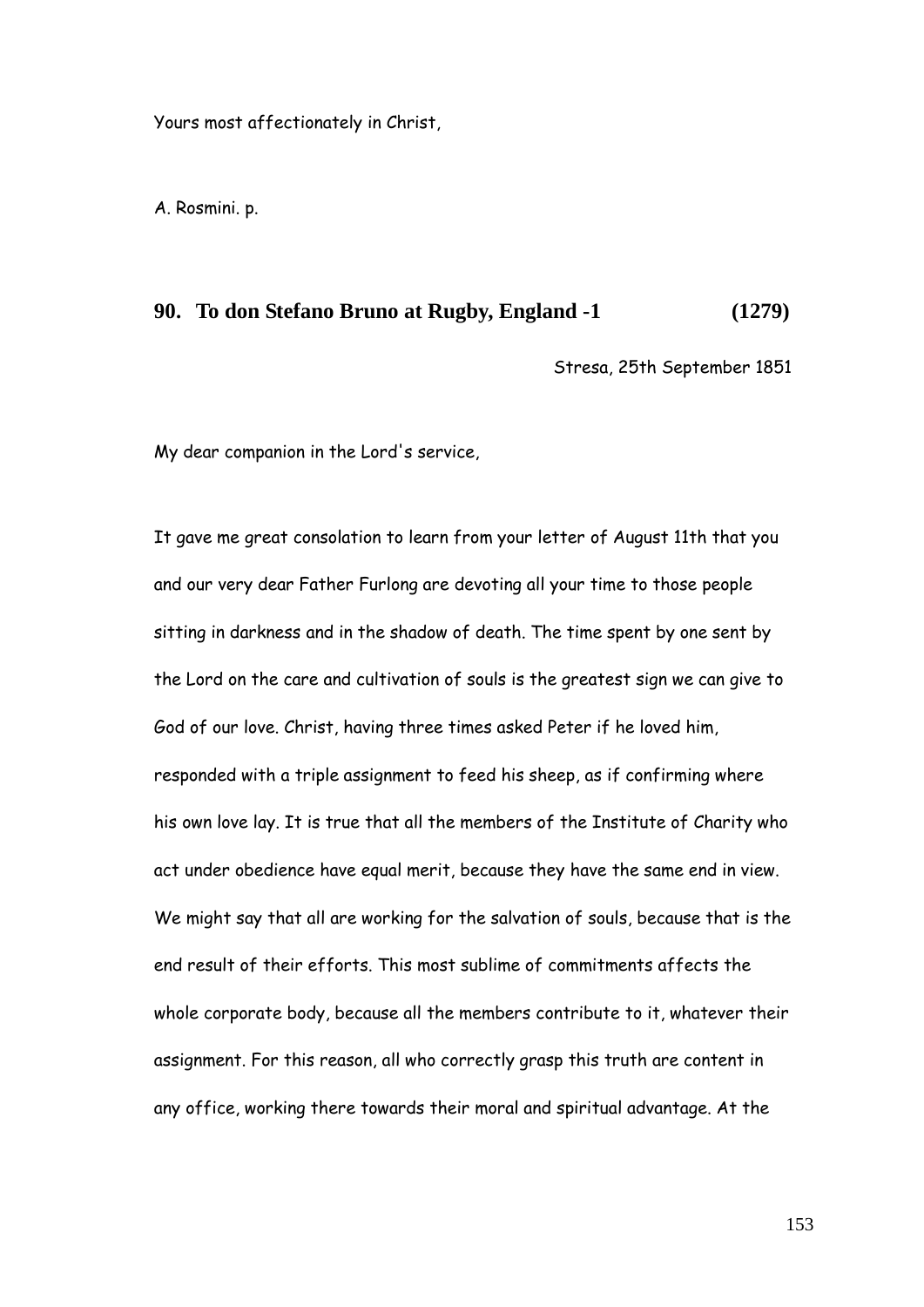centre lies charity, nestled like a hidden gem. It is charity that animates all and charity in turn is what they find.

Nevertheless, those to whom God has given the mission to labour directly for the salvation of souls and in the preaching of the word ought to be especially grateful to the divine goodness who so favoured them. As with those who stoke the furnace, they cannot but absorb some warmth. Not only do I wish that you and all my brethren were fired by the apostolate, demanding your kindling of the fire in others, but I also wish that you yourselves be in fire with love of God and neighbour. Pay attention then to this and keep your souls clear of the contagion of the world, living a hidden life in Jesus Christ. He wants us to despoil ourselves of any attachment to attractions of the senses, so that we can have complete attachment to the invisible.

The Catholic faith is challenged everywhere, but everywhere it triumphs. "Scandals must come." You will be aware of many where you are, but we are certainly not without our own. In some ways I think your situation there is better. There you are building, if with a struggle, while we destroy what has been built and we struggle to save it. Embrace in the love of Christ the five companions I am sending you and for whom I have great hopes (2). They will become most zealous workers for the divine glory. May the Lord protect them from evil.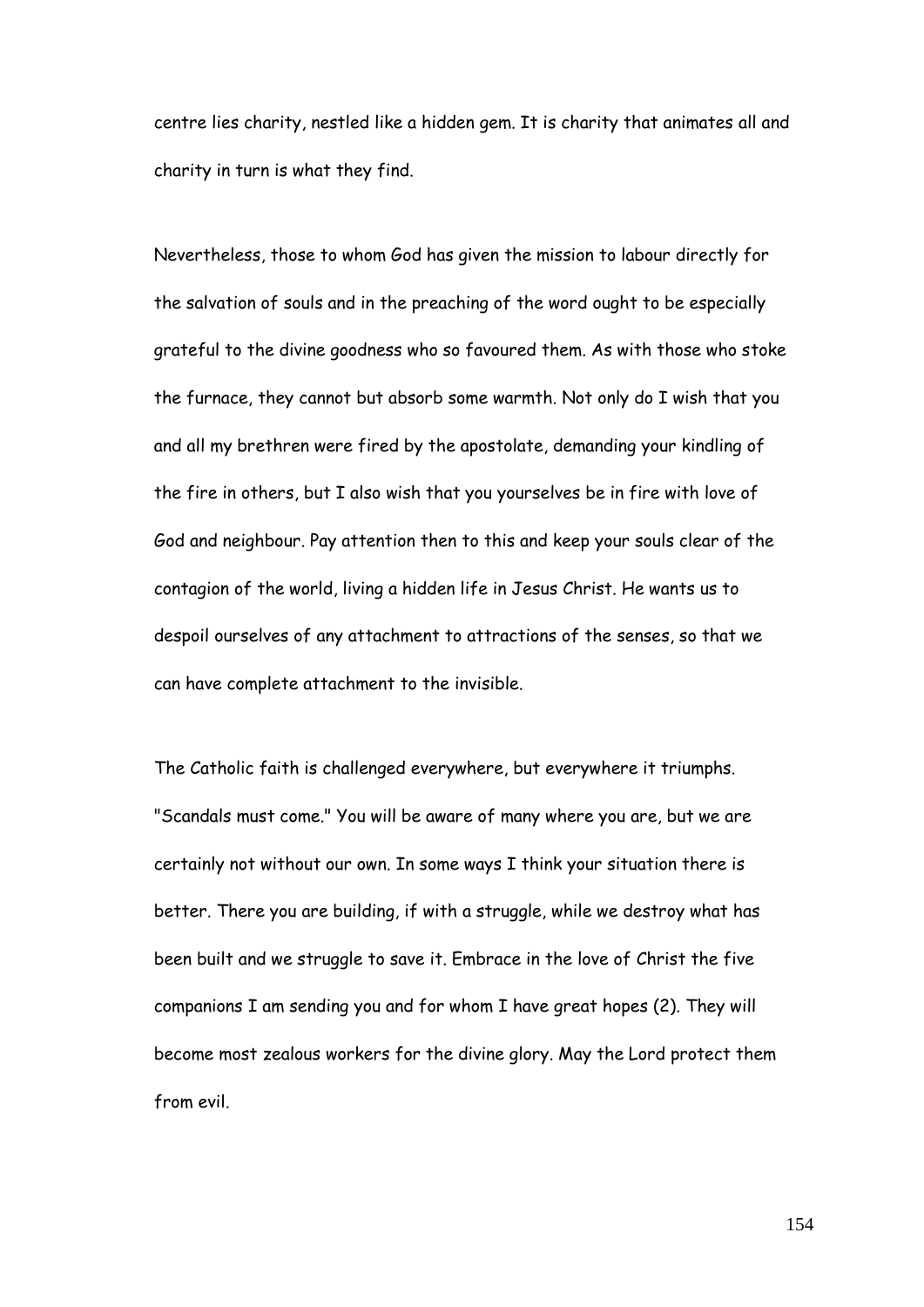Goodbye! Yours affectionately in Christ,

A.R.

1) Bruno was born in Mondovi and did his novitiate in Italy. When ordained in 1847 he was sent to England where he laboured strenuously for 40 years in several missions to the great benefit of souls. Most of his life was spent in Cardiff where he is still gratefully remembered.

2) They were Novice Carlo Caccia, a priest; Scholastics Stephano Pietro Castellano, Michele Gorelli, Giuseppe Costa and a brother. (Epist. Complete, Letter 6941,6946.)

## **91. To the cleric Antonio Volpe at Barozzera (1280)**

Stresa, 3rd October 1851.

My dear son in Christ,

You guessed correctly that your letter would please me greatly. I assure you that if with the grace of God which won't be wanting, you and I will correspond with the inspirations you have received during the retreat and fulfil with constancy what you have said in your letter, you and I will bless the Lord. You will do so because you are assured of his protection in this life and salvation in the next. I will bless him because you will form part of my crown, just as you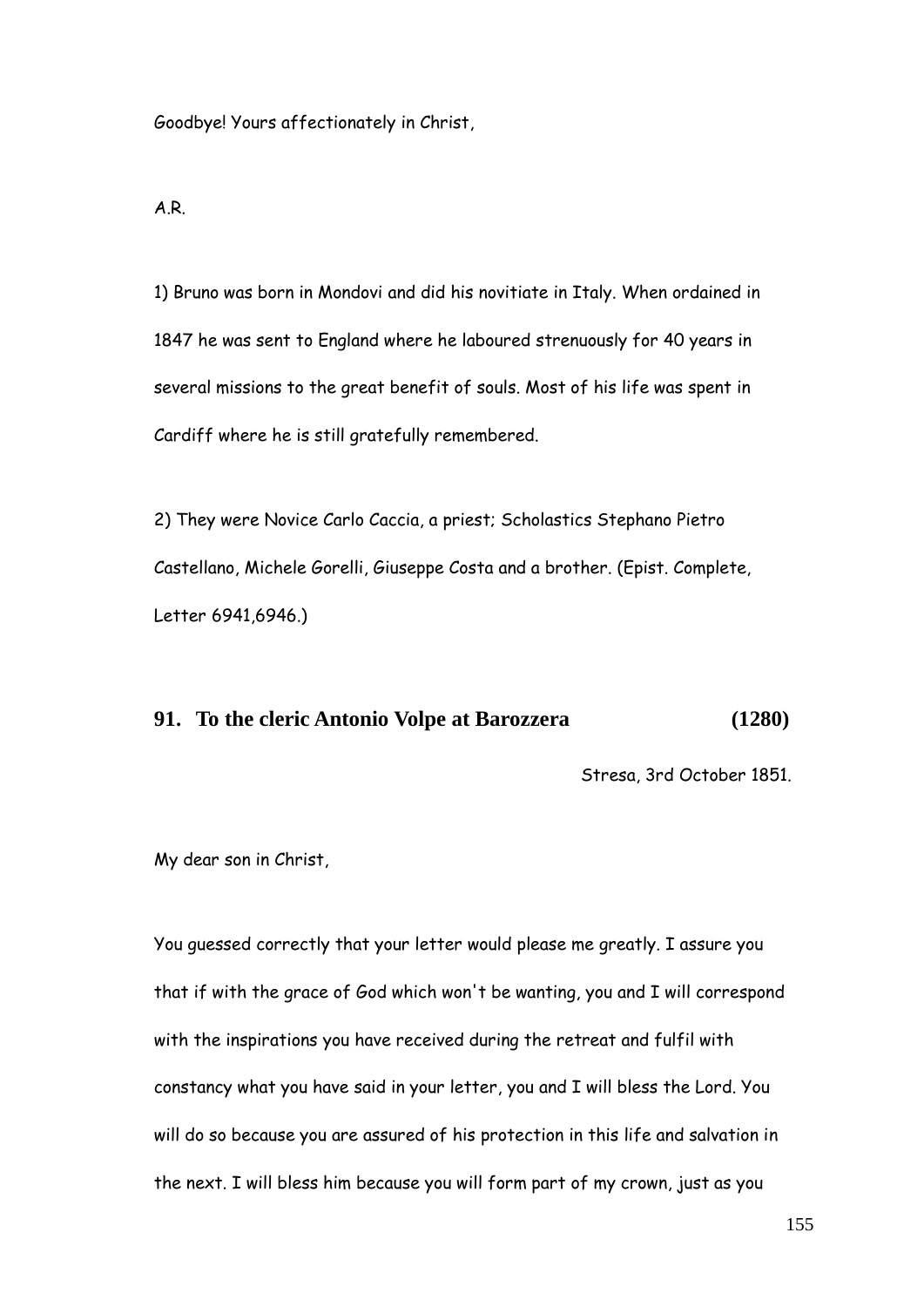are part of my joy now. Put your trust then in God. Humility, sincerity, ardent charity, generosity, mortification of self-love and of the flesh, loving obedience, incessant prayer- make these your instruments of perfection. What merit is in store for you if you are faithful to your proposals! What peace of soul you will enjoy in being detached from all that is corruptible and illusory and in exercising towards your neighbour a charity that is demanding but rewarding. How wonderful if from here on you are an example to your brethren. I hope it will be so my son and I will pray for this to the Lord, to the point of tears. I will observe you in order to enjoy in the Lord the good you will do, and to admonish you if you should stray from the right path. For now I will send you my blessing, hoping it will bear fruit.

Goodbye! May Mary most holy take you in her care and be a mother to you, her tender son.

Yours affectionately in Christ,

Padre, R. p.

# **92. To Don Giuseppe Aimo, elected visitator of the Institute of Charity in France (1281)**

Stresa, near end of October, 1951

My dear brother in Christ,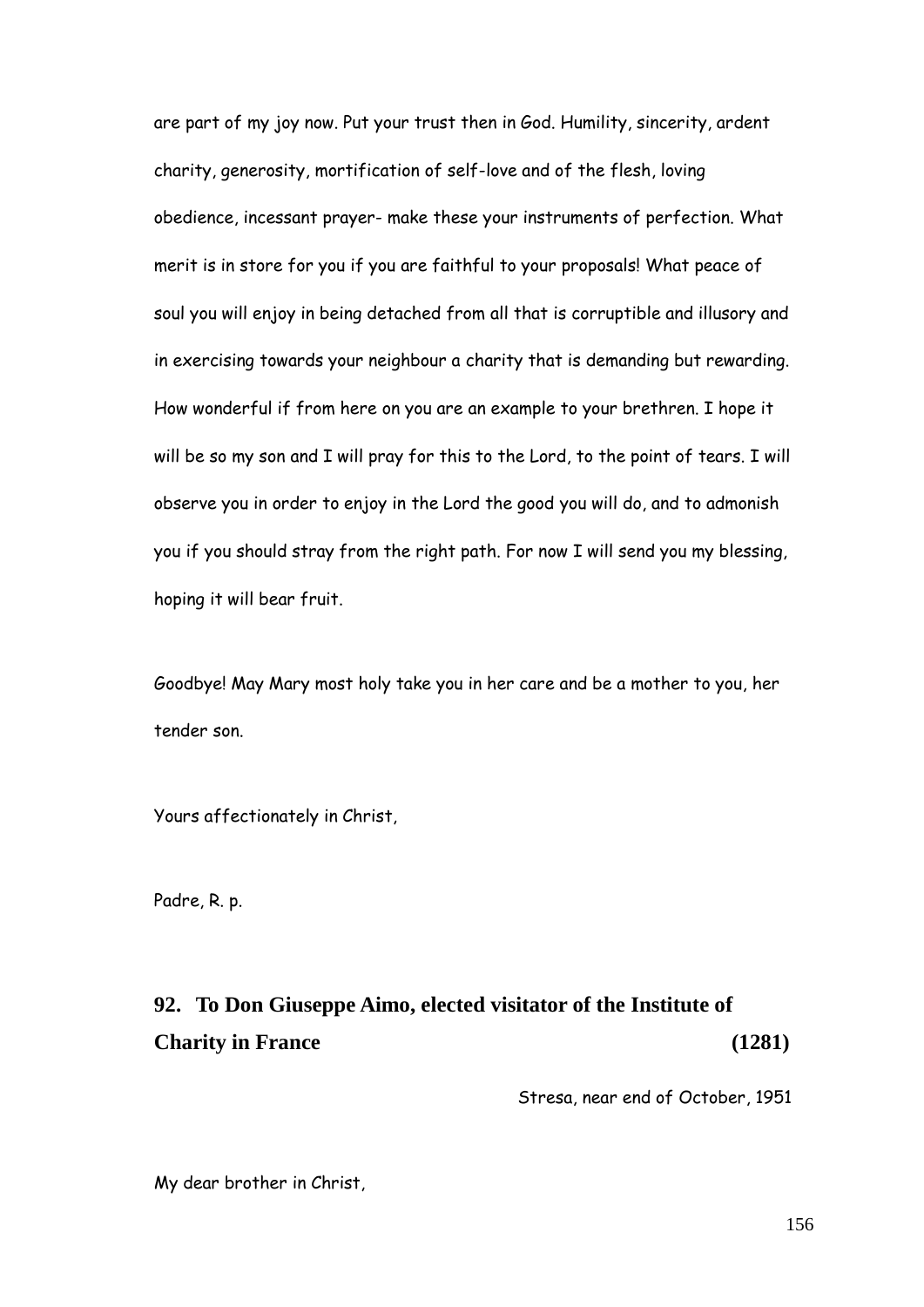1. Accept this assignment as given by God. It is, however a very important one. Prepare yourself by prayer and meditation for every aspect of it and steer clear of what does not pertain to your appointment.

2. Combine great zeal and great calmness and be watchful not to descend into weariness of mind or activity. It should principally mean prudent waiting and great trust in the Lord. Always act with serenity.

3. The first aim of your mission is to learn the state of things where you are going. Send back exact information, without any exaggeration, much positive data based on sober reflection and judgement, fearing nobody.

4. The second objective is to facilitate the spiritual progress of the brethren there and to assist them in carrying out the works of charity for the neighbours already in hand or what providence might require of them in the future.

5. The third purpose of your visit is probably the most vital: this is to make a thorough assessment of the possibility of starting a novitiate in France as soon as possible.

6. Keep in mind that we know not whom it might please God to call to the Institute in France and that we must not place our limits either to God's great designs or to our efforts for the glory of his divine son. We must always act in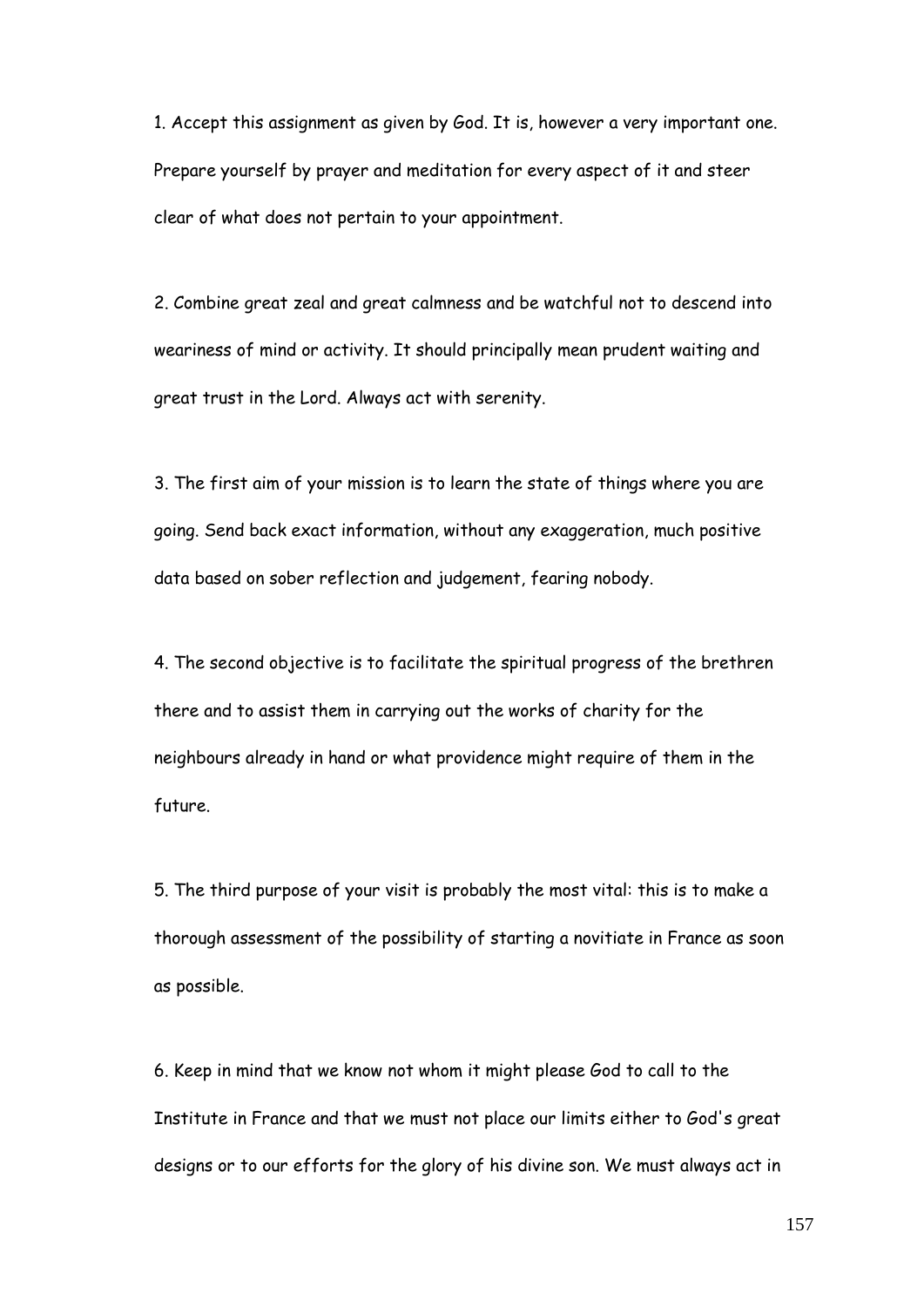consonant with these principles, careful that no good is lost through our fault that, if prudently examined, might seem intended by God. The first rule of prudence is that the Institute should proceed united in charity and to the benefit of internal sanctification.

A. Rosmini. p.

## **93. To don Giuseepe Aimo in France. (1282)**

Stresa, near end of October 1851.

My dear brother in Christ,

You have told me in your letter that your defect is timidity. I am in agreement. This partly stifles your reasoning, causing hesitancy and interferes in part with your actions, preventing immediate, complete and uninhibited action. You must resolve to come to terms with this defect and to embrace instead a holy courage. The means you should use are the following:

The first step is not to fear timidity itself, because such fear augments timidity. Avoid reflecting on your timidity and excessive examination when deciding or doing. Think only of what action you need to take, the pro and contra of such action and then concentrate on the execution of that act, nothing else.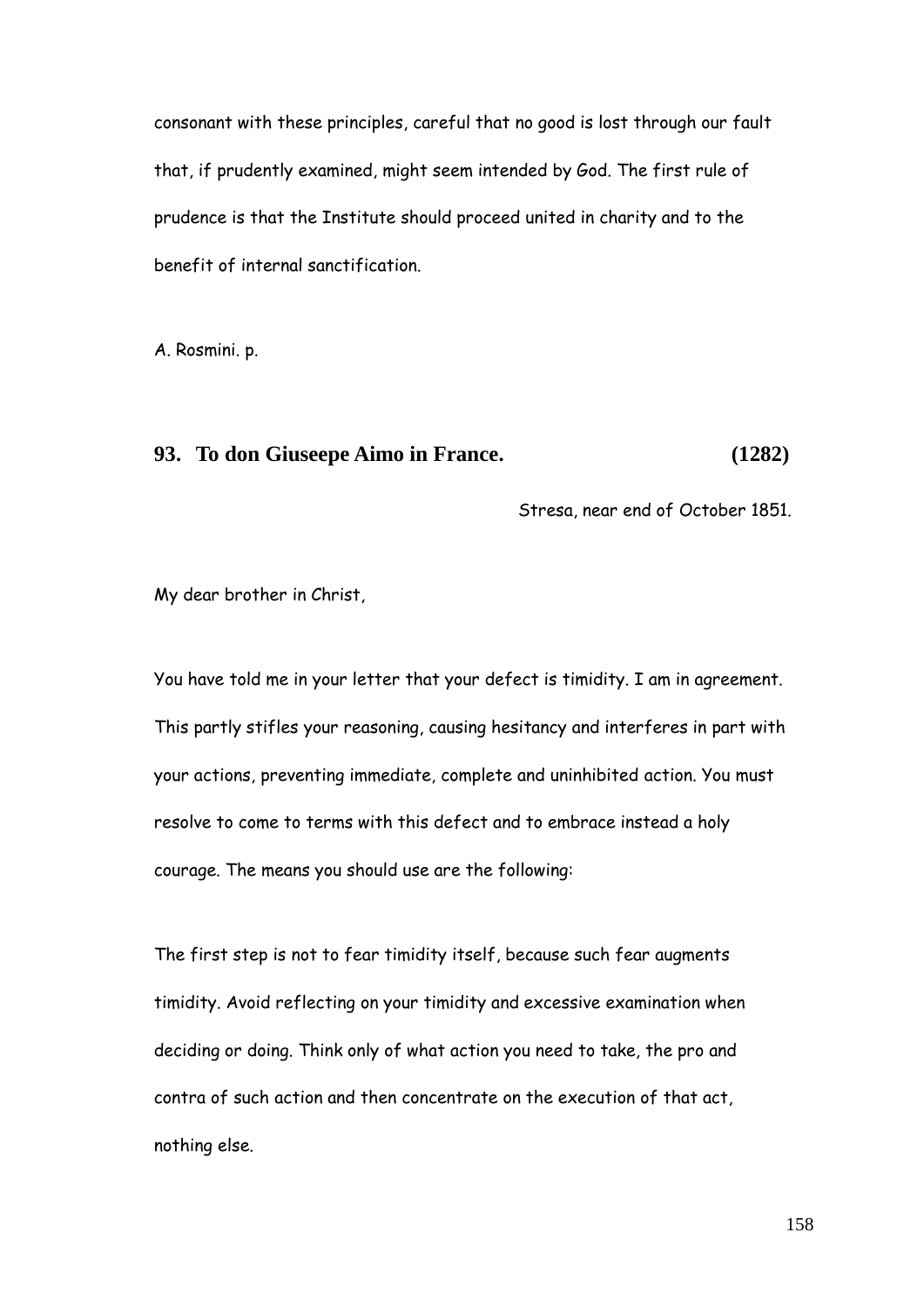The second step is to recollect oneself from time to time. Remember that the fears you entertained are irrational and to be despised, then act as if they didn't exist, without debate, as with temptation.

The third step is to dialogue a lot with others, and especially those who have a deserved reputation for achievement in all areas. You can imitate their ways and their openness. Be clear on your aims and greatly committed to achieving them. Try not to be monosyllabic in conversation; enter the discourses as long as they be of some weight and importance. Face questions of a scientific or other nature, exploring your position clearly but without bitterness. One who is strongly committed to seeing something through for the glory of God does what he has to do without fear.

The fourth step is not to seek to be too perfect, falsely; that is, being excessively concerned with detail as it springs to mind and seeking to sidestep every remote inconvenience. This was never the way of saints and one who resorts to this way will never do great things for the glory of God. He will instead find himself entangled in a spider web of detail. He will never attain perfection, which demands a big heart that shrinks only when there is question of what is against the precepts or commandments.

The fifth step: The most powerful assist to courage is found in the conviction that a good outcome to our action depends not on us but on God. So we should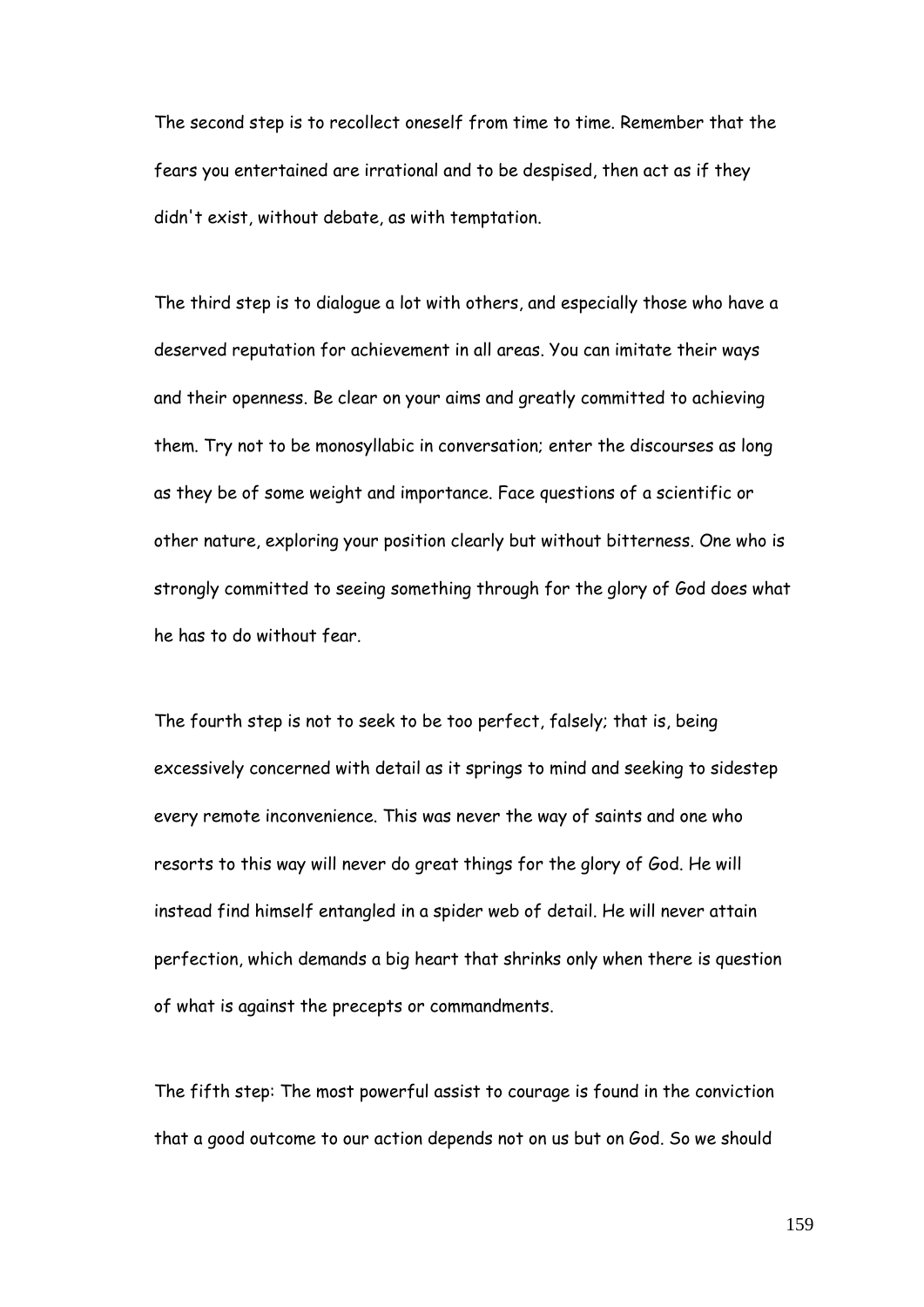strive for a great, even infinite trust in God working within us when we act out of obedience and charity. God can then draw glory even from our weakness, our errors and our defects.

The sixth step: While we must always avoid bitterness and anything that offends against charity, we must likewise steer clear of false meekness, so avoiding any challenge in an effort to avoid every hurt. When there is failure to confront evil, especially by one who is a Superior, nothing will happen that will redound to the glory of God or to the improvement of self or others. On the other hand, one who takes a strong position for the glory of God cannot fail to acquire himself both the strength and the courage he needs.

Seventh step: You must not believe that the sentiment of fear that surfaces unexpectedly can be overcome completely once and for all. You must not feel guilty if, despite your resolutions and your hope to overcome it completely, it recurs. It is something that cannot be defeated entirely in a short time. One can however, act as if it weren't there and not allow it to influence our actions. These must result from calculated and rational considerations. One needs to be careful not to lose heart when one finds a return of the fears thought to have been overcome. One must not pretend to be able to do more than is proportionate to one's strength at a given moment.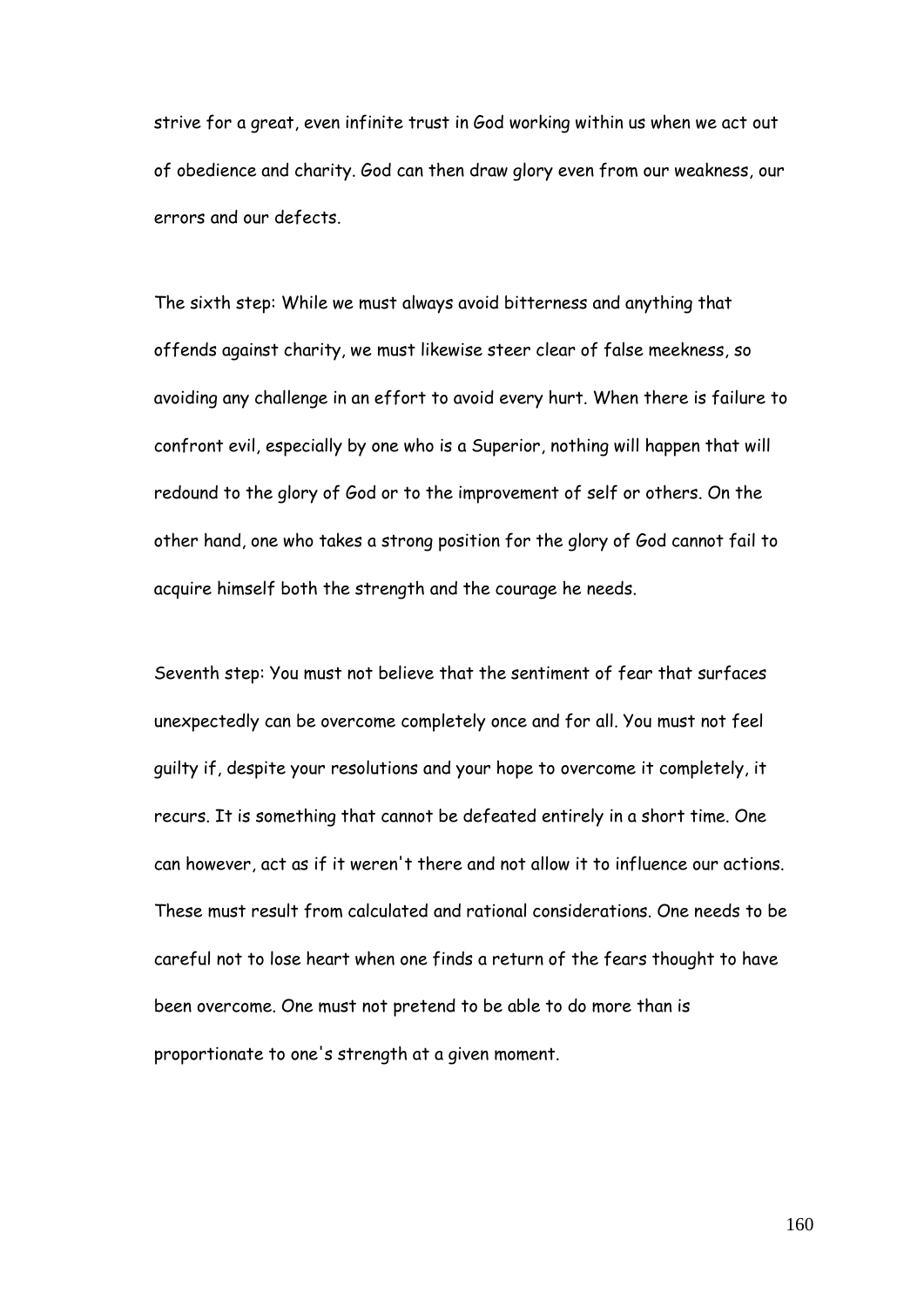Eighth step: Use prayer, especially the psalms. These inspire feelings of trust and expectation of great things from the divine goodness who has our care at heart. With the above means and with a constant determination to progress in an orderly fashion, you will succeed.

May God and Mary bless you,

Yours, A. Rosmini p.

### **94. To don Emilio Belisy at Carpentras. (1) (1283)**

Stresa, 30th October 1851

My dear companion in the divine service,

Carlo brings you the companion you desired. The dear brother I had promised you is don Giuseppe Aimo, formerly rector of the novitiate house. He comes to cooperate with you all for the glory of God in the capacity of visitator to this new mission in France. To holiness he unites some precious qualities. He may just need a little encouragement from his brethren to overcome a little natural timidity, which I'm sure he will lose through more frequent contact with people. God grant that the triple strength binding that is broken with difficulty may become my inheritance. In other words, may I see the foundation of a full novitiate in France!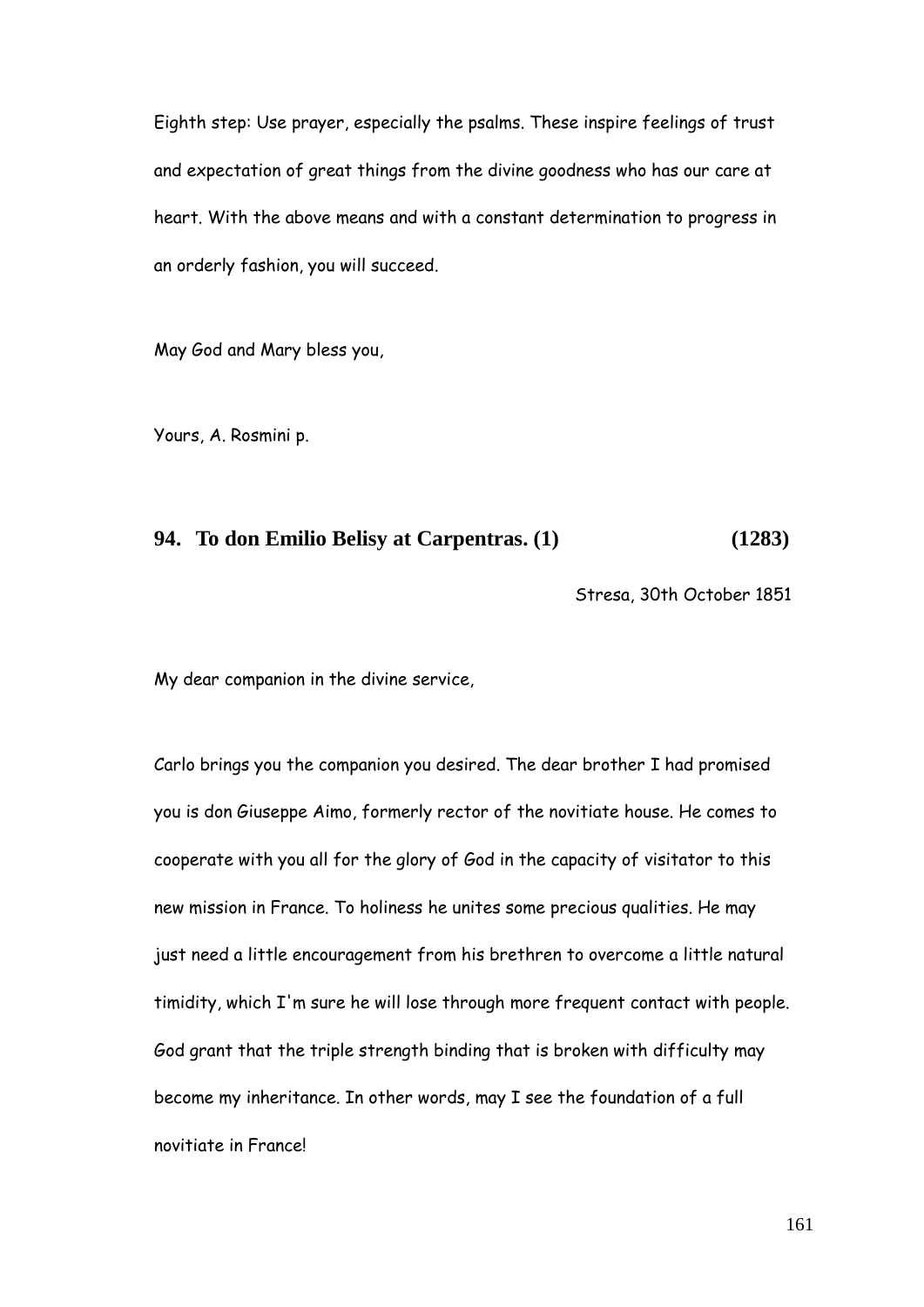I gather with pleasure that somebody in Marseilles reads my books. I use this opportunity to send you a near complete collection.

May god bless you and France also.

Yours affectionately in Christ,

A. Rosmini, p.

(1) In 1851 don Giuseppe Aimo and his brethren left San Zeno in Verona. For some months he was in Stresa as rector of the novitiate and prefect of scholastics. On the 30th of October that year, he left for Carpentras with the assignment of visitator. This lasted for 3 years. He held many important offices after the death of the founder, provost provincial in Italy and Vicar of Spiritual Charity among them. He was a very spiritual man, hard on himself but kind to others, of few words but very active and supportive of religious observance, being himself an example in this and rich in virtue. He died at Craveggia in 1887 while on visitation of the province. The remains were brought to Calvary and repose in Paradise Chapel.

#### **95. To Brother Pasquale Ferrero at Domodossola, (1284)**

November 1st, 1851.

My dear son in Christ,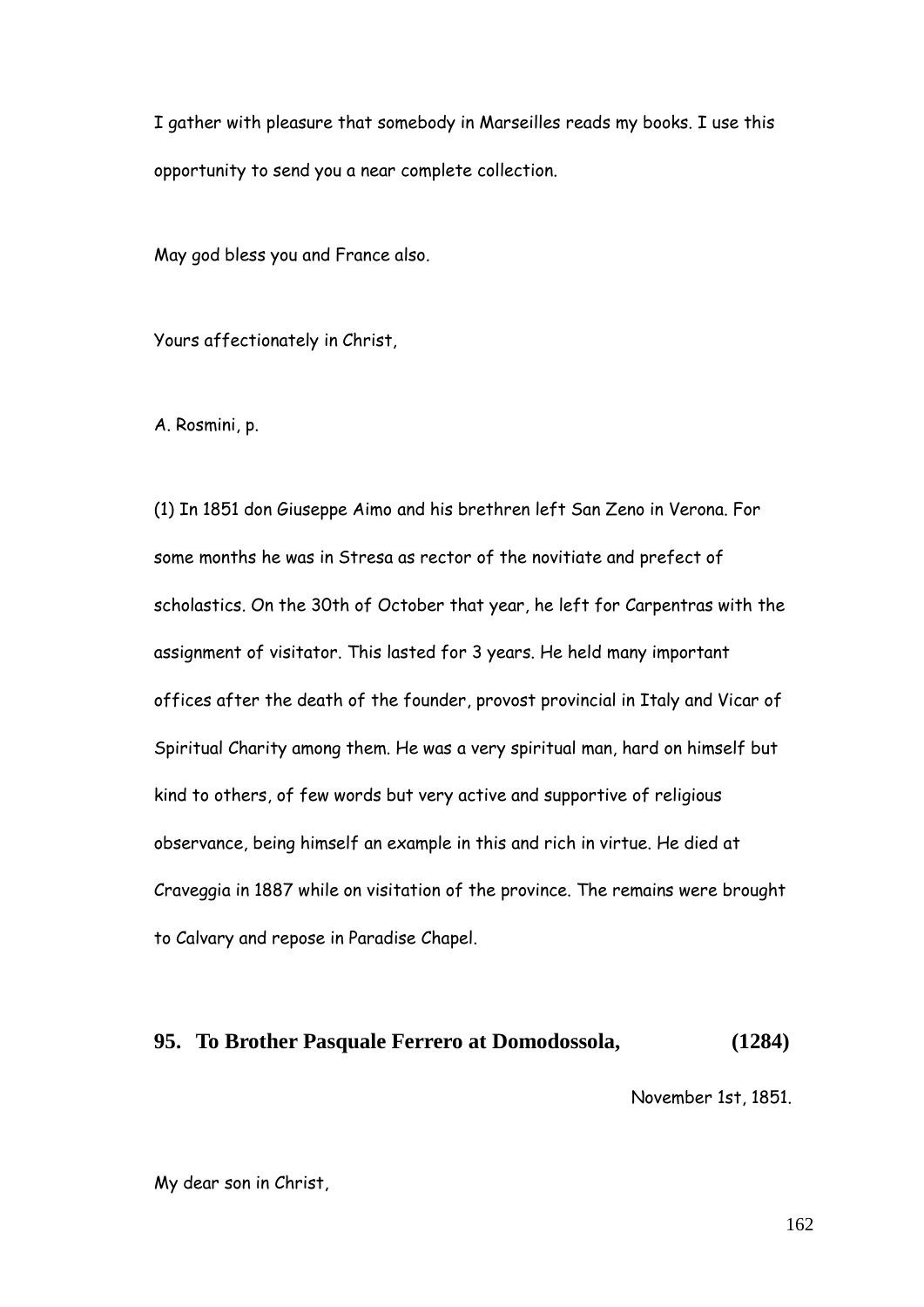You should have told me sooner of your temptations and the battle in which you are engaged with the enemy of souls. The Lord has forewarned all those he calls to his special service in these words: "Son, when you enter the service of God, do so in justice and fear and prepare your soul for temptation." (Eccles, 11, 1.) He commands us to act justly and live in humble fear and clothe ourselves in good will and prayer. Meanwhile he comforts and reassures us of his help if we do this. "Blessed is the man who endures temptation, because when he is proven he will receive the crown of life that God has promised to those that are faithful to him." (James 1, 12).

Should one be called to follow Christ more intimately, he certainly will be tempted and tried in various ways; but he who is called to this blessed way is obliged to oppose such temptation with the arms of faith, humility and prayer. And when he does so he is blessed, as God himself has said through the mouth of St. John, because he becomes a proven servant of God. On the other hand, he who doesn't puts his own soul in grave danger as much by giving into temptation and falling into sin as in the pretence of being unable to resist, and so insulting God and abandoning the state of perfection. This abandonment that is such a betrayal is a most injurious insult to the God who calls us, and only God can judge and punish the consequences.

Now you my beloved son, were called and have already entered in the correct way to the state of perfection. You have bound yourself to it perpetually and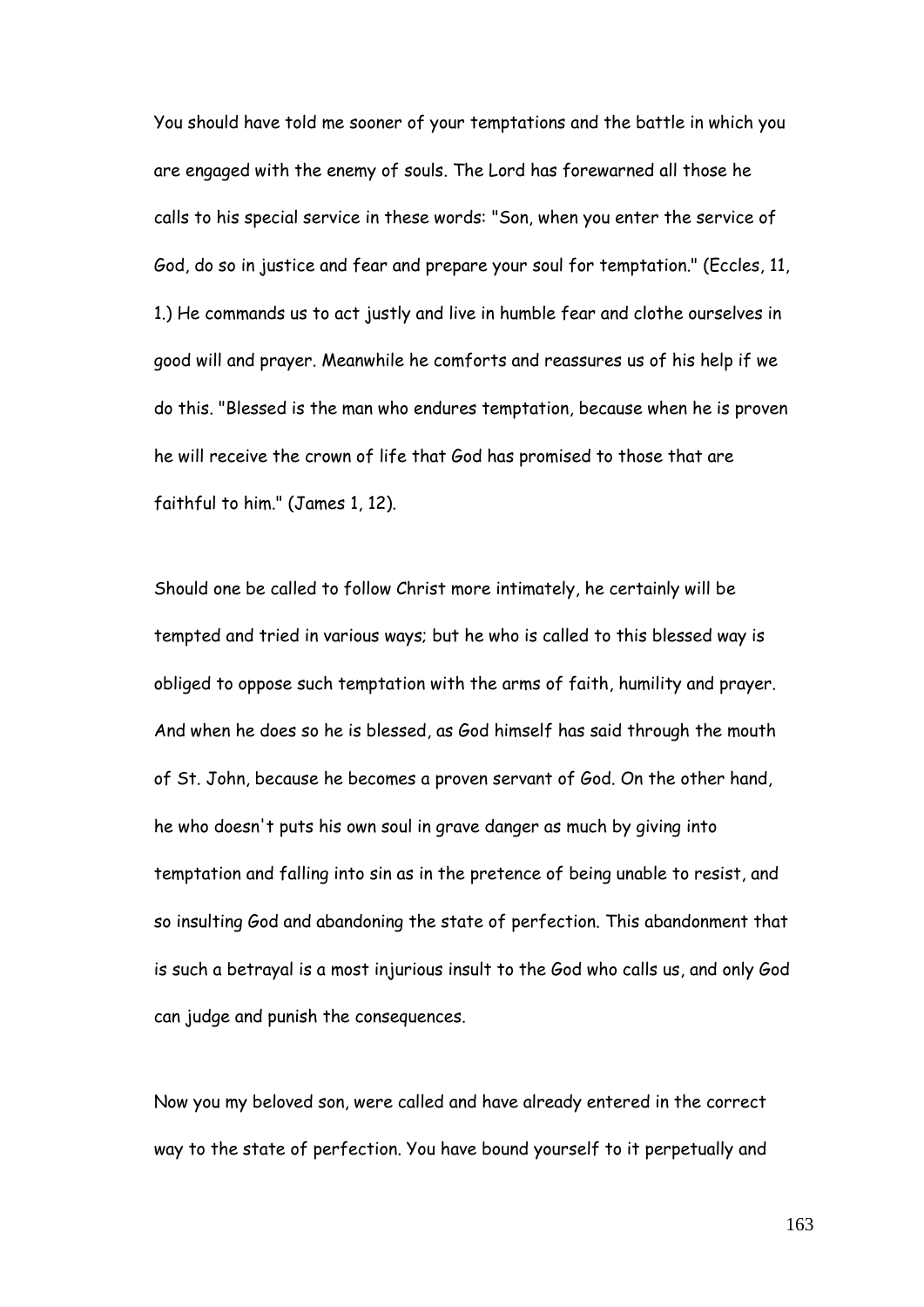irrevocably, of your own accord, by the sacred chain of perpetual vows from which you may no longer legitimately escape. Neither would it be in the interest of your soul to be dismissed from the Institute. The Superiors cannot dismiss anyone unless his conduct is harmful to his brethren in the body of the Institute. This dismissal then becomes the fault of the dismissed person. This will not improve his standing before God, regardless of how it appears before men. I therefore judge that you are gravely bound to dismiss the thoughts of abandoning the Institute to which God, in his mercy gave you the grace to enter. Furthermore, you are bound to honour the sacred promise you made to God himself in the presence of the heavenly court, to make a complete oblation of yourself, living and dying in the Institute.

You must therefore recognise in the thoughts you entertain, the voice of the malignant serpent, who threatens your eternal salvation and seeks damnation of your soul. You must reject this seductive voice, in no way conniving with the thoughts or cultivating them, or even listlessly entertaining them when they assail you. You should instantly dismiss them and replace them with more worthy thoughts, opening the way to the Holy Spirit, the spirit of holiness and purity. Castigate yourself and bind yourself to God by the most fervent prayer until this infernal temptation is entirely passed. Under the guise of good, you are subtly being tempted to believe that your salvation would be easier elsewhere; as if for one who has faith in God, and knows his goodness, the abandonment of the life in which he has placed us were not an option for hell.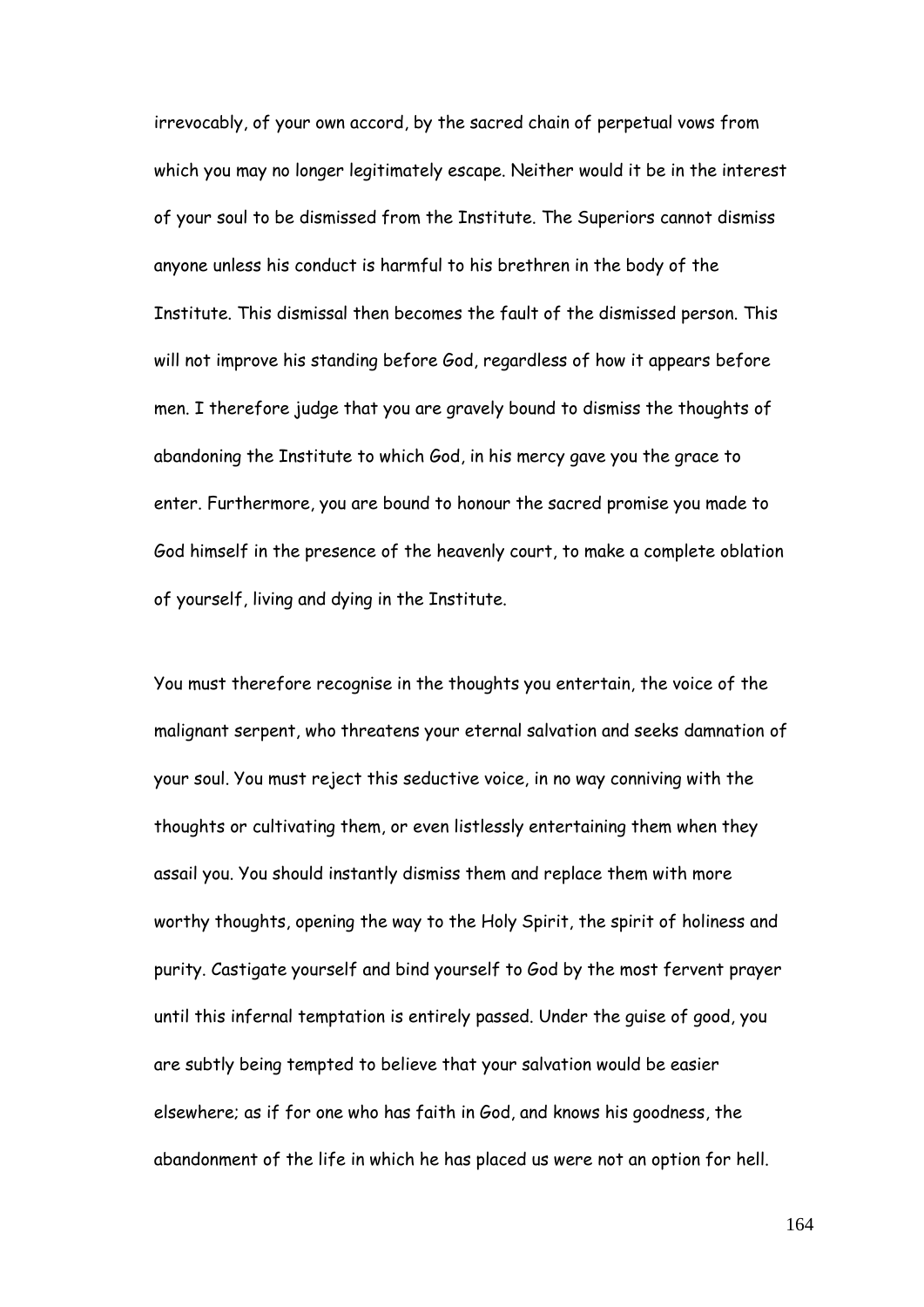To run away from the perfection that Jesus Christ proposes to his elect, which he has taught and which is embraced by the Institute- this is a diabolical artifice that springs from a lack of faith. Only this can explain such little credence in the efficacy of the helps given by Jesus Christ himself who gave us the way to perfection. So to entertain the incomprehensible foolishness of not wanting to adopt them, and at the same time pretend that human effort will be sufficient is to fail, and failing, fall into despair. One who has faith and complete confidence in God, even if weak, is immensely strengthened and his courage grows day by day, as God gradually reveals himself to him, showing his power and his mercy.

Far from us be such baseness, misery and perversity as to take counsel from a source that we know well - unless we wish to fool ourselves- is the spirit of darkness and lies, the most rabid enemy of Evangelical perfection. With his death-bearing arguments he would want to bring us to the point of being thrown out of the Paradise of evangelical virtue, that is religion itself. In order to overcome him, bring him instead to shame, forcing him to retreat. These are the arms to use:

1. Don't listen to his seductive talk. Retreat immediately on hearing any thoughts that might cause us to lose esteem for our holy vocation and the spirit of consecration in the Institute. Instead renew before the Lord the will to live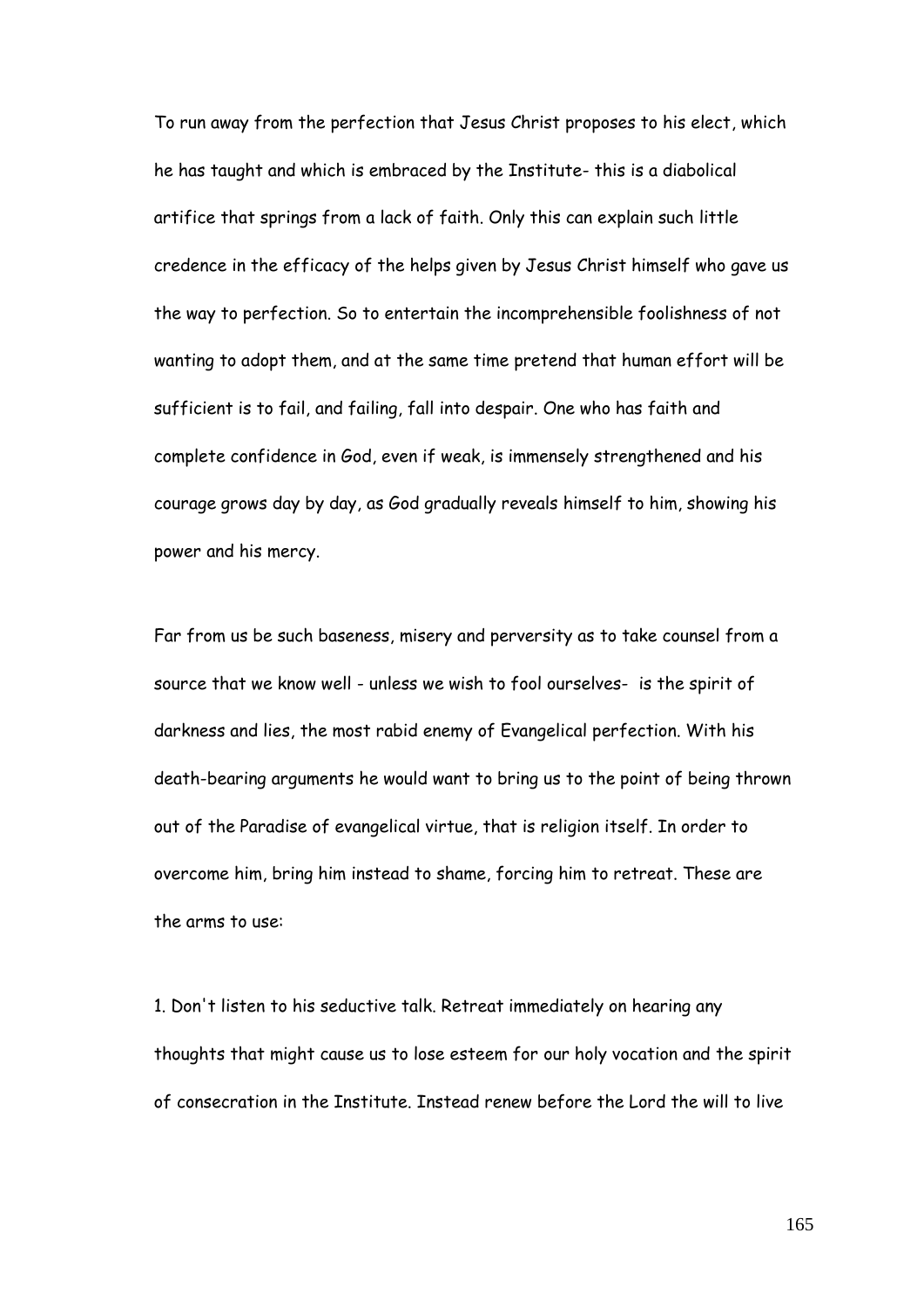and die in it, renewing in many ways our thanks to him who in his great mercy has led us here.

2. Work diligently to fill the mind with holy thoughts, the soul with holy leanings and the will with frequent resolutions to advance in every kind of virtue, but especially in humility, suffering and charity.

3. See in prayer our primary end and most important occupation, and do all in our power to put fire in the heart and acquire a great zeal for the glory of God and make him known to men. Above all we must cultivate the habit of frequent or almost continuous ejaculations.

4. Love humble assignments because more pleasing to God and removing from us all the reasons for pride, vainglory and such like. This enables us to exercise perfect obedience, rejoicing in this as something very pleasing to God. Consequently it will obtain for us the graces most precious for our soul, spurring us to the most exact observances possible.

5. Avoid every harsh word with companions; instead use language that edifies and sanctifies. The sanctity that we project on them in this way returns to ourselves. We must cooperate in every way for the spiritual progress of our companions.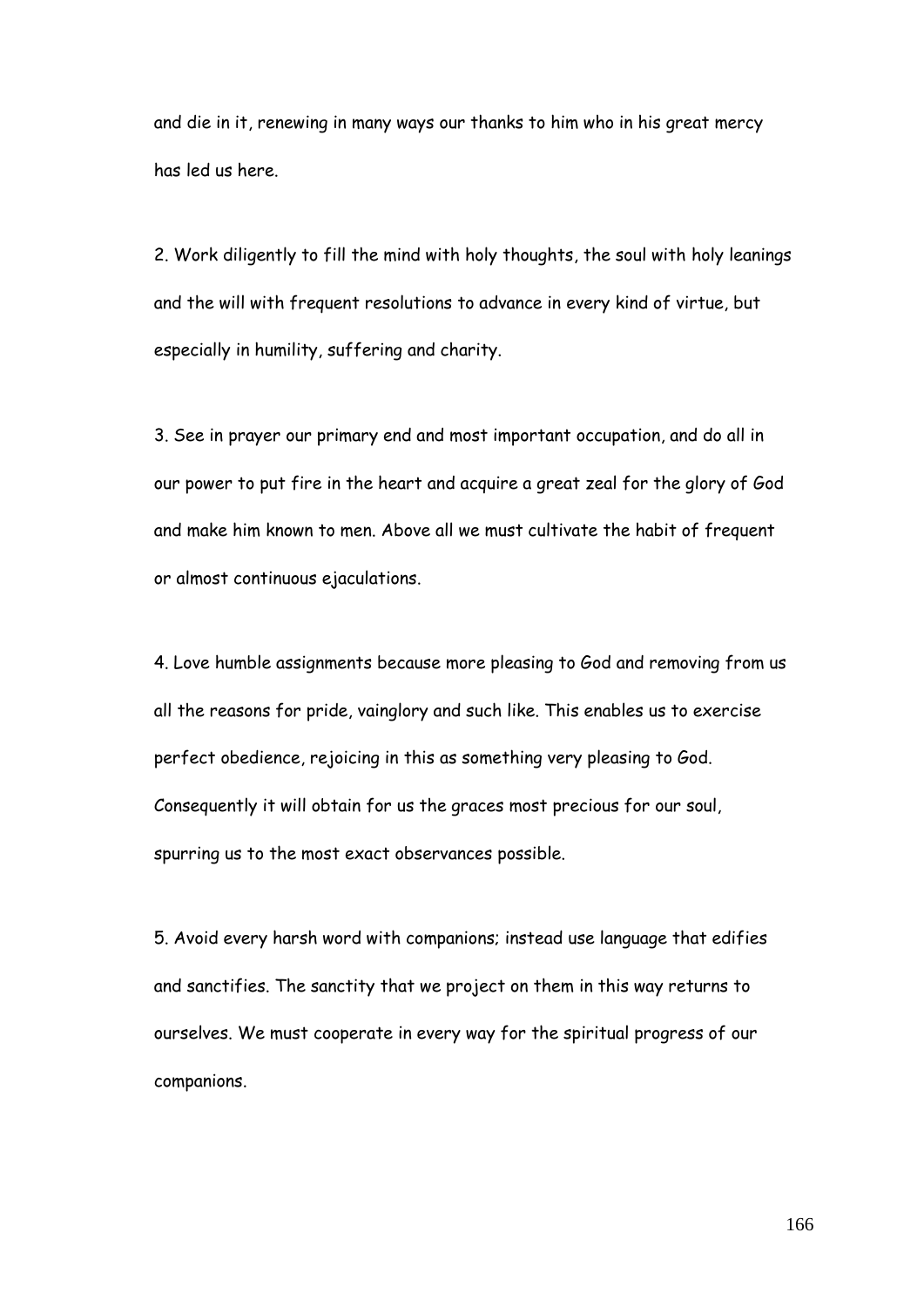6. Never lose heart, even if a fall should occur or progress has been less than hoped-for. Our improvement comes little by little for the most part, unless God makes some extraordinary intervention.

Well there now my dear brother, this is what you must do. I hope you will do it and derive much consolation from it and I will rejoice in your consolation.

Your affectionate father in Christ,

A.R.

#### **96. To don Antonio Mazotti, rector at Domodossola. (1285)**

Stresa, 16th November 1851.

My dear companion in the divine service,

Make franclin available to dear don Giuseppe as you indicated. The rector can spend on such things as are necessary or useful to the house out of what is surplus in the mandate, if there be a surplus. If there is none, apply for what is needed. With regard to Spezia, I leave the matter in your hands and suggest the following guidelines:

1. Where there are positive reasons to fear that a youth might introduce impure behaviour into the college, he should be promptly dismissed. This is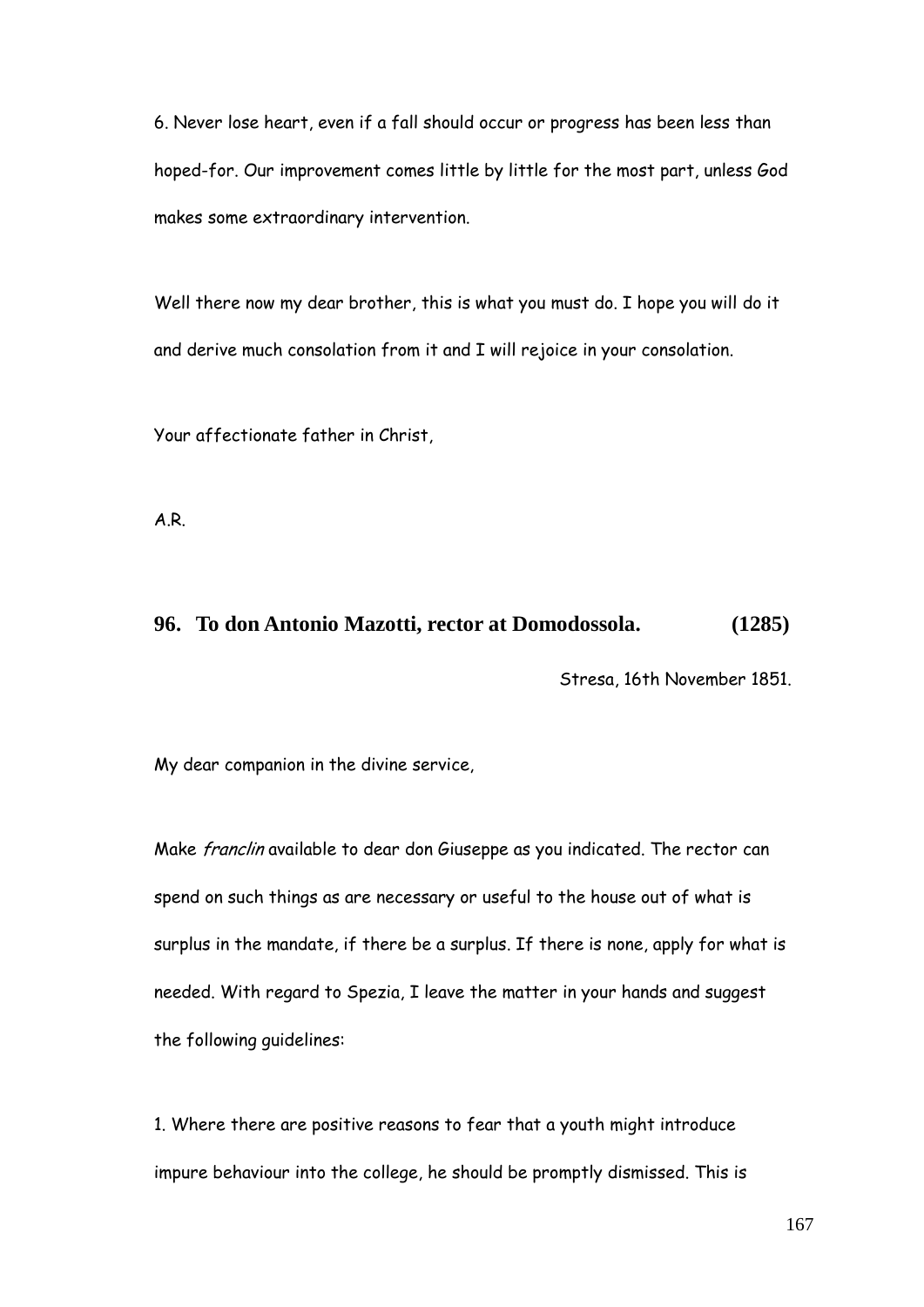demanded both by charity and the duty to defend the other boys from danger. One must be ever on the alert for this and act without regard to feelings or attitudes or false prudence.

2. The rector who preceded you was over-timid and compassionate in admitting and dismissing. You must ignore his attitude in this area. You had better consult Giacomo instead and then make your own deliberations before God.

I give you the faculty to lend or borrow books and permit others to do the same. You may use also the two books you requested, if they are available there. I also give you the faculty to make free use of what is in the house, but do not spend more than the agreed mandate in buying new things not foreseen in the decrees.

Be brave in carrying the cross the Lord will impose on you with his own hand. Greet all cordially for me. I hope all are endowed with fervour and good proposals so that this year all may go well from every aspect in God's work.

Yours affectionately in Christ, A. Rosmini, p.

## **97. To don Paolo Orsi at Rovereto (1286)**

Stresa, 24th November 1851.

My dearest friend,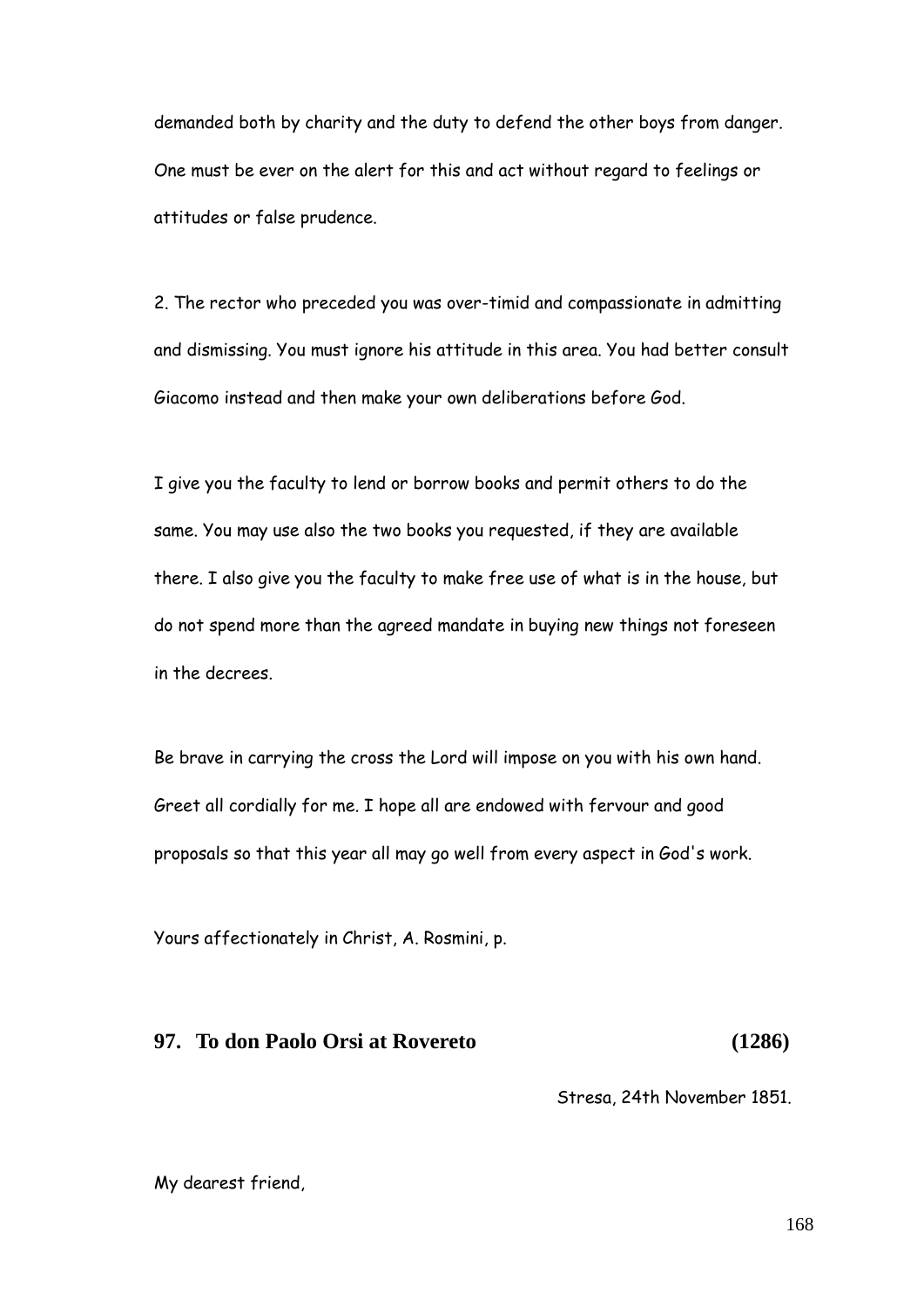Leaning on your goodness that has always been generous towards me, without any merit of mine, for a long time I have neither written to you or have don Carlo do so for me, as I do when necessary. Commitments grow ever more burdensome and allow me to say it, my all too meagre mortification contributes to that. The annoyances of this life would lead you, in friendship and wisdom, to excuse my negligence. And had I not a thousand and one reasons for seeing you as a friend, your ever favourable judgements, continued in your latest,would be sufficient proof.

As to the war declared on me, although atrocious, it does not bother me greatly. This is because I place all my trust in the Lord of all things, as you would know well. In him, for those seeking it, perfect peace is found.

For the rest I have much to rejoice over, humanly speaking, and I know not who to thank for it. If nothing more, what an unspeakable blessing it has been to learn that I have been extricated from Rome these past two years! There I would have exhausted uselessly the little energy at my disposal. Who knows if I would even be still alive? Here in this solitude I have always been able to do something- I might have done more if I were other than I am- and I continue to work, as will become evident in due time. How greatly I desire to see you again! But I may not have the consolation for some time yet.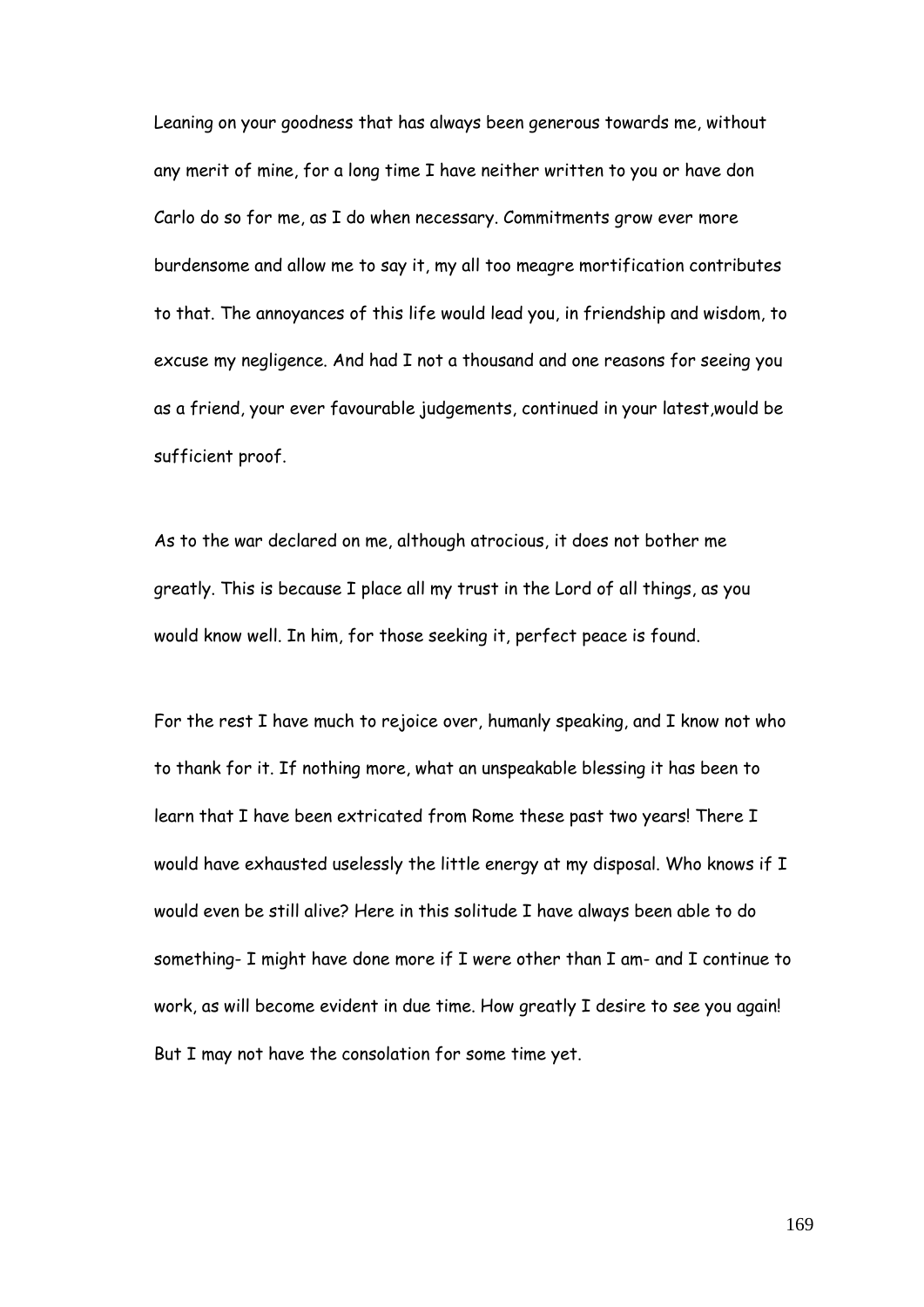It is with enormous sorrow I learned of Pierino's indisposition; Virginia is desolated- comfort her. We are greatly troubled here by what is happening in the sphere of religion, so much more reason to draw closer to God and to turn with greater assiduity to the weapon of prayer. So my dear friend, let us pray together and continue to love one another in the Lord.

Yours most devotedly,

R. p.

## **98. To don Emilio Belisy at Carpentras (1287)**

Stresa, 25th November 1851.

It is pointless to talk of what hopes for the future might be there, because whether little or great they should not be the measure of our work. We must base ourselves on what is already dictated by our rule of Christian and evangelical prudence.

I am sorry to learn from your welcome letter of November 20th that you were unable to give the pastors the help they sought by preaching on the jubilee. I exhort you to do all you can in this area. An ardent zeal can make up for a lack of competence. I have been a witness where a great and burning zeal was sufficient in itself to accomplish great things. Even deficiencies were pardoned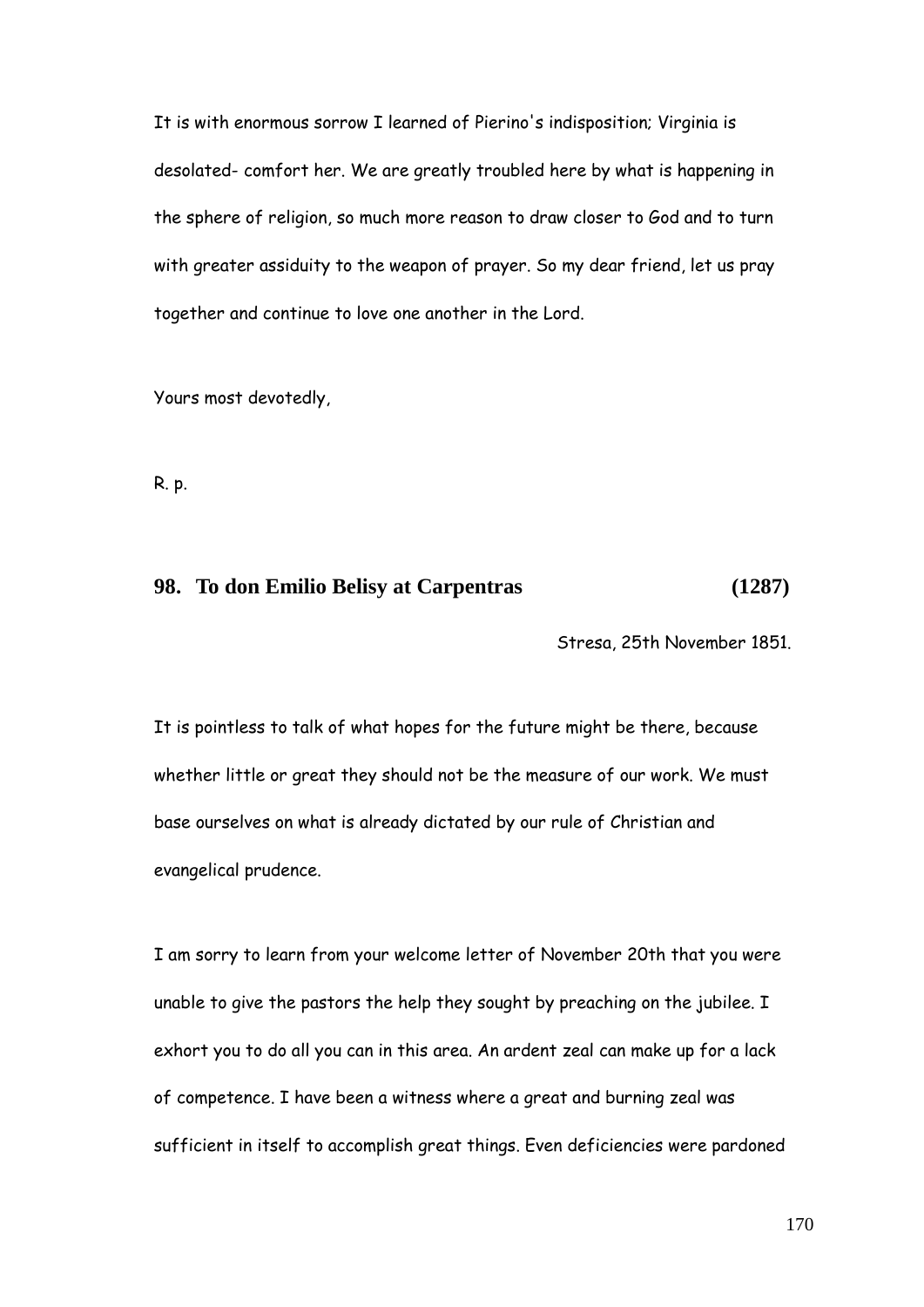and souls gained for the Lord. Pray fervently that God will give you an extraordinary zeal for the salvation of souls, and with it, the courage to speak out, trusting in him "who give, great power to the words of the evangelizers." I beg you to give everything in garnering souls for God and in preaching his word always, in private and in public.

May each of you imitate him who said "I have been appointed King over Zion, preaching his precepts." I hope that dear Aimo will also do all he can, giving of himself in the school and elsewhere, because he is a man of God and desires only his glory. So work as hard as you can, not hesitating to suffer fatigue and even travail for Christ and Christ will protect those who labour, consume themselves and suffer for him, not expecting the praises of men or fearing the blasphemers.

Live the most perfect charity, Christ being everything to all of you.

Your affectionate brother in Christ,

A. Rosmini, p.

#### **99. To the noblewoman Virginia Rosmini at Rovereto (1288)**

Stresa, November 1851.

My very esteemed cousin,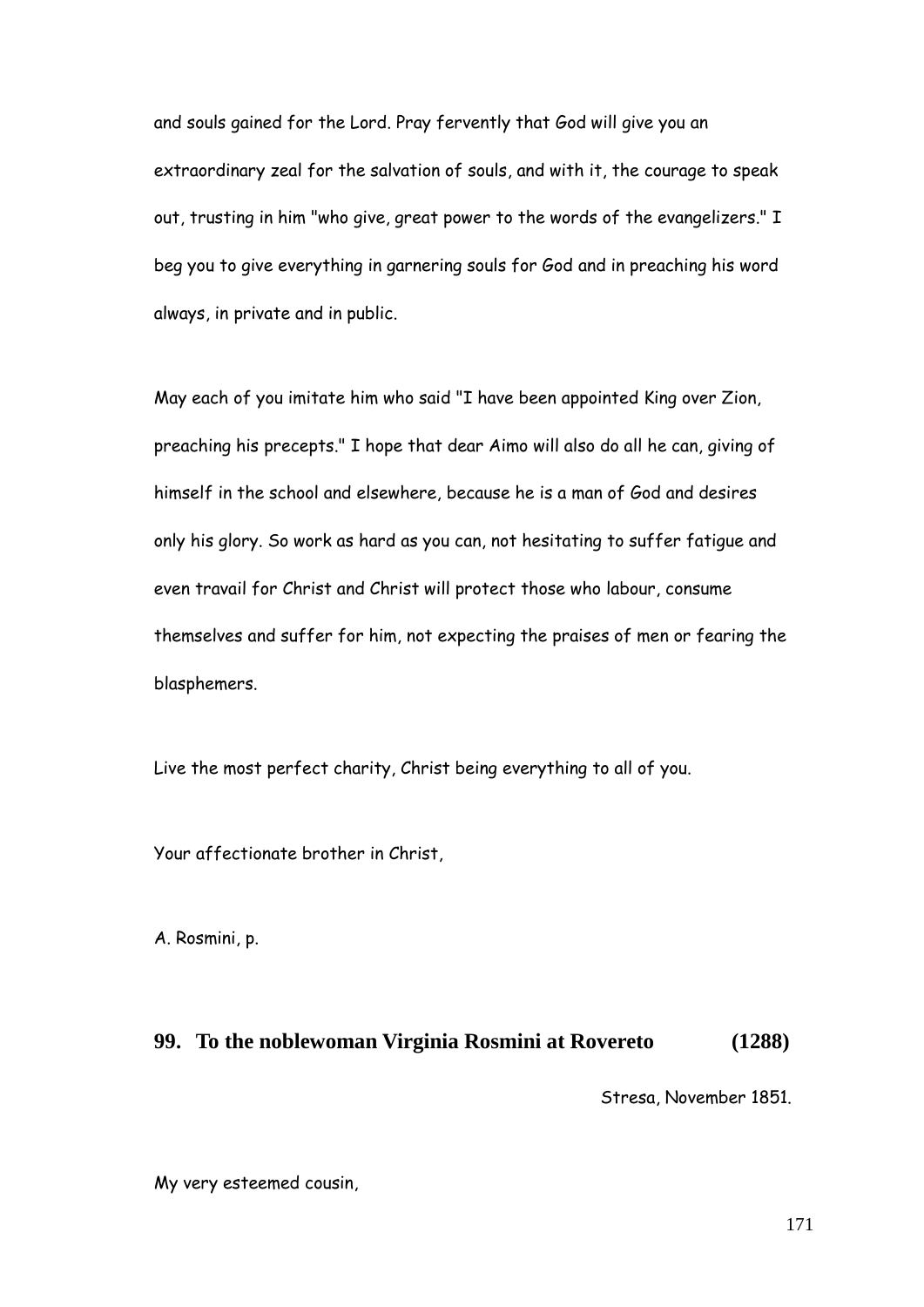On reading your letter I feel as if my heart had been pierced, as much for the news of dear Pierino"s grave illness- I have always seen him as one of my closest friends- as in heartfelt sympathy for you, my dear Virginia, whose sorrow is more than justified. On reflecting later and more calmly on the nature of the illness you described, I took some comfort from the possibility that it's one of those illnesses, with some care, one can survive a long time. And I know that you will give the patient all the care imaginable. The fact that the patient is in good spirits and full of hope is another good sign, especially since this is an illness that of its nature depresses. It would seem therefore that this is not very advanced as yet. I would love to be able to make a flying visit there to visit him, especially if this were some small consolation to the family. Unfortunately that will be impossible before next spring because of the many commitments to which I am tied and from which I have tried in vain to liberate myself when I had suggested at home that there was some hope I would return before 1852. Since this is now impossible I must give all the help I can by getting other good people to unite their prayers with my poor prayers, pleading with the Lord for the grace to spare this precious life and that of all of us, to profit from the present tribulation, bearing it with strength of soul and with complete resignation to the divine will.

In this situation, only the grace of God can sustain human infirmity. I am certain that Pieirino, always a religious man, will find his religion a great support at this sad time. In times of tribulation, when the best the world has to offer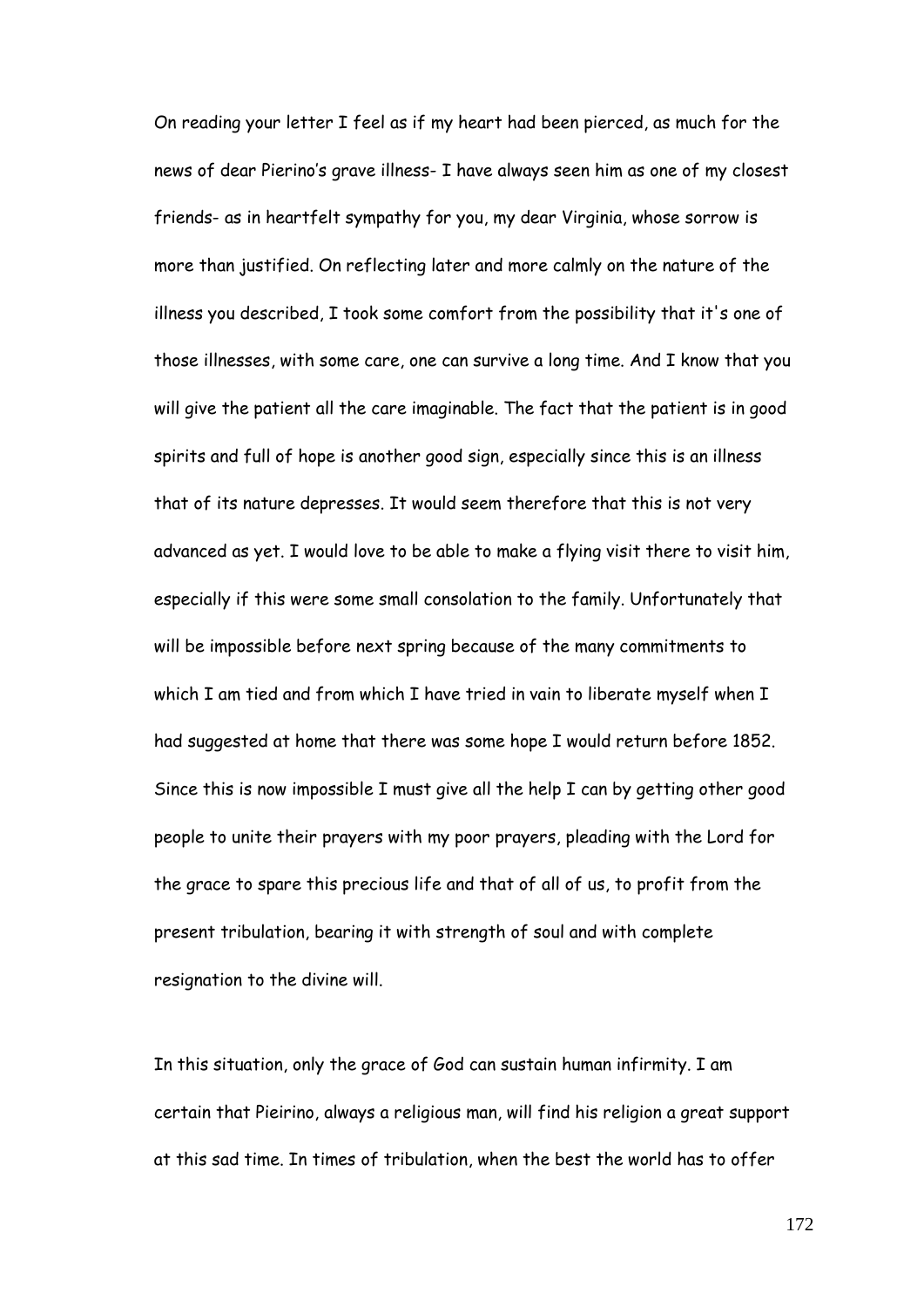is withdrawn, religion remains man's only comfort. When reduced to this there is no more faithful, helpful and patient friend, giving to the spirit more staying power than the body has lost, so that by an ineffable joy and hope, suffering is overcome. So if you think it fit to let him know you had written to me, I would like him to know how I am with him in his time of trial. Tell him also of all the women and men who are praying fervently for him. I am sure the Lord will answer so much prayer.

Struggle dear Virginia, not to allow imagination to exaggerate the situation, not to abandon yourself to desolation. Trust in God and seek to adapt to the divine will that of its nature is always good and full of love for his creatures, even when the senses register the opposite or we feel quite differently. In the divine disposition there is always a hidden good and if we are open to it we will accept all equally and all will seem to be equally the effects of an infinite love. The result for us will be great joy and a feeling of infinite recognition. This was essentially what you experienced when you told me that you put yourself at the feet of the Crucified in search of comfort.

Greet your dear children for me. I remain your devoted and affectionate cousin,

A. Rosmini, p.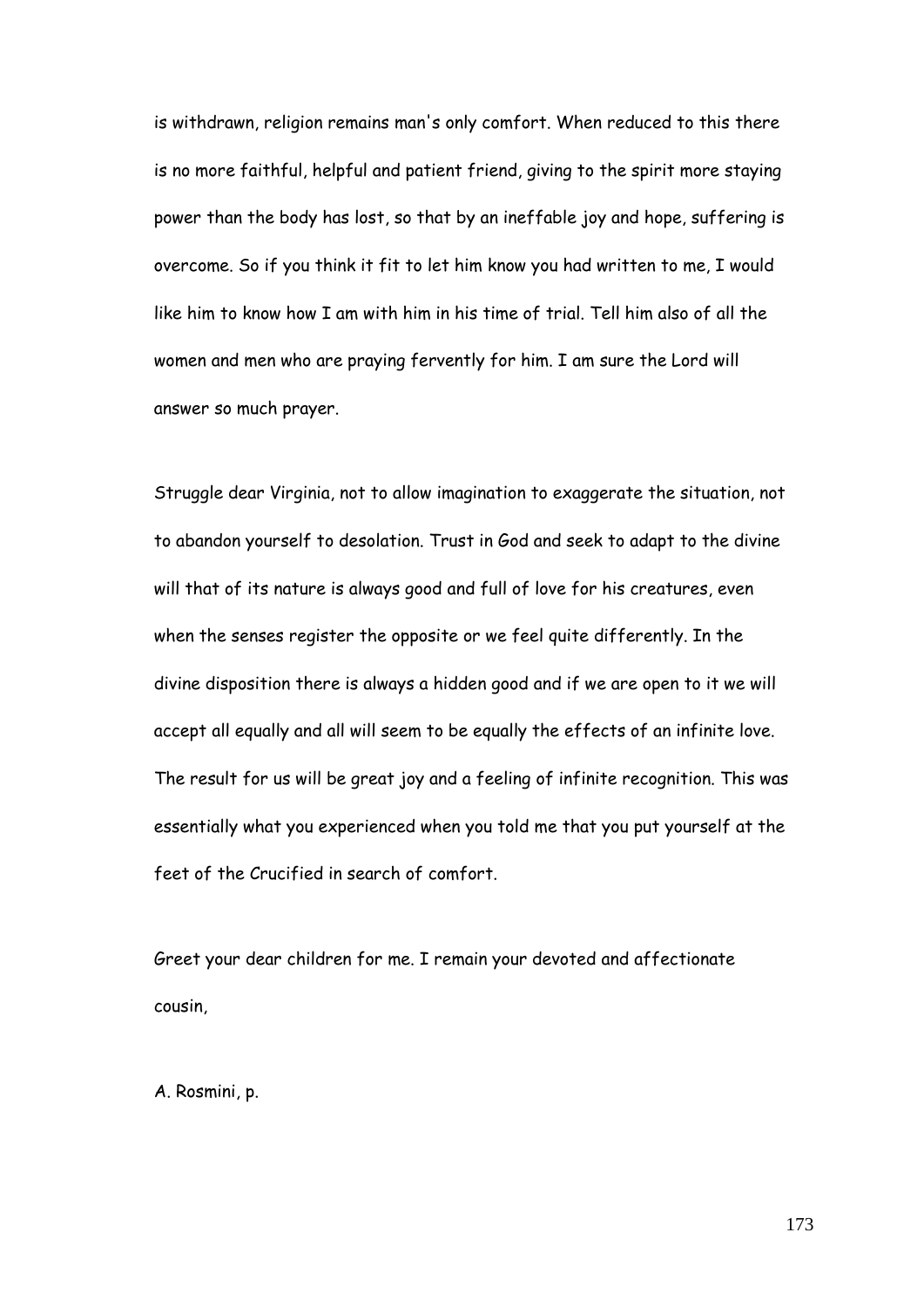## **100. To the Baroness Maria di Koenneritz at Dresden (1289)**

Stresa, 10th December 1851

Dear Baroness,

An ailing eye that prevented me reading and writing and the usual occupations are the reasons I have delayed until now to reply to your most esteemed letter. Even now I must use a trusted person to do so. This inconvenience is no great set-back but rather a little cross sent by the Lord and much less than what I deserve.

I understand, dear Baroness, how you suffer in spirit at what is taking place in our world. But I also know how real, unalterable and infinite is the good to be found in our holy religion. This good compensates entirely for the inconvenience, annoyances and travail arising from the corruptible earthy things we are composed of, and in the midst of which we live. All the more reason than why we should avail of the immutable good. Our spirit acquires a certain form and immutability and so a little peace, when aligned with the immutable. God is our perpetual home so all that is changeable must give way to what is lasting in us. I know, venerable lady, that these are truths you lean on, as I do myself. For a long time I have heard nothing from Rome but I hope that matters there continue to improve.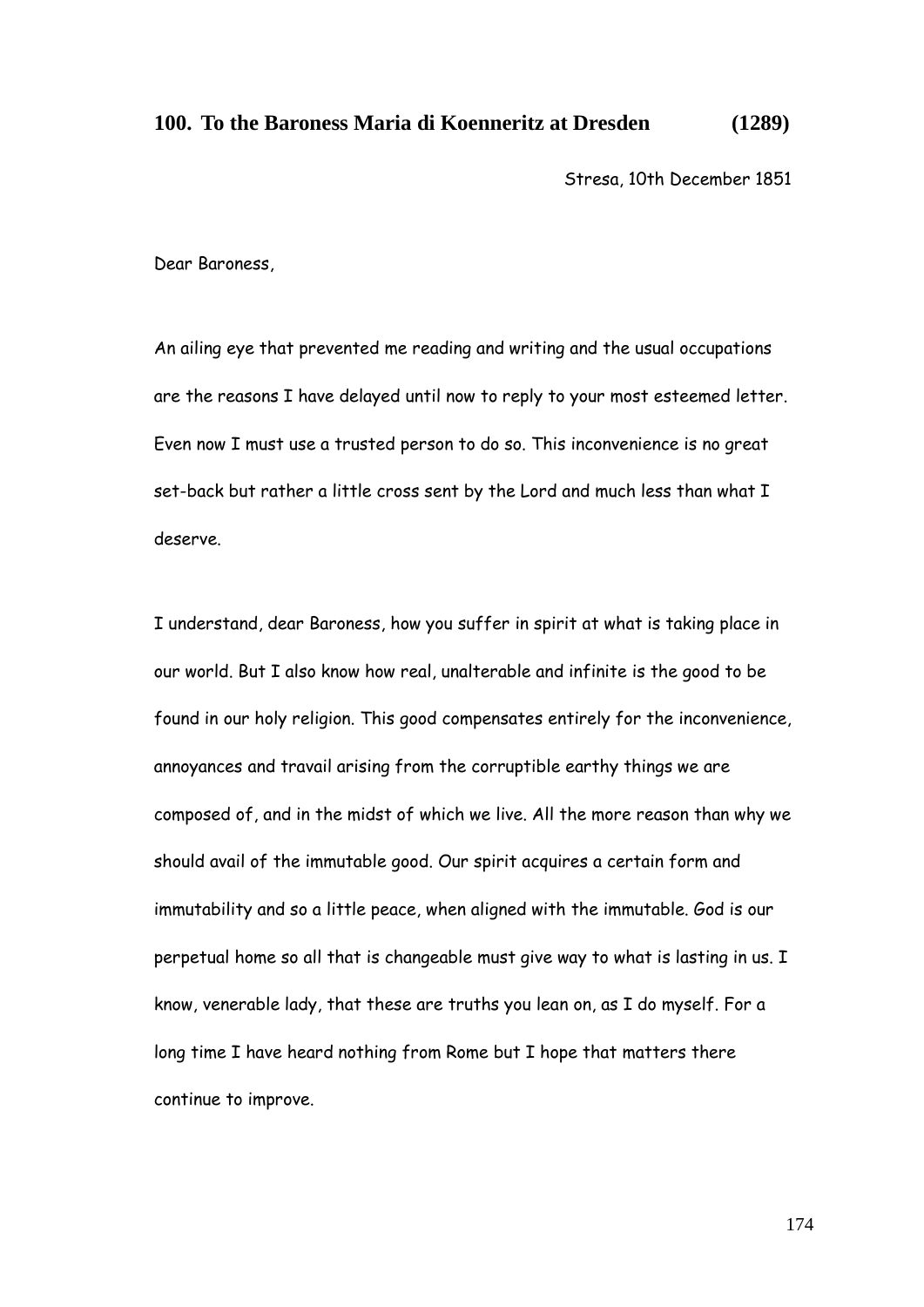With sentiments and profound esteem, dear Baroness, I am honoured to be your servant in Jesus Christ,

A.R.

## **101. To don Pietro Bertelli at Rome. (1290)**

Stresa, 17th December 1851.

My dear friend in Christ,

I am greatly surprised to learn that it has been said that "I did not avoid the blow of the prohibition of my book because I did not want to; the Holy Father having made many proposals before taking this action." Tell them frankly that any proposals made by the holy father I accepted unconditionally. This begins with the letter I directed to him on the suggestion of Monsignor himself, to dictate that letter so that I might be sure it conformed with the Holy Father's mind. I accepted his ultimate proposal that all be put in the hands of Cardinal Mai. I not only accepted this but expressed my gratitude in a letter to the Holy Father. This did not happen, not through my fault but because Cardinal Mai refused the assignment so it is a disgrace that these things are said about me and don't you hesitate to say so. It must be understood that I refrained from speaking out of reverential moderation and the profound respect I owe to the head of the Church, in which I will never fall short, even when my adversaries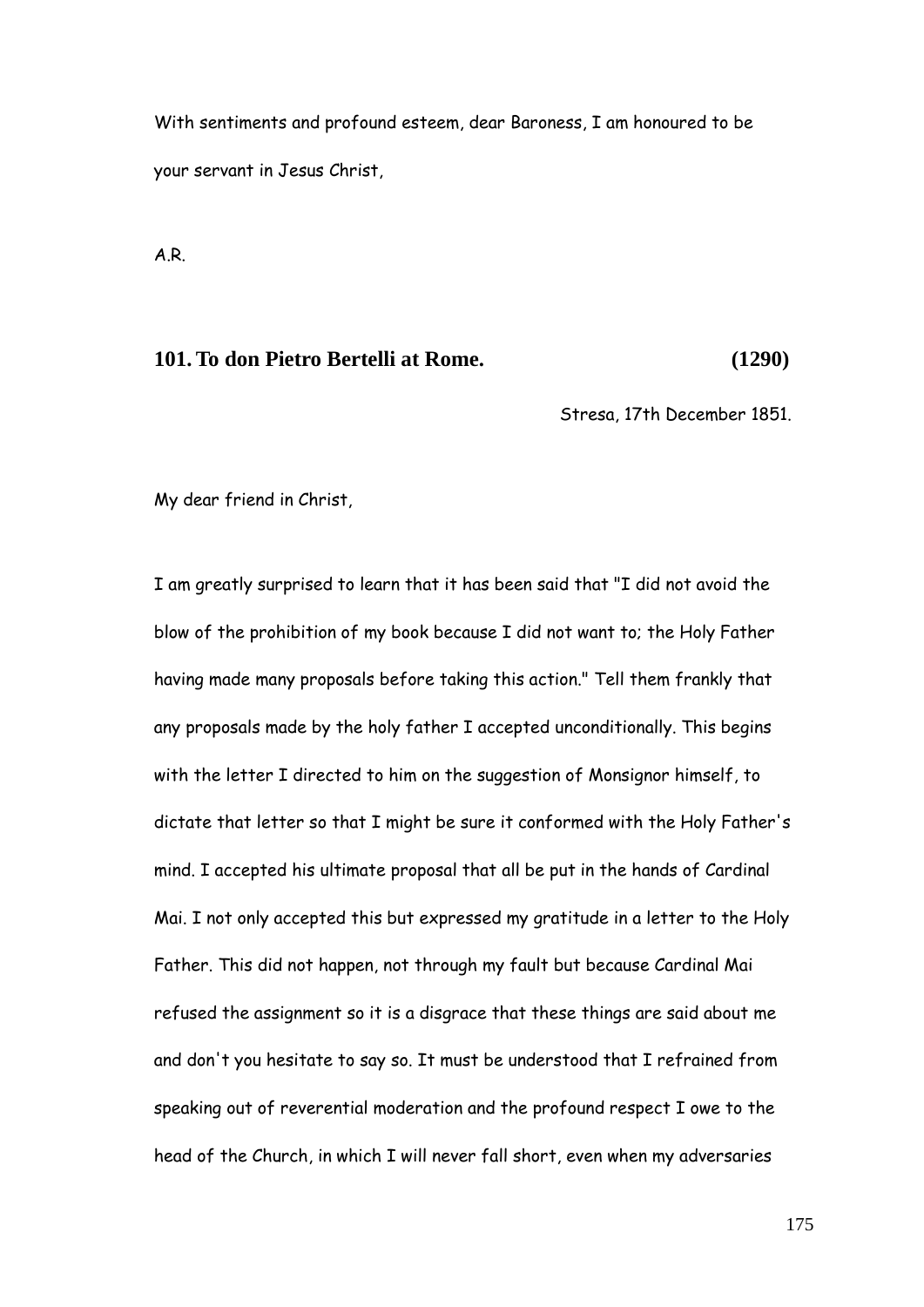crush me and attack me for their pleasure. For all that the memory stays and documents cannot be destroyed; for all the rest, we confide in follow God alone and save him with every joy. Goodbye,

Yours affectionately in Christ,

A. Rosmini. p.

# **102. To professor don Michele Parma at the College, Domodossola. (1291)**

Stresa, 20th December 1851.

My dear don Michele,

I cannot easily describe to you the effect your letter had on me. Having read it I could not dismiss it from my mind, and I kept asking myself "is it possible that my dear Parma, so good and so wise could write in this manner? During the recent vacation he seemed ready to resume his teaching more enthusiastically than ever. This made me very happy as I always rejoice when I see God served with love. It also seemed, from the little contact I had with him while in Calvario for the vows, that the spiritual exercises had confirmed him in his good intentions and left him more resolute and more virtuous." These and similar things I said to myself as I read and reread your letter. But I speedily consoled myself with the thought that the evil counsellor who dictated that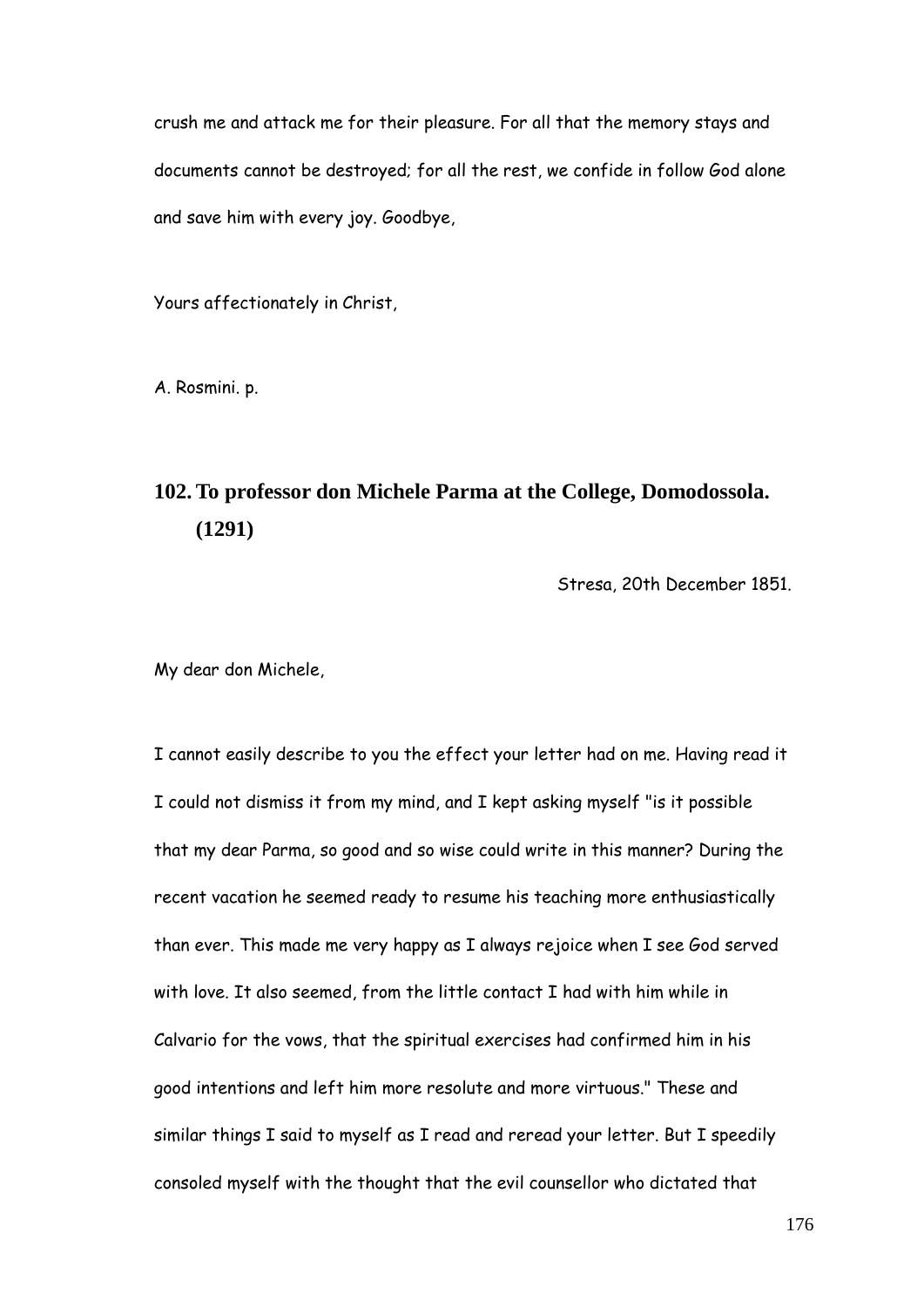page to you could be traced to a moment of discouragement and despondency to which we are all subject when faced with difficulties and vexations and cannot just then see beyond them. The ideas then transcribed are not the habitual and real ideas of my Parma. Furthermore I concluded, recovered from the initial shock, these are certainly not the legitimate issues of your mind and heart and really is it possible that you cannot see the chaos that would result from changing the professor of philosophy half-way through the scholastic year? Would it even be possible, would we want to, when we are so much scrutinized and pressured by the government who insist on approved teachers and put so many difficulties and formalities in the path to approbation? And the confusion in the College? The public outcry in these times that are so hostile and which abound in malevolent people who seek every occasion to attack those who, out of love of God, exercise charity towards their neighbour. I am certain you have not reflected on all of this and that you wrote seeking relief from a sorrowing soul, rather than seriously.

Surely you are not suggesting that it is impossible to do this year, what you have done for the past seven years, to your own great merit before God and to the satisfaction of the public? There is no impossibility here, either for you or for anyone else. What there is here is imagination, fired up and unrestrained at the outset by reason and the constant love of the service of God. There is instead a juggling and conjuring that frequently results in a species of anger and disrespectful bitterness of heart when we cannot do what we please and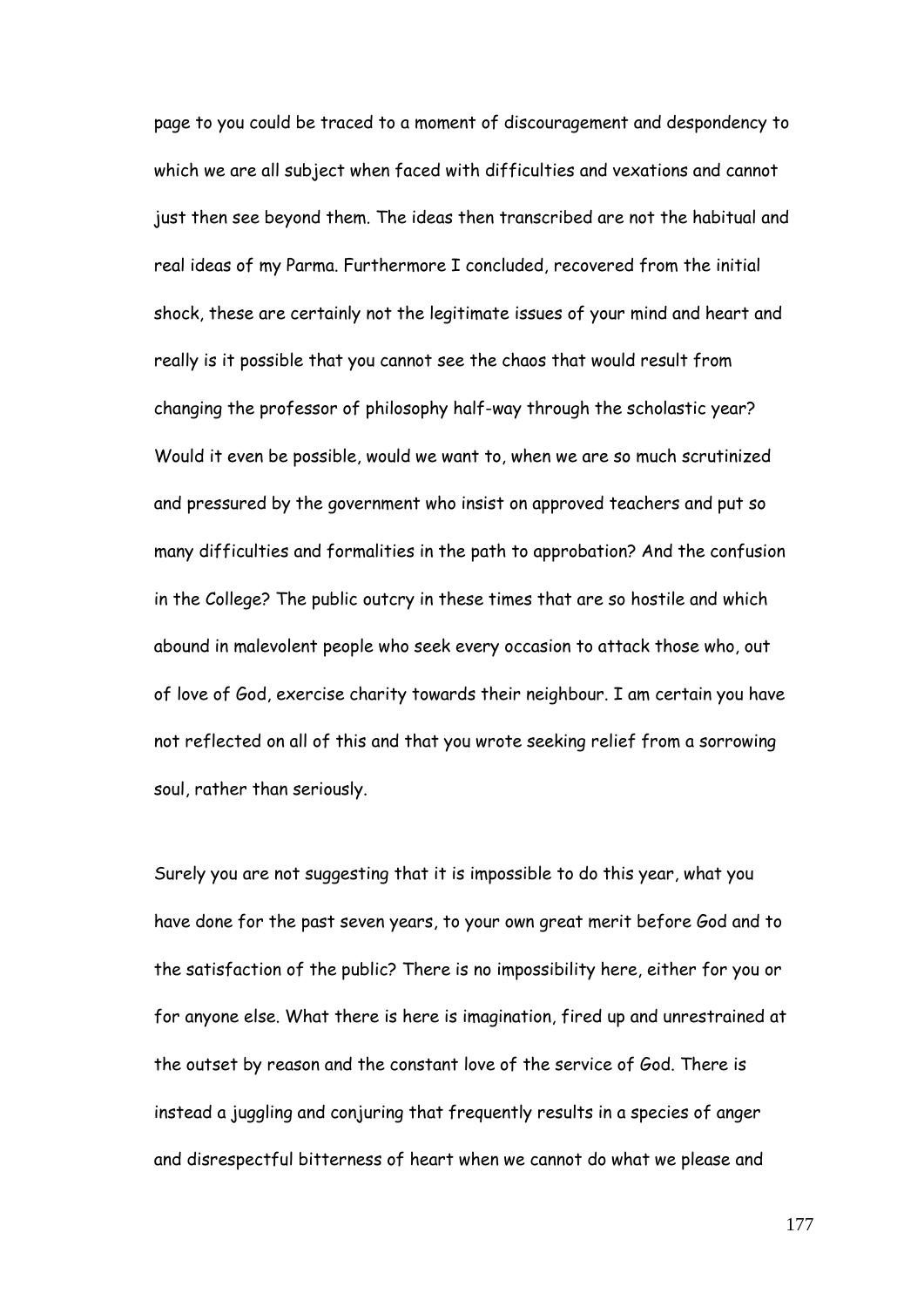seems good to us. When this has worked away secretly for a long time- because we haven't controlled our self-love- it creates difficulty upon difficulty within everything we attempt and piles of disgust upon disgust on what is most normal and easy. There then arrives a fortuitous moment when there is a final blow on out already weakened will. But with the grace of God the will can reverse the above and having reacquired courage and strength, recognise the lie and triumph over the seduction that had momentarily taken over.

But my dear friend, I have not yet touched on what most grieved me in your letter. You are aware that we must be honest and gentlemanly with all, but especially with God, from whom all that is good comes, were bought with his blood and on which we will be judged. One who does not keep his word is not honest. You promised to serve God and our Lord Jesus Christ and to live and die in the Institute of Charity in which you pronounced the sacred vows. How then can you speak of leaving the Institute because you find teaching philosophy difficult? If this were not as serious as eternal salvation itself, I would probably say to you that you show little regard for your companions in preparing to abandon them for such frivolous reasons. I make no claim on your indebtedness to me, though I have always sincerely loved you. I do not deserve your concern, except perhaps for this regard in which I hold you. I am persuaded however, that in abandoning a family of brothers such as those in the Institute to which God called you, it will not be easy to find anything similar in the world. One cannot help thinking that it will be easier to make a fortune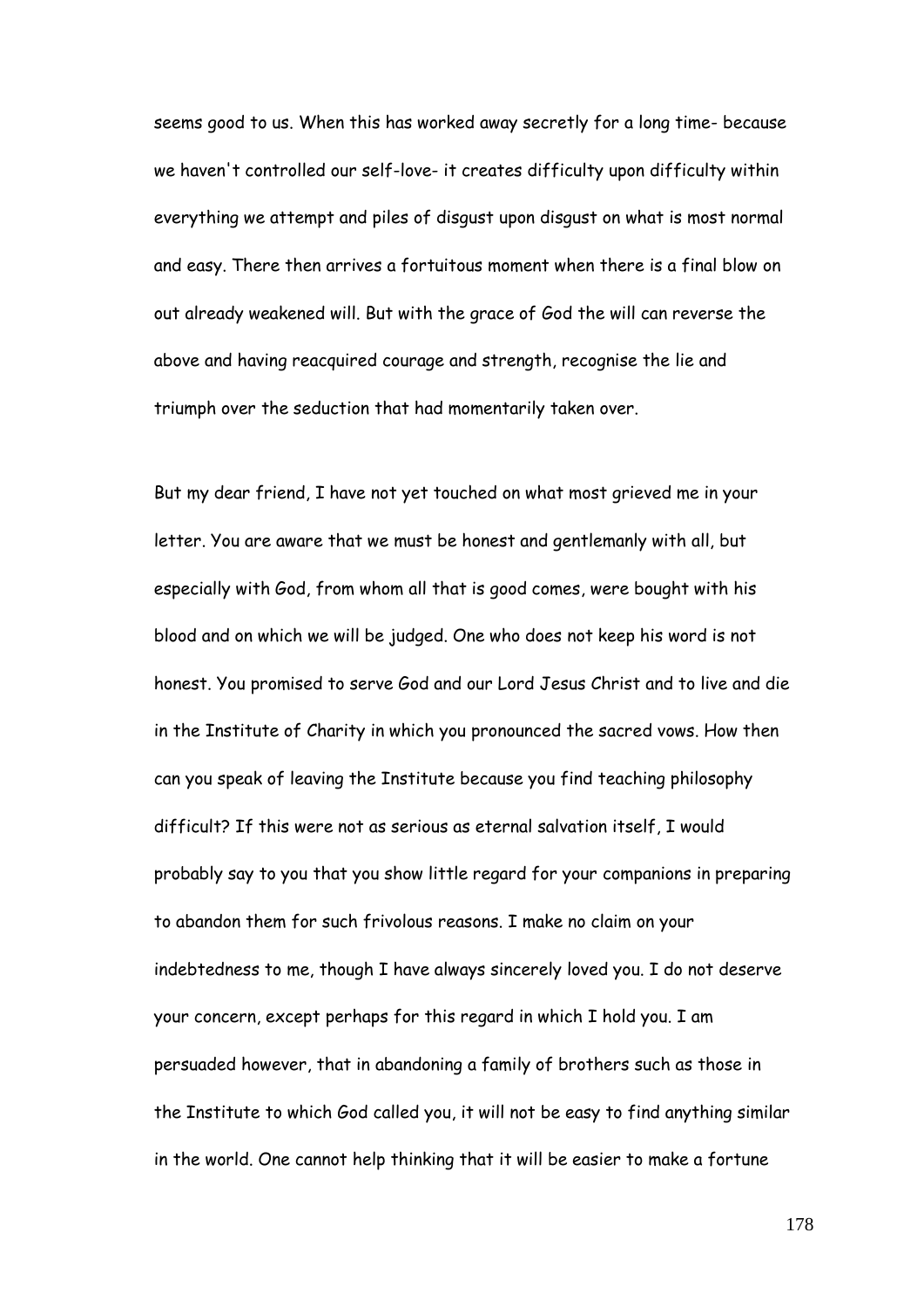there than to be truly fortunate. But dear don Michele, that is what matters least. What is most important is God and the solemn irrevocable contract you entered to serve him faithfully in your vocation, until death, when that death will be a most precious one, leading you to praise the Lord for all eternity. "He who perseveres to the end will be saved."

So let us deal with reality and put illusions aside. We know that we must pass through fire and water if we are to reach God. "We passed through fire and water and he conducted us into a cool place." It will be just so for us. There is nothing impossible about this, provided we control the imagination. Make that control a priority; restrain it and self-love with it, because the latter is the true source of our disappointments, the sower of the \*\*\*\*\*\* in the cornfield of the heart, thereby removing our peace of soul.

I believe I have exposed what has troubled you internally but was hidden from you by the useless fire of passion. Do please write to me a consoling letter because I need one. Could you possibly deny me that? No never! Come Holy Spirit...Hail Mary!

Yours most affectionately in Christ,

A.R. p.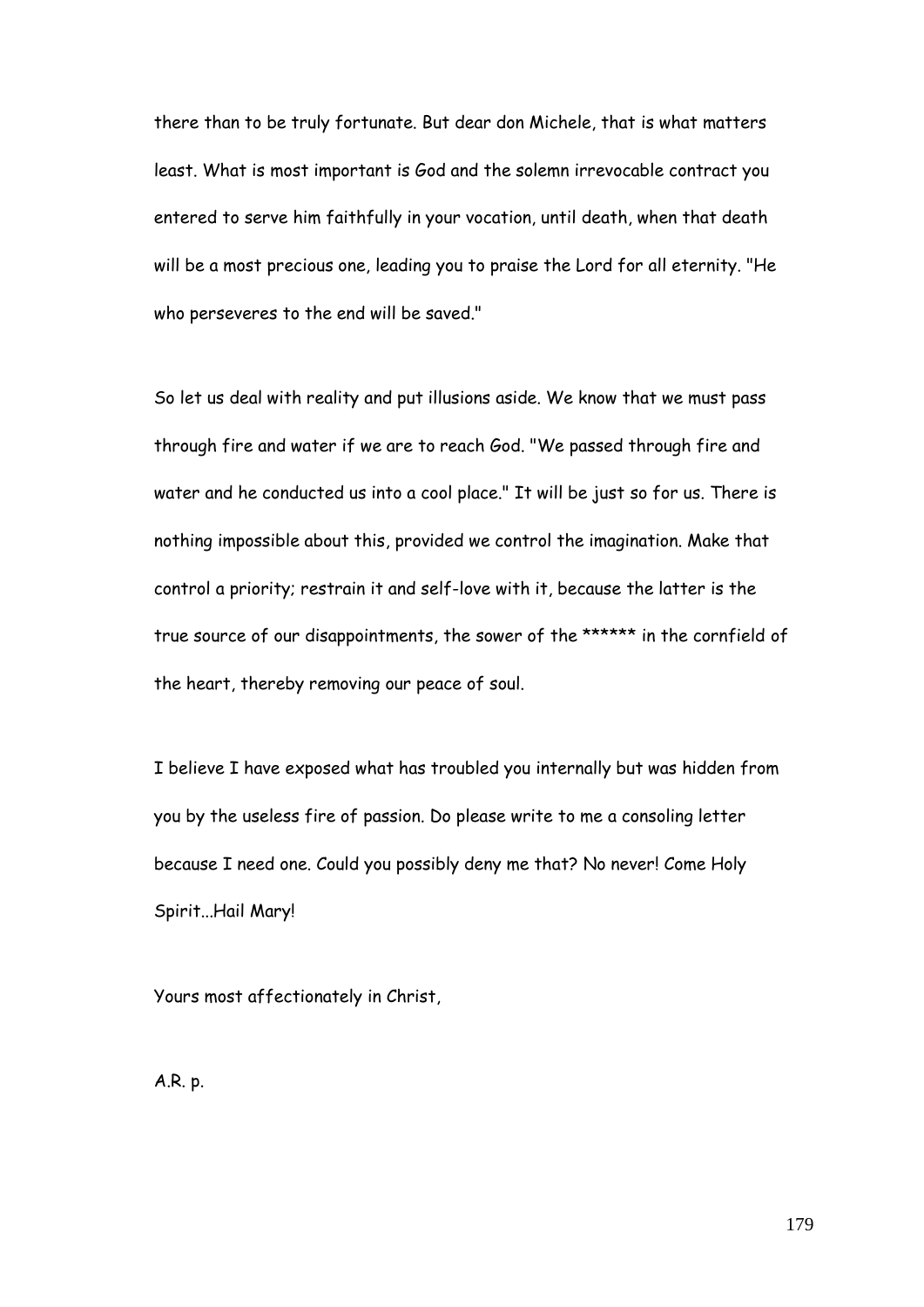## **103. To don Luigi Setti at the Sacra of San Michele (1292)**

Stresa, 21st December 1851.

My dear brother in the Lord,

At last the letter I had looked forward to from my dear Setti. It was a very consoling read. It was especially pleasing to read that the trials you have faced have convinced you that those who trust in God endure to eternity. We must abandon ourselves to him, distrusting self but not in the least dejectedly. We must trust in God, not in self in any and all situations. On the other hand my dear friend, we must always be interiorly tranquil and resist inner disturbance, even when such reactions can seem good and for a sufficient reason. It is to be avoided because it leads to heightened imaginings, further exaggerated by the father of lies who transforms himself into an angel of light and leaves a person unsettled, fixed in ideas, indocile, obstinate, suffering anxiety, tending to isolation and replete with similar defects. These defects are great impediments to the work of our salvation and perfection in accordance with God's will.

I am therefore delighted that you love solitude, which has given you peace of soul, but are also ready to abandon when obedience so requires. In such a situation your love of solitude is good, useful and pleasing to God. If this were not your attitude it would be an illusion and certainly a deceit of the devil, who can subtly present evil as good and one's own will as God's. As long as you like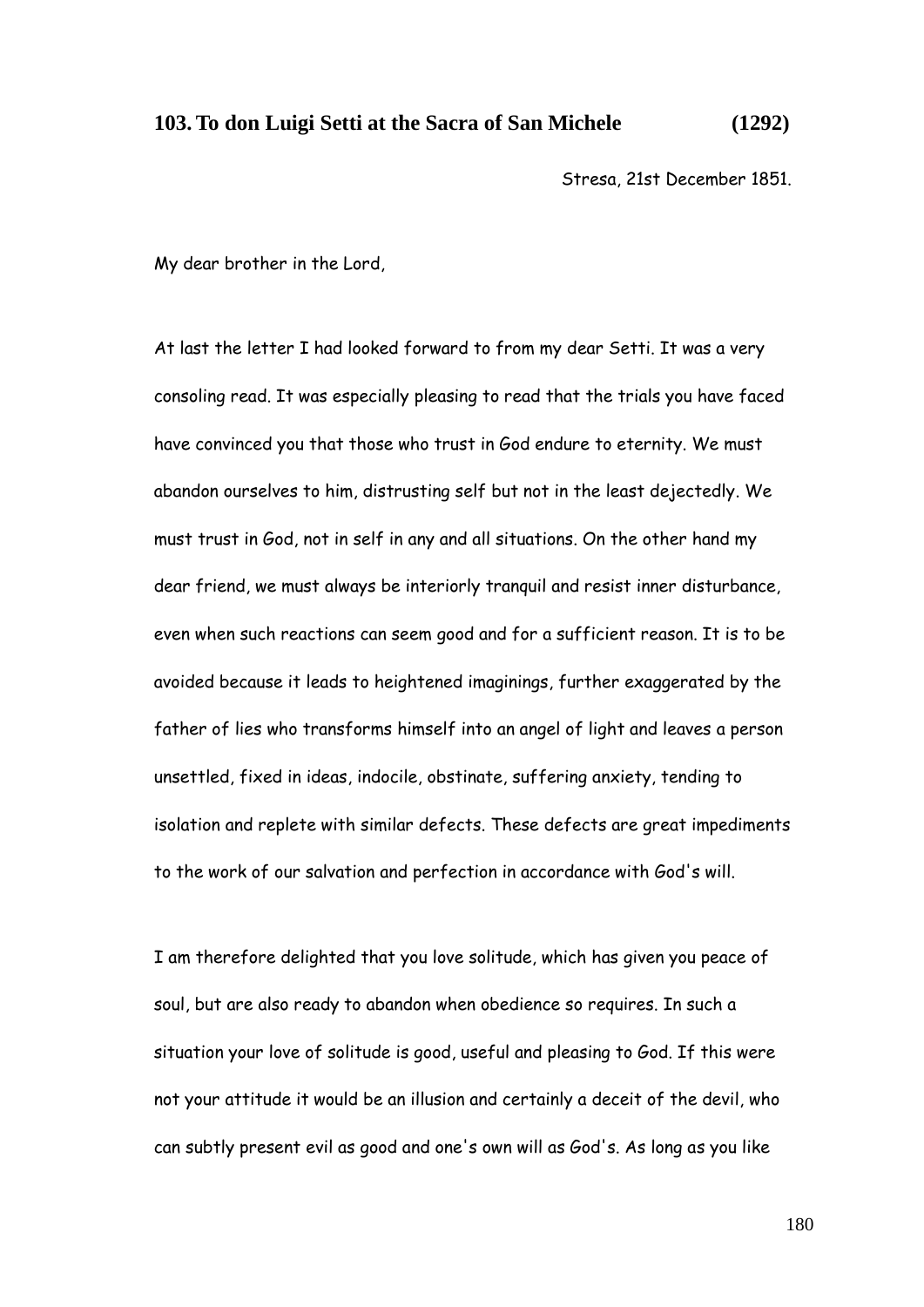that place and that life, it continues to do you good, you retain your attachment to obedience and your motive is good and holy, this prejudges you to be truly seeking perfection. And do you know what could happen? What now seems like a strong attachment could cease to be even attractive and become an aversion. It would not be the first time that those who thought a certain form of life was chosen for love of God and thought indispensible for the salvation of their souls, had a change a mind to the opposite and with equal obstinacy insisted it was necessary for the salvation of their soul.

So let us accept an indisputable principle that can neither feel nor deceiveobedience- pure and simple. With this we need not bother ourselves about the future or how we should act in one hypothesis or another. There are no more vain thoughts or any more likely to disturb one's internal peace or provoke the imagination. On the other hand, that beautiful simplicity in which one abandons oneself to God without concern for the morrow and instead fulfils with alacrity all the duties of today- this is the road to a beautiful place. Pray therefore, serve the church and your household and edify your neighbour. By assiduous study acquire the knowledge that will help you in the ministries of preaching and confessing. Cultivate a great zeal for the salvation of your neighbour and a great desire to help him. Be even tempered and affable in your dealings with all, and leave the future to God. Write to me from time to time if all goes well with you which I trust it will. All here salute you. I Embrace you and all your companions tenderly.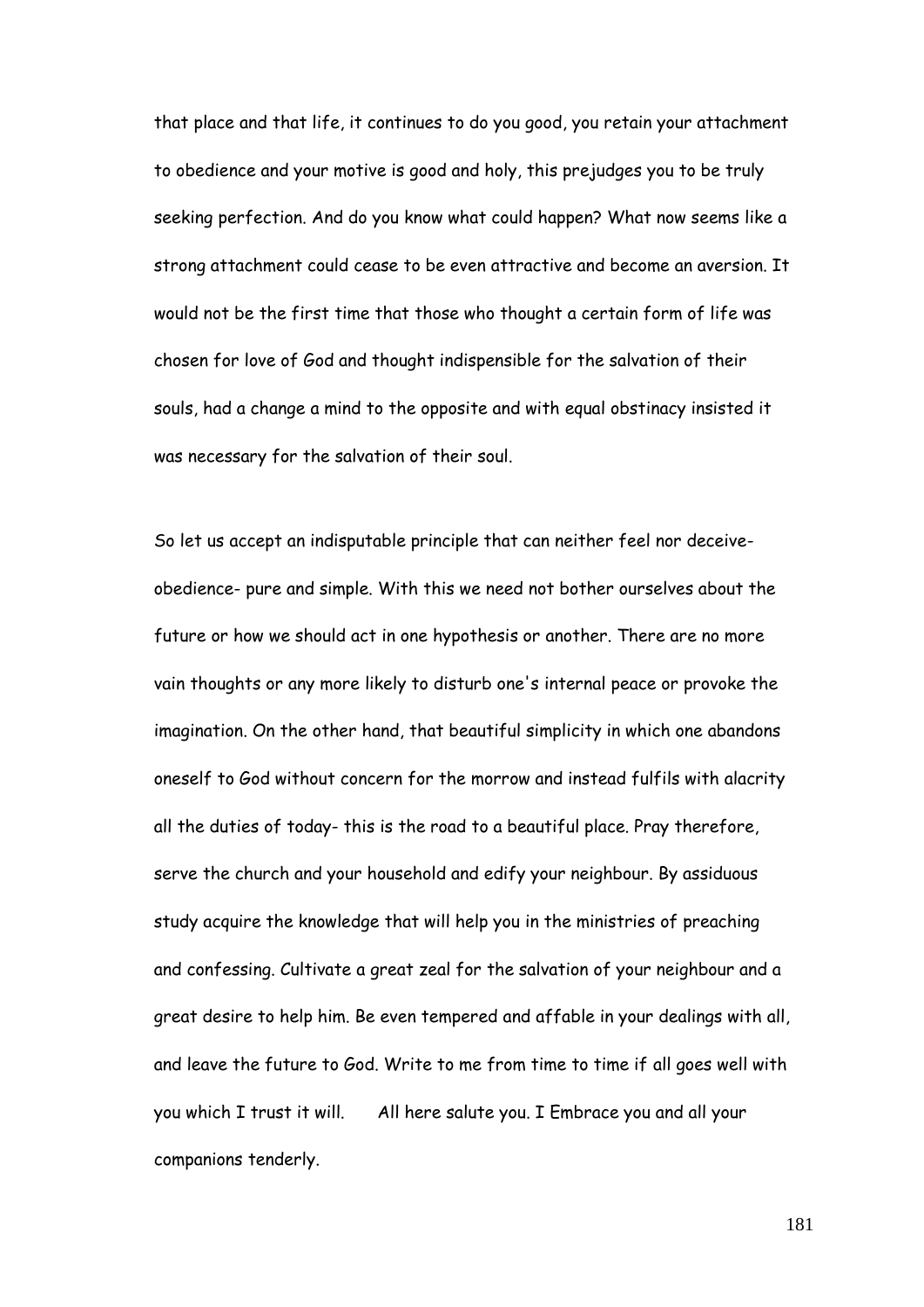Yours in Christ,

A.R. p.

## **104. To don GIuseppe Gagliardi at the College, Domodosolla. (1) (1293)**

Stresa, 23rd December 1851.

My dear brother in Christ,

While exchanging celestial greetings with you I will remember you before the divine Infant whose birth we will soon be celebrating, that you may be blessed with many consolations. I exhort you also in love and sincerity not to allow yourself to be lowered by sorrow and depression of which there are indications in your letter,

I do not know what are the arrangements I am supposed to have made that you refer to? I did express the desire that you instruct your pupils in the humanities and especially in Latin, without rambling uselessly into secondary areas. These would but confuse the mind and rob the time to do justice to the basics. You seem to imply that you are not allowed to use books available in the College and you are hurt by this. If I have understood you rightly, this is easily put right and should not be a cause of upset for you. All that matters is that you should serve the Lord happily, uninhibitedly and contentedly. With this in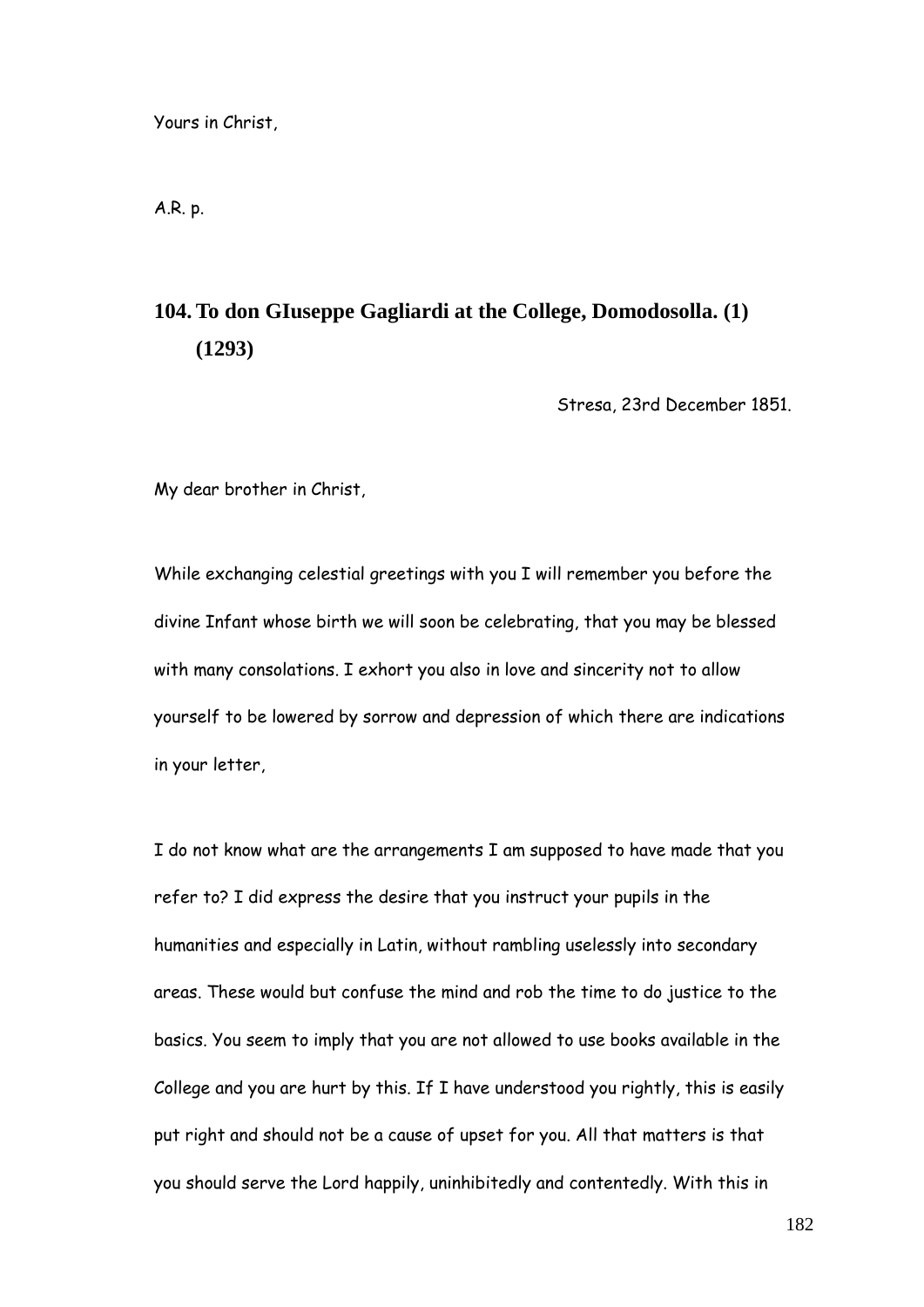mind I will tell your Rector to allow you free use of these books. I would only ask that you use them in an orderly fashion, as I don't doubt you will, so that this may not be at the cost of time or energy essential for your school work. Unfortunately it is not unknown for the inclination towards incidental interests to distract and take from real commitments.

But as I've said above, I hope you know how to study in an orderly fashion and it is with confidence in your judgement I give you access to whatever books you need. As to the past, forget it! It should occasion you no sorrow. While you have made some mistakes- like acquiring those binoculars, I have always thought well of you and have viewed such episodes as a little weakness of character, with no malicious intent. So take heart! Let's put all this behind us. Let us rather rest in that most pleasant invitation. Serve the Lord joyfully and that happiest of announcements, Glory to God in the highest and peace on earth to men of goodwill. How could we be sad and melancholic in front of the child Jesus? Let us be reborn with him, try to gather from him how much there is of the loveable, the innocent, the joyous in the holy infancy.

Think no more of the old man, a burden to us, but only of the one reborn in Christ. This most loveable object of our love and the fort of our immortal cheerfulness we find present in all our charitable commitments and have him always present in the children we instruct who are truly in his image. Whatever good we do, if done with living faith, it is done to none other than Christ in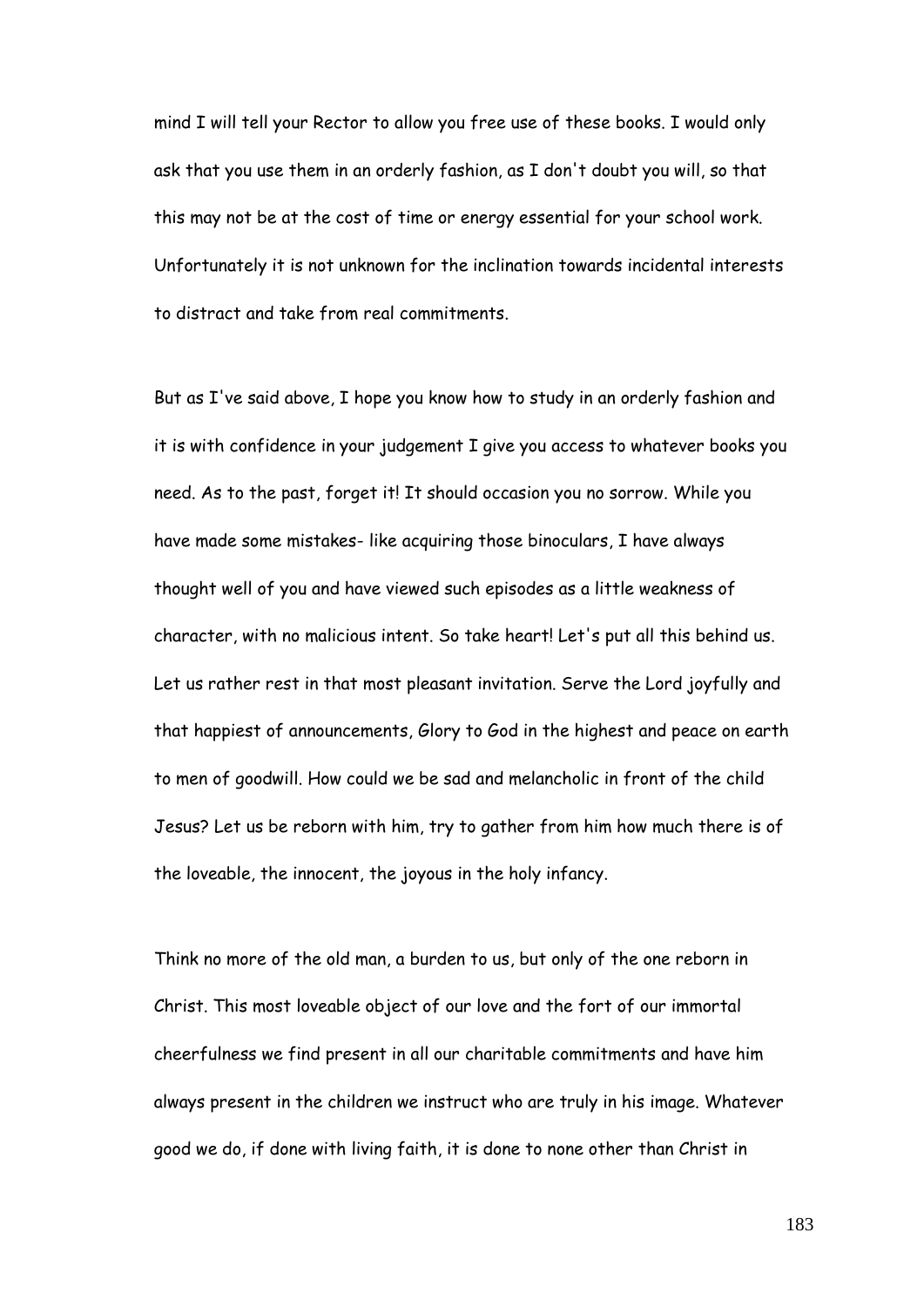divine forms and variations of countenance. Receive therefore the kiss of peace from the Lord, and tell me in a future letter that this is a sweet kiss, lacking any bitterness and bearing instead a pure celestial happiness.

Goodbye! Your affectionate brother in Christ,

A. Rosmini. p (1) Gagliardi had ceased to be rector of the College on the previous October and was made professor of Rhetoric. Privately he indulged himself in the natural sciences for which he had a great passion and a great talent.

## **105. To his Eminence, Cardinal c. Castracane at Rome (1294)**

Stresa, 24th December 1851.

Your Eminence,

The approaching Feast of Christmas affords me the much desired chance to offer your Eminence the traditional and constant assurance of my affectionate devotion and recognition. If my poor prayers are heard, the Saviour will shower you with new graces and blessings both spiritual and temporal, and will long sustain your much loved person in good health.

It would seem that the New Year promises better things in the public sphere also and the Lord, having castigated his people, seeks again to comfort them.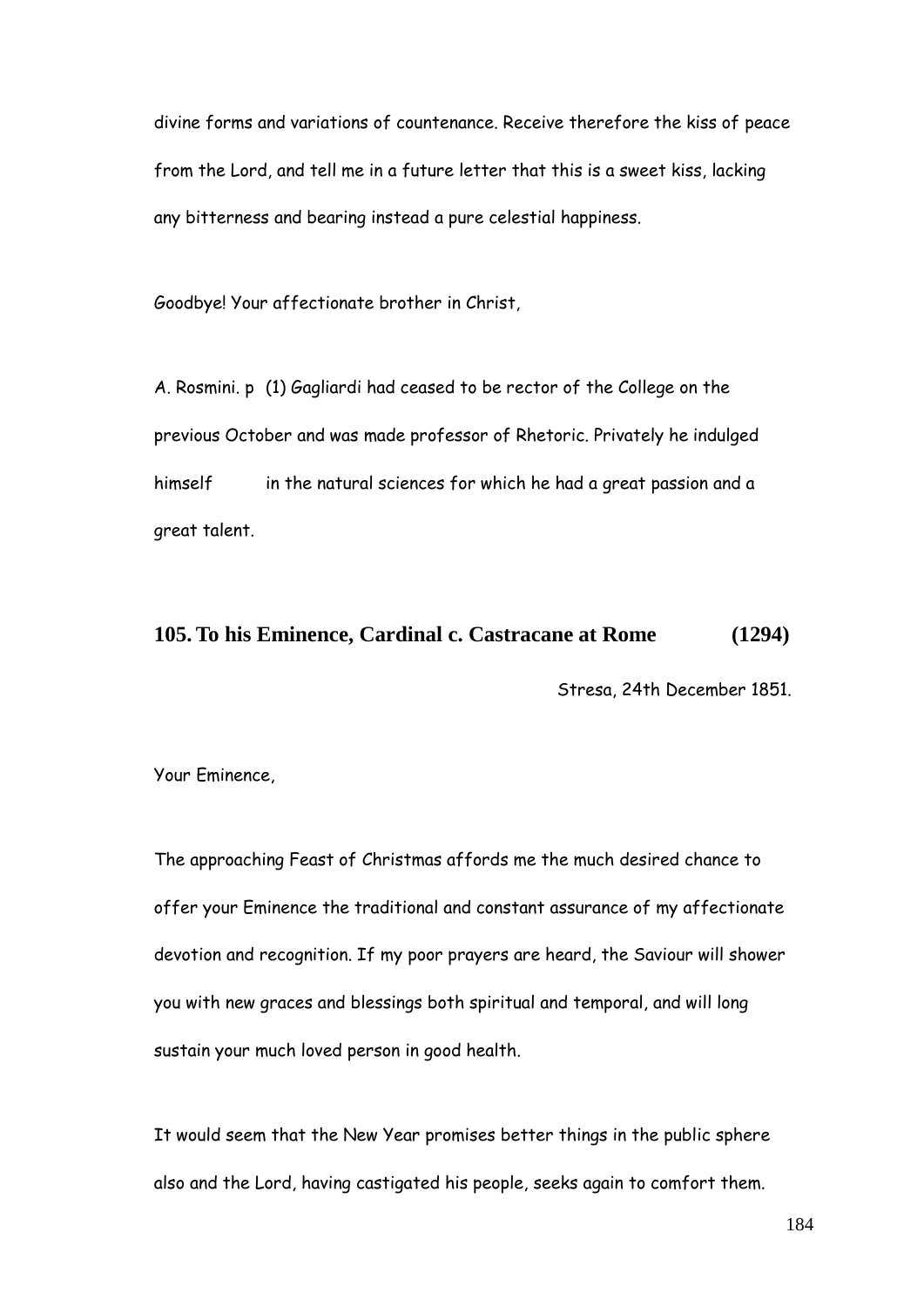What is happening in France gives me hope that the period of public punishment is near its end. May the great and good God grant that your Eminence, the Holy Father, the Church and all those of goodwill find, instead of what they feared, abundant recompense for past tribulations and new opportunities to work for the glory of God.

Please accept together with my most sincere good wishes, those also of my companions in the Institute. I have the honour to be your Eminence's humble spirit,

A. Rosmini. p.

## **106. To don Michele Parma at Domodossola (1295)**

Stresa 25th December 1851

My dear friend,

I want to cheer you up with the news that I have received a letter from that very renowned Abbot Peyron, in which he says that it is very probable that freedom of education is likely to be granted. In that case you will be relieved of the letters and can take the steps you so desire. From my standpoint I would like to help you any way that I can. My idea would be this: Write a philosophical text that reflects your ability and style and when it is complete we will publish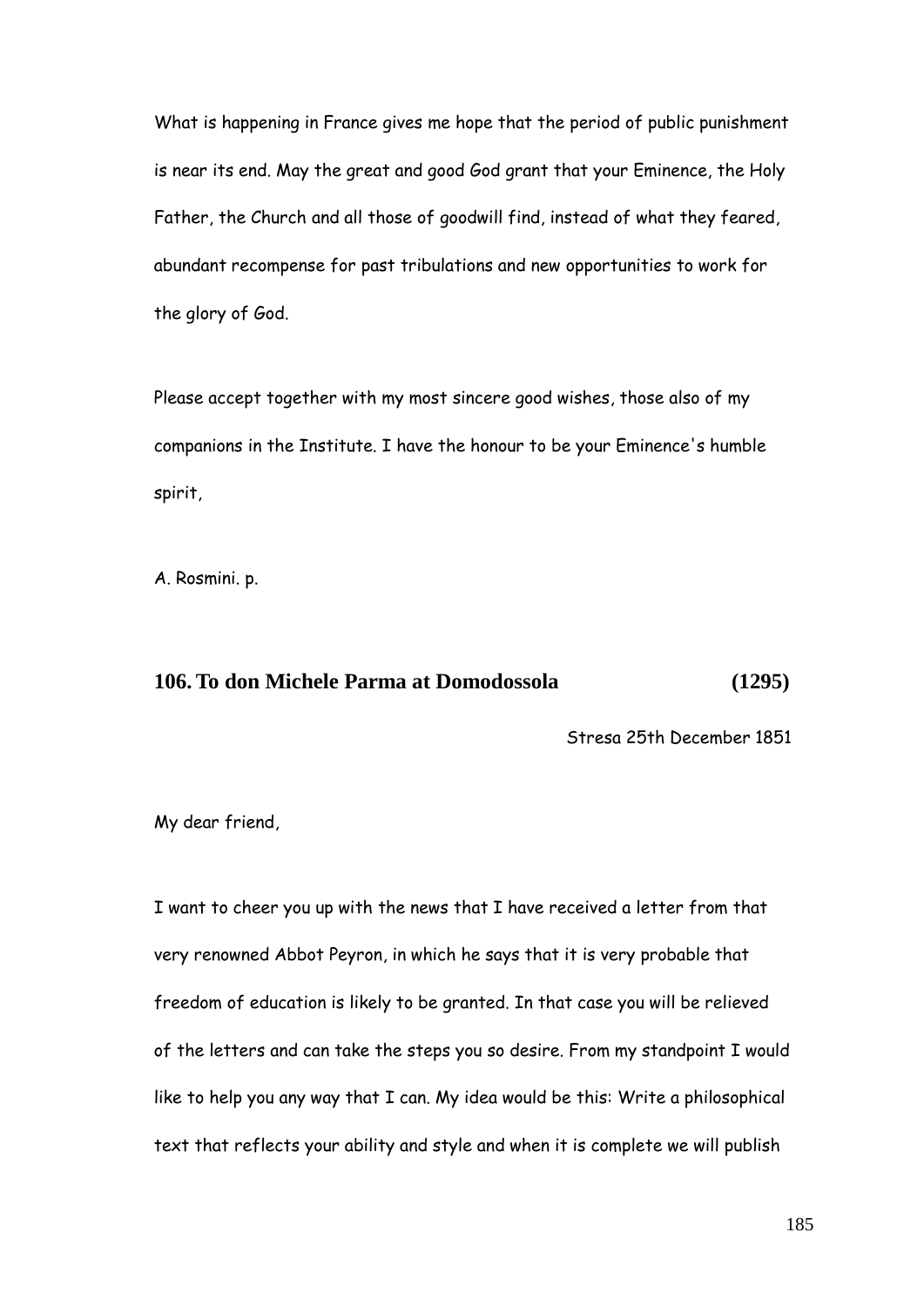it. I hope the government will consent to using it. For the rest, stay in control dear don Michele! There are some immutable principles which, when observed, lead always to triumph, never to failure. Let's control the excessive sensibility that only misleads. Let's not submit to it, indulge in self praise or create for ourselves insurmountable obstacles that are really imaginary. Rather let us be convinced that there are no insurmountable blocks of any kind so long as we remain tranquil and with serenity of mind, not allowing ourselves to be disturbed. With the grace of God, this is always possible. May the child Jesus live and reign in our souls. May courage and cheerfulness abide in you.

Yours affectionately in Christ,

A. Rosmini. p.

## **107. To don Cesare Flecchia at Domodossola (1296)**

Stresa, 26th December 1851.

Many thanks to you dear Cesare, for your greetings and also to Cavigioli and Fenoglio (I am pleased at the news of his improvement), who were united with you in the greeting. I reciprocate to all.

Our Saviour who comes into the world invites us to true wisdom that enables man to keep a straight path, veering neither to the left or to the right. This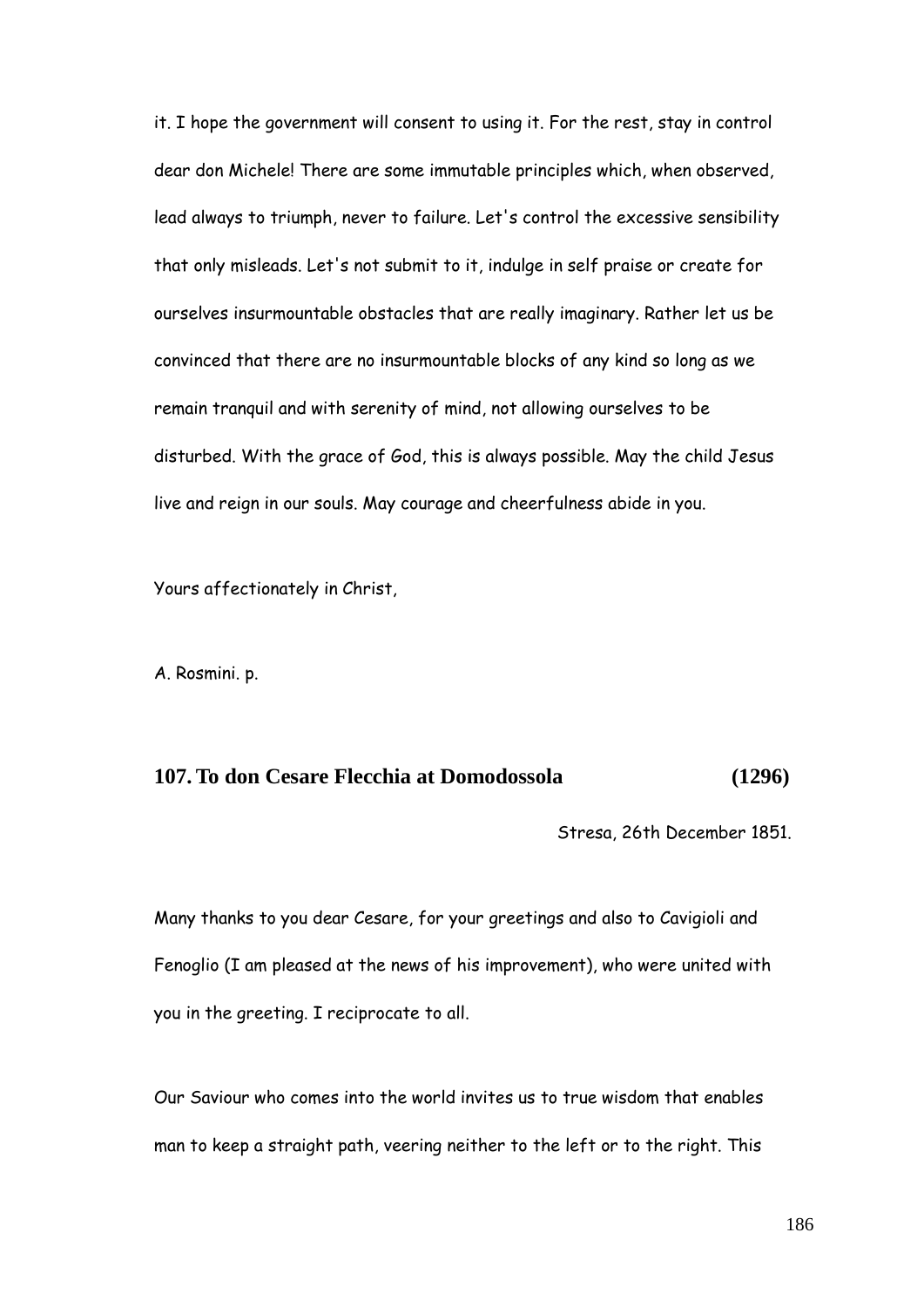will make the assignment from obedience more pleasing, keep you closer to God and ensure greater zeal for souls and charity, personal and external. All then aids to the imitation of Christ who humbly came to birth for us, endured fatigue for us and consumed himself in suffering for us.

Please convey my thoughts and good wishes to all in the house. Goodbye!

Your affectionate brother in Christ,

A. Rosmini, p.

## **108. To Sister Elena Cazzonelli at Mosso S. Mari (1297)**

Stresa, 4 January 1852

My dear daughter in Christ,

My sincere sympathy on the situation in which you find yourself. I had been awaiting another letter from you and not receiving it, I thought you had found an answer to your problem. Be patient a little longer and you will have the help you seek. There are three things in your letter that need attention.

Firstly, your imagining that you are failing your soul because you cannot do the usual exercises. On the contrary, you do even more now. What you need is faith.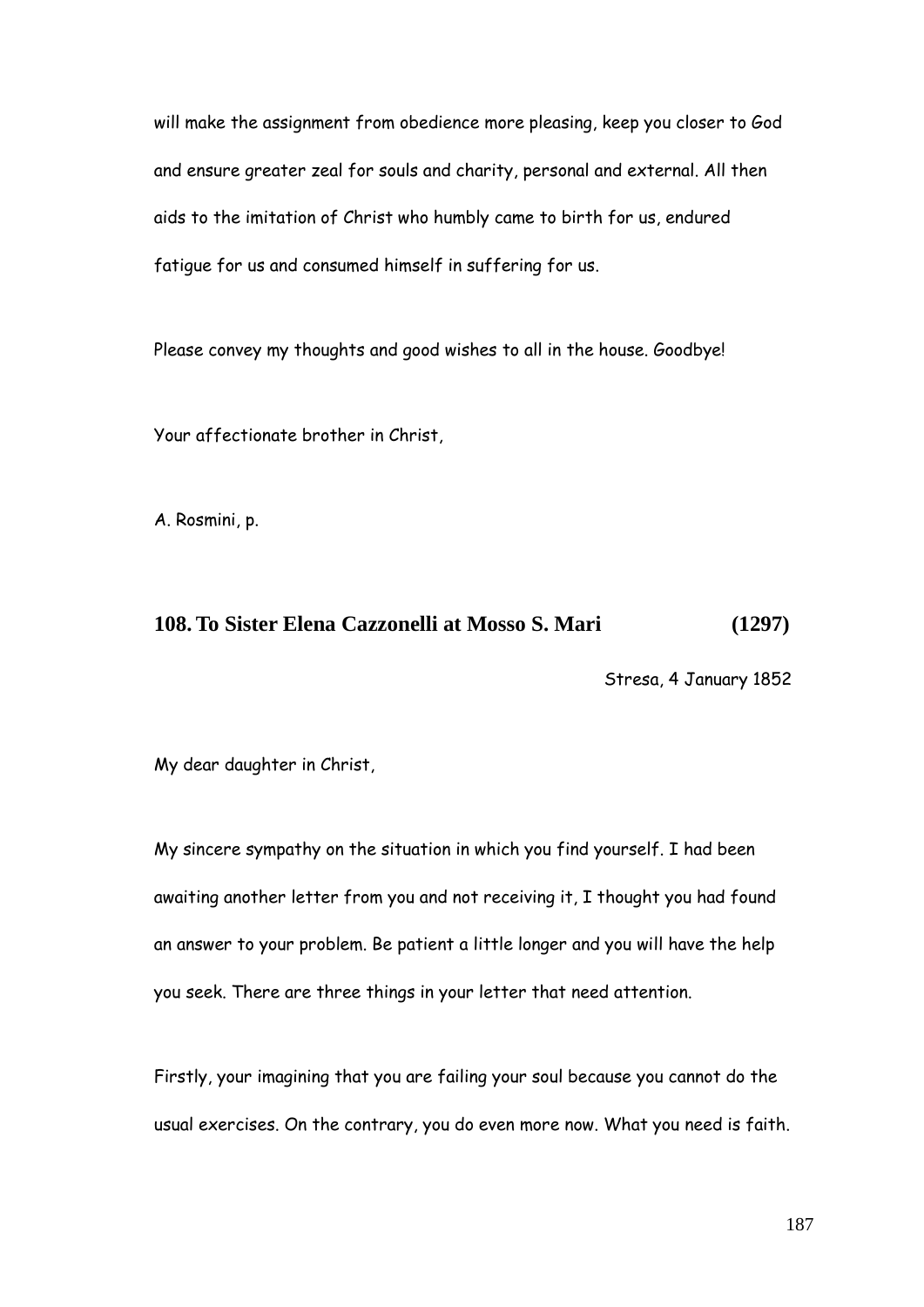Second, you see yourself responsible for shortcomings in administration; you must recognise that illness comes from God. Be confident, have courage and stop blaming yourself.

Third, your suggestion of sending Sister Giuletta to school; something undesirable in her present situation.

So, take heart, my dear daughter in Christ; you have as protector, the Lord you serve day and night and he will care for you. I will write to the Superior, and as soon as she can arrange it, we will send you a companion. Goodbye! A Rosmini. p

## **109. To Sister Giulietta Bianc at Biella (1298)**

Stress, 4 January 1852

My dearest daughter in Christ,

I gather from your letter that God has given you the light and strength to endure the tribulation of the illness he has sent you. Continue in resignation, even joyfully, in God"s hands. He wants us to see his love in suffering through which he purifies and sanctifies us. We were created to enjoy him in Paradise for ever and ever. Suffering is the pathway that leads there, as it has all the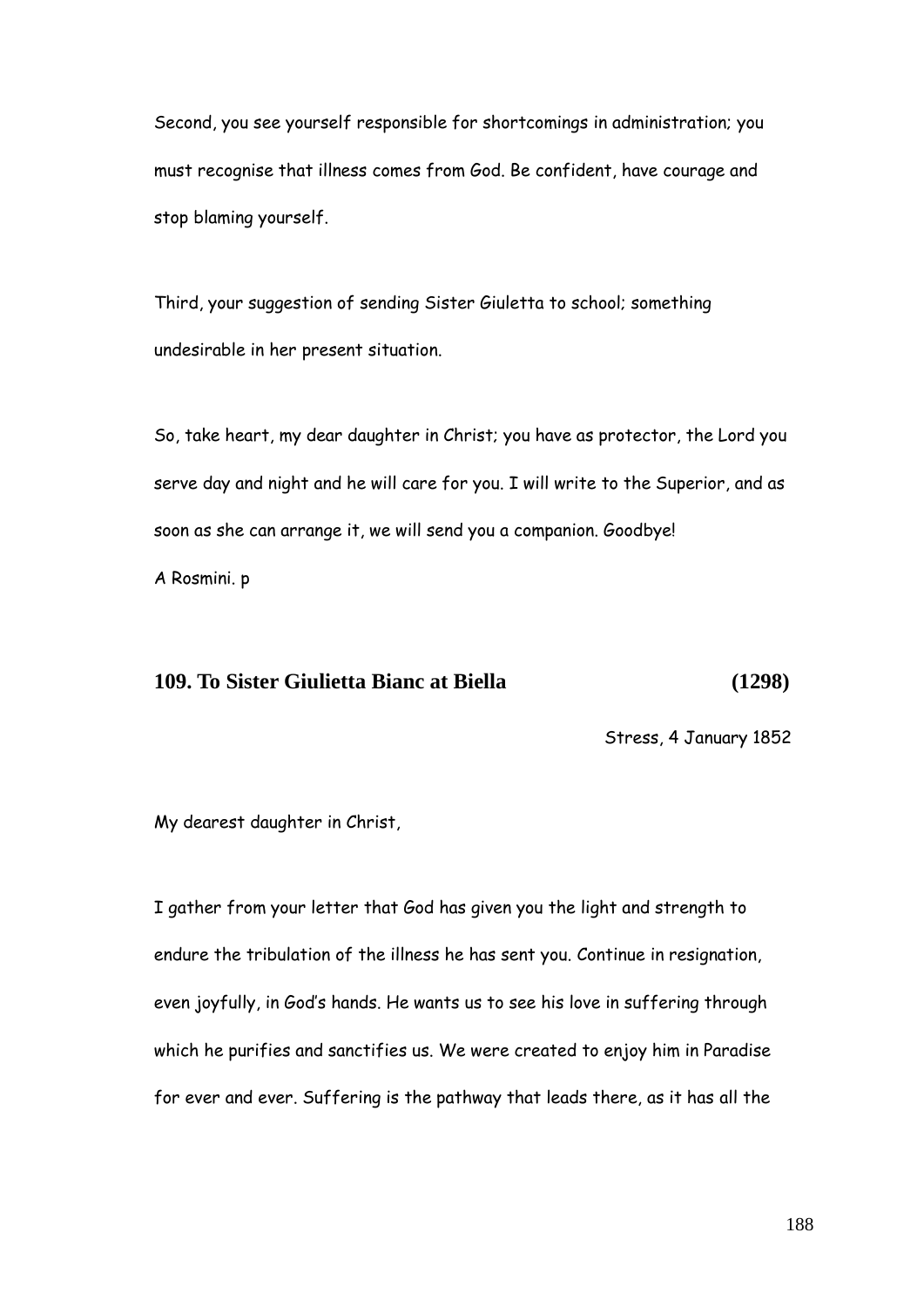saints. So let grace-filled actions and hymns of praise to the Lord be your continuous exercise. Goodbye.

A Rosmini. p.

#### **110. To Don Costantino Comollo at Domodossola (1299)**

Stress, 6 January 1952

My dear friend in Christ,

Why disturb yourself so? Why allow yourself to hide your serenity of mind? Why allow yourself to be robbed of the treasure of peace? Be firmly persuaded that such was produced in us by that most cunning enemy of our souls. Let's see the Superior as Superior and no more. Love and accept his directions and advice. We should be ever ready for contradiction, because by contradictions we advance spiritually. So rid yourself of the habit of examining and censuring. Be convinced that the best censorship is that exercised on self. The next best is that exercised for the good of the other, as a teacher would over his pupils in the Spirit of Charity. We should tolerate no other censorship.

I know well that it can be difficult to put a brake on the imagination. It can throw up a hundred reasons for distrusting others and favouring self. But, if we sustain the fight with courage and do so with faith in God, dismissing all such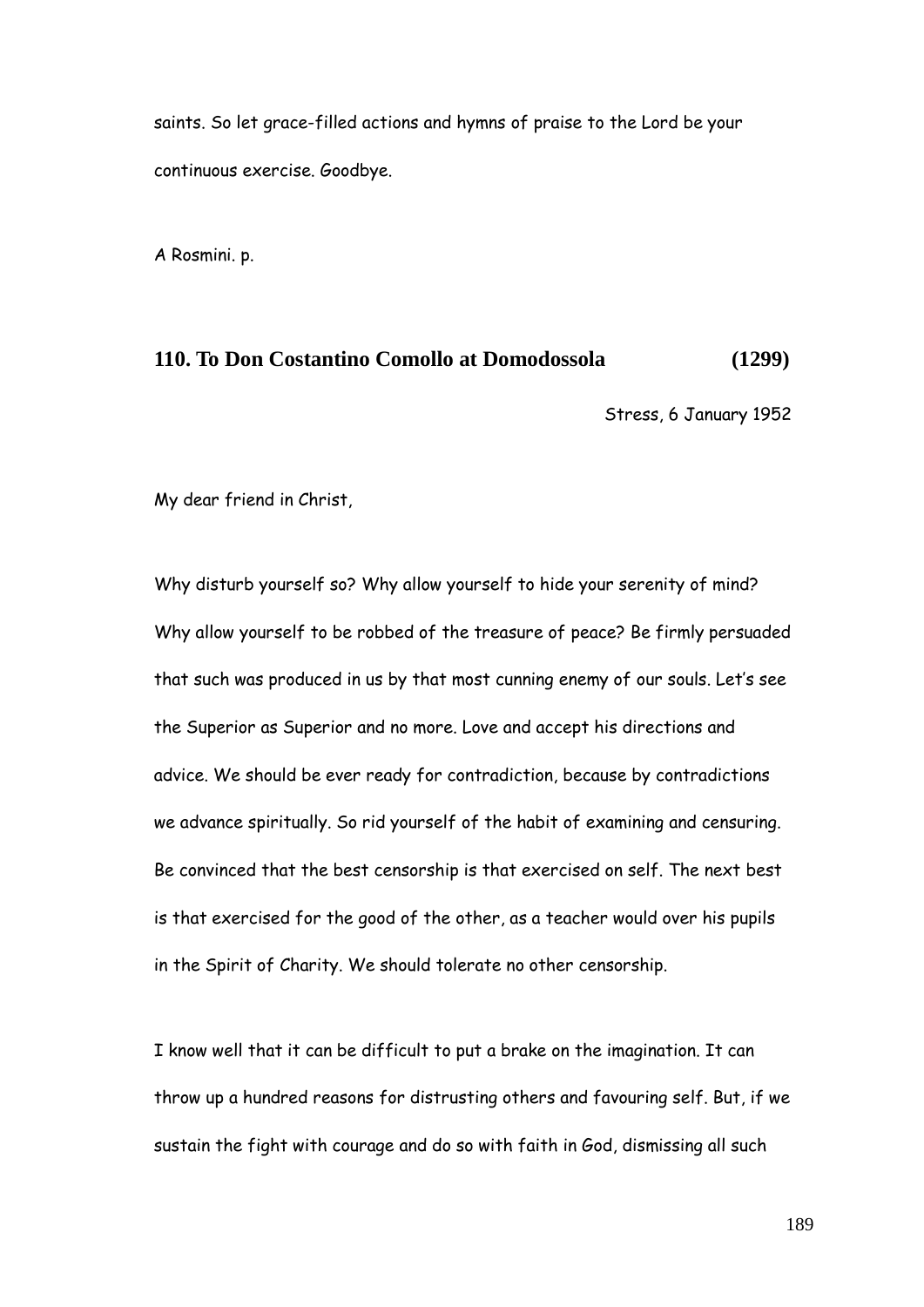thoughts as soon as we become aware of them, they will eventually cease to bother us and a steady and unperturbed mind will follow. Have recourse to God, praying for this grace. But have recourse to your Superior also and strive to open your soul to him. You did well to write to me, but have no doubt that you will do well to be open also to him who is given you by the Lord as your immediate Superior. Whenever you feel down and depressed, you have the great compensation arising from this beautiful act of humility and sincerity, bringing you joy and happiness.

Of course, Government regulations can be annoying. But, in this life, men must exercise fortitude and patience. There is no such thing as a virtue that does not encounter resistance. If we lose courage at every turn and lose spirit, we will never be men, but always children, and never learn to man the battlements.

With regard to what you say about disliking the studies Providence has assigned you, this is very irrational. One needs only to find in physics and mathematics, a marvellous delight. Those positive, most varied and most richly rewarding studies are made for man. Every person is naturally inclined to master them. Of course, one might suppress this very nature and good inclination placed in us by the Creator; but this would be totally unworthy of one to whom the Lord has given the commission to study them.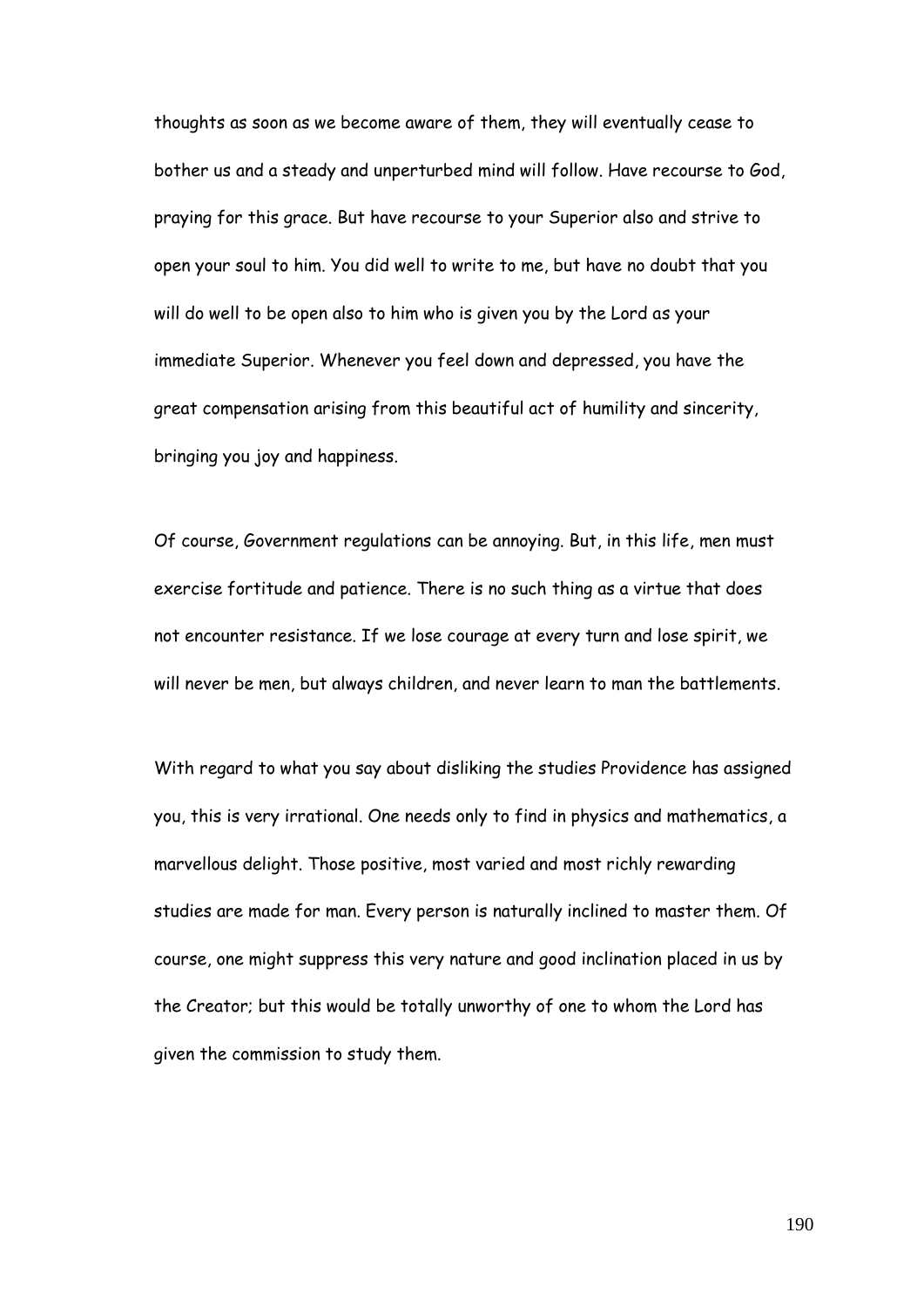You should seek to uncover all the beauty from the marvellous laws hidden in nature that raises your mind to praise the Creator. A physicist who does this, is better equipped to sing in true spirit.; all you works of the Lord, praise the Lord. Apart from the greatness, the fascination, the ever emerging novelty of the natural sciences, in which we can find infinite delight once we know how to delve into them, there is also what we should all feel in exercising so sweet a charity. Because, for us, who teaches, is exercising charity as much as he who preaches. So don't let's oppress the Spirit with gloomy thoughts. Let's rather seek the art of rejoicing always, of being happy in serving our good Lord.

If you wish to interrupt a little the continuous study by reading some theological work, I agree, as long as it does not distract you from your principal commitment. Be of good heart the, my dear friend. Uplift your spirits also with some walking. Your thoughts are tending to be sorrowful thoughts. The reason my be in your failure to deal with the causes of even in a lack of physical exercise.

I trust that in doing as I advise you, the storm will pass and perfect calm will return. The latter is what I desire for you with all my heart and I will pray fervently to the Lord for it.

Many greetings to your companions.

Your affectionate brother in Christ.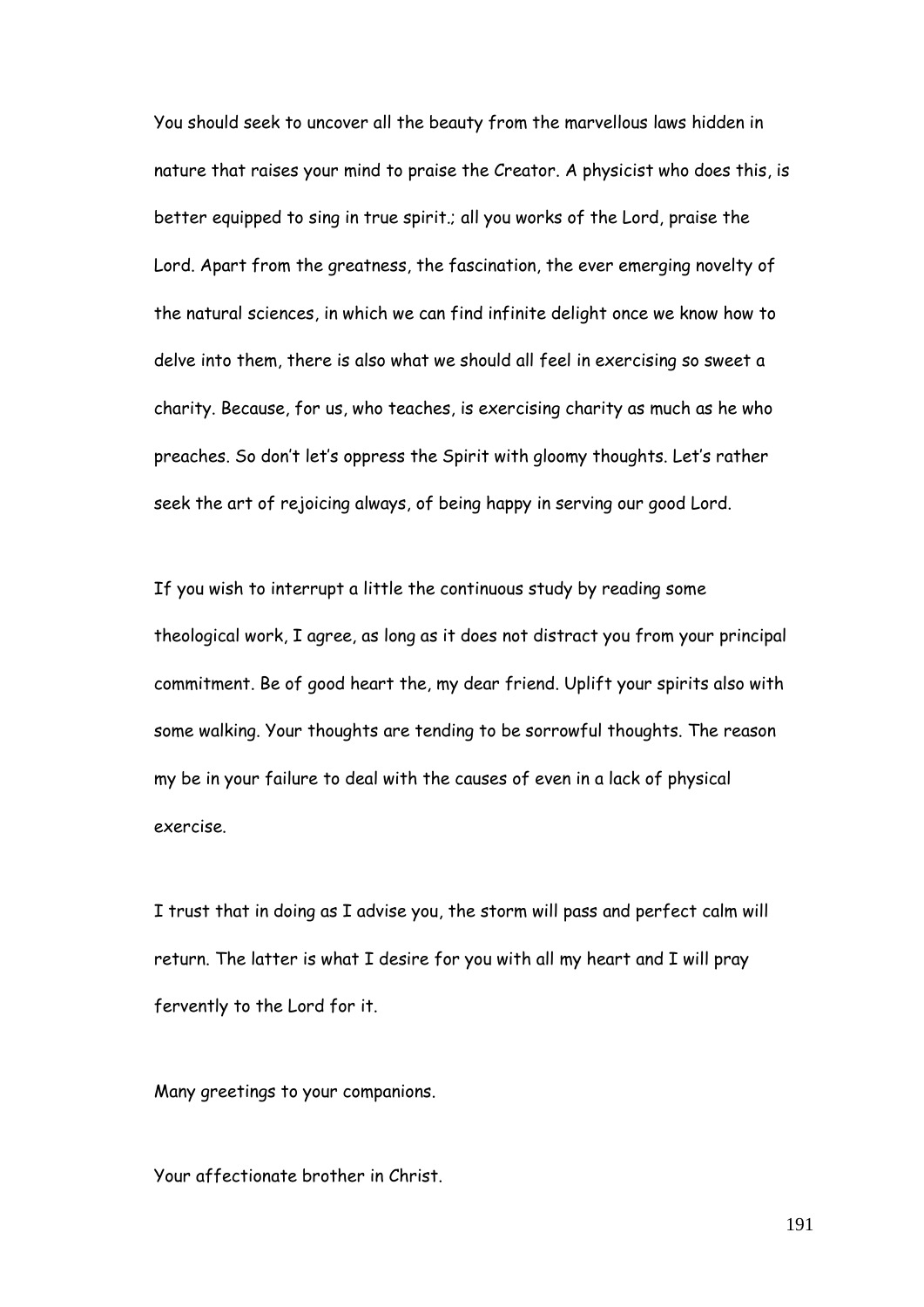## **111. To Professor Don Michele Parma at Domodossola (1300)**

Stresa, 10 January 1852

My dear Michael,

I can truthfully tell you that I am deeply sorrowful to learn that you cannot see beyond yourself and fail to consider the circumstances in which we find ourselves, attributing to your Superiors, things that, in no way, depends on them, even asserting that you have lost all confidence in them. In this, you have inflicted on me a totally undeserved wound. No, it was not merited, unless you blame me for the affection I have always shown you and is in no way diminished even now, as I regretfully write these things to you.

I have also endeavoured, insofar as I could, to lighten the burden that you, like the rest of us, must bear on God"s command. If your Superiors have lost your confidence, tell us what they must do and they will do, if that proves possible. As regards what cannot be done., you, like them, must put up with it. We all have our crosses. You may have yours, but your Superiors carry even greater ones. You should empathise with and console them, not afflict them and not show them anger and disrespect. I don"t want to believe that this disrespect is rooted in your heart, which I know to be tender and good, unlike this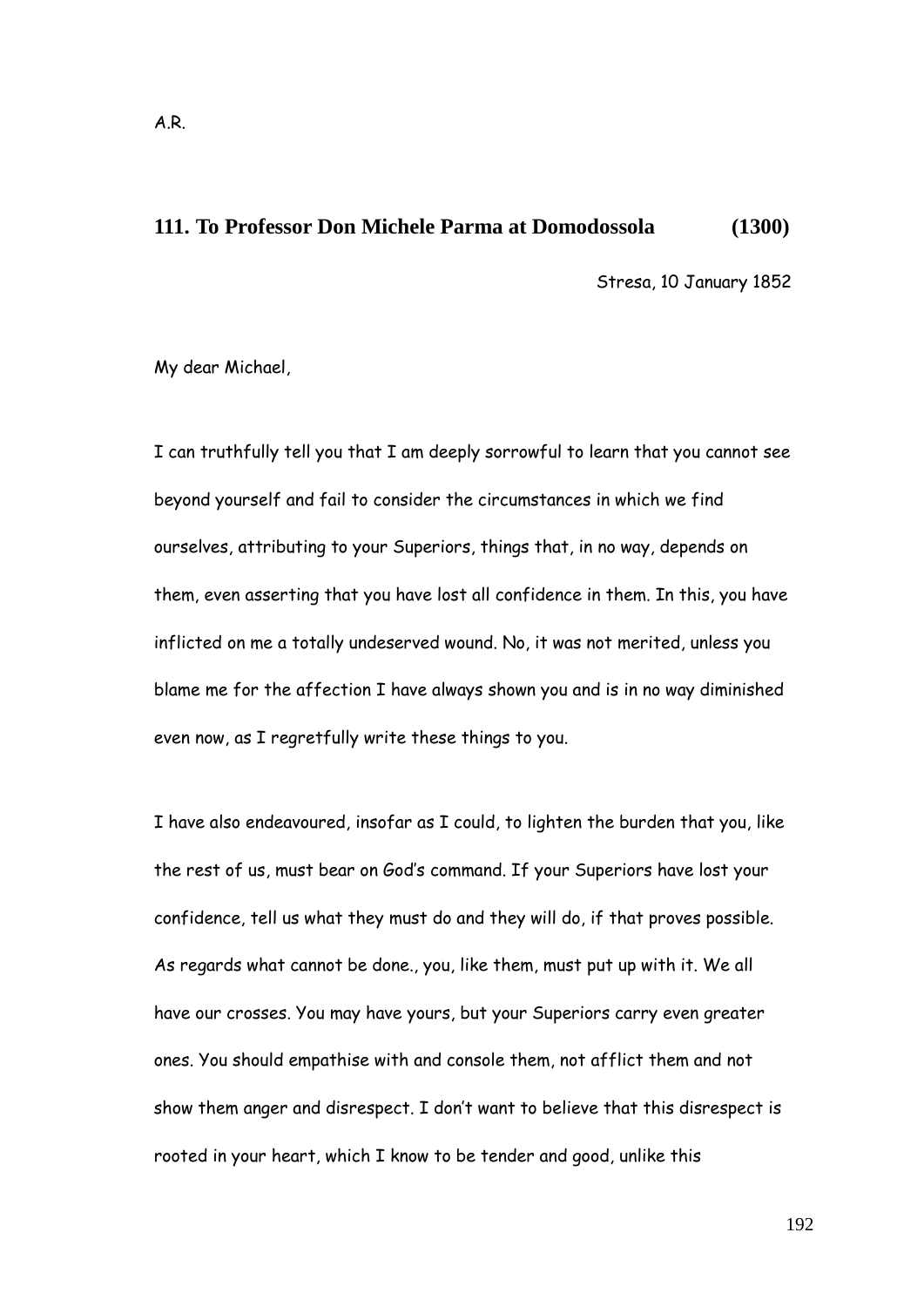disrespect. I think it is seated in the imagination, temporarily inflamed, and also in an internal pride that you must absolutely overcome, if you wish to please Jesus Christ. You must avoid bitterness and uncontrolled moments that bring one rather to his tribunal. Don"t fool yourself; you are full of yourself. Humiliate yourself totally. That way, you will re-acquire peace and the strength to fulfil the mission God has assigned you on earth in the Institute to which he called you.

Seek then to elaborate the student text you feel meets your concept, but do so modestly and without pride. Do not imagine that it will be easy. Above all, be persuaded that you have attempted nothing of the sort thus far, and the outcome must be uncertain, and, likewise, your ability to do it, until it has been accomplished. No boastfulness then, before its time.

Such is the advice I give you and which a Superior, who is concerned for you must give; one who commends you to God, who considers you a friend and who laments only the absence of your reciprocal friendship.

Yours affectionately in Christ.

A Rossini. P.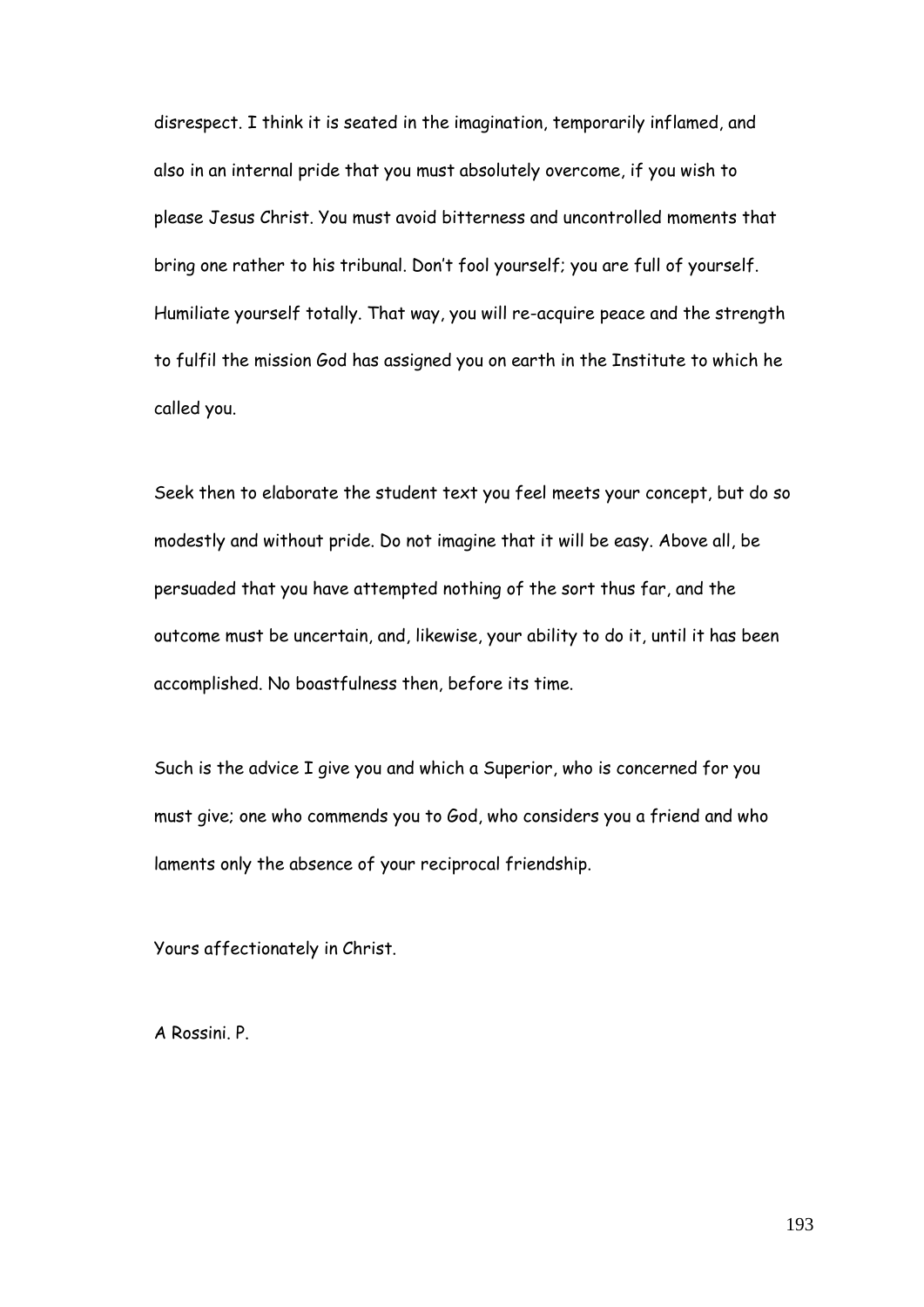#### **112. To Sister M Felix Sterile at Borgomanero (1301)**

Stress, 12 January 1852

My dear daughter in Christ,

I make you a New Year present by briefly explaining the problem you posed me; "What is the difference between how God is present in everything and his presence in the soul of the just?'

Pray the Lord that he assists me to answer correctly and to make myself understood.

We must, first, consider how God is present in all things, equally in his essence, that is, in his all, because he has created all, continues to create them in sustaining them in being. If he did not, they would cease to be. He sustains them in being by his power and his power equals his essence. For this reason, w can also say, correctly, that all things are in God"s hands or that they are in God. But note, at the same time, that not all things are aware of the presence of God. Inanimate things and brute animals cannot know because they lack intelligence. So God is not present in these in a way they can recognise. He gives them existence and life, so operates in them. They are, therefore, present to God, who recognises them, but he is not present to them, because they can neither know him nor rejoice in his presence.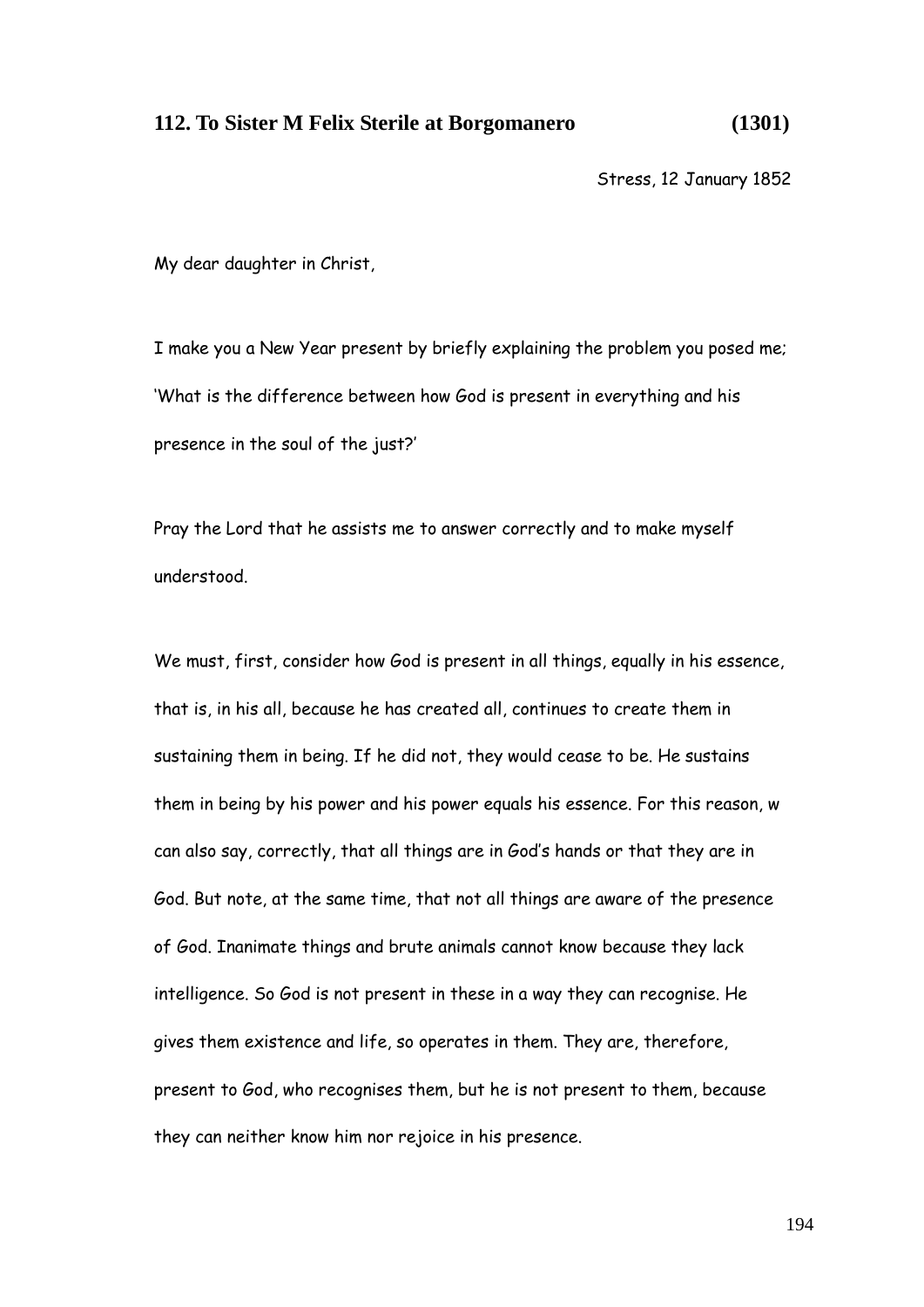Now let"s take the human; firstly in his natural state without supernatural light. He can know just by the light of reason that God exists, that he governs and conserves the world, but their understanding will be imperfect. God gives them life, just as he does the inanimate and the brute, intelligence and, through intelligence, some knowledge of self. This being is therefore, present to God, but God also begins to be present to him because he begins to be known to him. If, then, this being obscures the natural precepts, and lives in equity and justice with a serene mind and a clean heart, he will know God better than one whose mind is obscured by passion and, guided by a depressed will, he can think only of himself and erase earthly things. Therefore, while the just and the impious are equally present to God, God will be more present to the just than to the impious, even in the natural order, even though in the natural order, only perfect justice is out of reach.

We now consider the person who enjoys supernatural enlightenment and is just by virtue of divine grace, as are all the faithful disciples of Christ, who are incorporated in him and in communion with him by means of the Sacraments. The one who is just in this infinitely more sublime way, not only knows God more perfectly, but possesses and rejoices in him. To this person, God not only gives existence, as to the inanimate and the brute kind, plus intelligence and selfknowledge, as other men, but more than that, he gives himself.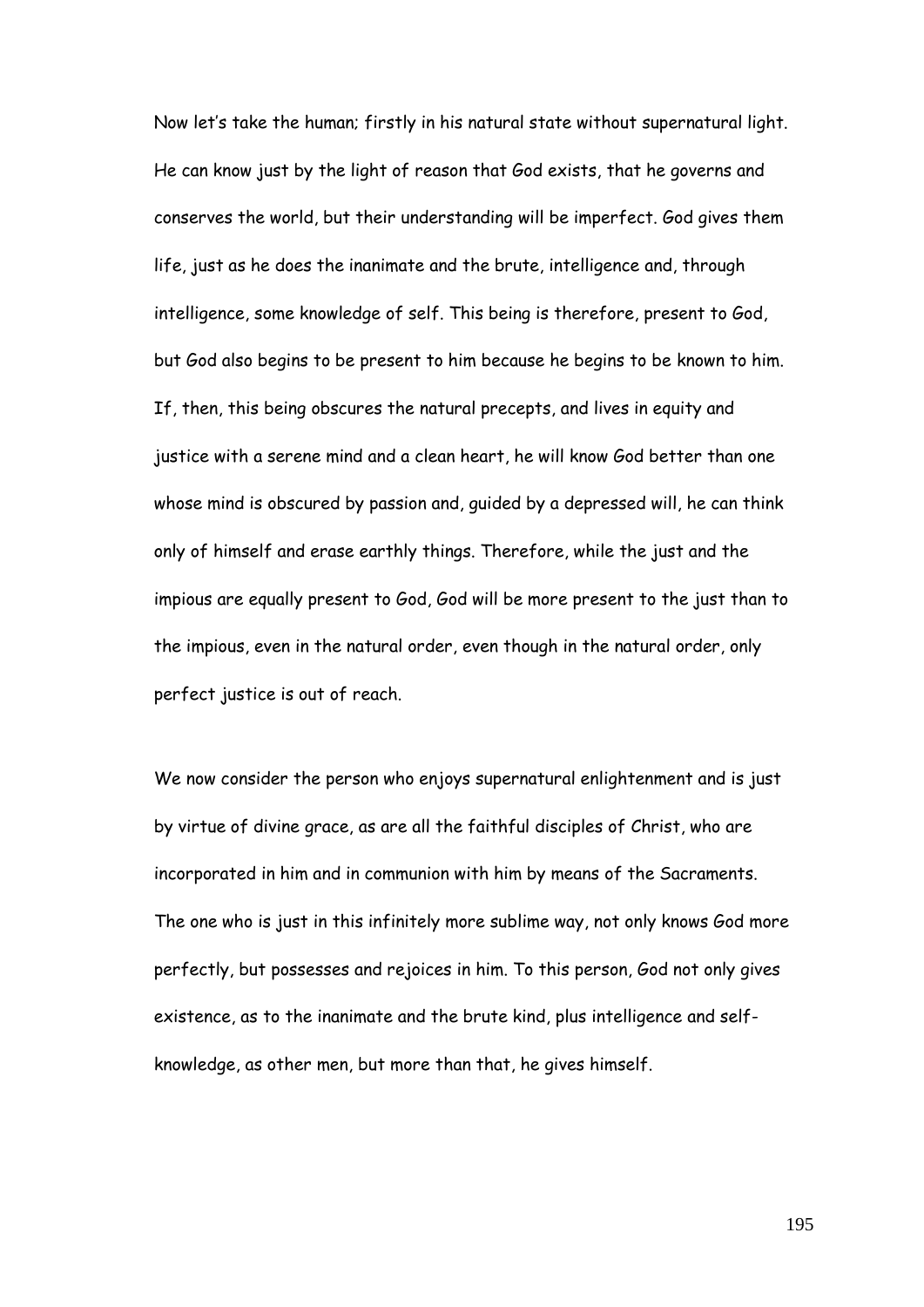To understand, then, how God is present in the soul of the just, one must understand how God gives himself to him.

The difference between knowing by the light of reason that there is a God and possessing him by those to whom he gives himself is so great as to be immeasurable. It is not a difference of grade only; it is a difference of species. Blessed is he who knows by direct experience. Let"s try to explain as well as we can by a similitude. It resembles a person who knows that an exquisite food exists, but, while hungry, he doesn"t have that food and cannot nourish himself with it. Another, on the other hand, not only knows of it, but partakes, relishes the flavours, to the comfort of his stomach and the nourishment of his body. Or, again, it is like the difference between having the knowledge of a most precious treasure and owning and possessing that treasure. In the first case, knowing of the treasure does not eliminate poverty; in the second, the person is rich because he can use it for his needs or his pleasure. Another comparison would be that of a mother who loves her child, but that child is dead or abroad in contrast to a mother who loves the child who is with her that she can hold and hug as she wishes. The difference in all these cases is immense, as you can see.

To the just soul that is incorporated in Jesus Christ, as is faithful to him, God gives not only what he has given to all, but he gives himself, so that soul is not only present to God, but is united with him. He experiences God in his infinite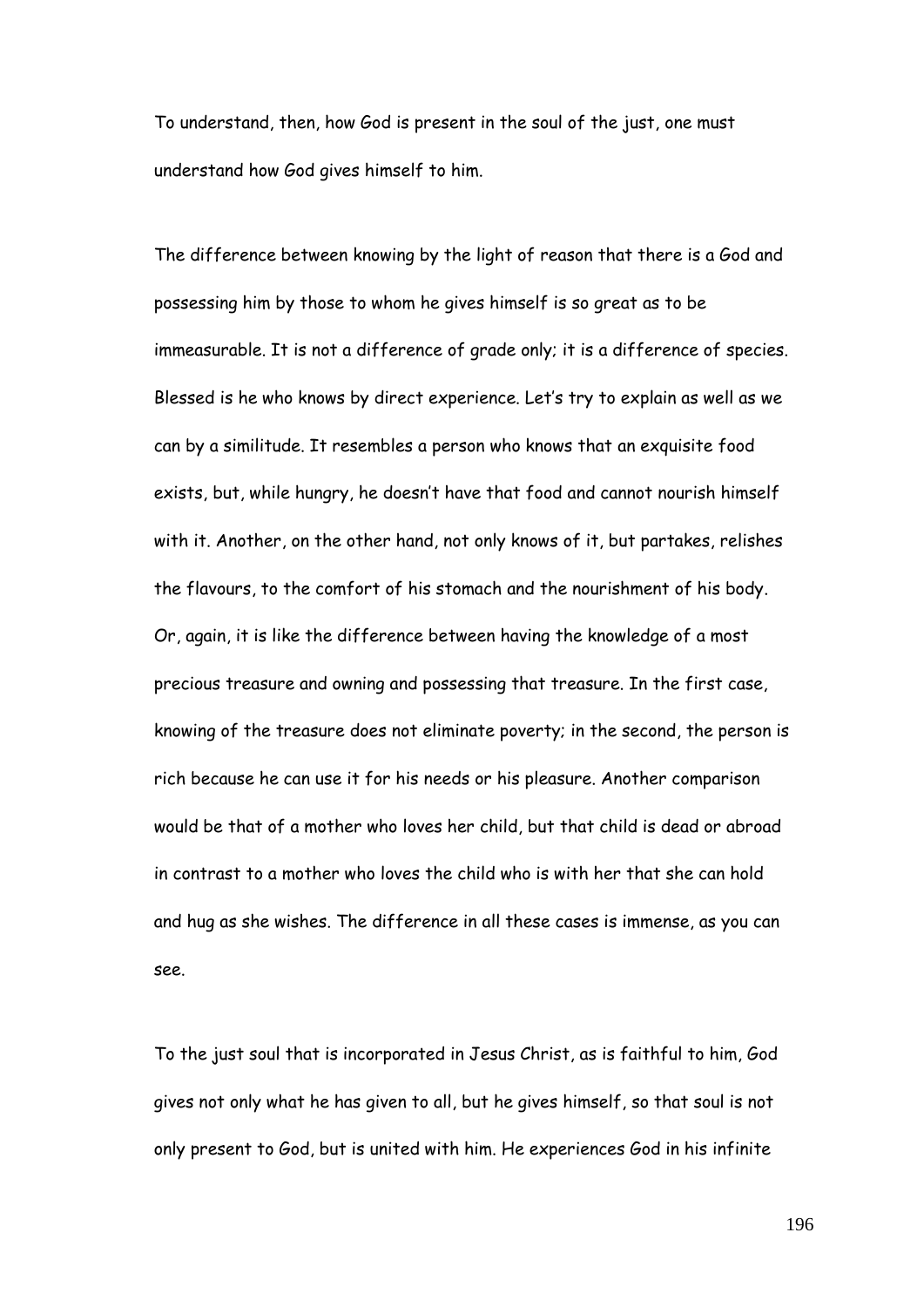greatness, is nurtured by him, possesses him and embraces him intimately. God, his supreme good, diffuses himself in him, justifies him, purifies him daily with his grace, enables him for all virtue, enriches him with precious gifts, as those of the Holy Spirit, fills him with his peace, surrounds him with a certain interior glory not visible in life, but that will be revealed in the next, as a hidden fire that suddenly bursts into flames that is eternal beatitude.

With this richness, and this manifestation and communication of himself, God indwells only in just and holy persons and is not found thus in any other creature. This is what Christ promised when he said, "He who has my precepts and keeps them, he it is who loves me. And who loves me will be loved by the father and I will love him and make myself known in him." And again, "If anyone loves me, he will follow my teaching and my Father will love him and we will come to him and dwell in him." And elsewhere, "He who eats my flesh and drinks my blood remains in me and I in him. As the living Father has sent me, I live in the Father and he who eats me lives in me." Note well, the words: "the living Father sent me." In Scripture, we never find a divine person sent to a natural work, but only to that of Grace. Why? Because, in the work of grace, as in the souls of the just, he communicates himself, shows himself and makes it evident that the just live in the life of God, that is, in the life of Christ, because he lives in the life of the Father, he calls "living". He means by this, that God not only has life, but communicates that life to him. Christ, in turn, communicates it to us. Hence, St Paul says that the Spirit of God becomes one with the just.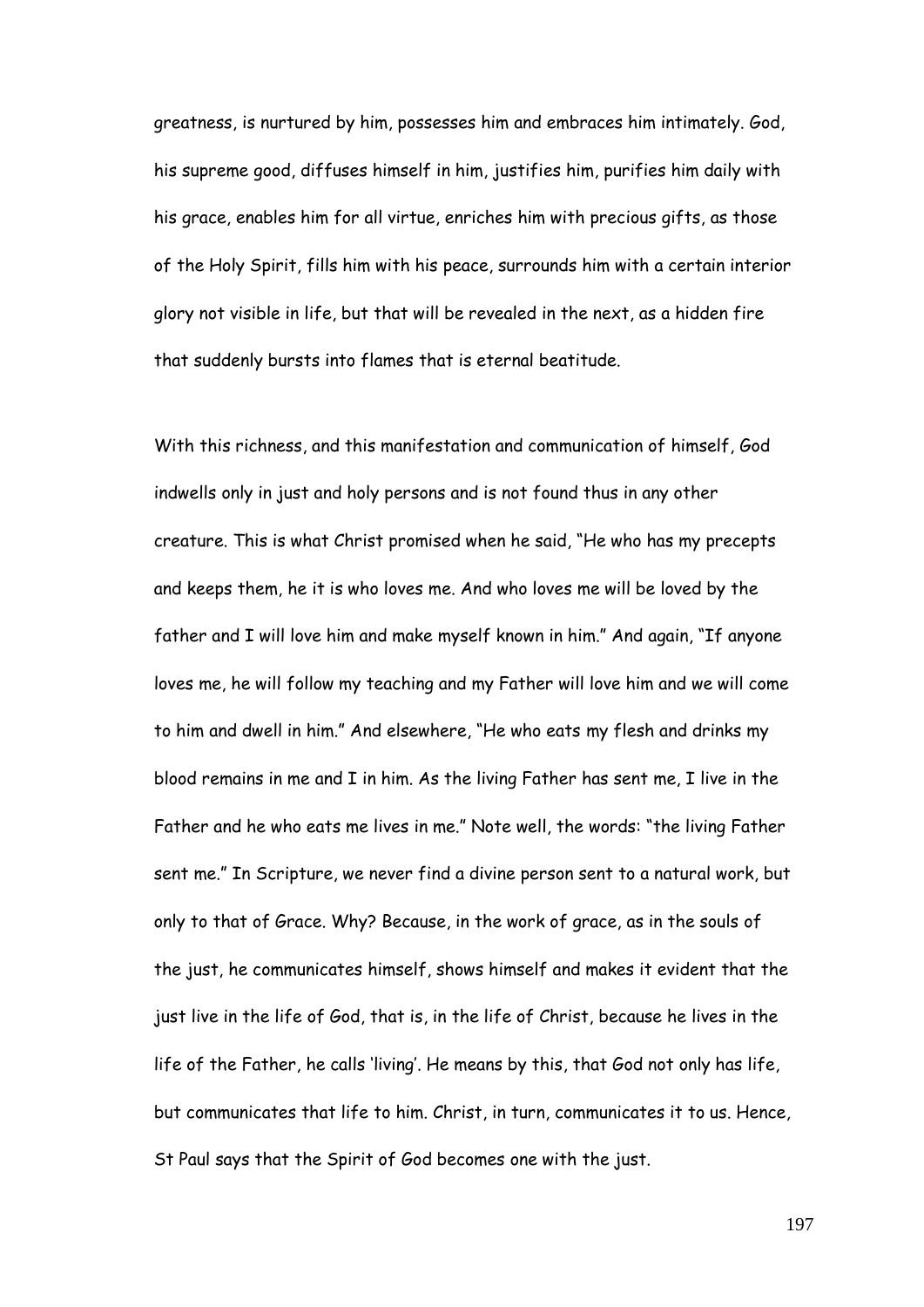So you see, my dear daughter, how great and precious a thing it is to keep the precepts of the Lord and love them. This is especially so for those who have the good fortune to be segregated from the world and called to consecrate themselves to his service. You and your sisters in Christ, and all of us, must cherish our vocation and, never losing courage, strive to conform our lives to it. Goodbye

Yours affectionately in Christ,

Padre A. R.

## **113. To Don Guise Aimo at Carpentras (1302)**

Stress, 12 January 1852

All things considered, I think it would be advantageous to adhere to the following: stay entirely clear of what concerns the relations of Belays with his family. This is suggested by a certain delicacy and qualities, but, above all, by reflecting on his greater knowledge of the situation and what can and cannot be done, the timeliness, method, etc. So don"t seek to assess the situation. You two seek to do what is possible in house discipline, but leave some space to Belays who will, little by little, return to regular habits. If he should return home a little late, make nothing of it, understanding that he is zealous for the wellbeing of the Institute in France.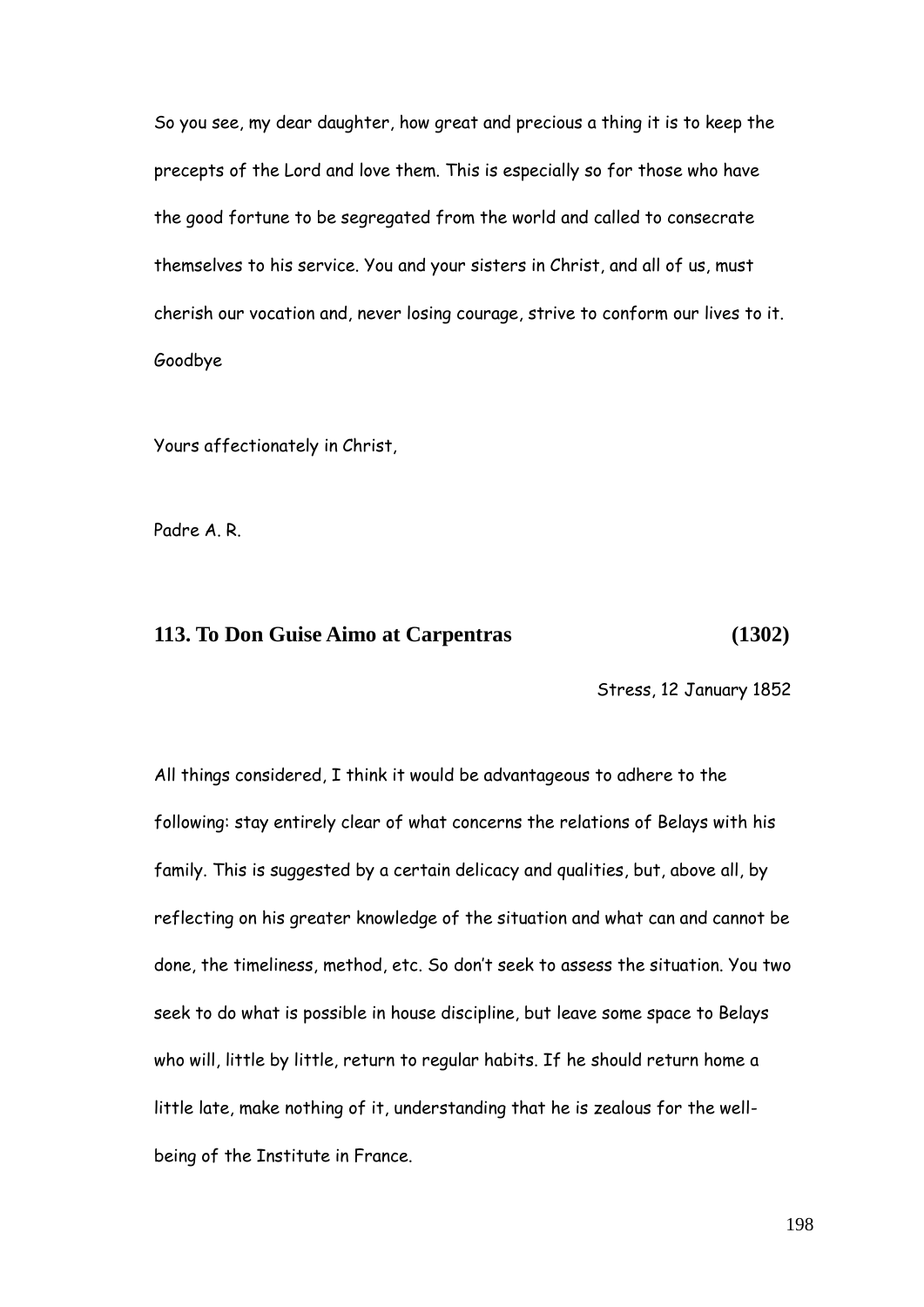Be seen to involve yourself with all zeal in the most humble ministries Providence offers you, being particularly concerned that the little local school makes progress to the benefit of the children and the satisfaction of the parents and relatives. These are the things Providence wishes us to initiate.

Be respectful of Belays before externs. If he tends to treat you as Superior, tell him that your office of Visitation is nothing of the sort. It is just our practice to send someone to visit the houses from time to time, Without disturbing yourself unduly by difficulties in your office, seek rather to allow time and patience to heal and bring a good outcome to all. Very often one must see the larger picture and just prepare the way for an eventual victory. Be open and confident, holily happy, very zealous for charity and seek a unity of minds between you three. Show no diffidence. Seek to get to know and learn from people. There is always something to learn in trusting in others, but be firm and confident in the Lord.

From your letter, your courage is patent and I am very happy about that. By prayer, you will benefit yourself, the office you hold and the brethren of the future. Goodbye!

Yours affectionately in Christ.

A.R.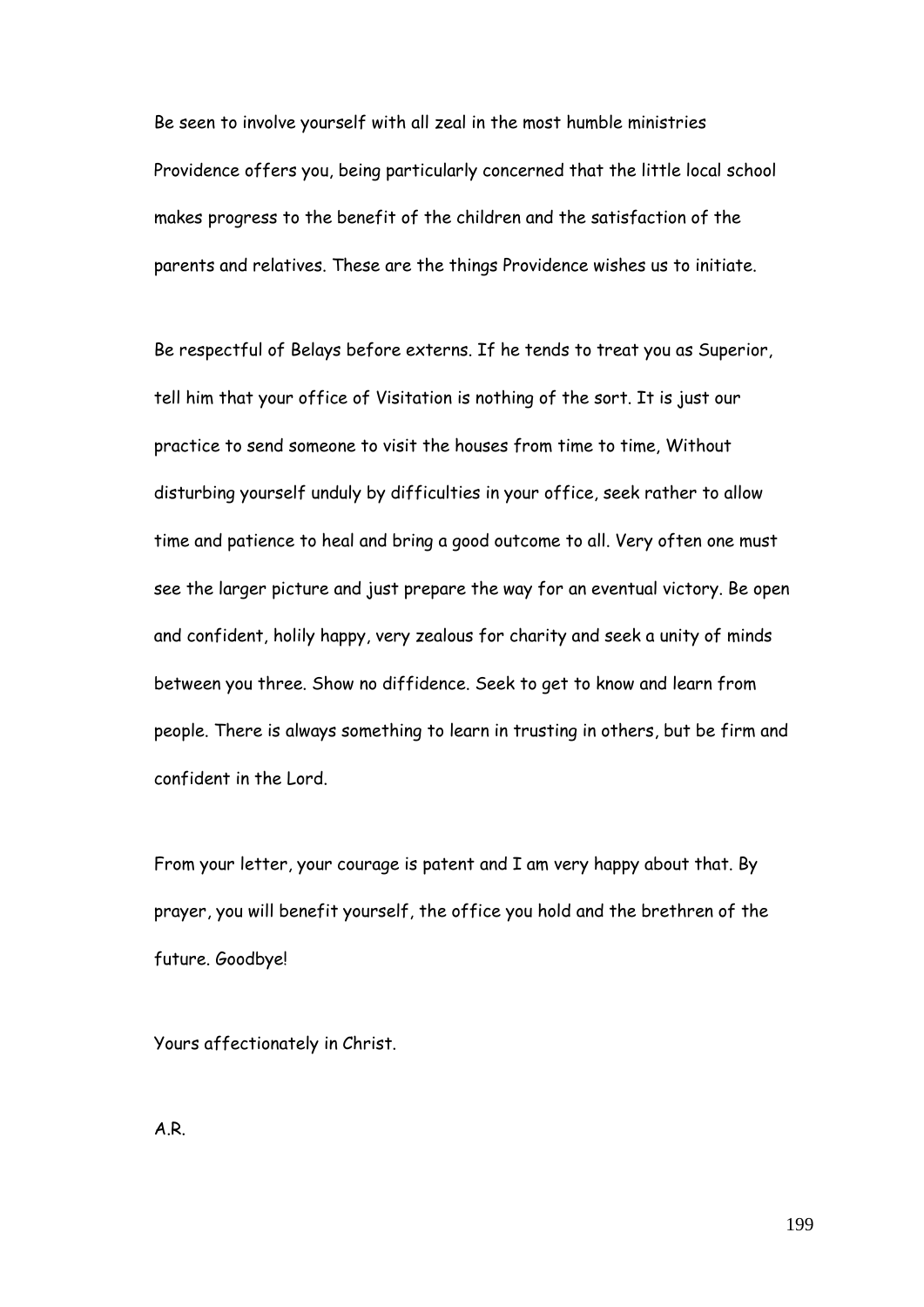#### **114. To Don Giuseppe Mongini at the Sacra of San Michele (1)(1303)**

Stresa 12 January 1852

My beloved brother

It is truly lamentable that the labourers are so few in proportion to the size of the harvest. It behoves us to beseech the Lord of the harvest, to the point of tears, to send those he has chosen. I, however, imperfectly, make hat appeal daily, as all of us ought. I should dearly like to send a worthy priest up there to you to assist in the vineyard of the Lord. But I must wait until the Lord sends me such a one,. Meanwhile, I am greatly consoled to learn that you continue to labour with ardent zeal to the limits of your strength. The Lord will reward you. We must make up for the shortage of workers by an increase in virtue and commitment of spirit. Soon your companions will have completed their assignment in Switzerland. The Rector will need a little break at home as he is called to labour elsewhere.

Many thanks for your good wishes and for the prayers you say for me. I have good news from England where much progress is reported. This is all due to God"s grace and it should spur us to do all we can in Italy also. I hope Don Luigi Setti is busy preparing for examination for confessional faculties? Greet him and the other brethren for me and may all of you strive to live in the glorious love of the Lord.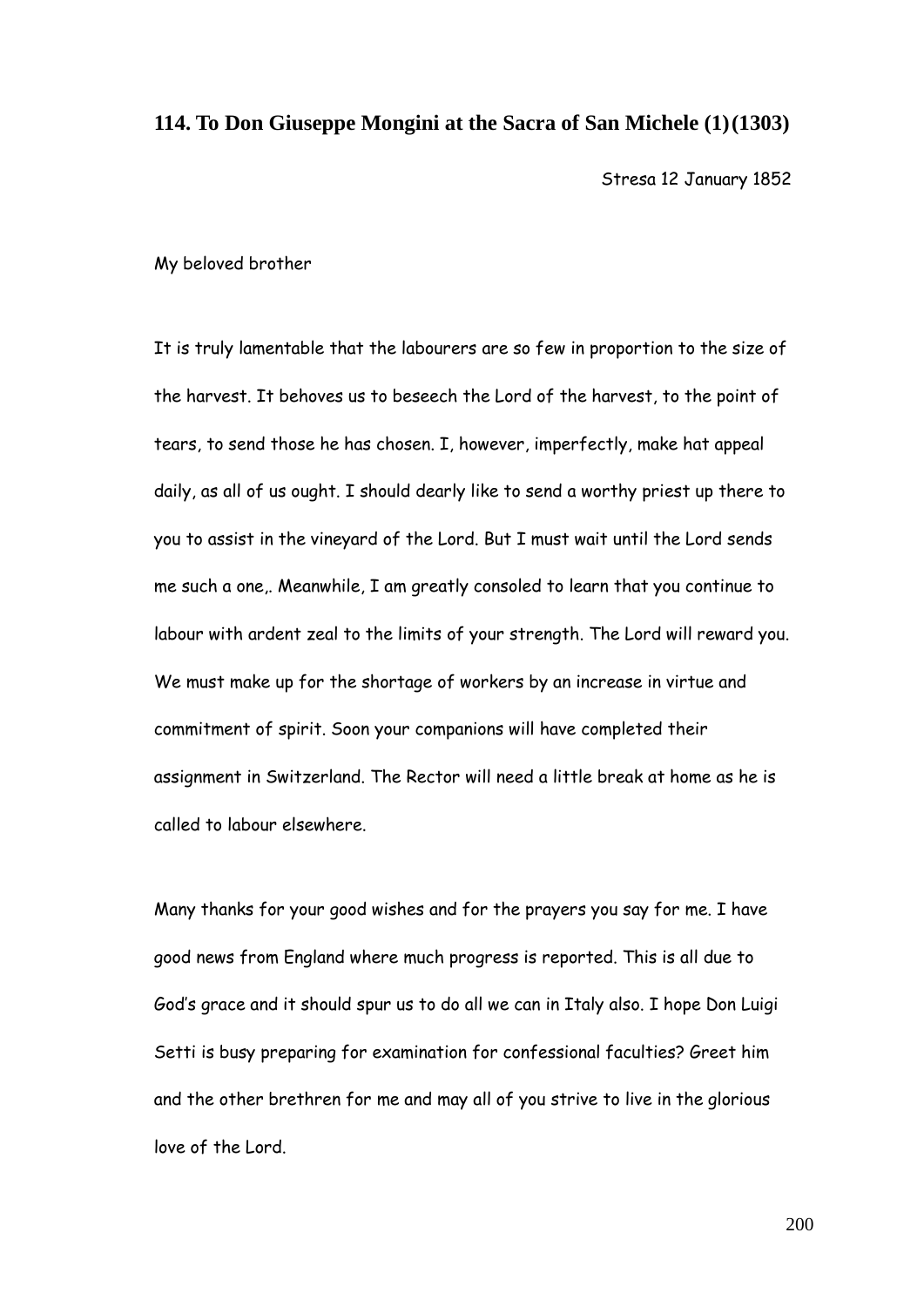Your most affectionate servant in Christ.

A. Rosmini. P.

(1) Mongini, a doctor in Canon and Civil law, Canon of the Cathedral and professor of ecclesiastical law at the University of Tortona, his native place, entered the Institute in 1847, after periods as Socious to the Novice Master and spiritual director at Domodossola College. He was sent as Minister to the Sacra of San Michele. After three years there, he returned to teaching in Domodossola and later went to Stresa as Rector of the College for Elementary Teachers.. In "57, he was named Procurator General of the Institute and in "61, Vicar of Temporal Charity. He died in Rome in 1869, having edified all who knew him for his virtue.

## **115. To Professor Don Sebastiano de Apollonia at Udine (1304)**

Stresa, 18 January 1852

You ask me for news of the Institute of Charity in England, but there is so much to relate that it would be a lengthy task. Briefly then, throughout England and Ireland, many missions are preached. Copious fruit results and conversions of Protestants to the faith. English youth are educated in a beautiful College, built from the foundations. Many parishes are cared for and many elementary schools have been started. The spiritual exercises are preached in monasteries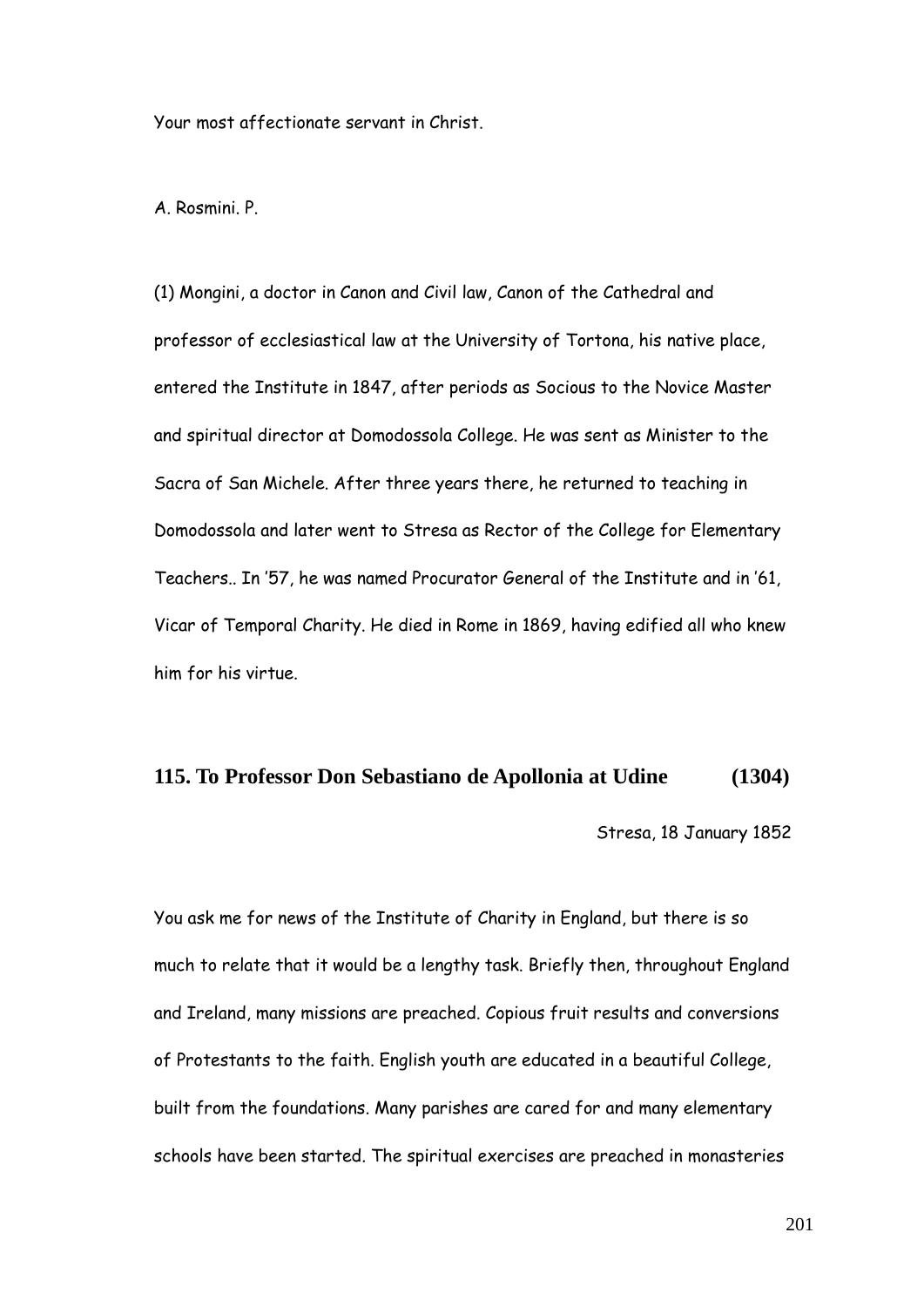and seminaries and spiritual literature, and like initiatives are widely spread. I must add to these, the great work being done by the Sisters of Providence, who have gone there and are greatly valued by the people.

Greet for me all those good people you mentioned and Don Giovanni Crisostomo Colman in particular, of whom I have fond memories. My brother is reasonably well, still at home. Do you ever come to these parts? At least, continue in your love for me as your old friend does for you.

A Rosmini.p.

## **116. To Professor Don Michele Parma in Domodossola (1305)**

Stresa, 14 January 1852

In what pertains to our duties, nature is never stronger than our own will, because man has free will. The Christian, over and above this, has prayer. When persevering in prayer, he will get what he needs, because this is the infallible promise of Christ. So let"s not speak as one might, who looks to excuse his own will. As to the demands you repeat to be allowed to leave the Institute, neither I, nor you, could concede such with a tranquil mind, because you would be professing yourself content with something that is so obviously contrary to the spirit of God. It is my desire that everything that can be done for your welfare be effected. I, with your local Superior, will ensure that you will lack for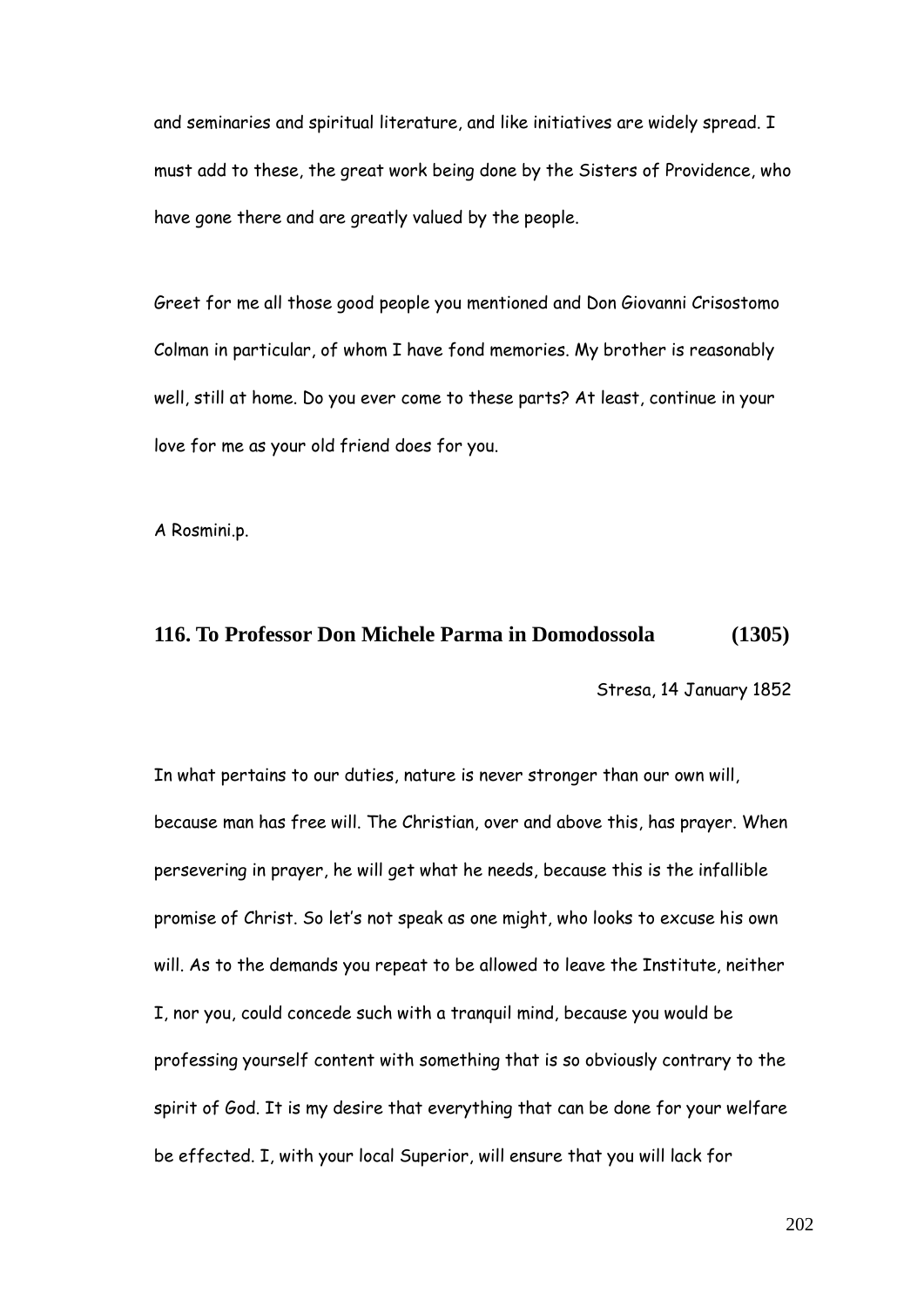nothing, as long as you let us know your needs. No human being is in the position of excluding our brethren from the sufferings and misery of which this life abounds, but, if there is some way of alleviating them, I have never hesitated to do so. Let us , then, do what we can. The rest we must bear for our sins and for the love of Christ, who has suffered more than us and for us. He never fails to reward each pain and trial endured out of love for him. "He who wishes to follow me must deny himself, take up his cross and be my disciple." On this command he will judge us. Cast yourself, therefore, at the feet of the most merciful Saviour who has called you to his most intimate service, who never fails to aid his faithful servants and who will, one day, judge us. I ask him to bless, enlighten and sustain you.

Goodbye.

Yours most affectionately in Christ,

A Rosmini. p.

# **117. To the students of humanities and philosophy at Domodossola (1306)**

Stresa, mid-January, 1852

I read your letters with great pleasure. They contained many pledges of the affection in which you hold me in Christ and, more importantly, of your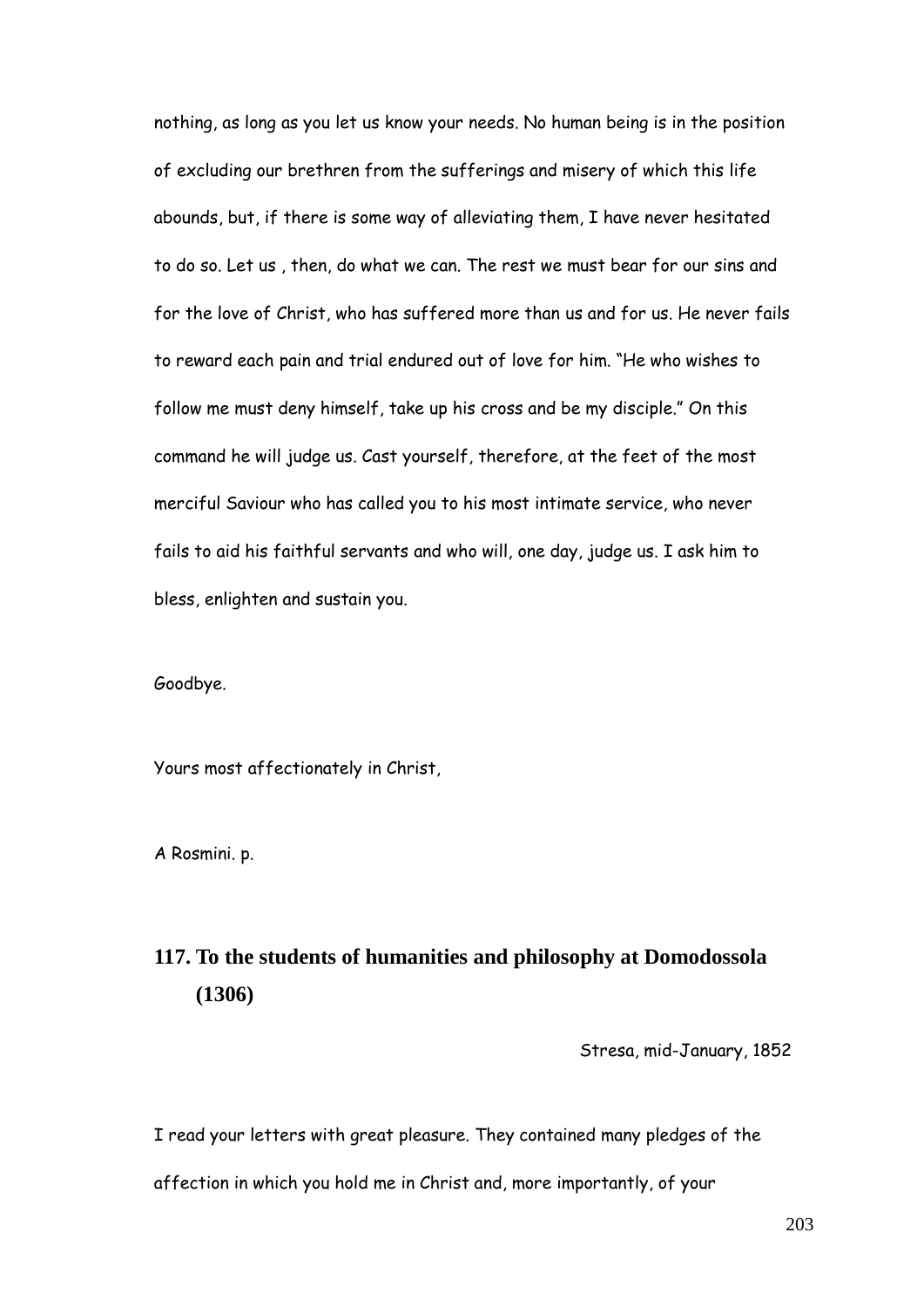faithfulness to your holy vocation and your attachment to the Society, your Mother, the custodian of your eternal welfare and the promotion of your holiness. Always bear in mind that the unshakeable resolve in your proposal of consecration to God and the Charity in perpetuity in the Institute, where we must all form one body that is the most strong and the most shared, will always be the surest sign of your eternal predestination. If you remain firmly and, with hands and feet, as it were, wrapped round that body of which you are members, you will receive from God the Father, and from the Lord Jesus Christ, who has called you, the courage to overcome your spiritual enemies. You will also be given the strength to overcome fatigue, mortifications, temptations and the annoyances you encounter on your journey of virtue. Each one, for whom a crown awaits must, armed with faith and the grace of Christ, battle with such as these in this vale of tears. Above all, prepare your hearts for the exercise of that charity to our neighbour that is the precept of the Lord. It demands that we be all things to all that we suffer with the suffering, be ready to meet every human need, finding happiness in doing good to others. This sublime charity cannot be exercised without great magnanimity and goodness of heart and a complete self-denial.

These are my wishes for you in this new year. They are the pleas I make for all of you, my dearest brethren, each day before the tabernacle of the Lord. I include with this letter, a copy of a letter I wrote to a servant of God, trusting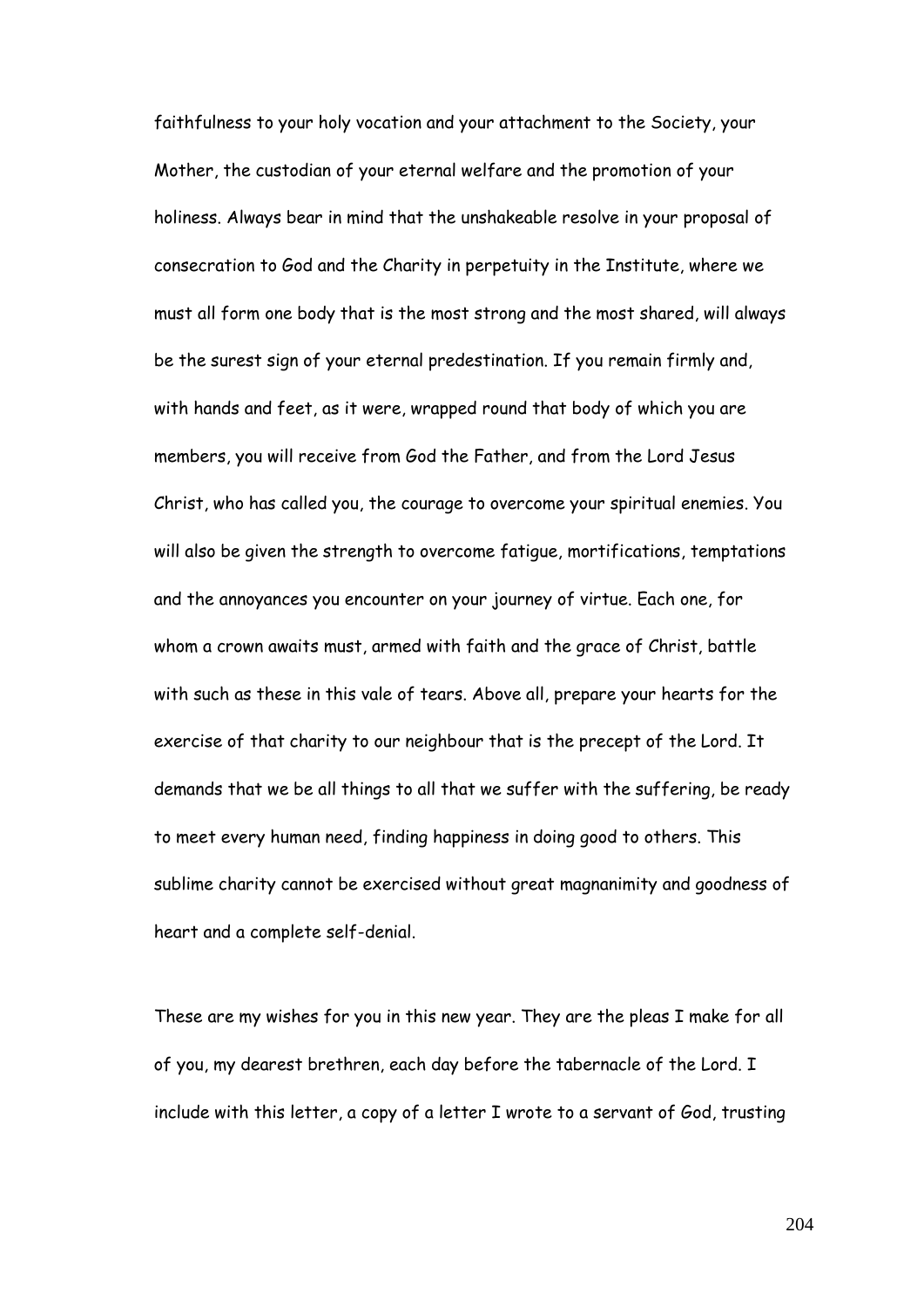you may find it helpful. It speaks of how differently God is found in a just soul from how he is found in all things.

May God bless you eternally. Amen.

Your father in Christ.

A. Rosmini. p.

#### **118. To Don Carlo Caccia in England (1307)**

Stresa, 18 January 1852

My dearest son in Christ,

I am deeply indebted to you for the greetings you sent me. The Lord knows how much I wish for you and your companions when before the Tabernacle. The blessings abundantly bestowed on our missions, shows how pleasing to God they are. This must stimulate us to an even more magnanimous service. The fatigues and tribulations of every type will quickly pass as easily as a little smoke in the atmosphere. The merit will remain, indeed for eternity.

It is my hope that you will learn the language of that great nation, one used in vast continents where others await the catholic teaching that ought to be more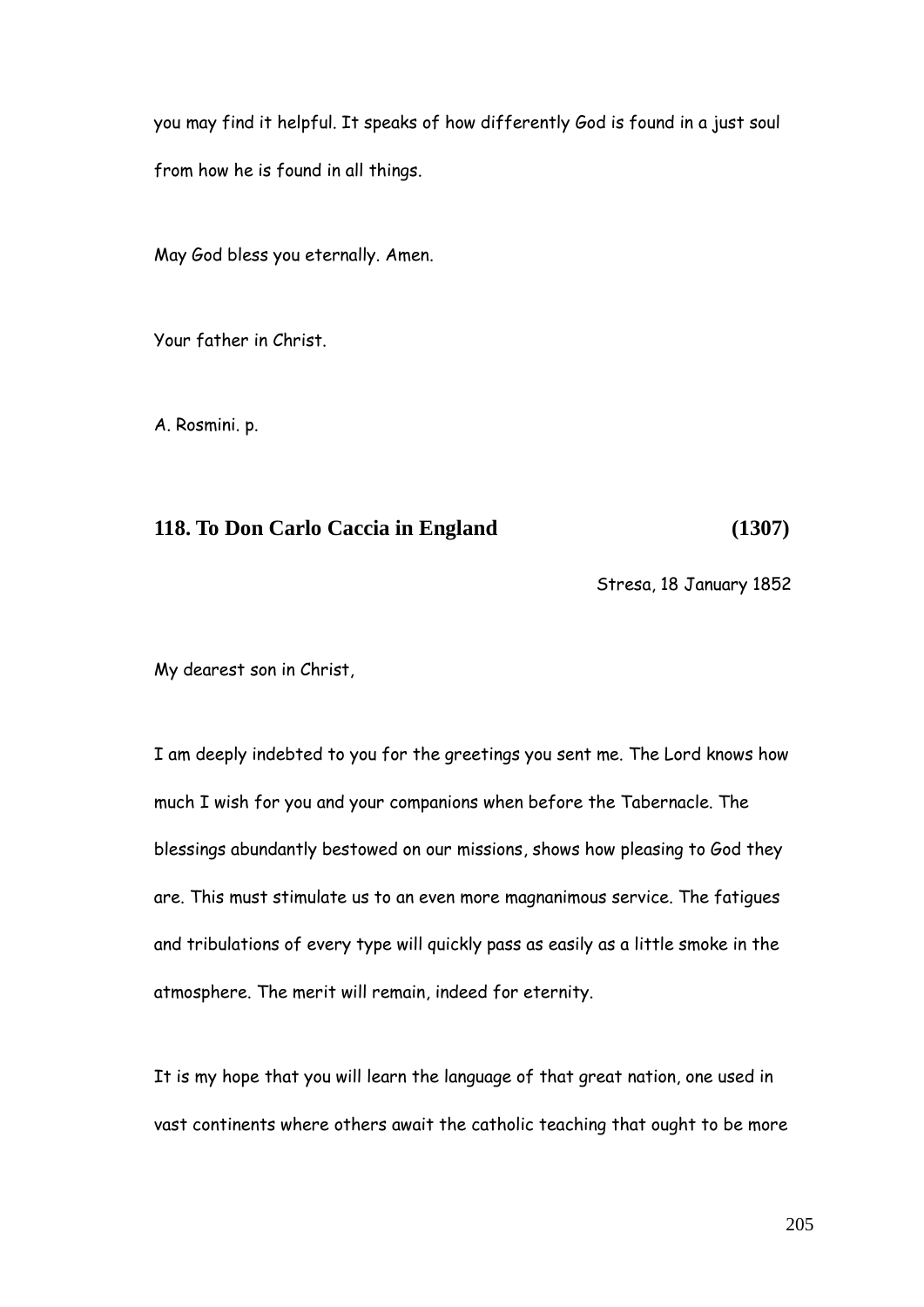voiced and more diffused. I hope you also will take up the challenge to preach as do your younger companions.

My fondest greetings to all the others. Here the labours continue -Gastaldi will go to Novara to preach for the Jubilee. Though the seas separate us, we are untied heart and soul in the Lord.

#### Goodbye

Yours most affectionately in Christ.

A. Rosmini. p.

## **119. To the nobleman, Doctor Pietro Rosmini in Rovereto (1308)**

Stresa, 2 February 1852

My dearest Pierino and dearest brother in Jesus Christ, merciful Saviour of our souls.

I will treat as sacred what you have written in your letter penned from the bed where you suffer and merit. I have read it with that emotion which caused to surface in my soul the consciousness of our enduring and unvarying friendship that has grown with the years. This will never end, Pierino, because what is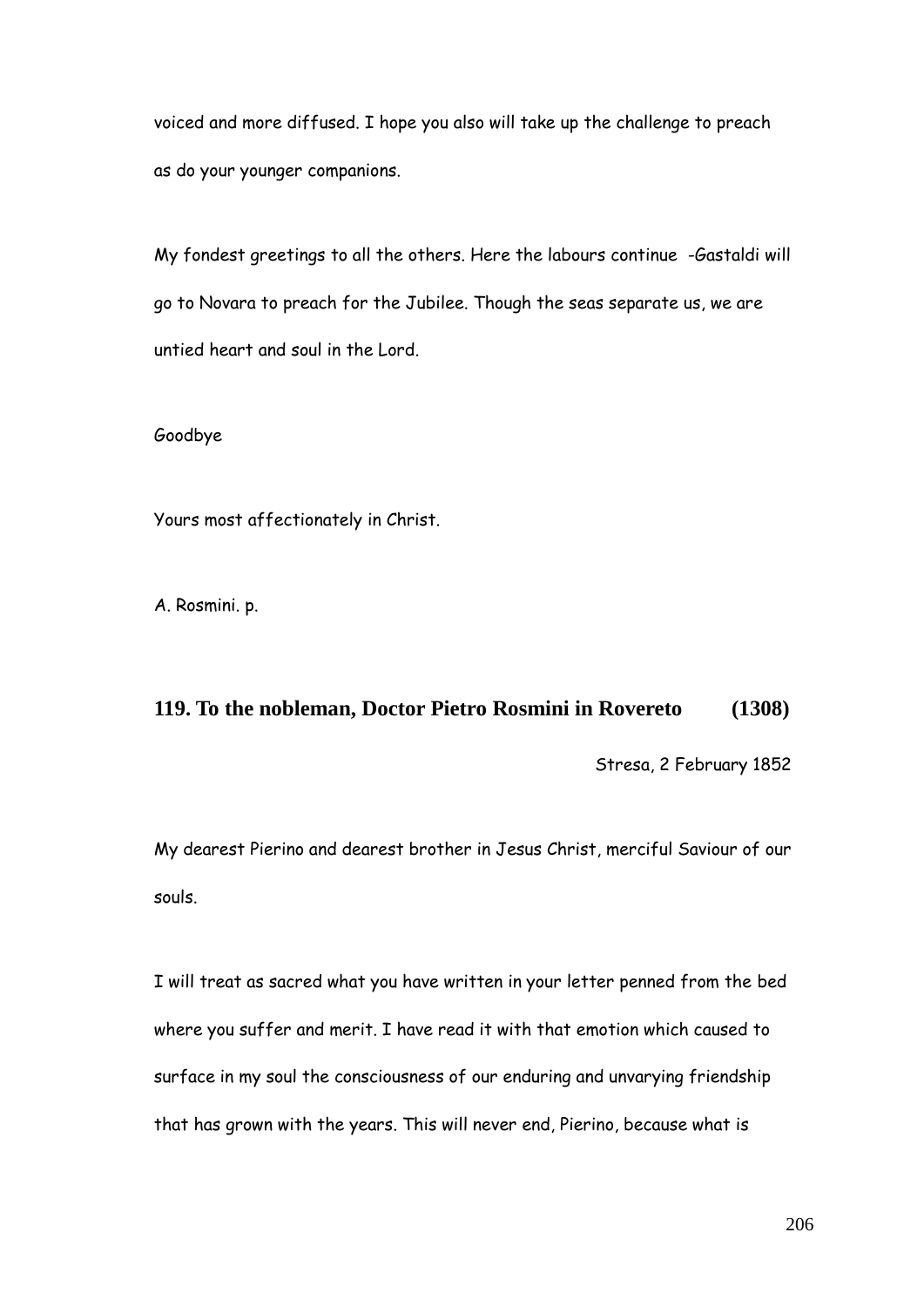based on the eternal, endures eternally. It will accompany our souls into the mansion of God and will, itself glorious, rise with our glorified bodies.

Meantime, I and my good companions will pray as you requested, and I have urged the Sisters to do likewise. I shall offer and have offered, sacrifices that the Lord may enrich you with the gift of perfect resignation to his paternal and benign will and grant you that patience which, united with the merits of Jesus Christ, purifies the soul and makes man perfect in the sight of God, prepared for immortality. I have heard that you already practice this. What we will ask of God is perseverance and an increase of such a necessary and beautiful grace that, while strengthening and sanctifying the soul, brings it the peace and joy at doing God"s will and at the same time a diminution of bodily sufferings. Should it please God to hear our prayers for the recovery of your health (because I have not lost hope that it be so), what you have suffered for his love will give you renewed strength and stimulus in the fervent service of God for the rest of your life.

I share the just sorrow of your Virginia and always want her to know how much I have her at heart. As I had arrived at this point in writing, I received the most consoling letter from Adelaide that not only confirmed my hopes but also tells me that, following the stress occasioned by your illness, you are considerably improved and quite well now. That momentary collapse was the result of your excessive preoccupation with your affairs. May God be praised! I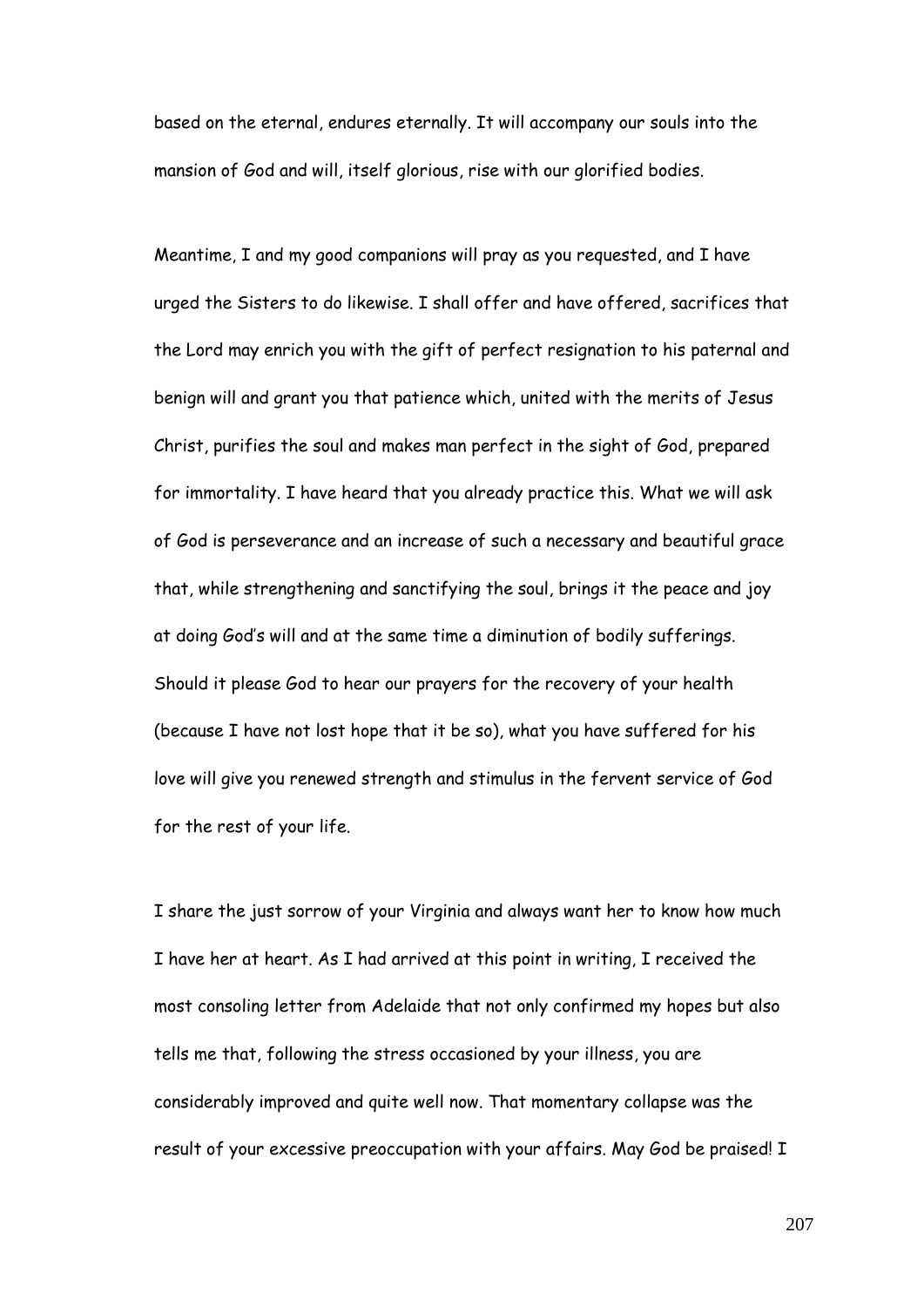shall immediately give the good news also to your niece, Sister Bonaventura, who only yesterday, shed copious tears over your illness and deserves well of us.

If I could leave this place I should love to visit and help you; but it is not God's will and, in this also, we must be resigned to his adorable will. Let us continue to pray and to hope, bearing in mind what faith teaches us that God is goodness and wisdom and loves us with divine love. We place ourselves in his paternal hands.

In this peace that comes from Jesus, let us continue to draw closer to him and not ever to draw breath except for him, for his love, in his service, for the fulfilment of his adorable will. It often happens that one on a bed of pain draws closer to God in a few hours than in many years in the prosperity of the world. God is just and no merit is lost or hidden from his eyes. Our most tender Mother Mary is our unfailing advocate before him. He will refuse her nothing. We have his sacred name on our lips and filial tenderness in our heart.

Please ensure that Adelaide and Salvadori keep me informed day by day of the state of the illness, which I hope will continue to improve.

I embrace you most affectionately in Jesus Christ, praying that he bless you and be with you and those dear to you always.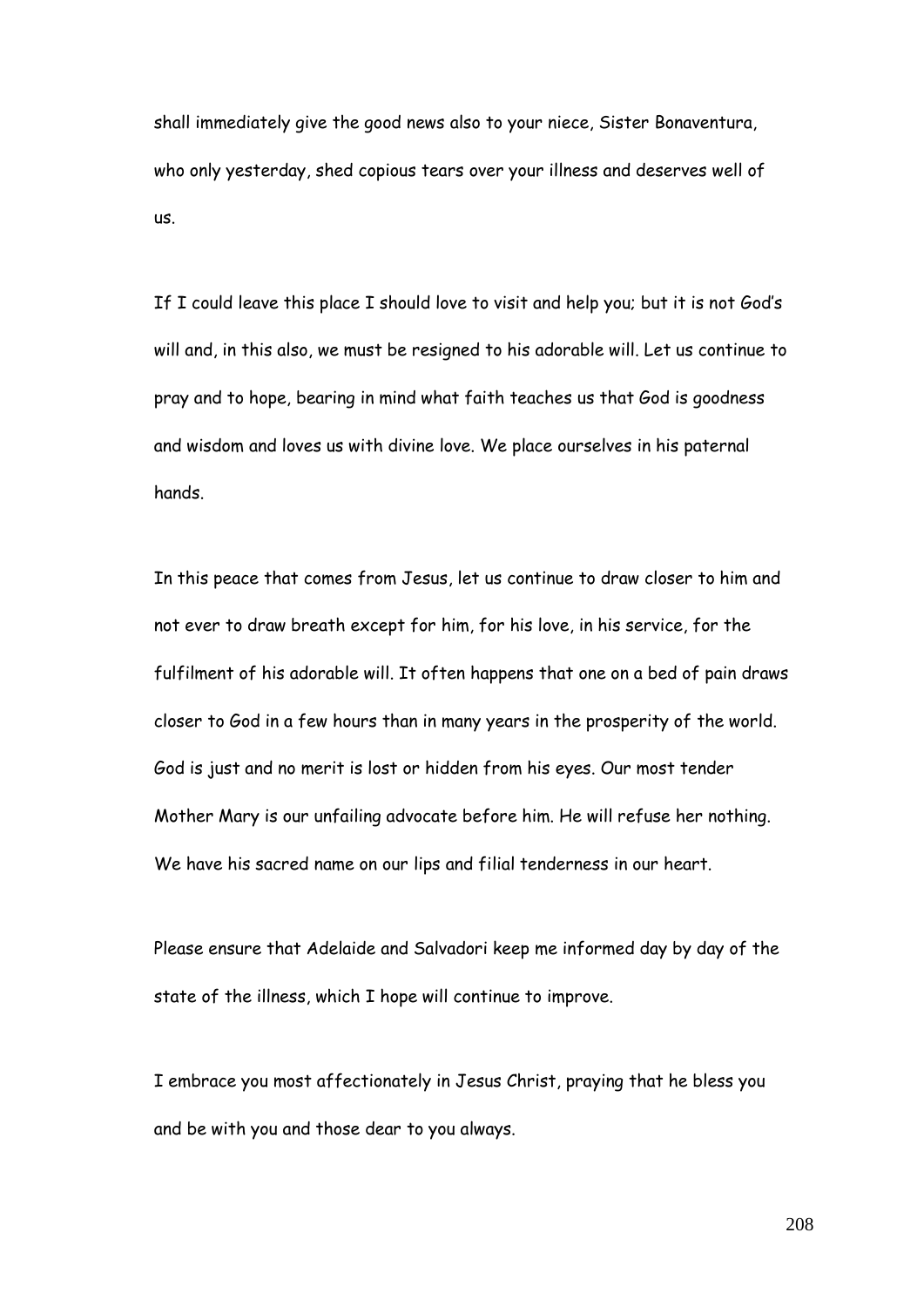Greet them for me.

Your cousin and friend in Christ.

A.R.

#### **120. To Don Belisy at Carpentras (1309)**

Stresa, 3 January 1852

My dear brother in Christ

I have read with great care, the letter you sent me and, having considered it from every aspect, here is the reply I make before the Lord. First of all, I am most concerned that in this new-born community, the Spirit of the Lord should reign. This means that the most intimate of charitable unions must prevail, leaving aside all human considerations and magnanimously and selflessly placing all in God"s hands. For the rest, I see no reason to change for the moment what has been established, even though, humanly speaking, you are uncomfortable with it. This seems to arise from the fact that your brother Aimo, as Visitator, is seen as a Superior. It is not unusual – in fact it is normal – that the Father General should send a Visitator to a recent foundation. Nobody should be surprised that an Italian priest should have come to you in the quality of Visitator, so it seems excessively devious and purely human prudence to be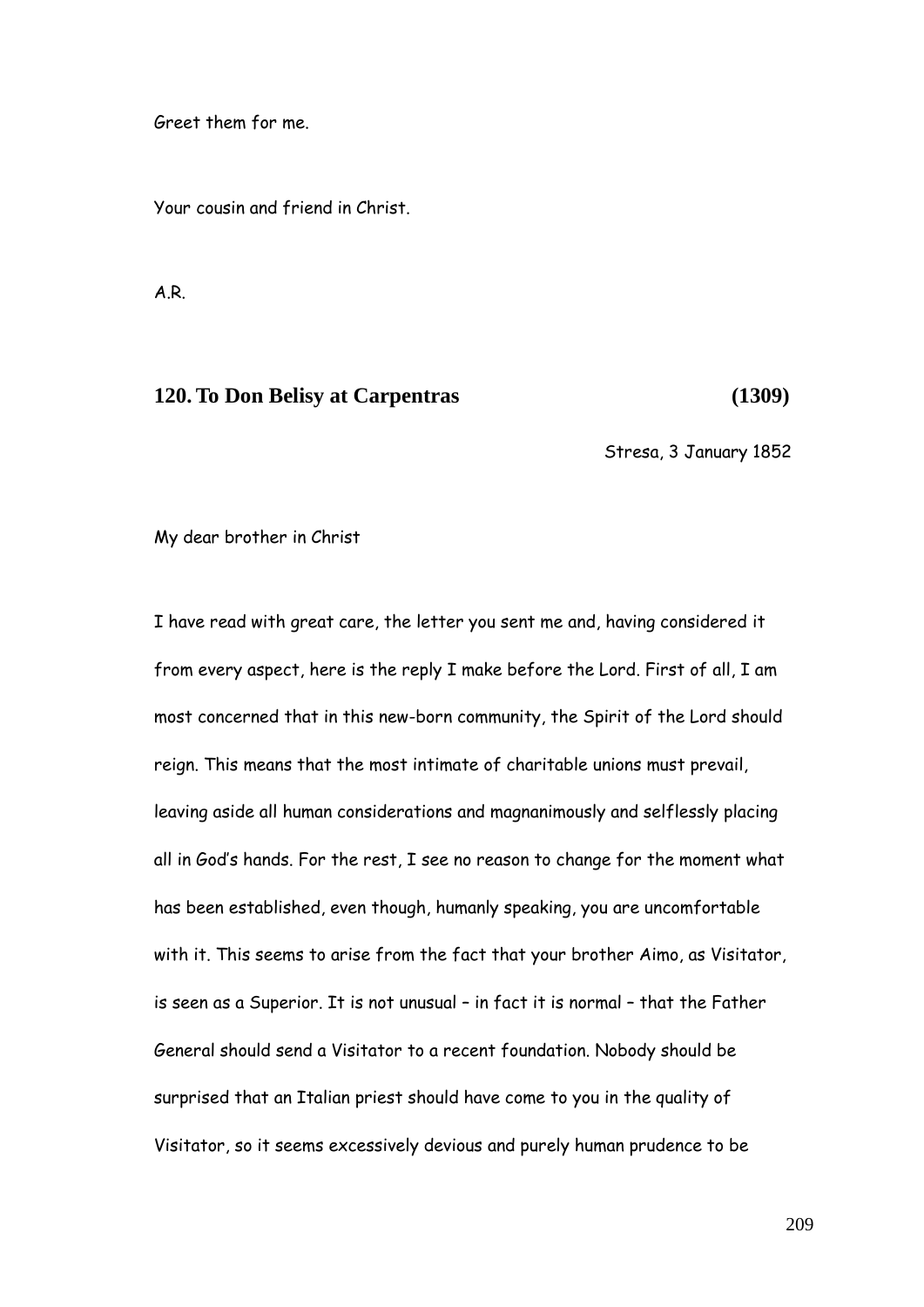mysterious about it with externs. I cannot see why it should not be known, given that they know at the same time, that you continue to direct the house as its local superior.

It is perfectly possible that our brother Aimo, unaware of local conditions, may not always do what is convenient. But this is precisely where you come in and can give him all the enlightenment and advice he needs. I wish you to do all fraternally and in mutual confidence, showing compassion for one another"s burdens. He can also delegate you to act in many things where externs are involved. When you feel he falls short in this, write and let me know and I will write to him about it. That way, we can all work together with one heart and one soul. I believe this to be the way of virtue and perfection. Walking this road, even though the subtleties of self-love can still entrap us, we can expect God"s help and blessings for our little family. Cultivate true zeal and genuine confidence in God. Lean on this, rather than human means, in a charity that never seeks what is its own. Let us wait patiently for the Lord, nether wishing to rush impatiently or out of presumption, nor delaying out of cowardice or inertia. We will find all we need in prayer and in the *Imitation*, the teaching on peace and happiness.

May the Lord bless you and your companions in Jesus Christ with his light and his grace.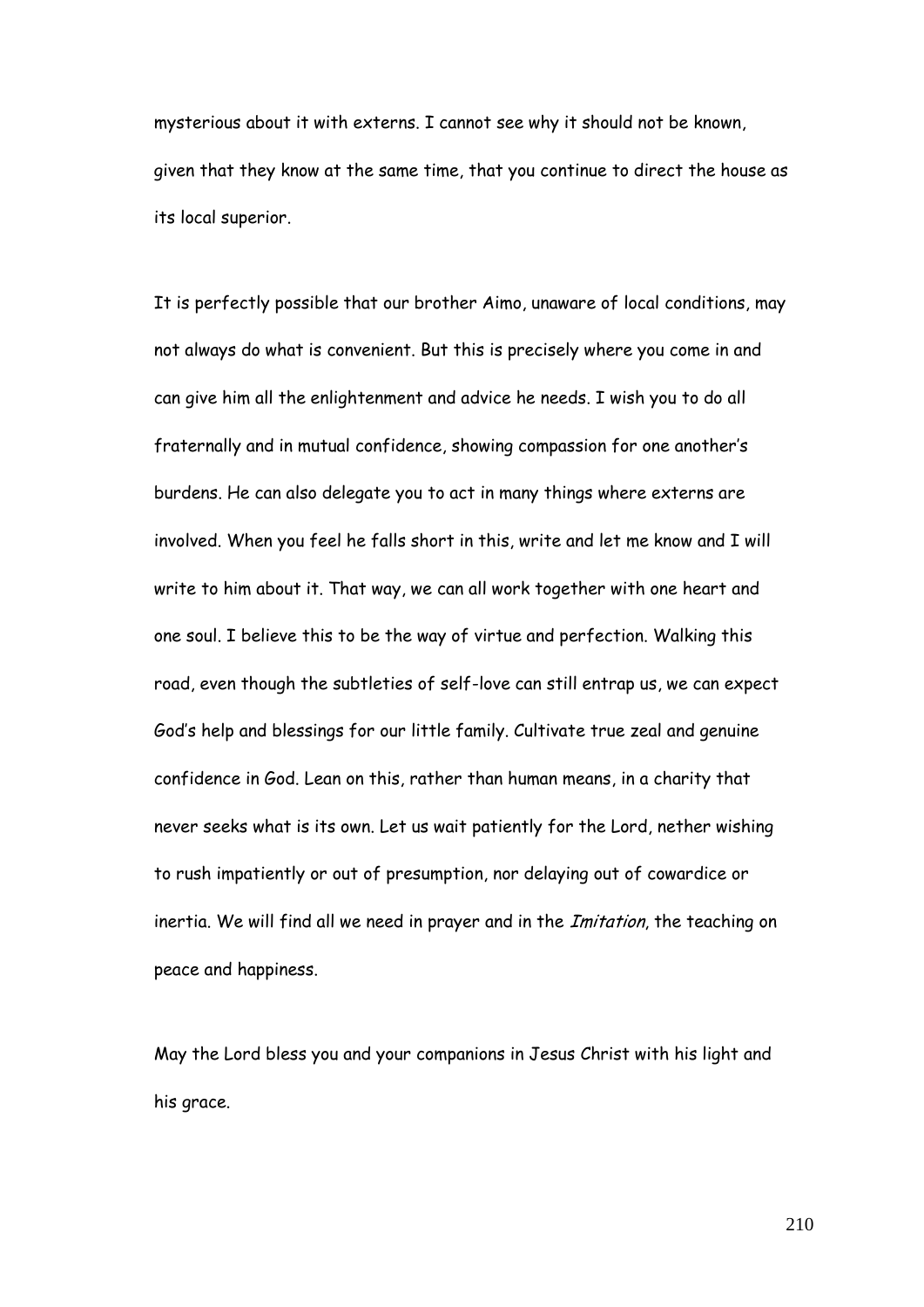Your affectionate brother in Christ,

A. Rosmini. p

### **121. To Don Giuseppe Aimo at Carpentras (1310)**

Stresa, 9 February 1852

My dear companion in the divine service,

When one acts in good faith, there is no reason to disconcert oneself. All one"s energy and all one"s patience should be expended on a tranquil outcome. The Lord can manifest his will clearly and we must interpret it with spiritual prudence. You might gather, from the above, that I may not approve of the step you have taken to obtain the post of Spiritual Director of the College, and, indeed, it is not in entire conformity with the principles of our Institute and our holy Rule. But what"s done is done; this also was permitted by the Lord. Now it is essential that we work coherently towards the results to come; there can be no question of turning back or disturbing oneself. Continue to keep me informed.

As I have written to dear Belisy, there must be no mystery about your office of Visitator to that house. This would be an exaggerated human prudence and ill-becoming, all the more so since no one would marvel that the Superior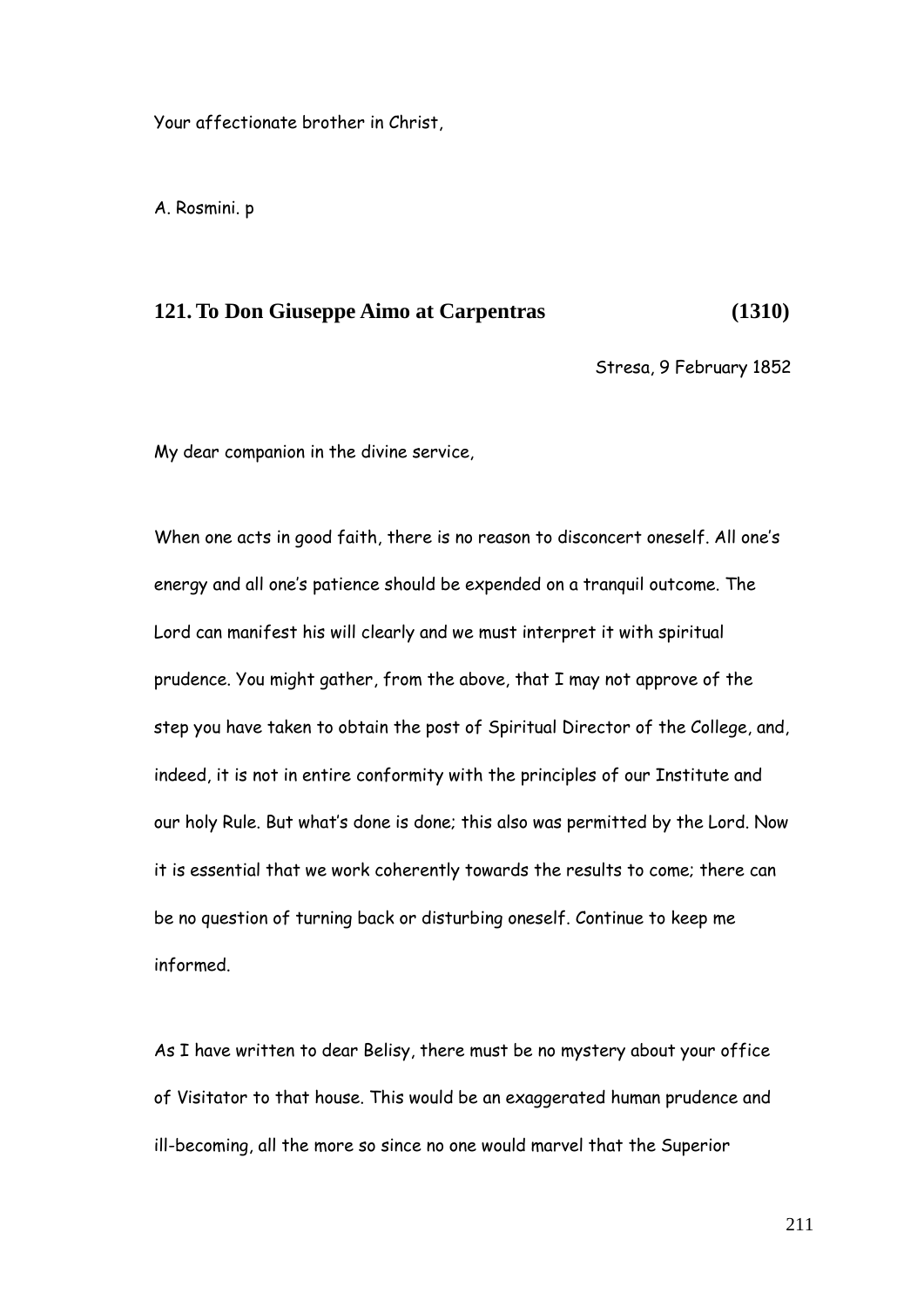General would send a Visitator to a new foundation, which is quite the custom in Religious Orders. Explain this to Bonnefoy also and I am certain he will easily understand. On the other hand, you must not give yourself any special importance or be ostentatiously authoritative. Rather give proof of sincere humility, praying that your attitude will support the work and God will do the rest. Assist Belisy in his infirmities, seeking meanwhile the good of his soul and, discretely, domestic regularity. Be strong-willed and constant in seeking this, but your example and that of Bonnefoy, who will surely follow you, are the principal means. Further the matter by moderate and well-chosen words in conference, but avoid confrontation. It were better to cede temporarily rather than maintain a pointless opposition.

It may mean that more visits are needed there than elsewhere. Keep the following in mind, however:

Always seek to visit when convenient.

Never visit without a right intention of seeking to be of help or to prepare the way for this. Keep your personal satisfaction and pleasure out of it.

Confine your intimate relations to saintly priests and pious Christians.

Take no strong side with any political party, even the *'Legittimisti'*.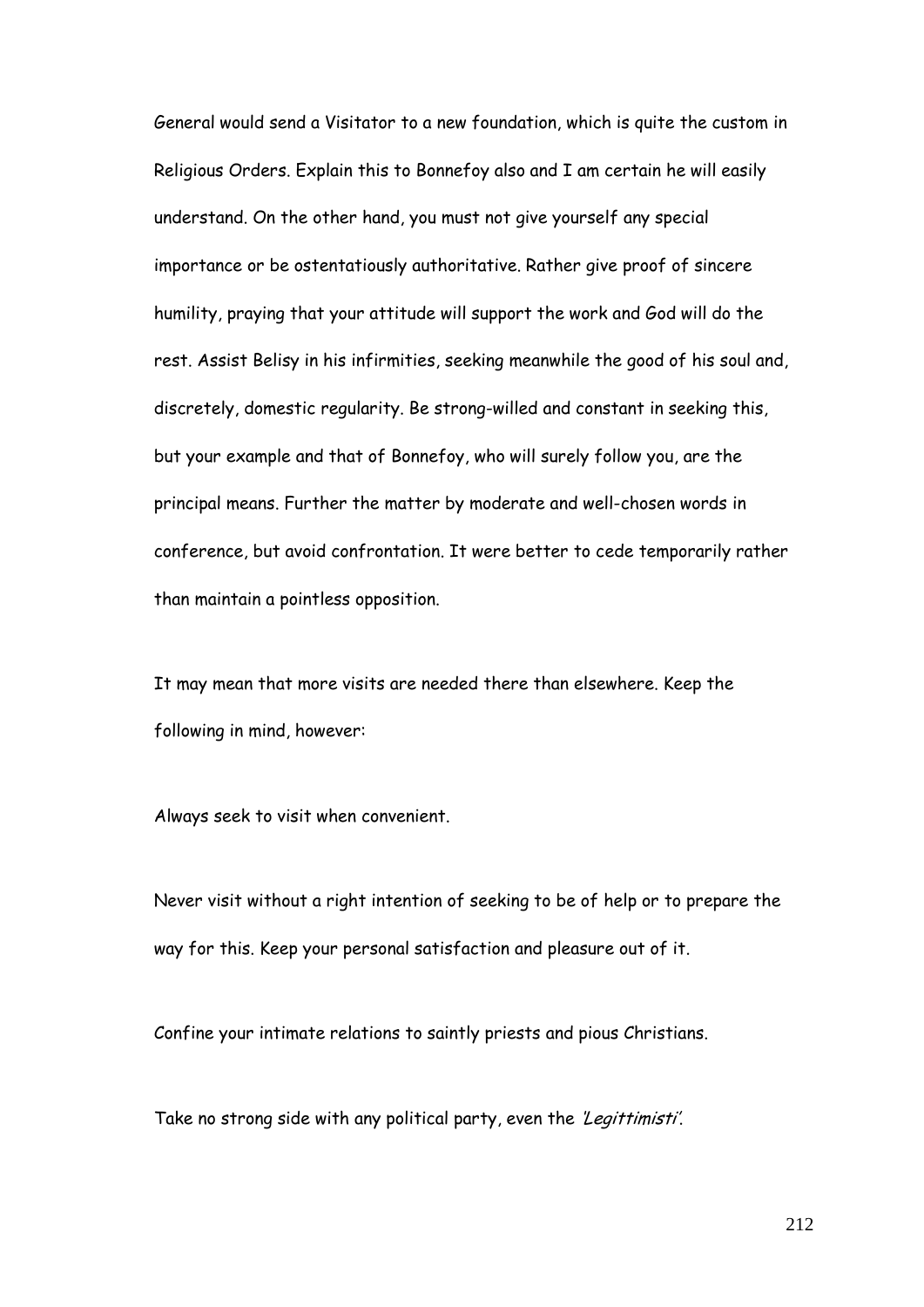In your discourses, stay as far as possible on pious matters and do not be limited by human respect. Be always prepared to confess Jesus Christ and the evangelical virtues he taught us before everybody.

I embrace you in the Lord, praying without ceasing that he be with you in your every action.

Yours affectionately in Christ

R.p.

## **122. To Don Mario Beccaria at Domodossola (1311)**

Stresa, 11 February 1852

My dear friend in Christ,

I thank the Lord for the good news you gave me. We are ever grateful to the Lord and so desirous of serving him faithfully and loving him eternally.

"Yahweh their God will give them victory when that day comes, like the sheep who are his people; yes, the stones of a diadem will sparkle over his country. How fine, how splendid that will be, with wheat to make the young men flourish, and the new wine the maidens!" Zacc IX, 16,17.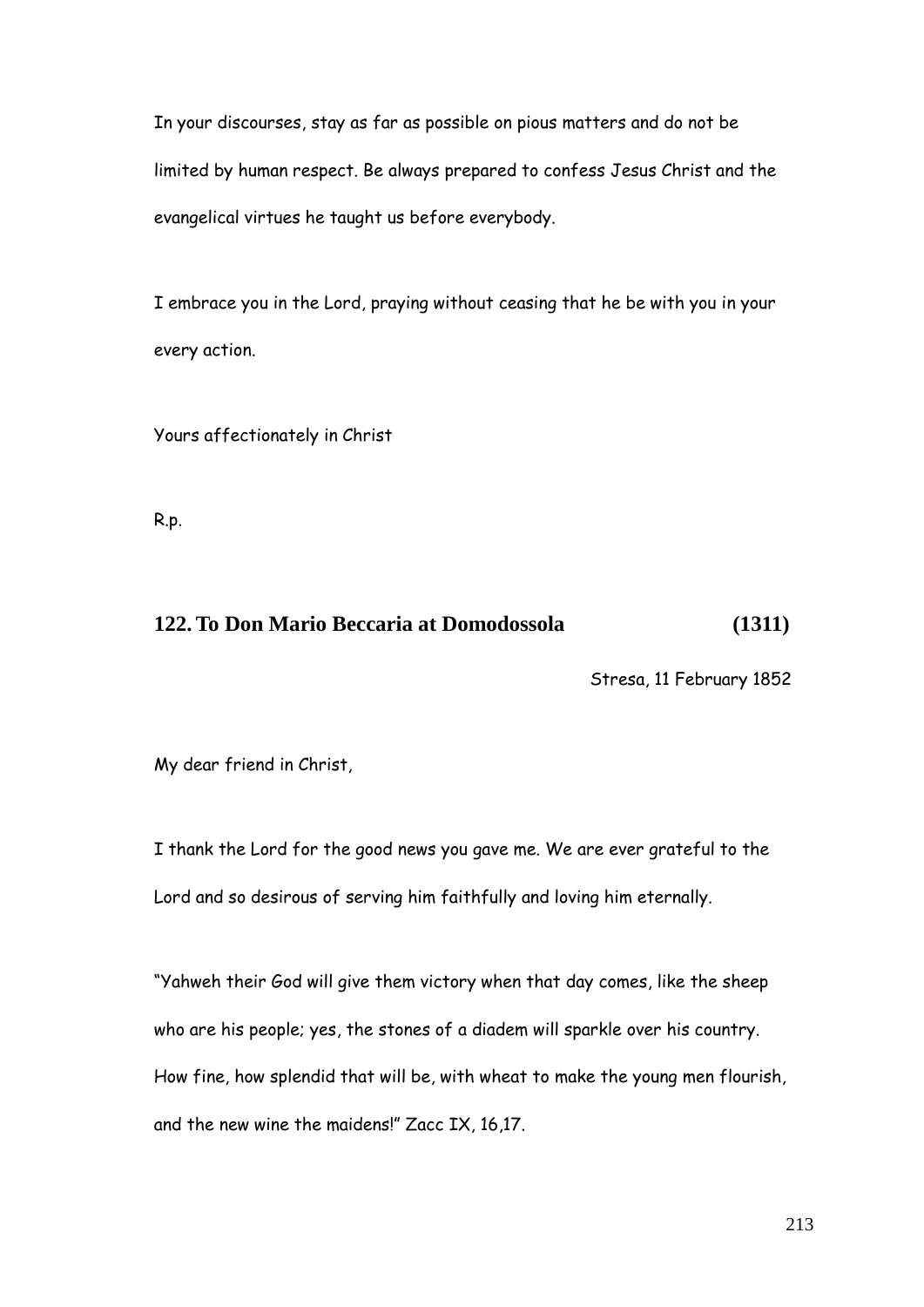We cannot will or want other than that these holy stones be erected on the base of our Institute that ought to be his living temple. For such a beautiful intention, let us use a growing reserve and humility, mindful that we are earthen vessels that only God can fire and, one day, the mould removed, it will sparkle in purest light.

Let us not forget for one moment the reminder to watch and pray, which is the great means given us by Jesus of ensuring perseverance. We must avoid anything that diverts our will from God and, with resolute action, confirm daily our resolve to live the sublime vocation to which we are all called, reinforcing ever more firmly our intention. This is the eternal way of which the psalms speak, the way of peace and glory. Our free will must be on God"s side using all our strength to bind ourselves to him. You yourself can greatly benefit from the good you bring to others through God"s word. I pray you develop great affection for this apostolic ministry and you will find nothing more helpful than the treasures you extract from holy Scripture. The study of morals can be tedious, because method is unfortunately lacking, but it becomes meaningful and precious when one discovers its essential usefulness in doing good for the neighbour.

Salute all that dear family and pray specially in your holy sacrifices for yours affectionately in Christ,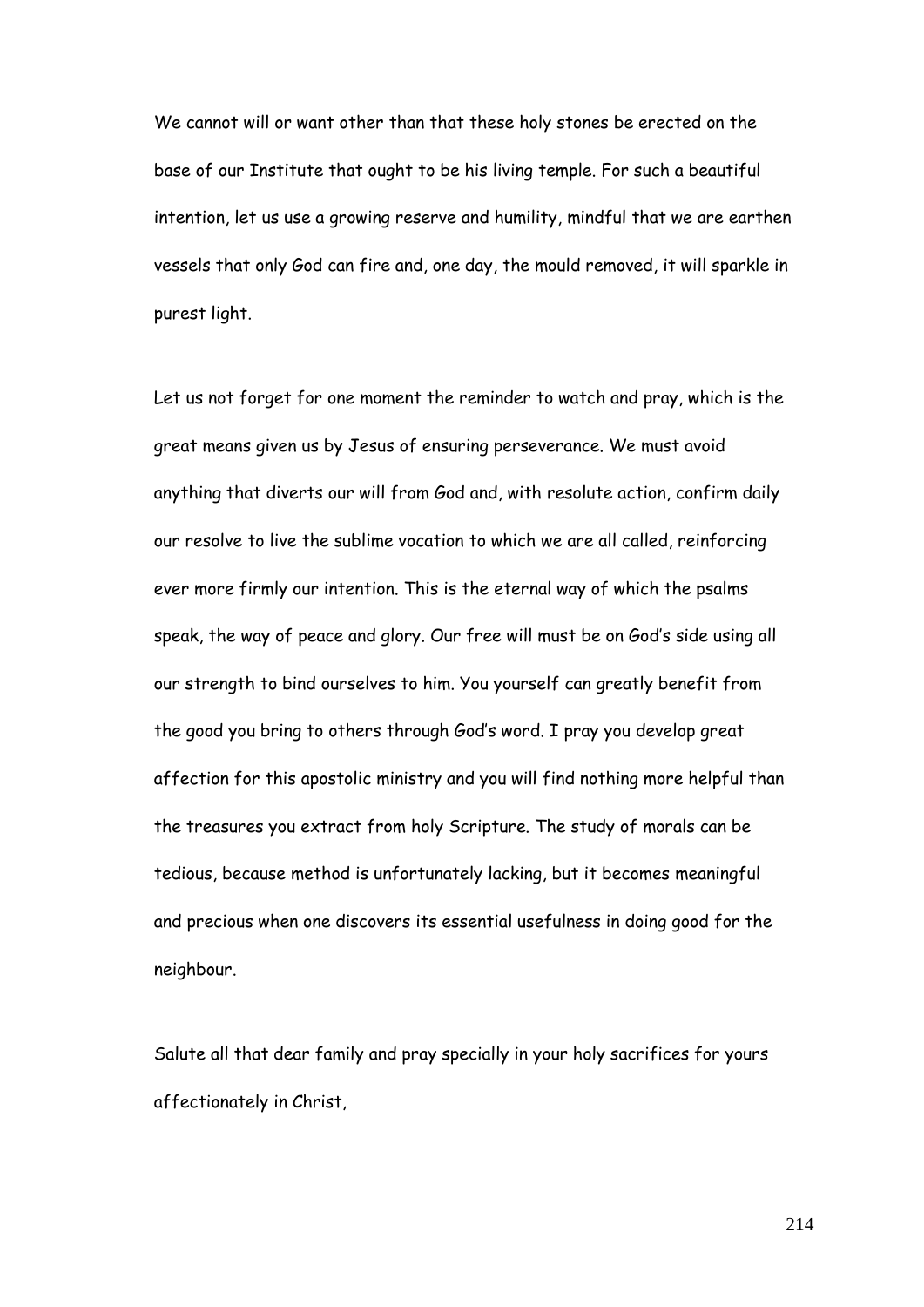Rosmini. p.

#### **123. To Sister of Providence, Perpetua Galli at Domodossola (1312)**

Stresa, 26 February 1852

My dear daughter in Christ,

Due to an illness in recent days, I was unable to respond immediately to your letter of the 23 inst. I already foresaw that, if you would neither heed my admonitions or those of your dear Superior, things would turn out as you have written. You have never shown a Religious Spirit; no fervour, no desire of perfection, no commitment to prayer. You have never shown trust in your Superior or opened your heart to her. You have always interpreted negatively her loving solicitude for you. You have cultivated suspicions, expressed temerarious judgement, indulged in self-love, vain imaginings and have never given proof of obedience or sincere humility, neither shown affection or tenderness towards your Sisters, nor submissiveness in your judgements. I have had pity on you because of your indifferent bodily health, but I must confess I did not see in you the spirit of a true Religious. People who do not have that spirit cannot remain in a Religious community without grave harm to the whole community. The dangers facing them in the world is insufficient reason for not dismissing them, because the particular good must not take precedence over the universal good of the community. The whole community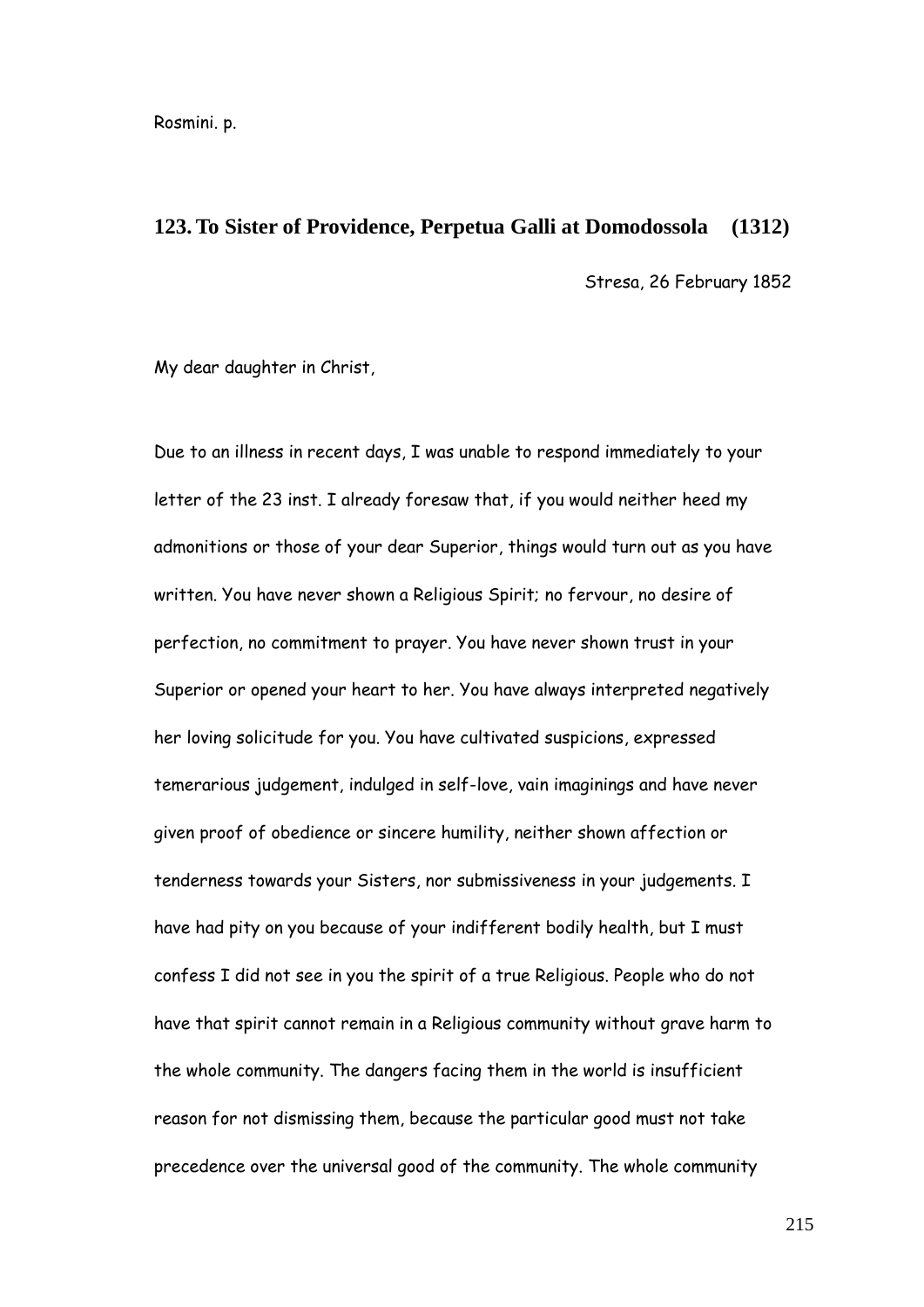suffers great harm from having in their midst a person who gives, not edification, but bad example and scandal. Human weakness has a proclivity to imitate evil rather than good. All religious are obliged to reciprocal edification. One among them who fails to edify others scandalizes all and is a stumbling block for the weaker.

It does not, therefore, surprise me that your Superior, though loving equally all her daughters, even those who fail to acknowledge her love and so show no gratitude, finds herself in the position of having to cut down the tree that, after long and patient waiting, bears no fruit but only leaves and thorns.

Notwithstanding all of this and taking account of your protestations of awareness of your bad conduct and your repentance for same, I am writing to your Superior to ask her to give you three months in which to prove the sincerity of your declaration.

I make it a condition that you confess your faults to the whole community, ask for their pardon and request of them a delay of three months to prove to them in deed, that your promises were not mere words but a true commitment to begin a religious life that is holy and conformed to the Rule.

Praying the Lord to bless you.

Your affectionate father in Christ, A. Rosmini p.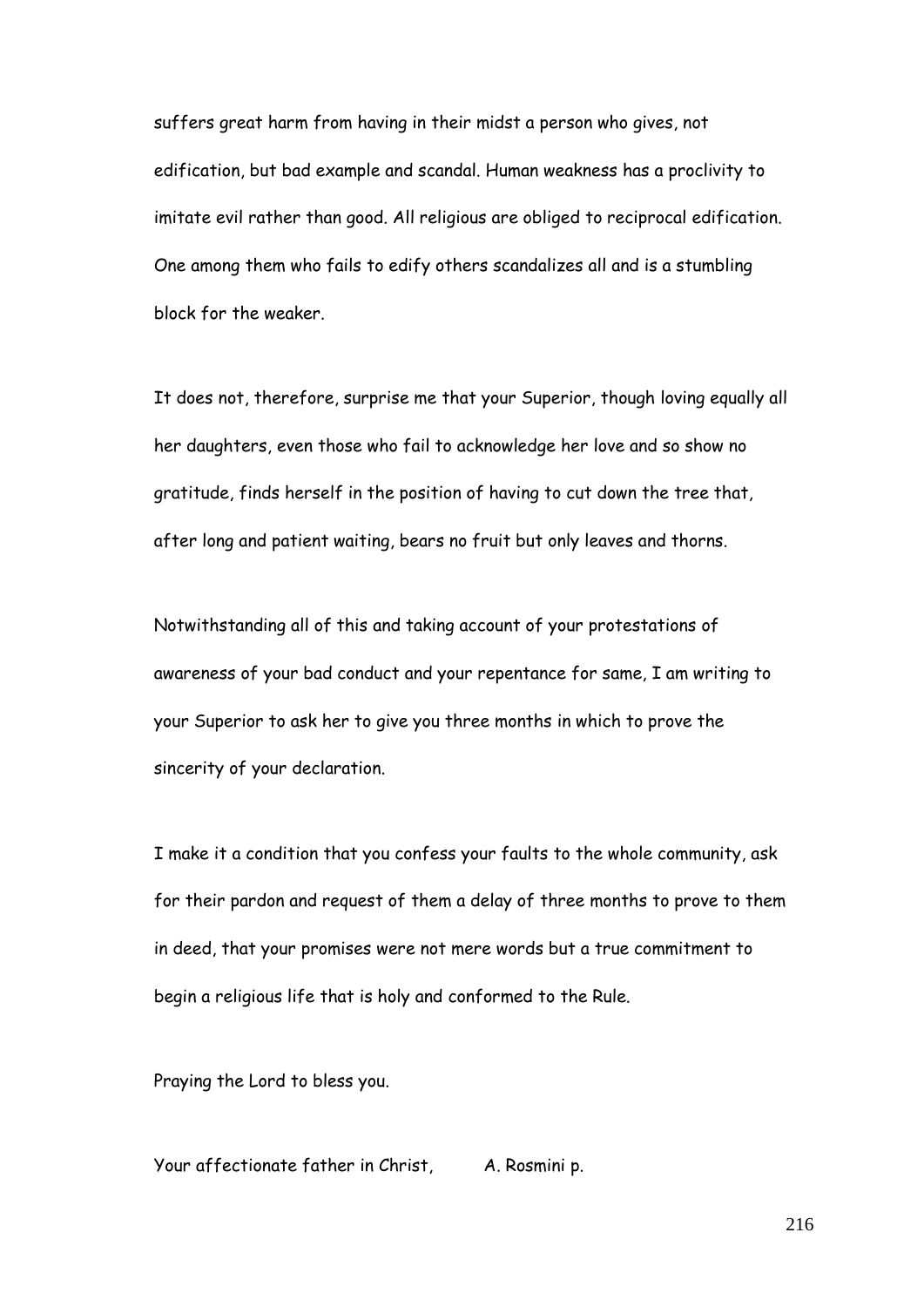#### **124. To Don Pietro Luigi Bertetti at Rome (1315)**

Stresa, 27 February 1852

Dear Father

I have received your very sad letter of the 21. Men die, but not God. He, in whom we place our trust, endures. I am very happy at the service Providence enabled you to offer to our ever-faithful friend, Cardinal Castracane. As regards a Cardinal Protector for the Institute, don"t even think of it. This is expressly forbidden by our Constitution. We look to the protection of Holy Church and the Supreme Pontiff, all the Cardinals and all the bishops. But we do not look to any one of them in particular to hold the office of Protector, as do other Orders. The Jesuits never had such and saw in it a serious contradiction. I believe that St Ignatius acted in this with his usual prudence.

You did well not to accept executor of the will of the good Cardinal. May the Lord bless you and your good work.

Yours affectionately in Christ.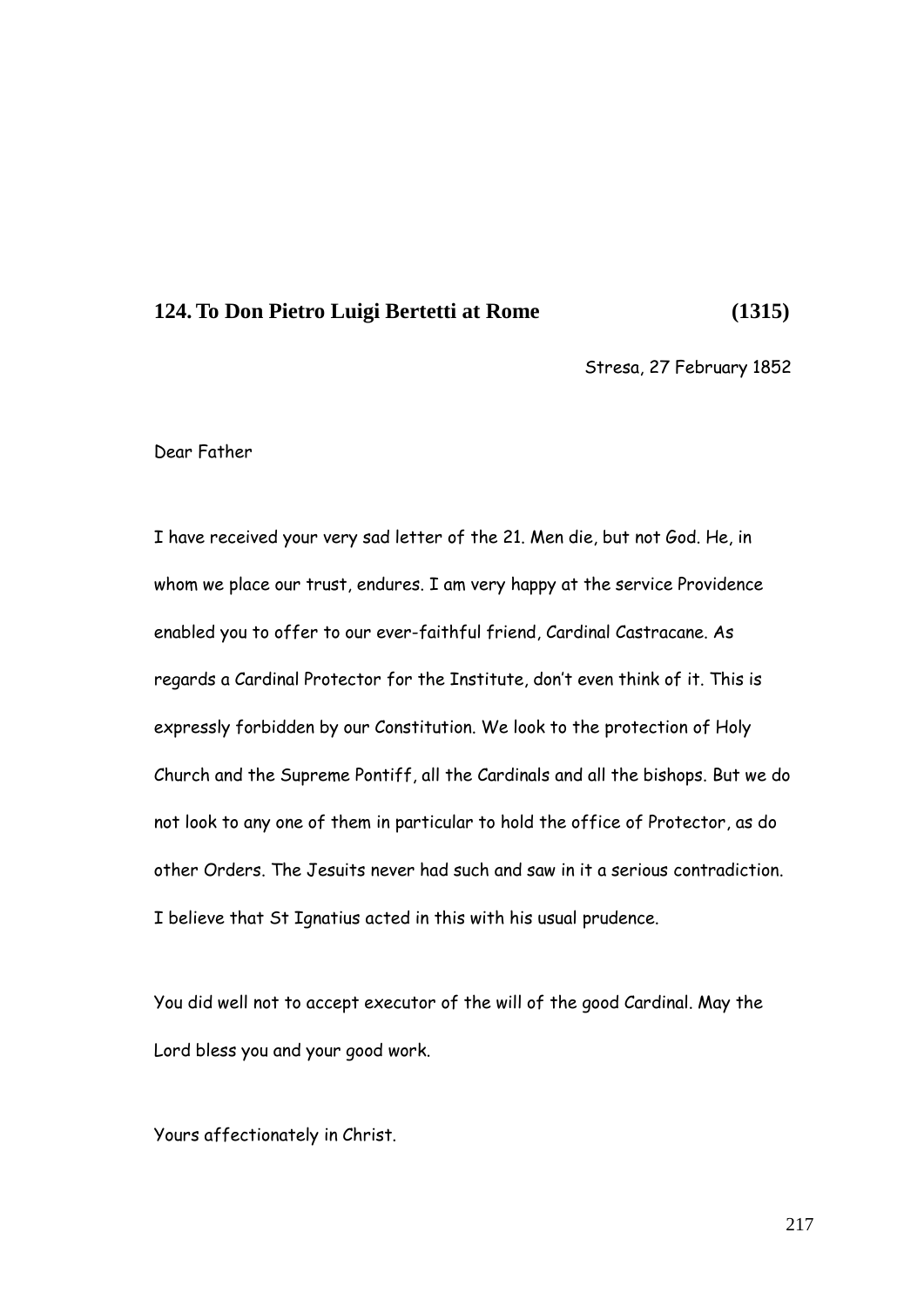## **125. To the Superior of the Sisters of Providence at Loughborough (1314)**

Stresa, 23 March 1852

My dear daughter in Christ,.

I have received with great pleasure your report on the little plant growing in the garden of the Lord, cultivated with loving care by Divine Providence, emitting a soothing aroma and providing savoury fruit for the celestial gardener. And, as long as it continues so to provide, and doesn"t become like the leafy, but barren fig tree of the gospel, it will be cared for by the owner of the vineyard, will grow and thrive and he will give the increase. That law of human and divine agriculture will still obtain, and so the plant must be pruned and trimmed so that it bears more fruit.

Let us, therefore, thank and praise the Lord for the continued mercy he shows his servants and spur ourselves to do even more. We must bestir our lassitude so we can respond to such goodness, never losing heart, but continuing with total confidence in him, suffering and sacrificing in all that redounds to his glory.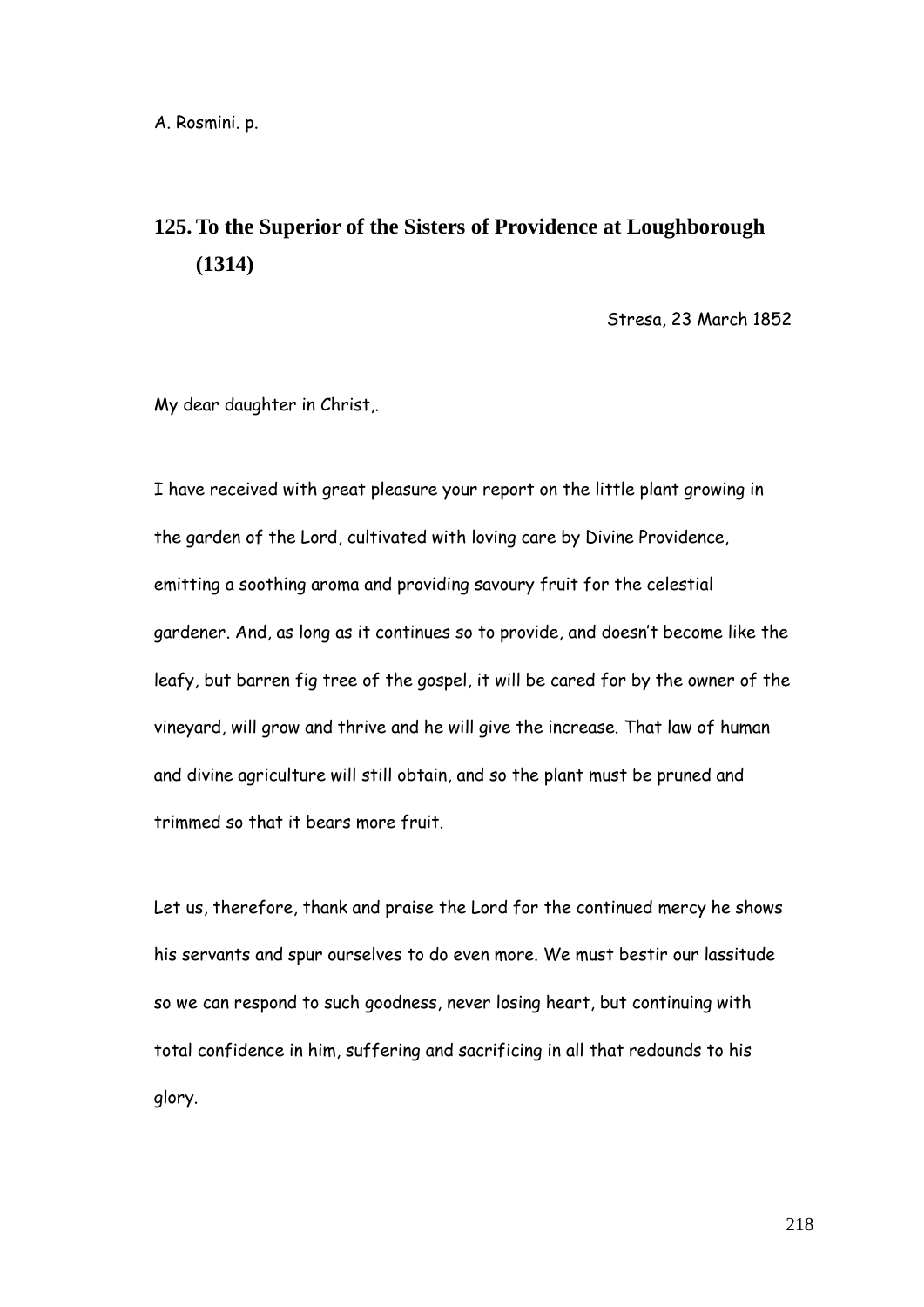The work of inviting ladies to the house, providing them with every facility for the spiritual exercises is most useful and precious in the sight of God. The Sisters will acquire very great merit for entering with the maximum of charity and prudence into this holy ministry. But you are absolutely right that some fixed rules are needed. You yourself should draw them up, seeking first the help of the Lord and, when doubts arise, consulting one or two of the most astute among the Sisters. That done, send the result to Father Provincial. He will scrutinise them and amend them as necessary. He will then send them to me and I will examine them also, so that there will emerge a truly mature body of Rules. I shall then return them to you and they will form part of your rules.

I am sorry to hear that in the house at Cliffort, the Sisters do not have daily Mass. If there be no other solution to this, it will be necessary to arrange that the Sisters spend a half hour in the Church or oratory each morning, so attending a spiritual Mass and receiving spiritual communion, with a strong desire to receive the divine Spouse sacramentally. During this exercise, I would like each one to use what is provided in my spiritual manual, printed in Naples, and which each one can use in Italian or in an English translation. I hope you will find therein much on which to meditate.

As regards the scarcity of instruction you lament, it would be well to put the matter to Father Provincial, so that you may not lack for spiritual nutrition and encouragement. As to the four tiled valleys that you think essential for the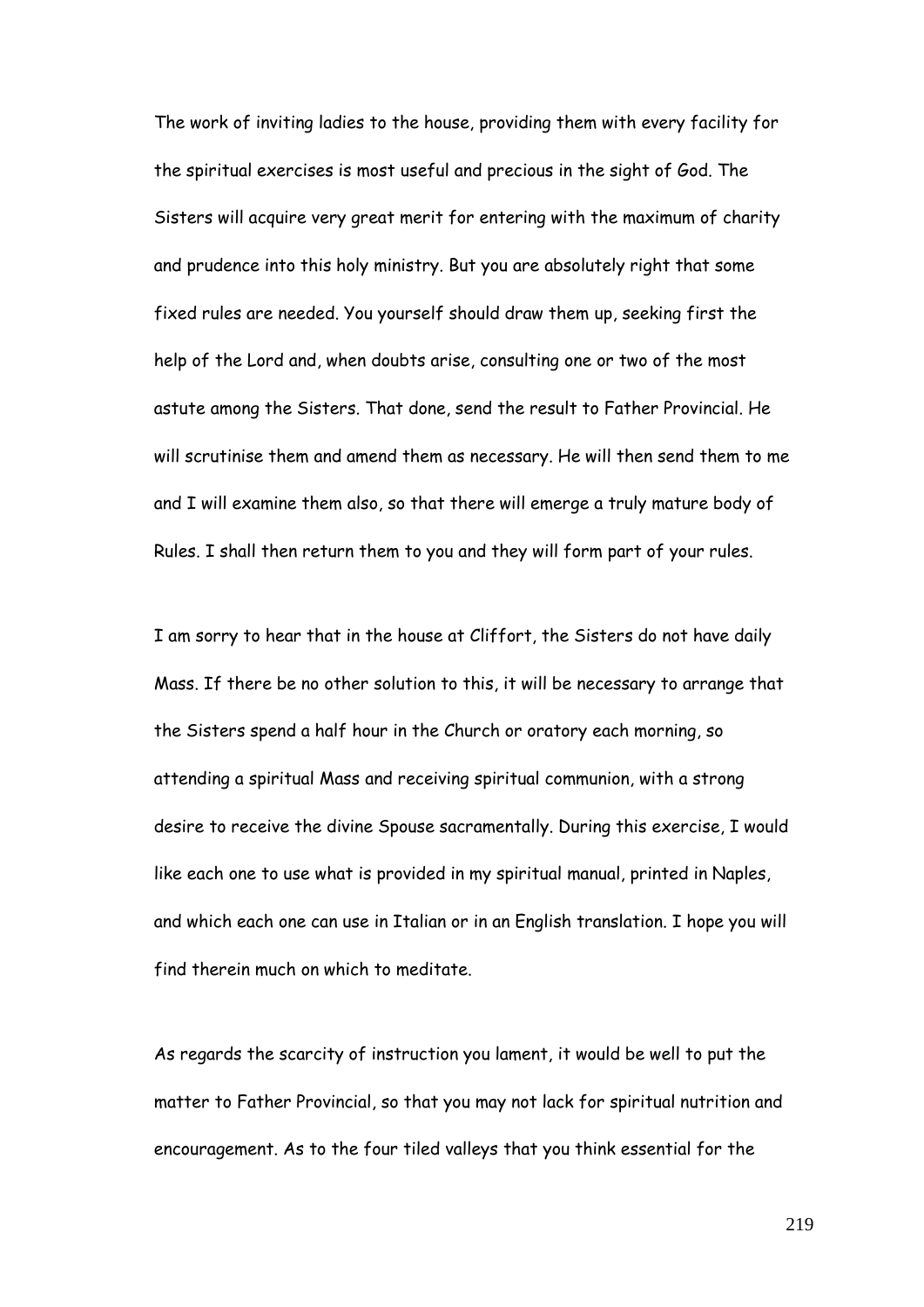Central House, I see no difficulty in allowing this as long as Father Provincial is in agreement. As regards the Bible you seek, I will provide you when the occasion presents with the New Testament with notes by Martini, published recently in Turin.

I will ask the Sisters to send the Report you seek. With regard to such things, the Central House here should provide them for you, without charge, and when timely. Finally, I enclose a letter I had written to Sister Felice, trusting that it will be seen by you also, as a spiritual gift, since it treats of spiritual matters. May it also be taken as a sign of the affection I bear you in Jesus Christ, from whom I look for many blessings for you.

Your father in Christ,

A Rosmini. p.

# **126. To the Sister of Providence, Sr. Maria Gertrude, in England (1315)**

Stresa, 23 March 1852

My dear daughter in Christ,

The news you gave me of yourself in your letter of 11 February last gave me great spiritual consolation. You must have great confidence in the Lord. He is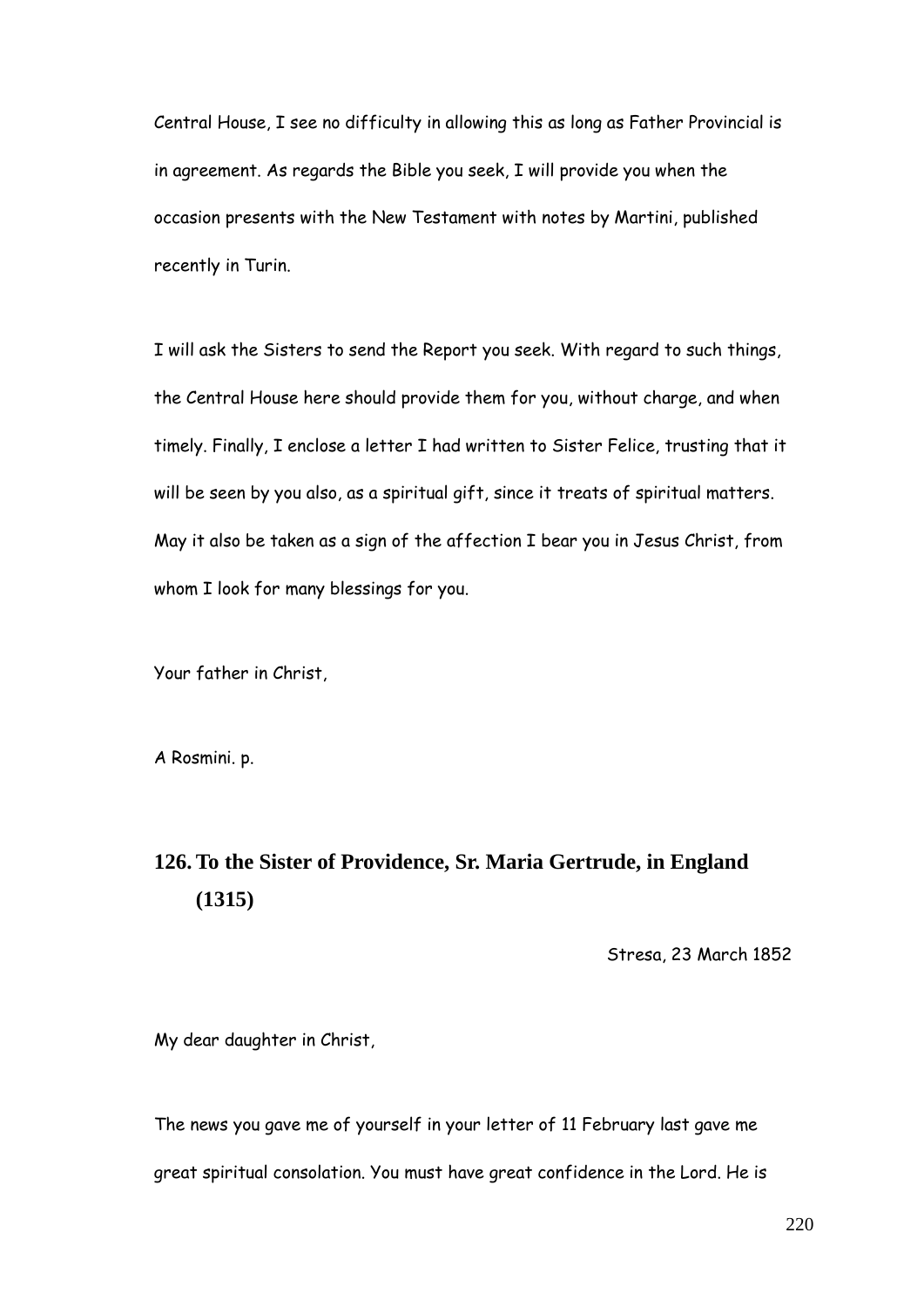our medic, our father, our spouse. As medic, he heals our illnesses and we should receive the beneficial medicine he prescribes without hesitation, notwithstanding the bitterness of taste. As father, he educates his children, nourishing them with his divine word and dressing them in the precious robes of virtue. As spouse, he is intimately united with them and communicates his whole self to them. So what should we fear then as long as we want to be his and strive not to be ungrateful to him? And what may we not hope from him? We can, indeed we ought to, hope for all from him who wishes to give us everything, just so long as we love.

May Jesus Christ enrich you with the knowledge of himself, because all happiness is founded on knowledge of him.

A Rosmini. p.

### **127. To Baroness Maria Koenneritz in Rome (1316)**

Stresa, 25 March 1852

My dear Baroness,

I gather from your very kind letter of the 15th ult., that, if it pleases the Lord that your bodily health should still cause some suffering, he gives you at the same time the precious gifts of patience and resignation. These gifts benefit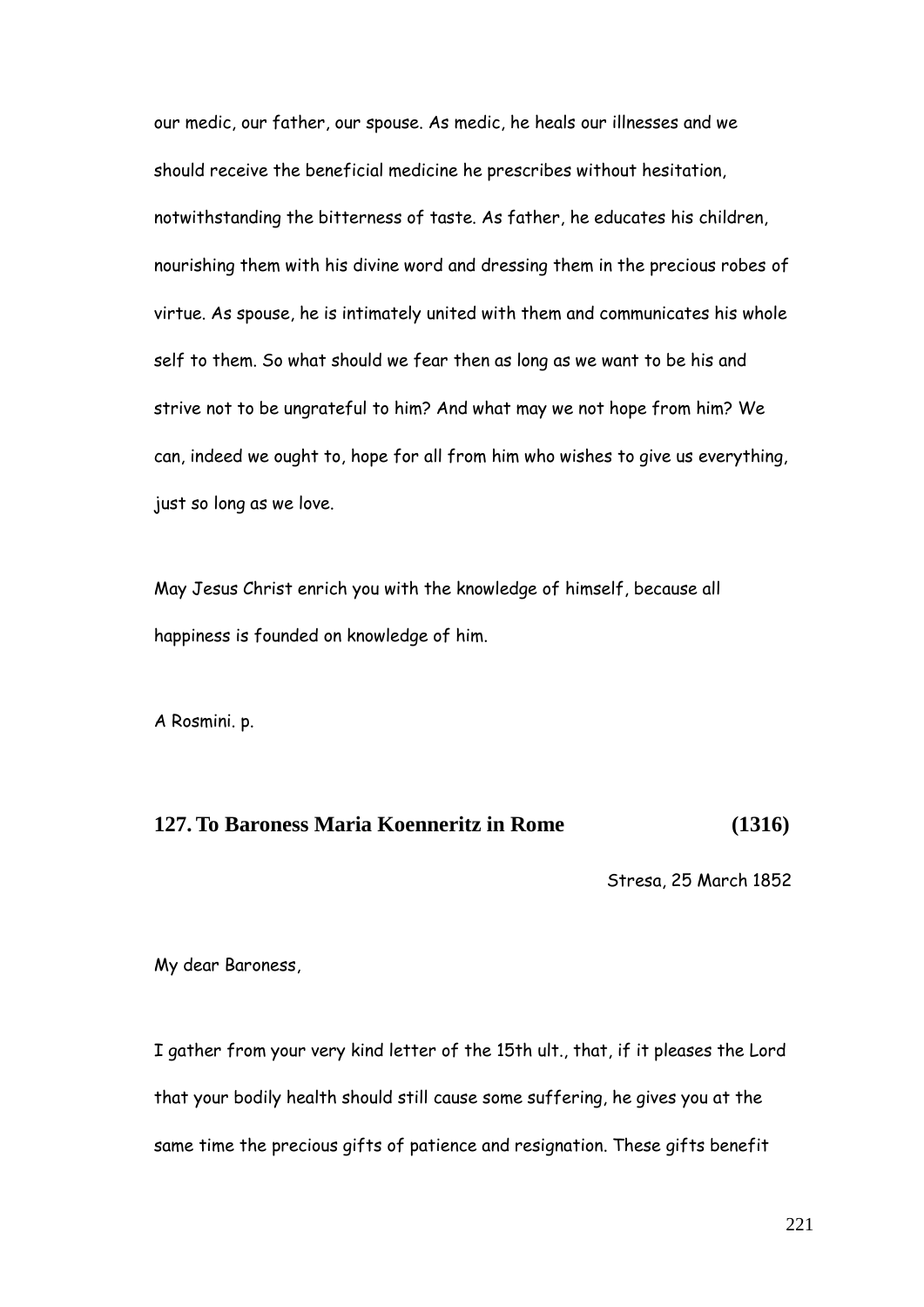the Spirit while the body is weighed down. Certainly, this is the intent of a loving providence in permitting our being troubled by bodily infirmity. It serves to detach us more and more from the visible, enabling us to appreciate more vividly the invisible that, eternal in nature, suffers no corruption. I hope the tranquillity of your present stay and the promising season we are entering, especially good in Rome, prove to be beneficial to your physical health also.

As to what you have said of me, I see no more in that than your usual kindness to me. Besides the knowledge that all that happens is God"s will is so consoling that, in itself, it is sufficient to ensure tranquillity and contentment. Faith tells us that men change, but God is always the same, always essentially good and whether humility or exaltation comes from him, makes no difference. So if we live by faith, as the just should, we would rejoice equally at the level of the soul, in trial or triumph. For my part, I can never cease to thank the Lord for enabling me to understand this most consoling truth. I find myself so happy in my humiliation that I would not wish to escape it, unless it were to conform myself again to the divine will. One thing only causes me pain, and that is to see the damage suffered by the Institute of Charity through having at its head one who has been treated so, and is still subject to a process that is discussed worldwide and covers him in a cloud of suspicion. From what I can gather,it is not intended to be speedily resolved but, rather, suspended and protracted indefinitely. But God knows the times and the moments and I will never cease to bless him for this. You must continue to assist me with your prayers, because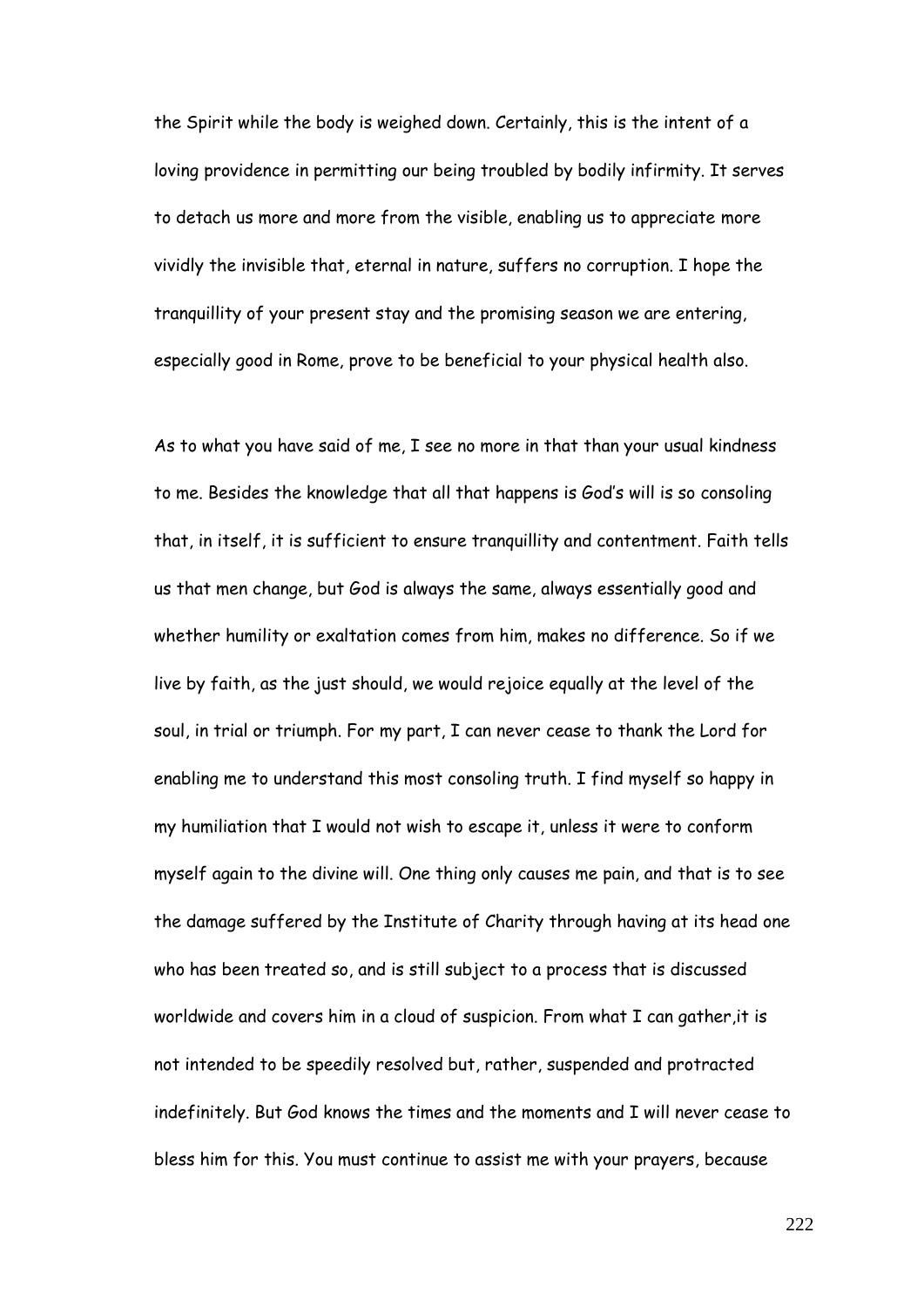the prayers of the good are my greatest support. When you visit the Vatican Basilica, put me under the protection of St Peter, who is the rock from which arises the immense and perennial edifice of the Church.

Please accept my sentiments of profound esteem and devotedness.

A.R.

## **128. To Don Giuseppe Aimo at Carpentras (1317)**

Stresa, 28 March 1852

My dear brother in Christ,

It is my intention, to my very great satisfaction in the Lord, that dear Belisy devote himself to solidifying our foundation there and, additionally, to establish a Novitiate there. That there be some external involvements is no harm. But we must be persuaded that no copious exquisite fruit will result except from an internally planted tree. It must be one over which the patient planter has laboured long. Having planted a mere twig, then earthed, fertilized, removed all weeds and allowed it to grow in beauty and strength, the sun and the air will see it bears fruit. Until then, it is scarcely noticed by the passers-by. But there is the love of the assiduous cultivator who laboured almost unobserved and in secret.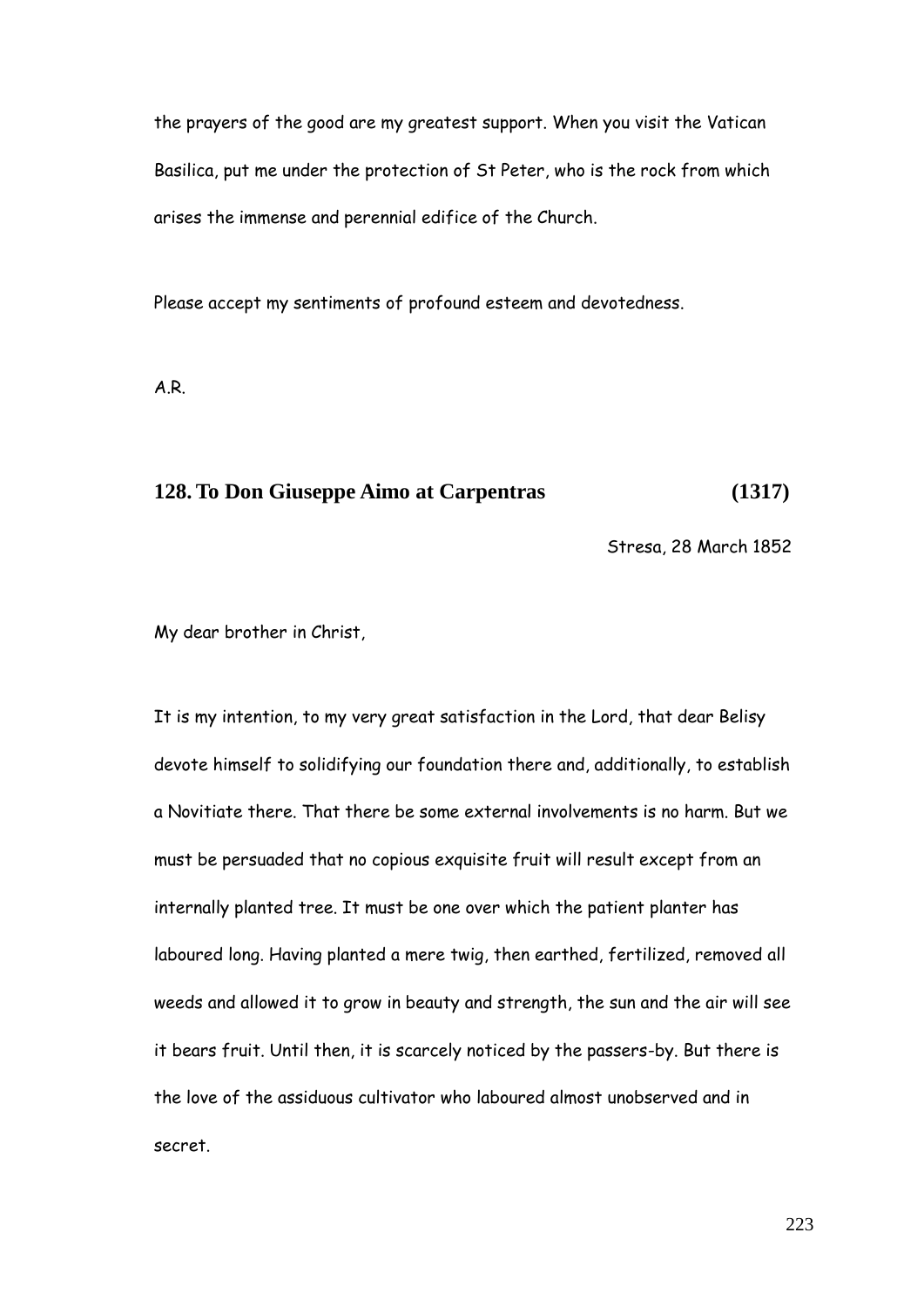When funds have been assigned to a particular work, they cannot be diverted elsewhere, as you can see in the Rules. However, I will arrange to set aside some funds for you there when that becomes necessary. For this reason, I would like to know if State funds can be bought from the Bearer, because there would then be no need to alienate same?

I know Belisy very well, his zeal, his imagination, his defects.

In my opinion:

One should confide in God and, in obedience, excluding an altogether too minute and meticulous human politic. Get this across to Bonnefoy.

Make no mystery of your assignment, regardless of any momentary effect it might have externally, adhere to the moderation of which I wrote to you.

Seek to ensure that Belisy says his office regularly, dividing it, if necessary, into different times of the day. I, myself, will write to him, when I have occasion to reply to one of his.

In the house and in your own input there, seek for order and the odour of a holy, Religious life to the edification of yourself and others.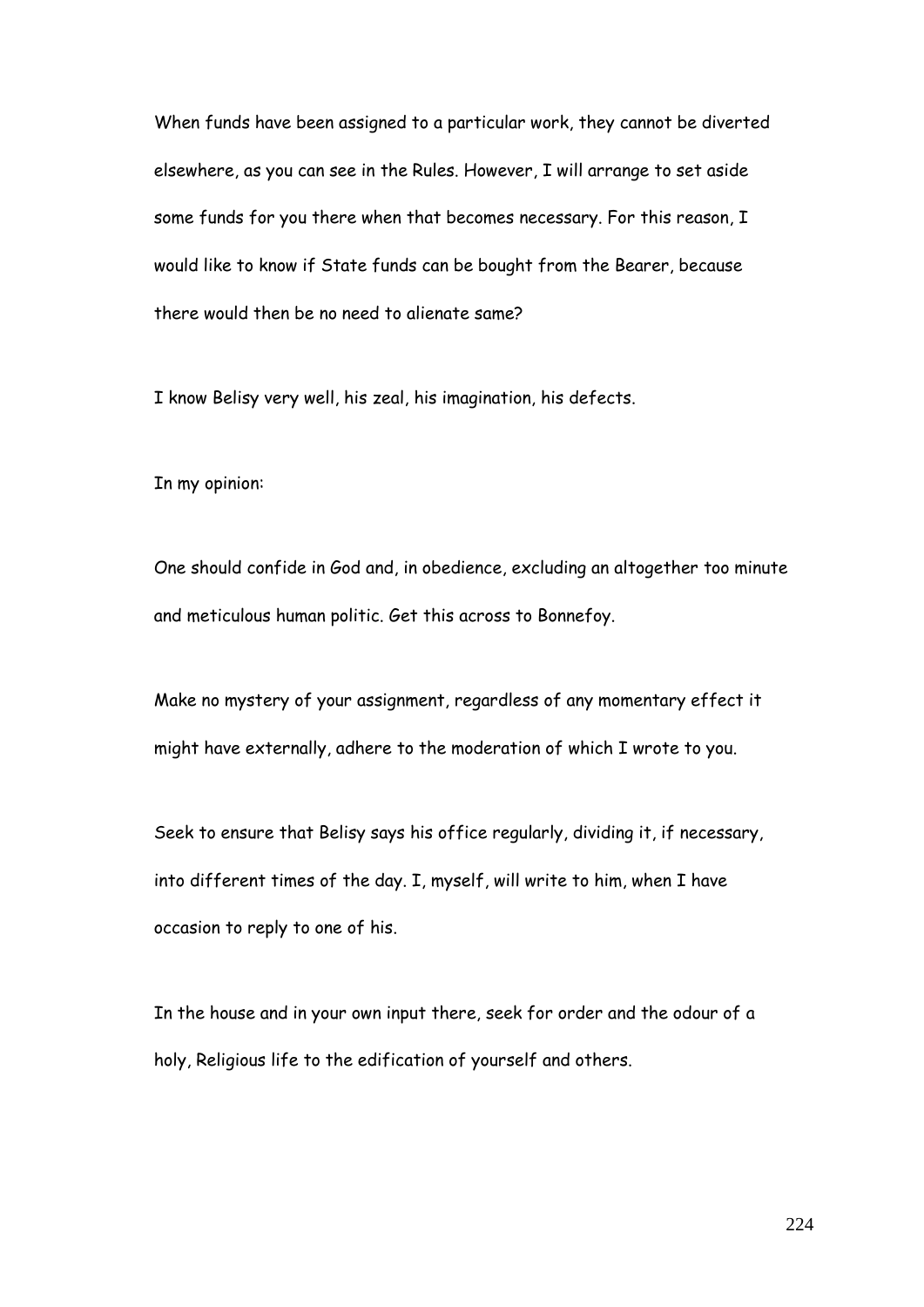You must be prepared to receive Novices, should the Lord send them, and so put a start to the Novitiate, the foundation of the Institute in France.

With great patience, prayer, prudence and an ardent zeal for the glory of God, all can be achieved. Greet the dear brethren for me with a holy kiss. May Jesus Christ bless his servants.

Your brother in Christ

A. Rosmini. p.

### **129. To the cleric Delfino Castellino at Calvario, Domodossola (1318)**

Stresa, 28 March 1852

My dear Son in Christ,

It is important to be on your guard against the illusions of the imagination, used by the devil to withdraw us, if we allow him, from the blessed path of perfection. Can there be a clearer example of illusion than to pretend to be destined for one thing rather than another, so withdrawing oneself from obedience that is the secure voice of God? Let this be the last time you allow yourself to be cheated in this way by the enemy of your welfare. Resolve, precisely and firmly, to align yourself with the principles of the Religious life to which God has called you. Listen to truth. Overcome your passions, especially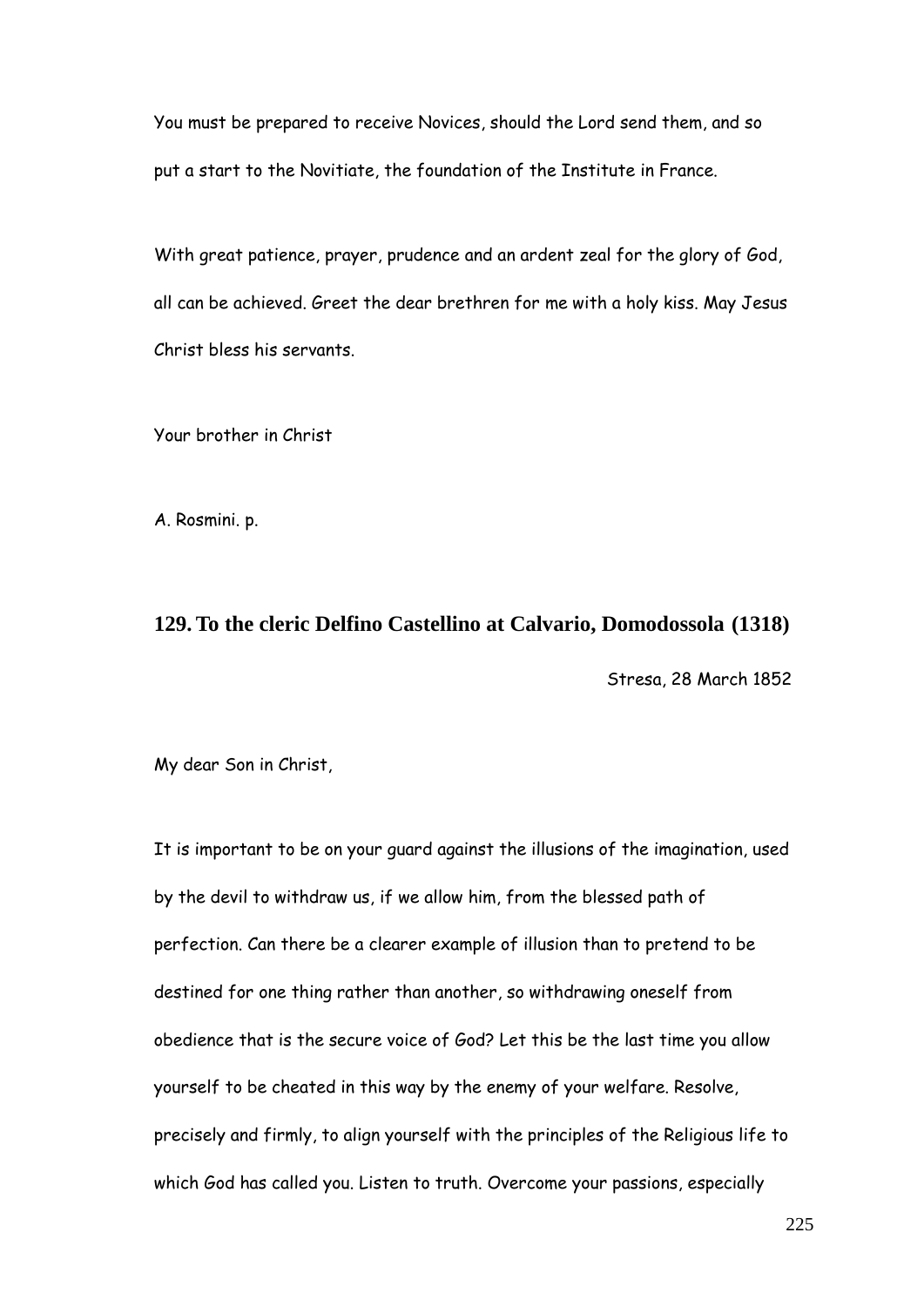self-love. Is there, perhaps, another way to attain sanctity? Certainly not! I look forward to hearing that Castellino goes forward directly and without hesitation and shows no vacillation. That way you are certain to have God on your side: it is a great blessing to have God on your side.

I will hear of your behaviour from your Superior there. I trust he will tell me that you are genuinely castigating yourself – not in pretence – and that you are an edification and an example to your brethren. I long to hear this just once!

May Jesus Christ enlighten and bless you.

Your affectionate Father in Christ

Rosmini. p.

## **130. To Sister Archangela Cirolini of the Sisters of Providence, Biella (1319)**

Stresa, 1 April 1852

My dear daughter in Christ,

I will, as you requested, give permission to Father Provincial, so that when he passes there, he may give you some instruction and advice. Consider happiness as an inestimable virtue of your state of life and be ever grateful to the Lord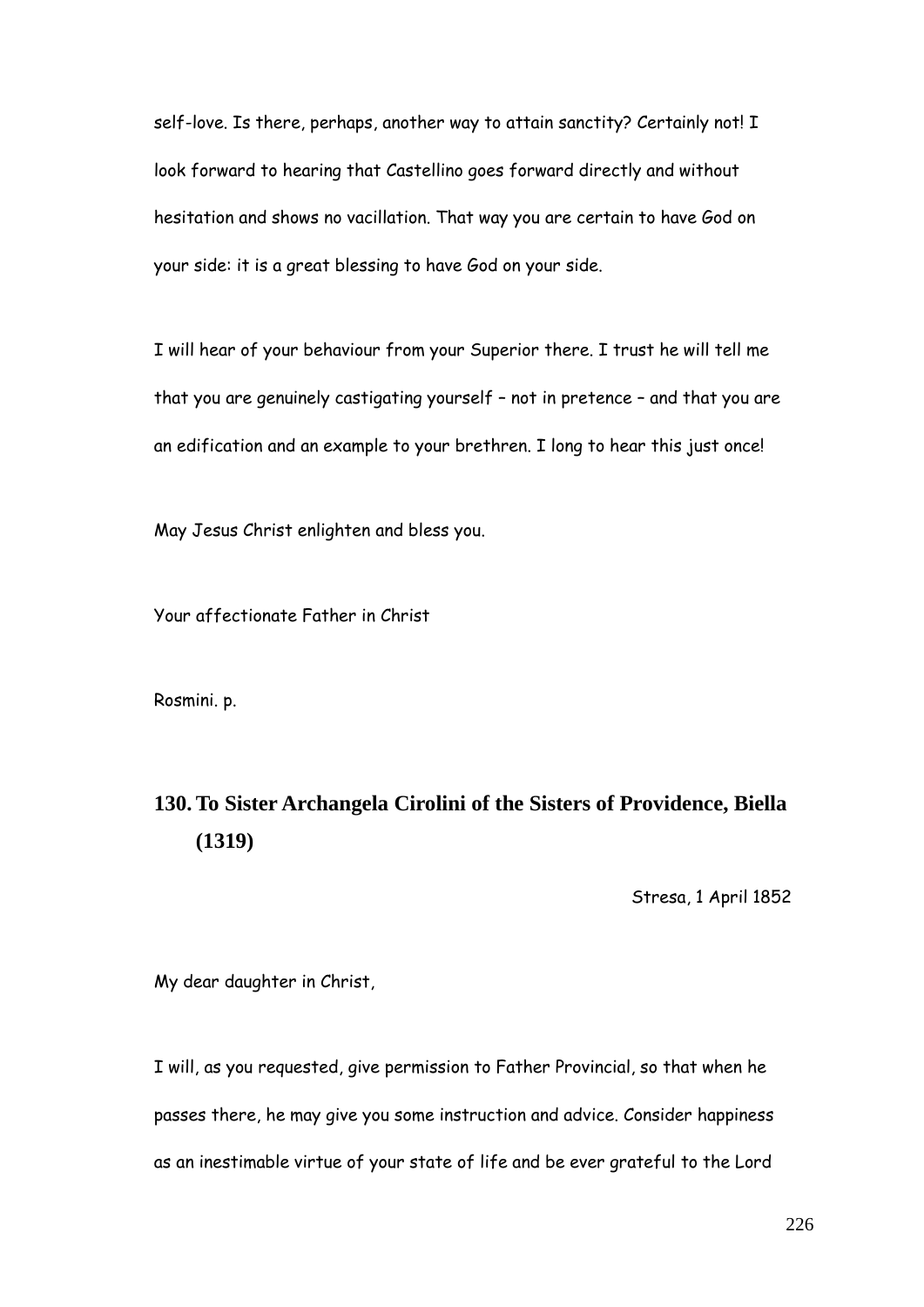for it. Work for and hope in him, cooperating with prudence and ardent zeal with your advancement in holiness and all the virtues of a spouse of Christ, to whom you have given yourself, and to the Institute to which you belong that ought to be as precious to you as your very eye.

May copious blessings descend on you from your divine spouse

Your father in Christ,

Rosmini. p.

## **131. To the Scholastics of the Institute of Charity at Domodossola (1320)**

Stresa, 5 April 1852

My dear Sons in Christ,

Although I do not always reply to your semester letters that always give me great pleasure, it is incumbent on me to do so once in a while and, with your benefit in mind. So, responding to your latest, I must, firstly, congratulate you because you show that you understand the inestimable value of your vocation. With the arms of the faith you valiantly oppose the jealous enemy of the human soul who is forever working with shameless insidiousness to dissuade people from their good resolutions. None of you need fear him, armed as you are with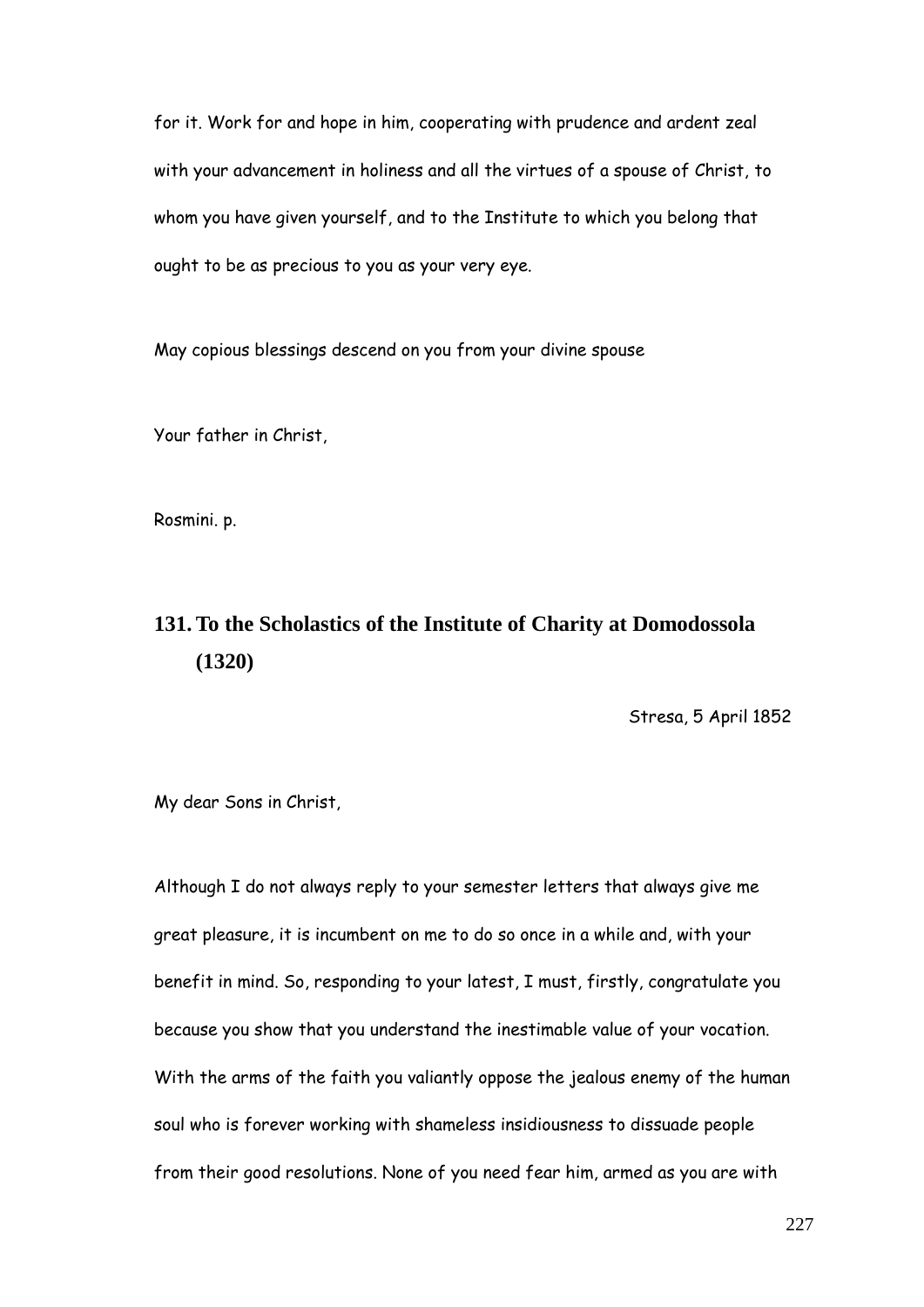the power of Christ, with which you not only can repel his attacks but conquer them completely and celebrate your triumph.

The courage of the soldier of Christ is therefore justified and reasonable. He must never lose that courage to any incidental. Because, even though we may have sometime, to our great misfortune, failed in something and been wounded, we can resume the battle and animate ourselves with renewed valour and, speedily retuning to our Captain, rearm ourselves anew and be victorious once more.

To emphasise this, I must insist greatly on the following two things; Firstly, to commit yourselves and bind yourselves every day more, with all your affection to the Institute of Charity, to which you are called, as to the shield that protects you. Secondly, to work manfully and with all the energy you have been given, in that spiritual battle in which you aim to weaken your enemy and enrich yourselves with the spoils of all virtue.

I said at the outset, that you must all try to grow daily in your esteem and affection for the Institute. This implies broadening your heart to embrace all that the Institute of Charity offers. Love, above all, the most sublime end it proposes to you. Next, love all its rules in an understanding of their Spirit, the principle means of attaining the end. You should love the disposition and customs that spring from the system of the Rules. You must, with an especial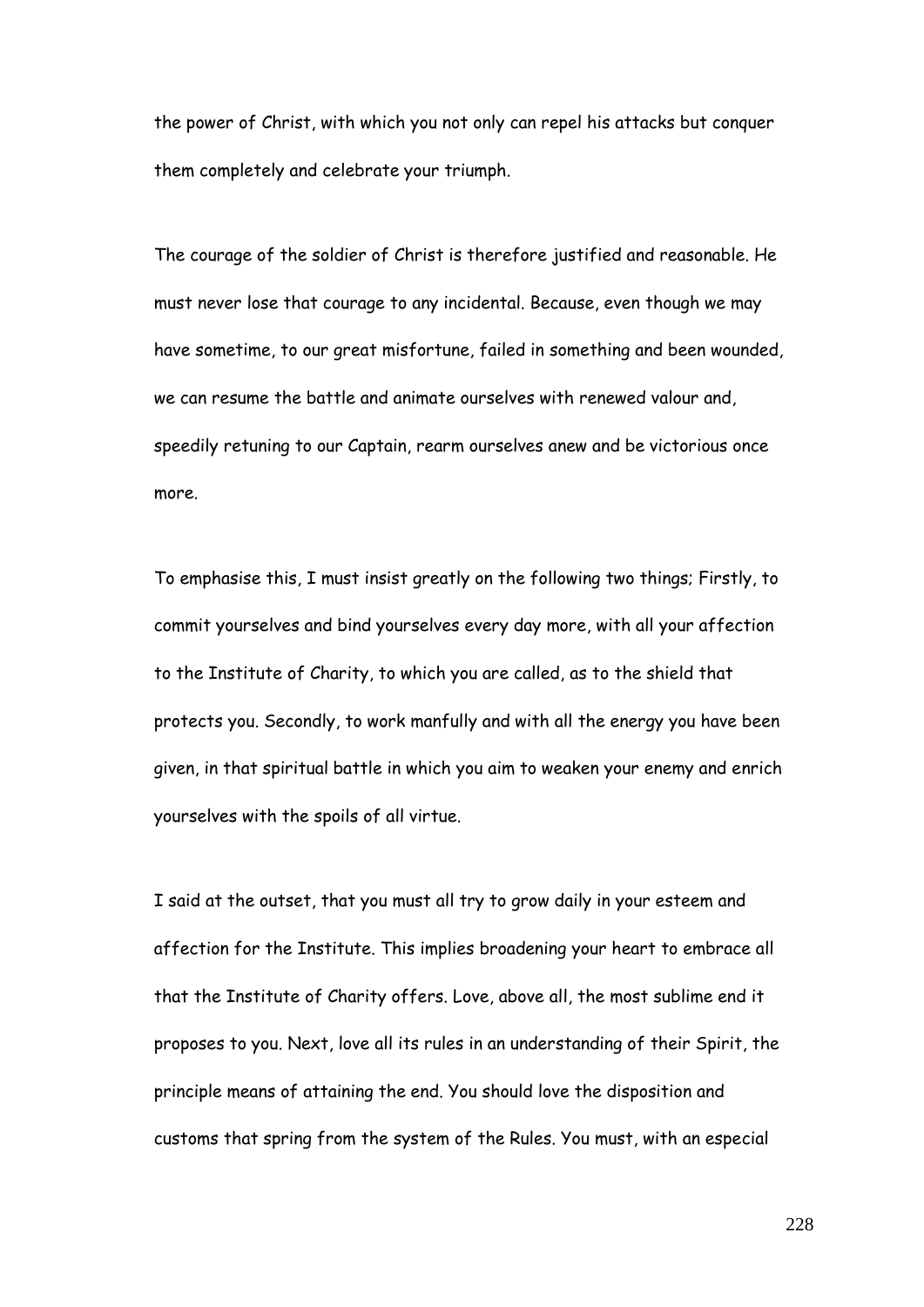esteem and affection, retain intimate union with your Superiors. They are the living instruments through whom the Institute works, its rules are fulfilled and the end is obtained.

Esteem for your Superiors of the Institute is proven by the most noble virtue of obedience. You ought to surpass one another with a holy emulation and to your mutual edification, so that none among you can say who is the most respectful, the most affectionate or the most obedient. And, as the holy chain of cordial obedience binds you intimately and places you in agreeable union with all your Superiors - without distinction of grade or persons – the fraternal union that binds you should ensure that your living together will be reciprocally both useful and delightful. With each one looking to his brother in honour and affable love, without jealousy or distinction, the good of each one becomes the good of all.

After this, you ought, by enlarging your hearts, show love for many other things in the Institute. Firstly, you ought to prize the assignment you are given, seeing it as that field wherein you must excavate your treasure. Certainly, when not working unwillingly or with little energy and less enthusiasm, the spade will uncover treasure. There is no occupation that is not noble in itself and that does not achieve the end and in which one cannot, if one wants to,find much joy and satisfaction, as long as one puts the whole of one's mind into it.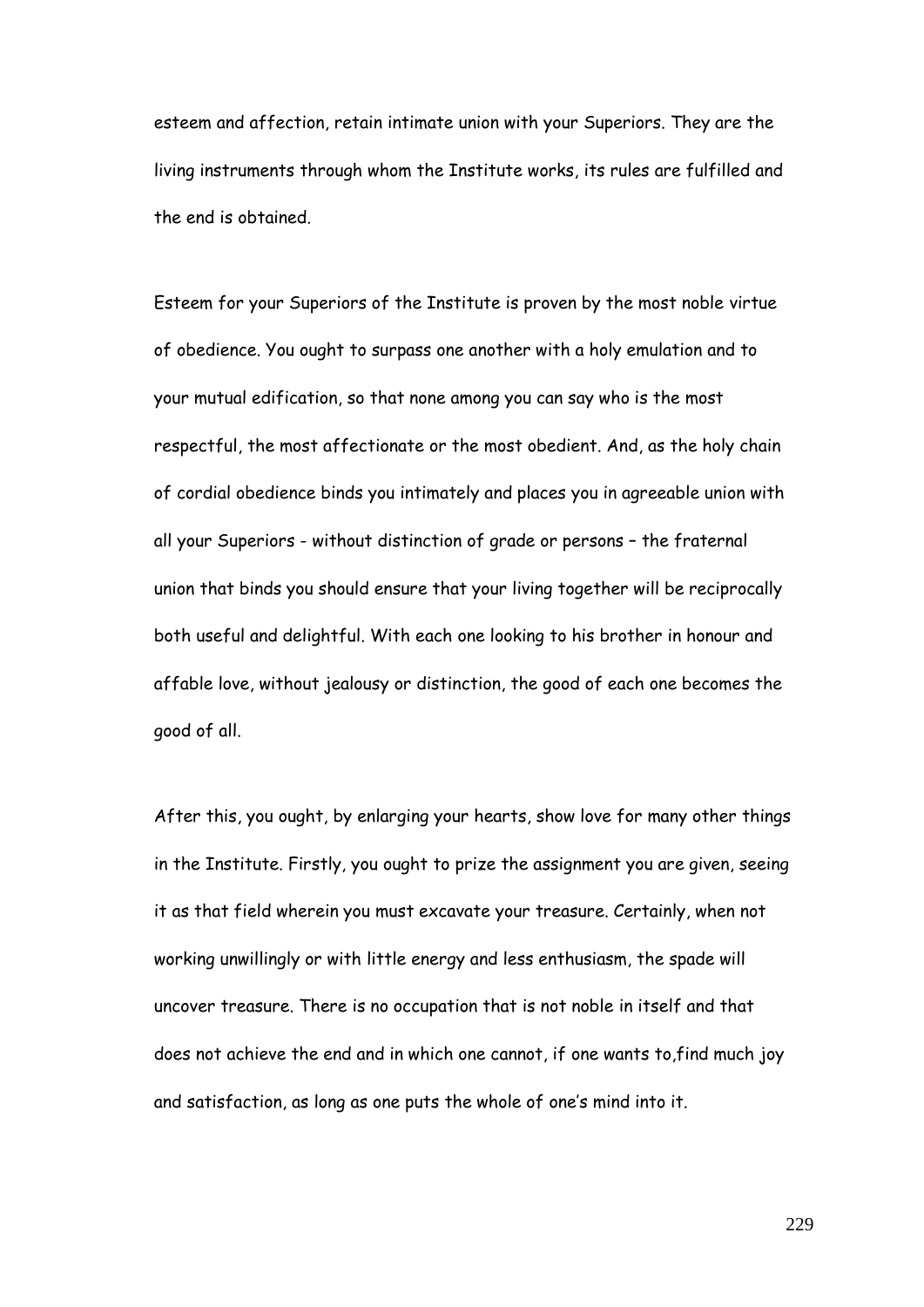In the studies that now occupy you, there is so much that is a pleasant and most elevated food for the mind that I think you must fear the danger of loving them to excess rather than find them annoying and burdensome. And what I have said of principal occupations, that they should be pleasurable and loved (so inculcating virtue in the soul) I say also of more routine occupations and of all the offices and ministries assigned you in the house or outside the house or that may be assigned you in the future. These may also have their problems and their difficulties that can tire one and bring their own suffering. But it is precisely here that the power of love and the beauty of the soul come into play. We must accept with great esteem what Providence sends our way, so overcoming what is difficult and expending energy because it is for God"s glory. We willingly accept the pain that, in one way we deserve for our sins, but on the other hand seem to discount them and prepares for us a beautiful crown in making us perfect in virtue. We have God"s word that the perfection of virtue is found in patience. So one who truly desires and loves virtue, loves also to suffer for it. With love, one can also find joy in the bitterness of the battle. So there is nothing that you cannot or ought not love in your Institute. Your corresponding with it is pleasing to God who called you to it and a fulfilment of the great promise made in the sacrament of your vows. There is only one thing you must add and that is to adorn all things with our love, so making all desirable and attractive. Of this, enough.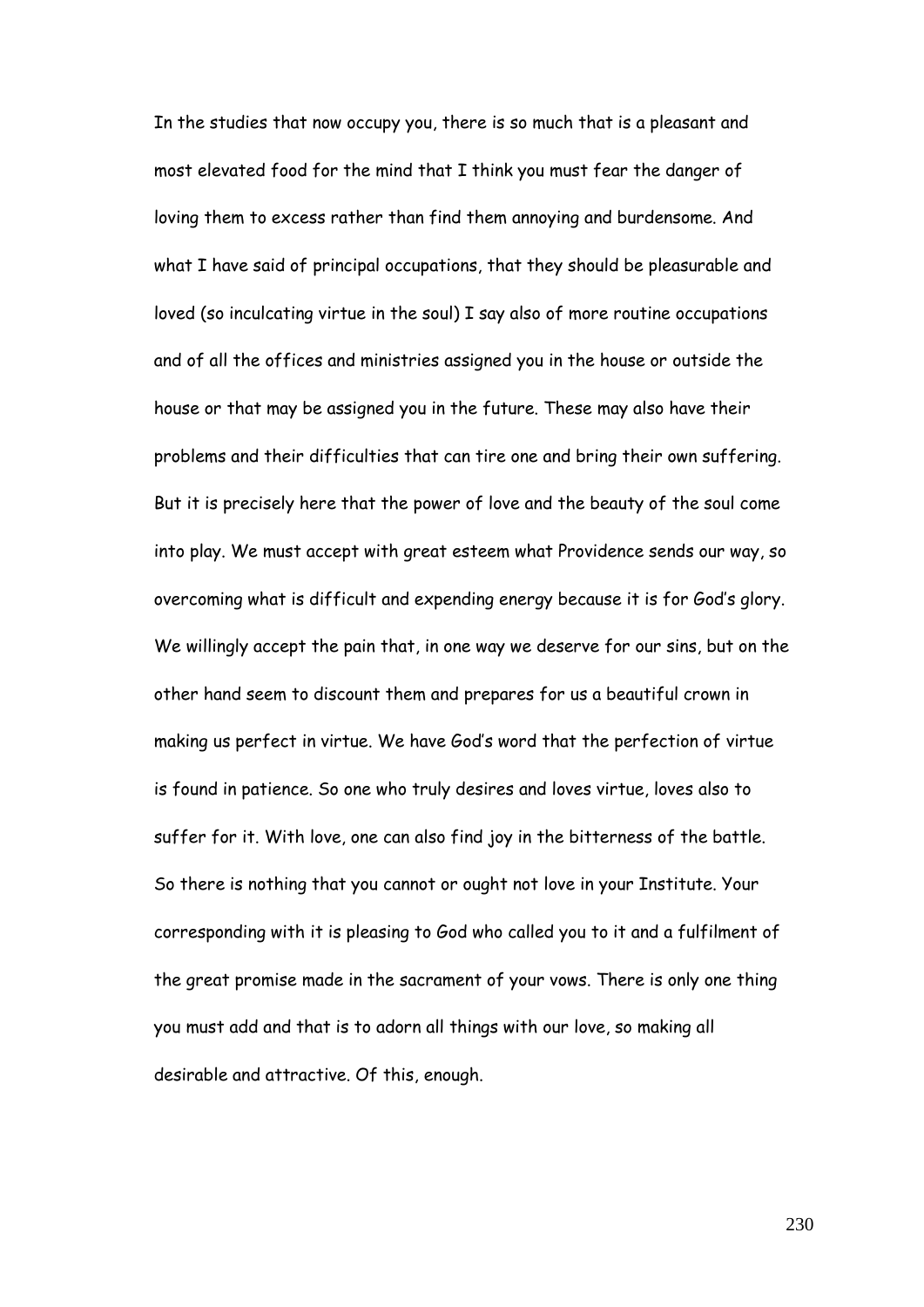Now, the second thing that I said and should be imprinted on your minds, is that in the exercise of all virtue you must have an independent stance. You must not lean on the incitements of Superiors or extreme matters. There is a big difference between being led like children on a child harness and walking like an adult by oneself. The spiritual person should put infant behaviour behind him as soon as possible and adopt the correct and decisive role of an adult. What does becoming an adult mean here? I mean that a man should go in search of virtue as his proper affair and not as anybody else"s concern. One who looks after his personal affairs and own interests will give it his whole stamina and effort, and no distraction, no fatigue will seem too much. There is a proverb that applies to such a one; "the eye of the master makes the horse strong." On the other hand, the one who works for his boss, has neither the same enthusiasm, diligence, nor interest. So he makes only half the effort he would make if working for himself and easily succumbs to tiredness, heat or cold and cannot wait to be free to go and rest.

My dear students, the Saints have not worked in a servile way, especially those who did the greatest deeds for the glory of God and to the advantage of the neighbour. They were indefatigable, tireless, patient to the maximum degree, courageous, persevering, steadfast in the face of suffering that increased with the penances they understood. Why all this? Because all they did was accepted and willed as of themselves. They loved the good they were able to do and would put no limit to it. In fact, they were forever searching mentally for even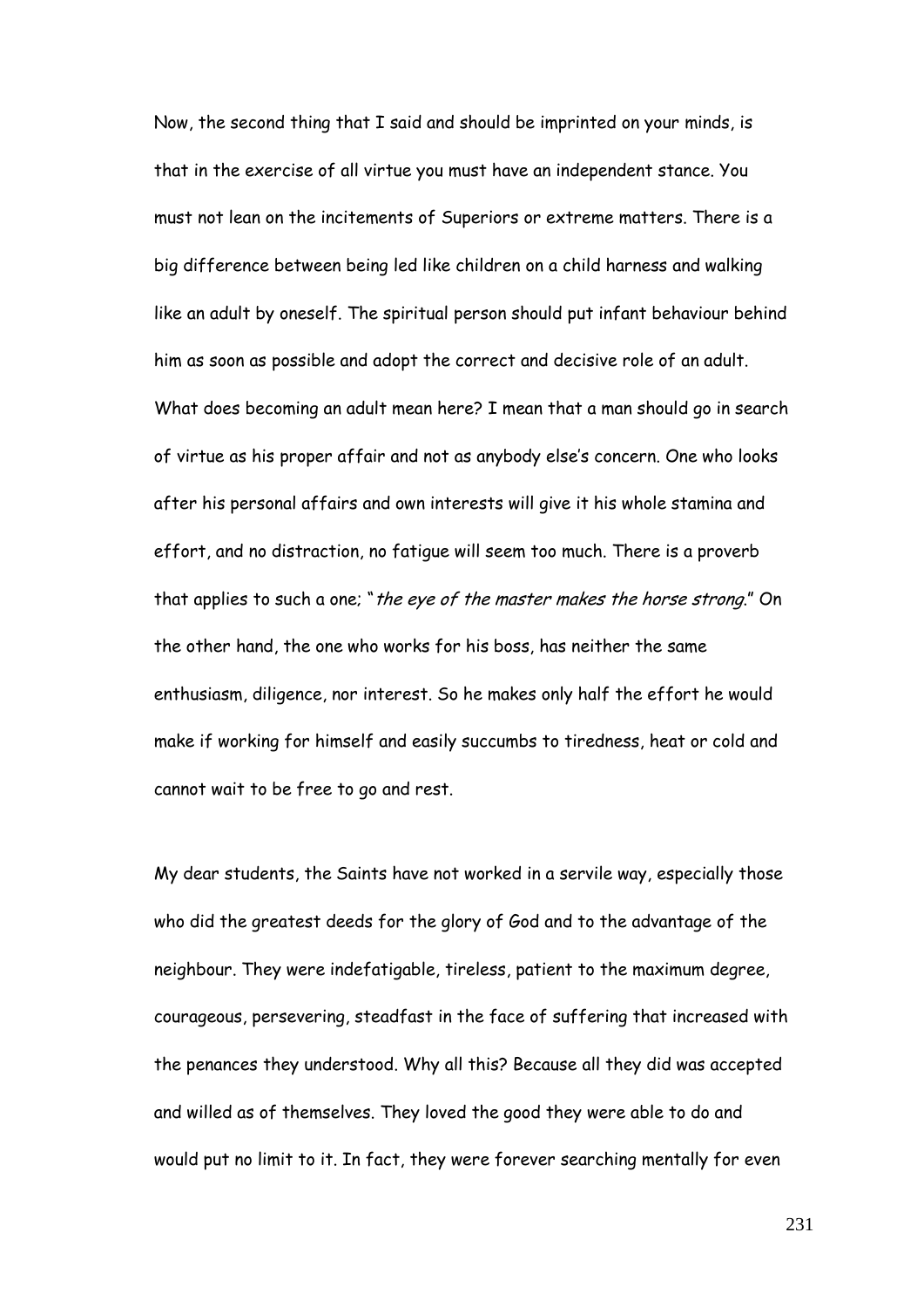greater things to do. They tried numerous ways and, almost unmindful of it, expended endless energy. What a huge difference there is between these and those Religious who need a thousand supports and props to sustain them and need such huge effort to move forward a little. Everything seems too much to them and Religious discipline is all but insupportable. How can one explain such lethargy? Because, instead of motivating themselves, as should happen when one seeks some personal benefit, they see what they do as a favour to the Institute or to Superiors – indeed, almost as a favour to God himself! When their attitude is so minimal and servile, they cannot summon up the effort to do better, or they say they are unable to do more, when, in reality, they don"t want to. They lack the will because they have no great ambition for spiritual progress or virtue itself. They don"t desire them because they fail to appreciate their infinite value. With them, it is almost the same attitude to worldly achievements. Why do some need heroism and rise to such deeds as amaze the world? It is said that it is because they are ambitious. This is correct. But this ambition is nothing more than a great love for what is a mere passing, ephemeral good. Why does a man dedicated to commercial speculation, spend the night in the study of accounts and all his days thinking of his desirable gain, and wear himself out in search of it? He doesn"t hesitate to expose himself to risks to his health and life in long voyages in search of riches. The reason can only be that he is totally convinced that his greatest good is to be found in amassing the greatest amount of money possible. Did he not think this he would spend his nights peacefully and laze through his daytime, avoiding cares and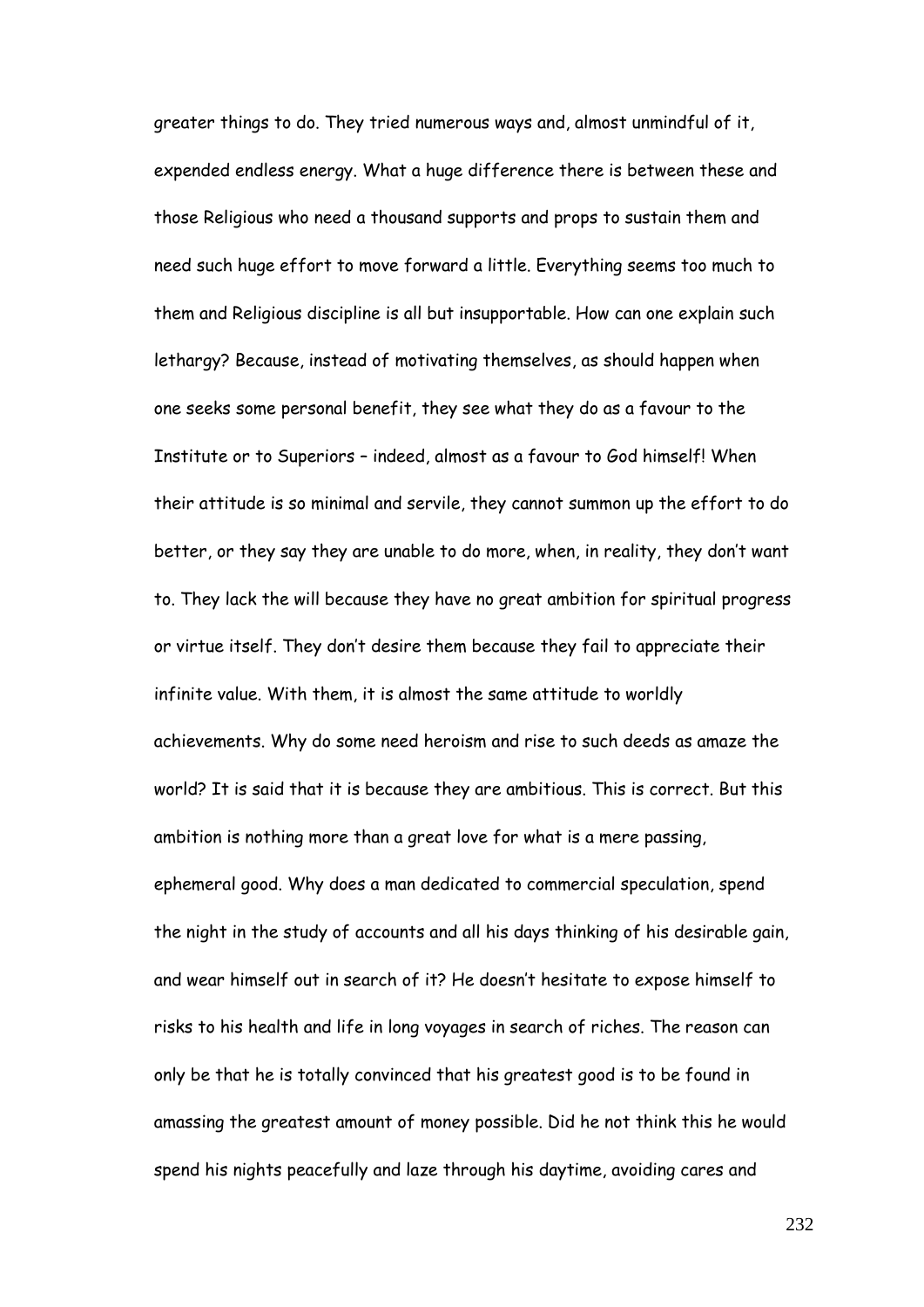commitments and multiple activities. But because he loves and desires greatly this apparent good, everything seems possible, every suffering is as nothing, so long as it leads to that good. The same may be said of all the other passions; where they are overwhelming, great activity and great endurance results. What applies to the human soul in the case of false good is valid also for true good; that is spiritual perfection. This term covers the exercise of all virtues, all the works of charity and whatever is undertaken for the glory of God.

I want all of you to understand this well, dear students. Even though you are directed by Superiors who represent Christ for you, make the good that is indicated to you or commended to you your very own, as willed by you with the eagerness with which one would accept a treasure. You will then find your strength growing and what seemed impossible becomes possible, what seemed most difficult, facile, and what provoked aversion, desirable. Jesus Christ has taught us this art of engaging all our strength when he told us to take the Kingdom of heaven by force. He taught us how to harness violence when he instructed us on how to be loving.

May Jesus Christ comfort and bless you.

Yours affectionately in Christ,

Padres A Rosmini.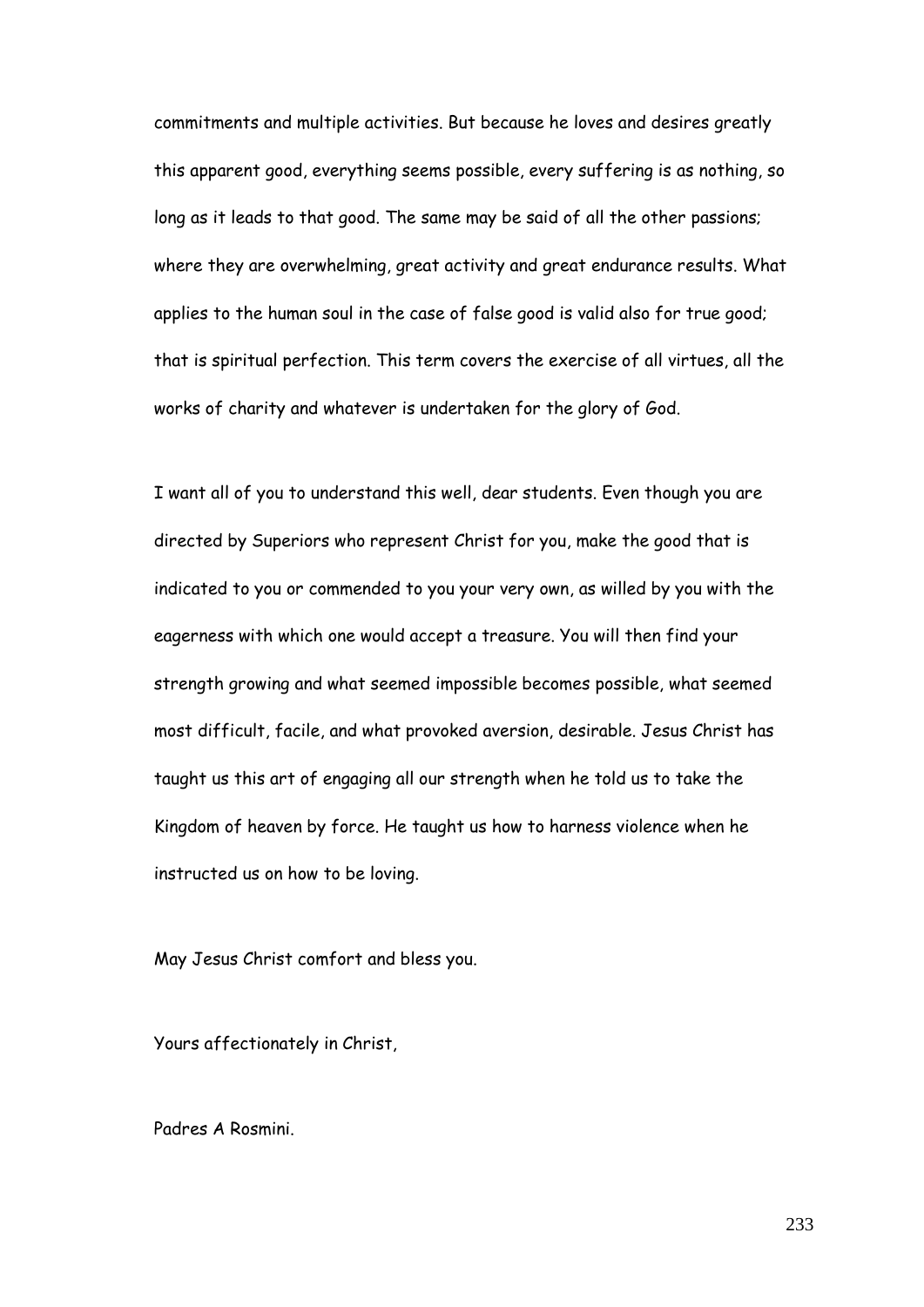## **132. To Francesco Cardoza-Ayres, Deacon, Giuseppe Costa, Michele Garelli, and Pietro Castillano, at Rugby (1321)**

Stresa, 15 April 1852

What you have told me in your letters gave me great joy in the Lord. May we never cease to thank and praise him! He is our great support and those who confide in him cannot fail. If we have faith, we will always have courage and great happiness and nothing will disturb us, not even our failings.

May the Lord grant that the Novitiate there flourishes and may it be a Novitiate of Saints, the base from which the Lord will send labourers into his harvest.

I will write no further, but instead I will compensate for that with a copy of the letter I wrote to the Scholastics at Calvario, Domodossola. Peace.

Your affectionate father in Christ.

Padre R. p.

## **133. To the cleric Antonio Nicolini at Domodossola (1322)**

Stresa, 15 April 1852

My dear brother in Christ,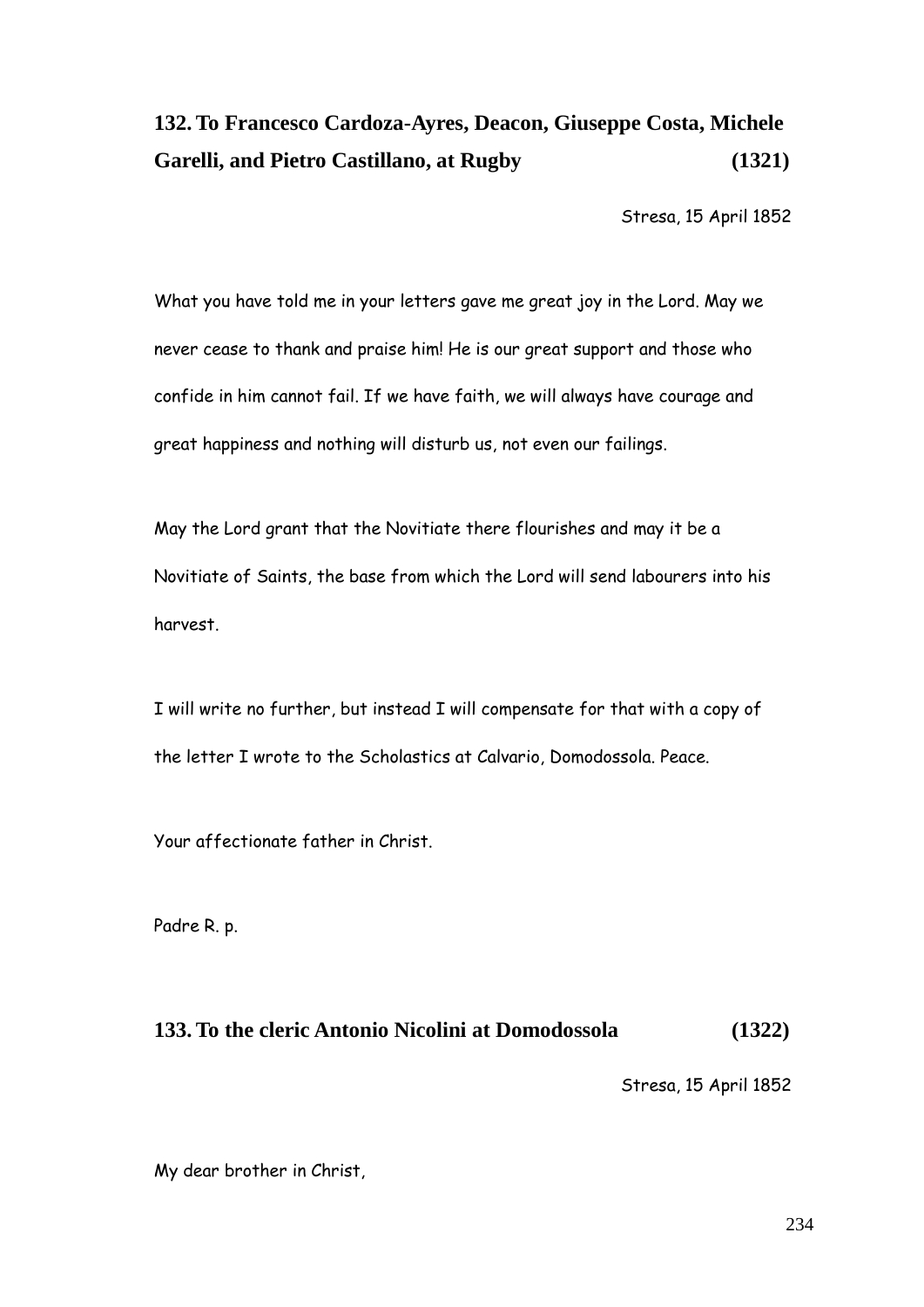Since you are content that I, instead of responding to your difficulties, should offer some suggestions I cannot refuse to cooperate.

The first of the four problems you mention is that of method. It puzzles you but also those thoroughly familiar with it and are not lacking in zeal. The art of teaching and educating is a great one. I believe that only long practice over an extended period can form an excellent teacher. It is essential then to observe and meditate. After class one should reflect on it, make some notes and commit to paper what one has learned. Again, I believe it to be important that when one has adopted a method, or even a methodical rule, be careful not to abandon it and be consistent in its practice. No method will be of profit or fruitful unless it has been practiced for a long time with constancy and attention. Neither does it benefit if one introduces a multiplicity of rules at once. They must be tried a little at a time. Finally, it is not helpful to attempt too much at once. One should celebrate and acknowledge any little progress one notices, thanking the Lord for it. This is not only prudent but good for humility also.

You ask me also how all can be turned to the culture of the heart. I will reply simply but giving you what will be very helpful if you implement it faithfully. All will redound to the culture and the formation of the minds of the pupils when, in all that one says and teaches, virtue is emphasised and shown to be desirable and beneficial and, conversely, vice is shown in all the horror it deserves. The teacher must never seem to be indifferent to virtue or vice or minimise in any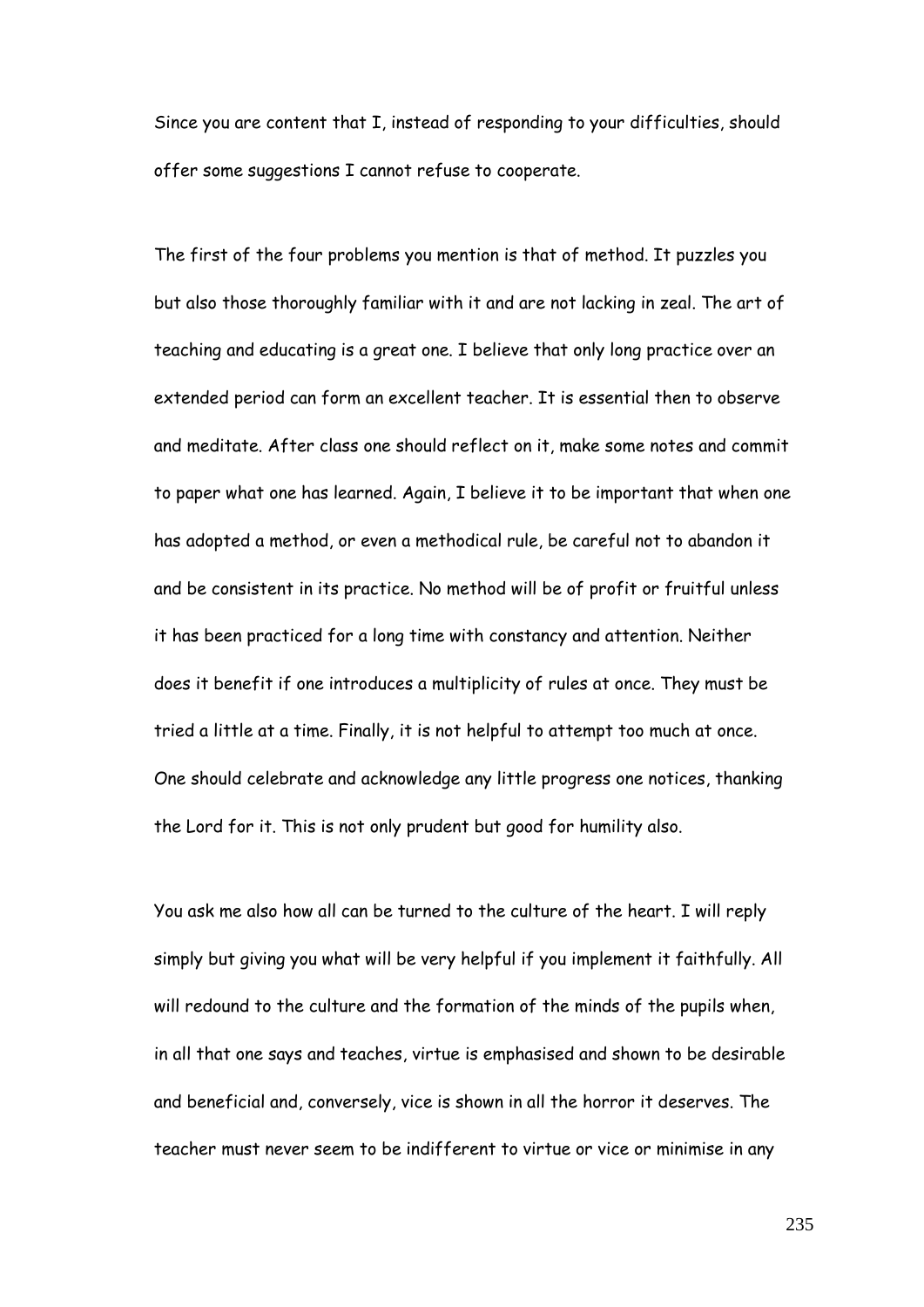way the chasm between those two. Note that, while I speak of virtue in general, I mean that all virtue, whatever form it takes, must be proposed and, speaking of vice, I mean all vices, but especially the more seductive vices. It follows that teachers should be familiar with ethics that distinguishes clearly virtue and vices.

With what little I have said above, it seems to me that I have partially answered also your third question and even the fourth, because, in the teaching of history and in mythology, virtue can be emphasised and the shame of vice highlighted. In both cases, the formation of the minds of the young results. One must be careful to exercise reserve and modesty when speaking of vices not yet known to the pupils and which may be somewhat seductive. Finally, I believe the teacher will be very good and will acquire great merit before God if he immerses himself in the spirit outlined in our rule for teachers and strives to follow that faithfully. For the rest, I can see from your letter that you are in no way lacking in the spirit of zeal essential to the office to which God has called you. I have no doubt that whatever you say will be to the great benefit, moral and intellectual, of your students and great also will be your merit before God. He will not only remit your faults but will prepare an immortal crown for you. It cannot be otherwise, because he regards as done for himself what you do for your pupils and sees the benefit to their souls as proof of your love. May he be generous with blessings to you.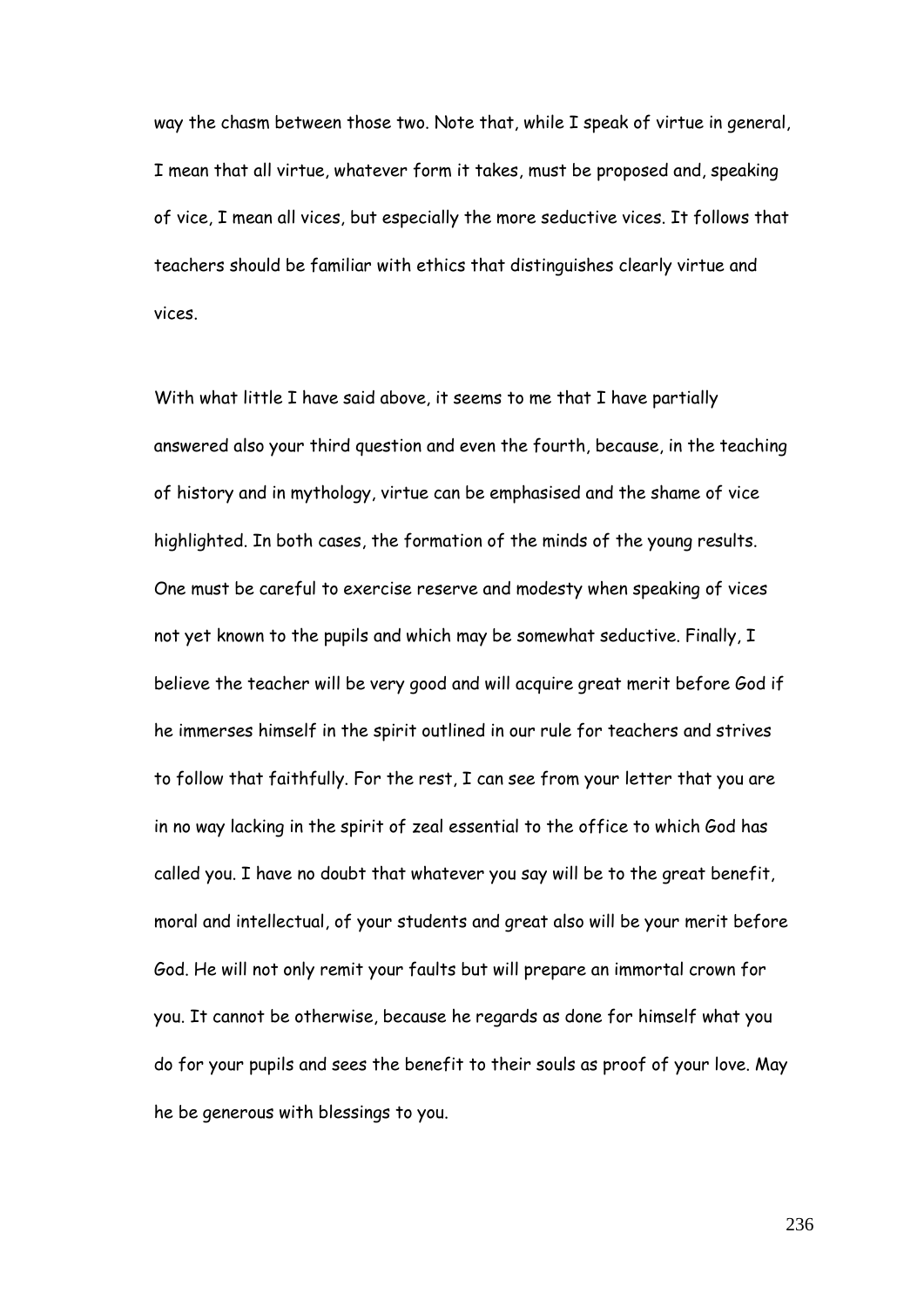Yours most affectionately in Christ,

Padre A Rosmini.p.

#### **134. To Professor Don Costantino Comollo at Domodossola (1323)**

Stresa, 20 April 1852

Dear Don Costantino,

I really don"t understand how difficulties and impediments can have arisen among you in an area where they do not belong. You don"t need such quibbling or to be excessively fearful, like hares and rabbits at times. The one who was nominated Director, let him direct, the Dean of studies, do his job, and so forth. But all should act with kindness and charity and prudence. Is it necessary to cavil about the legality of the nominations? And, if there be some question on legality, will the world end if you sign a paper that might later be questioned? These are trifles; you are entangling yourselves in a spider web. I hope that from now onwards, you will work together with greater harmony, avoiding subtleties. I appeal to you most earnestly for this, for the glory of God.

Many thanks for your letter of 17 April.

Yours in Christ,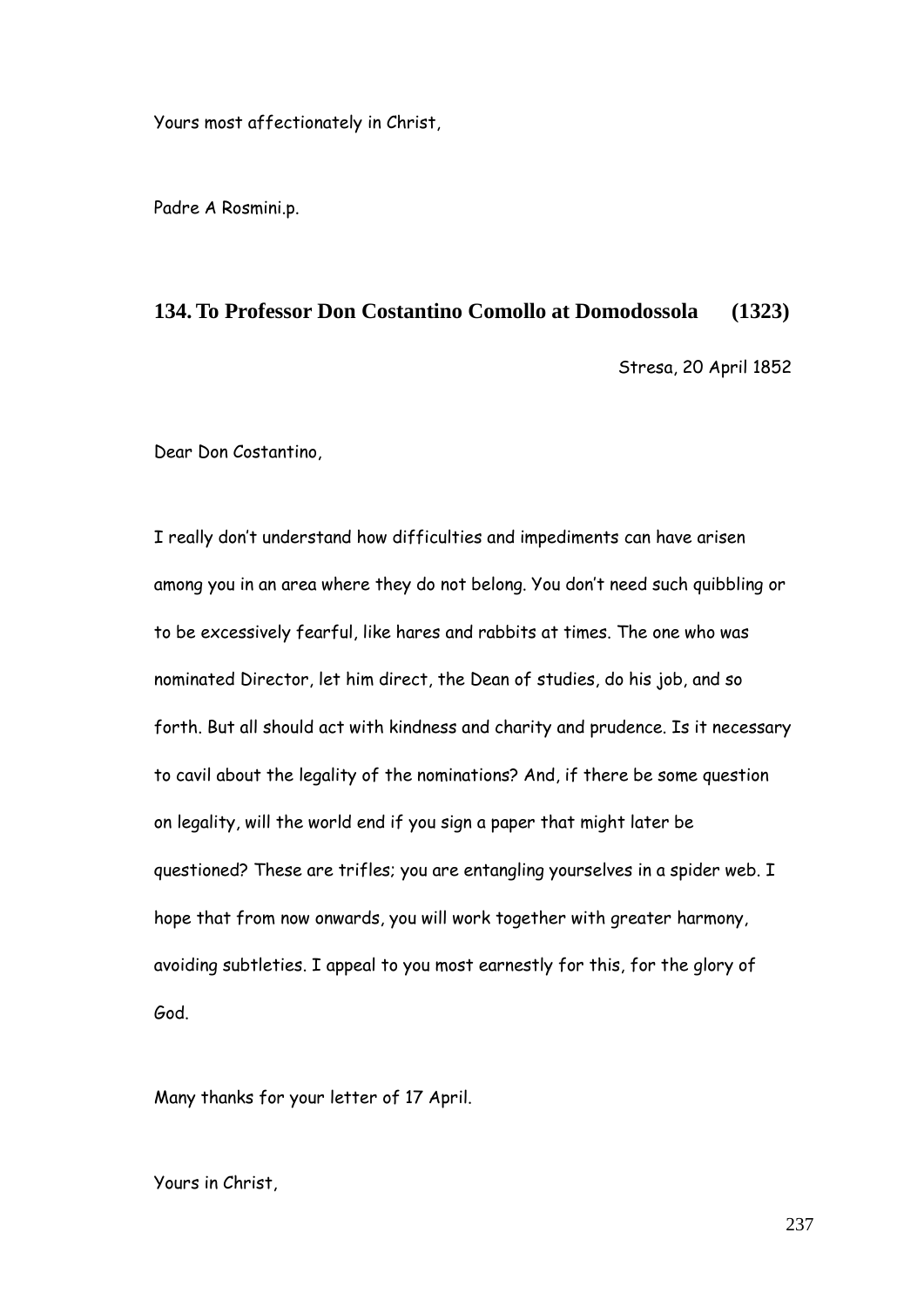#### **135. To Pasquale Ferrero, teacher at Sutra (1324)**

Stress, 24 April 1852

#### Don Pasquale

Your letter has provoked great sorrow in me and great compassion for you. That you should default in your trails, reject and throw off the yoke of the Lord, want to jettison the crown that God intended you to have when he called you to his service – these are things that ring bitter tears to the eyes of one with faith. If your passions have caused such blindness – and it cannot be otherwise – there is an even greater reason to weep over you. For my part, I will make no decision for the moment on what you told me; I will postpone my decision until the autumnal break. I will pray for God"s guidance and pray to him for you also. But, if you don't want to be eternally lost, you must do even more and do it with greater urgency and with the greatest feeling you are capable of. But, for a start, clear your conscience of every stain with groans of contrition for your sins and confession. Goodbye

Yours most affectionately in Christ,

A Rosmini. p (1)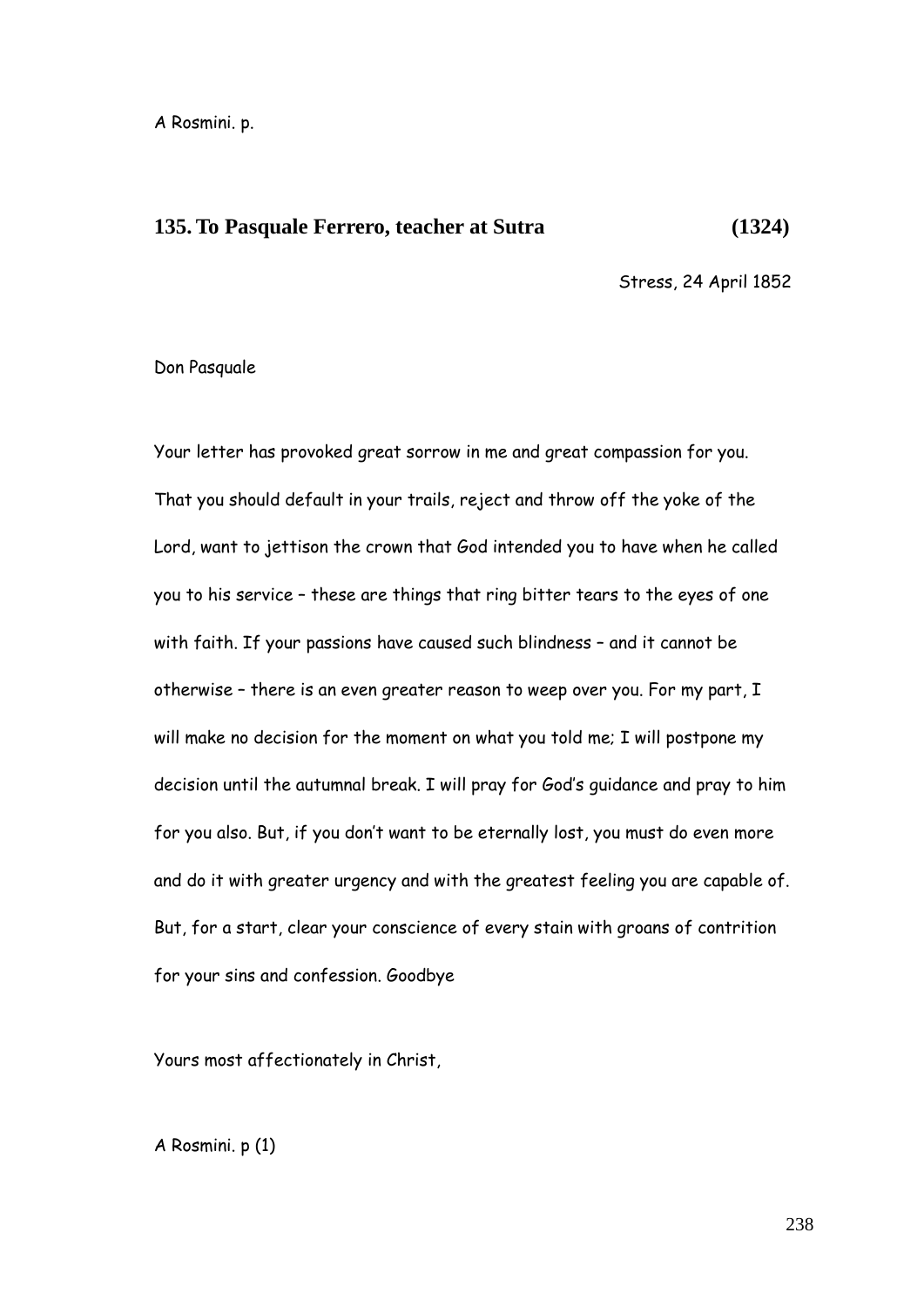#### (1) Ferrero left the Institute

#### **136. To Sister Felice Stedile at Domodossola (1325)**

Stresa 26 April, 1852

My dear daughter in Christ,

I accept the wonderful promise you made me, and you could have given me nothing more precious. I pray that the Lord will reward so good and holy a promise. Remain simple and humble and the promise will be fulfilled. If you could only know how great a treasure humility is! How the humble are confident in God and courageous in doing good! Your resolve to give in no longer to self is good, provided you, at the same time, say to the Lord, "Not my will, but thine be done." Do not fear to say this; it will bring you great peace. Learn to realise that your Father is good. Never disturb yourself, even when the pupils don"t make the progress you hoped for; put them in God"s hands. You will have then lost nothing for your efforts. I give you permission to write to your mother, brother and Sister Bonaventura. The last-named gets no worse, but is not improving.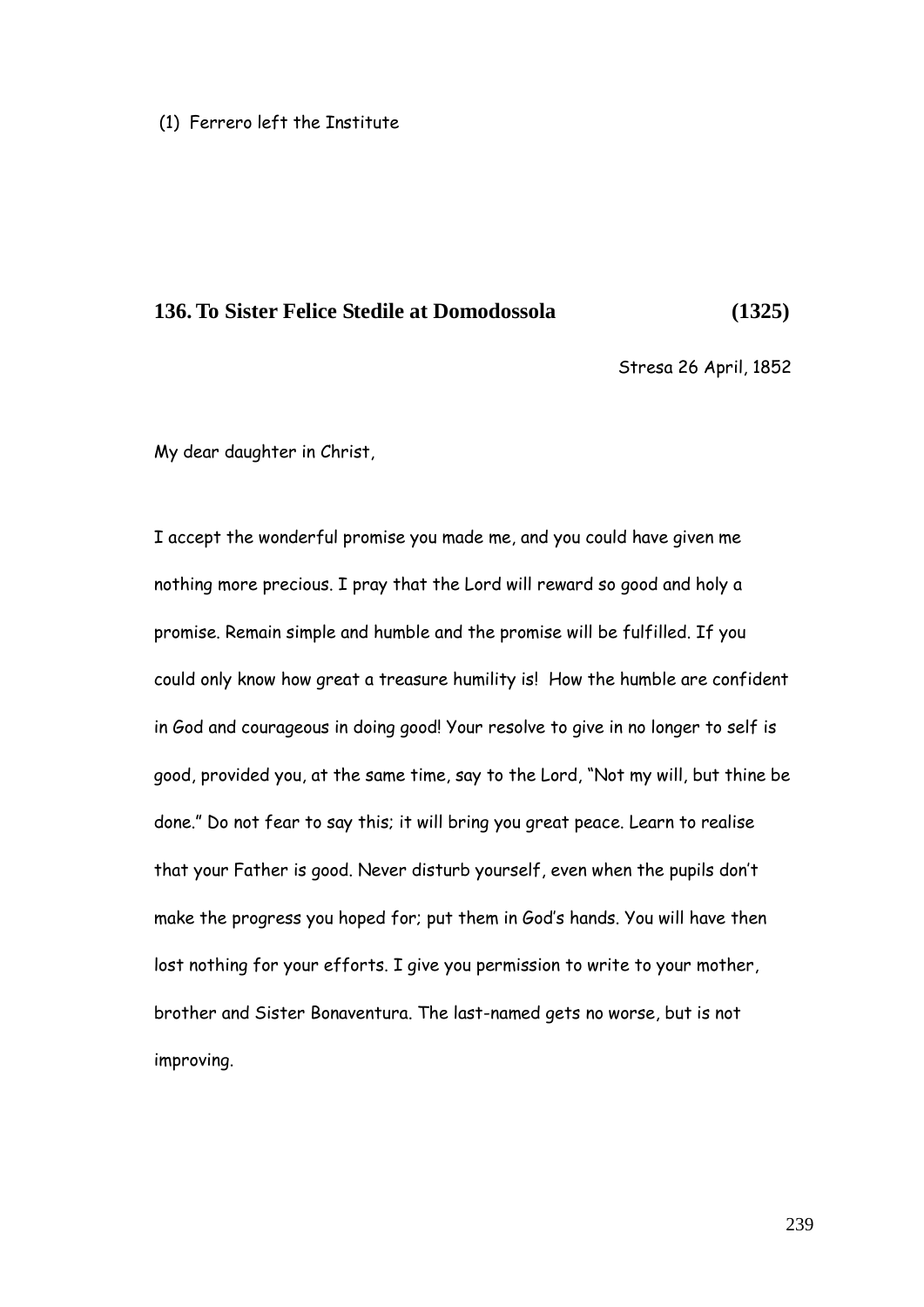May God bless you and your companions, fellow servers of God, or rather poor servants of the servants of God.

Your most affectionate father in Christ.

A., Rosmini. p.

### **137. To Don Michele Parma at Galliate (1326)**

Stresa, 5 May 1852

My dear brother in Christ

I had hoped for some consoling letter from you as I could not accept that conscience had deserted you. You have done exactly what I hoped for in yours of recent date in which you make it plain that you are cognisant of your duties. My sole concern is the salvation of your soul, not pedagogical questions. Your salvation will be ensured if you keep eternity before your eyes. There we must face our God, and perhaps sooner than we expect. He will certainly ask if we have preferred our own thoughts and preferemces to his laws and the obligations that bind us to him. In the light of this scrutiny, all other things are frivolous and irrelevant. To clarify a little, I have always been sympathetic to infirmity, having at first hand experienced this myself. So I would never have put on the shoulders of another too heavy a burden for him, exposing him to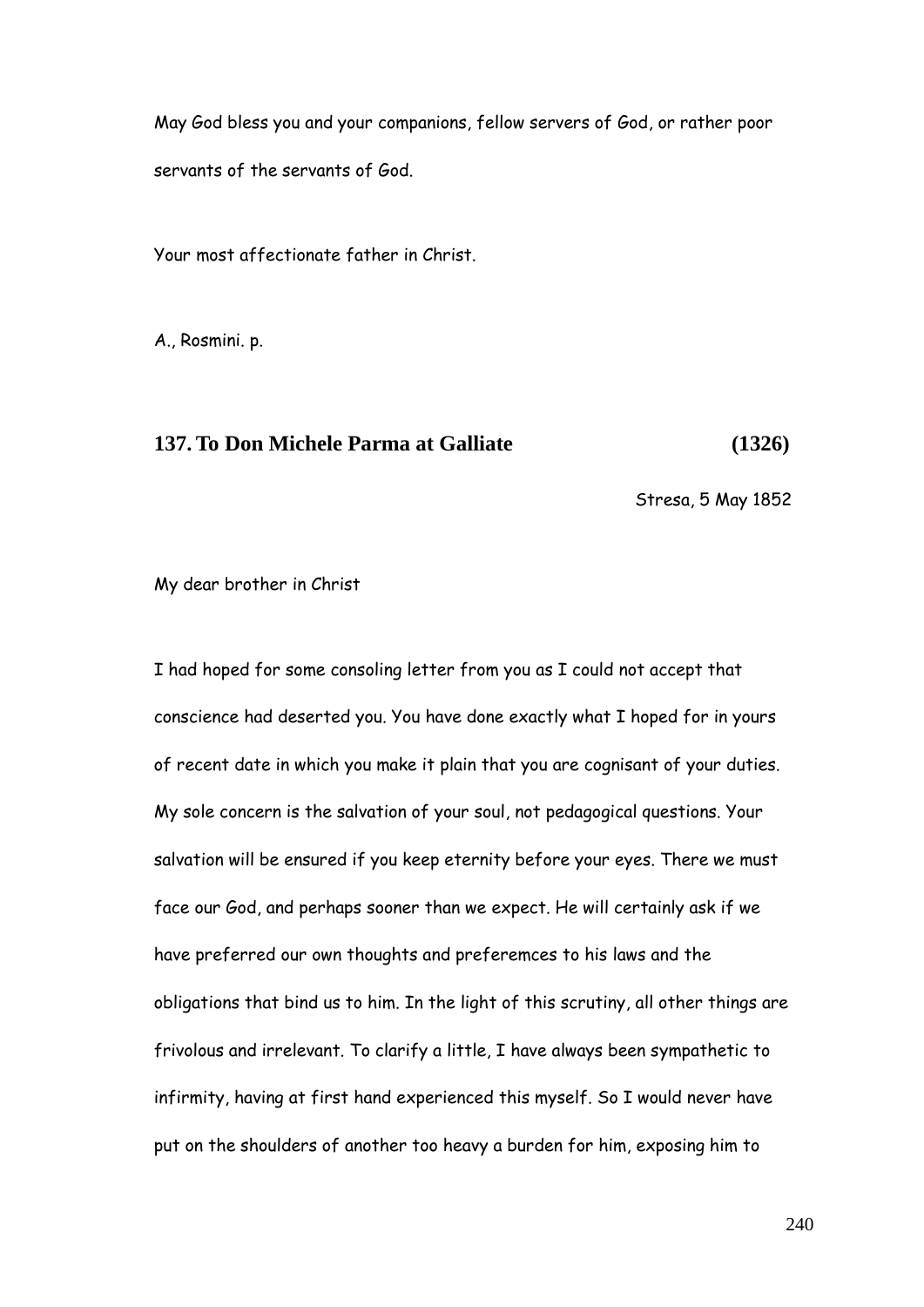grave and dangerous temptation. When I first chose you as professor of philosophy, I did so because it seemed to me it was what you might find both useful and rewarding and you would be grateful to me for it. The greater and lesser repugnance you have experienced in that role was never presented to me, in such a way as to make me believe or foresee they the outcome they now have. While there was a moment last year, when I considered relieving you of the office., the discussion we had during the last holidays, brought a change of mind, finding you more enthusiastic for the undertaking. But now I have no difficulty lifting off the burden you find too heavy and disturbing to your equilibrium. I hope you will place all in God"s hands. He is our sole comforter and light of live. May you, avoiding subtleties but in a spirit of profound humility and self-diffidence, learn to question your plans and projects. In this way, you will go by a safe way to God and he will teach you how to be really useful, in peace of soul, for yourself and for others.

My dear brother, let"s sum up: you have occasioned me displeasure and you will give me consolations that will make me forget this. Put yourself in my arms and I will receive you with all affection and clutch you to my bosom. Never leave me again! Let's pray as one to the Lord. I will pray and beseech him that he bless you with perfect obedience. You pray and appeal to him to enable me to make that obedience attractive or at least lead to the salvation of your soul.

Goodbye, therefore, and may we revisit one another before too long.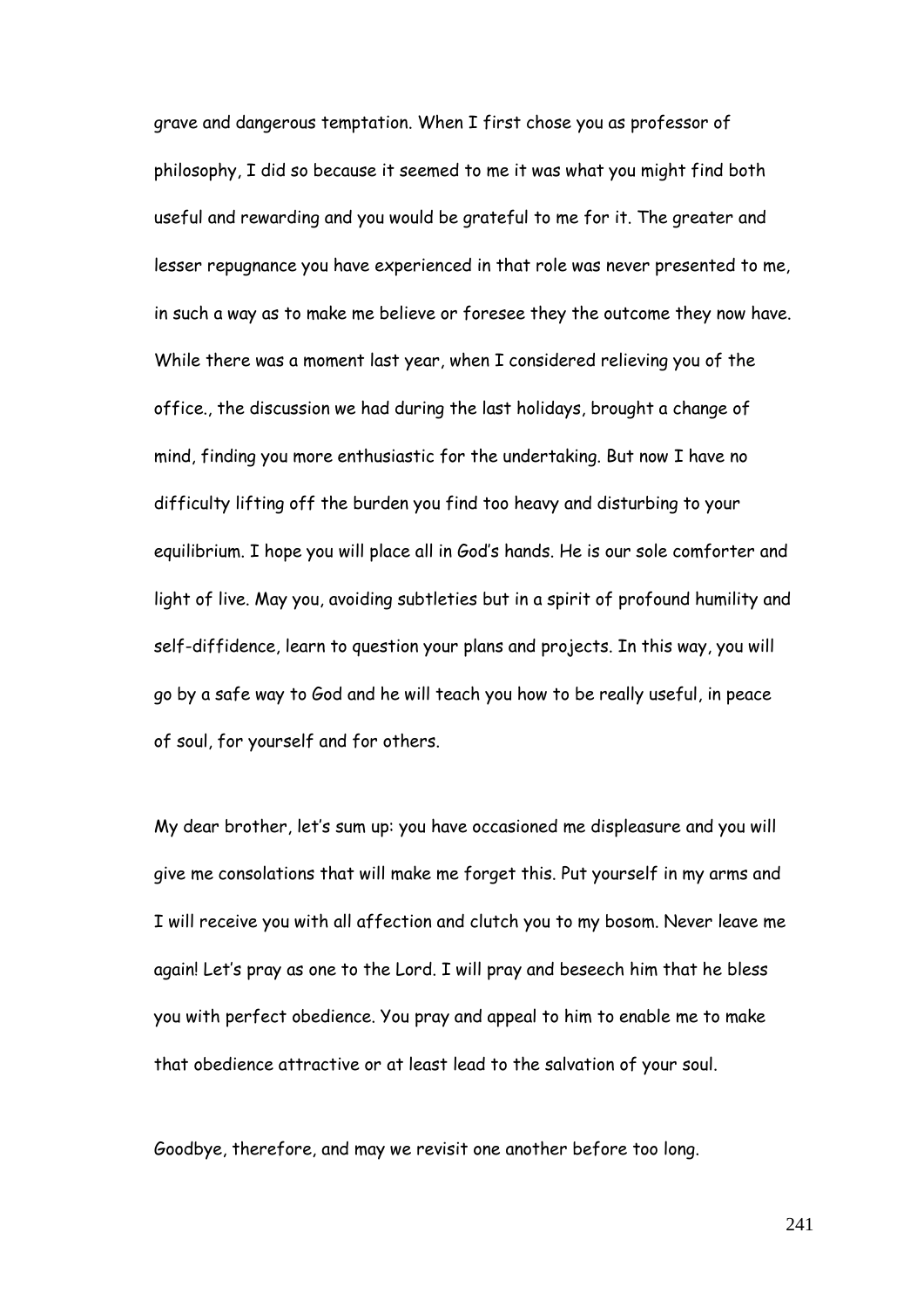Your most affectionate father and brother in Christ,

A. Rosmini. p.

#### **138. To the Archpriest, Monsignor Andrea Strosio at Rovereto (1327)**

Stresa, 10 May 1852

I am delighted to hear that your Reverence is planning such a worthwhile enterprise as that you mentioned to me. I will support you to the limit of my ability, knowing how useful and fitting it be for your flock and my homeland. As for extending or altering the Church of St Mark to improve it, I not only agree that this is necessary, but believe you should go further. Rovereto town should consider the building of a new church from the very foundations. To be truthful, the existing church is rather unworthy of Rovereto and alterations here and there may not result in a perfect work. Should you embark on the larger project, on my part, I will not fail to make a significant contribution in encouragement. Be assured that I will contribute in any case to the improvements you describe in your letter.

I commend most heartily the idea of promoting the cause for Canonization of our Venerable Giovanna Maria della Croce (1). You do well to give your attention to the portrait of our great servant of God in the Sacristy and arrange the safe storage of his writings and other items belonging to him. Indeed I recall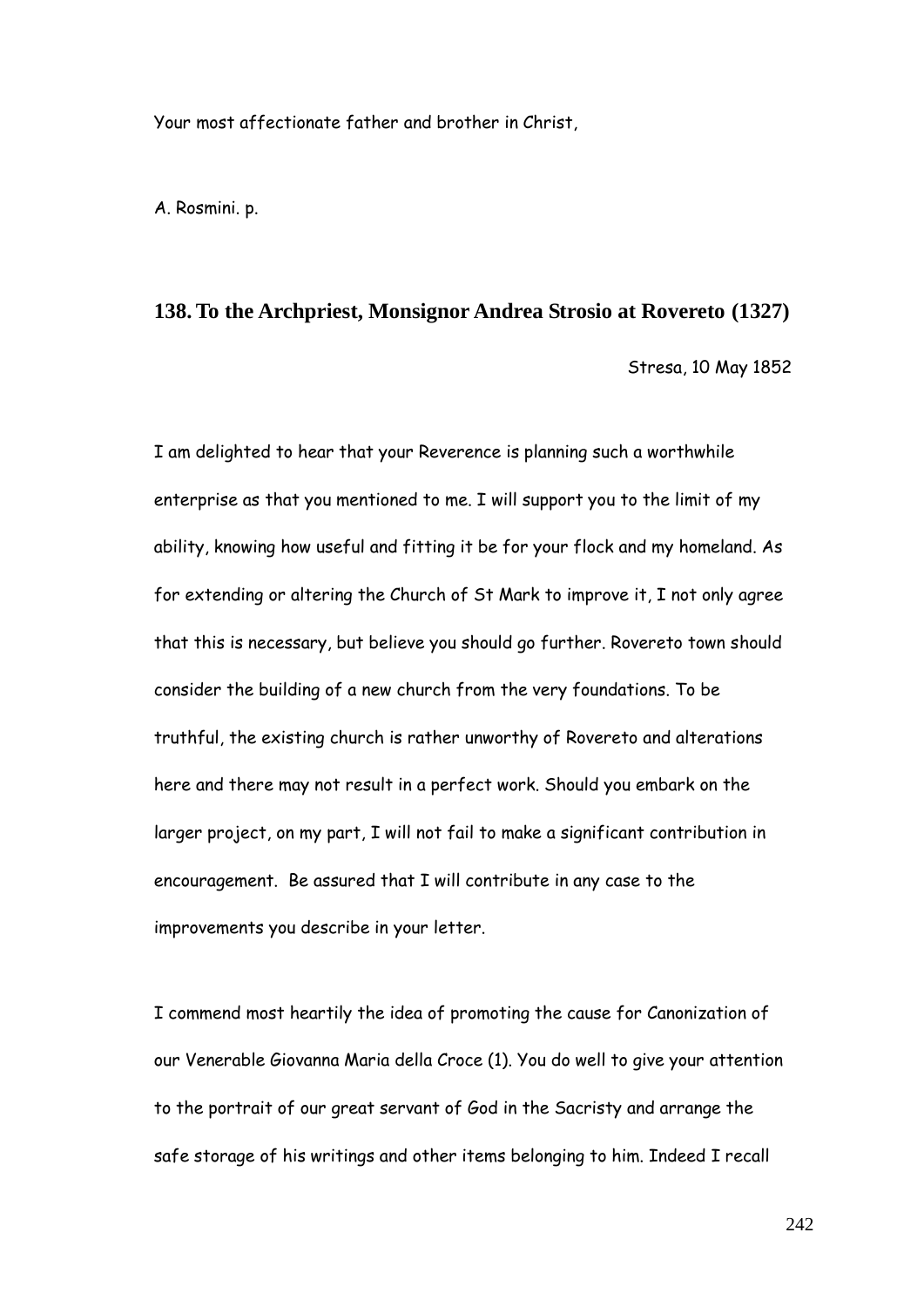now that in my library in Rovereto, there are some manuscripts containing works of the venerable. Should there be no copies of same, I will gift them for inclusion in the collection. With regard to other steps in this project of the cause, I will cooperate in any way I can. I could be of greater assistance were I on the spot, in Rome that is. But I am here and it is absolutely indispensable to have a strong and zealous Procurator in Rome.

My cousin, Leonard, with his children, is enjoying what this tranquil place brings to his holiday. I hope he stays a little longer.

With sentiments of devoted affection and regard

A Rosmini. p.

(1) Giovanna Maria della Croce, a professed Religious in the Order of St Clair, whose name was Bernadina Floriani, was born at Rovereto in 1603 where he died in 1673 with a reputation of sanctity. Seventy years after his death, he was declared Venerable by Clement XII

### **139. To the widow Virginia Rosmini at Rovereto (1328)**

Stresa, 12 May ;1852

My most esteemed cousin,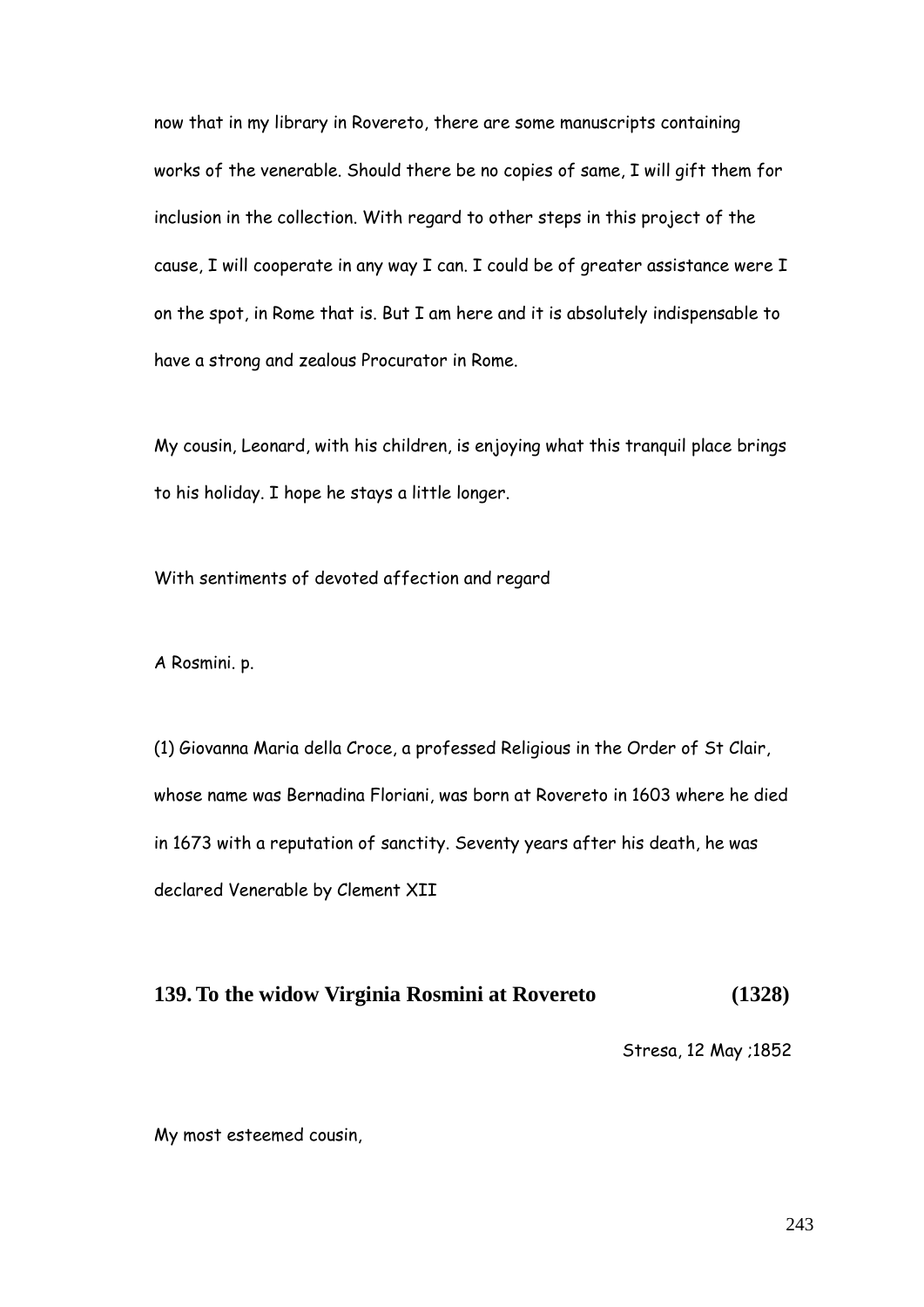Allow me at this distressful moment to recall to your mind that great and most tender heart of David when, with the gravest illness of his son, he wept and fasted and lay prostrate on the ground in continuous prayer, so overcome with sorrow that the courtesans, on the death of the infant after six days, feared to tell him lest the sorrow would kill him. But to their great surprise, it was quite otherwise. When that holy king heard that his son had died, he bestirred himself, and, putting his dejection behind him, washed and anointed himself and put on fresh clothes. Then he went to the house of the Lord to adore his dispositions. On his return, he requested that food be just as if nothing had happened. To those who were amazed at such a change, he said: "While the child was alive, I fasted and shed tears, because I said to myself, "Who knows but the Lord may spare him and give him to me?" But now that he is dead, why afflict oneself? Can I bring him back, perhaps? It would be easy for me to go to him, but he will never return to me." Such was the conformity of this most afflicted father to the divine dispositions.

This, dear cousin, is our situation. Your spouse and my dearest friend is, we have every reason to hope, in a place from which he, himself, would not wish to return again to this miserable and dangerous life, and we can no longer bring him back with our pleas. We can, instead, go to him on the wings of faith and visualize the abundant reward God never fails to give to the just who served and loved him here on earth. We know that your Pierino undoubtedly did this, especially in those later years of his life when he continuously advanced in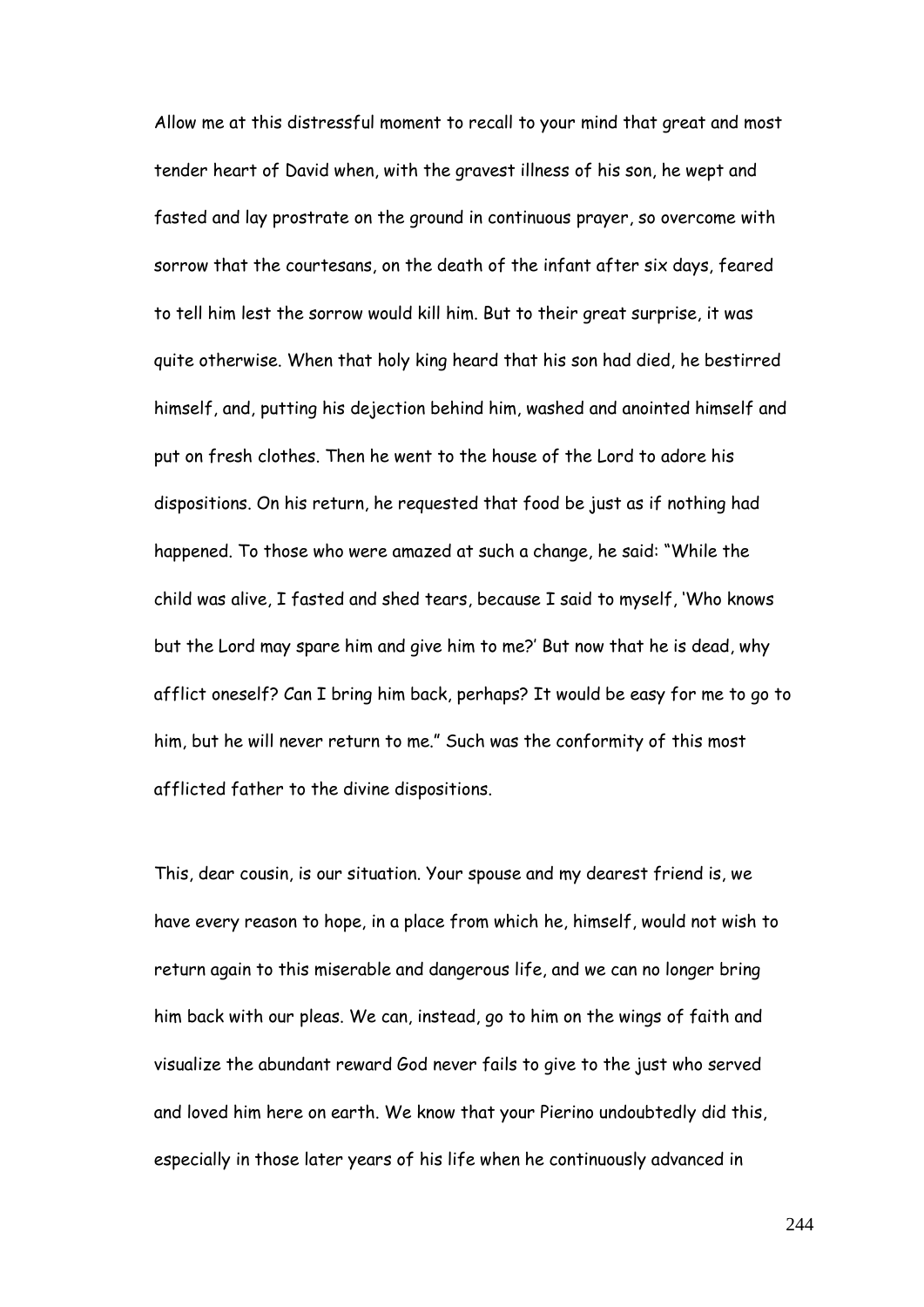virtue. This he did, distancing himself from the mere worldly, in preparation for the great transition with such edification and abundance of grace. Looked at this way, we will still feel his parting from us, but we will not begrudge him the ineffable happiness he enjoys. Indeed, we will enjoy that with him if we allow our minds to rest there. We will enjoy it here on earth if it is true, as St Paul says, that the Christian, before death transfers to heaven.

Not only are we with him, but he will also be with us. I have no doubt but that he, from on high, cares for his dear Virginia, his children and even for us, his friends. He will be solicitous for what touches us and, before the throne of God, will plead for the graces we need. Our faith confirms all of this and is rich in consolations for all the afflicted.

At the same time as we offer our suffrages for the dear soul, lest some slight stain from this life of mud and mire may still need cleansing, let us raise our heads at the hope that is based on the remembrance of his goodness and the efficaciousness of his petitions to the Lord, that can no longer be denied him, and which embrace all that he sought and was desired in his life and enlightenment. This will be further proof of our love for him, for he will certainly not want us to abandon ourselves blindly to sorrows. Indeed, he will rejoice at seeing from heaven that his Virginia, tranquilly and with fortitude and total resignation to the will of God, turns, as in the past, to the welfare of her dear, good children, her family, conserving her energy and precious health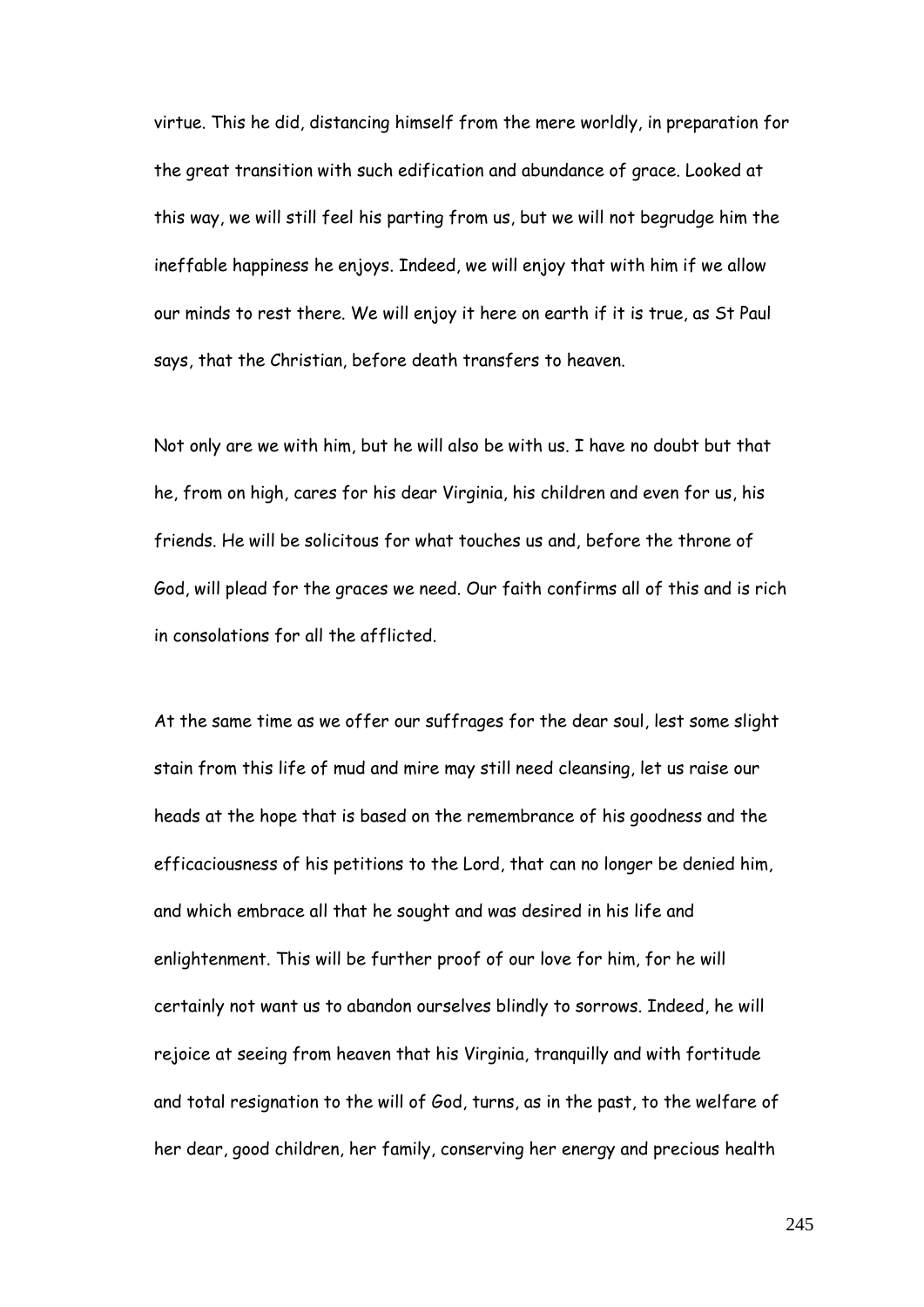for this good work and not wasting it in excessive sadness. The children will imitate the courageous magnanimity of the mother and will be strengthened against all those trials that are never lacking here below. If at the present moment they are objects of compassion in the heart of their mother, they have been reared and educated to exemplary courage and resignation to the supreme will, and they will one day become for her a reason for hope, joy, and, dare I say it, pride. All depends upon the attitude inculcated in them and the elevated thinking you transmit to them. This is what Pierino wants of you and will, invisibly, applaud in the conduct of his Virginia. Knowing what you are capable of, I have not hesitated to write to you in a style not usually used with women. So be courageous; the Lord will assist you.

Leonard, who is here with me, and feels deeply our loss, shares my sentiments and wants me to greet you affectionately. We will not fail to pray for the deceased, but also for the bereaved. Greet your dear children for me and believe me to be at heart, your servant and your cousin.

A.R.

## **140. To the cleric Germinio Martinelli at Domodossola (1329)**

Stresa, 14 May 1852

My dear friend in the Lord,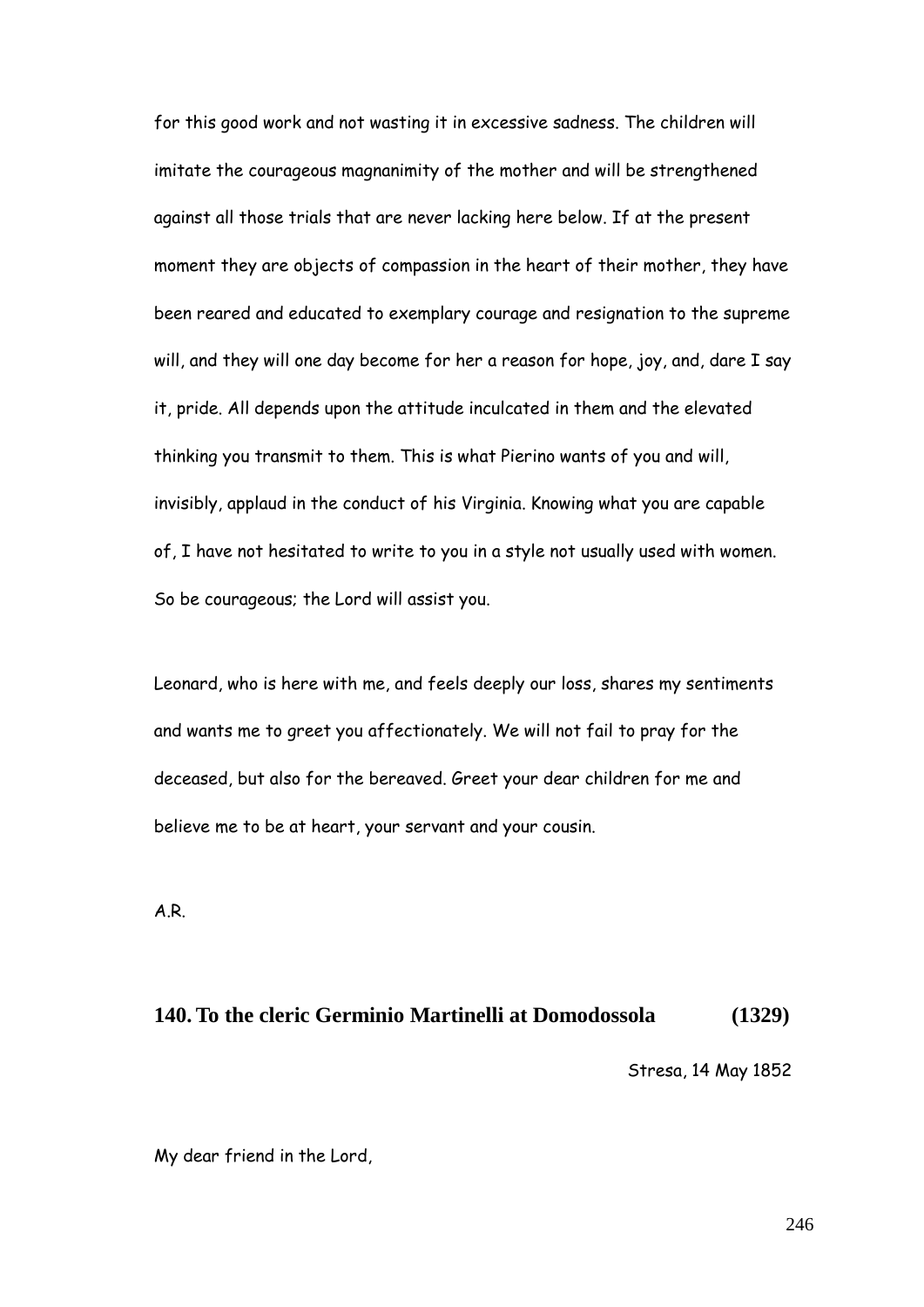Your letter caused me no little displeasure because, while I had hoped that with age you would have arrived at a solid and manly attitude, strong in virtue and religion, I see the opposite. You are still lightweight, allowing yourself to be led astray by your imagination and dominated by a childish vanity. But why leave the world if not to overcome pride and vainglory and seek the Lord in doing good for the neighbour? You would seem to have debased and dishonoured this and cannot be content and tranquil. Why? Because of a misplaced ambition to become a priest against the will of God and of Superiors. You want to enter by the window, like a thief, to end in hell as a priest. Why do you want to be a priest? To serve God perhaps? No such thing, but to satisfy the passion of pride, not to feel inferior to your companions, because to live in a lower grade would be insupportable for you. These are the usual motives put forward by the devil. If what you wanted was to serve and be pleasing to God, you would cast away those thoughts that impede you in the divine service and remain joyful and fulfilled in the knowledge that you needed no greater scope to serve and labour for love of him and so enjoy him forever in heaven. But it is not the salvation of your soul that motivates you, but rather your status and importance in this life.

How misguided you are! Just open your eyes for once and look at the truth and the salvific instead of the misleading and vain. Do you know what is salutary and true? I will show you how to become superior to all and to acquire a truly great dignity: this is how; "rise above all in virtue; Be more obedient and docile than all, the most fervent in the love of God and in prayer, the most detached from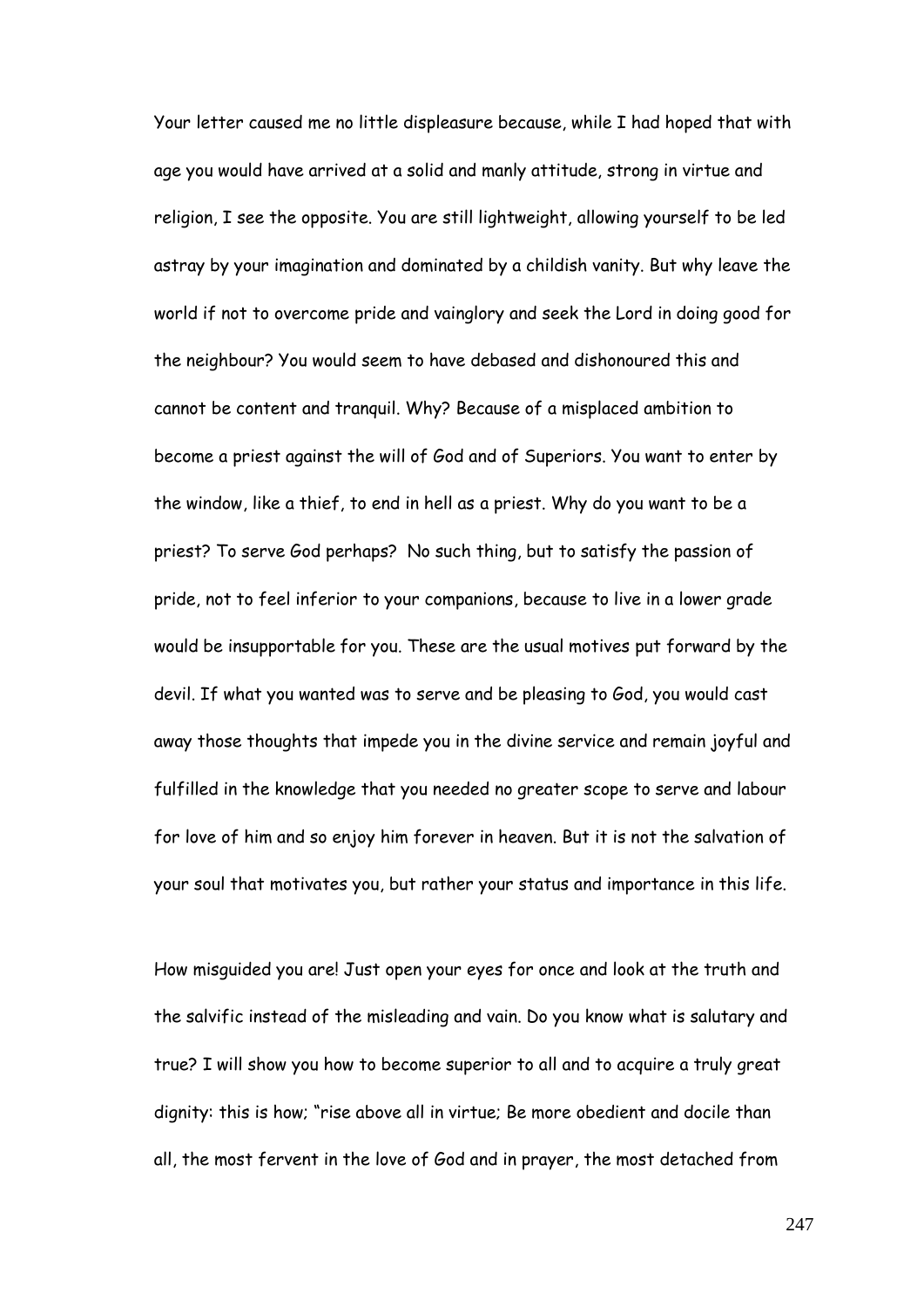self, the most dismissive of the world." There lies true dignity and greatness! This is the priesthood God wants of you.; none other. Remember how, some time ago, in the awareness of your own weakness, you wanted to make a vow renouncing the dignity of the priesthood? I forbad that, reminding you that it was already included in your vow of obedience. How quickly you have forgotten! Arise from this fall, shake off the melancholy and realise that the lay state is not a state defined by oppression and degradation (except in the eyes of the over-ambitious). It is, indeed, a noble and Christian state, and the layperson can be greater than the priest if he try to be more virtuous. Have courage, therefore, and stand up to your enemies who torment you to the point of entertaining the thought of renouncing the vowed faith in the God to whom you have made your vows. All depends on your will. Offer yourself once more to God, totally, and only this can bring you peace unending. Goodbye

Yours affectionately in Christ,

Rosmini. p.

## **141. To Don Michele Parma at Turin (1330)**

Stresa, 14 May 1852

My dear brother in Christ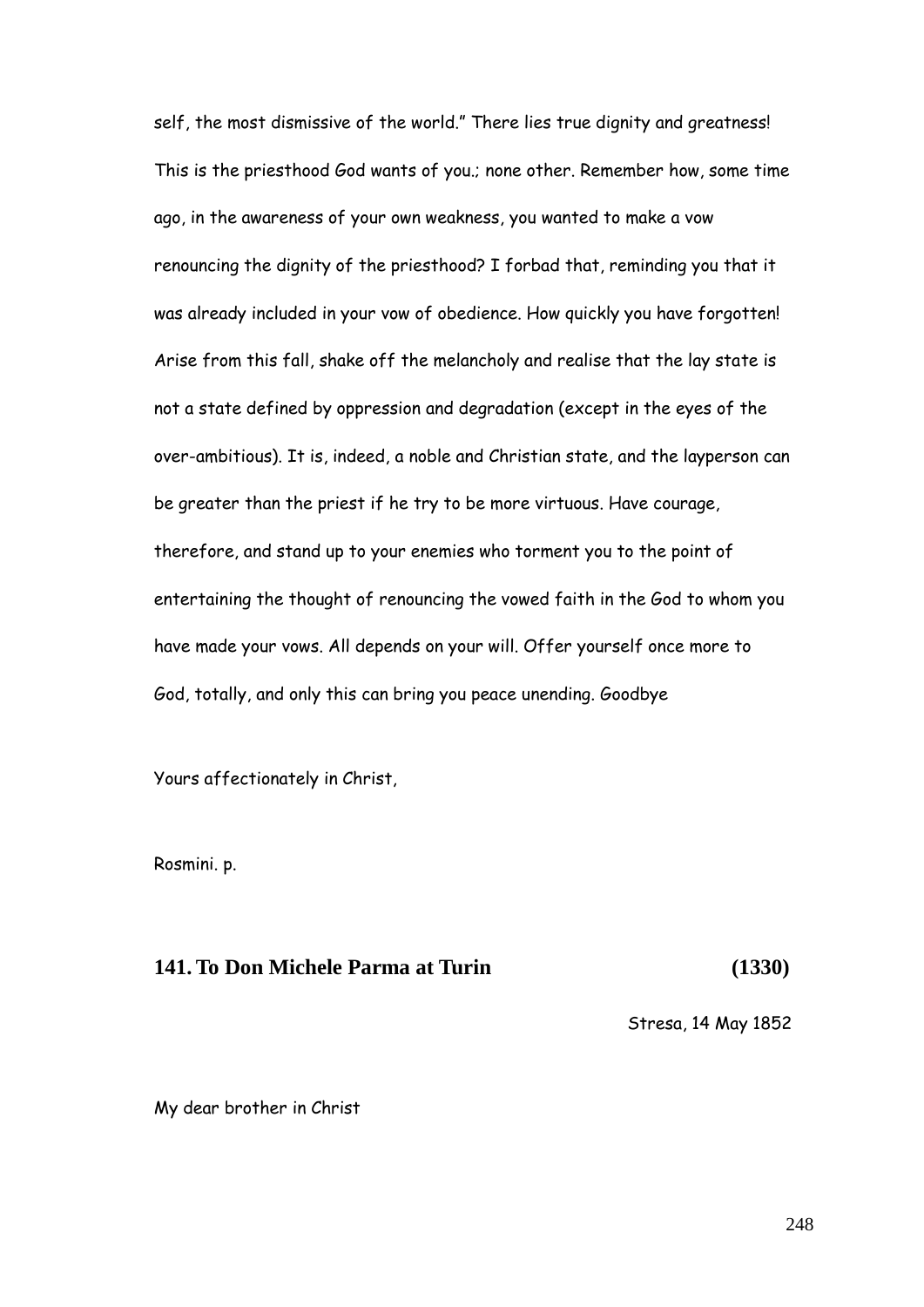I had an invincible presentiment that you would get hold of yourself and return to those ideas that God had inspired in you by which, on leaving the world, you consecrated yourself totally and perpetually to him in the Institute of Charity and bowed your neck to accept the sweet yoke of obedience. "The obedient man will sing of victories' is an infallible dictum of the Holy Spirit. For this reason I did not so much marvel at the contents of your letter of the 12th, but it filled me with consolation and I thanked the Lord who had pulled you back from the abyss to the presence to which you seemed blinded.

I believe that this time you really have changed, as you said, because you show that God has given you the light to understand that "he will repay your sacrifice with his protection" as he had promised Abraham when he said: 'Walk before me and you will be perfect. Fear not, Abraham, I will be your protector and your very great reward". We must be really persuaded that we cannot please God in this world unless we deny ourselves totally and suffer for love of him. This love can make the suffering seem light and accompanies it with ineffable consolations, but of a totally different nature to what is sougth in vain through the passions as directed by the maxims of worldly pride.

I await with keen desire the chance to give you a heartfelt embrace, convinced that, in the future, we will be much closer spiritually than formerly and that is something that will last to the end of our days. Indeed, in seeking only the Lord, labouring, suffering and rejoicing only in him, we are necessarily of one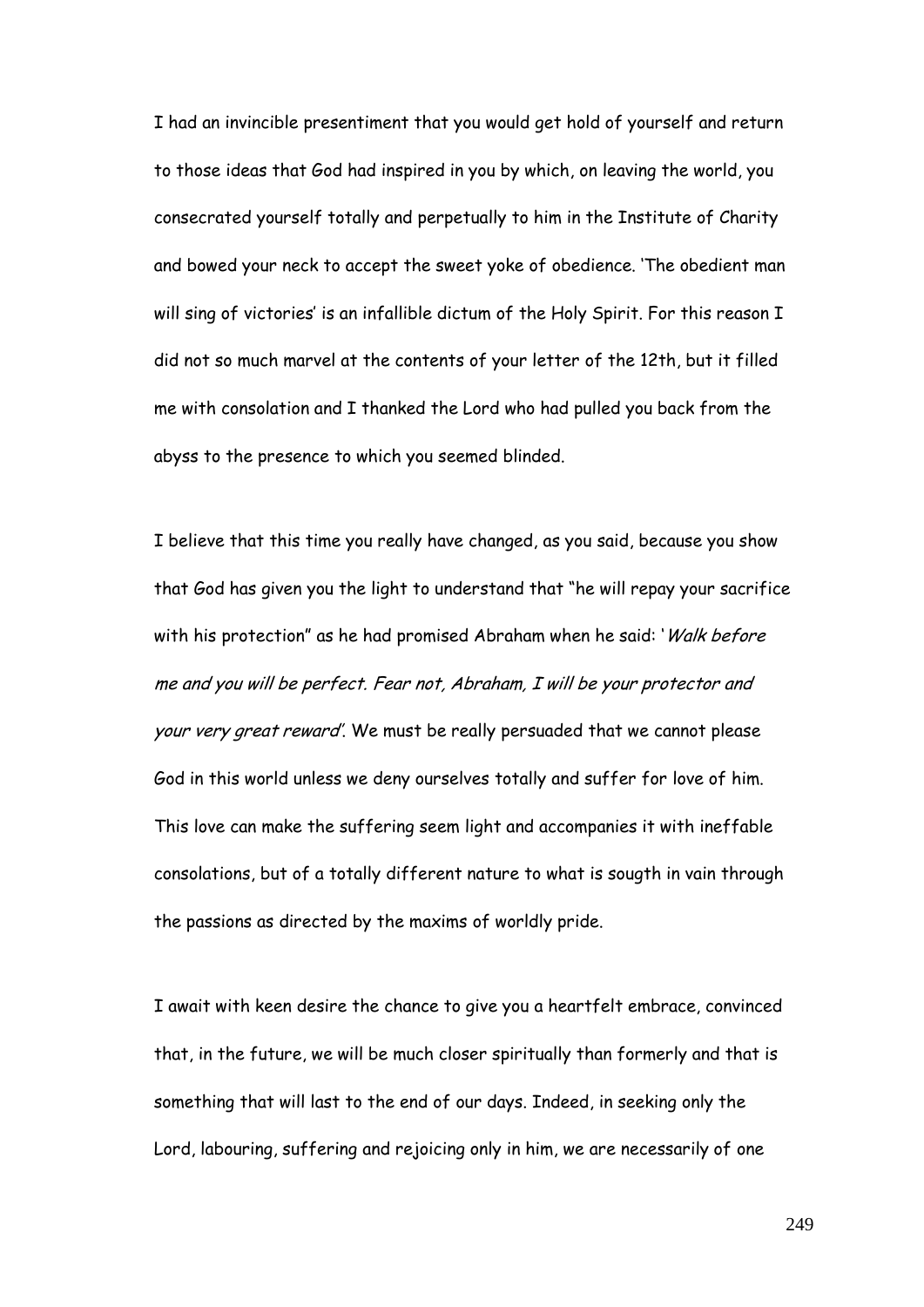heart and one soul. I embrace you affectionately and, as I have done hitherto, I will continue to pray for your every day that the Lord may be rich in mercy for you and bounteous in his graces. Goodbye

Your affectionate brother in Christ,

Rosmini. p.

## **142. To the cleric Germinio Martinelli at Domodossola (1331)**

Stresa, 18 May 1852

Ambition is an inordinate desire of honours and this desire is inordinate any time one seeks honours contrary to the will of one's own Superiors. You seek the honour of the priesthood and want to have it even against the will of your Superiors – in other words, you have this inordinate desire that is called ambition. I have no need to look into your heart in order to admonish you for your defect of ambition, as my obedience from God demands of me; actions and facts speak volumes here. Jesus Christ has taught us to judge by fruits and this is what Superiors must do. So you err when you say I cannot see into your heart: I don"t need to. Your actions and words are open to the dictum: by their fruits you shall know them (ex fructibus eorum cognoscetis eos) When I find one of my brethren who embraces the little and humble things and finds peace and tranquillity in these, following Jesus Christ, I say he is humble and I thank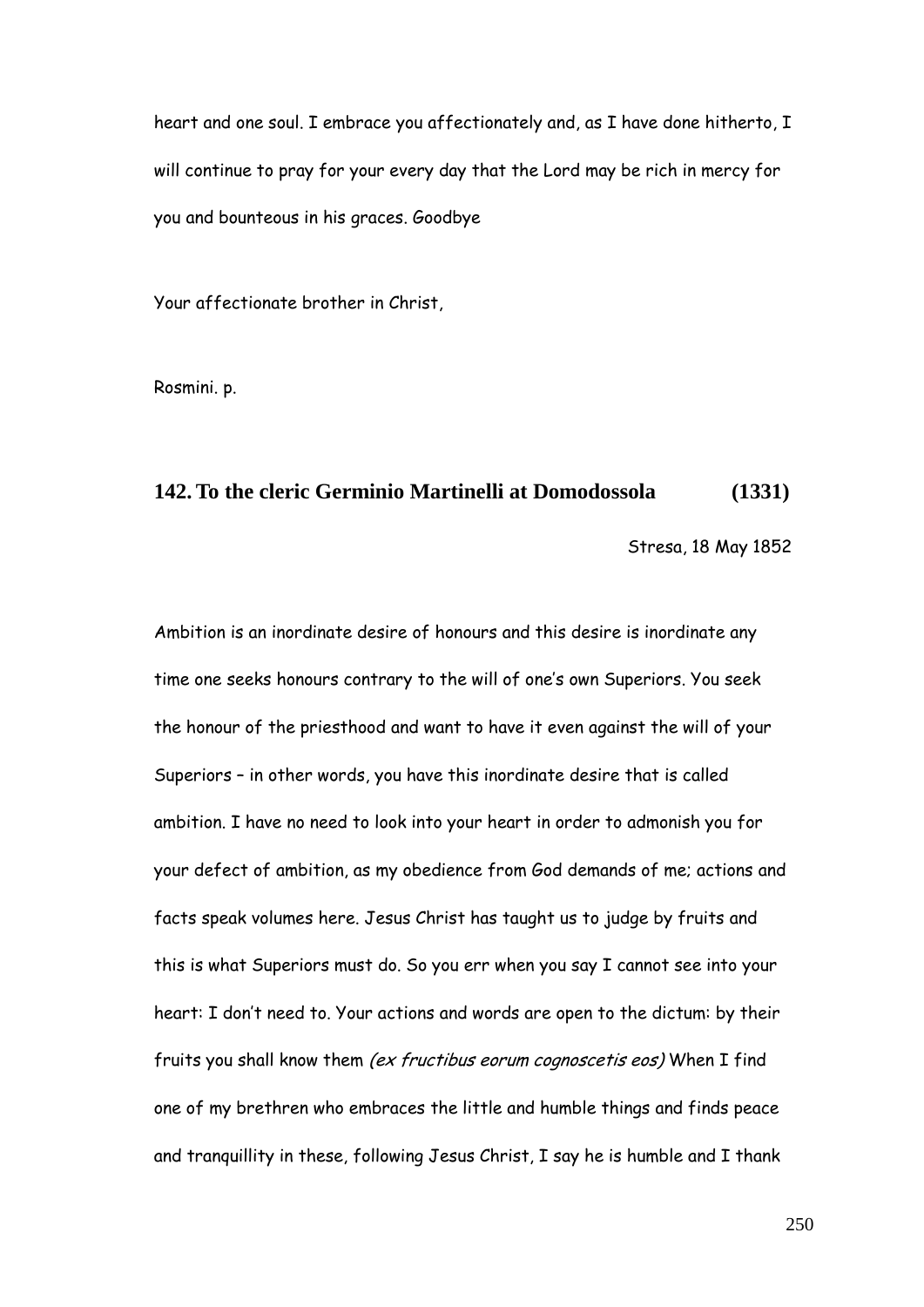the Lord. But those of regular opposite tendencies I cannot regard as humble, unless I cheat myself and them, and I would do them an injustice if I praised or approved their mistaken ways.

The example you put forward of externs is ill-chosen. We are Religious who have vowed to follow Christ in the love of humility and littleness and especially obedience, pledged to find our peace and happiness in these virtues. Conversely, those in the world who embraced the priesthood against the advice of their Directors must answer to God for that. How very many end in hell because of the passion of ambition! These are not the people we should be following but the saints who feared the burden of the priesthood and only accepted it when constrained by obedience to do so. To you it seems to be an intolerable burden to exercise the most honourable and noble office of professor without being a priest; but what"s the source of such distress? It is the passions that cause such exaggeration, making you see dishonour where none exists. So overcome your self-love, get rid of the misguided ambition that torments you and you will immediately find contentment and peace. Not only will you easily resign yourself to the position you hold, but it will become so dear to you that you will not want to change it for another. Then you will no longer find obstacles to devotion and piety, but rather be helped because God spreads his grace abundantly to humble souls who seek him and find in him the fulfilment of all their needs, as the infinite good in whom nothing is lacking.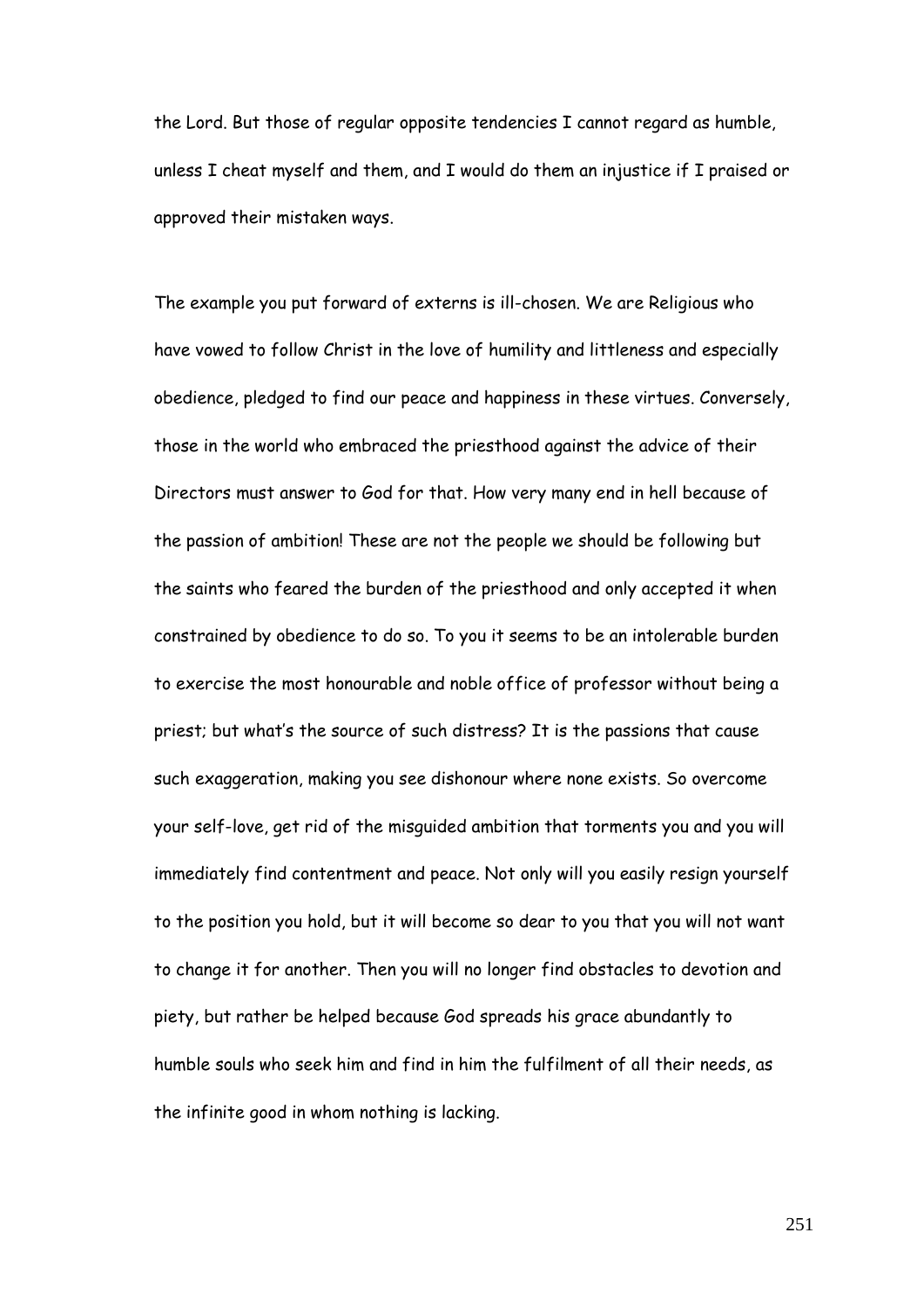It is necessary, therefore, that you begin to know yourself. Open your eyes to your own scars and cease misinterpreting the directions of Superiors. To do this, you must firstly put the knife to the root of the evil and sever it. If you take seriously this self-study and become conscious of the defect I have dispassionately brought to your attention; if you will resort to the practice of a true, sincere and joyful humility, then all this melancholy that now oppresses you will disappear, you will put dejection behind you and with it, the tendency to anger when Superiors correct you for your own good. Your believing, as evident in your letter, that you are not loved by Superiors, but rather, a thorn in their sides., comes from the same infected root that renders you blind and causes you to mistake love for hatred and necessary admonitions as persecution. How mistaken you are! What"s more, you never recognise your faults and confuse your brain with sophistries, born of your passions and bringing nothing but darkness. I am also aware of your lack of wisdom and your failure to open yourself to the Holy spirit and show docility and obedience in the Institute to which you have been called: hence your lack of peace. What is the remedy for all of this? Conversion of the heart to God and alignment of your mentality with the rules of the Institute, which are those of Jesus Christ; begin there! Then examine yourself, to the depths of your heart, silencing all self-love and all deceptive passion. If you do this, you will begin to know the happiness you can enjoy and will not again allow passion to blind you to that happiness. Listen, therefore, to my voice and find in it the will of God. Love that will with your whole heart and so learn that the Lord, who guides his own through divers ways,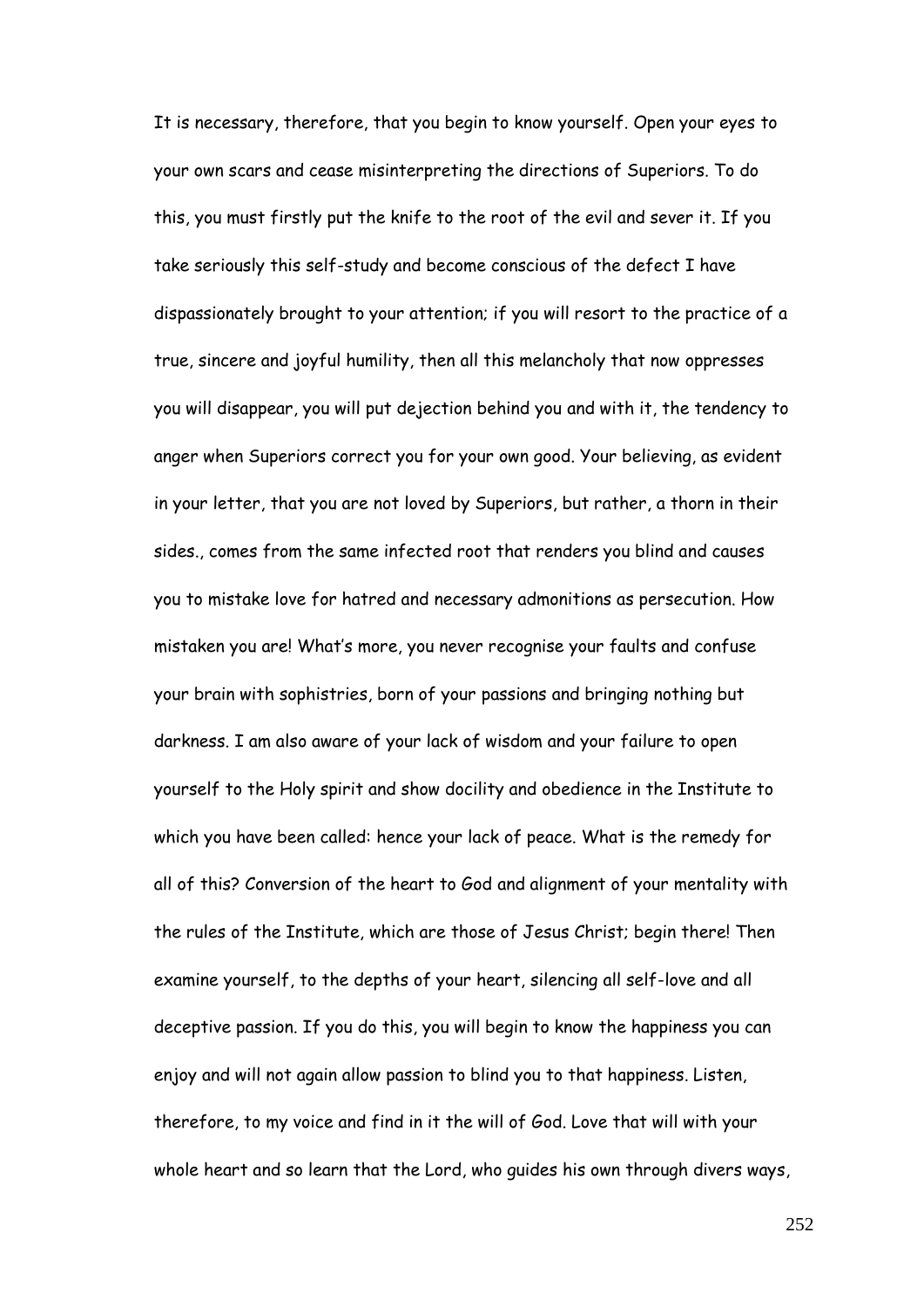giving each one his own path by which, through God"s goodness, he will attain eternal salvation. May God bless you.

Yours most affectionately in Christ,

A. Rosmini. P.

#### **143. To Don Antonio Mazzotti, Rector, at Domodossola (1332)**

Stresa, 21 May 1852

My dear brother in Christ,

You will need to go gently in spurring on Abbene and Masante, the former to the study of physics and the latter the scholastic course. They should not exceed their capacity. But, even in gentleness, they must know that this is the wish and will of Superiors, and so have greater motivation to commit themselves. When Abbene asks you to pray that God will give him the motivation to study, tell him kindly that this not a good prayer, because this is in his own hands. If he doesn't want it, it is offensive to suggest that God will miraculously change his mind. I find their fickleness of mind to be widespread. Some want to do nothing and expect God to do everything, even what they don"t really want!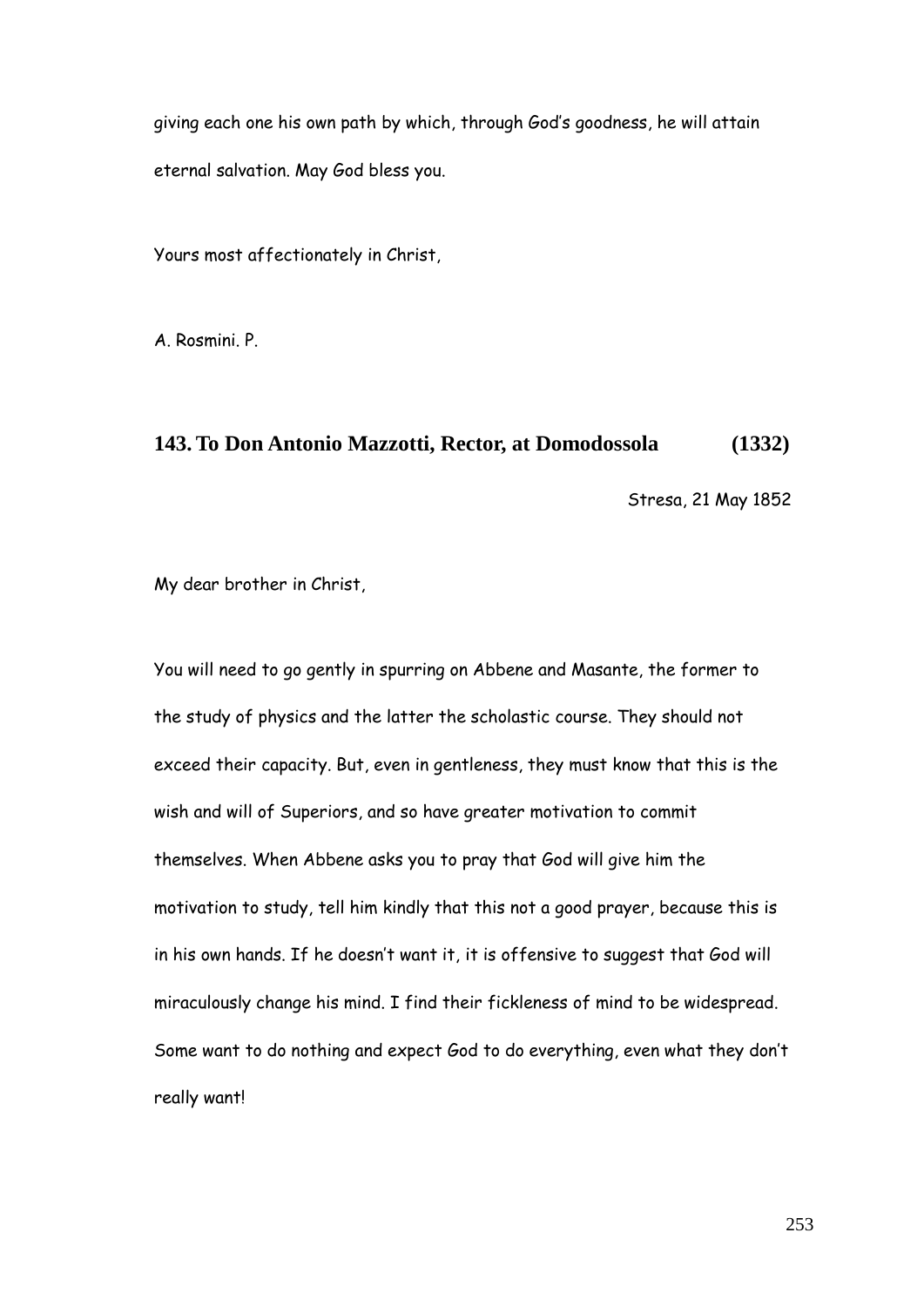As regards Masante, his delicate state of health obliges us to proceed carefully. Do only what is essential for his scholastic progress. He can spend the rest of his time in mechanical occupations, even tiring and demanding ones.

If Abbene, as you said, takes on other studies, such as languages, make out a precise horary for him so that he will study what is necessary and assign him somebody who will help him with physics. For the rest, as I"ve already said, be gentle, avoiding what might cause agitation or irritation, above all seek constancy and uniformity in the Regimen. Goodbye.

Your affectionate brother in Christ.

R. p.

# **144. To Sister M Francesca of the Josephines at Stroppino (1333)**

Stresa, 24 May 1852

You should not have burdened yourself by writing your very courteous letter, thanking me for doing such a little thing to assist your venerable ailing Sister. I wish I could do something more for a religious community that is totally consecrated to God and the service of the poor, and that would be no more than my duty. So please avail fully of my ice-box in the future without feeling in any way under a compliment to me. Indeed you would do me a favour in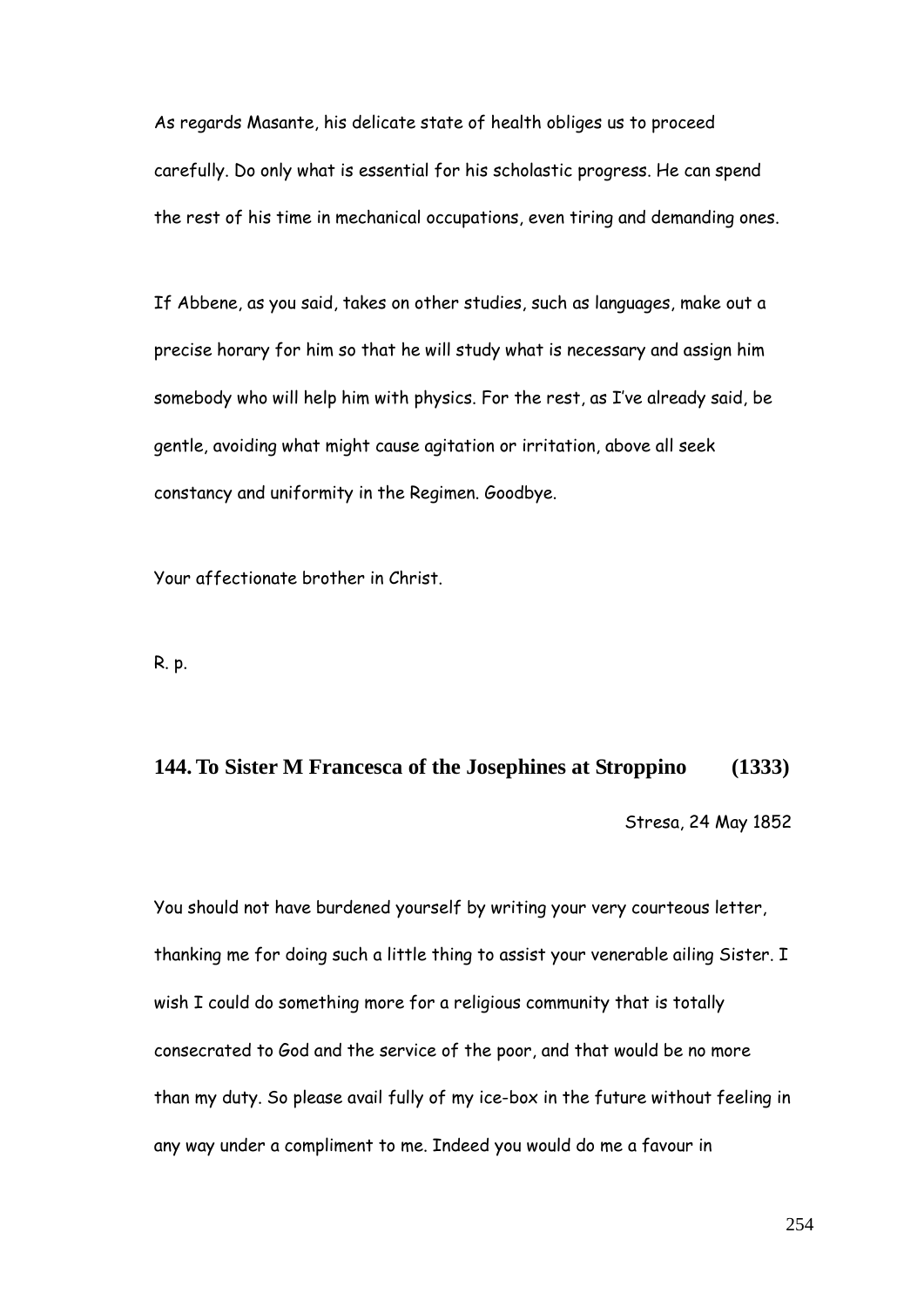demanding of me and not vice versa. I recommend myself to your fervent prayers and to that of your esteemed companions.

Your devoted servant in Christ

A. Rosmini. p.

#### **145. To the cleric Germinio Martinelli at Domodossola (1334)**

Stresa 26 May 1852

I had hoped that on reading my last letter, you would have entered in to yourself and, realising what a wound had opened in your soul, you would lose no time in medicating it with an oil and wine mixture. Unfortunately, I gather from your latest letter that you re still blind to the real state of your soul and your need to seek spiritual remedies to be found in the teaching of Jesus Christ and in the spirit of the Institute you embraced. True, you recognise and confess that you find you are dominated by frustration, anger and pride, or, in other words, by an evil spirit. But, instead of repenting of all this, you justify it with head held high, even lauding ambition, that detestable vice, the source of so much that is evil in the Church, which our Institute, based on humility, pledges to combat it, eradicate it from its members and obliges them to renounce it totally, is with all other harmful passions, no longer seeking to please man and God alone. In this regard, you have also misused a passage from St Paul –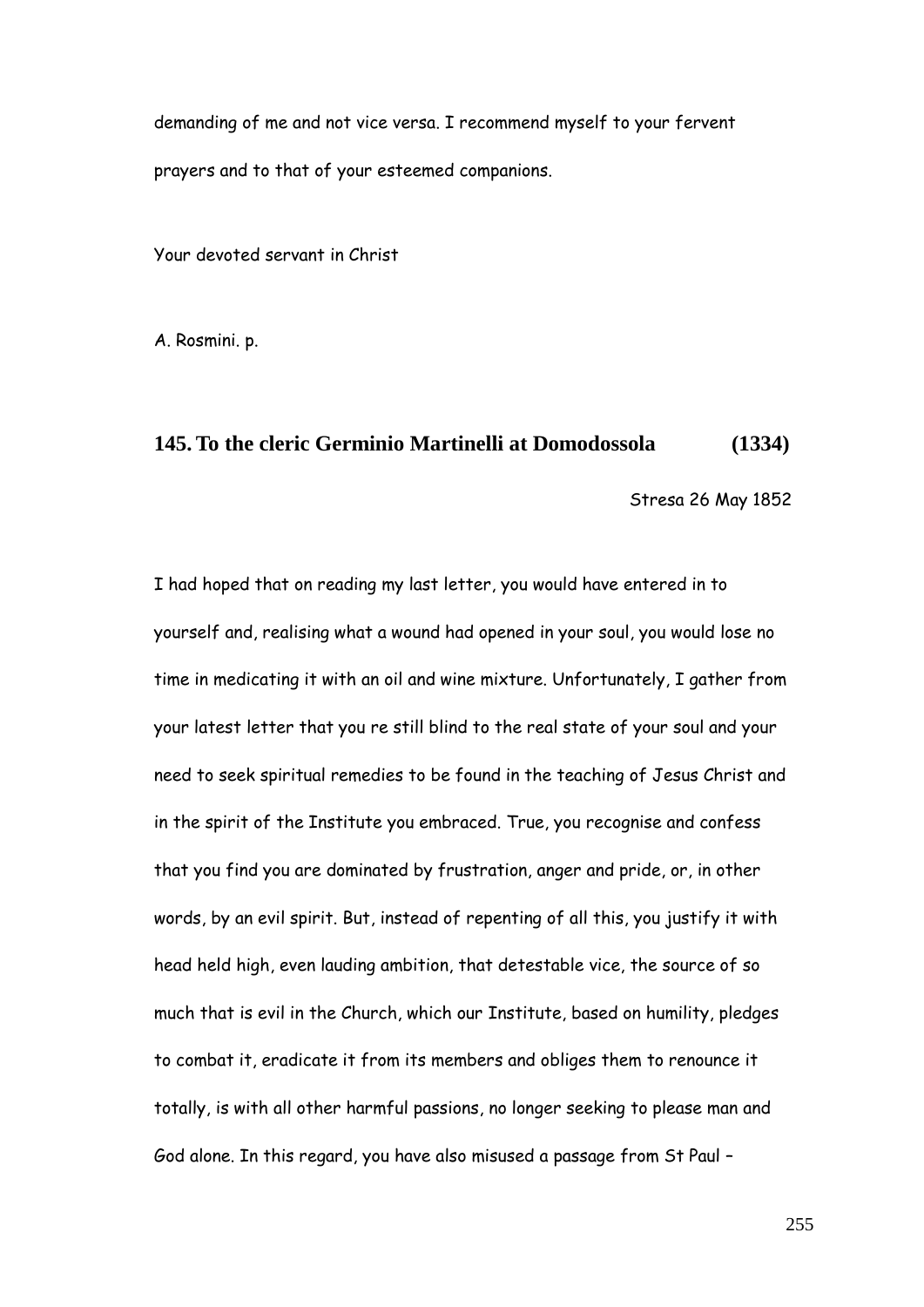unintentionally. If you study what the Fathers of the Church have said on this, you will be ashamed of your ignorance and temerity. With such errors and sophisms and such proud attitudes, you could not be happy in yourself. It does not surprise me that your judgement is so warped that you say the person not promoted to the priesthood is disgraced. Your imagination suggests disgrace where it should show peace. Those same passions to which you give free rein, so misled are you that you are ungrateful to God, to the Institute and to Superiors, whose kindness and patience escapes you. While you could be happy, since you lack for nothing for body or spirit, you insist on tormenting yourself. Pride leads to jealousy and to continuous confrontation with other. Instead of crediting others with goodness and sincere effort, the egotistical eye seeks out defects and exaggerates them out of all proportion. It is out of proportion to reprove Superiors for having promoted others to the honours they craved when you know not the motives and reasons on which they acted, outrageously accusing them of arbitrary decisions. These and other insults in which your letter abounds show clearly your attitude to the priesthood, while you have no doubt that you are worthy of it and merit it. You also sit in judgement on how the Institute is governed, seeing your lack of promotion as evidence that nothing goes right and you come to tell me that you heard as much , who knows where, and you instantly accept that you seek to reinforce your opinions, citing some who were dismissed from the Institute, for reasons you know nothing of. The Institute does not need such people and Superiors, far from mourning their departure, thank the Lord when they are rid of people who fail to live up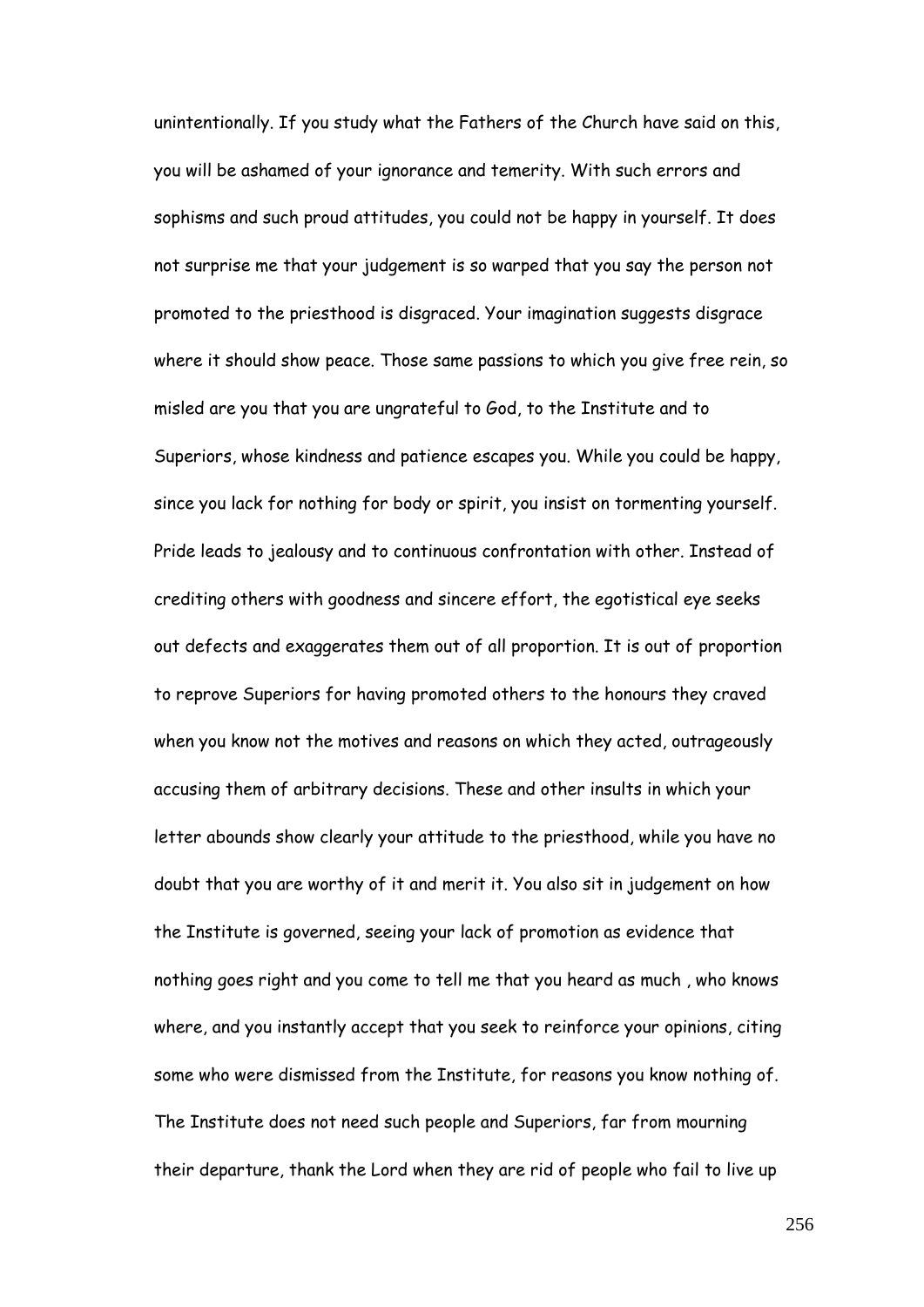to their vocation or the holy Rule. Superiors are not anxious for large members. They want good members, be they ever so few. Those of faith and who are Godfearing, follow the straight path and what awaits them causes no anger with Superiors. They, instead, raise their eyes to God who disposes all, and bless and praise his dispositions and will be known (? Page 46) to be most loving and just. If God had wanted you to be a priest, he would easily have found the means to bring the minds of Superior to this decision. You have not considered this because, instead of turning to God, you think only of self and of giving vent to your anger with Superiors who have always treated you with charity and did what was best for you. Your defects are hidden from your eyes. Your disobedience and past defects are as nothing to you. You are a model of virtue! Your very vices you see as virtues. Your pride-ridden ambitions you see as love of justice and good order, your insolence as sincerely and your temerarious judgements on things and people you see as wisdom.

I make a great effort to write you these letters in the hope you might amend your ways and you respond to me in your usual tone, full of pride and stubbornness. Behaving as you do, you have reason to worry that God may visit on you a punishment of the most serious order, that on the soul. If you wish to avoid this, get rid of the attitude of disrespect and get serious about the cultivation of humility. Tell me clearly whether you intend to amend your ways or not, to overcome your passions and recognise the evil you are doing in thinking and acting as you are – or do you continue in your obstinacy?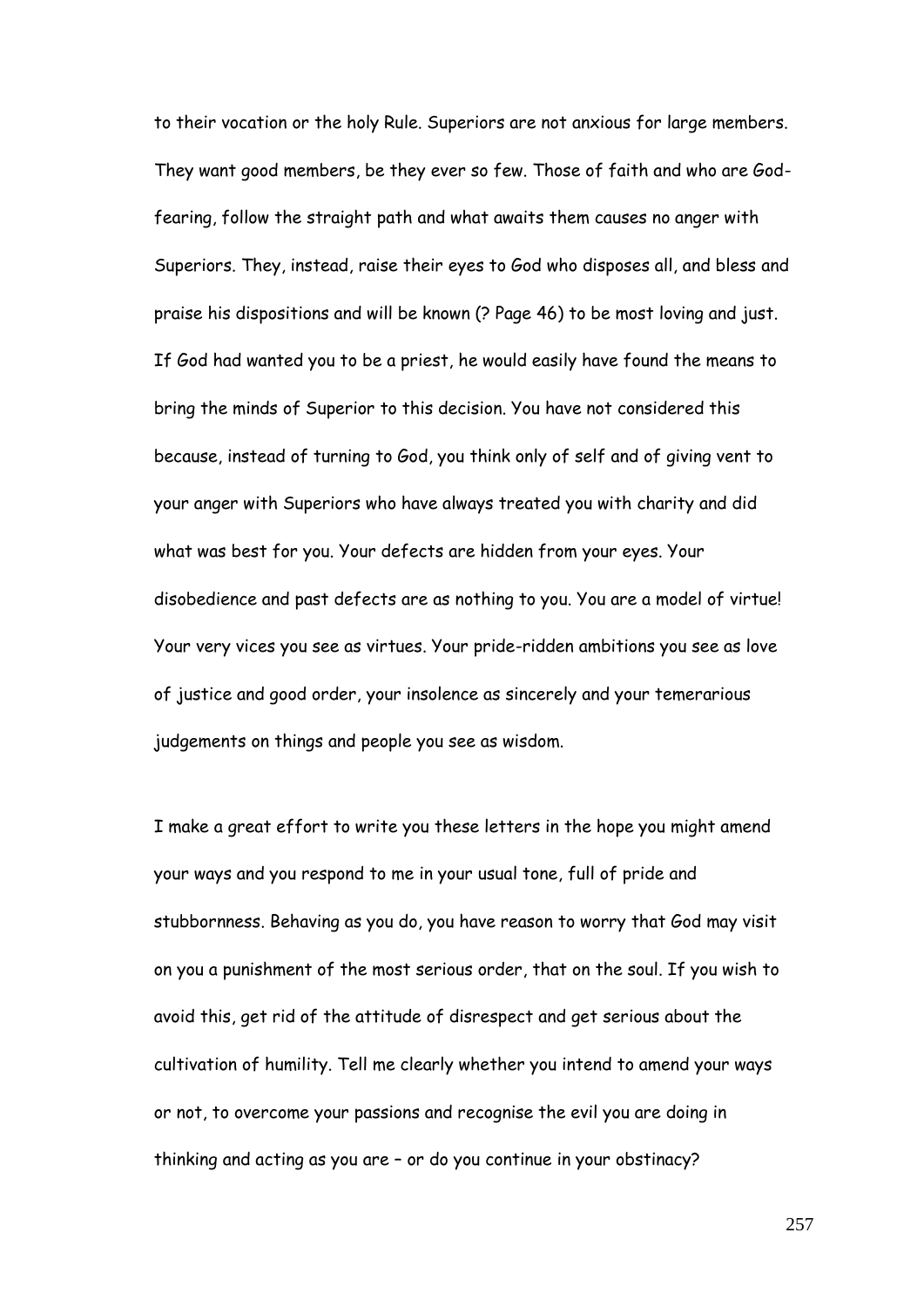I commend you to God daily, praying that he may enlighten you. Goodbye.

Your father in Christ,

A. Rosmini.p.

#### **146. To Giambattista Pagani at Ratcliffe (1335)**

Stresa, toward end of May 1852

My dear brother in Christ,

By now you will have learned of the nomination of dear Rinolfi as your vicar. While your deteriorating health is serious, as I gather from your letter of 22nd and from other brethren, I put my trust in God, believing that he may grant us the grace to meet one another again. It is good that the doctor sees no immediate danger. I am anything but pessimistic. You do need total rest for body, mind and spirit; the body in order that bodily function can profit by regularity and nature can work on the restoration of the wounded lungs without hindrance; the mind availing yourself now of the vicar you"ve been given, having him do all that pertains to your office, except, perhaps, occasional advice, allowing yourself freedom from all concerns, resting like St John on the Saviour"s breast. With regard to peace of spirit, I thank the Lord with all my heart for giving it to you in abundance, adorned with his most precious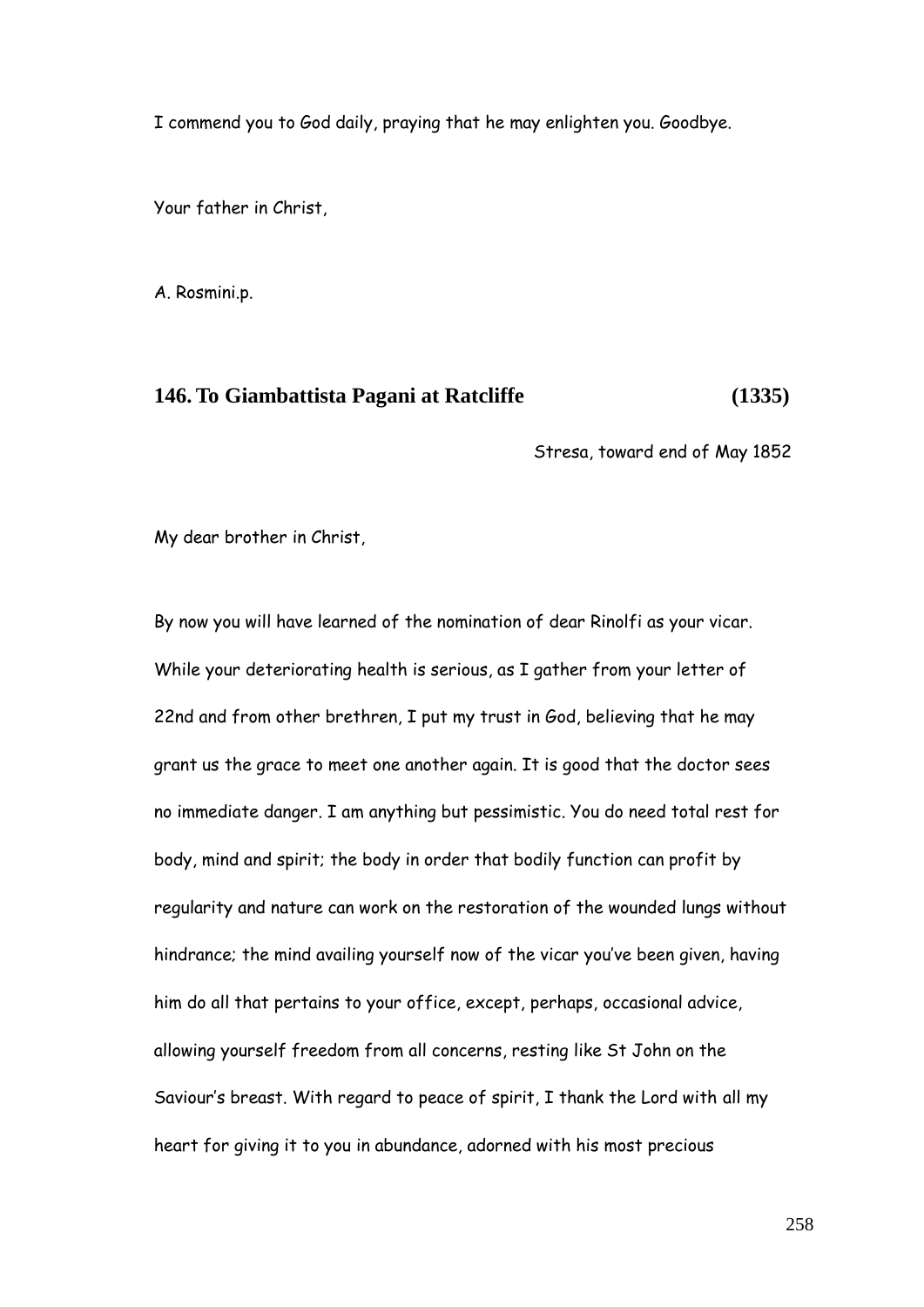consolations. May love relieve you from all fear of the imperfections and shortcomings of fragile humanity. Let them be immersed in the blood of Christ and no longer register except it be to exalt the Lord who replaces our sins with the trophy of his glory. To the words of the apostle with which you began your letter; "I am now read to be offered", you should add these also; "I have fought a good fight, I have finished my course. I have kept the faith. All there is to come for me now is the crown of uprightness which the Lord, the upright judge will give to me on that day". This is a canticle you will send up to his mercy. It is fitting that we recognise what he has done for us and rejoice in his work in us because his mercy is eternal. In the depth of his multitudinous mercies, nature and creatures are entirely absorbed so that he is all in all, omnia in omnibus and we live in his life.

Here, there is incessant prayer for you, both by the brethren and the Sisters Please ensure that we are kept abreast of the progress of the illness, as you have thus far. I would especially to hear the considered opinion of the doctor.

Embracing you in Jesus Christ,

I am your affectionate brother,

A Rosmini.p.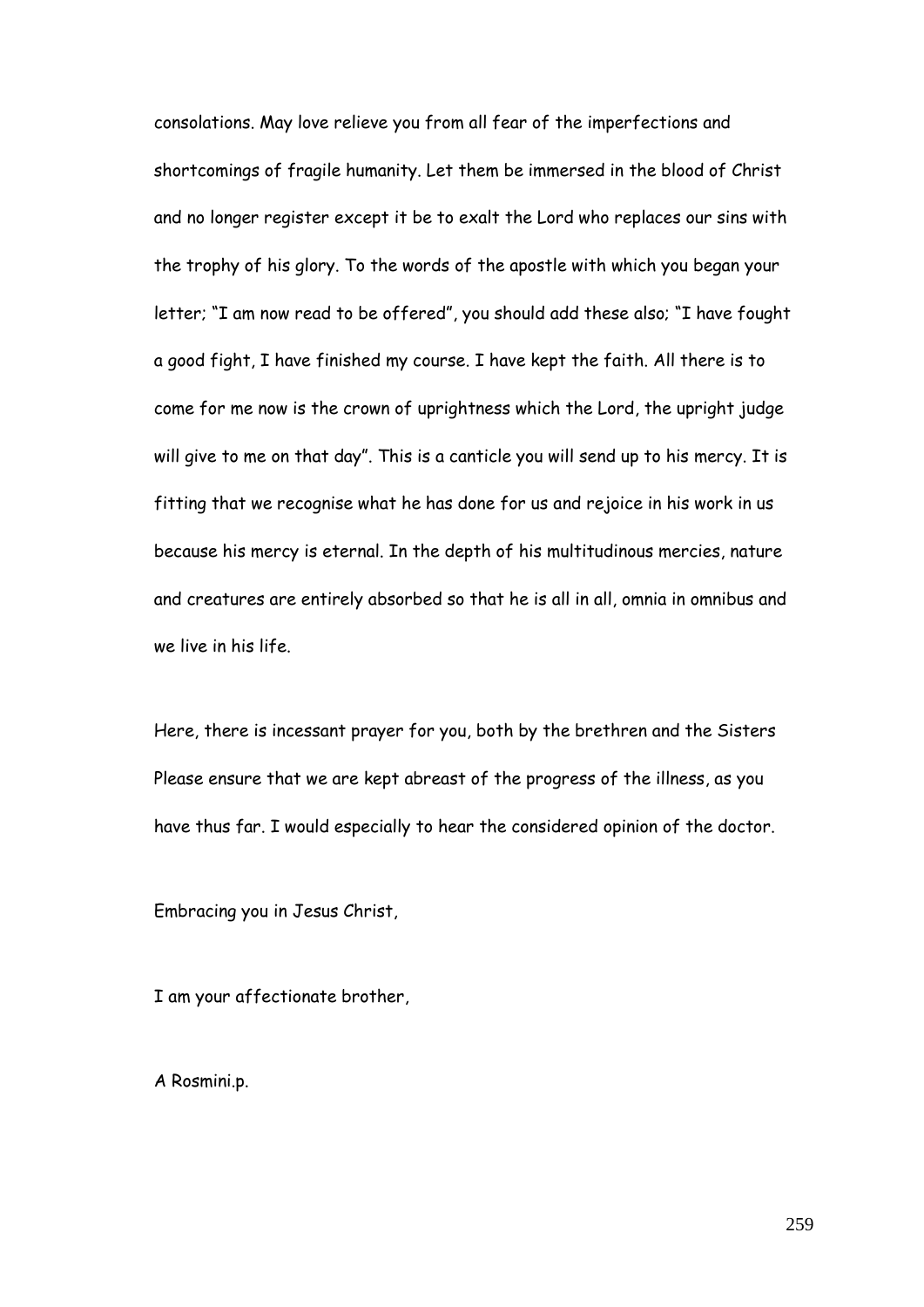## **147. To the cleric Germinio Martinelli at Domodossola (1336)**

Stresa, 1 June 1852

My dear Son in Christ,

You can certainly still remedy the damage, past and present and I am not losing hope. If you wish to do so you must:

Change totally your way of thinking, spiritualising it more in conformity with the Maxims of the Gospel and the Saints. They placed all their good in humiliating themselves, never reckoning themselves worthy of honours, much less coveting the, which is directly contrary to your profession and to Religious vows.

Don"t" imagine you have been dishonoured when honours are not in question. Ambition and similar passions would suggest otherwise.

Seek greater union with God, especially in prayer. It is here you can acquire the spiritual lights essential to the serious pursuit of our salvation and sanctification.

Strive to arrive at perfect obedience. When what Superiors want differs from what you want, you must not get angry or take it badly. Doing so would indicate a disordered attachment to your own will. Strive to stay truly in conformity with what they want. Nor should you see them as causing difficulties for you.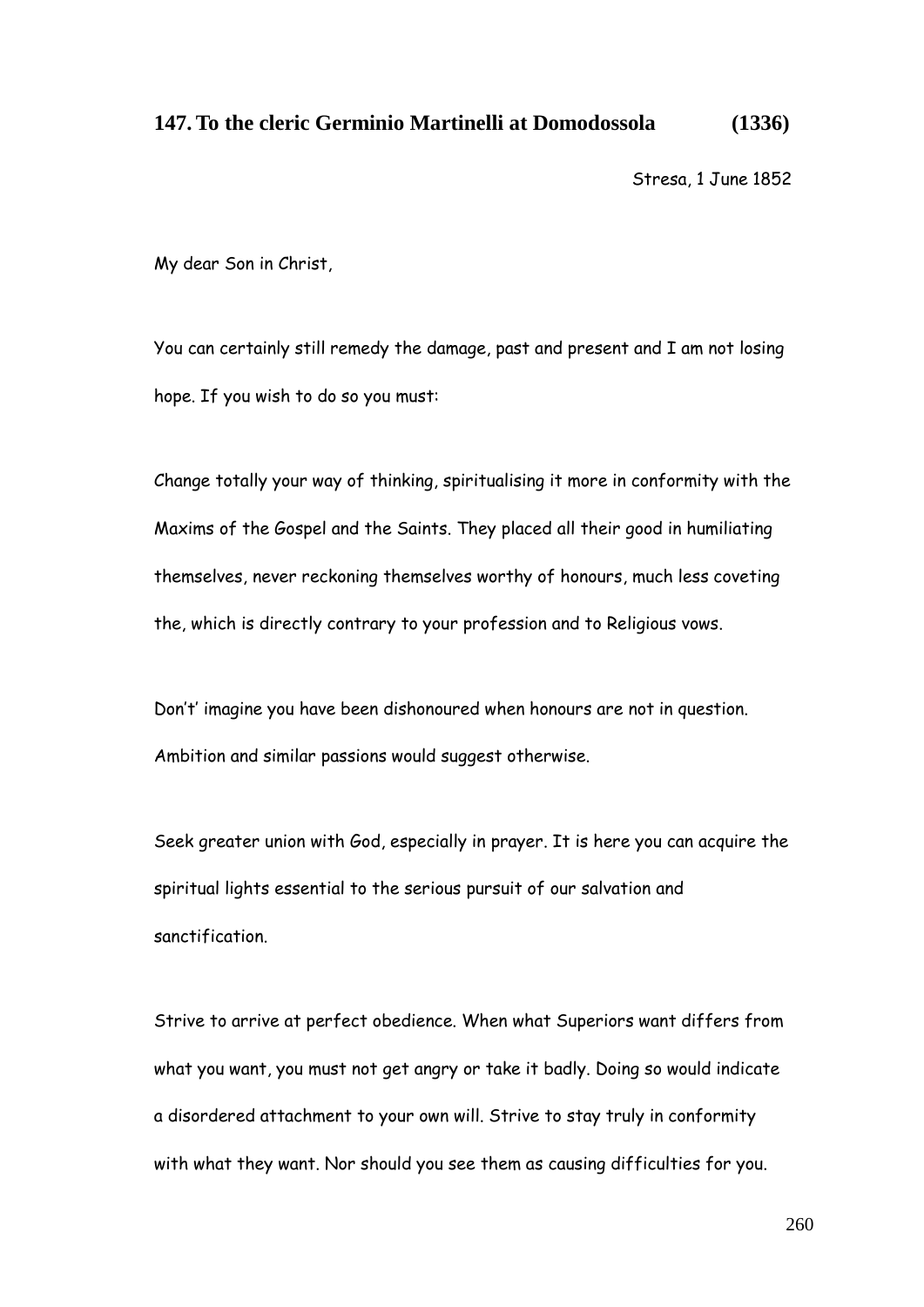The difficulties come, not from the Superiors, but from your own passions and your excessive attachment to self and to your own ideas. These you make absolutes when they should be subordinate so that you can always, but from the heart "not my will, but thine be done", in the words of Jesus Christ. In this way you can love your Superiors, leaving to them the office of commanding and you do your best to obey faithfully and cheerfully. In this case, the protection of God will not be lacking. God always protects the obedient and rewards them abundantly with those truly good things that are to their benefit.

You must resolve to overcome yourself and get rid of all bitterness, keeping heart and mind in peace. This will be achieved when, anxious only to please God, you will be entirely indifferent to all other things, being equally content to receive or forego them. This is characteristic of those who truly love god and it is the touchstone of the sincerity of our love.

In school matters also, it is important to be at one with Superiors. Where their judgement differs from yours, theirs must prevail, without bitterness or complaint on your part. In a word, you should imitate the Saints, rejecting worldly ways in seeking sophisticated and specious reasons of defending oneself, instead of ceding instantly and thanking God for the opportunity to do so. If you do not appreciate the beauty of this teaching of Christ, pray earnestly for the light to do so and it will be given you. As St James tells us; "Any of you who lacks wisdom must ask God". Has it ever happened that a truly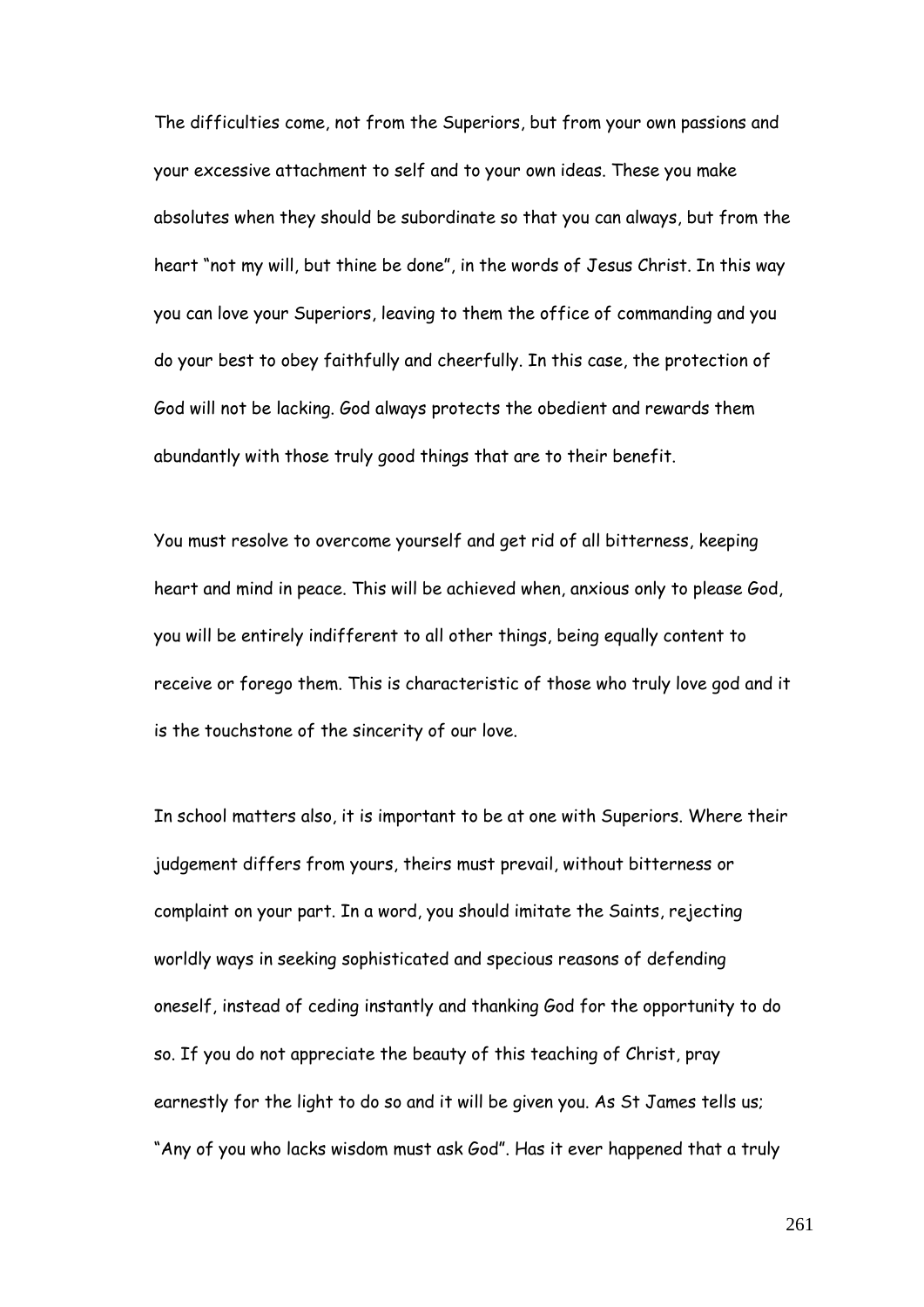obedient person had a split with his Superior? It would be impossible! The truly obedient enjoy an unalterable peace and so is bound to the Superior by the strictest bond of charity. He is always in agreement with his Superior because he cedes to him always in total confidence.

Let me know if you are ready to embrace these maxims and allow yourself to be directed, because only thus can I have confidence in you.

May God bless you

Yours affectionately in Christ,

Padre A. R.

## **148. To Don Emilio Belisy at Carpentras (1337)**

Stresa, 7 June 1852

My dear brother in Christ,

If we wish to build, it must be on solid foundations. Such foundations cannot be other than the evangelical virtues, practiced in an eminent way. When I think of those virtues, of the generosity involved, the prayer, the obedience, the mortification and the abandonment to divine Providence, this little house needs at its founding, and when I contrast all this with your recent communication,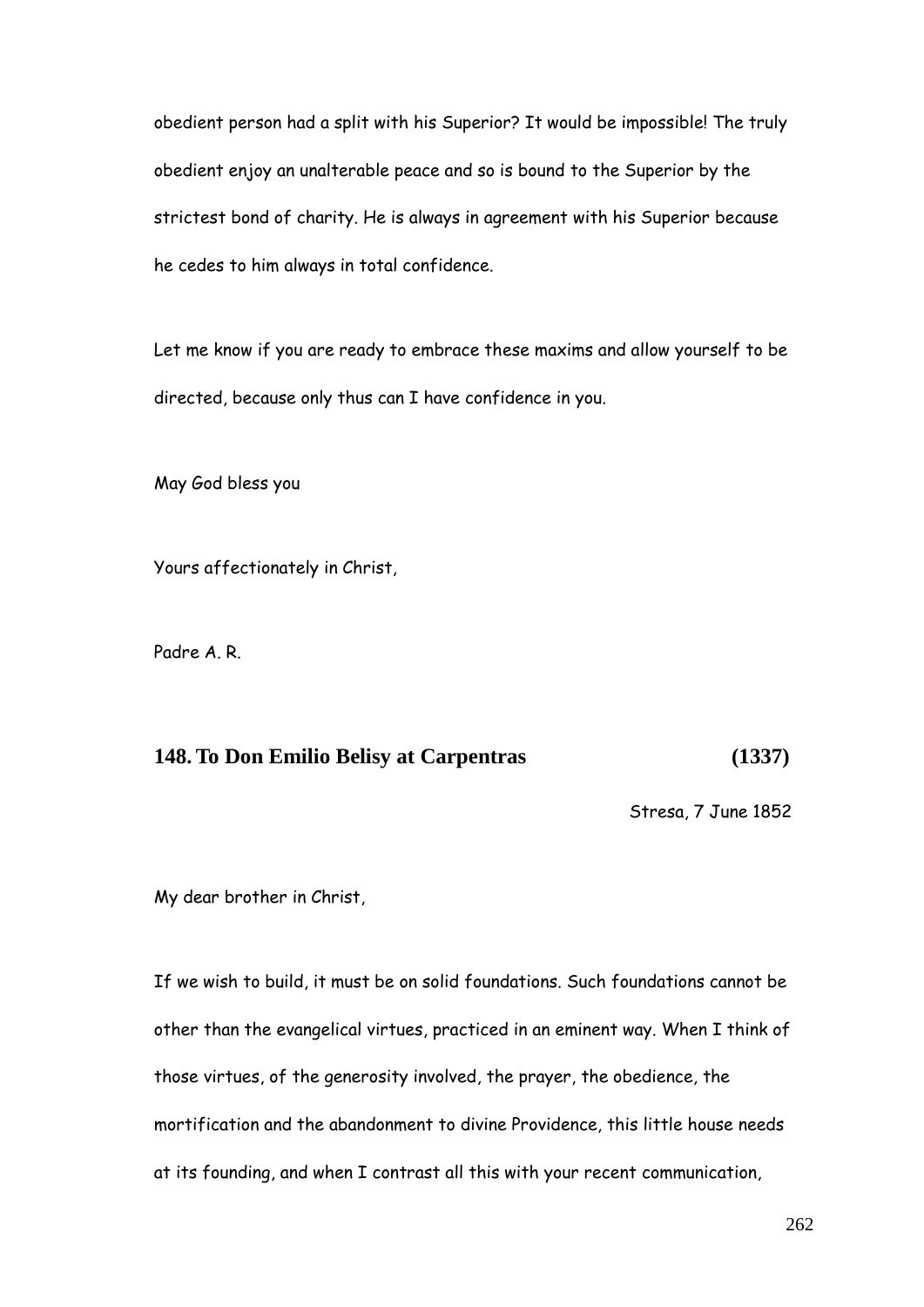with your questioning whether you are its (sole) Superior, with your subtleties and with your human prudence, I fear it is impossible to go on and expect to build on rock, that is, on God himself. Instead of dealing with substantial mattes, such as obedience and the faith that it entails, you want to know if Visitators have a long or a short stay, whether you are the Superior or not? If you expect me to reply to such miseries, I will tell you that you re ill-formed on Religious Visitators and I would ask you to re-read the letters I have written to you on the subject. But woe to us if we get mired in such incidentals, more worthy of sophists than religious men and disciples of Jesus Christ! What alone matters is resistance to your passions, sacrificing yourself for the love of Jesus Christ in perfect obedience, as good Religious do. You are concerned with what people might think, what your relatives will say when they learn that you are not the Superior or the Major Superior? Well, my God! Do a little praying and God will illumine you into understanding that the foundation of this newly established house must not be sought outside, not from the populace or your relatives, but from the spirit of God, a spirit of prayer and denial that animates it from within. Blessed are those who want to appear and be thus. This Spirit is the very substance of our Institute and our rule. You want to be Superior for the better; but the better way consists in the employing of self, in prayer and trust in God. Only he, and not man, however prudent he may seem, can establish, conserve or bring a Religious house to an end. And where is God? God is found in prayer, in perfect obedience, in self-denial, in the sacrifice involved in pure charity. It is in vain to seek him elsewhere; quite in vain. We also have a special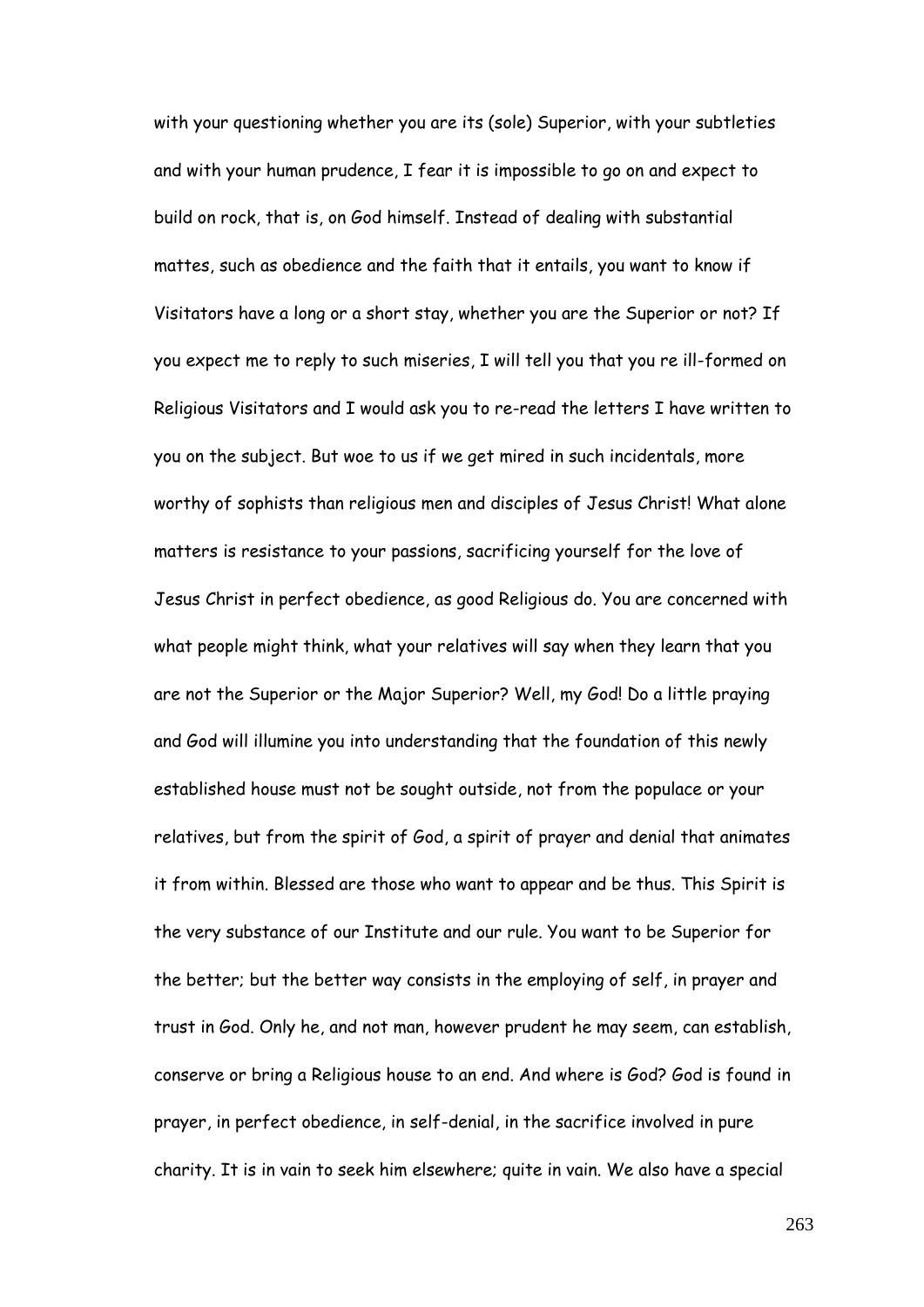vow not to seek any office, in the Institute or beyond it. Then how come you have no scruple at your discontent at having a Superior with you? You will tell me it is not a question of ambition but that it were better you were the only one. So you judge in your own case and contrary to the will of the Superior, which, for the obedient , is the equivalent to the will of God himself. Do not delude yourself, because, by such delusion, you will harm both yourself and what is still an experimental work. The total inexperience of your companions makes them vulnerable also. I would like you to tell me, in total conscience, if you think you have the qualities necessary to be a Superior. If you think you do, would you feel you also are sufficiently healthy and energetic to lead your brethren in the observance of the rule and the religious practices required by the spiritual life in a Religious house, especially a young foundation. Such a house must acquire Religious ways and, if it is likely to do so, it must have a Superior responsible for the formation of the whole house.

You proposed to me the division of authority, you, taking care of the external and the other internal discipline. If you reflect a little, you will see how impossible this is. Government must be single to avoid a Kingdom divided against itself. The spirit must be single and external things remain in harmony with the internal. In such a hypothesis, you , as an internal member, must be subject to the internal Superior. Numerous conflicts would result. These could not be resolved by ordinary measures buy only by fundamental humility, union with God and a spiritual vista that bases itself on God"s word and seeks only God"s help.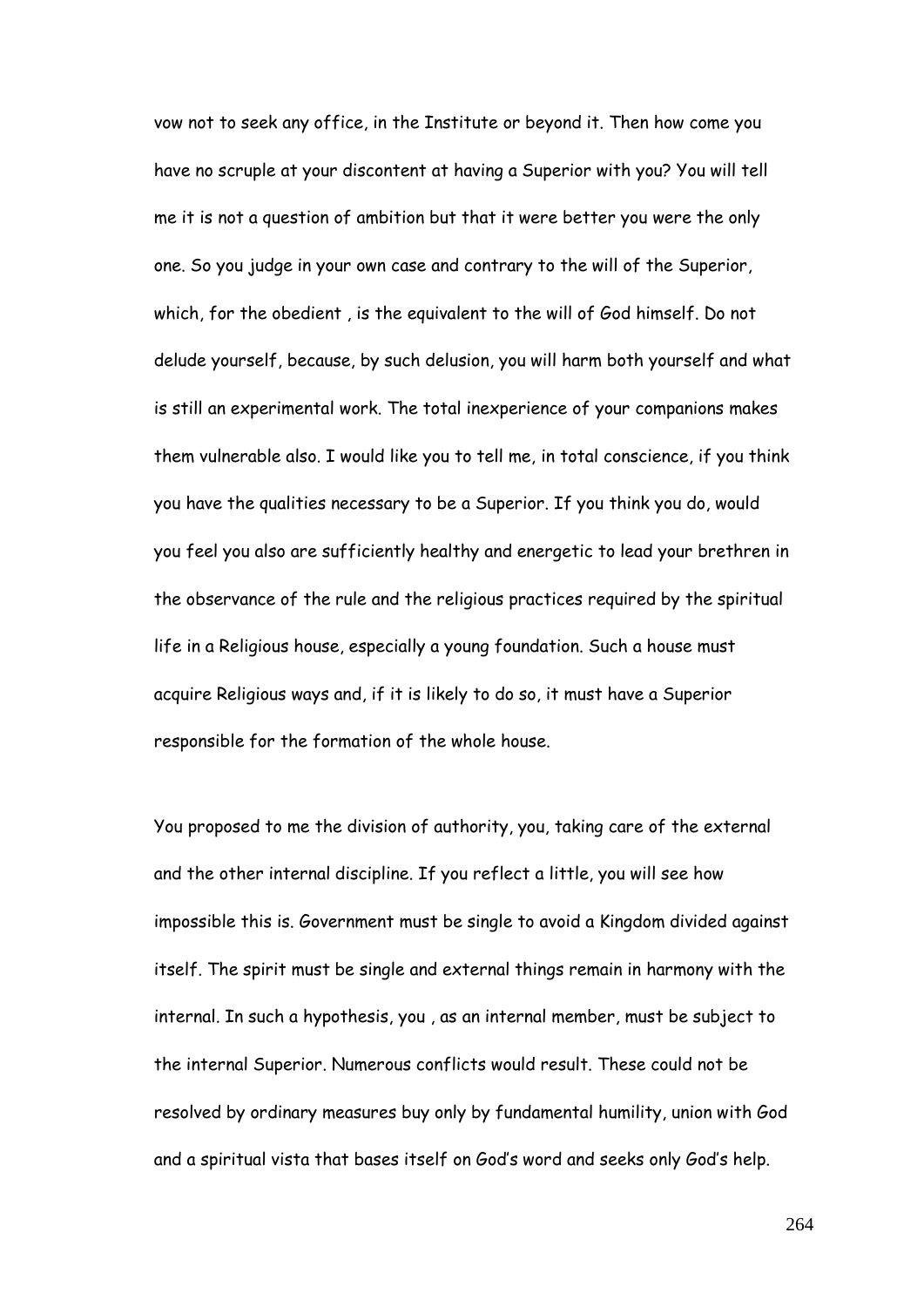In a word, prayer must be at the heart of everything, including one"s overcoming oneself. The house we are trying to establish there depends totally on the above and total concentration must be on them. I realise that there are greater difficulties for you in that you are close to your relations. It is a situation that can generate great difficulties for the spirit, which is why the saints always chose to keep distant from them. For the time being, I cannot remove you from there, unless, of course, it becomes impossible for you to acquire a more devout and holy spirit in that situation. This being my whole desire for you, I exhort you to make it your firm aim and first ambition, devoting your whole effort to it. I place more emphasis on this than on all else. In fact, all else is irrelevant without this. You will acquire the necessary spirit if you want to, if you value it, if you discard disingenuous quibbles and the useless suggestions of the imagination through which the devil distracts people from sanctity, causing them mental disquiet, irritation and dissipating the attachment to charity as well as distracting mental concentration.

Finally, it is necessary to study the example of Jesus Chris and the saints, firmly resolving to conform to them and seek sanctity. We certainly can attain it if we pray well and demand it of God with humility and perseverance.

I will add nothing on secondary matters, such as the acquisition of the house, which I would have avoided in the present situation and condition of things. The spiritual foundation should precede the material. This is an attempt. If it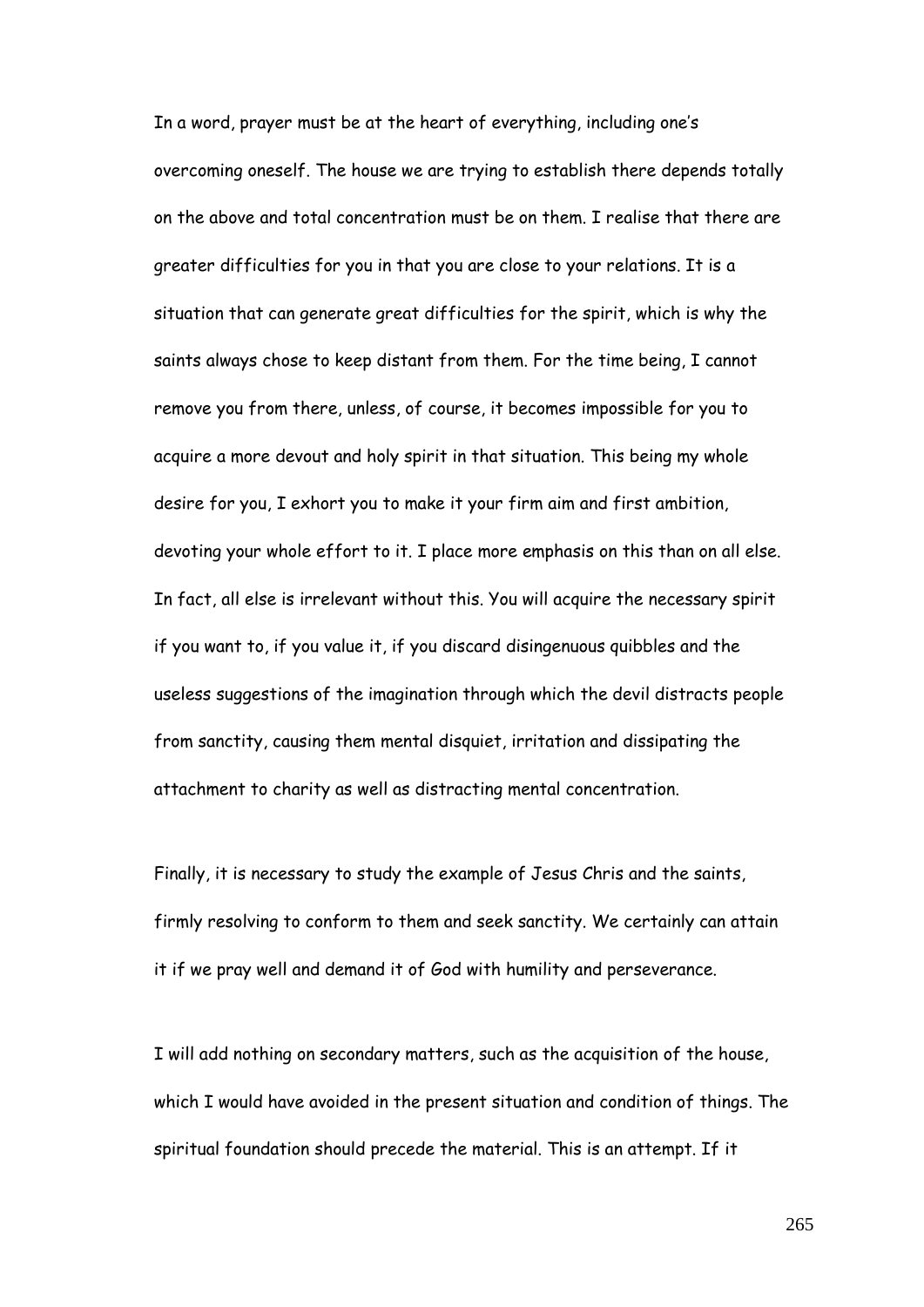doesn"t succeed, I will recall you all and we will seek to prepare ourselves better before undertaking the foundation. Take courage in the Lord and don"t spare yourself. In doing this, God will bless you, and the rest, as I ask him from my heart to do.

Yours affectionately in Christ,

Father A Rosmini. p.

### **149. To the cleric Germinio Martinelli at Domodossola (1338)**

Stresa, June 1852

My dear Son in the Lord,

Your last letter of 4th is more a gentlemanly product than the last. I pray the sentiments you expressed in it are sincere and lasting and that you will resist being swayed by every breeze, as in the past. It is my hope that you will cultivate prayer to God, who you will serve with fidelity and joy, ignoring the voice of passion and the attraction of human things. I hope that, from now on, you will be most obedient, as you resolved, and humble, with faith that God will look favourably on you for it, which is all that matters. I pray fervently to God that all this will be so. Trusting in this, I am sending you to Turin to get the government qualification of professor. I urge you to prepare well and, in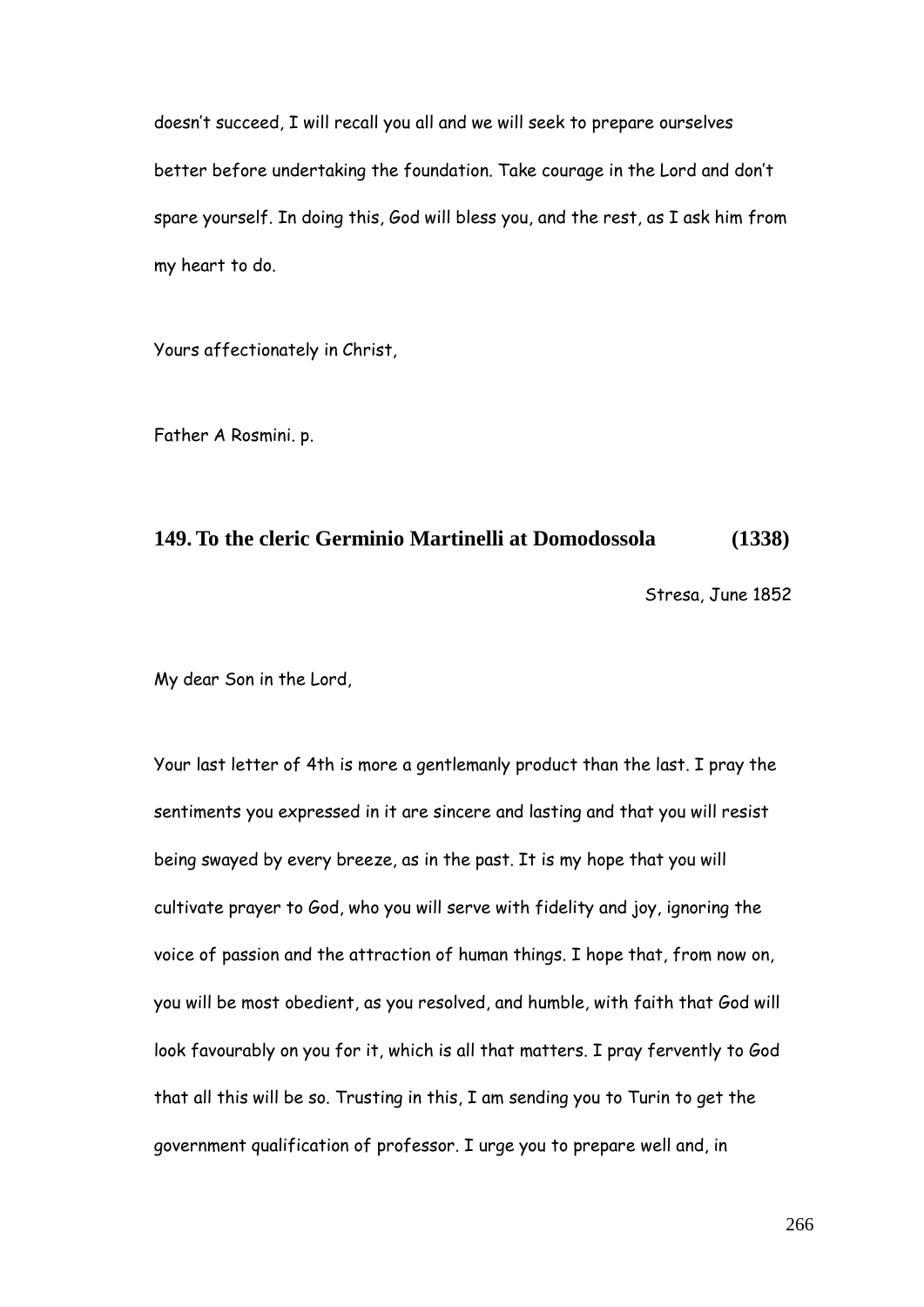speaking with the examiner there, and with others, think before speaking, lest you say something out of place in fatuousness. As well, I urge you to accept the direction of the Superior there, because acting on your own you might be tempted into some imprudence.

May God bless and comfort you. Goodbye.

Your affectionate father in Christ,

A. Rosmini, p.

# **150. To the priest, Giovanni Corley at the Sacra of San Michele<sup>1</sup> (1339)**

Stresa, 14 June 1852

My dear brother in Christ,

I have read the description of your journey from here to San Michele and the misfortunes that you encountered in Turin. I feel I have to advise you that, in the future, you should behave with more care and be more cautious. It would have been better if, on going to that religious house, you had taken the direct route and spent only as much time as was strictly necessary in that town. Circulating that city poses many dangers and must be harmful to the religious spirit. Prudence would have advised against you consorting with people unknown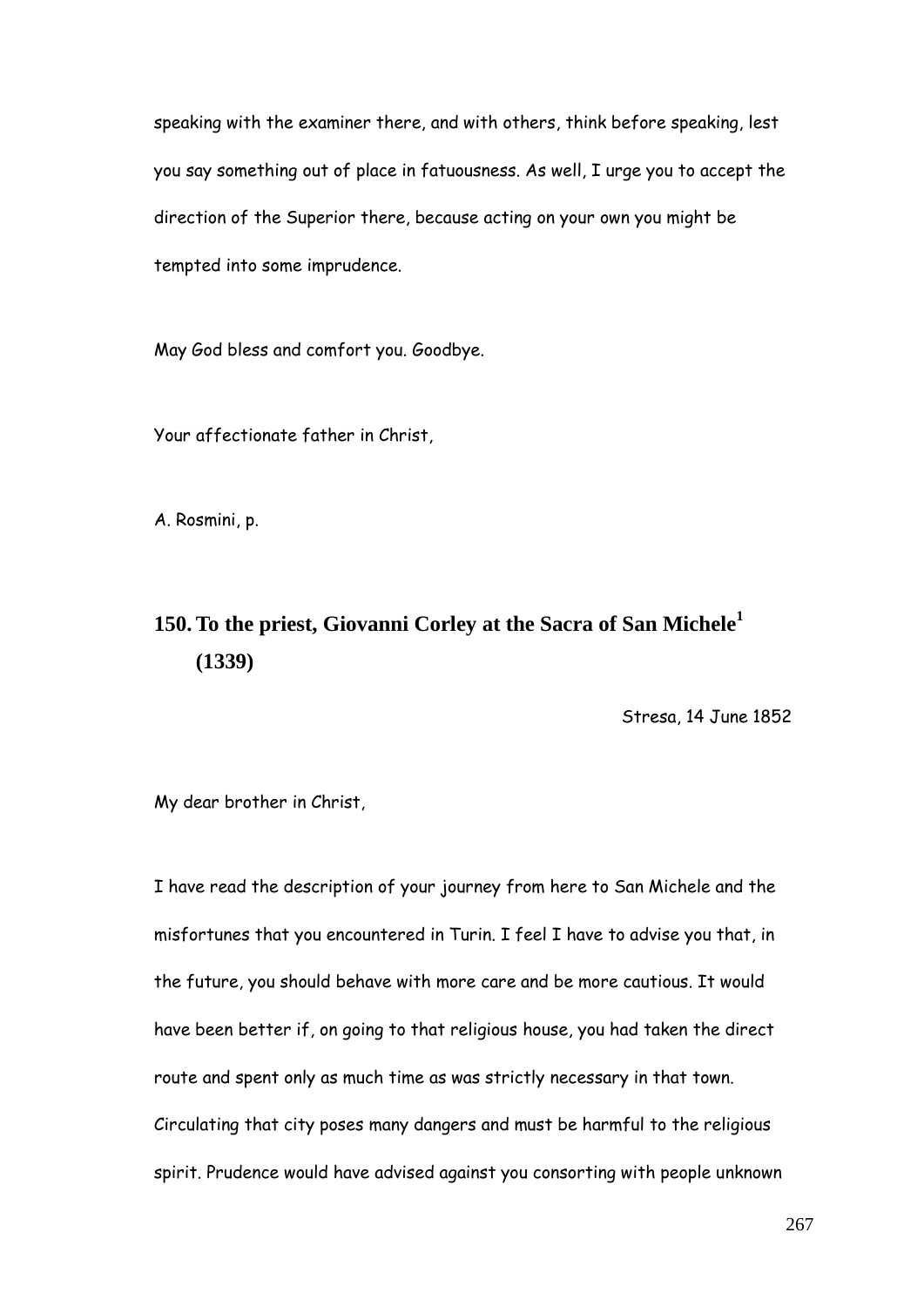to you. Your drinking with them and participating in their games should have been totally avoided. You would have done better to visit the churches and prayed there. Let"s hope this chastening experience serves you well for the future.

For the rest, I am pleased that you have found the solitude there to your liking. I hope you will give yourself to prayer and to learning the science of the Saints. I hope you have already begun the translation of good Italian sermons into English as I suggested? Your Superior there, who is not only a veteran preacher, but expert in moral science, can give you excellent direction.

May the Lord bless you and all your companions.

Your affectionate father in Christ,

A Rosmini, p

# **151. To Father Francesco Cardozo-Ayres and Richard Richardson at Rugby (1340)**

Stresa, June 1852

To my especially dear brother in Christ and fellow priests, Francesco Cardozo-Ayres and Richard Richardson,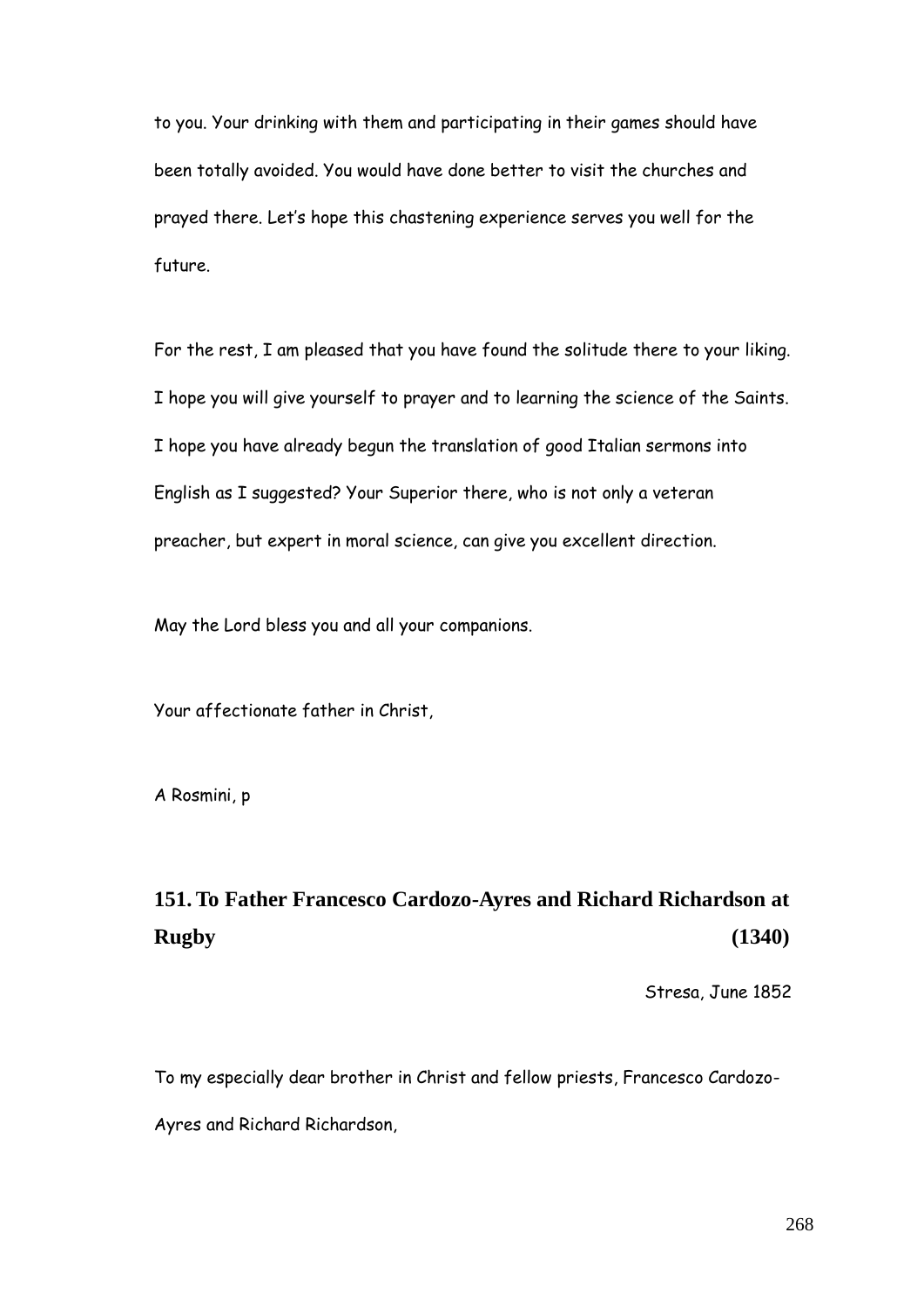You have every right to celebrate, since your portion and heredity are now in the service of the Lord. Blessed are those who, having gained such a rich inheritance from the death of the Lord, know how to rejoice. I have no doubt but that you are such, my dear sons. You will be among those who know the office of the priesthood to be great and honourable, but also burdensome and dangerous. It is not something to be sought for its greatness but the honour and the burden should be equally accepted from the hands of the Lord and in imitation of him. You must now redouble your fervour and attachment to purity of life; to poverty, obedience, mortification, zeal for souls, charity towards the brethren and the strictest union with the Institute to which the Lord has called you in separating you from the world and making you his own. I urge you to bear in mind your Superiors in your early Masses and, in particular, the delicate health of your Father Provincial.

Greet your Father Master, Signini, for me and accept the tender embrace of your father in Christ.

Rosmini. p.

## **152. To Sister M. Vittoria Kernart at Sartirana (1341)**

Stresa, ? June 1852

My dear daughter in Christ,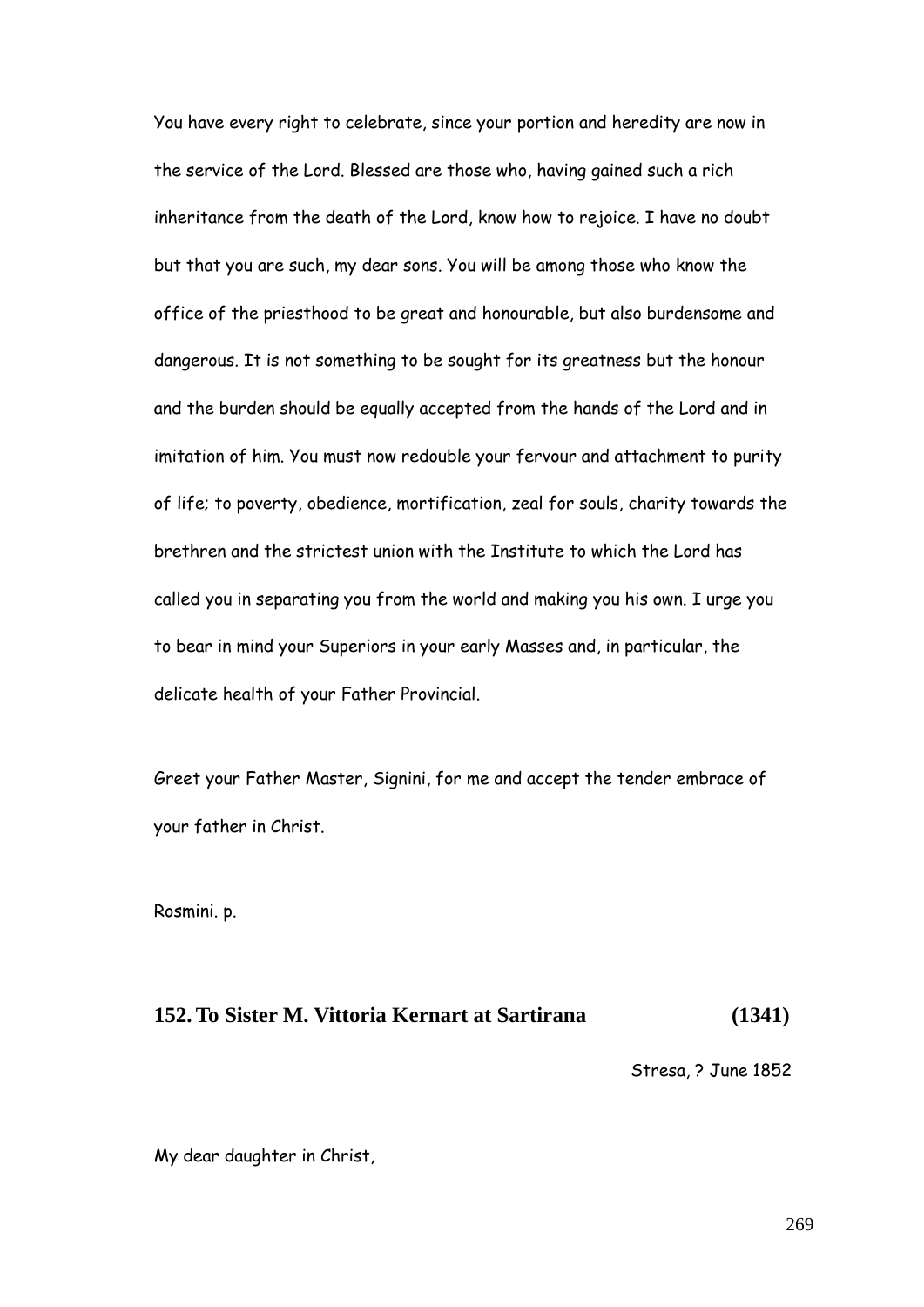As you have seen from the letter I wrote to the Pastor, don Bernardo Calvi, I never intended the Sister to travel if the doctor thought it too exhausting for her. You will know that I wrote in a similar vein to Sr. Bonaventura. I am greatly perplexed at my being assured from the outset that the ailing Sister could easily make the journey. It was on the basis of this information that I told her to travel. Later it was said – and written – to me also by her doctor, that she was quite incapable of making the journey. If there was some exaggeration at work here, those responsible will one day answer to the Lord. So the infirm Sister will return just as soon as she is able, as I have assured the above mentioned Pastor. As for the serious sin of disobedience, if the sick person thought her Superior"s orders were conditional on medical approval, as seems to be the case, then she incurs no guilt. But if she intended to obey the doctor rather than her Superior, she would have seriously erred. Her vow of obedience was not to the doctor but to her Superior and Superiors. That is something for which she must answer to herself. You have taken her place as administrator and all authority is ceded to you. Tell the Sisters as much, in my name, and they will, I am sure, be most cooperative with you. Limit contact with externs, and even with the doctor, since your life must be as if cloistered when there is no pressing need to discuss affairs. When there is such need, it should be characterised by brevity. You must all be conscious of this.

For the rest, don"t disturb yourselves in the least about the school or anything else; trust in God. If the school is not in good order, rectify that a little at a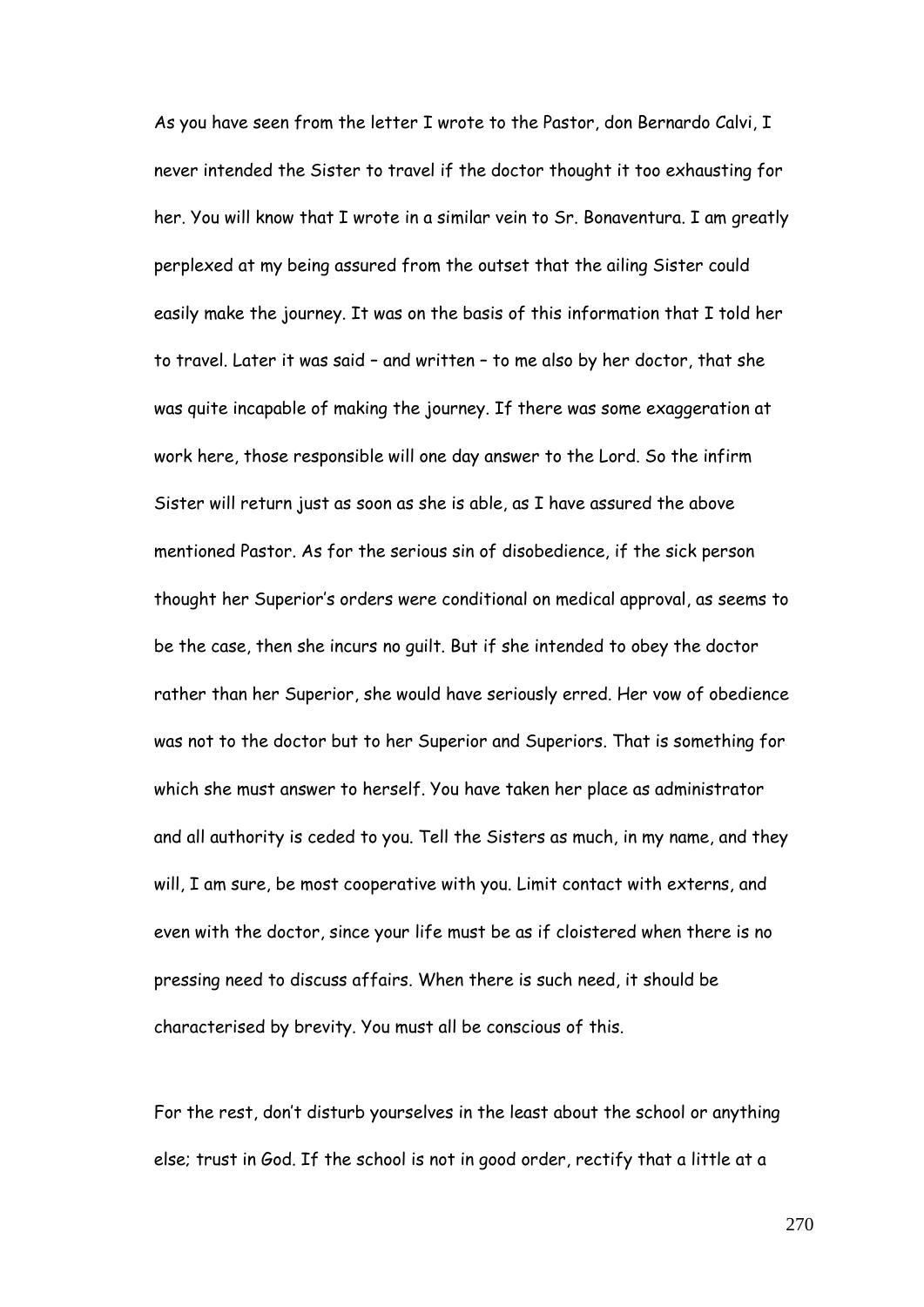time. If you are not equal to every test, a little preparation and practice will suffice. You will, yourself, be able to frame the questions books cannot answer. Confine these questions to what the books teach. If there were time and I had the same books, I could do the work for you and send it to you. But if you had to send the books here and await my replies, too much time would elapse. The Lord wants you to be brave, as a Sister of Providence must be, and with the help of the Lord you will overcome all. One thing I ask of you; seek not the favour of men, but of God. Goodbye!

Your father in Christ.

Rosmini. p.

#### **153. To don Andrea Egan at Loughborough (1342)**

Stresa, 22 June 1852

My dear brother in Jesus Christ,

I read with pleasure your letter of 15 May even though the consoling items were interspersed with some sad ones also. The very great concern felt by all of us for the threat to Father Provincial"s health may, by God"s mercy, be mitigated with the renewed hope of recovery. The thirty souls who have become reunited with the Catholic Church through your efforts in the mission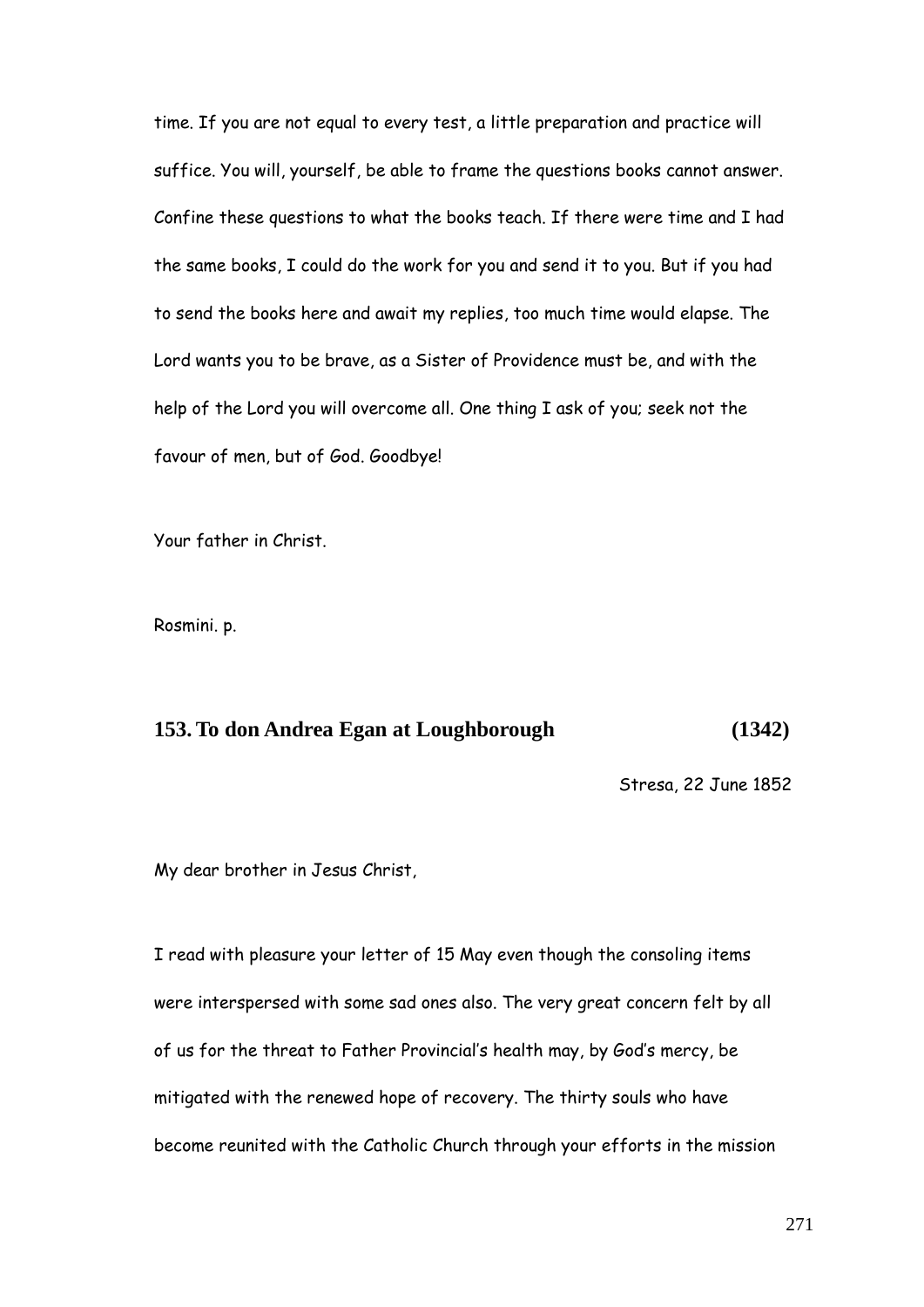should greatly encourage you in the ministry of the Word and in pastoral care. They should excite you to greater ardour, not just because they are thirty jewels in your crown, but because they are indicative of greater things to come. I would wish for you, therefore, what St Gregory of Neocesarea experienced. When he entered the city as bishop,he found only seventeen Christians there and when he died, there were only 17 unconverted pagans.

God"s arm is not shortened: he will do as much for you if you serve him faithfully and I pray it be so. Let the enemies of the Lord do their worst, no one can resist Jesus Christ and his faithful ministers.

Greet all the dear brethren for me.

Yours affectionate servant in Jesus Christ,

Rosmini. p.

### **154. To Don Cesare Flecchia at Calvario, Domodossola (1343)**

Stresa, 26 June 1852

My dear brother in Christ,

The Sisters were very pleased with your exhortations and have thanked me for giving you the assignment. I would like you to stand still and be spiritual in your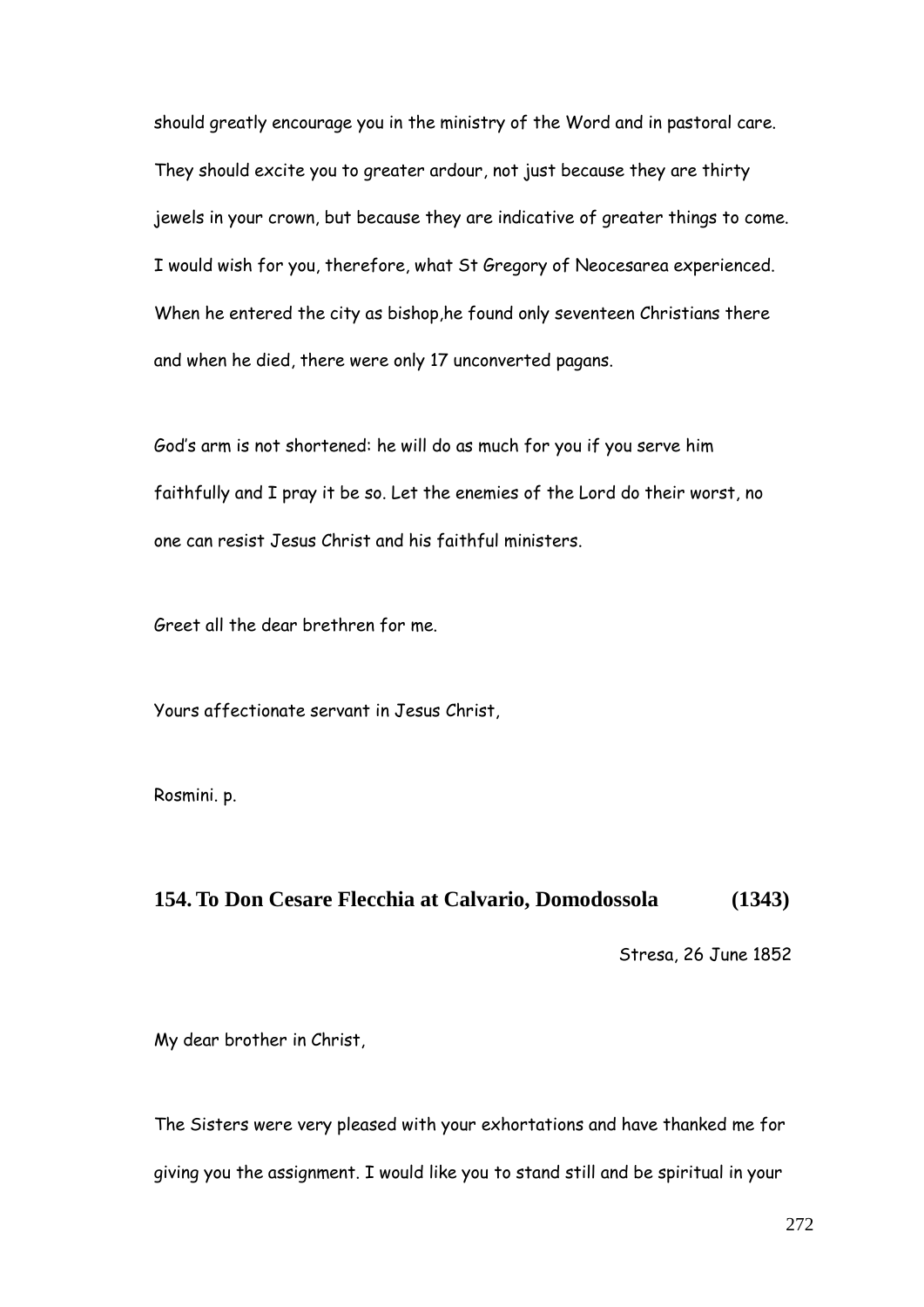outlook, not allowing certain miserable affairs, of which you write, to make an impression on you, mulling over them as hurtful and unjust. Thank the Lord for the good things he has given you, leaving you wanting for nothing in body or soul, and enjoy the peace of Christ within. We can be really happy and serve God in peace, so why let imagination disturb us? Why indulge in subtleties in search of annoyance? Break with them once and for all for love of self. When laments and complaints surface, close the door in their face, saying: "I want to remain in peace and in perfect charity and to serve God happily." On the other hand, I know that you are untiring in the confessional, a sublime ministry, most beneficial to neighbour and meritorious for the confessor. With your assiduity in this holy ministry, and the other good work in which you are engaged, you are contributing to the flowering of this holy place that is the cradle of our Institute. Goodbye.

Yours affectionately in Christ,

A. Rosmini. p.

## **155. To the cleric Ignazio Costantino Reina at Stresa (1344)**

Stresa, 2 July 1852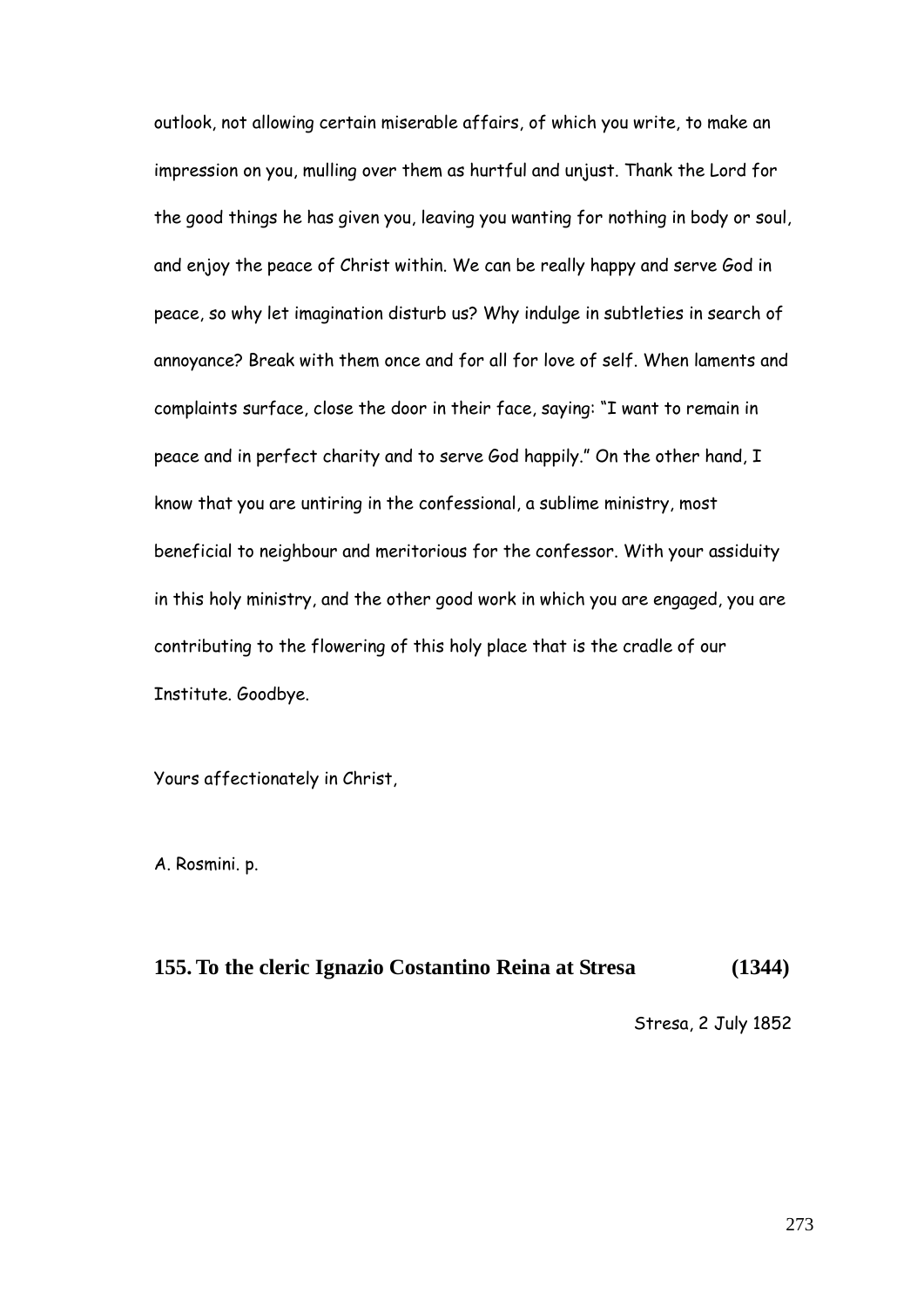- 1. It is an error to believe that something that is supernatural and, therefore, comes from God, could be contrary to perfection; one must believe that it leads to it.
- 2. Among those things that come from God is included the consolations he gives to holy and pure souls or the sinners who want to return to him. Such consolations are part of the fruits of the Holy Spirit. St Paul"s enumeration of these begins with charity, joy, peace, etc (Gal V, 22) It is, therefore, a mistake to believe that these sentiments and sensible supernatural effects are contrary to perfection.
- 3. It is also an error to believe that one is bound in conscience to renounce such sensible consolations or supernatural affective sentiments in the belief that one is following a greater perfection. The teaching of the Church and the example of Christ are quite other.

Aridity is of two kinds. (a) Sometimes it is God"s way of chastising pride, indolence, tepidity or the little continuous failings of negligent souls. It should be removed by removing the causes. (b) Sometimes it is permitted by God to purify and exercise holy souls in the practice of patience and resignation. But it is a serious and dangerous error and an act of presumption for one to seek or invite if for oneself, believing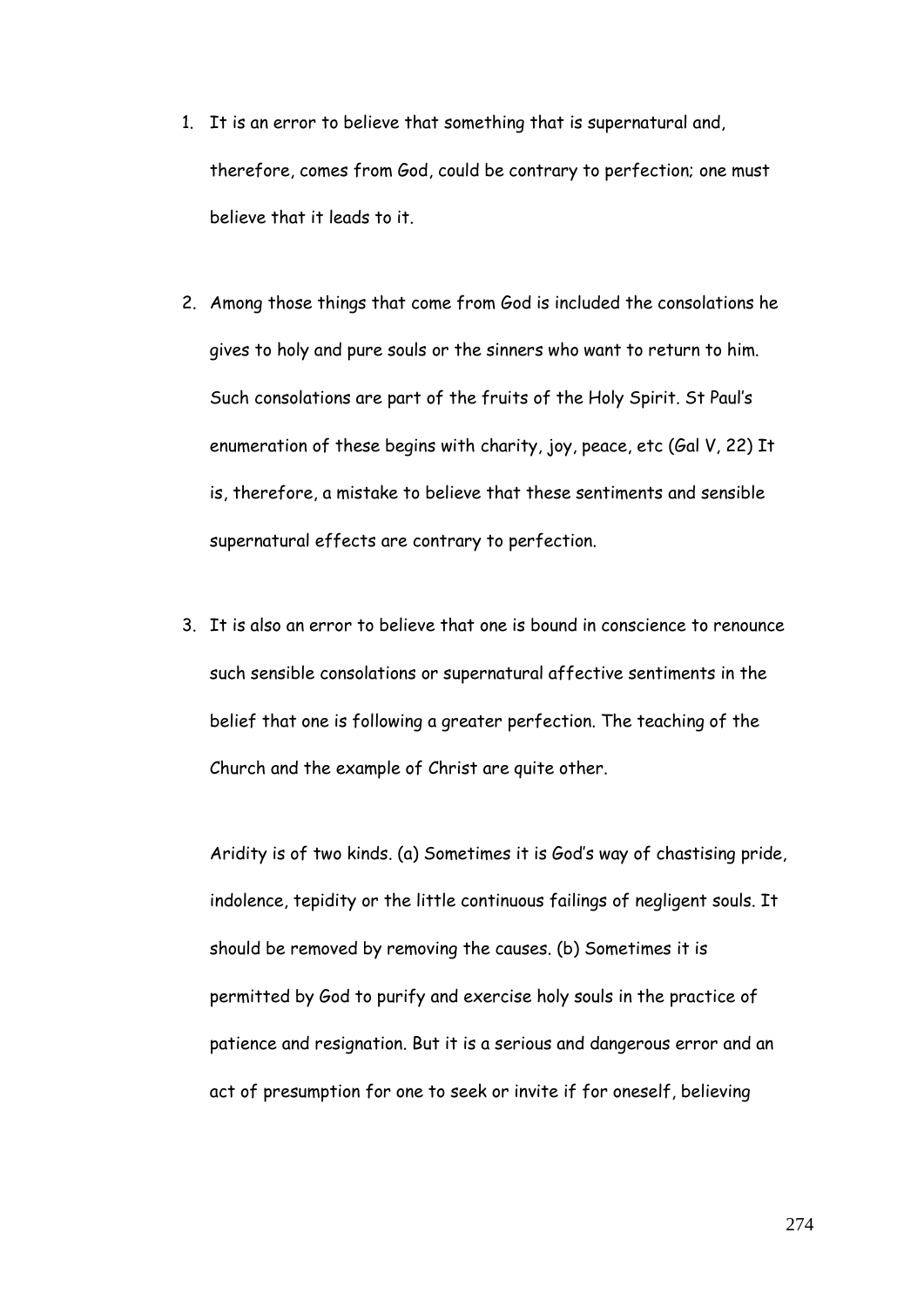oneself sufficiently strong to overcome it. Where then one is tempted to lean more on natural satisfactions, this is evident proof of weakness.

- 4. It is an error to believe that such consolations and supernatural sentiments are not infinitely better than all natural sensations. They cannot be contrary to perfection so long as they are honest, whereas the natural can. So, to want to deprive oneself of the first and then claim to need the second in order to bear the weight of self-induced aridity, and this in pretence of seeking perfection, is both a false belief and an illusion of the devil who diverts from the good to lead to the less good or evil. He also has us renounce the gifts of grace in favour of the natural. These are corrupt and need to be repressed and mortified as Christ and the Saints have shown.
- 5. It is an error to believe that particular works and corporal mortifications, particularly of the mouth, are not salutary and pleasing to God and impede perfection. They, in fact, lead us to it, in mortifying the flesh and lowering human pride. They are, indeed, necessary both to satisfy divine justice and to suppress concupiscence. Jesus Christ and the Saints, without exception, practiced this. To hold the contrary is to err against Catholic teaching.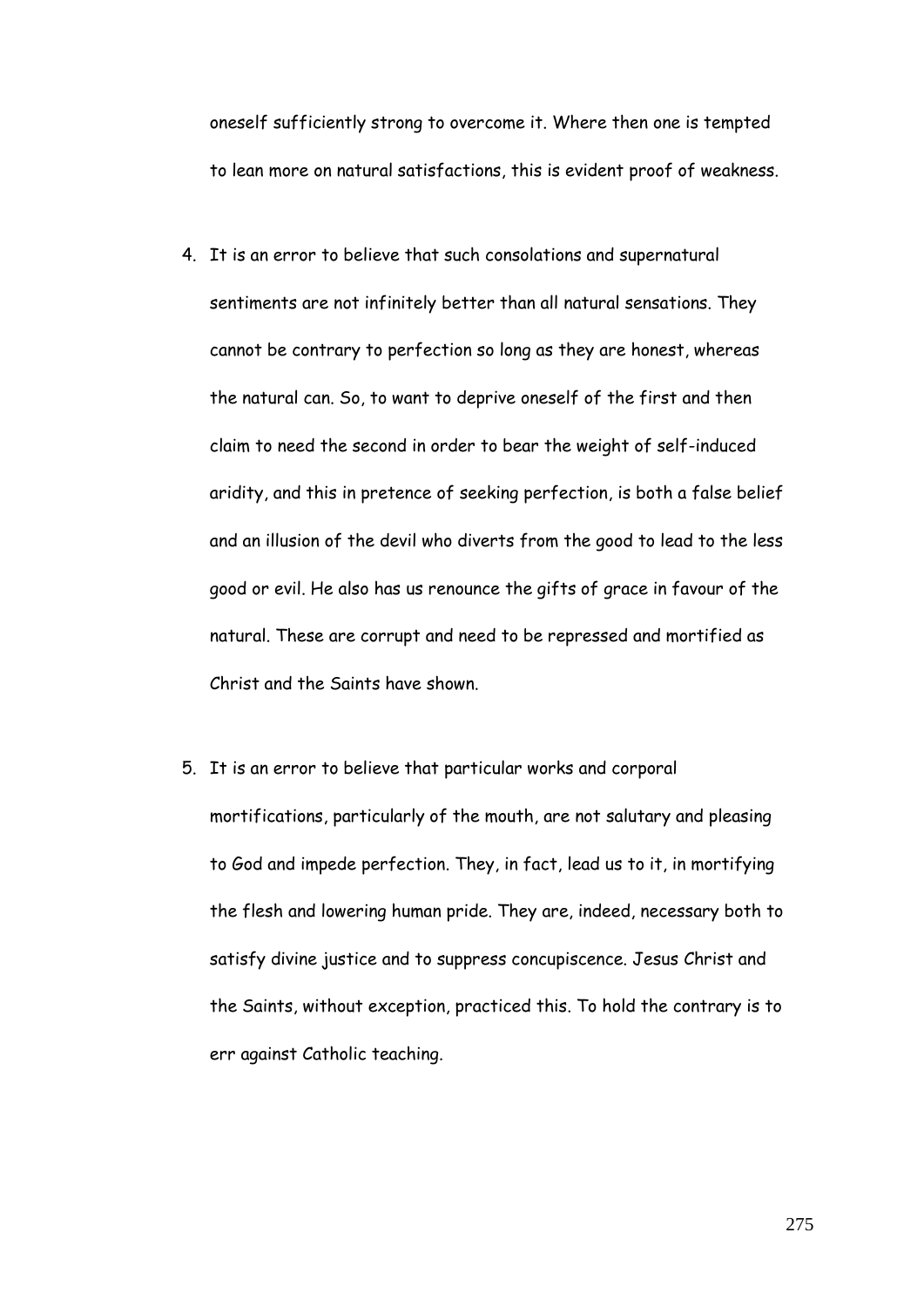- 6. It is likewise an error to believe that there exists a purely speculative, internal perfection, the product of a general intention without any external works. It is as well an error to believe that the external expression of virtuous works diminishes internal perfection. On the contrary, they create it and are at once both cause and effect of it
- 7. It is also an error to believe that to be perfect, it is sufficient to have the intention and desire to will all that God wills and as he wills it, without descending to particulars on knowing what God wills and doing it. What God wishes from us, we can know; (a) From the teaching of Christ and the Church and the example of the Saints. We have no need of further revelation here. (b) From the will of Superiors who represent God on earth. Christ has said: "he who hears you hears me". (c) From external circumstances as disposed by divine providence and always so interpreted that it is never contrary to the teaching of the Church and obedience to Superiors.
- 8. It is an error to believe perfection is attainable where one does not deny oneself, submit one"s own judgement to that of those who are chosen by God to direct one, deprive oneself of legitimate things when that is called for, mortify the natural instincts, practice humility, love poverty, despise the self, labour incessantly, accept suffering, assist the neighbour, not with prayer only but with demanding physical effort when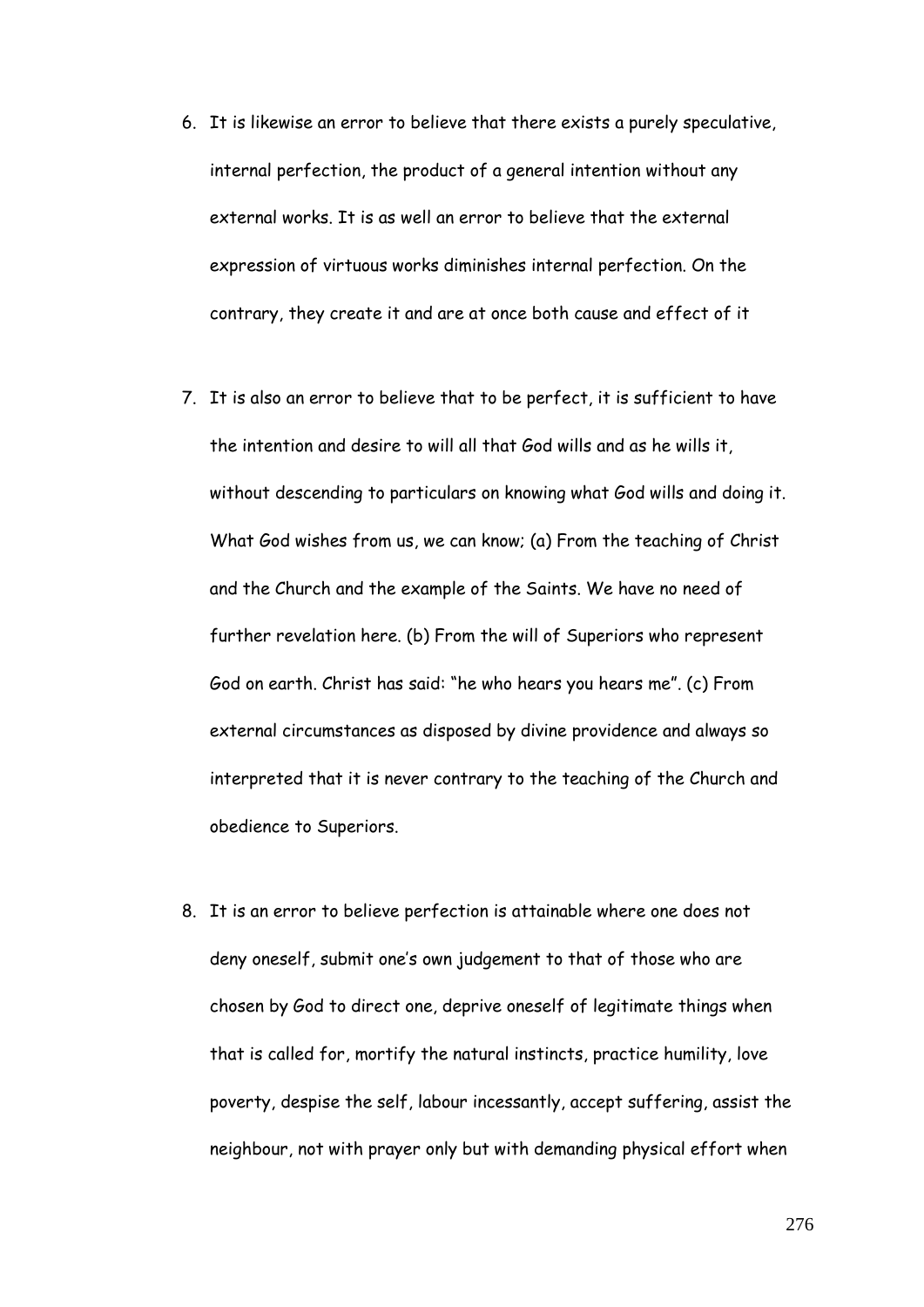that is called for; to believe, in other words, that one can attain perfection without obedience, docility and submission. It means in a word, practicing internally and externally all the virtues practiced and taught by Christ and the Saints.

- 9. It is an error to believe that perfection can be acquired in a short time and by nothing other than intention and a mental desire. Short of a miracle, it can only be attained by long struggles, assiduous prayer, continuous mortification and a practice of virtue that is reflected in external acts.
- 10. It is an error to believe that the precept to love one's neighbour can be fulfilled by a mere general and speculative intention. On the contrary, that love must be according to the order of charity and compassion for all the spiritual and corporal miseries of the neighbour must be aroused within. That love must vary in intensity and expression, be a more appreciative one towards the more deserving and more productive towards the poorest and the nearest, especially those near in a spiritual fraternity.
- 11. It is an error to believe that perfection suggests we love the neighbour with only a general, arid and sterile will. Not so! He should be loved even with external works and a sustained effort in his favour. This would be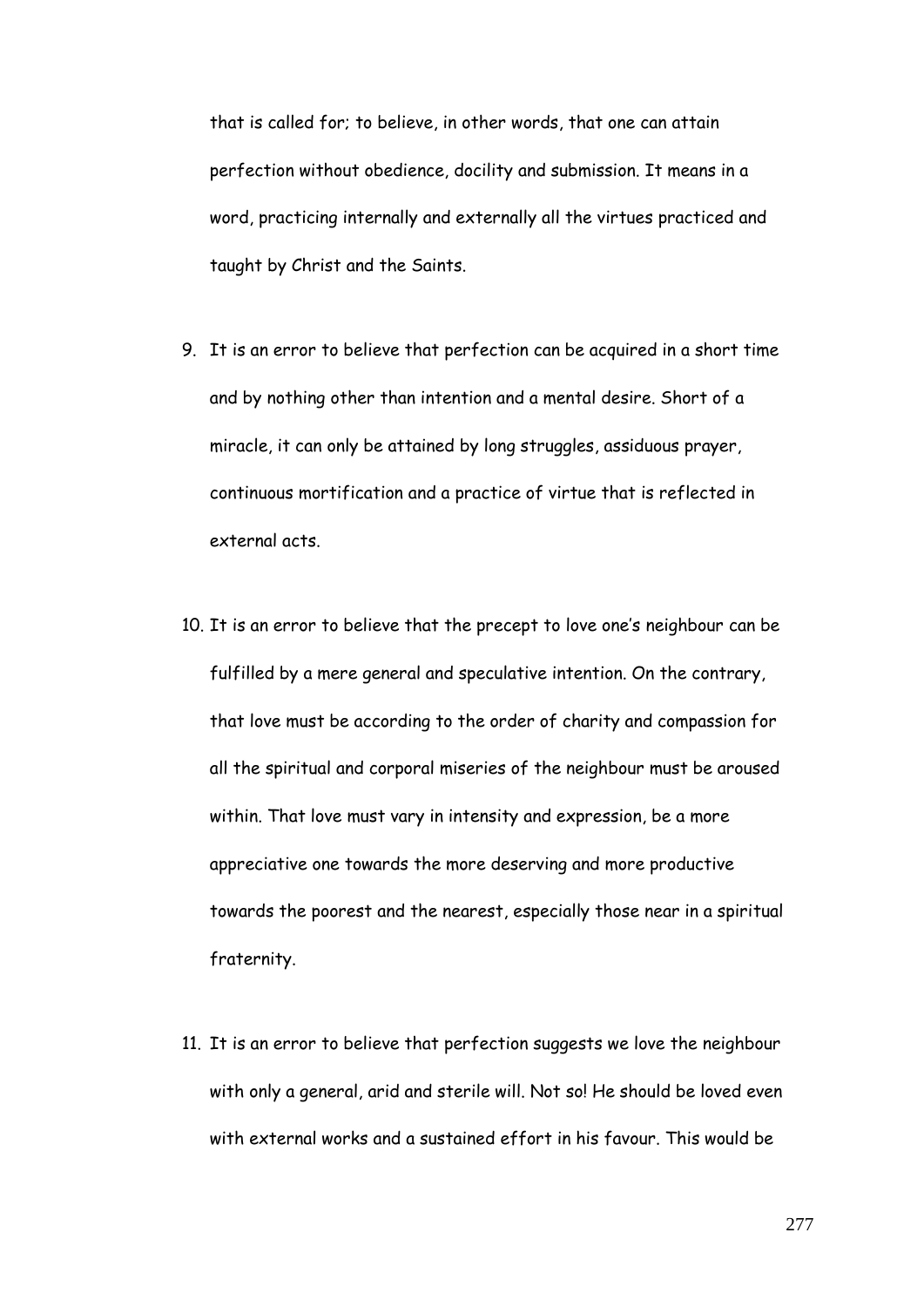in keeping with the order of our charity and obedience. St John says that we should be prepared to lay down our life for our brothers as Christ did for us (1 Jn. III, 16)

- 12. It is an error to believe that all our resistance to temptation in order to abort the evil they suggest is not good, useful and practised by the Saints. In combating temptation, it helps to direct one's thoughts elsewhere and concentrate on God; but it is wrong to believe that this method alone is good or the best. The Christian must use all methods as needed and all the means practised by the Saints in order to quickly escape the temptation and not allow it to linger.
- 13. It is a false and most dangerous teaching and a hypocritical and diabolical one, that one could arm oneself with preventative measures against temptation and so display the temerity to prevent the divine dispositions.
- 14. It is an equally false teaching and contrary to the Holy Spirit to state that perfection implies not opposing the motions of concupiscence because to do so would be "to doubt that God could suppress disordered movements of nature and even end them." On the contrary, it is our obligation to repress and oppose them with the help of divine grace. God does not wish to arrange the salvation of those who remain passive and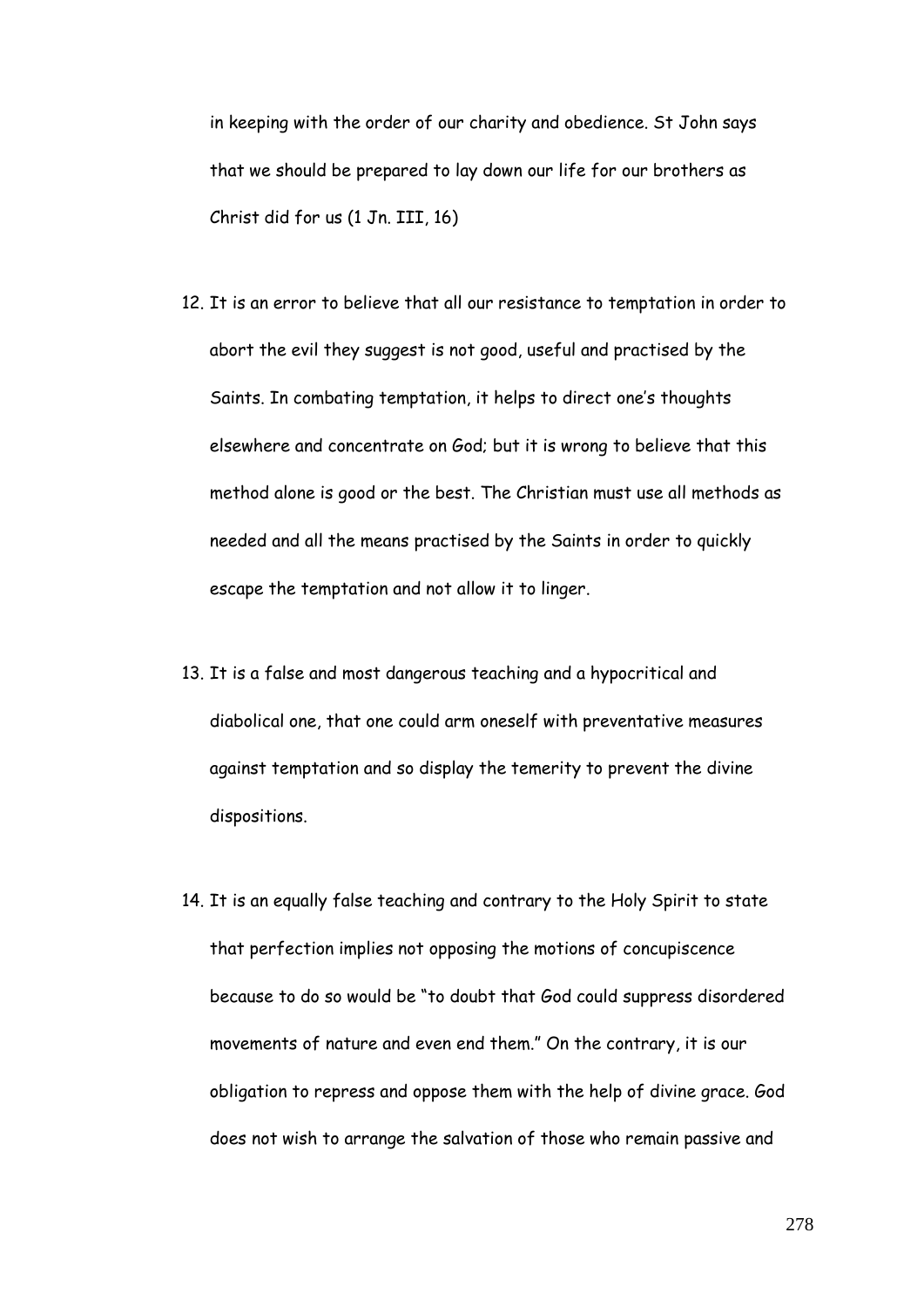inert because "he, who created us without our help will not save us without our help." But "one actively seeking all that is suggested in the gospel and by the saints for the practice of virtue and the suppression of contrary temptations believes he heard the voice of God reproving him for it." He heard, not the voice of God but that of the devil who deludes him to bring about his damnation!

- 15. It is an error to say "external things and means are not, as such, absolutely necessary. They cannot communicate virtue either as instruments or immediately when not used according to the divine will." This implies waiting for the divine will to be manifested, as if it had not already been made clear in the gospel and in the teaching of the saints and the Church.
- 16. It is an error to believe that it is an act of pride and a contradiction to hold that the Christian could or ought to renounce all holy and divine feelings and sentiments, without being concerned about giving vent to natural love and to satisfying nature on the pretext that to do otherwise would be to bypass the limits placed by God on nature. This would suggest that the Saints who did all of this offended God.
- 17. It a most serious error and a diabolical illusion to believe that the Spirit is prohibited from a particular sensibility to divine love, that is to say,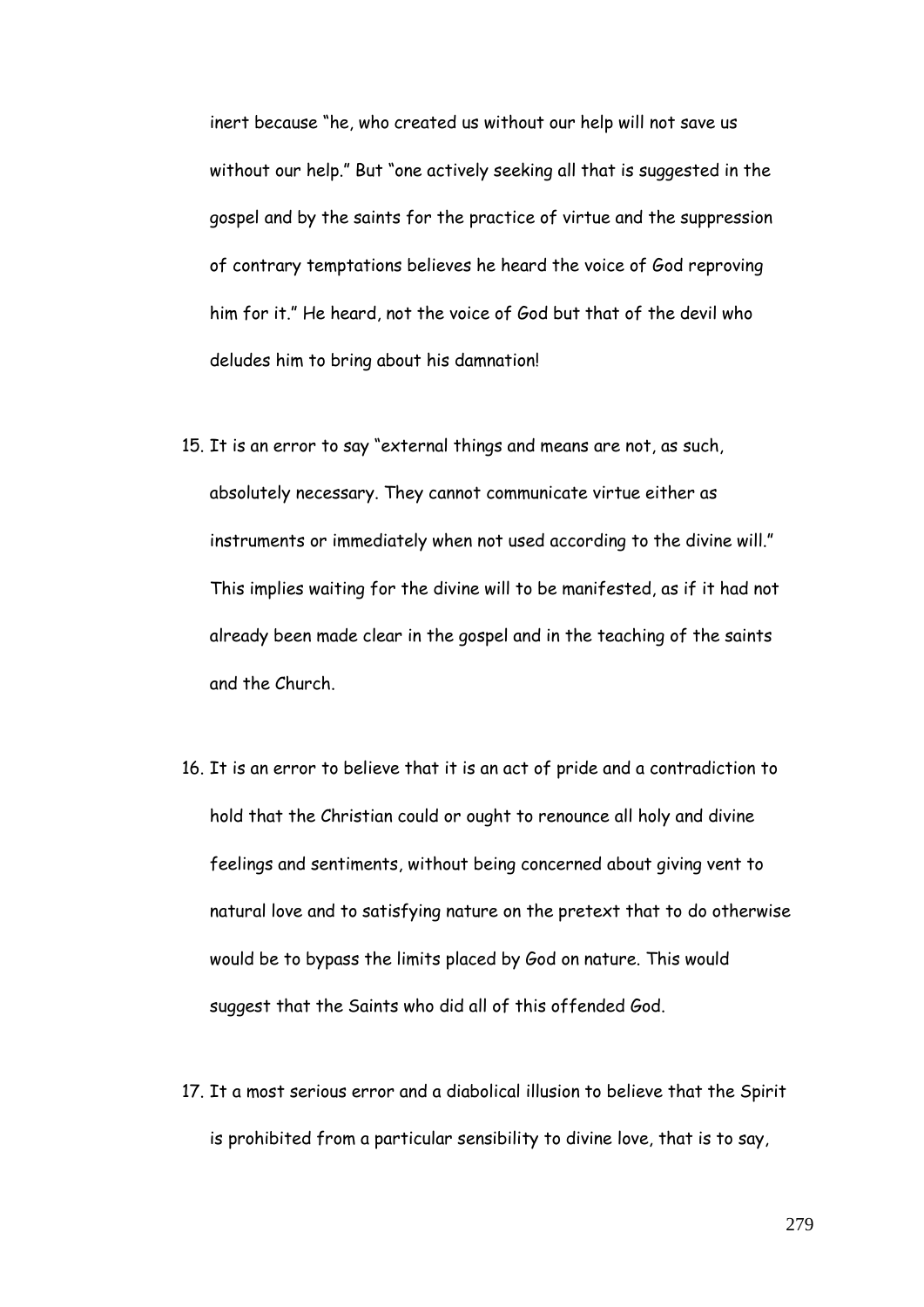be open to sensible feelings "and feel conscience-bound to disobey God" if doing otherwise. The proof that this false conscience comes from the devil is the bad, very bad effect it produces "the person suffering an effect similar to death, because the element of life called love is missing." A further bad and horrible effect is the inability to endure the slightest mortification ordered by the Superior, which is exactly what the devil wants and "life would no longer be worthwhile if there was question of mortification that would be too demanding of human nature." This gives rise to another effect, that unmasks the work of the prince of darkness, the sorrow manifested when nature is deprived of some satisfaction, whereas, if this had come from the Holy Spirit, it would be a spur to rejoicing, in contrast to what is of the devil.

18. It is a false principle and clearly an illusion to indulge in natural comforts in pretence of seeking perfection when perfection is attained by mortifying nature and allowing grace to reign. Grace is directly opposed to such indulgence. The teaching that in mortifying nature, one puts limits to what the Creator gave and is disobedient to him, is dictated by sensuality. It originates with the devil who promotes hypocrisy and this a hypocritical perfection that has one reasoning with scruples about exercising mortification of any sort.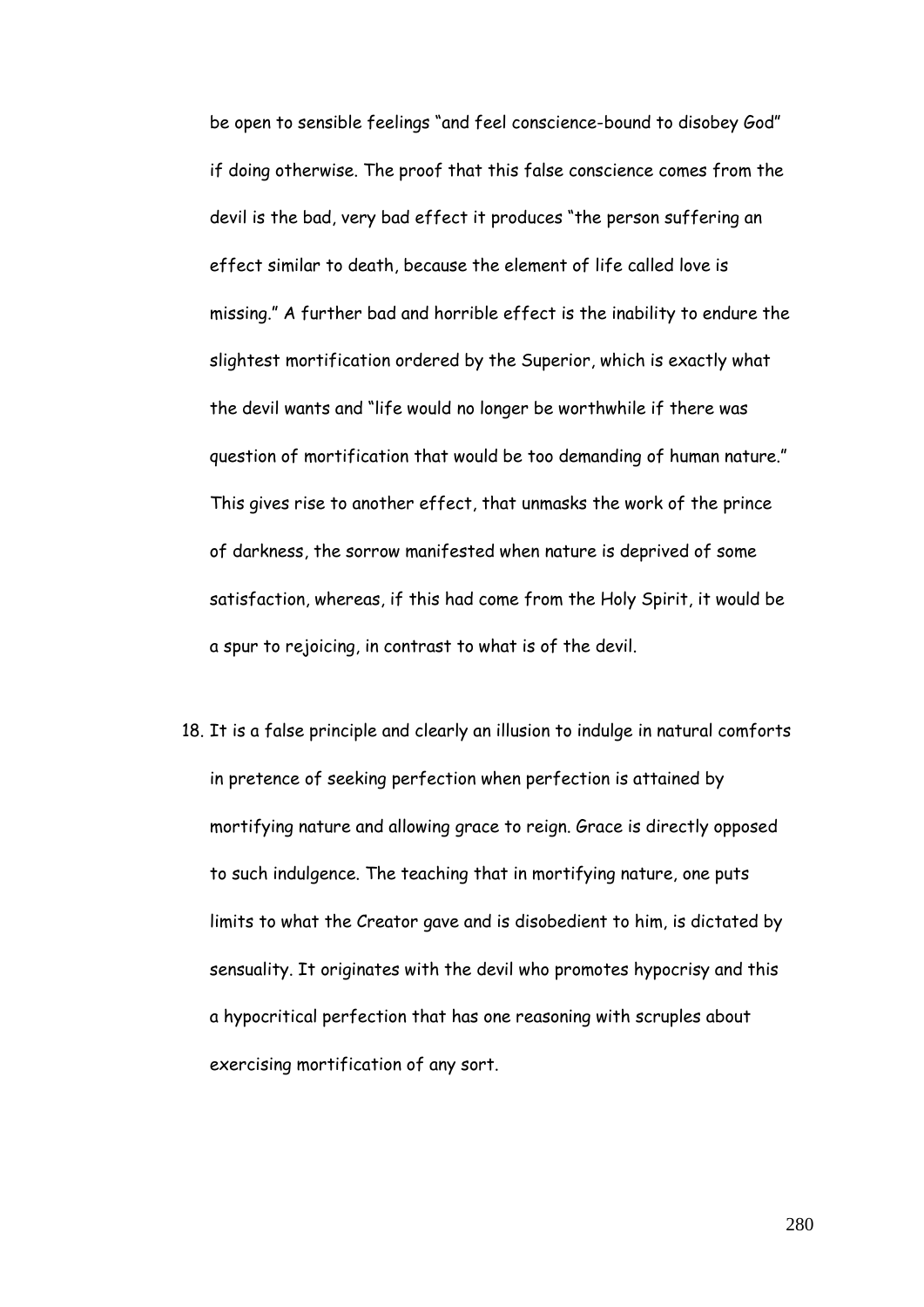- 19. To say that Superiors impose mortifications (repugnant to the Spirit) without legitimate reasons is a judgement born of a lack of mortification and pride. A sufficiently legitimate reason is there when dealing with a youth who has displayed a contrary spirit.
- 20. It is an error and a teaching that is contrary to the Holy Spirit to believe that, in this life, both flesh and spirit can be happy at the same time, because "the flesh rebels against the spirit and the spirit against the flesh (Gal V, 17). Jesus Christ has said that the heavenly way is the higher way and, again, "He who does not take up his cross and follow me is unworthy of me. He who finds his life will lose it; anyone who loses his life for my sake will find it." (Matt X, 38,39).
- 21. It is the gravest error against Catholic teaching to suggest that man be passive in receiving mortifications, to claim hypocritically that "the means be left in the hands of God, so that he can choose the best way to bring happiness to nature and spirit", so imposing on God the duty of bringing happiness to nature through the Spirit, therefore not recognising as coming from God the tribulations and weaknesses with which he afflicts our nature.
- 22. It is a diabolical illusion to understand natural goods we may enjoy as a sign that God always wants nature to receive what is most satisfying to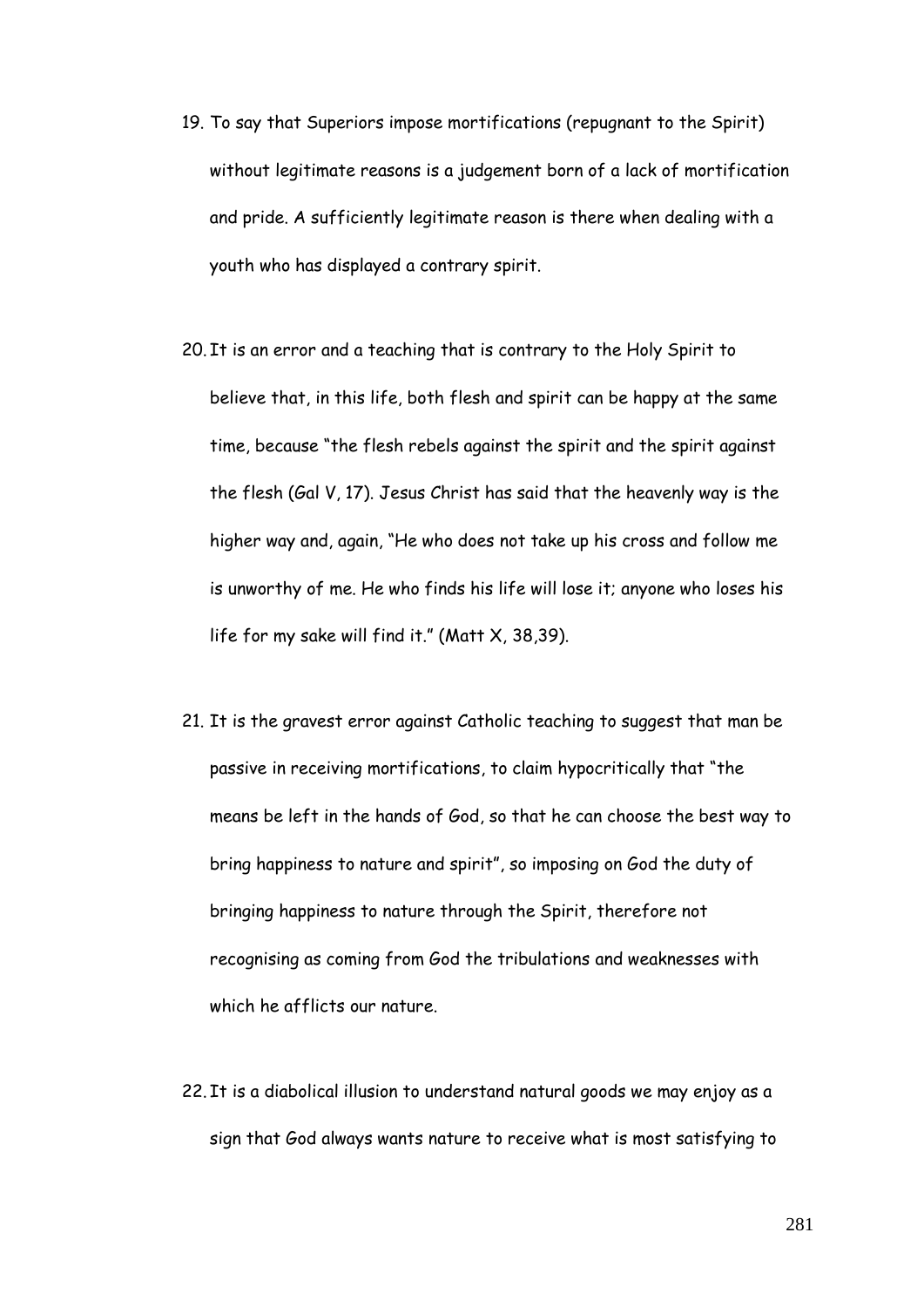it and not as an occasion to exercise for greater merit the voluntary privations of the same. Then, when the Superiors impose some privation, even in a little way, it is not seen as the will of God but is haughtily resisted on the hypocritical pretext of not disobeying the internal voice of God, by accepting and exercising this mortifying obedience.

- 23.While we can and must hope that God will always give to those who serve him the sustenance and essentials with which, according to St Paul, they ought to be content, it is, however, a sensual error and materially contrary to the Holy Spirit to conceive that "there is the greatest hope that as God, little by little effects purification from my defects, he will always add something more to my nature. I certainly am convinced that he will thus effect something great in me." This is equivalent to saying that God does not wish to use the natural tribulations and afflictions to purify the soul of defects, as if the reason for one's seeking perfection were to receive "great benefits to nature" and not rather in favour of the mortification of nature, so very much desired by all the Saints.
- 24. It is also a serious error to self-direct in the way of the Spirit. Direction should be humbly and obediently accepted from legitimate Superiors who take the place of God on earth.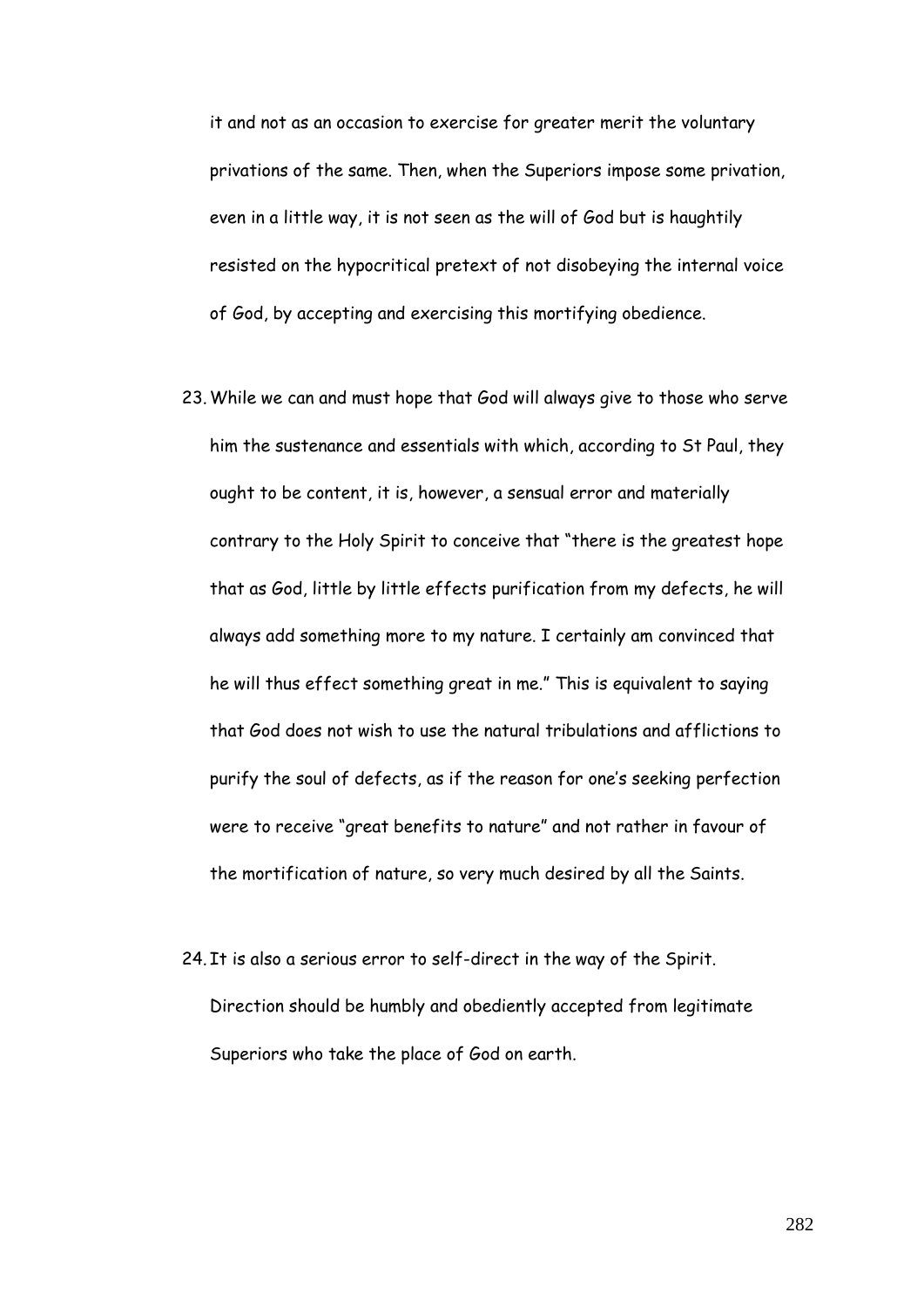- 25. It is the gravest form of pride to dogmatise, especially since you have not yet undergone the course of theology, and to persist with obstinacy and incorrigibility in one's own errors, even after they have been repeatedly pointed out by different people.
- 26.Sacred Scripture should not be privately interpreted as is the error of protestants. It must never contradict what the Church and the Church Fathers have said. It is, therefore, irresponsible of a youth who is as yet ignorant of the decisions of Councils and who has not read the expert interpreters to argue and dogmatise on scriptural texts.
- 27. It is equally an act of pride to pretend to interpret the Rules of the Institute better than one's own Superior. It is an excess of passion to take a particular Rule in isolation that is suitable to one"s own lack of mortification and draw from it a pretext to reprove the Superior. For example: "the Rule prescribes that dress be decent and appropriate, becoming to Religious," ignoring the more important Rule which says that each one must be content to receive the worst and most worn-out things in the house for his greater self-denial and spiritual profit (Common Rules 51). There is also that Rule that is basic – all must cherish the teaching of Christ. (Rule 64).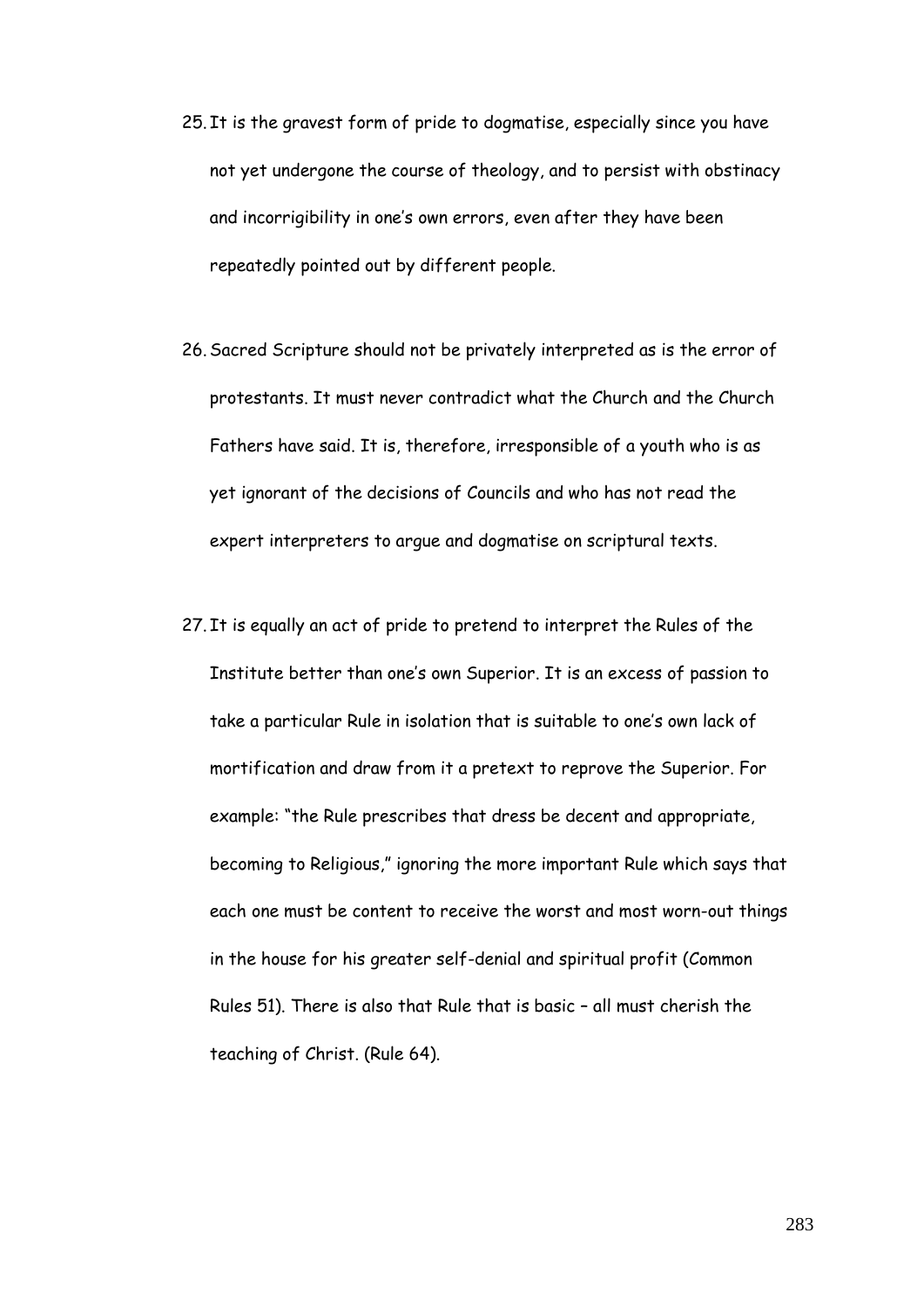- 28. It is a duty and an indication of humility to distrust one's own judgement, especially in matters of importance and defined by Superiors to be contrary to the teaching of the Church.
- 29. It is a most serious manifestation of pride to disrespect the corrections of Superiors and to state that you are calumniated in the exposure of your defects. This shows the blindness pride gives rise to. It is as well an act of ingratitude, itself born also of pride..
- 30. It is likewise pride that engenders haughtiness in speaking, a rudeness in the manner of discussion, incessant questioning, absolute affirmations and blatant lies before Superiors, whose charitable instruction is refused, especially by a youth who dares to make himself master of his own perfection.
- 31. It is an act of pride, selfishness and a lack of respect and gratitude to Superiors to distort their announcements and corrections into exaggerated words, lamenting them and claiming to be offended by their charity. When asked to show moderation in consumption of sweet food, for instance, claiming to be accused of "gluttony and greed."
- 32. It is a spawn of pride to pretend offended honour when one"s faults are corrected, and the Superiors who do so are impeded, being accused, with an arrogance bordering on ignorance, of temerarious judgement when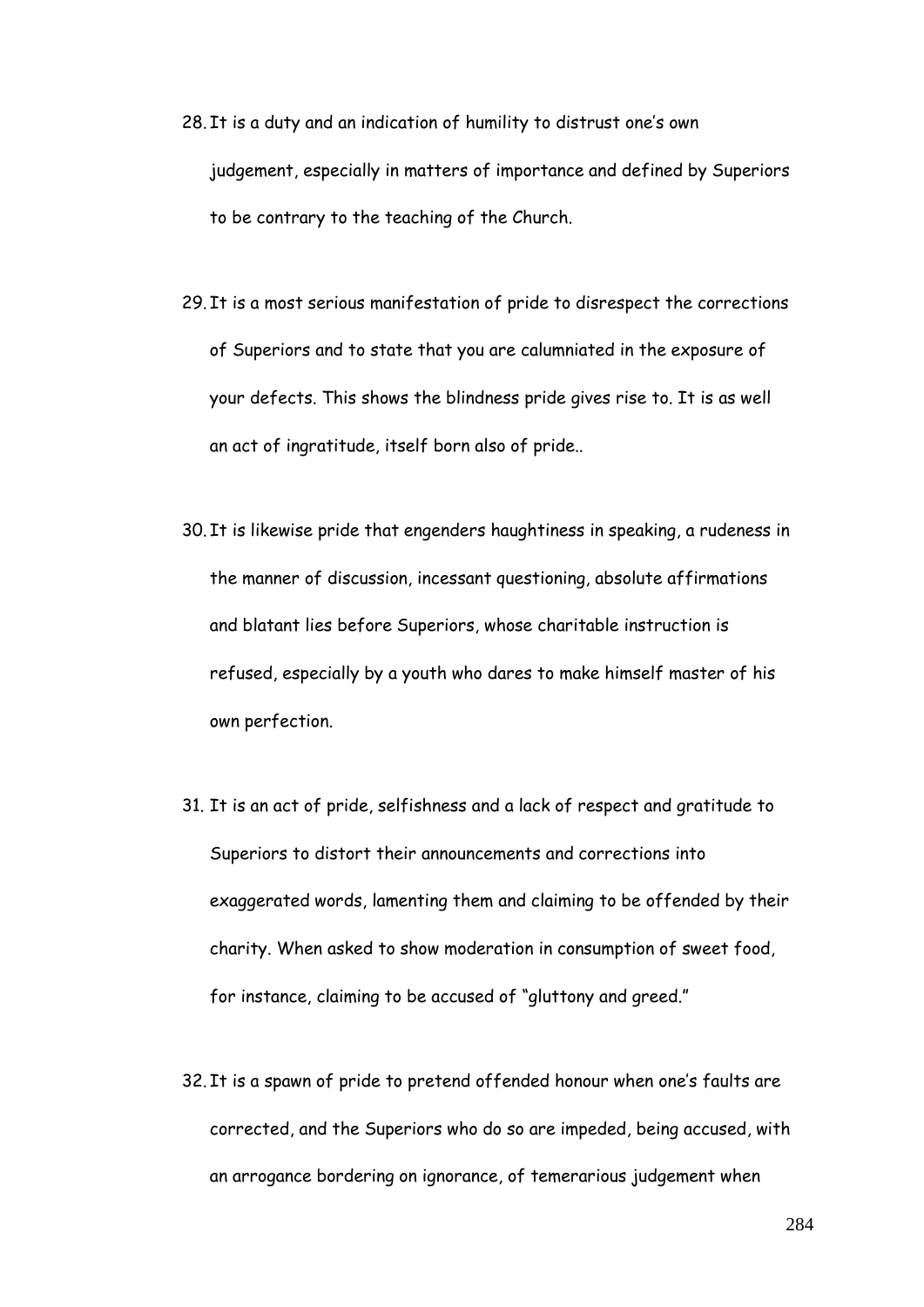they act according to the precept of Christ which says: "By their fruits you will know them," and "judge just judgements."

- 33. It is the height of vanity for a Religious of the Institute of Charity, and against the Rules of this Institute, to refuse more than once to wear clothing that was somewhat worn and patched.
- 34. It indicates a lack of mortification and an excess of greed where attachment to sweet and pleasant food is such that there is annoyance and accusation of calumny when the appropriate Superior advises abstinence from these and, indeed, in general. Resentment is even greater when he asks for greater moderation.
- 35. It is an error to believe that it is contrary to perfection to pray for persons, or a particular class of persons, as does the Church in so many prayers, or to ask for particular spiritual graces, seen as most needed and subordinate to the divine will. It is contrary to the practice of the Saints to pledge to remain only in a universal desire of the good, even in particular prayer. It is the height of presumption and pride to compare oneself to a lighted lamp that shines day and night in the sight of the divine majesty. What may apply to Cherubim and Seraphim is certainly not for a poor human who embraces the above maxims.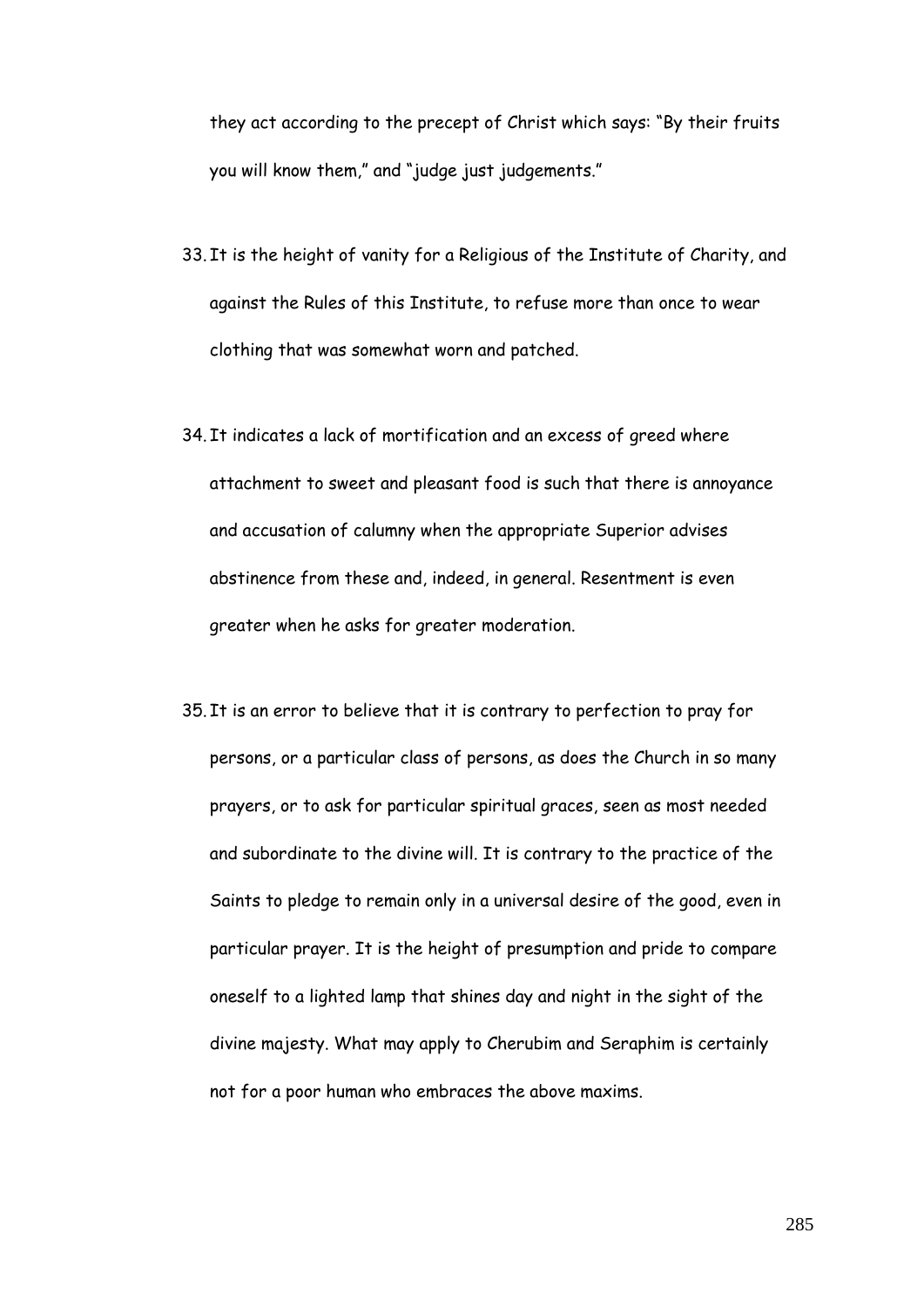- 36. It is likewise an act of the utmost pride to believe oneself to be in continuous ecstasy when so totally un-mortified and while in the diabolical state of being unable to mortify nature oneself, resenting the slight deprivations suggested by Superiors. These are met with grumbling, rebellion, bitter criticism and arrogant doctrine, claiming this to be legitimate natural, discontent, approved by an intellect and will that are in error.
- 37. Finally, it is indicative of great pride to speak of one"s present lack of defects, saying for instance: "up until the time when I still had many faults, etc.", "God purified me of my defects, little by little." You speak as if there are not still many defects which shows a deplorable blindness of spirit in one who declaims all the errors and false maxims already enumerated.

A Rosmini. p.

# **156. To Sister Pacifica Cavagna, Sister of Providence, at Sforzesca (1345)**

Stresa, 3 July 1852

My dear daughter in Christ,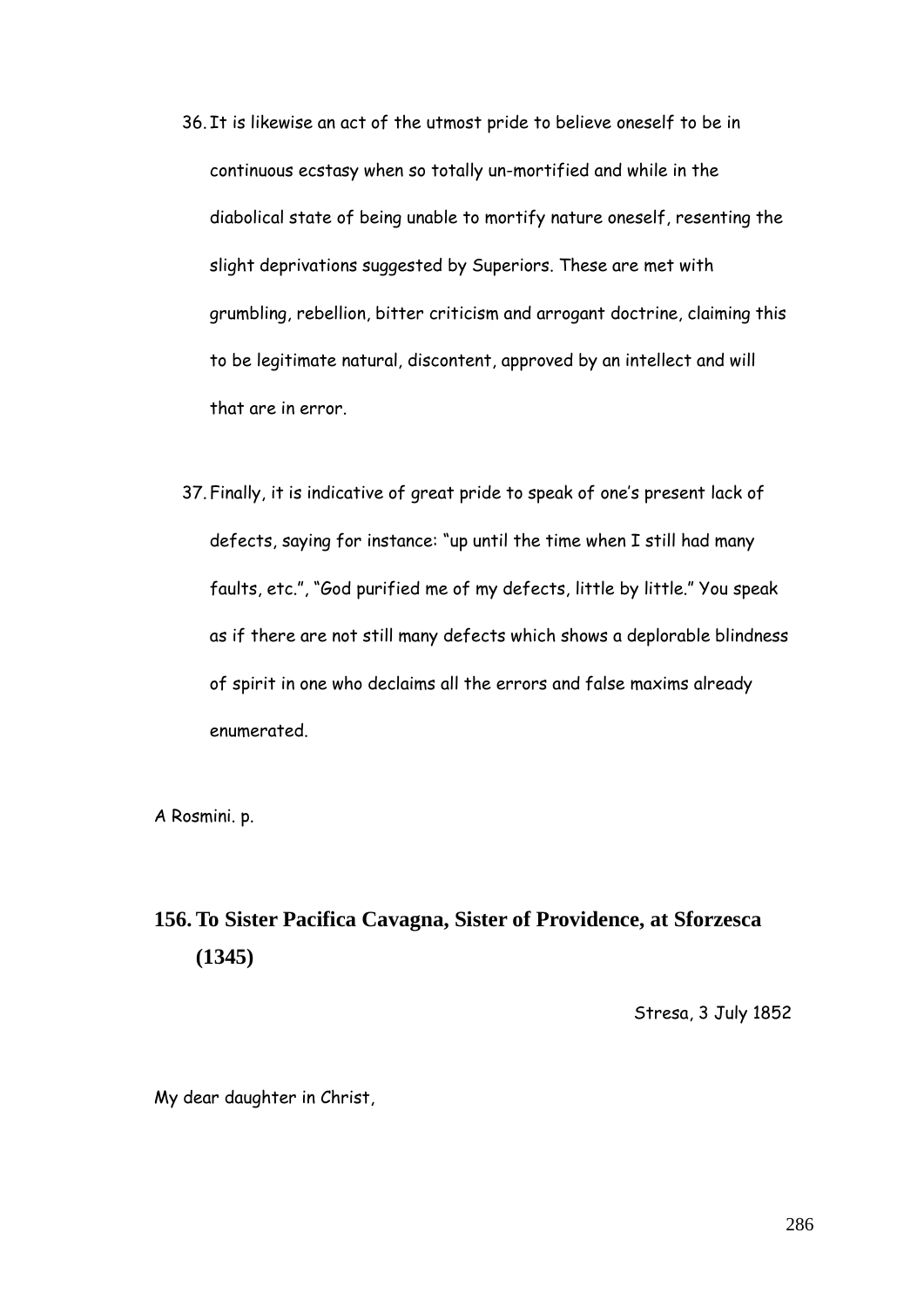When Monsignor di Vigevano did you the honour of a visit and made the proposal to send you an extraordinary confessor, you should have replied: "Wait a while, Monsignor, and allow me the privilege to write to you on this." You would then have had time to write to Mother General who would have spoken to Father Director or written to me. Now that it is done, you can tell the extraordinary confessor that, in the practice of the Institute, you usually go to the extraordinary once a quarter and ask him to come at those intervals.

For the rest, remember the maxim to approach confession with great humility and, as a contrite sinner in the presence of Jesus Christ, represented by the confessor, whosoever he be, and receive the pardon of the sins you have confessed. For counselling and spiritual direction, you can recur to your Superiors.

May the Lord bless and comfort you.

Your most affectionate father in Christ,

Rosmini. p.

### **157. To the cleric Germinio Martinelli at Turin (1346)**

Stresa, 5 July 1852

Dear Germinio,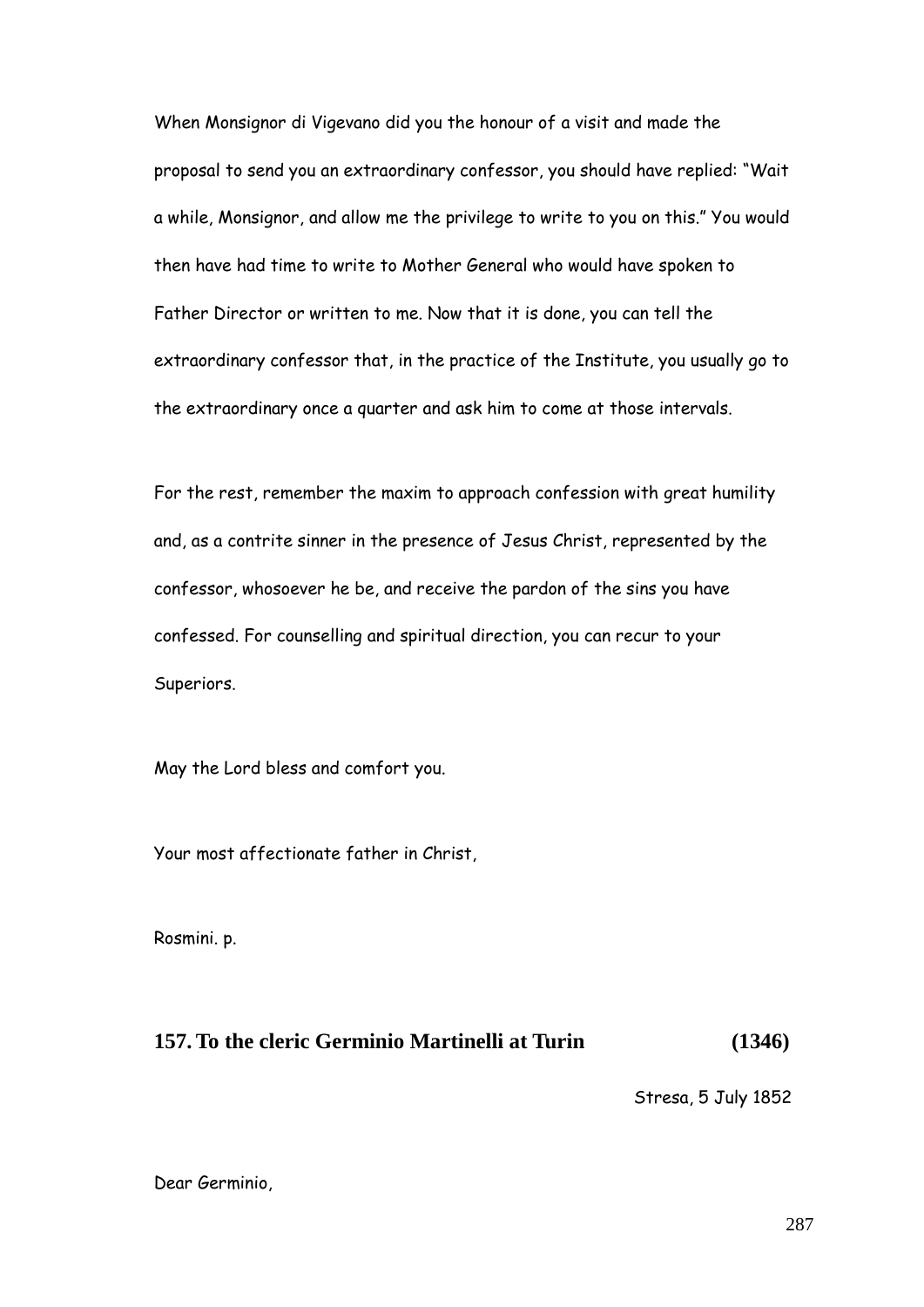Draw profit from the new lesson the Lord gives you to rid yourself of presumption and those sentiments of self-love still so operative in you after so many years of Religious life, that ought to be a school of humility. If you had been more humble and more modest, you would not have incurred that shame. But this same shame you must accept with humility and as a just punishment. To say, as you do, that you would not have the heart to reappear in Domodossola is the type of exaggeration in which you would not indulge if you had only begun to understand what humility is. The humble rejoice at humiliation because they celebrate justice and they like to be known for what they are, even to be thought worse than what they are. Try one more time, but remember to proceed with humility and trust in God for a good outcome, sparing no effort in your preparation.

May God bless you and give you that grace of graces, the light of humility.

Your most affectionate father in Christ

Rosmini.

## **158. To Don Emilio Belisy at Carpentras (1347)**

Stresa, 5 July 1852

Dear brother in Christ,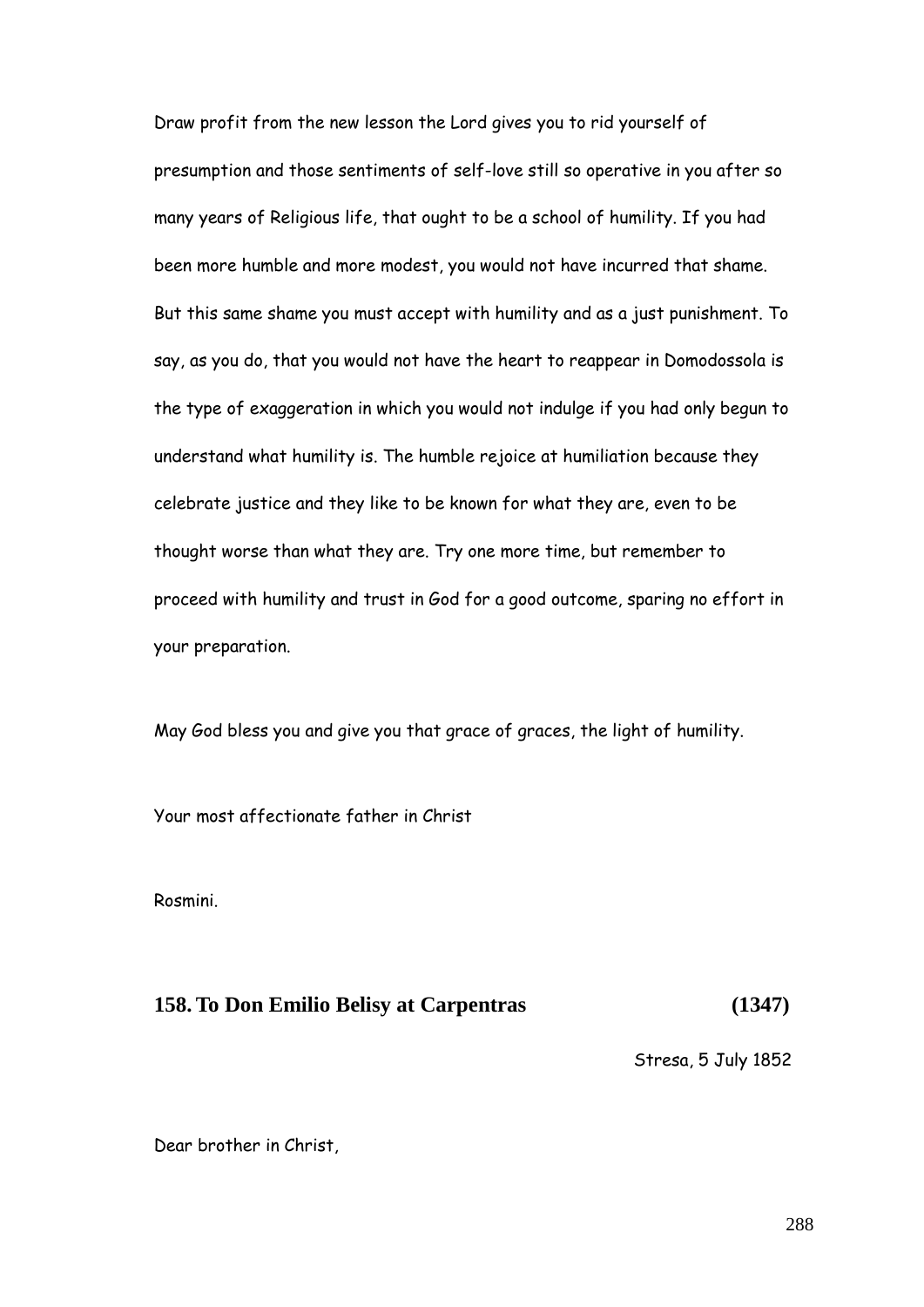I am greatly pleased by what you told me in your letter of 26th ult., that you will strive with God"s help to live as a Religious. I always felt you would, but I had noticed an excess of subtlety in you that, like many strands of the spider"s web, prevent your getting off the ground yourself and rising upwards in the company of others. I most ardently desire that you destroy that web and embrace the simplicity of obedience in the exercise of Charity and with trust in God. The more one places one"s trust in God, the more the Lord cares for his servant. Prudence is good if it is of the Spirit, because prudence of spirit confides with abandonment in God and demands the wholehearted practice of the evangelical virtues. This is why I wrote in my last letter that to build a house worthy of God, it is essential to use stones that are really suitable for the foundations. I did not write this lightly; it is still my conviction. In this, I am not indulging in severity but speaking truthfully. Between you three, there is not, as yet, that perfect charity, mutual agreement and intimate union that I would expect to see where there was hope of establishing a solid, new foundation. Minor details, in an overall view, have prevented the acquisition of this precious treasure. If you are not united, you lack strength and you will never be truly united at home if your perspective is always abroad, wondering for instance, what will people say when they learn that there is another Superior in the house to whom Belisy is subordinate? What will relatives think? What will the French say when they find this Superior is an Italian who stammers with difficulty through the French language and is a poor preacher? All these questions can be raised but are of no benefit to the Spirit. Persisting

289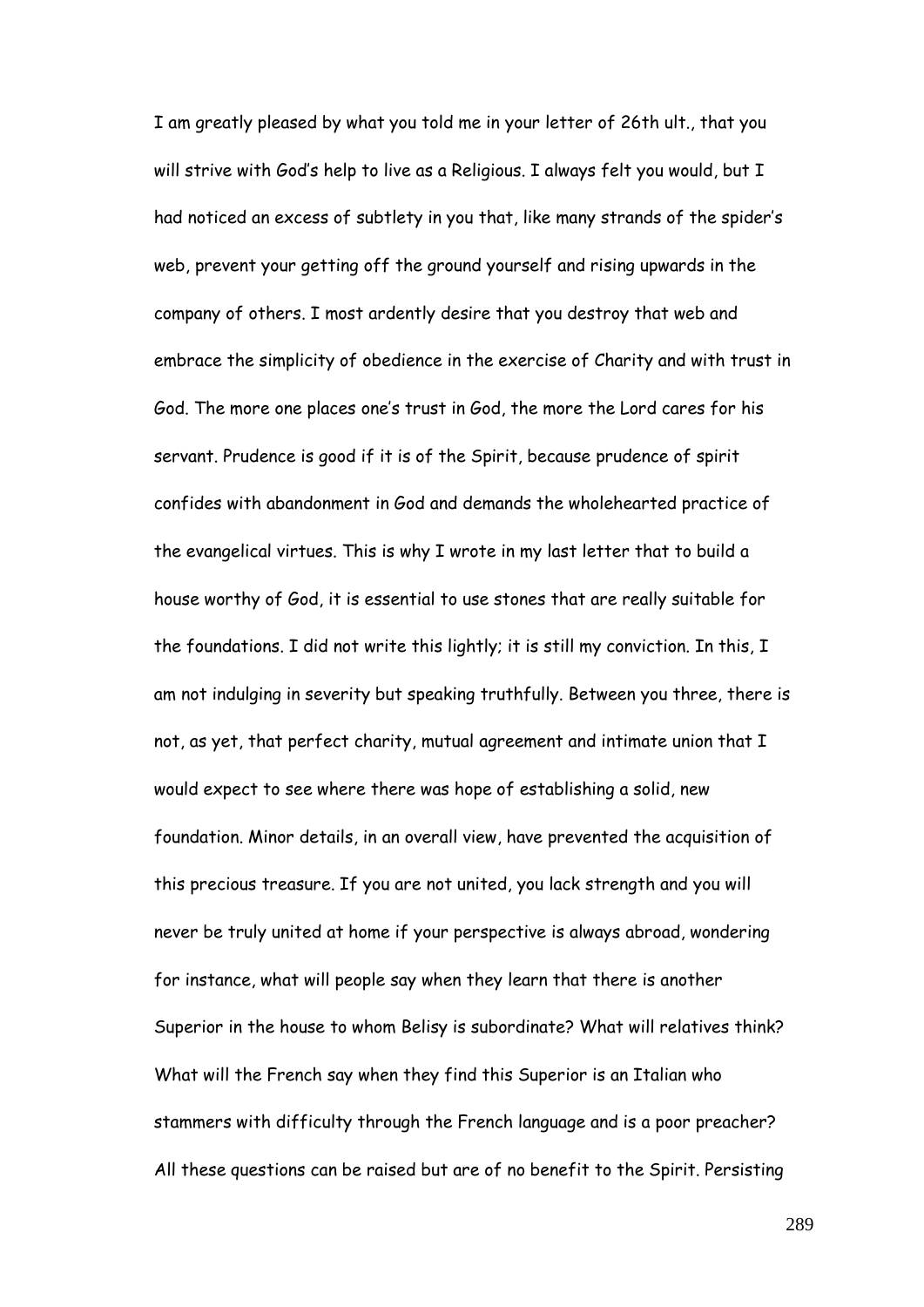with them and even thinking of them when the Superior"s will is clear is no help to that foundation. What is useful is a great and generous spirit and the simplicity that leans on obedience and the grace God bestows on him who does good work. We should not delude ourselves. We do not have powerful French preachers nor could we have until the Lord sends them to us. If the project is to succeed (and it shall only if God wills it so) it must be with the aid of prayer, union, charity, humility and patience. Let"s remind ourselves of the Cistercian experience. The few who had gathered around St Robert were ageing and looked likely to die before seeing any addition to their numbers. But they prayed incessantly and pleaded with the Lord to bless them. When their faith and virtue had been sufficiently proved, their prayer found answers in God"s heart and, at the appropriate hour, a youth with thirty companions appeared as if out of nowhere, requesting the habit of their order for himself and his companions. This youth was St Bernard, the second founder and great promoter of that famous Order. These are the stones with which God constructs his temple and they are retained in his treasure until the moment is right for the work. At the moment when God releases the great cornerstone is often accelerated by the prayers and merits of holy Religious – but never. ever by human calculations. The arm of the Lord is not shortened. So let"s confide in him and, leaving aside all other considerations, give ourselves totally to the exercise of solid virtue and fervent prayer. Whatever tends to effect a coolness in our domestic life or diminishes good relationships must be seen as an impediment to God"s work. As I have said, we do not at present have here of

290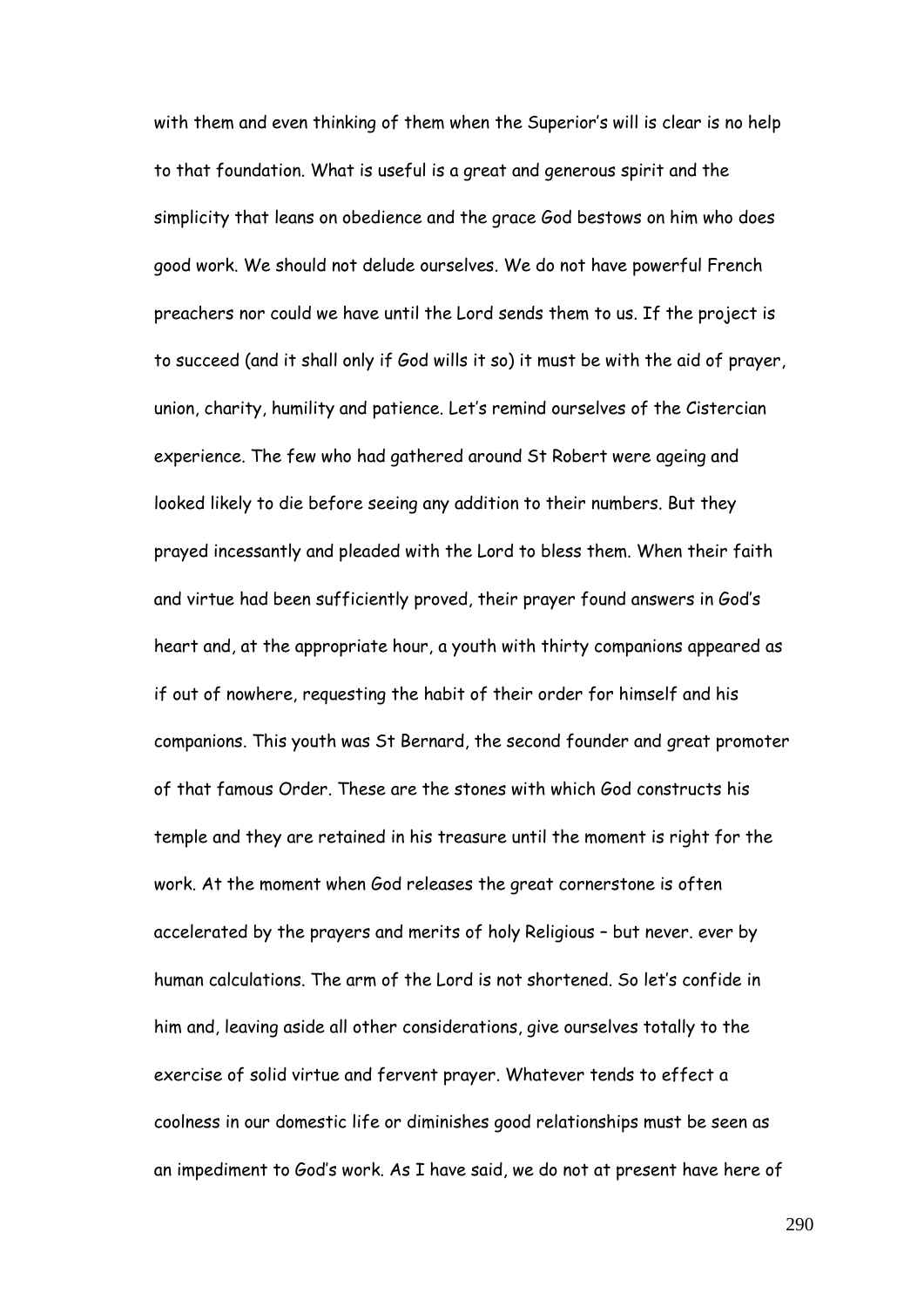over there great preachers in the French language or men who would be outstanding in France for pastoral achievements. We can, however, have men who practice the evangelical virtues and are anxious to preserve the spirit of unity in the bonds of peace. Controlling self-love and rooting out sterile imaginings and mental subtleties that dry out the soil on which precious virtue should sprout -all of this depends on ourselves. In the present situation I would introduce nothing new, as I"ve told you in my previous letter. I would fear that doing so would draw us from one thing to another, without any clear idea of where we were going. I can only submit to your judgements and agreement on what should be done. If you all agree that you can bear the burden of renting the house, you may rent it. At the present time I cannot even consider acquisitions due to the grave legal situation at the College in Domodossola. It was maintained with funds left to us by Mellerio over which there is now litigation and a block on the funds. We have received nothing for three years, leaving us bearing a debt of twenty two thousand Lire.

It is essential therefore that for the present you live within your means. If consequently you cannot spread your wings there, there is no reason why you cannot humbly and quietly do as I have suggested above -devote yourselves to the cultivation of works of piety, mortification and all other virtues. What other priests and prelates say cannot change the laws of Providence, and we should rise above them.

291